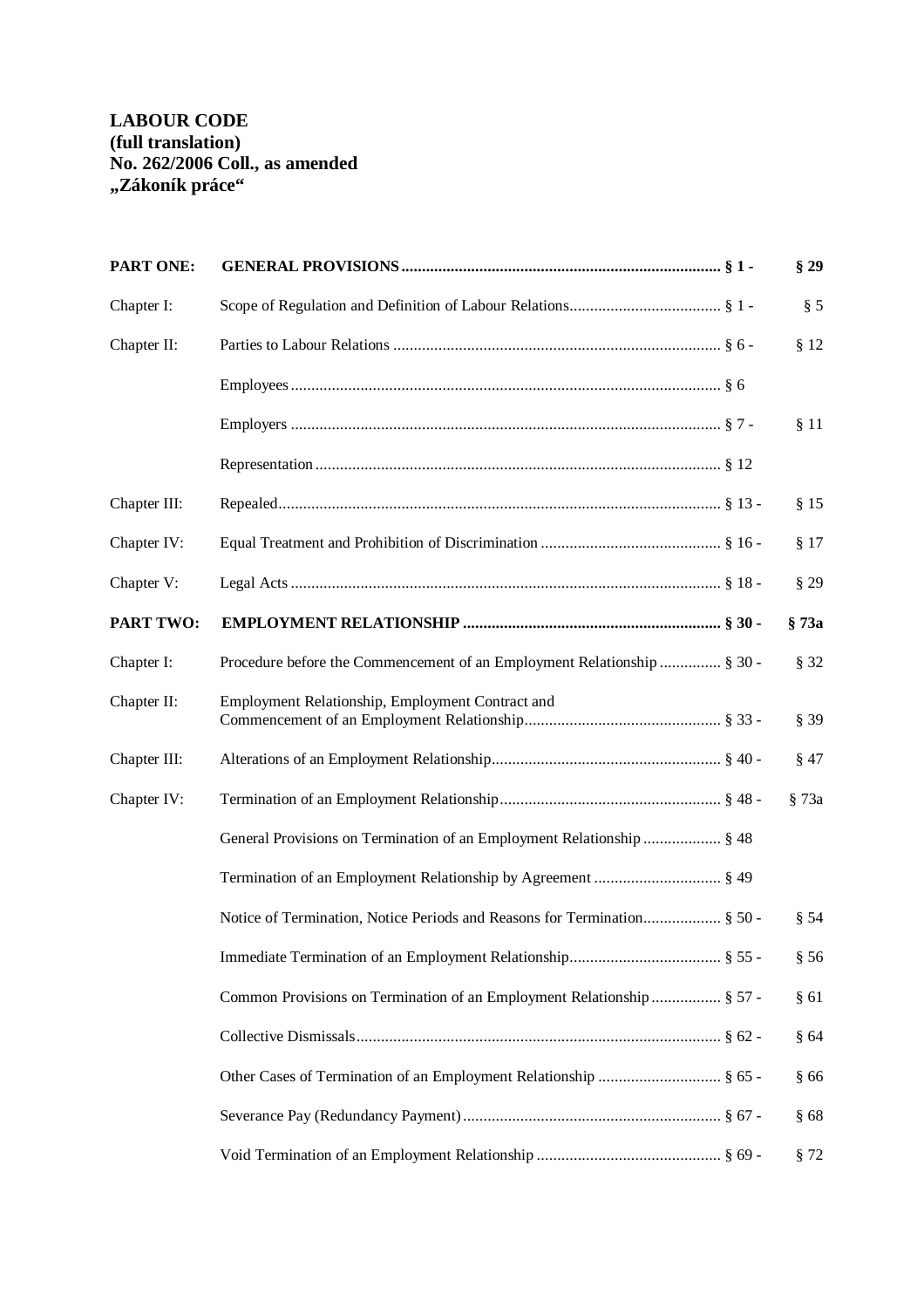|                   |                                                                             | § 73a   |
|-------------------|-----------------------------------------------------------------------------|---------|
|                   | PART THREE: AGREEMENTS ON WORK PERFORMED OUTSIDE                            | §77     |
| <b>PART FOUR:</b> |                                                                             | §100    |
| Chapter I:        | Common Provisions on Working Hours and Length of Working Hours § 78 -       | § 80    |
| Chapter II:       |                                                                             | § 87    |
|                   |                                                                             | § 84    |
|                   |                                                                             |         |
|                   |                                                                             | § 87    |
| Chapter III:      |                                                                             | § 89    |
| Chapter IV:       |                                                                             |         |
|                   |                                                                             |         |
|                   |                                                                             |         |
|                   |                                                                             |         |
| Chapter V:        | 00 \$ 93                                                                    |         |
| Chapter VI:       |                                                                             |         |
| Chapter VII:      |                                                                             |         |
| Chapter VIII:     |                                                                             | § 99    |
| Chapter IX:       |                                                                             |         |
| <b>PART FIVE:</b> | OCCUPATIONAL SAFETY AND HEALTH PROTECTION § 101 -                           | §108    |
| Chapter I:        |                                                                             | \$102   |
| Chapter II:       | Obligations of the Employer, Rights and Obligations of the Employee § 103 - | \$106   |
| Chapter III:      |                                                                             | \$108   |
| <b>PART SIX:</b>  | REMUNERATION FOR WORK, REMUNERATION FOR                                     | § 150   |
| Chapter I:        | Common Provisions on Wage, Salary and Remuneration                          | §112    |
| Chapter II:       |                                                                             | § 121   |
| Chapter III:      |                                                                             | $§$ 137 |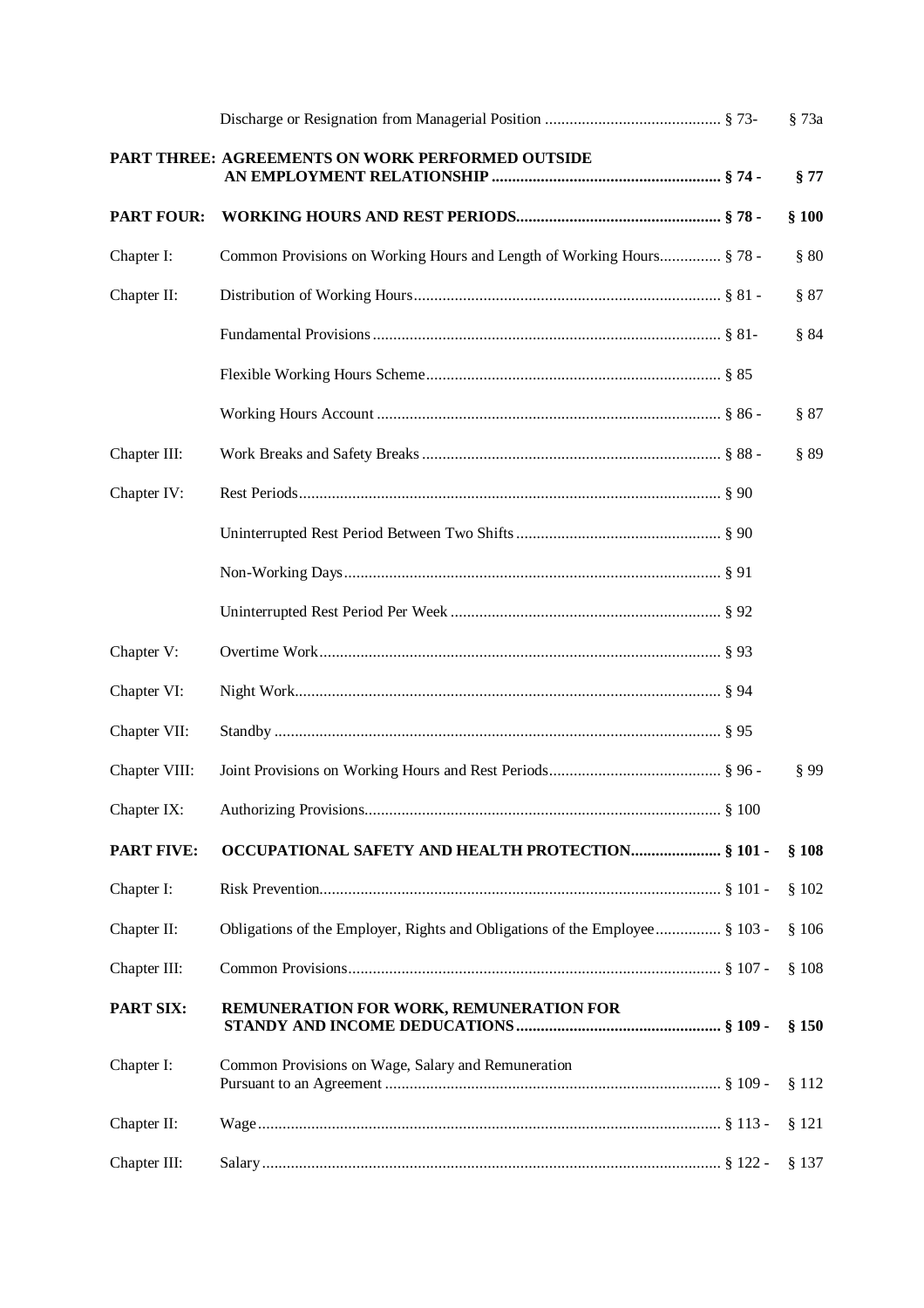| Chapter IV:   |                                                                                                                      |         |
|---------------|----------------------------------------------------------------------------------------------------------------------|---------|
| Chapter V:    |                                                                                                                      |         |
| Chapter VI:   |                                                                                                                      |         |
| Chapter VII:  | Common Provisions on Wages, Salaries,<br>Remuneration Pursuant to Agreements and Remuneration for Standby  § 141 -   | \$144   |
| Chapter VIII: |                                                                                                                      | §150    |
|               |                                                                                                                      | §146    |
|               |                                                                                                                      | §150    |
|               | PART SEVEN: REIMBURSEMENT OF EXPENSES TO EMPLOYEES<br>IN CONNECTION WITH THEIR WORK PERFORMANCE  § 151 -             | $§$ 190 |
| Chapter I:    | Common Provisions on Reimbursement of Expenses<br>to Employees in Connection with Performance of their Work  § 151 - | § 155   |
| Chapter II:   | Reimbursement of Travel Expenses                                                                                     | § 172   |
|               | Reimbursement of Travel Expenses on a Business                                                                       | § 164   |
|               | Reimbursement of Expenses on Transfer to Another Place (Relocation)                                                  |         |
|               | Reimbursement of Travel Expenses on Business Trips Abroad  § 166 -                                                   | § 171   |
|               |                                                                                                                      |         |
| Chapter III:  | Reimbursement of Travel Expenses to Employees of Employers                                                           | § 181   |
|               |                                                                                                                      | § 174   |
|               |                                                                                                                      | § 176   |
|               | Reimbursement of Expenses on Taking up an Employment                                                                 | \$178   |
|               |                                                                                                                      | §180    |
|               |                                                                                                                      |         |
| Chapter IV:   |                                                                                                                      | $§$ 189 |
| Chapter V:    | Reimbursement for Wear and Tear of an Employee's Own Tools,                                                          |         |
|               |                                                                                                                      | §210    |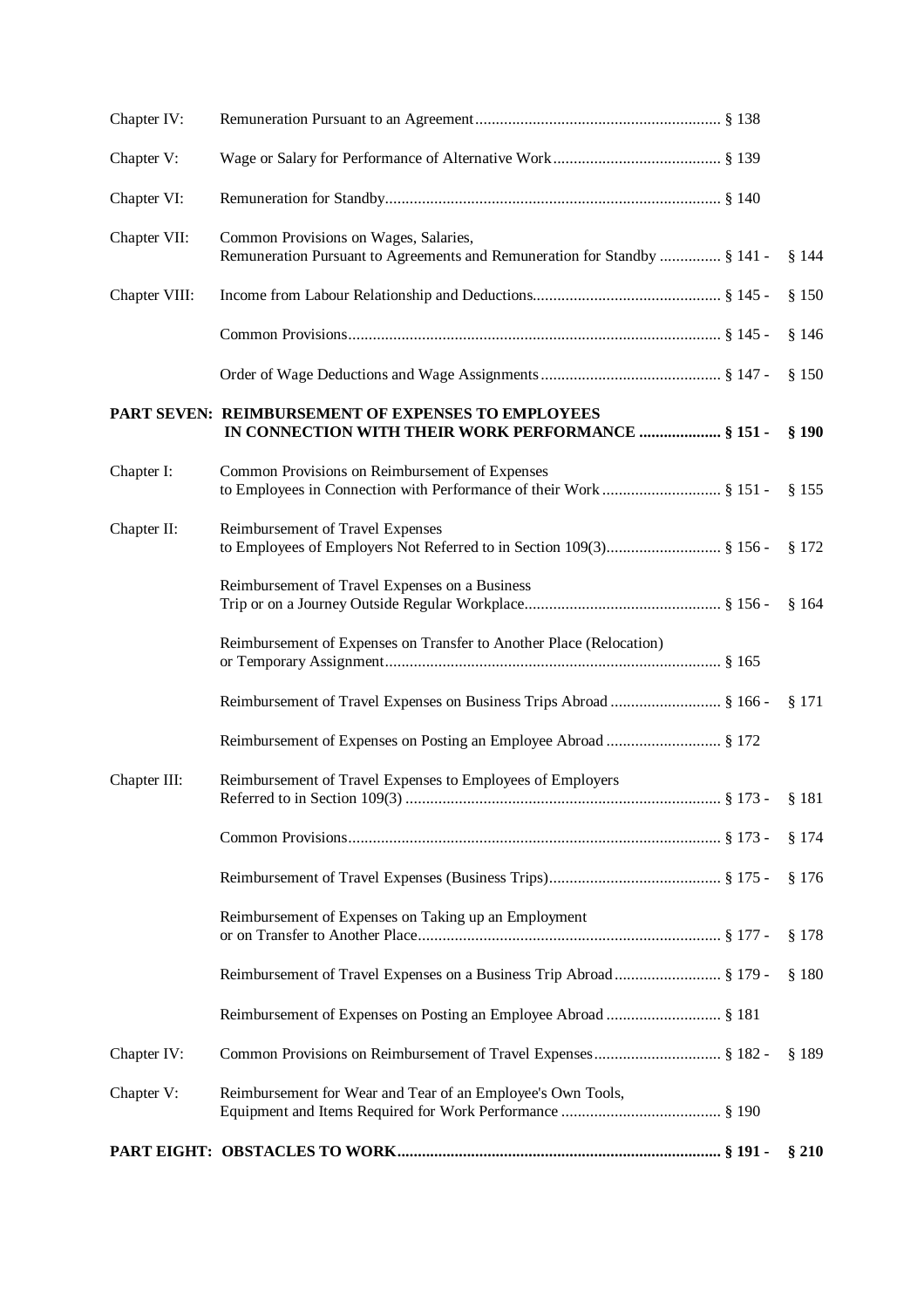| Chapter I:        |                                                                   | \$205   |
|-------------------|-------------------------------------------------------------------|---------|
|                   |                                                                   | § 199   |
|                   |                                                                   | \$205   |
| Chapter II:       | Common Provisions on Obstacles to Work on the Employee Side § 206 |         |
| Chapter III:      |                                                                   | §210    |
| <b>PART NINE:</b> |                                                                   | § 223   |
| Chapter I:        |                                                                   |         |
| Chapter II:       | Annual Leave and its Proportional Part, Length of Leave,          | §214    |
|                   |                                                                   | $§$ 213 |
|                   |                                                                   |         |
| Chapter III:      |                                                                   |         |
| Chapter IV:       |                                                                   | § 223   |
|                   |                                                                   |         |
|                   |                                                                   | §219    |
|                   |                                                                   |         |
|                   |                                                                   |         |
|                   |                                                                   |         |
|                   |                                                                   |         |
| <b>PART TEN:</b>  |                                                                   | §247    |
| Chapter I:        |                                                                   | § 226   |
| Chapter II:       |                                                                   | §235    |
| Chapter III:      |                                                                   |         |
| Chapter IV:       |                                                                   | §247    |
|                   |                                                                   |         |
|                   |                                                                   |         |
|                   | Working Conditions for Female Employees, Employees - Mothers,     | $§$ 241 |
|                   |                                                                   |         |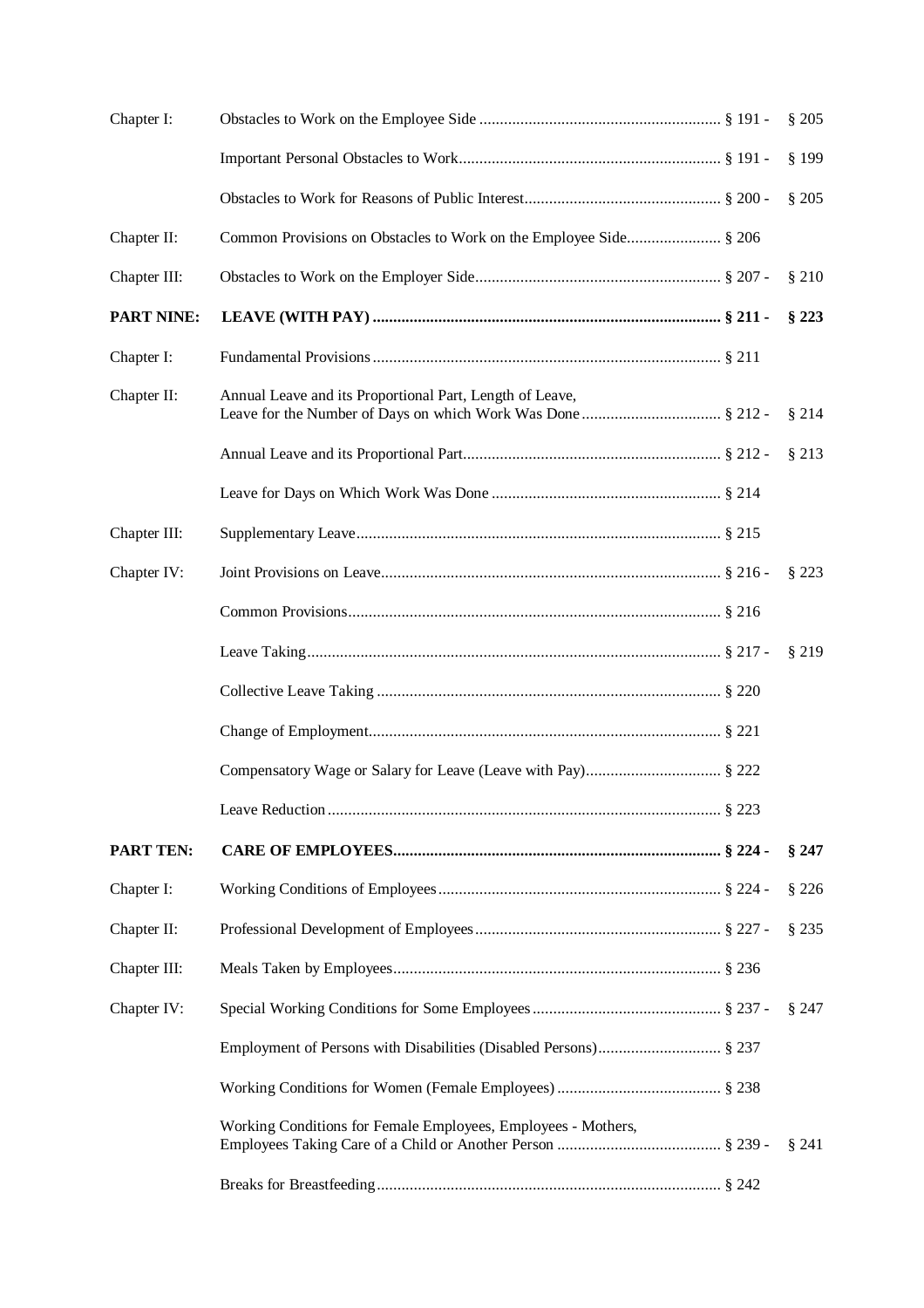|              |                                                                                                                                                                                                 | §247    |
|--------------|-------------------------------------------------------------------------------------------------------------------------------------------------------------------------------------------------|---------|
|              |                                                                                                                                                                                                 | § 275   |
| Chapter I:   |                                                                                                                                                                                                 | §249    |
| Chapter II:  |                                                                                                                                                                                                 | \$264   |
|              |                                                                                                                                                                                                 |         |
|              |                                                                                                                                                                                                 |         |
|              | Liability for a Shortfall in Things of Value Entrusted to an Employee                                                                                                                           | § 256   |
|              |                                                                                                                                                                                                 | \$260   |
|              |                                                                                                                                                                                                 | § 264   |
| Chapter III: |                                                                                                                                                                                                 | § 271   |
|              |                                                                                                                                                                                                 |         |
|              |                                                                                                                                                                                                 |         |
|              |                                                                                                                                                                                                 |         |
|              |                                                                                                                                                                                                 |         |
|              | Joint Provisions on an Liability for Damage on the Side of Employers § 269 -                                                                                                                    | § 271   |
| Chapter IV:  |                                                                                                                                                                                                 | § 274   |
| Chapter V:   | Financial Security with regard to Industrial Injuries or Occupational Diseases § 275                                                                                                            |         |
|              | PART TWELVE: AN EMPLOYEE INFORMATION AND CONSULTATION PROCEDURE,<br><b>COMPETENCE OF A TRADE UNION ORGANIZATION, A WORKS COUNCIL</b><br>AND A REPRESENTATIVE FOR OCCUPATIONAL SAFETY AND HEALTH | § 299   |
| Chapter I:   |                                                                                                                                                                                                 | $§$ 277 |
| Chapter II:  |                                                                                                                                                                                                 | $§$ 280 |
| Chapter III: | Works Council and Representatives for                                                                                                                                                           | § 285   |
| Chapter IV:  |                                                                                                                                                                                                 | §287    |
| Chapter V:   |                                                                                                                                                                                                 | § 299   |
|              |                                                                                                                                                                                                 | § 363   |
| Chapter I:   |                                                                                                                                                                                                 |         |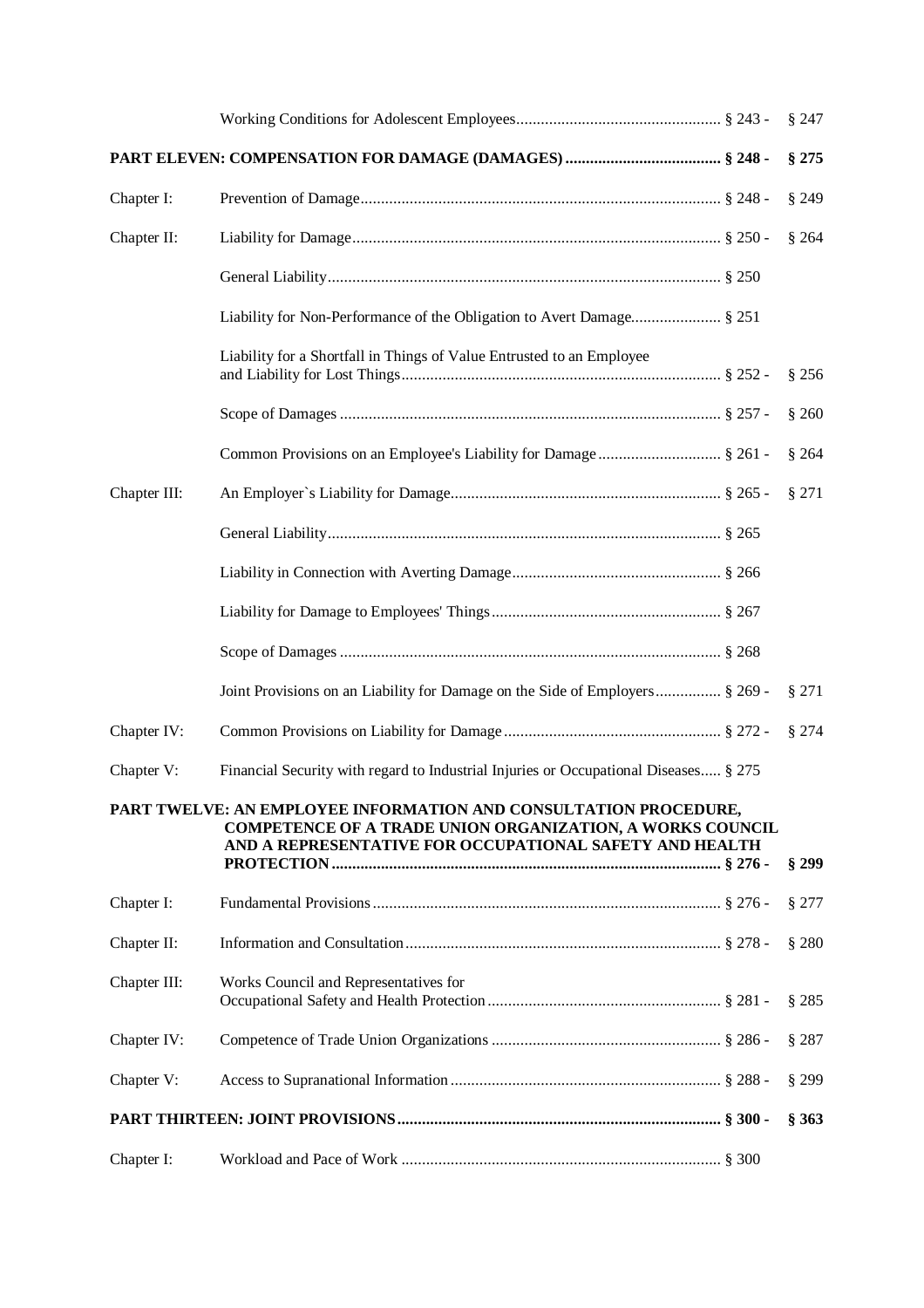| Chapter II:    | Fundamental Obligations of Employees and Managerial Employees,<br>Special Obligations of Some Employees and Performance | \$304 |
|----------------|-------------------------------------------------------------------------------------------------------------------------|-------|
| Chapter III:   |                                                                                                                         | \$306 |
| Chapter IV:    |                                                                                                                         |       |
| Chapter V:     |                                                                                                                         | § 309 |
| Chapter VI:    |                                                                                                                         | § 311 |
| Chapter VII:   | Personal File, Employment Statement and Employment Reference  § 312 -                                                   | § 315 |
| Chapter VIII:  | Protection of an Employer's Property Interests and Protection of an                                                     |       |
| Chapter IX:    | Special Nature of Some Employees' Work, Exclusion of a Labour Relationship                                              | § 319 |
| Chapter X:     | Competence of Trade Union Organizations, Employer Organizations                                                         | § 323 |
| Chapter XI:    |                                                                                                                         |       |
| Chapter XII:   |                                                                                                                         | § 328 |
| Chapter XIII:  |                                                                                                                         | § 333 |
| Chapter XIV:   |                                                                                                                         | § 337 |
| Chapter XV:    | Transfer or Termination of Rights and Obligations                                                                       | § 345 |
|                |                                                                                                                         | § 342 |
|                | Transfer of the Exercise of Rights and Obligations                                                                      | § 345 |
| Chapter XVI:   | Special Regulation of Employment Relationships of Employees                                                             |       |
| Chapter XVII:  |                                                                                                                         |       |
| Chapter XVIII: |                                                                                                                         | § 362 |
|                |                                                                                                                         | § 353 |
|                |                                                                                                                         |       |
|                |                                                                                                                         |       |
|                |                                                                                                                         |       |
|                |                                                                                                                         | § 362 |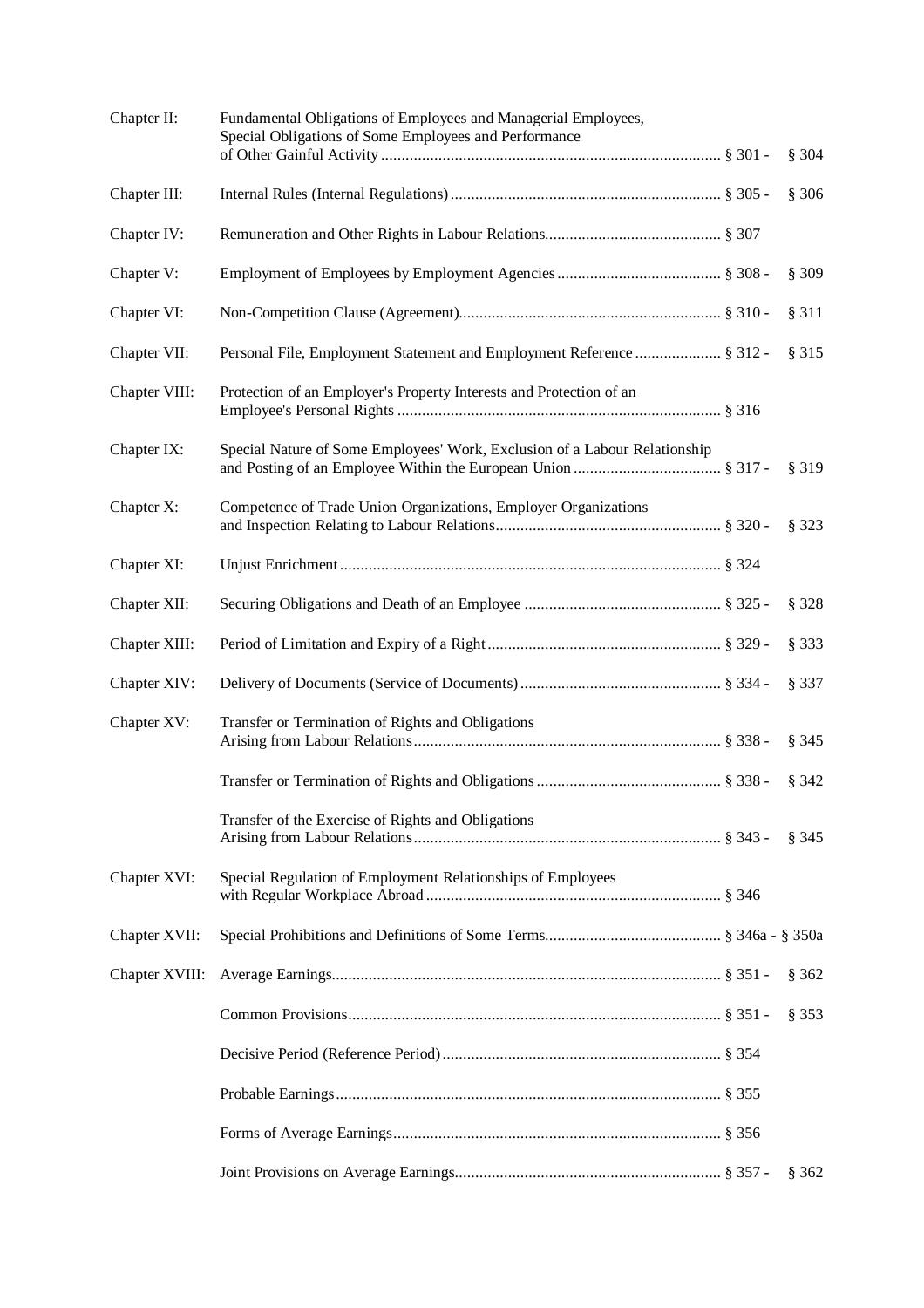|             | Chapter XIX: Transposition of EU Law and Mandatory Provisions of the Labour Code § 363 |       |
|-------------|----------------------------------------------------------------------------------------|-------|
|             |                                                                                        | \$396 |
| Chapter I:  |                                                                                        |       |
|             | Liability of an Employer for Damage                                                    | \$393 |
|             | Statutory Provisions on Compensatory Wage, Salary or Remuneration  § 393a              |       |
|             |                                                                                        |       |
| Chapter II: |                                                                                        | \$396 |
|             |                                                                                        |       |

## **Transitory Provisions of Amending Acts**

**Notes** 

**Annex: Salary Grade Characteristics**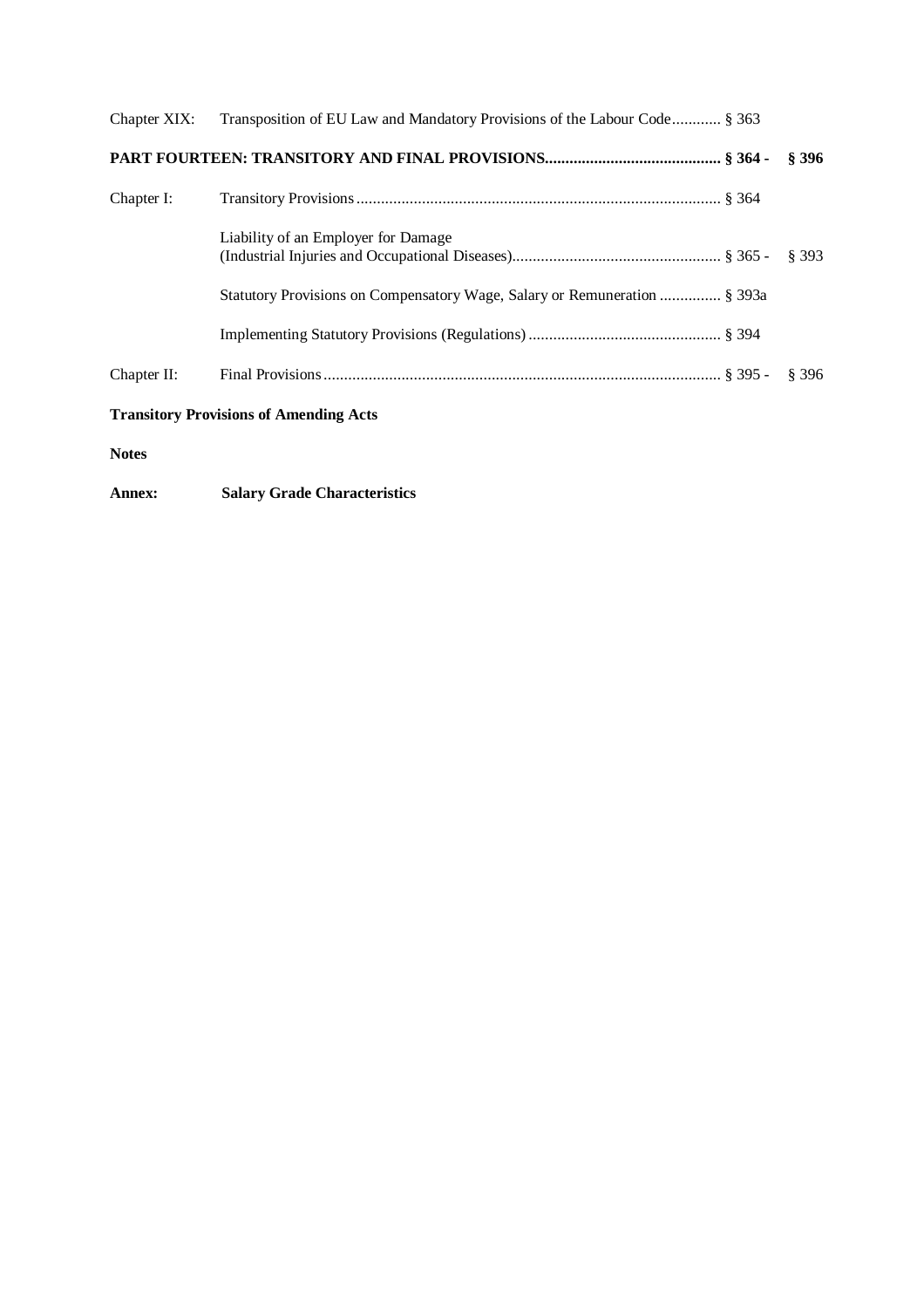The English translation of these statutory provisions is protected under the Copyright Act. Without prior permission of Trade Links, s.r.o., this English translation may not be distributed for the purpose of making a profit.

Anglický překlad tohoto právního předpisu je chráněn dle autorského zákona. Bez předchozího souhlasu Trade Links, s.r.o., je šíření uvedeného překladu za účelem zisku zakázáno.

# **LABOUR CODE**

# **No. 262/2006 Coll.**

# **"Zákoník práce"**

as amended by Acts No. 585/2006 Coll., No. 181/2007 Coll., No. 261/2007 Coll., No. 296/2007 Coll., No. 362/2007 Coll., Judgment of the Constitutional Court No. 116/2008 Coll., Acts No. 121/2008 Coll., No. 126/2008 Coll., No. 294/2008 Coll., No. 305/2008 Coll., No. 306/2008 Coll., No. 382/2008 Coll., No. 286/2009 Coll., No. 320/2009 Coll., No. 326/2009 Coll., No. 347/2010 Coll., No. 427/2010 Coll., No. 73/2011 Coll., No. 180/2011 Coll., No. 185/2011 Coll., No. 341/2011 Coll., No. 364/2011 Coll., No. 365/2011 Coll., No. 367/2011 Coll., No. 375/2011 Coll., No. 466/2011 Coll. and with regard to Decrees No. 567/2006 Coll., No. 462/2009 Coll., No. 377/2010 Coll. and No. 429/2011 Coll.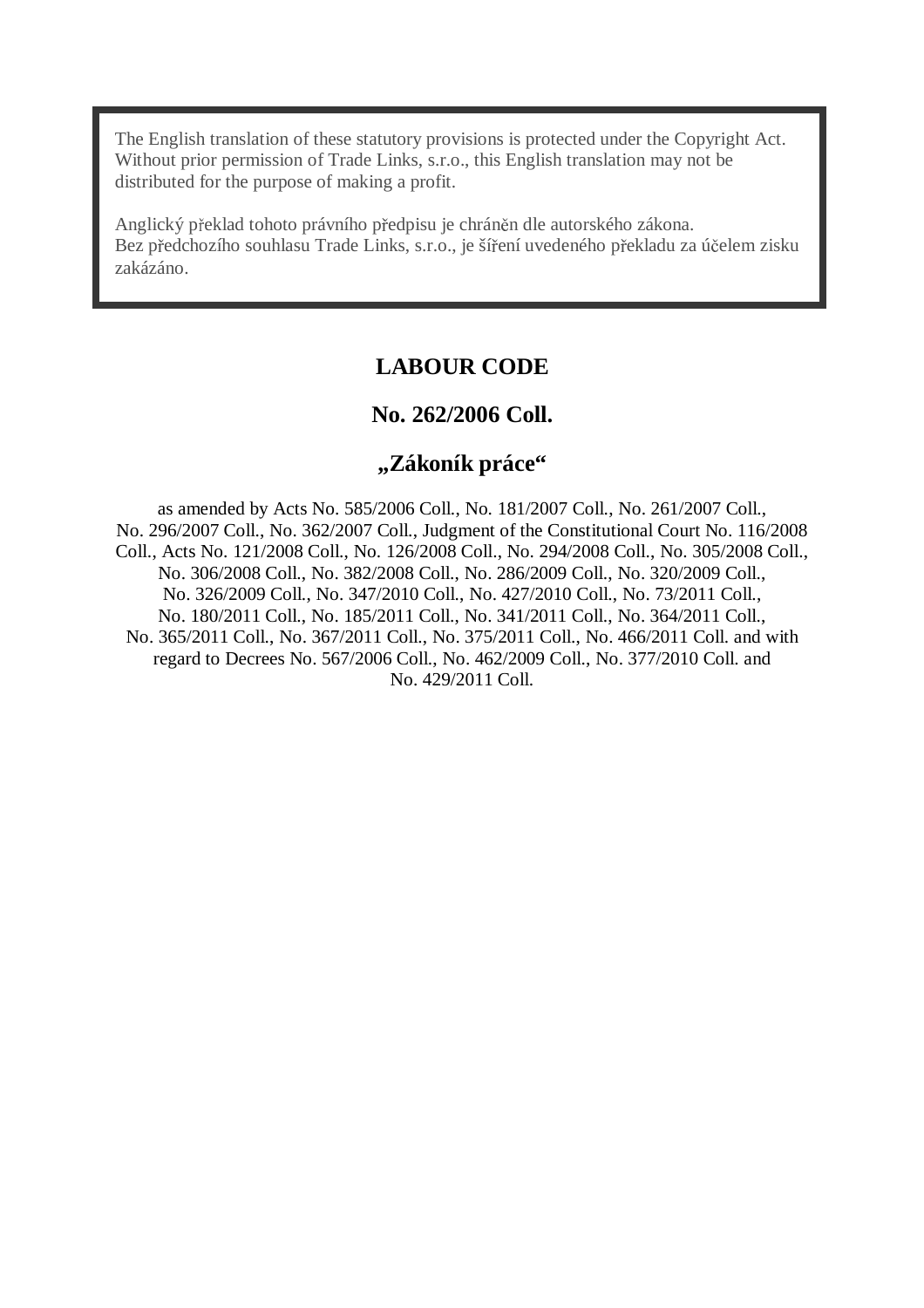# **PART ONE GENERAL PROVISIONS**

# **CHAPTER I SCOPE OF REGULATION AND DEFINITION OF LABOUR RELATIONS**

### **Section 1**

The Labour Code:

- **(a)** regulates legal relations arising in connection with the performance of dependent work between employees and their employers; such relations are referred to as "labour relations" (or "labour relationships", or "industrial relations" or "employment relations"; in Czech "pracovněprávní vztahy");
- **(b)** further regulates labour relations of collective nature. Legal relations of collective nature relating to the performance of dependent work are also labour relations;
- **(c)** implements transposition of the relevant EU Directives (Note 1);
- **(d)** also regulates certain legal relations before the formation of labour relations under (a);
- **(e)** regulates some rights and obligations (duties) of employers and employees concerning compliance with the regimen prescribed to an insured person being temporarily unfit for work pursuant to the Sickness Insurance Act (Note 107) and some sanctions for breaches thereof.

#### **Section 1a Fundamental Principles of Labour Relations**

The following fundamental principles are in particular applied in labour relations:

- **(a)** specific legal protection of the employee status;
- **(b)** satisfactory and safe working conditions for performance of work;
- **(c)** fair remuneration for an employee;

**\_\_\_\_\_\_\_\_\_\_\_**

- **(d)** proper performance of work by an employee in accordance with his\* employer's justified interests;
- **(e)** equal treatment of employees and prohibition of their discrimination.

<sup>\* &</sup>quot;His" also means "her" and sometimes "its" and similarly "he" also means "she" and "it" where appropriate.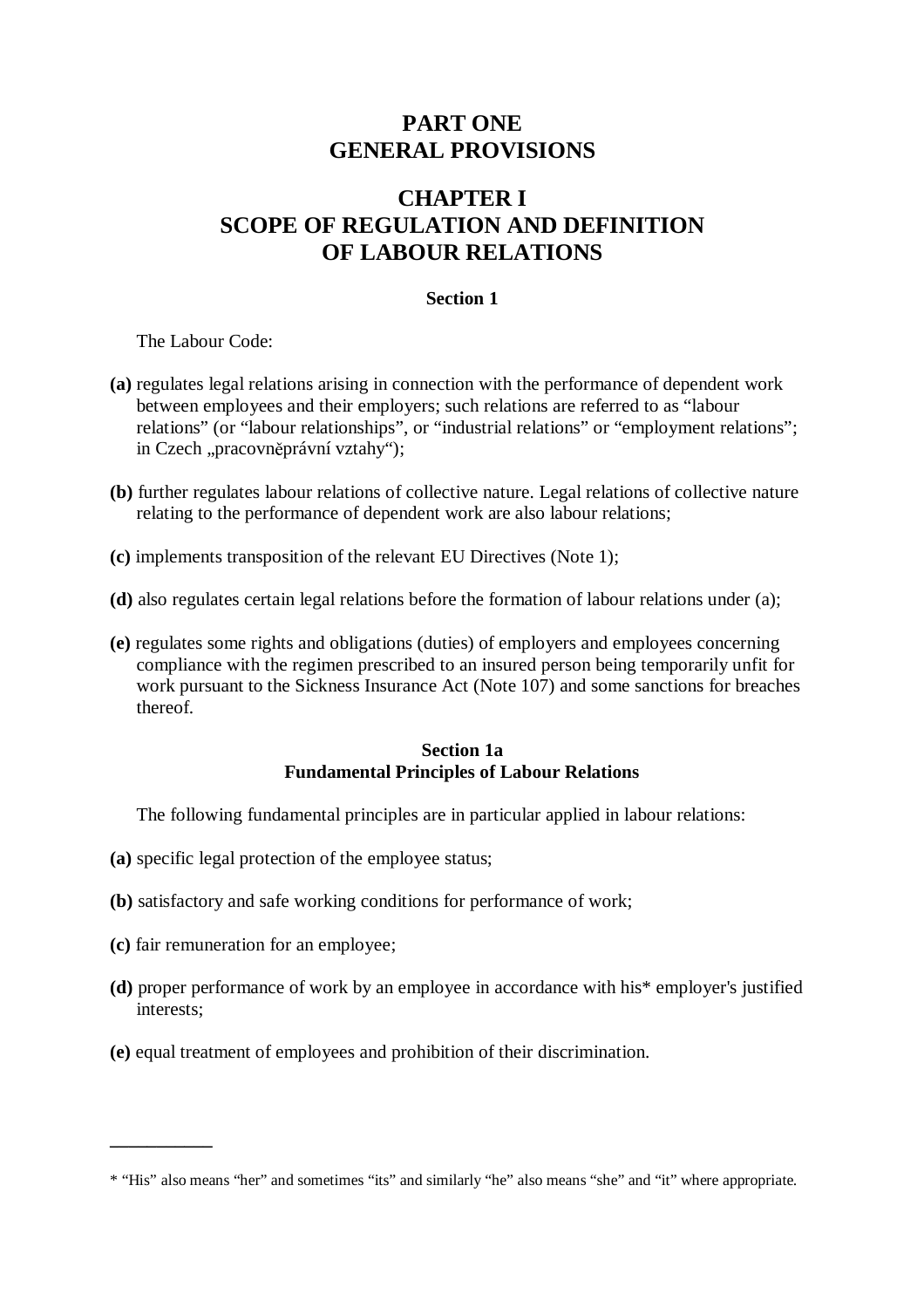**(1)** "Dependent work" ( $\vec{x}$ závislá práce") means work that is carried out within the relationship of the employer's superiority and his employee's subordination in the employer's name and according to the employer's instructions (orders) and that is performed in person by the employee for his employer.

**(2)** Dependent work is performed for wage, salary or other remuneration for work done, at the employer's cost and liability, at the employer's workplace or some other agreed place within the working hours.

#### **Section 3**

Dependent work may be carried out exclusively within basic labour relationship unless otherwise regulated by other statutory provisions (Note 2). Basic labour relationships are an employment relationship and legal relations (relationships) based on agreements on work performed outside an employment relationship.

#### **Section 4**

Labour relations are governed by the Labour Code; where this Labour Code cannot be applied, they are subject to the Civil Code, always in compliance with the fundamental principles of labour relations.

#### **Section 4a**

**(1)** The provisions of the Civil Code concerning a contract (an agreement) in favour of a third party, a lien, a reservation to withdraw from a contract (an agreement), joint obligations and rights, a contract with precise time of performance and a claim assignment agreement shall not apply to labour relations.

**(2)** The parties may only agree on the application of a contractual penalty where it is permitted by the Labour Code.

#### **Section 4b**

**(1)** The rights or obligations in labour relations may derogate from the Labour Code where such derogation is not expressly prohibited by this Code or where the nature of the provisions of this Code does not imply impermissibility to derogate therefrom. The derogation from the provisions laid down in section 363 is only permitted where it is in favour of an employee.

**(2)** The rights and obligations pursuant to subsection (1) may be regulated in a different way by a contract (an agreement) and also by internal regulations; however, an employee's obligations may only be regulated by a contract (an agreement) concluded between such employee and his employer.

**(3)** A derogating regulation of rights in labour relations (section 307) may not be lower or higher than that laid down as the lowest, or highest, admissible level in this Code or in relevant collective agreement unless otherwise provided in sections 116, 118(1) and/or 122(2).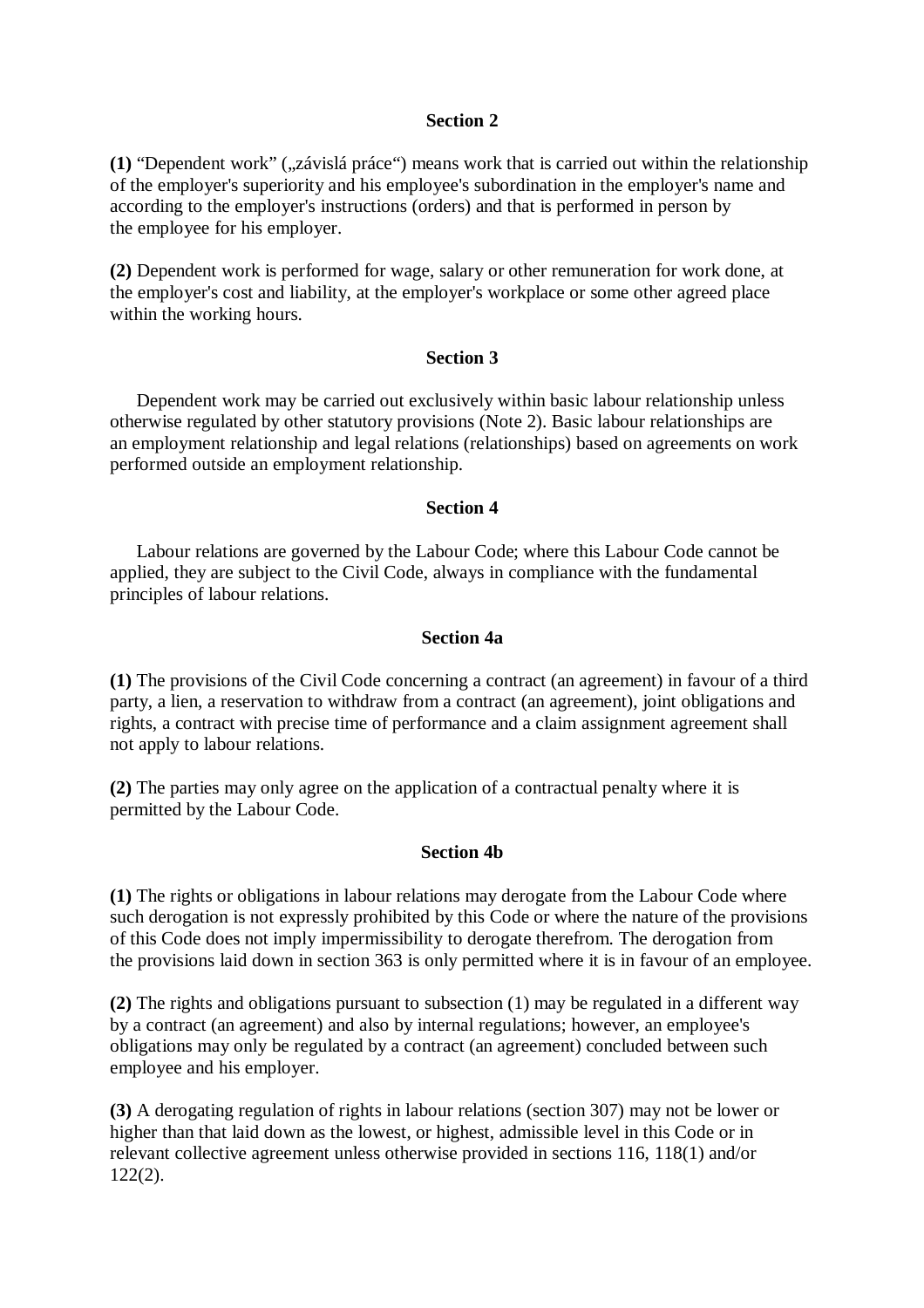**(1)** The Labour Code shall apply to relations arising from the performance of a public office where it is expressly provided by this Code or other statutory provisions.

**(2)** Where a public office is performed in an employment relationship, this employment relationship shall be governed by this Code.

**(3)** The labour relations between a cooperative and its members shall be subject to this Code unless otherwise laid down in other statutory provisions (Note 3).

# **CHAPTER II PARTIES TO LABOUR RELATIONS**

### **Division 1 Employees**

#### **Section 6**

The capacity of an individual (natural person) to bear rights and obligations as an employee in labour relations as well as the capacity to acquire these rights and take on such obligations through his own legal acts (acts-in-law) shall arise on the day he reaches the age of 15 years, unless otherwise provided in this Code; however, an employer may not agree with an individual the date of the start of work on a day which precedes the date when this individual completes compulsory school attendance.

### **Division 2 Employers**

#### **Section 7**

For the purposes of this Code, "employer" ("zaměstnavatel") means a legal entity (a legal person) or an individual (a natural person) employing an individual in a labour relationship.

#### **Section 8 Repealed**

#### **Section 9**

The Czech Republic (referred to as "the Government" or "the State" in some instances; Note 6) is represented in labour relations by such government agency (organizational branch of the Government; Note 7) that employs employees in basic labour relationships (section 3) on behalf of the Government and that performs the rights and obligations arising therefrom.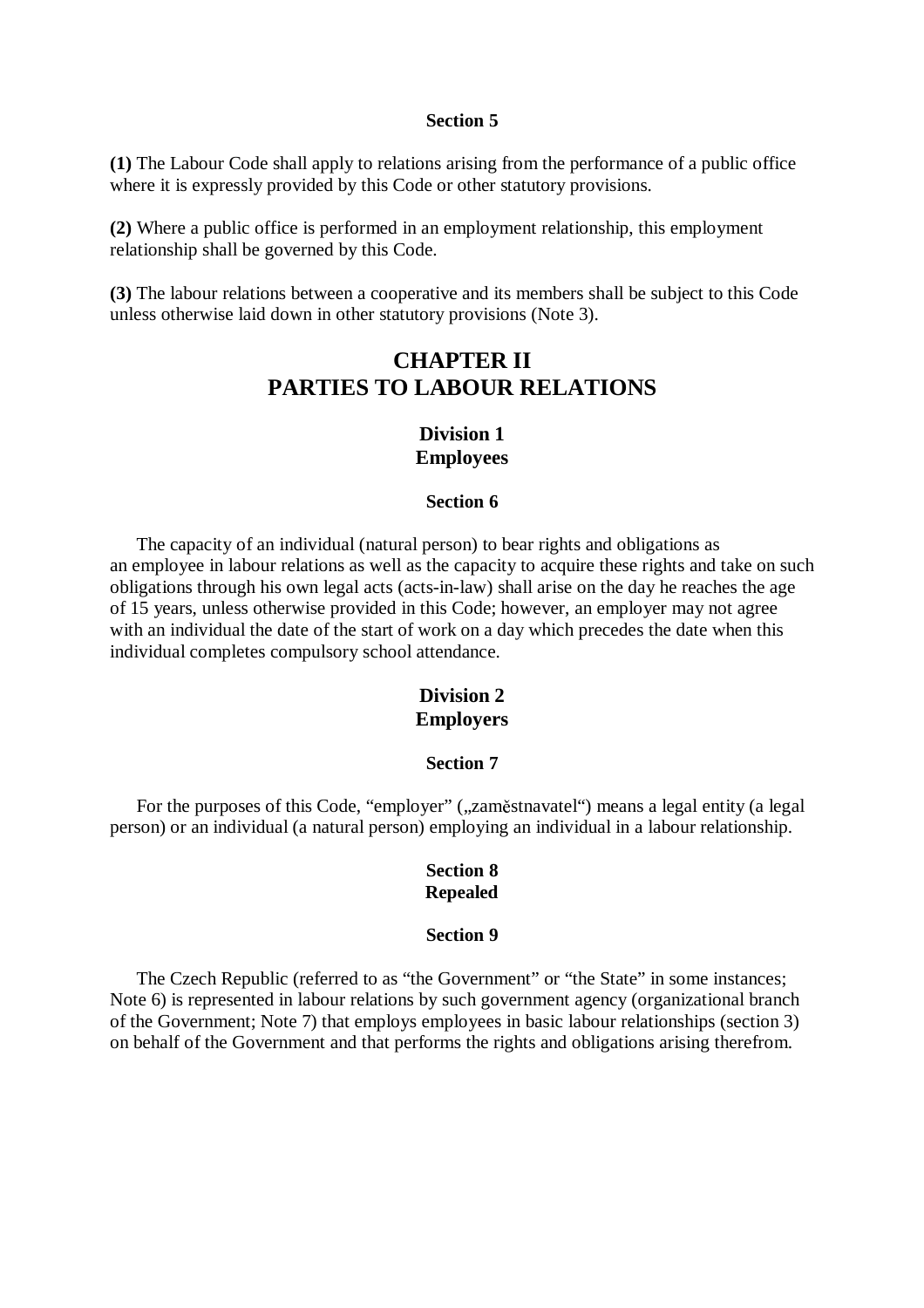The capacity of an individual to have rights and obligations as an employer in labour relations arises at birth. The capacity of an individual to assume rights and obligations in labour relations as an employer through own legal acts arises on the attainment of the age of 18 years.

#### **Section 11**

Managerial employees of an employer are those employees who, at individual management levels, are authorized to determine and give tasks to subordinate employees, to organize, manage and supervise their work and to give them binding instructions (orders) for this purpose. The head of a government agency (organizational branch of the Government) is also a managerial employee or is regarded as such.

## **Division 3 Representation**

**Section 12 Repealed** 

# **CHAPTER III**

**Sections 13 to 15 Repealed** 

# **CHAPTER IV EQUAL TREATMENT AND PROHIBITION OF DISCRIMINATION**

#### **Section 16**

**(1)** Employers shall ensure equal treatment for all employees as regards employee working conditions, remuneration for work and other emoluments in cash and in kind (of monetary value), vocational (professional) training and opportunities for career advancement (promotion).

**(2)** Any form of discrimination in labour relations is prohibited. The terms, such as direct discrimination, indirect discrimination, harassment, sexual harassment, persecution, an instruction to discriminate and/or incitement to discrimination, and the instances in which different treatment is permissible, are regulated in the Anti-Discrimination Act (Note 108).

**(3)** Different treatment arising from the nature of occupational activities where this different treatment is a substantial requirement necessary for work performance is not considered as discrimination; the purpose followed by this derogation must be legitimate and the requirement must be adequate. Measures which are justified and aimed at preventing, or levelling out, disadvantages arising from the fact that a certain individual belongs to a group in respect of which relevant reason is laid down in the Anti-Discrimination Act shall not be deemed as discrimination.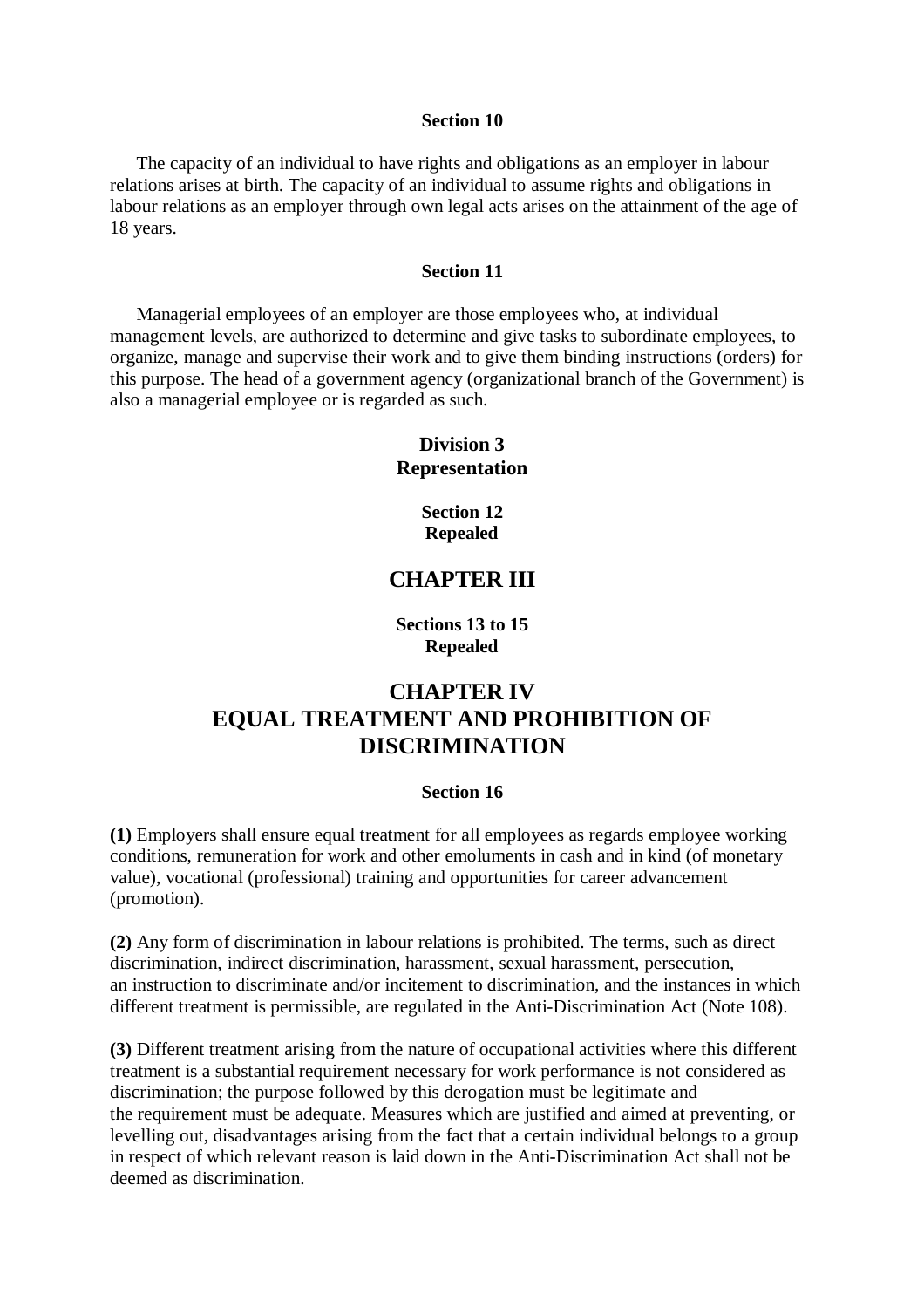Remedial measures relating to protection against discrimination in labour relations are regulated in the Anti-Discrimination Act.

# **CHAPTER V LEGAL ACTS**

#### **Section 18**

(1) A legal act (or an act-in-law, in Czech "právní úkon") is deemed to be valid despite defects in its content as long as the party affected by such act does not invoke its nullity unless otherwise provided in section 19.

**(2)** The nullity of a legal act due to its defects cannot be invoked by the party having caused the nullity. The nullity of a legal act may not be detrimental to an employee unless he has caused it exclusively himself.

#### **Section 19**

Even without a motion, the court shall take into consideration the nullity of a legal act:

- **(a)** that was not made freely and in earnest, in a definite and intelligible manner;
- **(b)** that was made by a person lacking legal capacity or by a person acting under mental disorder making him incapable to undertake such act;
- **(c)** that binds the person (party) to performance being unfeasible from the beginning;
- **(d)** that contradicts or circumvents the law and that concurrently does not comply with the fundamental principles of labour relations;
- **(e)** that contravenes good morals (contra bonos mores);
- **(f)** by which the employee gives up in advance his rights;
- **(g)** to which the required consent by the competent agency (authority) has not been given in those cases where this Code or another Act so expressly provides; where the law only requires a prior consultation of a certain legal act with the competent agency, the legal act shall not become null and void where it has not been consulted.

#### **Section 20**

**(1)** Where a legal act has not been executed in the form required by law or by agreement of the contracting parties, it shall be null and void unless the contracting parties subsequently remove the said defect.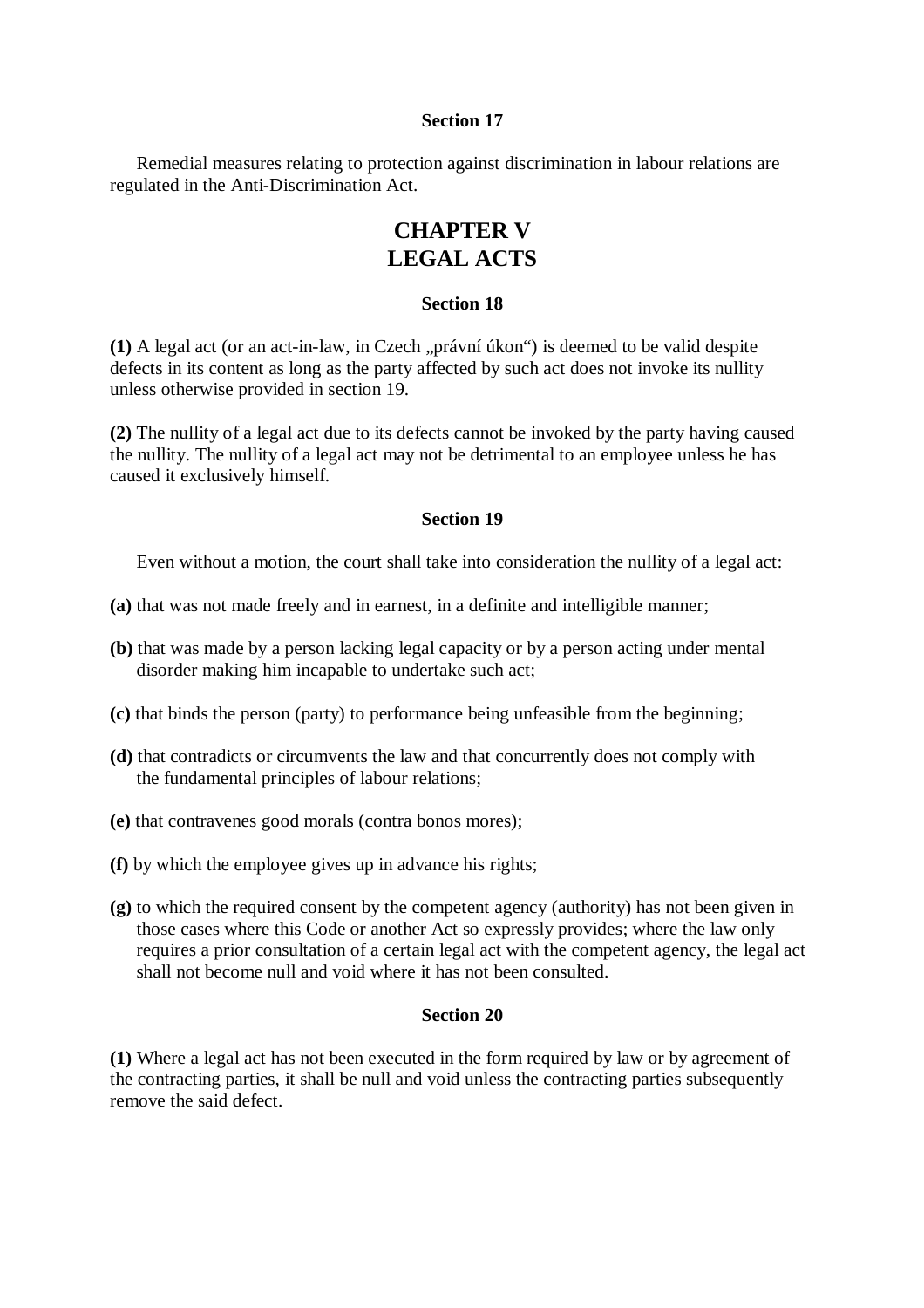**(2)** Where a legal act by which a basic labour relationship (section 3) is formed or altered has not been executed in the form required by law, its nullity may only be invoked before the beginning of its performance.

**(3)** A defect in the form of a unilateral legal act or a collective agreement always makes such act or agreement null and void.

#### **Section 21**

Where damage (harm) arises due to the nullity of a legal act, liability for it is borne pursuant to this Code.

#### **Section 22**

A collective agreement may be concluded on behalf of employees only by their trade union organization.

#### **Section 23**

**(1)** A collective agreement may regulate wage and salary rights and other employee rights in labour relations as well as rights or obligations of the contracting parties to the agreement.

**(2)** A collective agreement may be concluded by one or more employers, or by one or more employer organizations on one side and by one or more trade union organizations on the other side.

**(3)** A collective agreement is:

- **(a)** a plant agreement if it is concluded between one employer or more employers and one or more trade union organizations operating at such plant;
- **(b)** a higher level agreement if it is concluded between an organization (association) or organizations (associations) of employers (Note 10) and the competent trade union organization or trade union organizations.

**(4)** The procedure for the conclusion of a collective agreement, including settlement of disputes between the contracting parties, is subject to another Act (Note 11).

#### **Section 24**

**(1)** The trade union organization shall conclude a collective agreement also on behalf of employees who are not trade union members.

**(2)** Where two or more trade union organizations operate within one employer's undertaking (plant, enterprise), the employer must negotiate the conclusion of the collective agreement with all such trade union organizations; unless the trade union organizations agree between (among) themselves and with the employer otherwise, the trade union organizations shall act and negotiate the collective agreement jointly and in mutual consent, with legal consequences for all employees (of the employer concerned).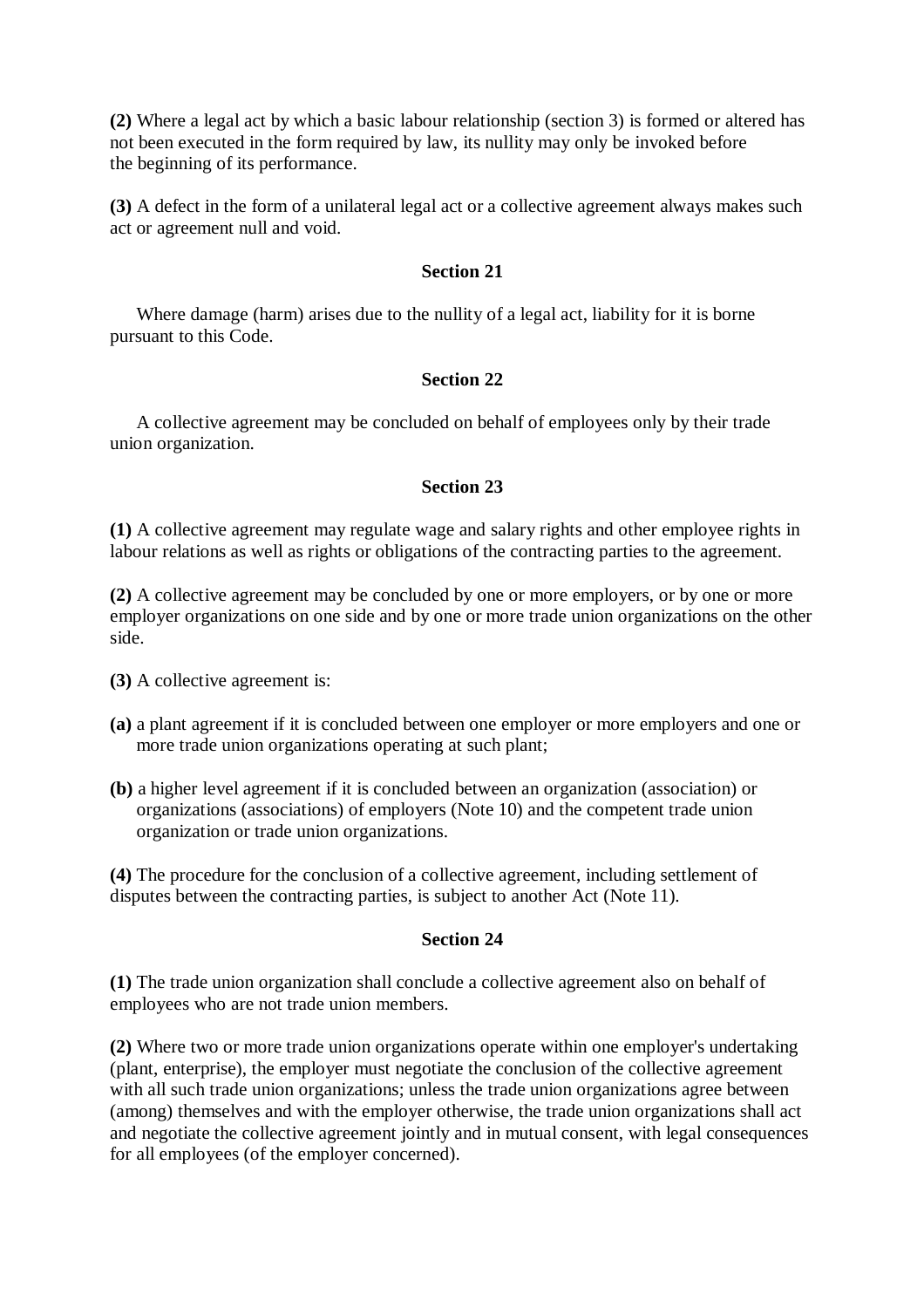- **(1)** The collective agreement shall be binding on the contracting parties to the agreement.
- **(2)** The collective agreement shall also be binding on:
- **(a)** the employers who are members of the employer organization (association) which has concluded the higher-level (collective) agreement and on those employers who left the employer organization while the agreement was in effect;
- **(b)** the employees on whose behalf the collective agreement has been concluded by the trade union organization or trade union organizations;
- **(c)** such trade union organizations on whose behalf the trade union organization has concluded the higher-level agreement.

**(3)** Any employee is entitled to present initiatives for negotiations on the collective agreement to the contracting parties and be informed of the course of the negotiations.

**(4)** The rights having arisen from the collective agreement to individual employees shall be claimed and satisfied as the employee other rights arising from their employment relationship or from agreements on work performed outside an employment relationship.

### **Section 26**

**(1)** A collective agreement may be concluded for a fixed term or for an indefinite period. Where the termination of the period pursuant to the first sentence is made dependent on fulfilment of a certain condition, the collective agreement must also include the latest date on which the agreement will still be in effect. Notice of termination may first be given after the expiry of six months from the date of the agreement taking effect. A period of notice is at least six months and starts to run as of the first day of the month following the month when the written notice of termination was served on the other contracting party.

**(2)** The collective agreement shall take effect on the first day of the period for which it has been concluded and terminate on the expiry of the said period, unless a different period of effect for certain rights or obligations has been agreed in such collective agreement.

**(3)** On dissolution of the contracting party (to the collective agreement) acting on behalf of employees, the effect of the collective agreement shall latest terminate on the last day of the following calendar year.

#### **Section 27**

**(1)** A plant (collective) agreement may not regulate the employee rights arising from labour relations to a lesser extent than the relevant higher-level collective agreement, or else such part of the plant agreement shall be null and void.

**(2)** A collective agreement must be concluded in writing and signed by the contracting parties on the same deed.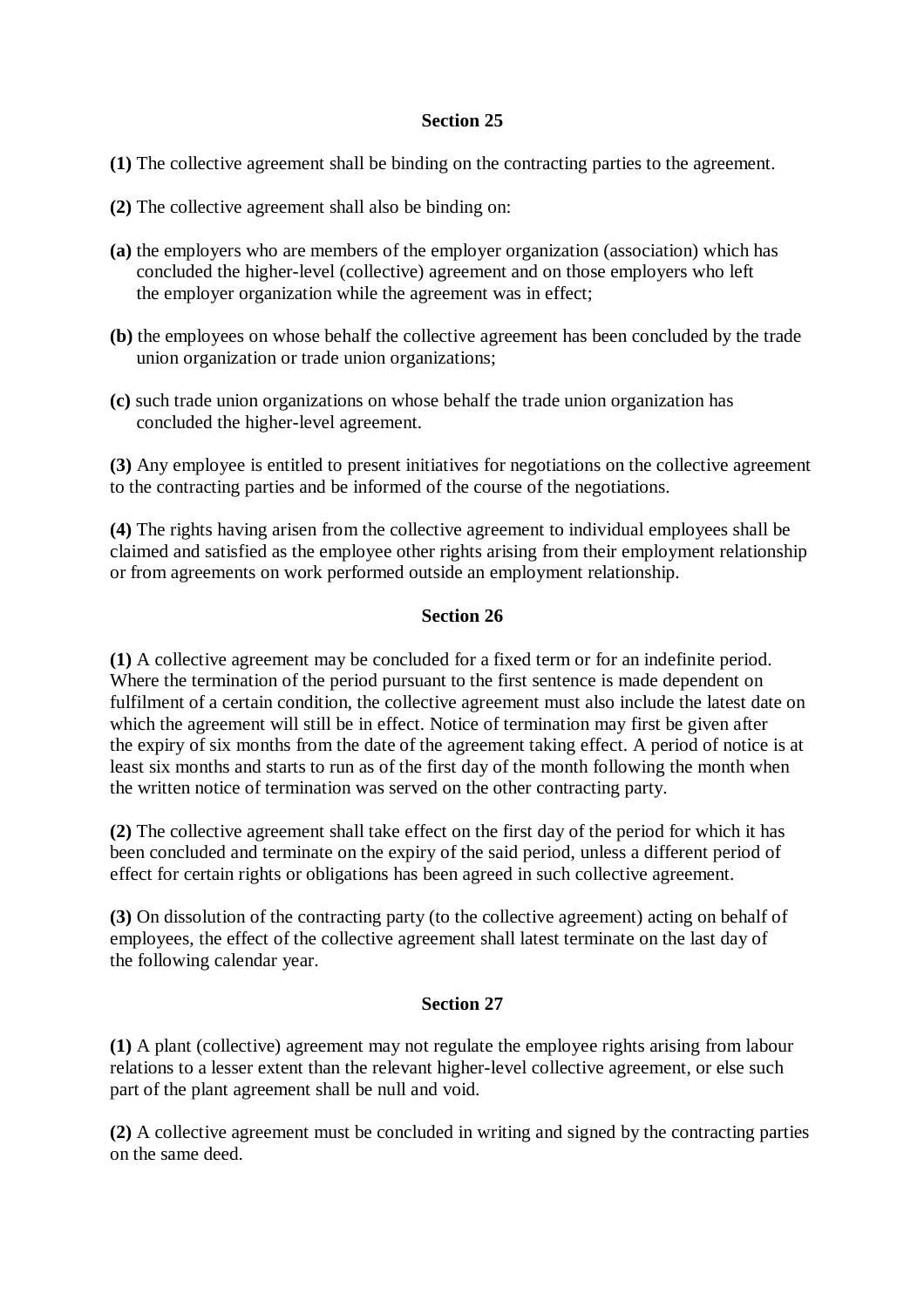It is prohibited to substitute a collective agreement by an agreement (a contract) that is not regulated by law; it is further prohibited to apply to a collective agreement the provisions of the Civil Code regulating a disguised legal act, the possibility to challenge legal acts (by a legal action), the acceptance, cancellation and withdrawal of an offer to conclude a contract (an agreement), the expiry of an offer to conclude a contract, a timely or late acceptance of an offer to conclude a contract, the time when a contract is concluded and the withdrawal from a contract.

#### **Section 29**

The contracting parties to a collective agreement shall acquaint the employees with the terms of the agreement within 15 days of its conclusion. The employer shall arrange for the collective agreement to be accessible to all his employees.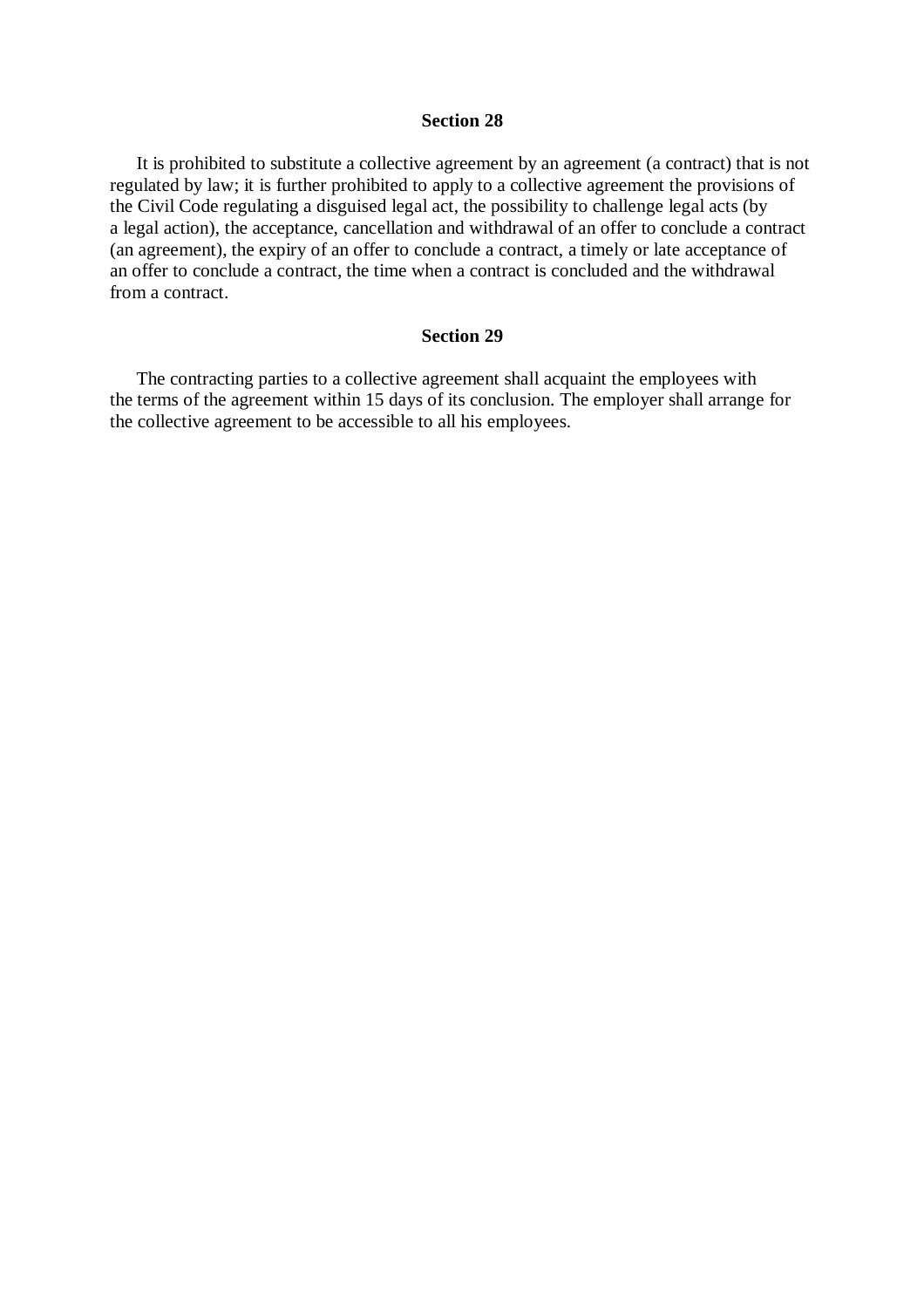# **PART TWO EMPLOYMENT RELATIONSHIP**

# **CHAPTER I PROCEDURE BEFORE THE COMMENCEMENT OF AN EMPLOYMENT RELATIONSHIP**

#### **Section 30**

**(1)** The selection of individuals from job seekers with regard to qualifications, necessary requirements or special skills (capabilities) is within the employer's competence unless another procedure ensues from other statutory provisions (Note 12); this shall apply without prejudice to prerequisites laid down in other statutory provisions for an individual as an employee.

**(2)** In connection with negotiations (procedure) before the commencement of an employment relationship, the employer may require from an individual seeking employment and from other persons only the data (facts) being directly related to the conclusion of the employment contract in question.

#### **Section 31**

Before the conclusion of an employment contract, the employer shall acquaint the individual with the rights and obligations which would arise from his employment contract or from the appointment to a certain position and with the working conditions and the remuneration conditions under which this individual is to perform work and with the obligations arising from other statutory provisions and relating to the subject-matter of the employment contract.

#### **Section 32**

In cases laid down in another Act, the employer shall arrange that the individual shall undergo an entry medical check-up before the conclusion of his employment contract.

# **CHAPTER II EMPLOYMENT RELATIONSHIP, EMPLOYMENT CONTRACT AND COMMENCEMENT OF AN EMPLOYMENT RELATIONSHIP**

#### **Section 33**

**(1)** An employment relationship is established by an employment contract between the employer and the employee unless otherwise provided in this Code.

**(2)** Where another Act or statutes of a citizens' association (pursuant to other statutory provisions; Note 109) require that a certain vacancy is to be filled on the basis of an election made by the competent body, the election (of a certain individual) is regarded as a prerequisite preceding the conclusion of the relevant employment contract.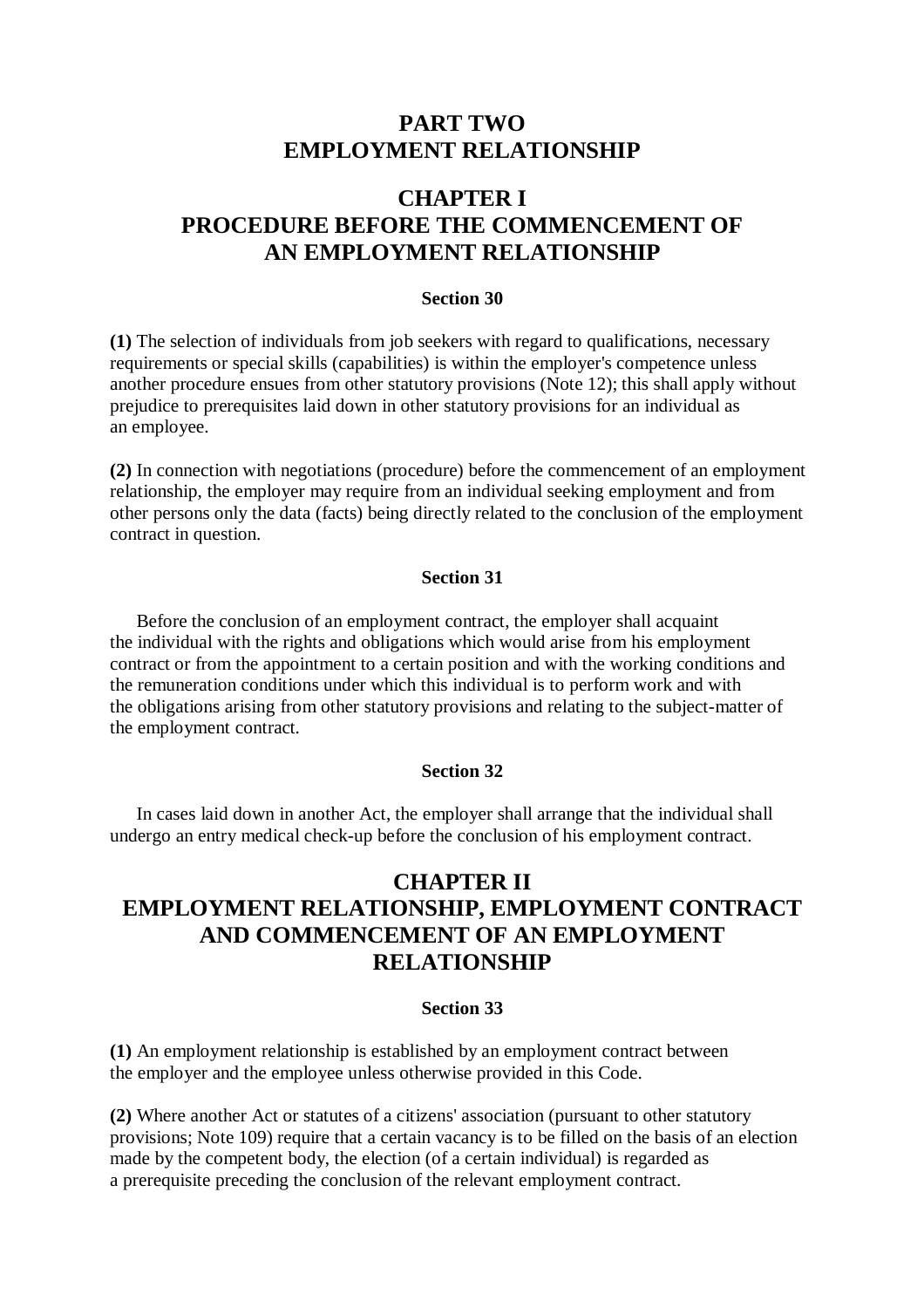**(3)** An employment relationship arises on appointment to specific office (top managerial position in the public sector) only in the instances laid down in other Acts (Note 16a); unless otherwise provided in the said Acts, an employment relationship is based on appointment only in respect of:

- **(a)** heads of government authorities (agencies, establishments; Note 7);
- **(b)** heads of branches (sections) of government authorities;
- **(c)** heads of establishments of state enterprises (Note 13);
- **(d)** heads of establishments belonging to state funds (Note 14);
- **(e)** heads of organizations receiving contributions from state (public) funds (i.e. contributory organizations; Note 15);
- **(f)** heads of branches (sections) of contributory organizations;
- **(g)** heads of formations within the Police of the Czech Republic (Note 16).

**(4)** Appointment pursuant to subsection (3) shall be made by the person competent thereto under another Act (Note 16b); where this competent person is not determined in the said Act:

- **(a)** heads of government authorities (agencies, establishments; Note 7) shall be appointed by the head of their superior authority (agency);
- **(b)** heads of branches (sections) of government authorities shall be appointed by the head of the relevant government authority (agency; Note 7);
- **(c)** heads of establishments of a state enterprise shall be appointed by the director of the state enterprise (Note 13);
- **(d)** heads of establishments (branches) of a state fund headed by an individual statutory body shall be appointed by the head of this state fund (Note 14);
- **(e)** heads of contributory organizations shall be appointed by the founder of any such organization;
- **(f)** heads of branches (establishments) of contributory organizations (Note 15) shall be appointed by the head of the organization in question;
- **(g)** heads of formations within the Police of the Czech Republic (Note 16) shall be appointed by the Police President (chief of the Police).

#### **Section 34**

- **(1)** An employment contract must include:
- **(a)** the type of work (job title) which the employee will perform for the employer;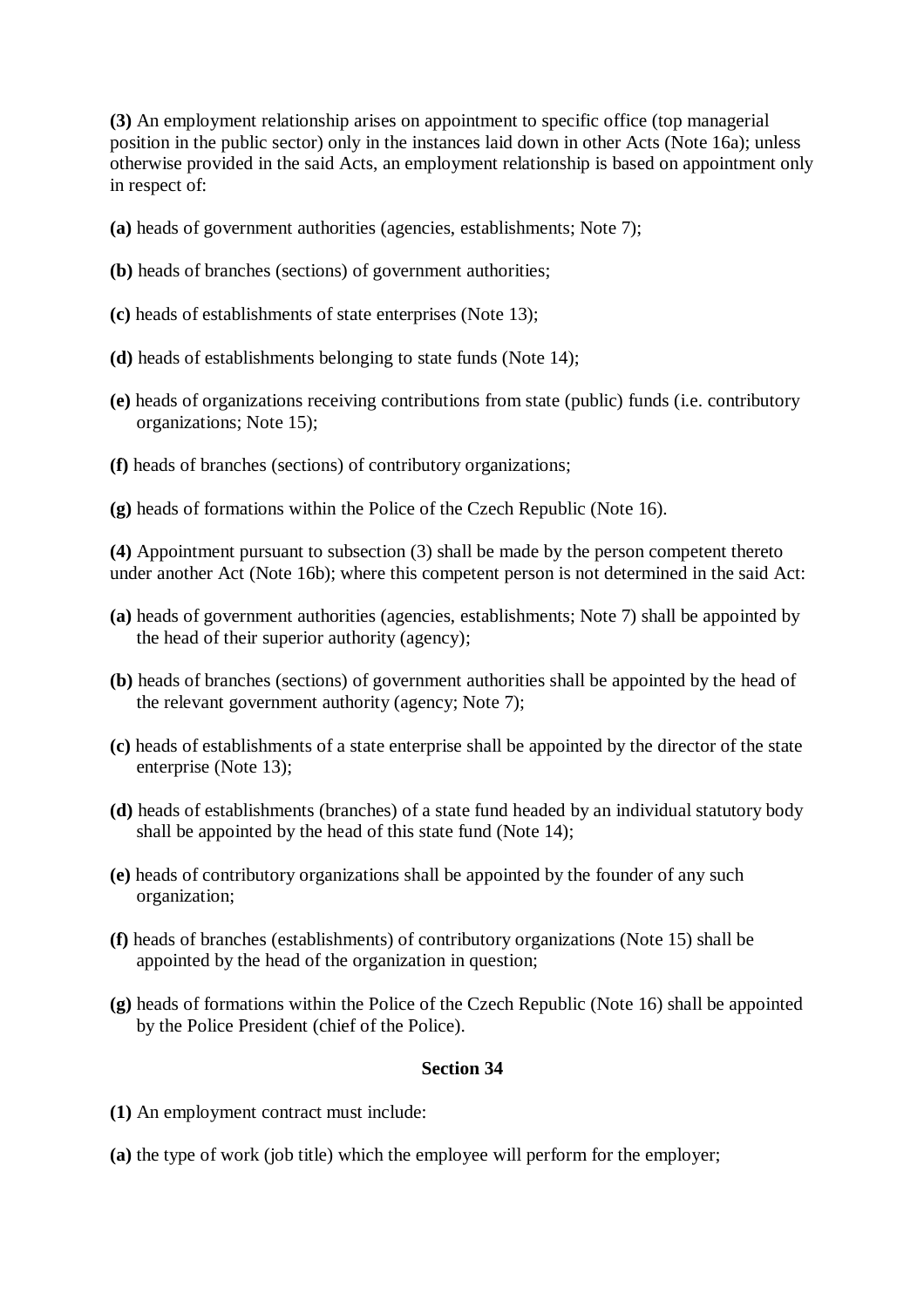**(b)** the place or places of work where the employee will perform the work pursuant to (a);

**(c)** the date of commencement of employment (i.e. of an employment relationship).

**(2)** It is only permitted to withdraw from an employment contract until an employee takes up work.

**(3)** Where an employee fails to take up his work on the agreed date without being prevented by an obstacle thereto or where his employer is not informed of such obstacle within a week therefrom, the employer may withdraw from the employment contract.

**(4)** An employment contract must be concluded in writing; the same applies to an alteration of such contract or to the withdrawal therefrom.

**(5)** Each contracting party must receive one copy of the relevant employment contract.

#### **Section 34a**

Where a regular workplace has not been agreed in the employment contract for the purposes of reimbursement of travel expenses, the place of performance of work agreed in the employment contract shall be regarded as a regular workplace. Where the place of performance has been agreed more widely than by reference to one municipality, the municipality in which the employee's business trip mostly start shall be considered as the employee's regular workplace. For the purposes of reimbursement of travel expenses, the regular workplace may not be agreed more widely than by reference to one municipality.

#### **Section 34b**

**(1)** An employee in an employment relationship must be assigned work within the scope of the standard weekly working hours, except in workplaces where a working hours account is used (sections 86 and 87).

**(2)** Where an employee has a further basic labour relationship to the same employer, he cannot perform in such further relationship work of the same type (i.e. the type of work in one basic labour relationship is to differ from that in a further basic labour relationship to the same employer). Where the employer is the Government, the first sentence shall only apply where it concerns work performed in one and the same government agency.

## **Section 35 Trial Period**

(1) Where a trial period (also referred to as "probationary period"; in Czech "zkušební doba") is agreed, it may not be longer than:

- **(a)** three consecutive months from the date when the employment relationship commences (section 36),
- **(b)** six consecutive months from the date of commencement of the employment relationship (section 36) where it concerns a managerial employee.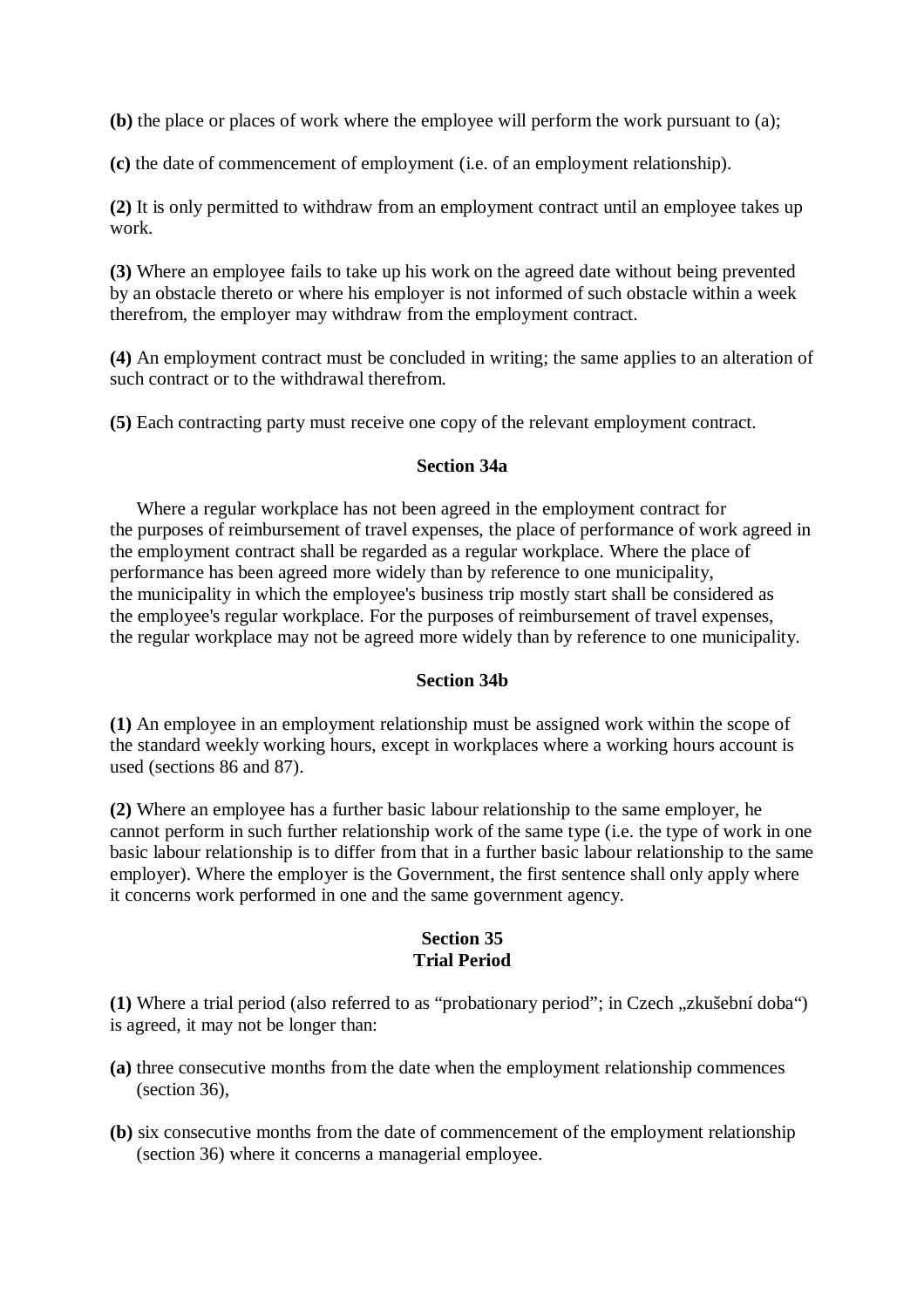**(2)** A trial period may also be agreed in connection with the appointment to a top managerial position [i.e. as head of a government agency, its branch or section; section 33(3)].

**(3)** A trial period may be agreed latest on the day which has been agreed as the date of work commencement or on the date stated as the date of appointment to a top managerial position (as head of a government agency, its branch or section).

**(4)** An agreed trial period may not be subsequently extended. However, the trial period shall be extended by the period of full-day obstacles to work due to which the employee does not perform work during the trial period and by full-day leave of absence during the trial period.

**(5)** A trial period may not be longer than one half of the agreed period of the employment relationship.

**(6)** A trial period must be agreed in writing.

#### **Section 36 Commencement of an Employment Relationship**

An employment relationship commences on the date which has been agreed in the employment contract as the day of employment start or on the day stated as the date of appointment to the top position in a government agency (head, chief).

## **Section 37 Information on the Terms of an Employment Relationship**

**(1)** Where the employment contract does not include the details of the rights and obligations arising from an employment relationship, the employer shall notify his employee thereof in writing latest within one month from the commencement of such employment relationship: the same shall apply to changes of the details. The information must contain:

- **(a)** the employee's full name and the employer's designation and seat if the employer is a legal entity, or the employer's full name and address, if he is an individual (a natural person);
- **(b)** the type of work (job title) and place of performance of work;
- **(c)** the length of annual leave or the method of determining it;
- **(d)** the notice periods (with regard to the termination of the employment contract);
- **(e)** the weekly working hours and their distribution (schedule);
- **(f)** wage or salary details and the remuneration method, the maturity of wage or salary, pay days and the place and method of wage or salary payment;
- **(g)** facts on collective agreements regulating the employee's working conditions and the designation of the contracting parties to these agreements.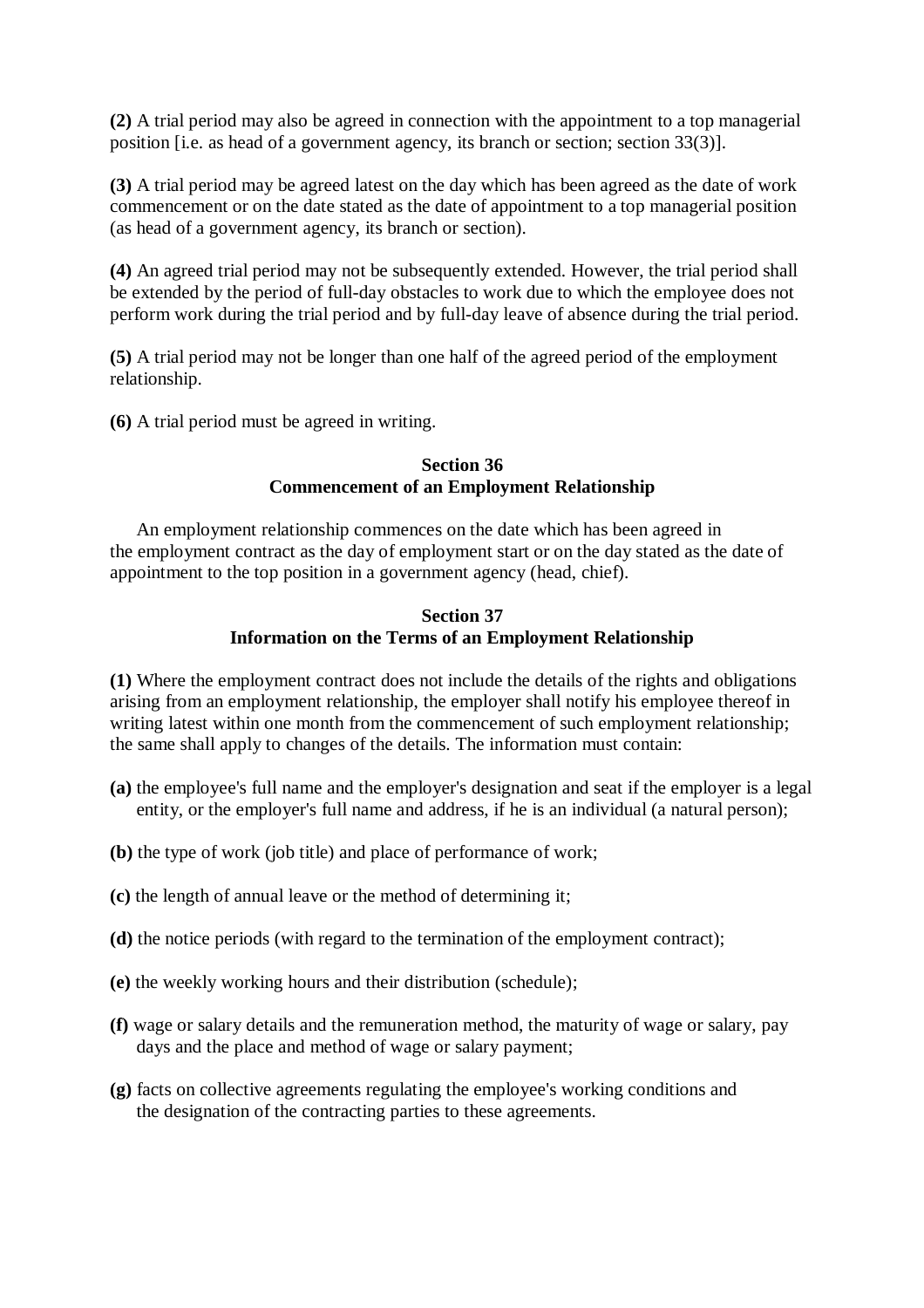**(2)** Where the employer posts an employee to perform work in the territory of another state (country), the employer shall inform this employee of the expected duration of such posting and of the currency in which his wage or salary will be paid.

**(3)** The information pursuant to subsection (1)(c), (d) and (e) and pursuant to subsection (2) concerning the currency in which the employee's wage or salary will be paid may be replaced by reference to the relevant statutory provisions, collective agreement or internal regulations.

**(4)** The duty to notify an employee of the fundamental rights and obligations arising from his employment relationship in writing shall not apply to an employment relationship for a period shorter than one month.

**(5)** On the commencement of employment, the employee must be acquainted with the statutory provisions and other rules concerning the safeguarding of occupational safety and health which he must observe during performance of work. The employee must also be acquainted with the collective agreement and internal regulations.

### **Section 38 Obligations Arising from an Employment Relationship**

- **(1)** As of the commencement of an employment relationship:
- **(a)** the employer shall assign work to his employee in accordance with the employment contract, pay him wage or salary for the work done, create conditions for performance of his work tasks and comply with other working conditions laid down in the statutory provisions, employment contract or internal regulations;
- **(b)** the employee shall personally perform the work according to his employment contract within the scheduled weekly working hours and comply with the obligations arising from his employment relationship.

**(2)** An employment relationship based on an appointment shall be governed by the statutory provisions on an employment relationship agreed by way of an employment contract.

**(3)** Within agreed time-limits, the employer shall submit to the trade union organization reports on the commencement of new employment relationships.

### **Section 39 Fixed-Term Employment Relationship**

**(1)** An employment relationship shall last for an indefinite period (open-end employment relationship) unless a fixed term of its duration has been expressly agreed.

**(2)** A fixed-term employment relationship between the same contracting parties may not exceed three years and as of the date of the first fixed-term employment relationship and it may be recurrently agreed no more than twice. An extension of an employment relationship shall also be considered as a recurrently agreed employment relationship. After the expiry of a period of three years from the termination of the preceding fixed-term employment relationship between the same contracting parties, the preceding employment relationship shall not be taken into account.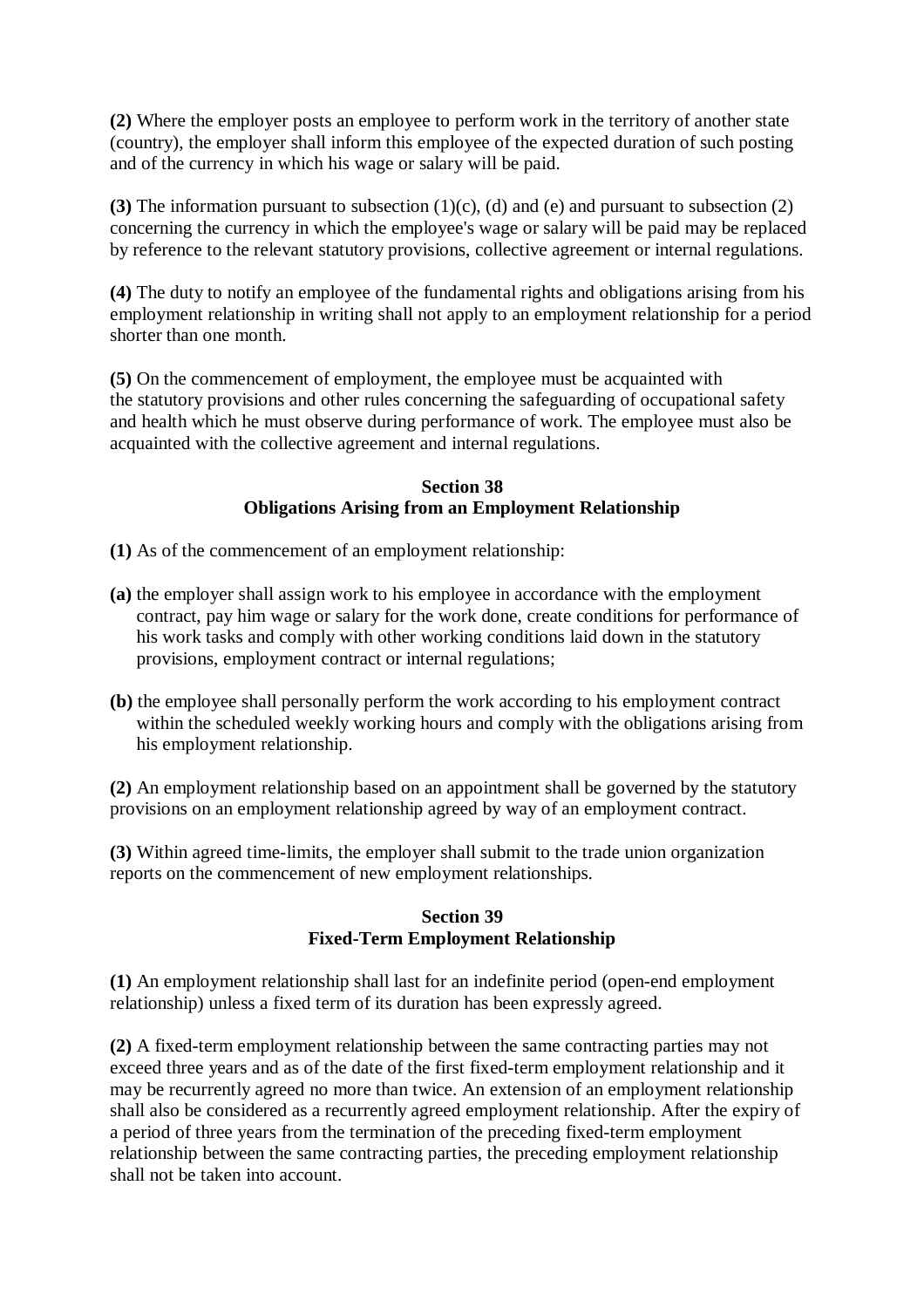**(3)** The provision of subsection (2) shall apply without prejudice to the procedure under other statutory provisions which presume that an employment relationship may only last for a fixed term (Note 17).

**(4)** Where an employer agrees with an employee the duration of an employment relationship for a fixed term contrary to subsection (2) and where the employee notifies in writing the employer before the expiry of the agreed fixed term that he insists on being further employed (by this employer), it shall apply that it is an employment relationship for an indefinite period. A motion for the determination whether the conditions in subsection (2) have been met can be filed with the competent court within two months from the date when the employment relationship was expected to terminate on the expiry of the agreed period.

**(5)** The provisions of subsection (2) shall not apply to an employment contract concerning a fixed-term employment relationship agreed between an employment agency (Note 18) and an employee for the purpose of his performance of work at another employer (sections 307a, 308 and 309).

# **CHAPTER III ALTERATIONS OF AN EMPLOYMENT RELATIONSHIP**

## **Section 40 Common Provisions**

**(1)** The terms of an employment contract may only be altered if the employer and the employee agree on their alteration. The appointment to a top managerial position pursuant to section 33(3) when this occurs after the commencement of an employment relationship shall also be deemed as an alteration of the employment contract.

**(2)** The employee is obliged to perform work (job) of a type other than that agreed in his employment contract, or to perform work at a place other than that agreed in his employment contract, only in the cases laid down in this Code.

**(3)** The provisions of section 37 shall apply thereto as appropriate.

## **Transfer to Alternative Work, Business Trip and Transfer to Another Place (Relocation) Section 41 Transfer to Alternative Work**

**(1)** The employer shall transfer his employee to alternative (different) work:

- **(a)** if, according to a medical certificate issued by the occupational medical services provider or under a ruling of the competent administrative agency having reviewed the medical certificate, the employee has lost, long-term, his capability to perform his current work due to his state of health;
- **(b)** if, according to a medical certificate issued by the occupational medical services provider or under a ruling of the competent administrative agency having reviewed the medical certificate, the employee is no longer allowed to perform his current work due to an industrial injury, an occupational (industrial) disease or due to a threat (danger) of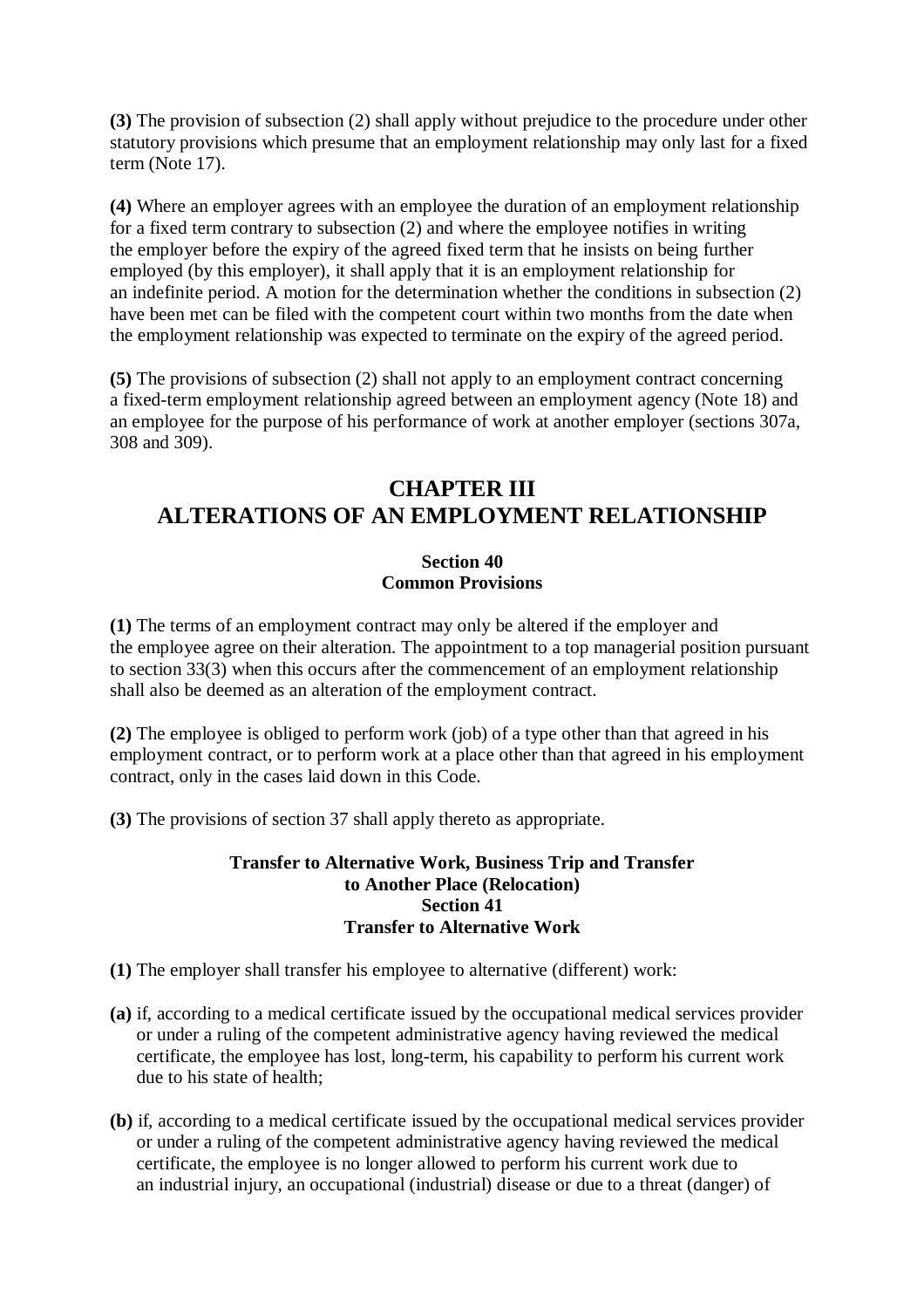an occupational disease or if the employee's workplace has been subjected to a maximum permissible level of some harmful exposure (Note 19) under a ruling of the competent agency concerned with public health protection;

- **(c)** if a pregnant woman (female employee), or a woman who is breastfeeding or an employee-mother until the end of the ninth month after the childbirth (confinement), performs work which any such woman is not allowed to do or which, according to a medical certificate, puts at risk her pregnancy or motherhood;
- **(d)** if, according to a medical certificate issued by the occupational medical services provider or under a ruling of the competent public health agency, such transfer is required in the interest of other individuals' health protection against infectious diseases;
- **(e)** if the transfer is necessary according to a final ruling of the court or administrative agency, another government agency or self-governing local area agency;
- **(f)** if the employee who does night work is recognized unfit for night work according to a medical certificate issued by the occupational medical services provider;
- **(g)** if the transfer is requested by a pregnant woman (employee), or a woman employee who is breastfeeding, or an employee-mother until the end of the ninth month after the childbirth (confinement), who does night work.
- **(2)** The employer may transfer an employee to alternative (different) work:
- **(a)** if this employee has been given notice of termination on one of the reasons (grounds) laid down in section 52(f) or  $(g)$ ;
- **(b)** if criminal proceedings have been instituted against the employee on suspicion that he has committed a wilful criminal offence (or offences) during performance of his working tasks or in direct connection therewith, and this has caused damage to the employer's property; this transfer may last until the closing of the said criminal proceedings;
- **(c)** if the employee has temporarily lost the prerequisites (preconditions) laid down in other statutory provisions for performance of the agreed work (job), but in this case such transfer may last at the utmost 30 working days in total in one calendar year.

**(3)** Where it is not possible to attain the purpose of transfer pursuant to subsection (1) or subsection (2) by transferring an employee in accordance with the terms of his employment contract, the employer may transfer such employee to work of a different type than agreed in the employment contract (i.e. to a different job), even without the employee's consent thereto.

**(4)** For a period when it is inevitable, the employer may transfer an employee, even without his consent, to do other type of work than agreed in the employment contract if it is necessary in order to avert an extraordinary accident, natural disaster or some imminent breakdown, or to mitigate its immediate consequences.

**(5)** Where an employee cannot perform work due to idle time or due to an interruption of work caused by unfavourable weather, the employer may transfer the employee to work (job)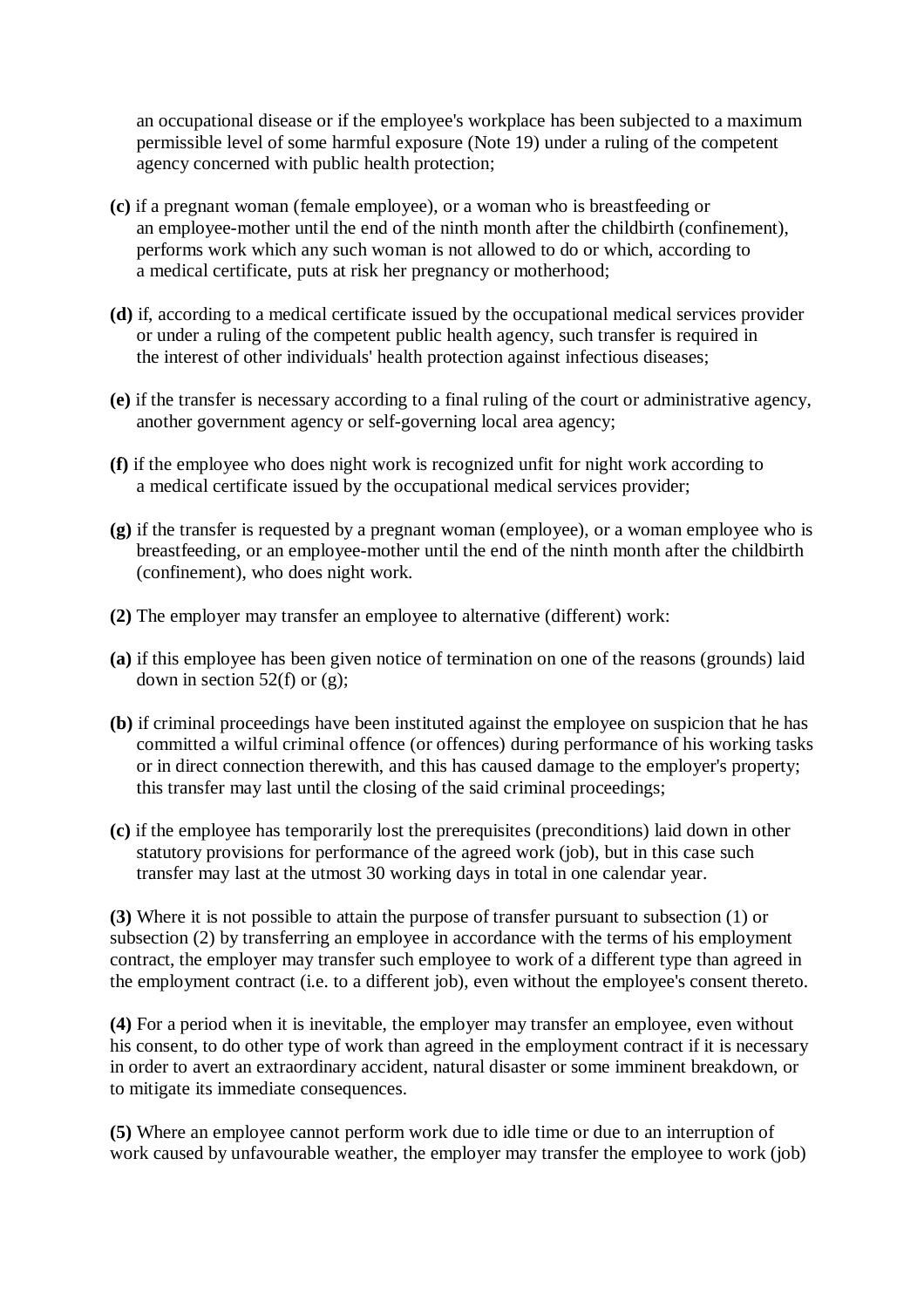other than agreed in the employment contract provided that the employee has given his consent thereto.

**(6)** On transferring an employee to alternative work pursuant to subsections (1) to (3), the employer shall see to it that such work is suitable for the employee with regard to his state of health, his capabilities and, where possible, his qualifications (skills).

**(7)** The employer shall discuss the reason for transfer to alternative work with the employee in advance as well as the period for which this transfer is to last; where the employee's transfer to some other work means that such work does not conform to the terms of his employment contract, the employer shall issue to this employee a written statement of the reason for the said transfer and its length (duration), except in the cases laid down in subsections  $(2)(c)$ and (4).

## **Section 42 Business Trip**

(1) "Business trip" (in Czech "pracovní cesta") means a limited period of time for which the employer instructs his employee to work away from his agreed place of work performance. The employer may instruct his employee to go on a business trip only for the necessary period if it has been agreed with this employee. The employee who is on a business trip performs his work according to instructions given by the manager who has ordered him to go on the business trip.

**(2)** Where the employer instructs an employee to go on a business trip and fulfil the tasks (on behalf of his employer) in another establishment (for another employer), the employer may authorize another manager (another employer) to give this employee instructions regarding his work, or to organize, manage and supervise this employee's work; it is thereby necessary to determine the scope of such competence. The employee must be informed of the competence pursuant to the first sentence. However, another employer's managers may not make any legal acts in relation to the employee on behalf and in the name of the employer of this employee.

### **Section 43 Transfer to Another Place (Relocation)**

**(1)** An employee may only be transferred to perform work at a place other than that agreed in the employment contract with his consent and within his employer's undertaking (business) if it is necessary due to operational requirements.

**(2)** The competent manager at the establishment to which the employee is transferred (relocated) shall give him working tasks and organize, manage and supervise his work, and give him instructions for this purpose.

## **Section 43a Temporary Assignment (Temporary Transfer of an Employee to Another Employer)**

**(1)** An agreement on temporary assignment (transfer) of an employee to another employer may be concluded by an employer with his employee earliest after the expiry of six months from the commencement of the employment relationship.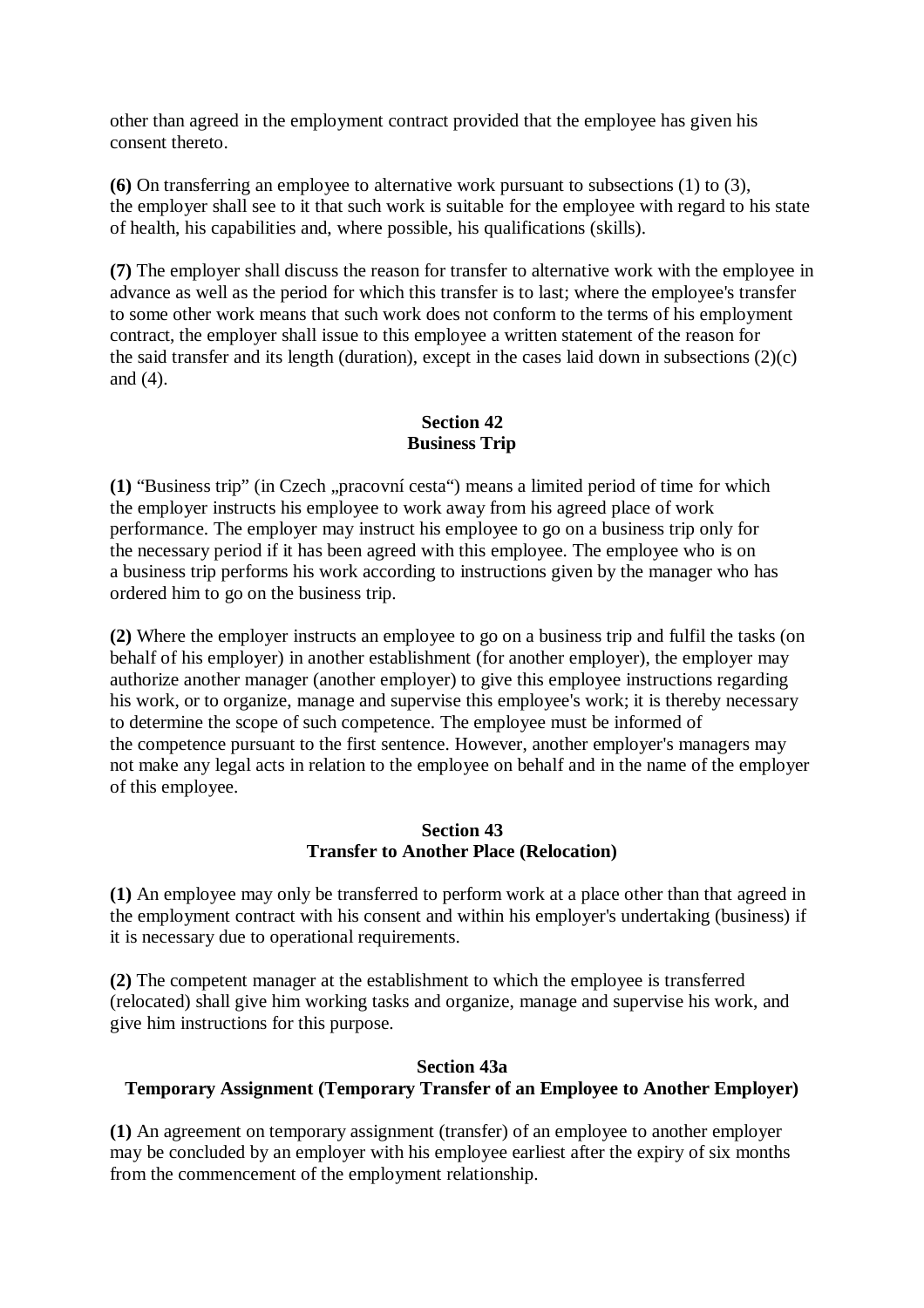**(2)** It is not allowed to provide remuneration for temporary assignment of an employee to another employer; this shall not apply to reimbursement of expenses incurred pursuant to subsection (5).

**(3)** The said agreement must include the designation of the employer (if the employer is a legal entity) or the full name of the employer (if the employer is an individual) to whom the employee is temporarily assigned, the date as of which the temporary assignment will commence, the type of work, place of work performance and a period for which the temporary assignment is agreed. For the purposes of reimbursement of travel expenses, the agreement may also include a regular workplace; this shall be without prejudice to the provision of section 34a. The agreement must be concluded in writing.

**(4)** For a period of temporary assignment of an employee to perform work for another employer, this employee shall be given working tasks and thereto relating binding instructions, in the name of his employer, by the employer to whom he is transferred, and his work shall be organized, controlled and supervised by the said employer; this employer shall create favourable working conditions for the assigned employee, including occupational safety and health protection. However, this employer may not make any legal acts in relation to the employee in the name and on behalf of the employer who temporarily assigned such employee.

**(5)** For a period of temporary assignment, the employer having temporarily assigned an employee to another employer shall pay this employee wage or salary and, where relevant, reimbursement of travel expenses.

**(6)** The working and wage or salary conditions (terms) of an employee temporarily assigned to another employer may not be worse than those of a comparable employee of the employer to whom the employee is temporarily assigned.

**(7)** Temporary assignment pursuant to subsections (1) to (5) shall end on expiry of the period of time for which it was agreed. Prior to the expiry of this period, temporary assignment may be terminated by agreement of the contracting parties to the employment contract or by notice (of termination) concerning the agreement on temporary assignment for whatever reason or without stating any reason (ground); the notice period shall be 15 days and start to run on the date when the notice is served on the other contracting party. The agreement on termination of temporary assignment or notice of termination in respect of the said agreement must be in writing.

**(8)** It is prohibited to apply the regulation of temporary assignment to employment of employees by employment agencies.

**(9)** The regulation of temporary assignment shall not apply to the instances of qualification improvement or qualification upgrading (Note 110).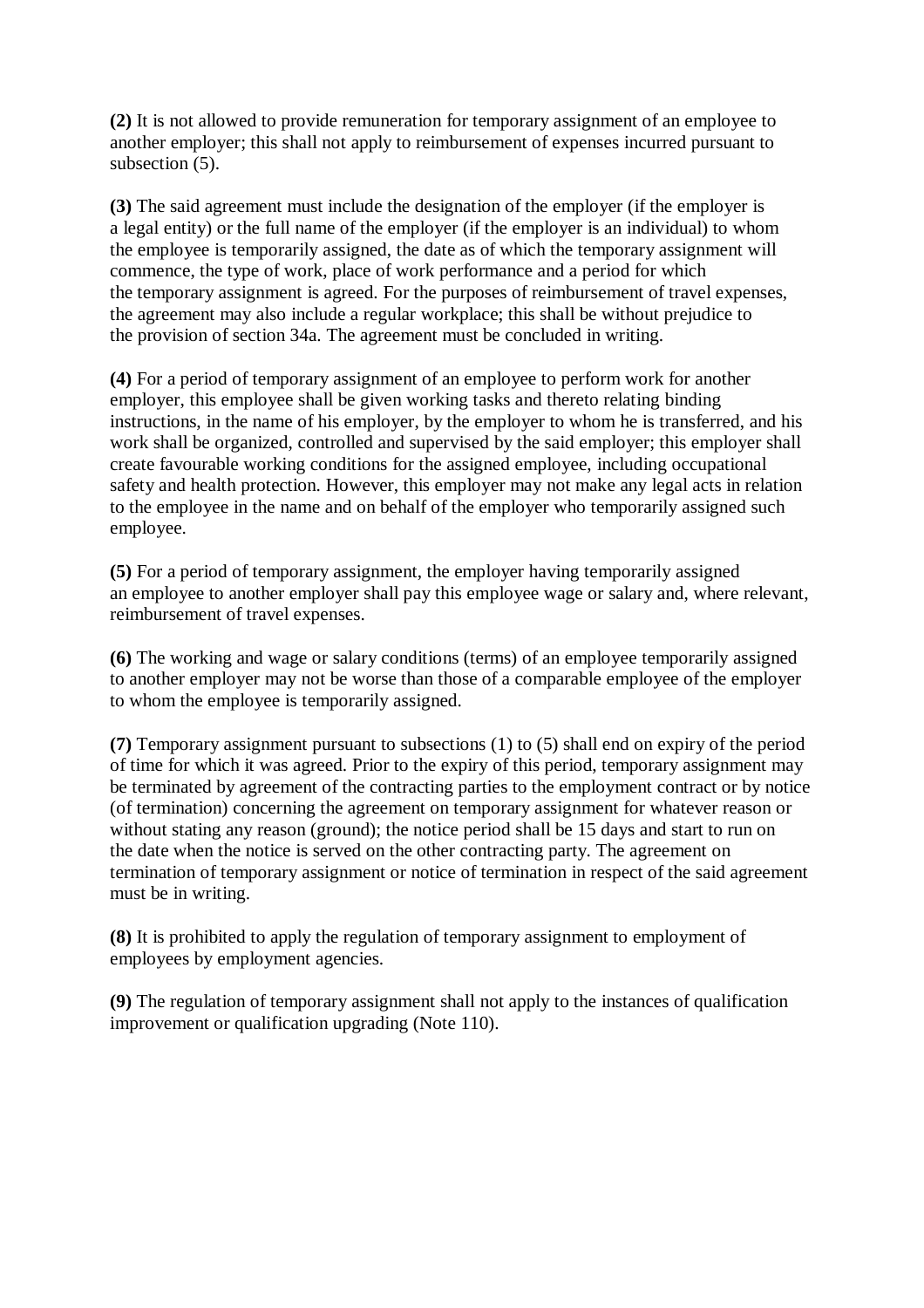#### **Common Provisions on Alteration of an Employment Relationship and Retransfer to Original Job Section 44**

Where there are no longer reasons for which a certain employee has been transferred to perform alternative work or to perform work at a place other than agreed in his employment contract, or on the expiry of the period for which such transfer has been agreed, the employer is obliged to retransfer him to work in accordance with the employment contract unless the employer and the employee agree on an alteration of the employment contract.

#### **Section 45**

Where an employee asks to be transferred to alternative work or another workplace, or to another place (location), because according to the recommendation of the occupational medical services provider it is not suitable for this employee to continue performance of his current work or to work at his current workplace, the employer is obliged to enable such transfer to the employee as soon as it is possible with regard to the operational conditions. The type of work and workplace to which the employee is transferred must be suitable for him.

#### **Section 46**

Where the employer transfers his employee to alternative work which does not conform to the employment contract and the employee does not agree to such measure, the employer may transfer this employee only after consultation with the trade union organization. Such consultation is not necessary if a total period of the said transfer does not exceed 21 working days in one calendar year.

#### **Section 47**

Where, on termination of performance of a public office or activity for a trade union organization for which an employee has been released in the scope of his working hours, or on termination of military exercises or extraordinary military exercises, or on termination of maternity leave (in case of a female employee) or on termination of parental leave (in case of a male employee) in the scope for which a female employee is entitled to take maternity leave or a male employee is entitled to take parental leave, or on termination of an employee's temporary incapacity for work or on termination of quarantine, such employee returns to work, the employer is obliged to reinstate this employee to his/her original work (job) and workplace. Where it is not possible because the original work or workplace has ceased to exist, the employer shall assign work to this employee in accordance with the employment contract.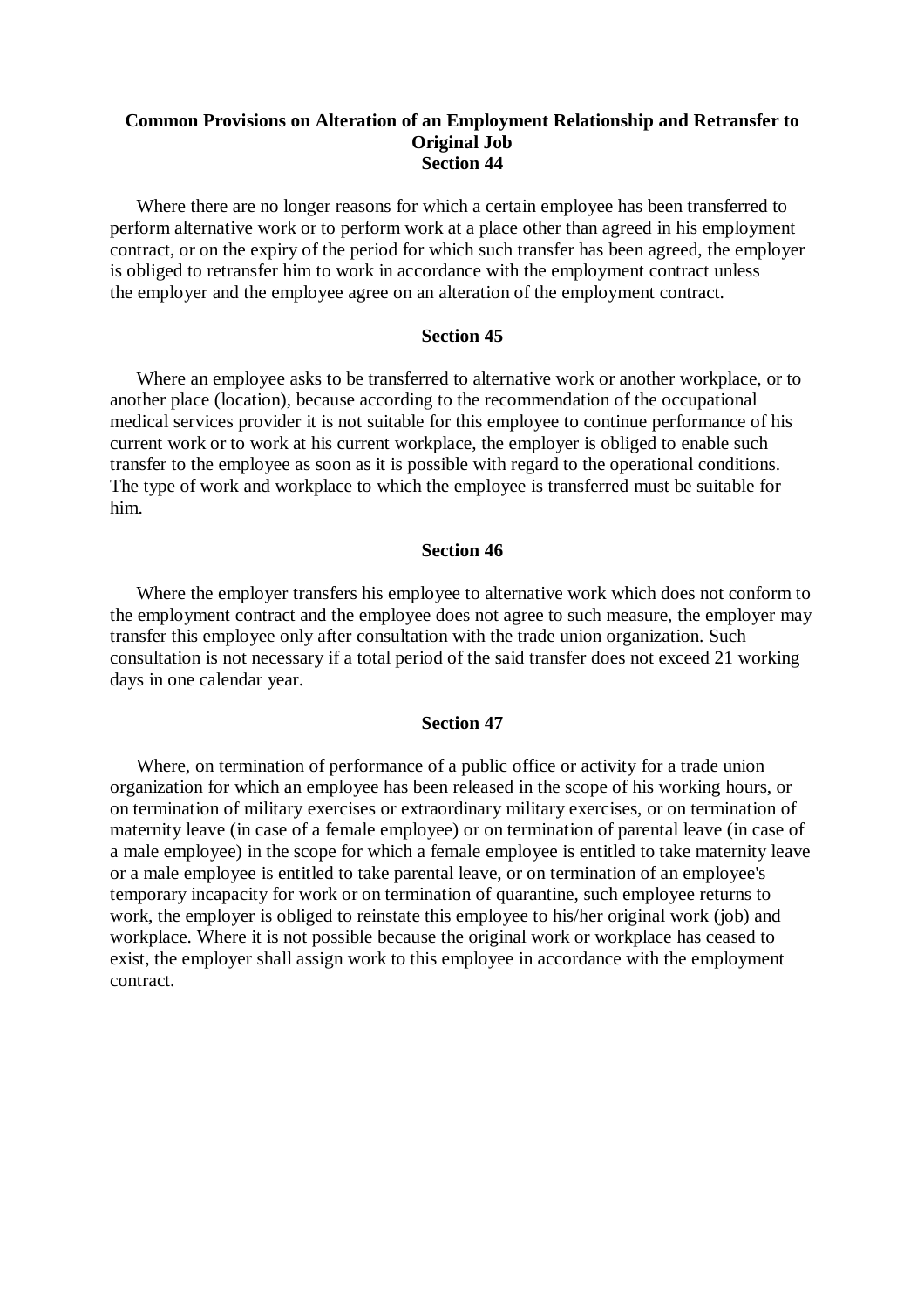# **CHAPTER IV TERMINATION OF AN EMPLOYMENT RELATIONSHIP**

# **Division 1 General Provisions on Termination of an Employment Relationship**

## **Section 48**

**(1)** An employment relationship may be terminated:

**(a)** by agreement;

- **(b)** by notice of termination (when given by an employer, it is referred to as dismissal, when it is given by an employee, it is referred to as resignation);
- **(c)** by immediate termination;
- **(d)** by termination within the trial period.

**(2)** A fixed-term employment relationship terminates on the expiry of the agreed period.

**(3)** Unless a foreign citizen's (i.e. foreigner's or alien's) employment relationship or a stateless person's employment relationship has already terminated in some other manner, it shall terminate:

- **(a)** on the date on which such foreign citizen's or stateless person's stay/residence permit is to terminate under the relevant final ruling on the withdrawal of his stay/residence permit;
- **(b)** on the date when the judgement (sentence) imposing on this foreign citizen or stateless person the punishment of expulsion (banishment) from the Czech Republic takes legal effect;
- **(c)** on the expiry of the period of the said person's work permit (labour permit; Note 20) or long-term residence permit issued for the purpose of employment in special cases pursuant to other statutory provisions (Note 20a) or long-term residence permit issued for the purpose of employment requiring high qualifications pursuant to other statutory provisions (Note 20a).

**(4)** Upon the death of an employee his employment relationships terminates. The termination of an employment relationship in the case of death of an employer who is an individual (a natural person) is regulated in section 342(1).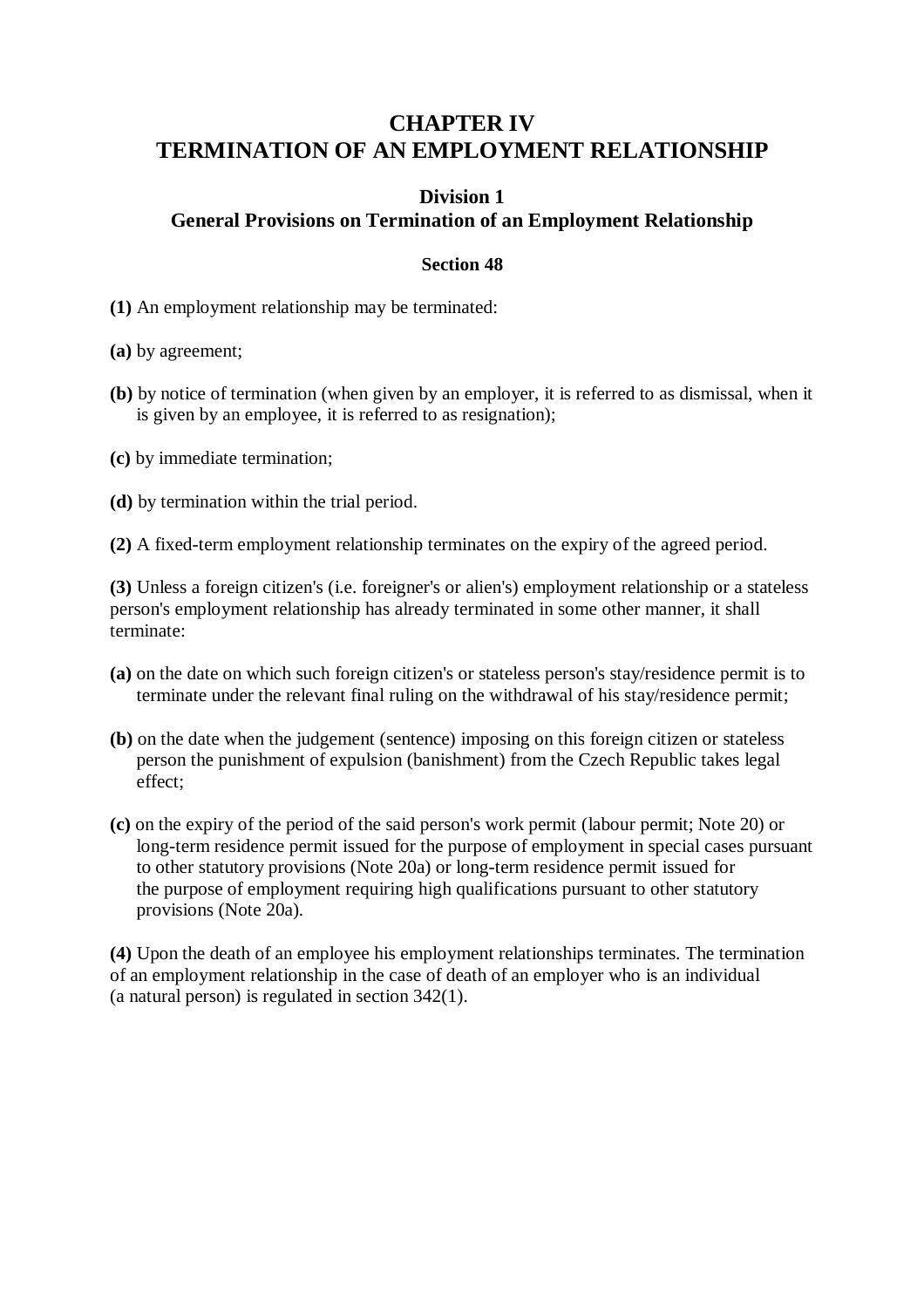## **Division 2 Termination of an Employment Relationship by Agreement**

## **Section 49**

**(1)** Where the employer and his employee agree on the termination of an employment relationship, it will terminate on the agreed date.

**(2)** An agreement on the termination of an employment relationship must be in writing.

**(3)** Each contracting party must receive one copy of the agreement on the termination of an employment relationship.

# **Division 3 Notice of Termination, Notice Periods and Reasons for Termination**

## **Subdivision 1 Notice of Termination**

### **Section 50**

**(1)** Notice of termination in respect of an employment relationship must be in writing.

**(2)** The employer may give notice of termination to an employee only for one of the reasons explicitly stated in section 52.

**(3)** The employee may give his employer notice of termination for any reason or without stating a reason.

**(4)** Where the employer gives notice of termination (section 52) to an employee, the reason in the notice of termination must be factually specified so that it cannot be confused with another reason. The reason for the notice may not be subsequently changed.

**(5)** Notice of termination may only be withdrawn with the other contracting party's consent; both the withdrawal of the notice and the consent thereto must be made in writing.

## **Section 51**

**(1)** Where notice of termination has been given, the employment relationship will come to an end upon the expiry of the notice period. The notice period must be the same for both the employer and the employee and shall be at least two months, with an exception arising from section 51a. The notice period may be extended only by agreement between the employer and the employee; this agreement must be in writing.

**(2)** The notice period shall start to run on the first day of the calendar month following delivery (service) of the notice and come to an end upon the expiry of the last day of the relevant calendar month, with the exemptions arising from sections 51a, 53(2), 54(c) and 63.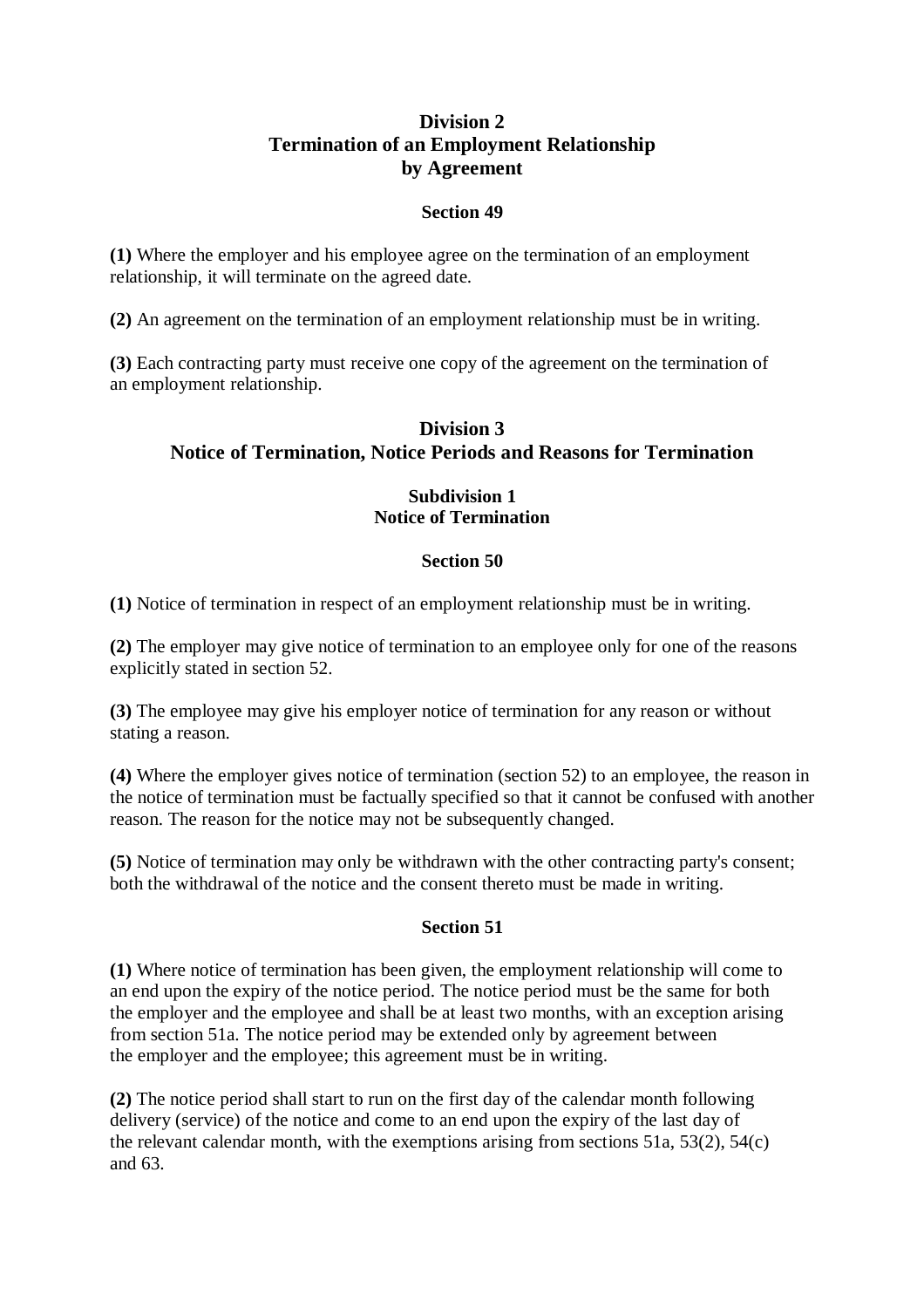#### **Section 51a**

Where notice has been given by an employee in connection with transfer of rights and obligations arising from the labour relations, it shall apply that his employment relationship will latest come to an end either on the day preceding the date when the transfer of the said rights and obligations takes effect or at the date when the transfer becomes effective.

### **Subdivision 2 Notice of Termination Given by the Employer (Dismissal)**

#### **Section 52**

**(1)** The employer may give notice of termination to an employee only for the following reasons:

- **(a)** if the employer's undertaking, or its part, is closed down;
- **(b)** if the employer's undertaking, or its part, relocates;
- **(c)** if the employee becomes redundant owing to the decision of the employer or the employer's competent body to change the activities (tasks), plant and equipment, to reduce the number of employees for the purpose of increasing labour productivity (efficiency) or to introduce other organizational changes (restructuring);
- **(d)** if, according to a medical certificate issued by the occupational medical services provider or under a ruling of the competent administrative agency having reviewed the medical certificate, the employee is not allowed to perform his current work due to an industrial injury, an occupational disease or due to threat of an occupational disease, or if the employee's workplace has been subjected to a maximum permissible level of some harmful exposure (Note 5) under a ruling of the competent agency concerned with public health protection;
- **(e)** if, according to a medical certificate issued by the occupational medical services provider or under a ruling of the competent administrative agency having reviewed the medical certificate, the employee has lost, long-term, his capability to perform his current work due to his state of health;
- **(f)** if the employee does not meet the prerequisites prescribed by statutory provisions for performance of the agreed work (job) or if, through no fault on the employer's side, he does not meet the requirements for proper performance of such work; where the employee's failure to fulfil these requirements is reflected in his unsatisfactory work performance results and where the employer called upon him in writing in the last 12 months to rectify the failure to meet the said requirements, and the employee has not done so within a reasonable period of time, the employee may be given notice of termination due to this reason;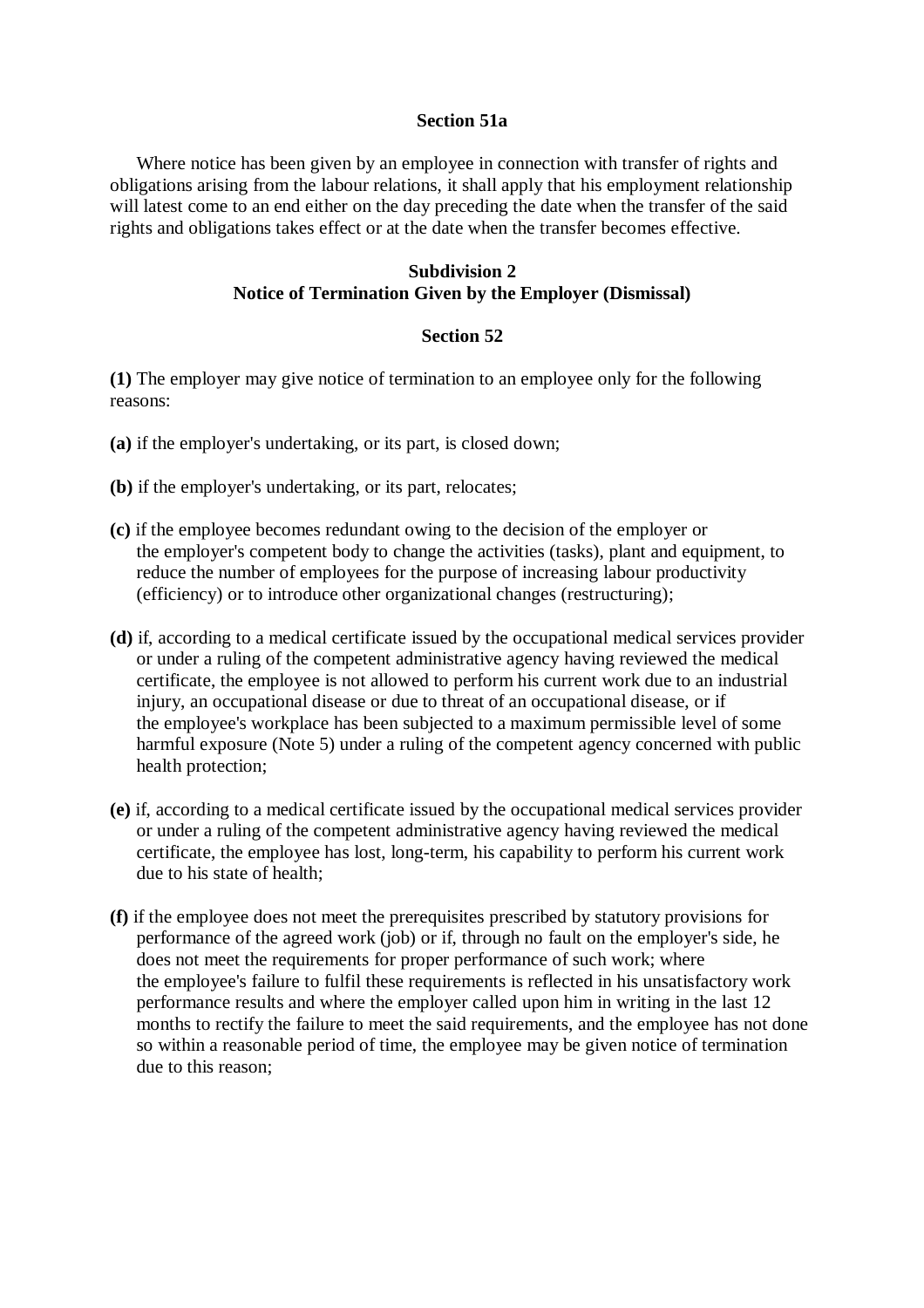- **(g)** if there are reasons on the employee's side due to which the employer could immediately terminate the employment relationship, or if the employee has seriously breached some obligation arising from statutory provisions and relating to work performed by him; in case of ongoing but less serious breaches of some obligation that arises from statutory provisions and relates to the work performed by the employee, this employee may be given notice of termination by his employer provided that in the last six months the employer notified the employee of this possibility in writing (with regard to breach of some obligation that relates to work performed by this employee);
- **(h)** if the employee breaches another obligation pursuant to section 301a in an especially gross manner.

## **Subdivision 3 Prohibition of Notice by the Employer**

### **Section 53**

- **(1)** It is prohibited to give notice to an employee during the protection period, namely:
- **(a)** during a period while an employee is recognized to be temporarily unfit for work (unless the employee concerned brought on this incapacity intentionally or unless it arose as an immediate consequence of his drunkenness or abuse of addictive drugs), or during a period from submission of a proposal for an employee's treatment in a medical (health care) establishment or a spa or during a period from the start of his treatment in a medical establishment or a spa until such treatment comes to an end; if an employee suffers from tuberculosis, the protection period shall be extended by six months as of his discharge from treatment at a health care establishment;
- **(b)** if an employee is called up to take part in military exercises or extraordinary military exercises, the protection period shall start as of the date when the relevant called-up order is served on such employee and shall last during his participation in the exercises and for two weeks after the employee is discharged from the exercises;
- **(c)** during a period while an employee is fully released (from his job) to exercise a public office;
- **(d)** during a period while a female employee is pregnant or is on maternity leave or while a female or male employee is on parental leave;
- **(e)** during a period while a night worker is recognized to be temporarily unfit for night work by a medical certificate issued by the occupational medical services provider.

**(2)** If an employee has been given notice before the start of the protection period so that the notice period should expire within the protection period, this protection period shall not be included in the notice period; the employment relationship shall terminate only upon the expiry of the remaining part of the notice period after the end of the protection period except when the employee informs his employer that he will not insist upon prolongation of his employment relationship.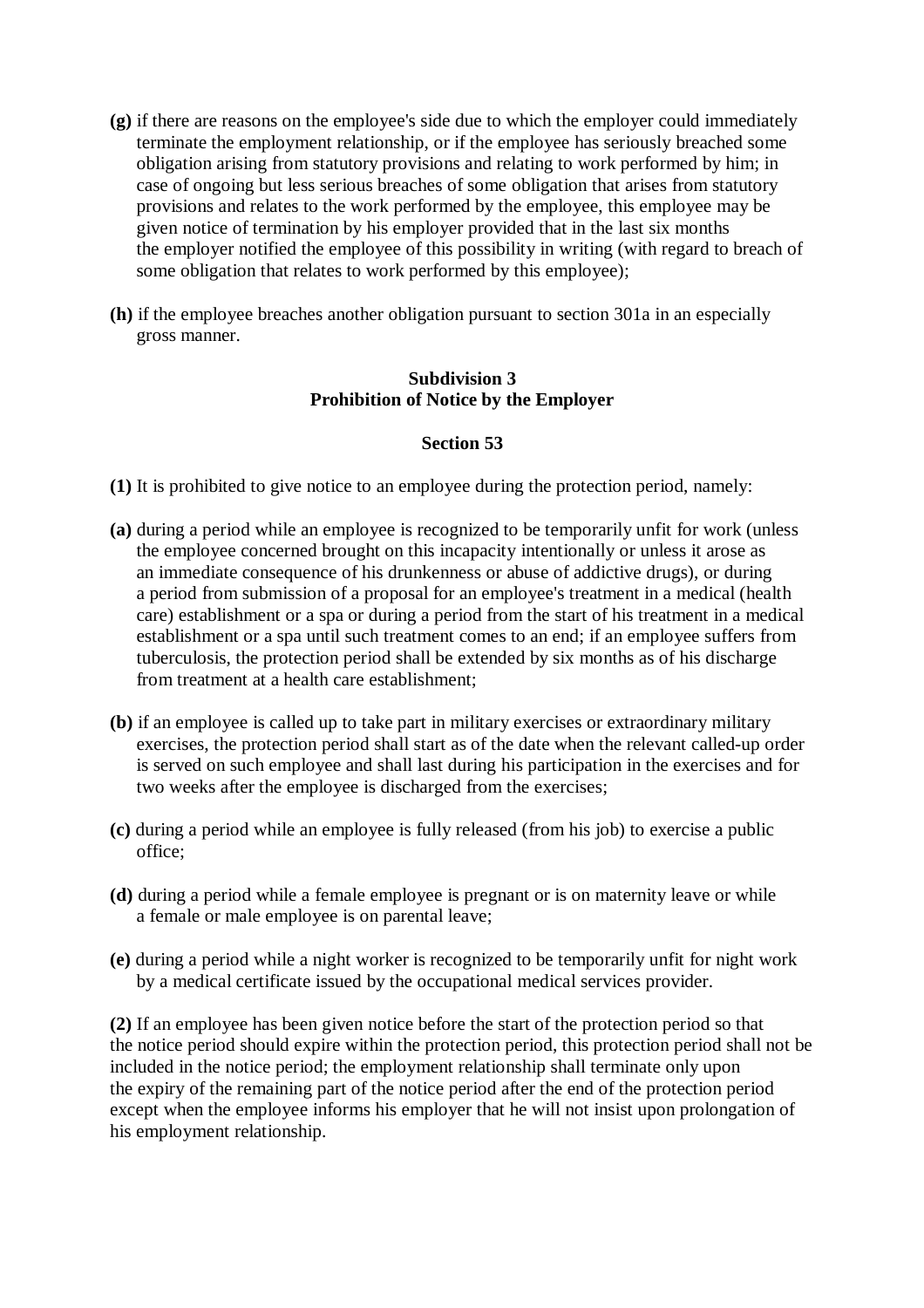The prohibition of giving notice pursuant to section 53 shall not apply to notice given to an employee:

- **(a)** due to organizational changes pursuant to section 52(a) or (b), apart from those organizational changes pursuant to section 52(b) when the employer transfers his employee within the place (places) of work performance where the employee is to perform work in accordance with his employment contract;
- **(b)** due to organizational changes pursuant to section 52(b); this shall not apply to a pregnant female employee or a female employee on maternity leave or to an employee on parental leave until the time for which a female employee is entitled to be on maternity leave;
- **(c)** due to a reason for which the employer may immediately terminate such employee's employment relationship unless it concerns a female employee being on maternity leave or a male employee being on parental leave for a period for which a female employee would be entitled to be on maternity leave; where a female or male employee was given notice for this reason before the start of maternity or parental leave and the notice period would expire within the maternity or parental leave, the notice period shall expire simultaneously with the maternity or parental leave;
- **(d)** due to another breach of an obligation relating to work performed [section 52(g)] or due to another breach of the employee's obligation laid down in section 301a in an especially gross manner [section 52(h)]; this shall not apply where it concerns a pregnant female employee, a female employee on maternity leave, or a male or female employee on parental leave.

# **Division 4 Immediate Termination of an Employment Relationship**

### **Section 55 Immediate Termination of an Employment Relationship by the Employer (Instant Dismissal)**

- **(1)** The employer may immediately terminate an employment relationship only:
- **(a)** if an employee has been sentenced, under a final verdict, for a wilful criminal offence to a term of unconditional imprisonment of over one year or if an employee has been sentenced, under a final verdict, for a wilful criminal offence committed during performance of his working tasks, or in direct connection therewith, to an unconditional imprisonment of no less than six months;
- **(b)** if an employee has breached some obligation that arises from the statutory provisions and relates to his work performance in an especially gross manner.

**(2)** The employer may not immediately terminate an employment relationship with a pregnant employee, a female employee who is on maternity leave, or a male or female employee who is on parental leave.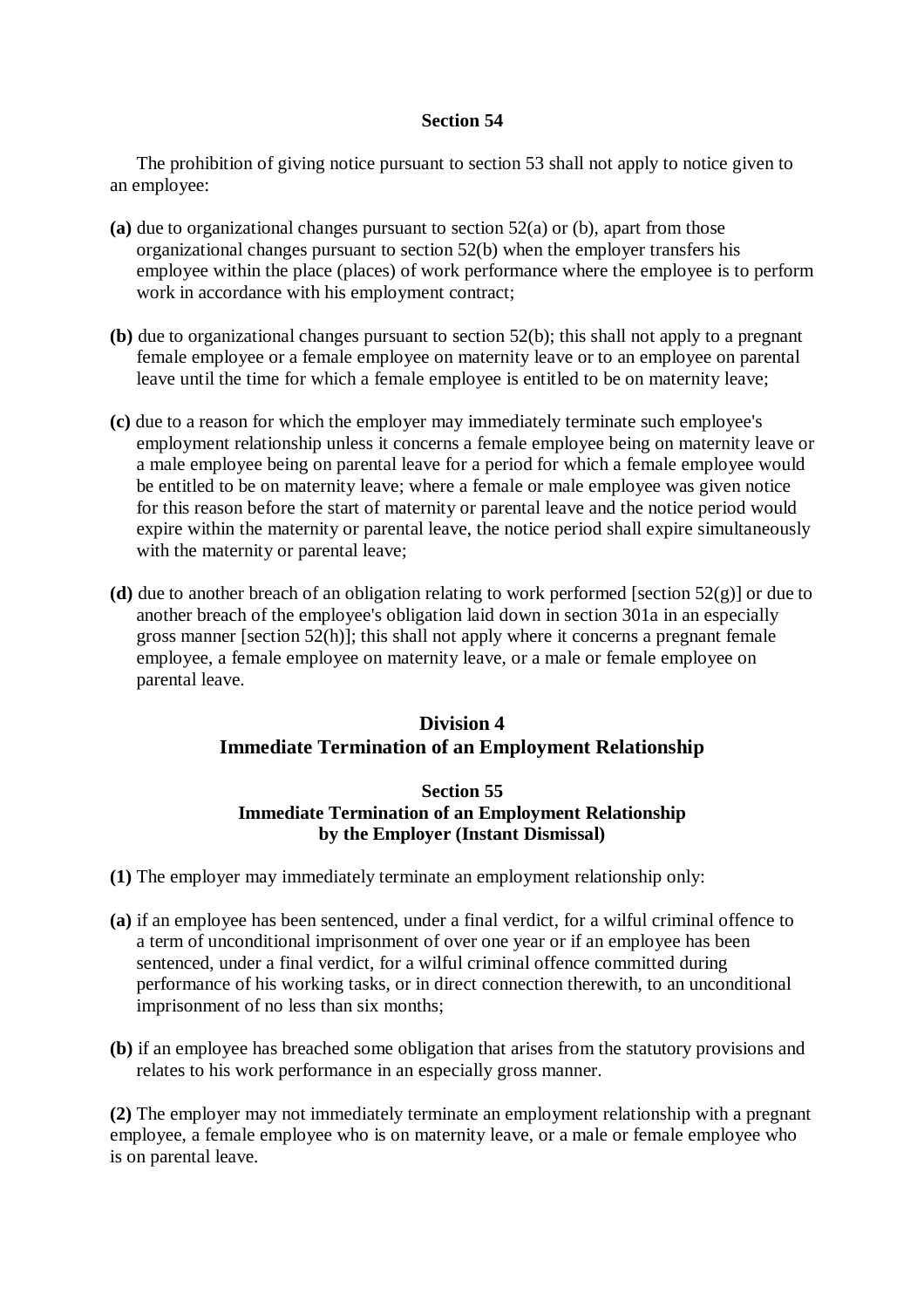## **Immediate Termination of an Employment Relationship by the Employee (Instant Resignation)**

**(1)** The employee may immediately terminate his employment relationship (instant resignation) only if:

- **(a)** according to a medical certificate issued by the occupational medical services provider or under a ruling of the competent administrative agency having reviewed the medical certificate, the employee cannot perform his work (job) any longer without a serious threat to his health and the employer has not transferred the employee to perform some suitable alternative work within 15 days of the submission of such medical certificate;
- **(b)** the employer has not paid this employee's wage or salary or compensatory wage or compensatory salary or some part of such wage or salary within 15 days of the maturity date [section  $141(1)$ ].

**(2)** The employee who has immediately terminated his employment relationship is entitled to receive compensatory wage or salary in the amount of average earnings for a period equal to the length of his notice period. For the purposes of compensatory wage or salary, section 67(3) shall apply.

# **Division 5 Common Provisions on Termination of an Employment Relationship**

## **Section 57**

**(1)** The employer may only give notice to an employee due to breach of an obligation (laid down in section 301a) in an especially gross manner within one month from the date when the employer learned of the reason for such notice, however latest within one year from the date on which the reason for notice came to light.

**(2)** Where during one month pursuant to subsection (1) an employee's conduct (that can be regarded as breach of the regimen by an insured person being temporarily unfit for work) becomes the subject-matter of an inspection by another agency, the employee can also be given notice within one month from the date on which the employer learns of the result of the inspection.

## **Section 58**

**(1)** For breach of an obligation which ensues from statutory provisions concerning work performed by an employee, or for a reason for which an employment relationship may be immediately terminated, the employer may give notice to his employee or to immediately terminate the employment relationship with him only within a period of two months from the date on which the employer learned of the reason for giving notice or for immediate termination of the employment relationship, and where it concerns breach of an obligation, arising from employment, by an employee abroad, the employer may give notice to his employee or to immediately terminate an employment relationship with him within a period of two months from the employee's return from abroad, however latest within one year from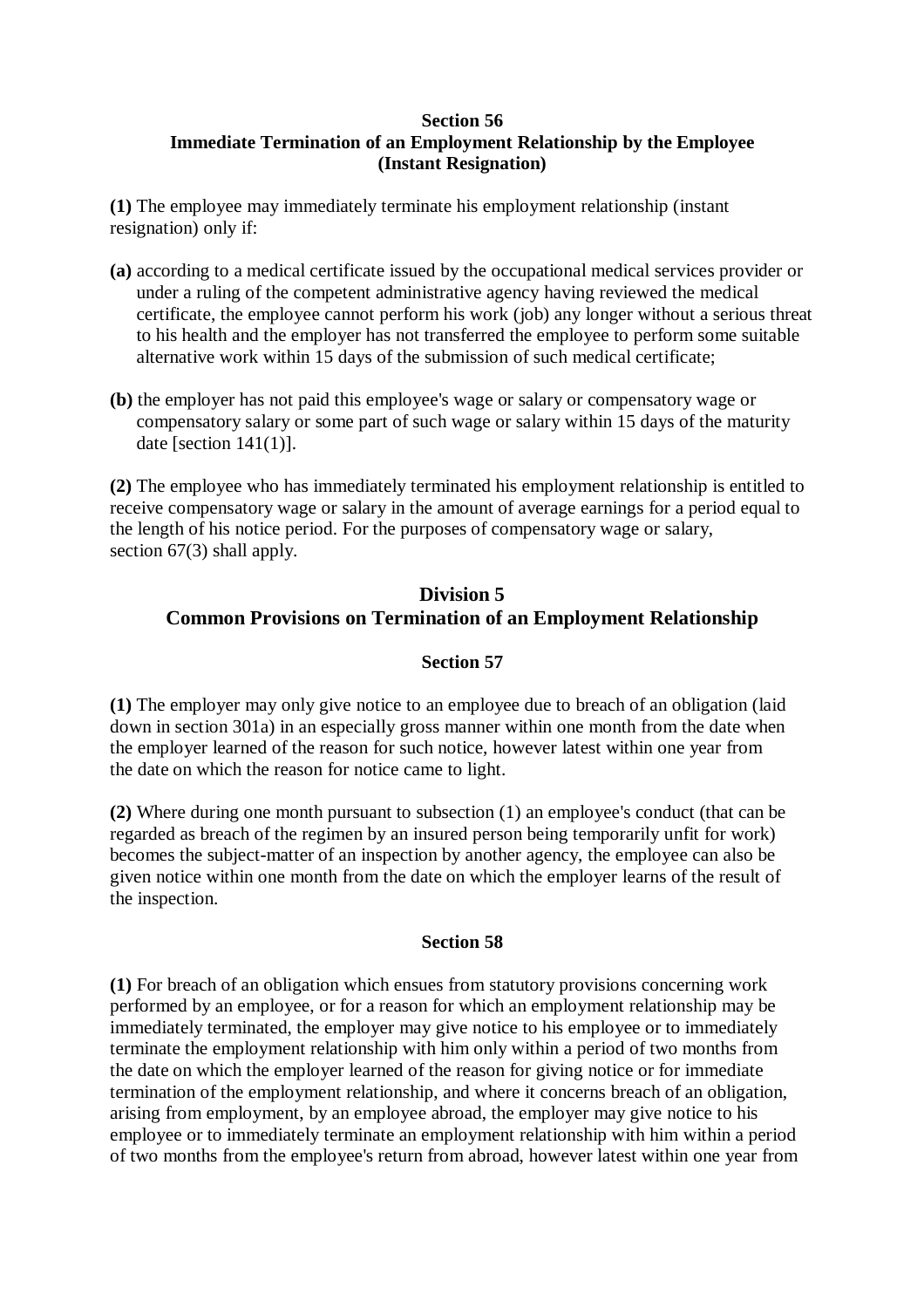the date on which the employee's conduct became the reason for notice or immediate termination of the employment relationship.

**(2)** Where during the two-month period pursuant to subsection (1) the employee's conduct that can be regarded as breach of an obligation that arises from statutory provisions concerning work performed by such employee becomes the subject-matter of inspection (investigation) by another body, the employer may also give notice to this employee or to immediately terminate the employment relationship with him within a period of two months from the date on which the employer learned of the result of the inspection (investigation).

#### **Section 59**

The employee may immediately terminate his employment relationship only within two months from the date on which he learned of the reason for immediate termination or at the latest within one year from the date when the relevant fact occurred.

#### **Section 60**

Immediate termination of an employment relationship by the employer or by the employee must factually state the reason so that it cannot be confused with another. The stated fact may not be subsequently altered. Immediate termination of an employment relationship must be made in writing.

#### **Section 61**

**(1)** The employer shall consult notice of termination or immediate termination of an employment relationship with the trade union organization in advance.

**(2)** Where notice of termination or immediate termination of an employment relationship concerns a member of the trade union organization operating within the employer's undertaking (business) during the member's term of office or for a period of one year afterwards, the employer shall ask the trade union organization for its prior consent to such notice of termination or immediate termination. Where the trade union organization does not refuse to give its prior consent in writing within 15 days of the date when the employer asked for it, it shall be understood that the trade union organization has given its consent.

**(3)** The employer may only act on the consent pursuant to subsection (2) within a period of two months from the date when such consent was given.

**(4)** Where the trade union organization refuses to give its consent pursuant to subsection (2), the notice of termination or immediate termination of the employment relationship is thus made void; however if the other conditions for giving notice of termination or immediate termination are met and the court rules in a dispute pursuant to section 72 that the employer cannot be justly expected to employ such employee any further, the notice of termination or immediate termination of the employment relationship shall be effective.

**(5)** As regards other cases of terminating an employment relationship, the employer shall inform the trade union organization thereof within the time-limits agreed with the trade union organization.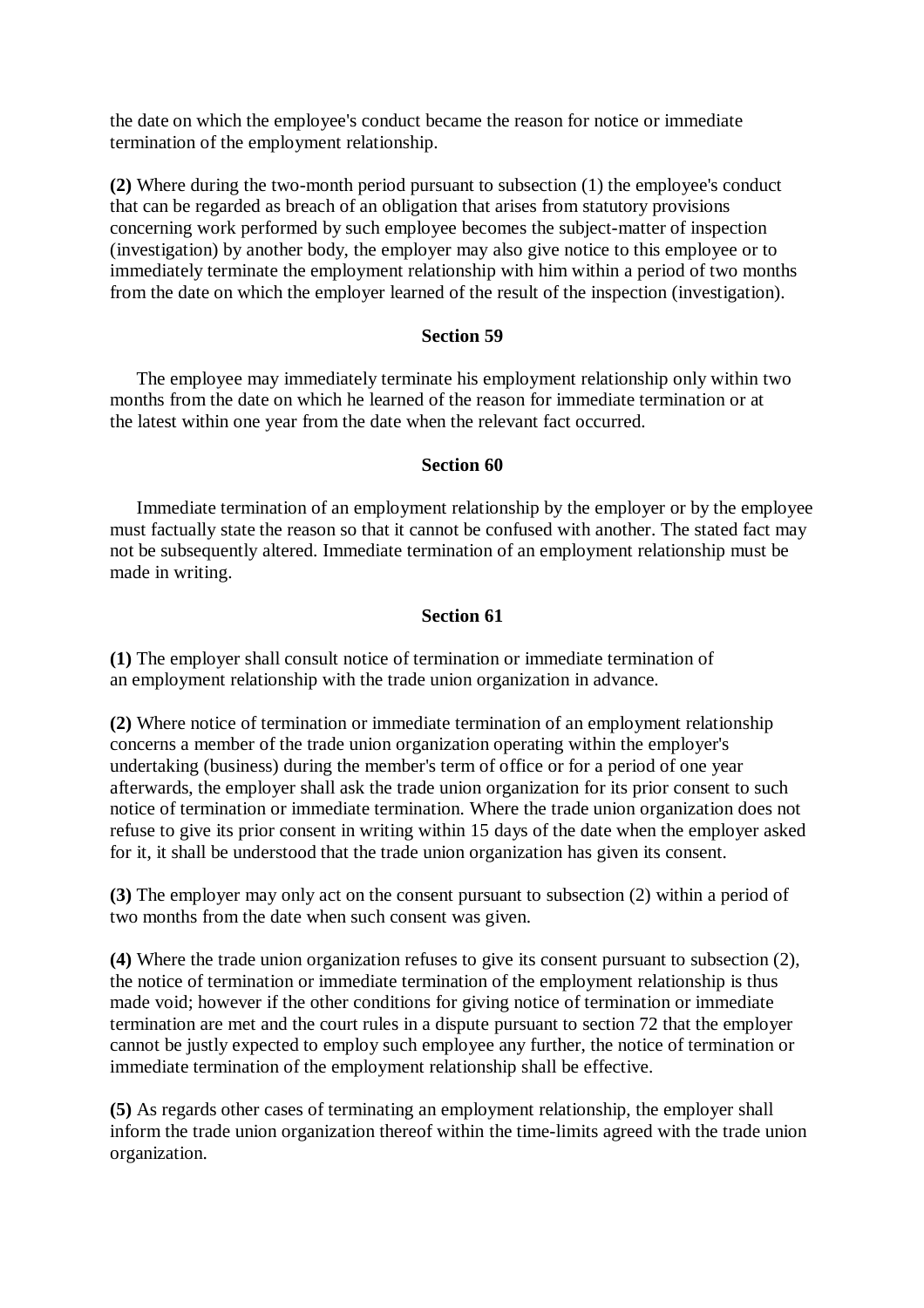## **Division 6 Collective Dismissals**

### **Section 62**

**(1)** "Collective dismissals" ("hromadné propouštění") means the termination of employment relationships by one employer within a period of 30 calendar days on the basis of notice given for one of the reasons laid down in section  $52(a)$  to (c) to no less than:

**(a)** ten employees where an employer employs from 20 to 100 employees;

**(b)** 10% of employees where an employer employs from 101 to 300 employees;

**(c)** 30 employees where an employer employs more than 300 employees.

Where employment relationships of at least five employees are terminated under the conditions laid down in the first sentence, a total number of employees pursuant to (a) to (c) shall also include those employees with whom the employer terminated their employment relationship for the same reasons by agreement.

**(2)** Before giving notice to individual employees, this shall be reported in writing by the employer to the trade union organization and the works council in time, latest 30 days in advance; the employer shall also provide the information of:

- **(a)** the reasons for collective dismissals;
- **(b)** the number and professional qualifications of the employees to be made redundant;
- **(c)** the number and professional qualifications of all employees employed by the employer (by the employer's undertaking);
- **(d)** the period within which collective dismissals are planned to take place;
- **(e)** the criteria proposed for selecting employees to be made redundant;
- **(f)** redundancy payment (i.e. severance pay) and other rights of the employees being made redundant.

**(3)** The purpose of consultations with the trade union organization and the works council (i.e. the council of employees) is to reach an agreement, in particular with regard to measures aimed at prevention or reduction of collective dismissals, the mitigation of their adverse implications for employees, especially the possibility of their placement in suitable jobs at other employer's workplaces (sites).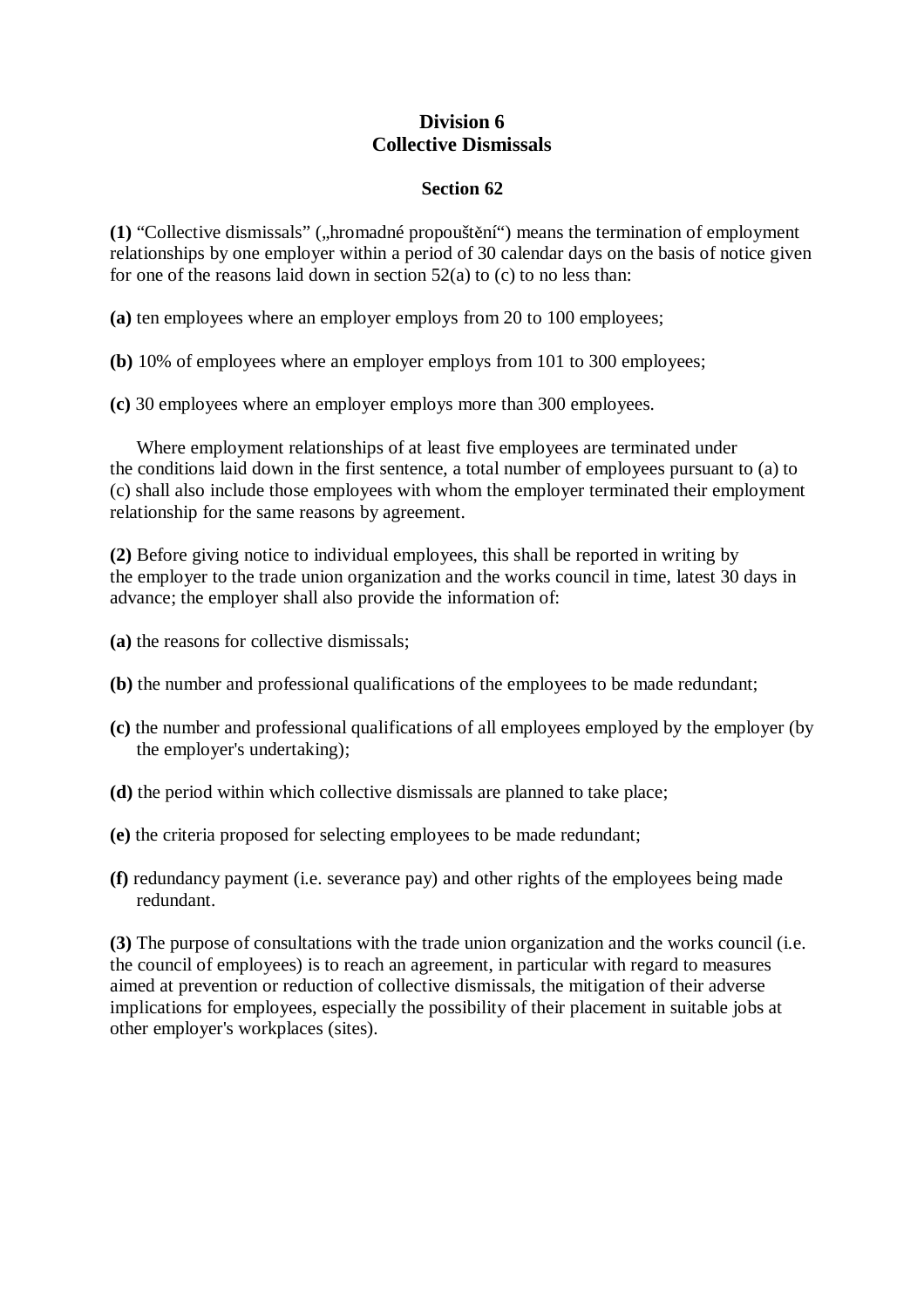**(4)** The employer shall concurrently inform in writing the regional branch of the Labour Office (that is competent according to the employer's place of activities) of the measures pursuant to subsections (2) and (3), in particular of the reasons for such measures, the total number of employees and the number and professional structure of those employees affected by the measures, the period within which the collective dismissals will take place, the criteria proposed for the selection of employees to be made redundant and also the commencement of consultation with the trade union organization and the works council. One copy of the written information shall be delivered by the employer to the trade union organization and one to the works council.

**(5)** The employer shall provably deliver to the regional branch of the Labour Office (that is competent according to the employer's place of activities) a written report on his decision on collective dismissals and on the results of consultation with the trade union organization and the works council. The employer shall specify in his report the total number of employees and the number and professional structure of those employees affected by the collective dismissals. One copy of this report shall be delivered to the trade union organization and one to the works council. The trade union organization and the works council have the right to give each its independent opinion on the employer's written report and deliver it to the regional branch of the Labour Office (that is competent according to the employer's place of activities). Where an insolvency order (Note 21a) has been made against a certain employer, the employer shall deliver such written report to the competent regional branch of the Labour Office only at its request.

**(6)** Where neither a trade union organization nor a works council has been formed at the employer's undertaking, or where, if it has been formed, it does not operate there, the employer shall fulfil the duties pursuant to subsections (2) to (5) in relation to every employee affected by the collective dismissals.

**(7)** The employer shall inform his employee of the date of delivery of the written report to the regional branch of the Labour Office pursuant to section 63.

#### **Section 63**

The employment relationship of an employee who is affected by collective dismissals shall terminate by notice earliest on the expiry of 30 consecutive days from the delivery of the employer's written report pursuant to section 62(5) to the regional branch of the Labour Office that is competent according to the employer's place of activities except when the employee declares that he does not insist on the extension of his employment relationship (i.e. on observance of the said time-limit). This shall not apply where an insolvency order (Note 21a) has been made against the employer.

#### **Section 64**

The provisions of sections 62 and 63 shall also apply to collective dismissals on which the decision was made by the competent body [section  $52(c)$ ].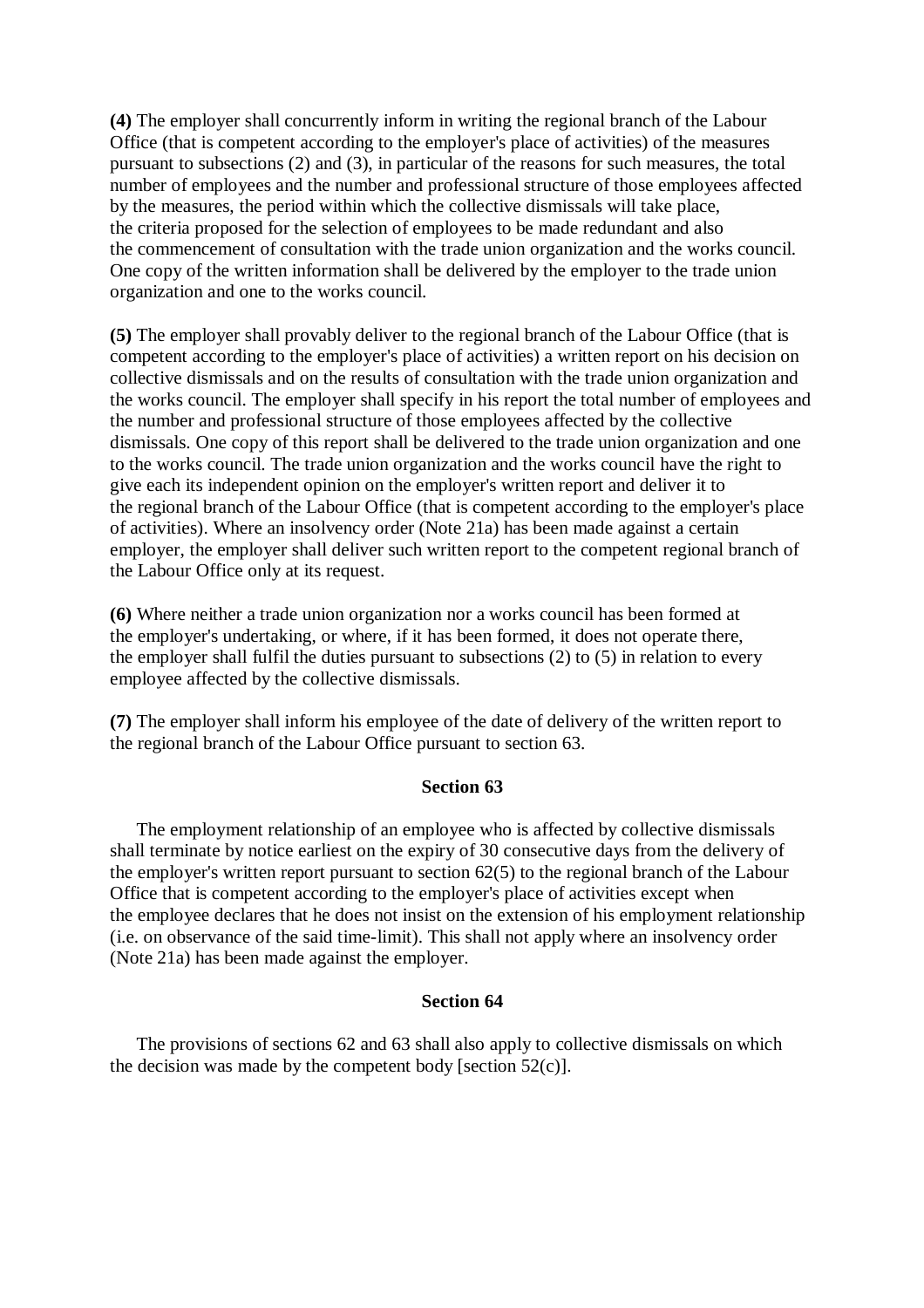## **Division 7 Other Cases of Termination of an Employment Relationship**

### **Section 65 Termination of Fixed-Term Employment Relationship**

**(1)** A fixed-term employment relationship may also come to an end by the other ways laid down in section 48(1), (3) and (4). Where the duration of such employment relationship is restricted by a period in which specified working tasks are to be performed, the employer shall notify his employee in time that the work will be completed, as a rule, at least three days in advance.

**(2)** Where after expiry of the agreed term [section 48(2)] the employee continues to perform his work and the employer is aware of it, such employment relationship shall be deemed to change into an employment relationship for an indefinite period.

#### **Section 66 Termination of an Employment Relationship during Trial Period**

**(1)** During a trial period both the employer and his employee may terminate the employment relationship due to any reason or without stating any reason. However, during the trial period the employer may not terminate such employment relationship within the first 14 calendar days of an employee's temporary incapacity for work or quarantine and where it concerns the trial period in a period from 1 January 2012 to 31 December 2013, the employer may not terminate such employment relationship within the first 21 calendar days of his employee's temporary incapacity for work or quarantine.

**(2)** The termination of an employment relationship during a trial period must be made in writing; the employment relationship shall come to an end on the day when the notice is delivered unless a later date is stated therein.

# **Division 8 Severance Pay (Redundancy Payment)**

## **Section 67**

**(1)** On termination of an employment relationship, an employee whose employment relationship is terminated by notice given by his employer for one of the reasons laid down in section 52(a) to (c) or by agreement for the same reasons is entitled to receive from the employer severance pay (redundancy payment) at least in the amount equal to:

- **(a)** once his average (monthly) earnings where an employment relationship to the employer lasted less than one year;
- **(b)** twice his average earnings where an employment relationship to the employer lasted at least one year and less than two years;
- **(c)** triple his average earnings where an employment relationship to the employer lasted at least two years;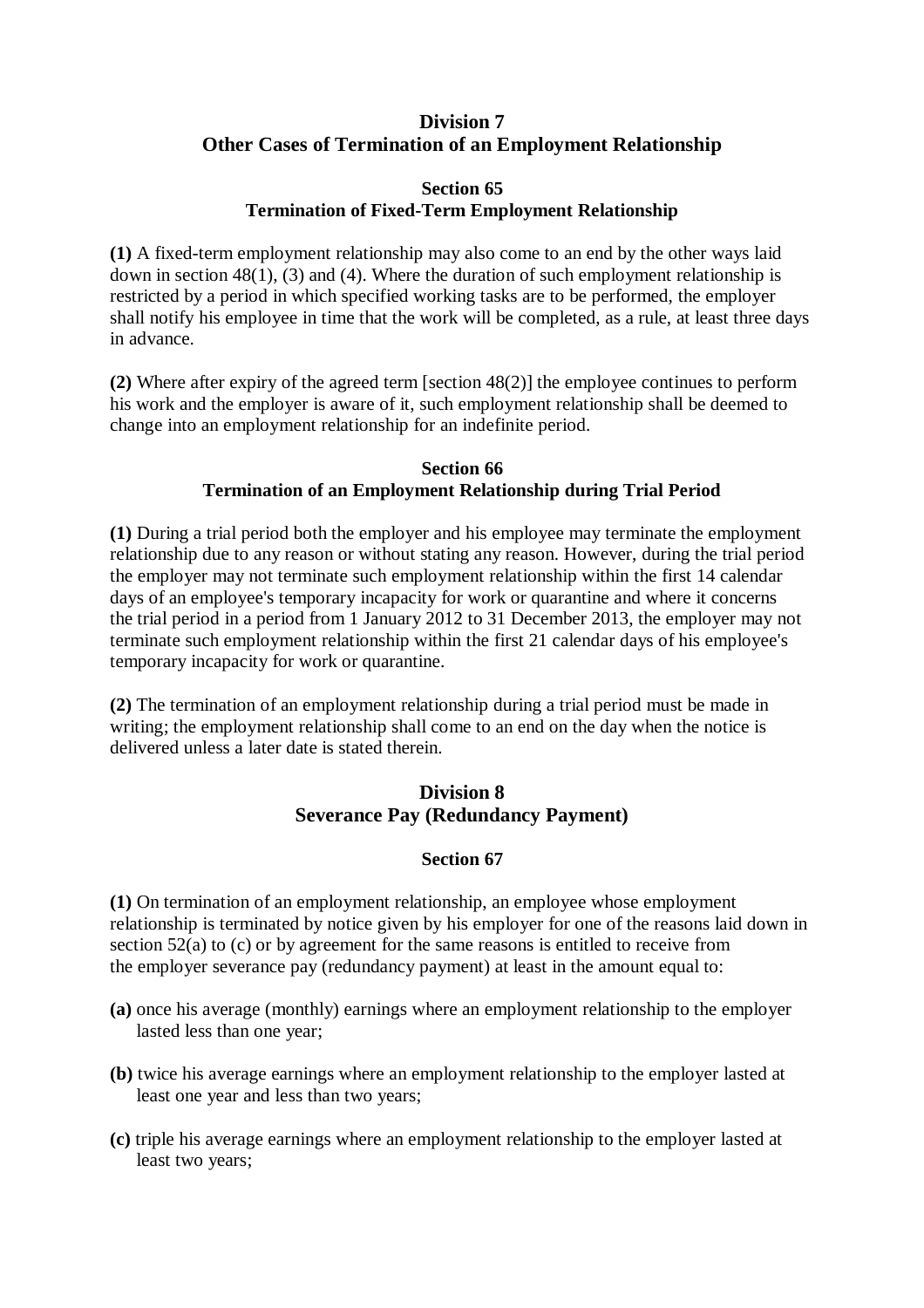**(d)** the sum of triple his average earnings and the amounts laid down in (a) to (c) where his employment relationship is terminated in a period when he is subject to a working hours account and to the procedure pursuant to section 86(4).

A period of an employee's employment relationship shall also include his preceding employment relationship to the same employer provided that the time between the termination until the commencement of the subsequent employment relationship did not exceed six months.

**(2)** An employee whose employment relationship is terminated by notice given by his employer for one of the reasons laid down in section 52(d) or by agreement for the same reasons is entitled to receive severance pay in the amount of at least twelve times his average earnings upon termination of the employment relationship. Where an employee's employment relationship is terminated because (according to a medical certificate issued by an occupational medical services provider or according to a ruling of the competent administrative agency having reviewed the medical certificate) he cannot perform his hitherto work due to an industrial injury or occupational disease and the employer has fully relieved himself from liability pursuant to section 367(1), the employee is not entitled to receive severance pay pursuant to the first sentence.

**(3)** For the purposes of severance pay, "average earnings" ("průměrný výdělek") means average monthly earnings.

**(4)** Severance pay shall be paid by the employer to the employee after termination of the employment relationship, namely on the next pay-day fixed for wage or salary payment at the employer's undertaking unless the employer and the employee agree in writing that payment of such severance pay will be made on the date when the employee's relationship comes to an end or on a later pay-day.

#### **Section 68**

**(1)** Where, after the termination of an employment relationship, an employee will perform work for his hitherto employer in an employment relationship or under an agreement to perform work before the expiry of the period determined by the number of multiples of average earnings (used for the calculation of his severance pay), the employee shall refund his severance pay, or its proportional part, to his employer.

**(2)** The proportional part of severance pay shall be determined according to the number of calendar days from the employee's new commencement of work until the expiry of the period pursuant to subsection (1).

## **Division 9 Void Termination of an Employment Relationship**

## **Section 69**

**(1)** Where the employer has given an employee notice that is void or terminated an employment relationship with his employee either immediately or during the trial period in a void manner, and the employee has informed the employer in writing without delay that he insists on being further employed by this employer, the employee's employment relationship will continue (will be maintained) and the employer shall pay compensatory wage or salary to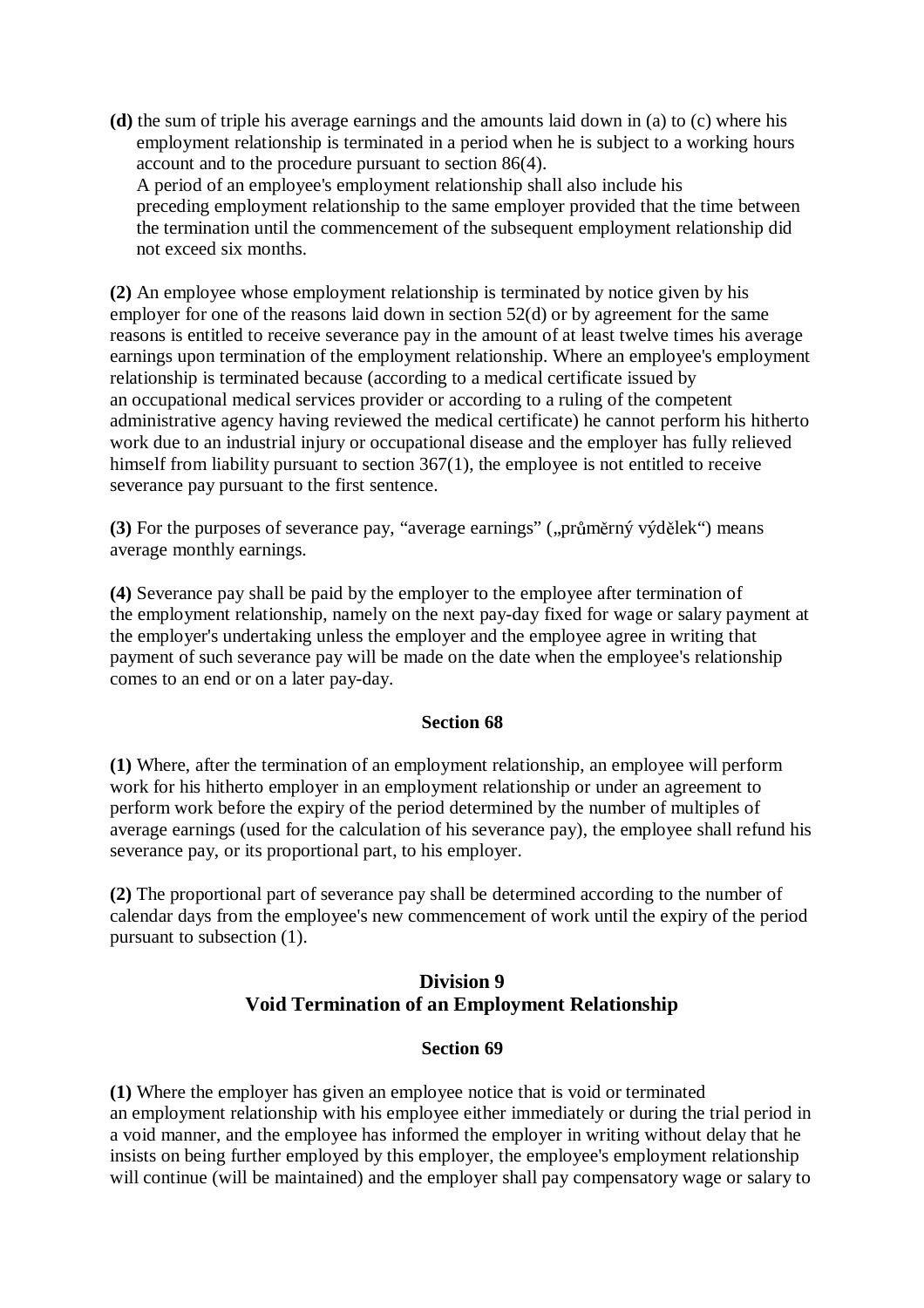this employee. Such compensatory wage or salary pursuant to the first sentence shall be due to the employee (in the amount of his average earnings) as of the date he has informed the employer that he insists on continuation of his employment relationship until the time when the employer enables this employee to continue his work performance or until the employment relationship is brought to an end in a valid manner.

**(2)** Where a total period for which the employee should be entitled to compensatory wage or salary exceeds six months, based on a motion filed by his employer, the court may adequately reduce the employer's obligation to pay compensatory wage or salary to the employee for a period in excess of six months; in considering the matter, the court shall take particularly into account whether in between the employee was employed elsewhere, the type of work he performed and the amount of his earnings or the reason for which he did not take up work.

**(3)** Where the employer has terminated an employment relationship in a manner which is void but the employee does not insists on continuation of employment by this employer, it shall apply, unless another date of termination is agreed in writing between the employer and the employee, that the employment relationship terminates by agreement as follows:

- **(a)** where notice has been given in a void manner, on the expiry of the notice period;
- **(b)** where the employment relationship has been terminated either immediately or within the trial period in a void manner, on the date on which the employment relationship ought to have come to an end as a result of such termination; in these cases, the employee is entitled to compensatory wage or salary in the amount of his average earnings for the notice period.

#### **Section 70**

**(1)** Where an employee has given a void notice of termination or has immediately terminated his employment relationship in a void manner, or has terminated his employment relationship within the trial period in a void manner, and the employer has notified this employee in writing, without delay, of his insistence on the employee's continuation of work performance, the employment relationship shall be maintained. Where the employee does not comply with the employer's notification, the employer may require from the employee compensation of damage (damages) having arisen to the employer as of the date when the employee has been notified of the employer's insistence on the employee's continuation of work performance.

**(2)** Where an employee has terminated his employment relationship in a void manner but the employer does not insist on the continuation of the employee's work, it shall apply, unless another date of termination is agreed in writing between the employer and the employee, that the employee's employment relationship has come to an end by agreement:

**(a)** upon expiry of the notice period if the employee has given notice in a void manner;

**(b)** on the day stated by the employee as the date of termination of his employment relationship if the employee has immediately terminated his employment relationship in a void manner or if he has terminated his employment relationship within the trial period in a void manner.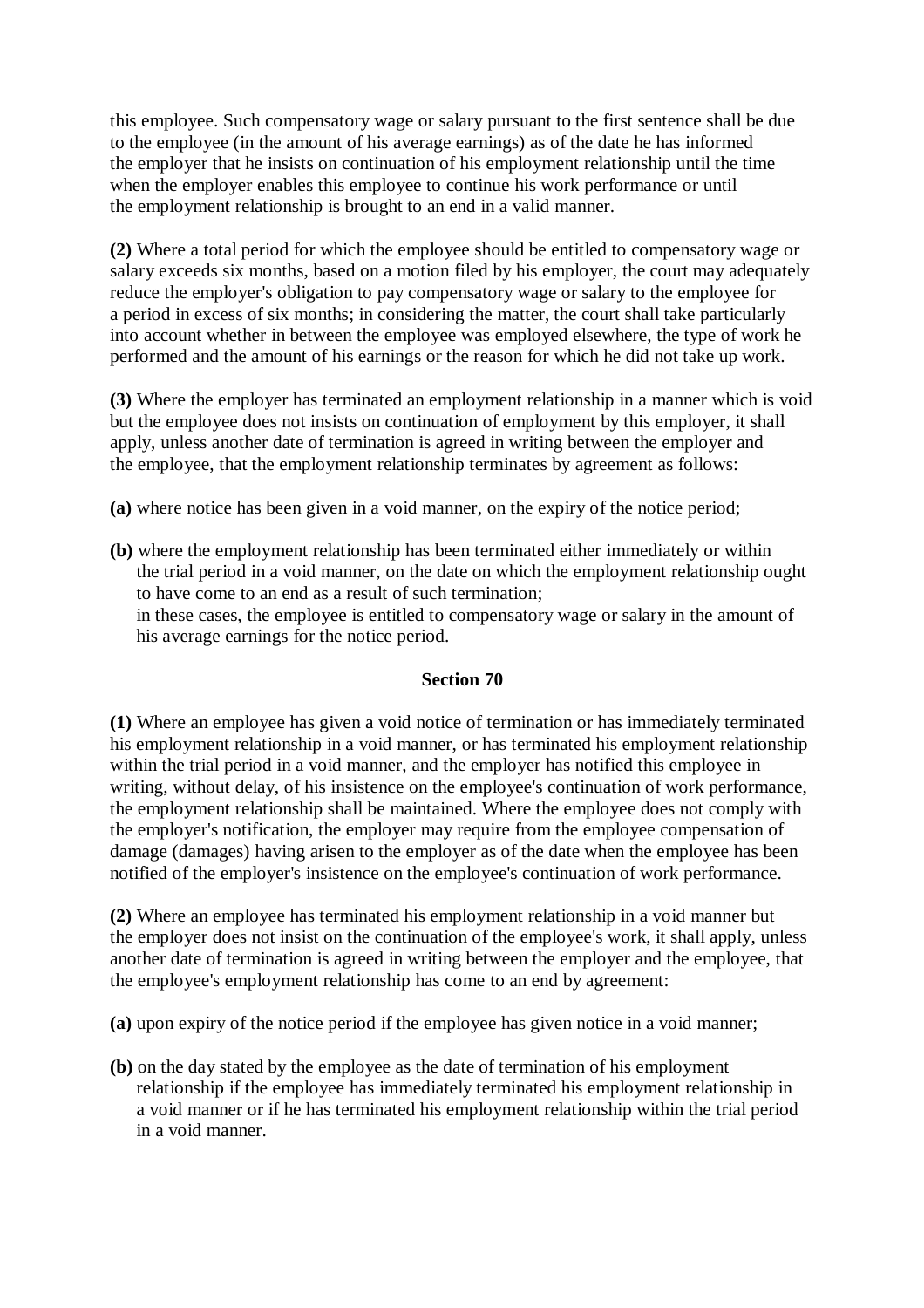**(3)** In the cases pursuant to subsection (2), the employer may not claim compensation of damage (damages) against the employee.

#### **Section 71**

In the event of a void agreement on termination of an employee's employment relationship, the same procedure applies to the assessment of the employee's entitlement to compensation for lost wage or salary as in the event of a void notice of termination given by the employer (section 69). The employer may not claim compensation for damage (i.e. damages) due to such agreement being void.

#### **Section 72**

Nullity of termination of an employment relationship by notice, by immediate dismissal or resignation, by notice during the trial period or by agreement may be claimed both by the employer and the employee before the competent court within two months of the date when the employment relationship in question ought to have come to an end as a result of such termination.

## **Division 10 Discharge or Resignation from Managerial Position**

#### **Section 73**

**(1)** In the cases referred to in section 33(3) the person (body) being competent to appoint [section 33(4)] the relevant head (managerial employee) is also authorized to discharge him from office; the head may also submit his resignation.

**(2)** Where the employer is a legal entity other than that referred to in section 33(3) or an individual, this employer may agree with his managerial employee the possibility of discharging him from the managerial position provided that it is concurrently agreed that he may resign from the position (office) himself.

**(3)** Managerial positions (top managerial posts) pursuant to subsection (2) are:

**(a)** positions over which direct (immediate) control is exercised by:

- 1. the statutory body if the employer is a legal entity,
- 2. the employer if this employer is an individual (a natural person),
- **(b)** such position over which direct control is exercised by a member of the (top) management who is directly subordinate to:
	- 1. the statutory body if the employer is a legal entity,
	- 2. the employer if this employer is an individual,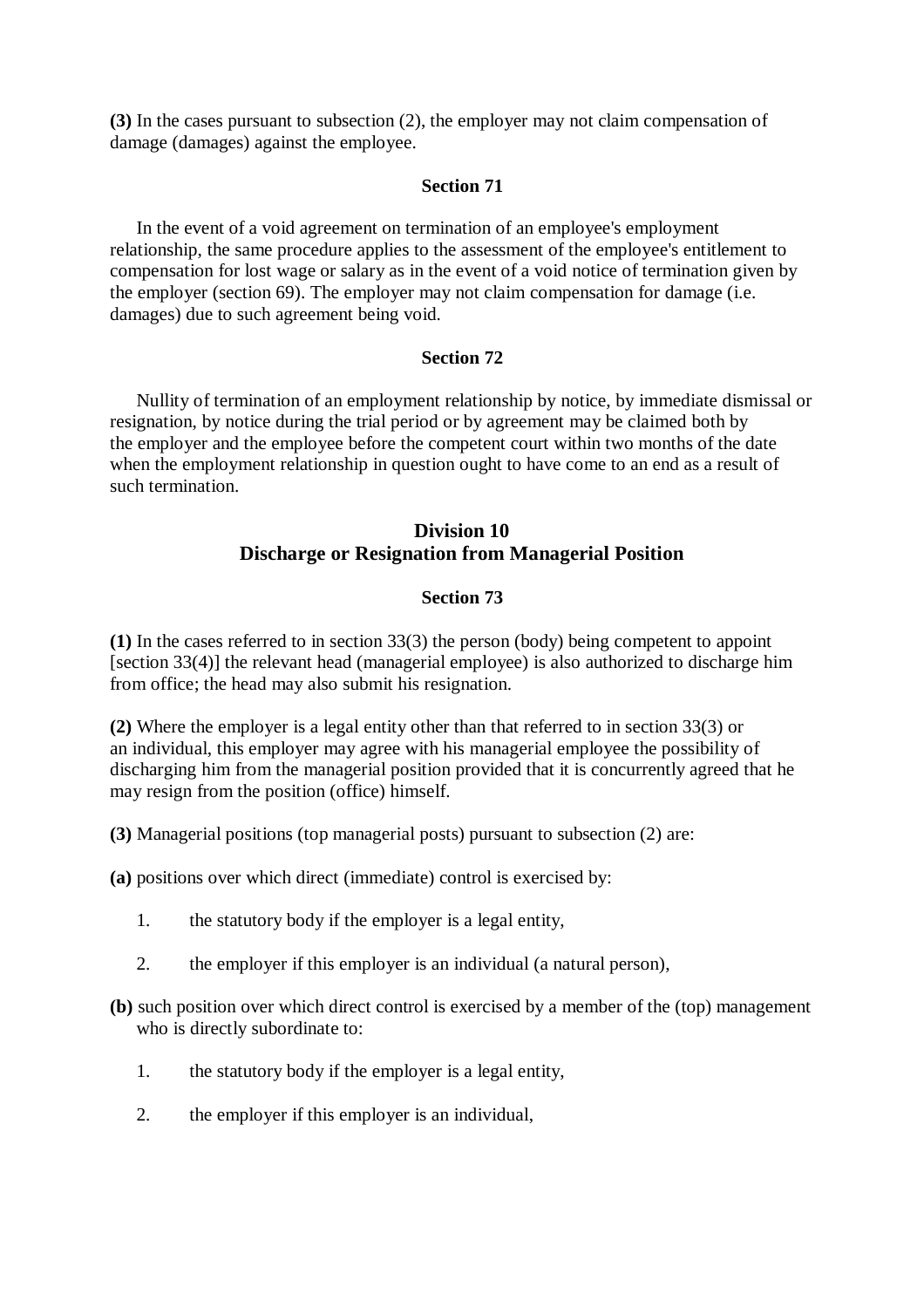provided that another (lower rank) managerial employee is subordinate to the person holding such (managerial) position.

**(4)** Where the employer is a legal entity, a managerial employee pursuant to subsection (2) may only be discharged from his position by the statutory body, and where the employer is an individual, a managerial employee may only be discharged from his position by this individual (i.e. employer).

#### **Section 73a**

**(1)** Discharge or resignation from the position of a managerial employee must be made in writing. A managerial employee's performance of work in his managerial position shall end on the day which follows after the date of delivery of the letter (notice) of discharge (dismissal) or resignation from such managerial position unless some later date is stated therein.

**(2)** The employment relationship shall not come to an end upon discharge or resignation from the position of a managerial employee; the employer shall submit to this employee a proposal for a change in his position within the employer's undertaking, offering him some suitable alternative work (job) corresponding to the employee's state of health and qualifications. Where the employer has no such work for this employee, or where the employee refuses to take up the work offered, it is regarded as an obstacle to work on the employer's side and this is concurrently considered as a reason for notice pursuant to section 52(c); severance pay that is granted to an employee on termination of an employment relationship due to organizational changes shall only be payable to the managerial employee provided that after discharge from his managerial position this position ceases to exist as a consequence of the organizational change.

**(3)** Where the appointment to a managerial position is connected with a fixed-term employment relationship or alters an existing employment relationship to that for a fixed term, such employee's employment relationship shall not end earlier than on the expiry of the said term [section 48(2)].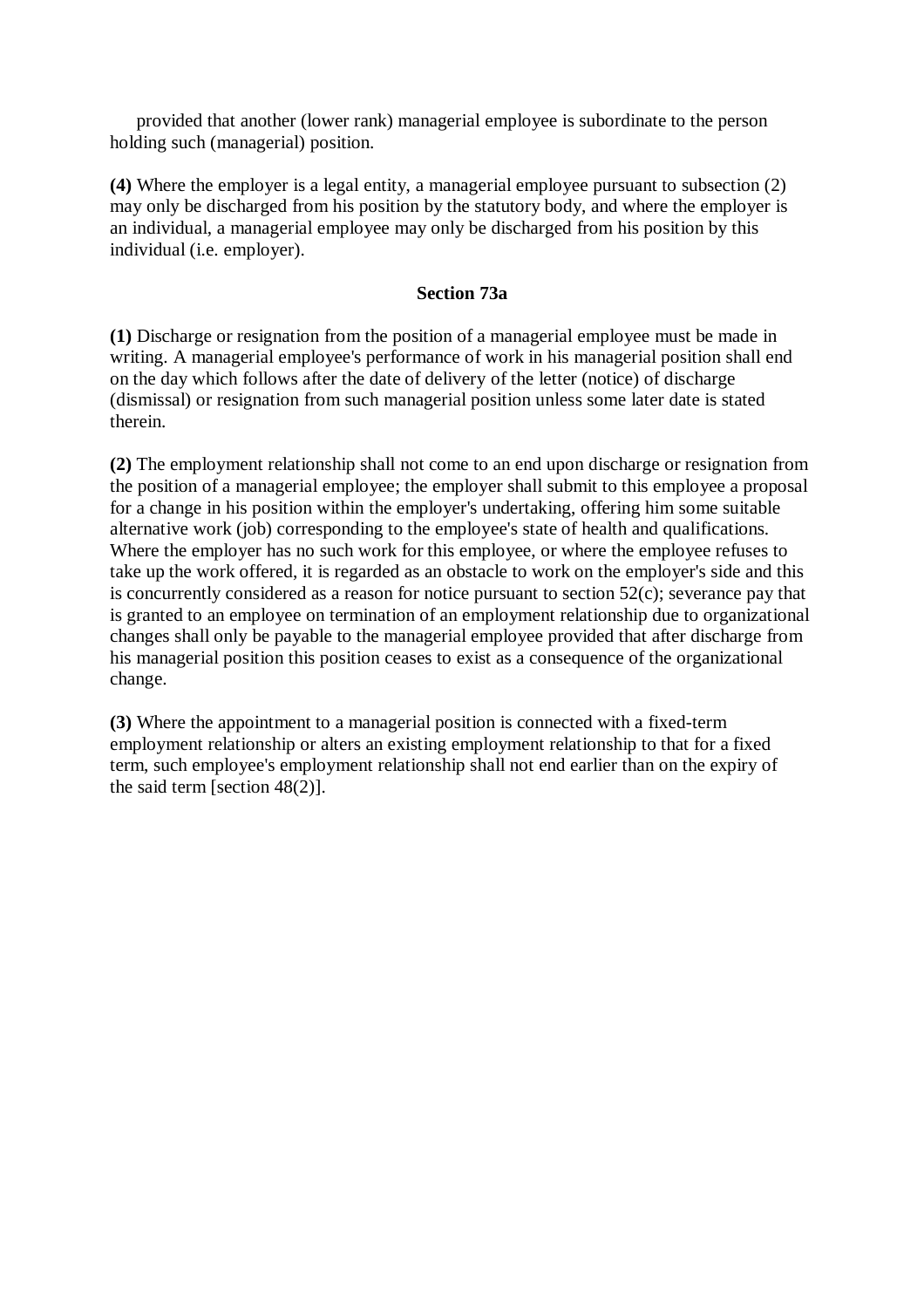## **PART THREE AGREEMENTS ON WORK PERFORMED OUTSIDE AN EMPLOYMENT RELATIONSHIP**

### **Section 74 Common Provisions**

**(1)** The employer shall ensure performance of his (business) tasks primarily by employees being in an employment relationship.

**(2)** The employer is not obliged to schedule hours of work of those employees engaged under agreements on work performed outside an employment relationship ("dohody o pracích konaných mimo pracovní poměr").

#### **Section 75 Agreement to Complete a Job**

The scope of work for which an agreement to complete a job (,,dohoda o provedení práce") is concluded may not exceed 300 hours in one calendar year. The said scope of working hours shall also include those hours of work for which a certain employee carried out some work for the same employer in one calendar year based on another agreement to complete a job. The agreement must specify a period for which it is concluded.

### **Section 76 Agreement to Perform Work**

(1) An agreement to perform work ("dohoda o pracovní činnosti") may be concluded by an employer with an individual provided that the scope of such work does not exceed 300 hours in one calendar year.

**(2)** Where the average scope of work exceeds one-half of standard weekly working hours, it may not be carried out on the basis of an agreement to perform work.

**(3)** Observance of the agreed and maximum permissible scope of one-half of standard weekly working hours shall be assessed for the entire period for which an agreement to perform work was concluded, however for no more than a period of 52 weeks.

**(4)** An agreement to perform work must include the agreed type of work, the agreed scope of working hours and the period for which it is concluded.

**(5)** Where the manner of terminating such agreement has not been agreed, the agreement may be terminated at a date, agreed by mutual consent of the contractiong parties; unilaterally it may be terminated by stating any reason, or without stating it, with a 15-day notice period starting to run as of the date when the written notice is delivered to the other contracting party. However, immediate termination of an agreement to perform work may only be agreed in the instances for which immediate termination of an employment relationship is permissible.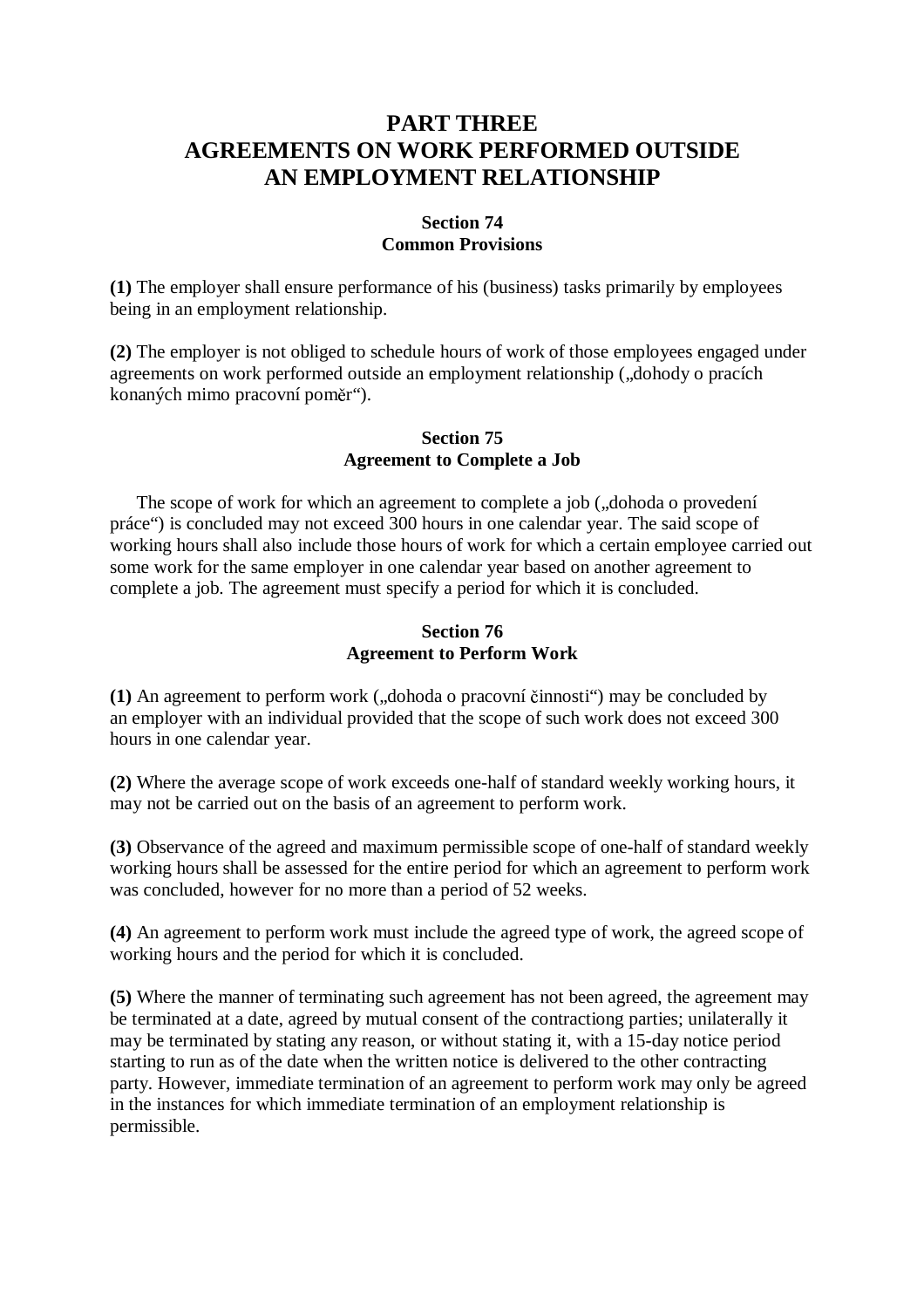## **Section 77 Common Provisions**

**(1)** An agreement to complete a job or an agreement to perform work must be concluded in writing; one copy of the agreement shall be given by the employer to the employee.

**(2)** Unless this Code provides further otherwise, the provisions regulating performance of work in an employment relationship shall also apply to work carried out on the basis of an agreement to complete a job or an agreement to perform work; however, this shall not apply to:

- **(a)** transfer to alternative (different) work;
- **(b)** temporary assignment;
- **(c)** severance pay;
- **(d)** working hours and rest periods (rest breaks); however, performance of work may not exceed 12 hours within 24 consecutive hours;
- **(e)** obstacles to work on an employee's side;
- **(f)** annual leave;
- **(g)** termination of an employment relationship;
- **(h)** remuneration under an agreement to complete a job or an agreement to perform work (referred to further as "remuneration pursuant to an agreement"), with the exception of the minimum wage; and
- **(i)** reimbursement of travel expenses.

**(3)** The right of an employee carrying out work on the basis of an agreement to perform work to claim other important personal obstacles to work and annual leave may be agreed in internal regulations (internal rules) under the conditions laid down in sections 199 and 206 and in Part Nine. However, the regulation pursuant to sections 191 to 198 and pursuant to section 206 must always be complied with in respect of an agreement to complete a job and an agreement to perform work.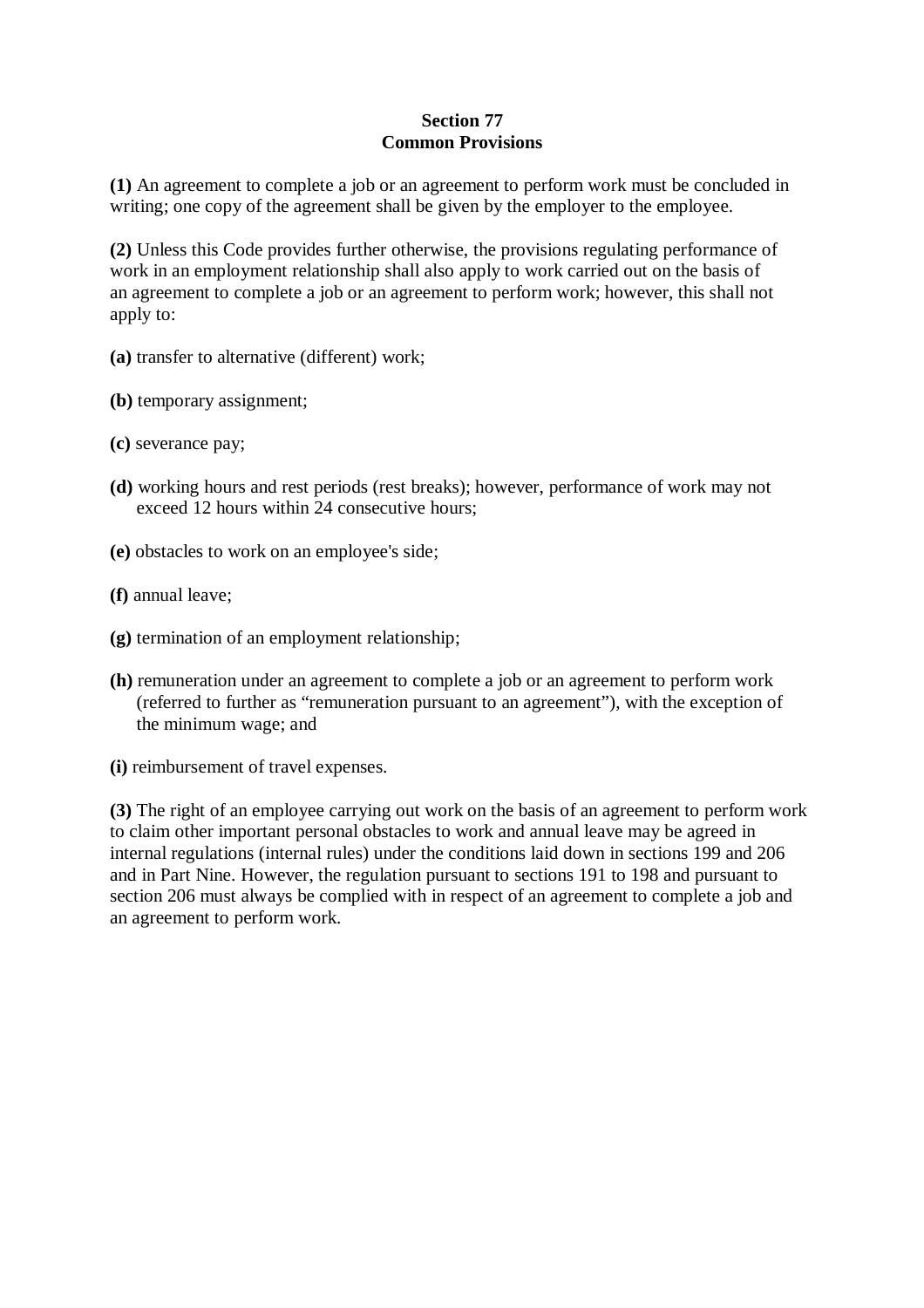# **PART FOUR WORKING HOURS AND REST PERIODS**

# **CHAPTER I COMMON PROVISIONS ON WORKING HOURS AND LENGTH OF WORKING HOURS**

### **Section 78**

- **(1)** For the purposes of the regulation of working hours and rest periods:
- (a) "working hours" (or "hours of work" or "working time"; in Czech "pracovní doba") means a period of time for which an employee is obliged to perform work for his employer and a period of time for which an employee is ready to perform work at the workplace according to his employer's instructions (orders);
- (b) "rest period" (or "period of rest", in Czech , doba odpočinku") means any period outside working hours;
- **(c)** "shift" ("směna") means such part of weekly working hours, excluding overtime, for which an employee is obliged to perform work for his employer according to a predetermined schedule (pattern) of shift-working;
- (d) "two-shift pattern of work" ("dvousměnný pracovní režim") means a schedule (pattern) of work in which employees rotate in two shifts within a period of 24 consecutive hours;
- (e) "three-shift pattern of work" ("třísměnný pracovní režim") means a schedule of work in which employees rotate in three shifts within a period of 24 consecutive hours;
- (f) "continuous pattern of work" ("nepřetržitý pracovní režim") means a pattern of work in which employees rotate in shifts within a period of 24 consecutive hours;
- (g) "continuous operations" ("nepřetržitý provoz") means operations which require work to be performed 24 hours a day, seven days a week;
- (h) "standby" ("pracovní pohotovost") means a period during which an employee is on call to perform work, as covered by his employment contract, and which in case of urgent need must be done in addition to his schedule of shifts. Standby may only take place at a place agreed with an employee but it must be at a place other than the employer's workplaces;
- (i) "overtime work" ("práce přesčas") is work performed by an employee, on the instruction of his employer or with his employer's consent, which exceeds standard weekly working hours following from the predetermined schedule of working hours and above the pattern of shifts. As regards part-timers, overtime means any work exceeding their predetermined weekly working hours; however, part-timers may not be ordered to work overtime. Where the employer provides his employee with time off at the employee's request and the employee performs work for such time off, this is not regarded as overtime;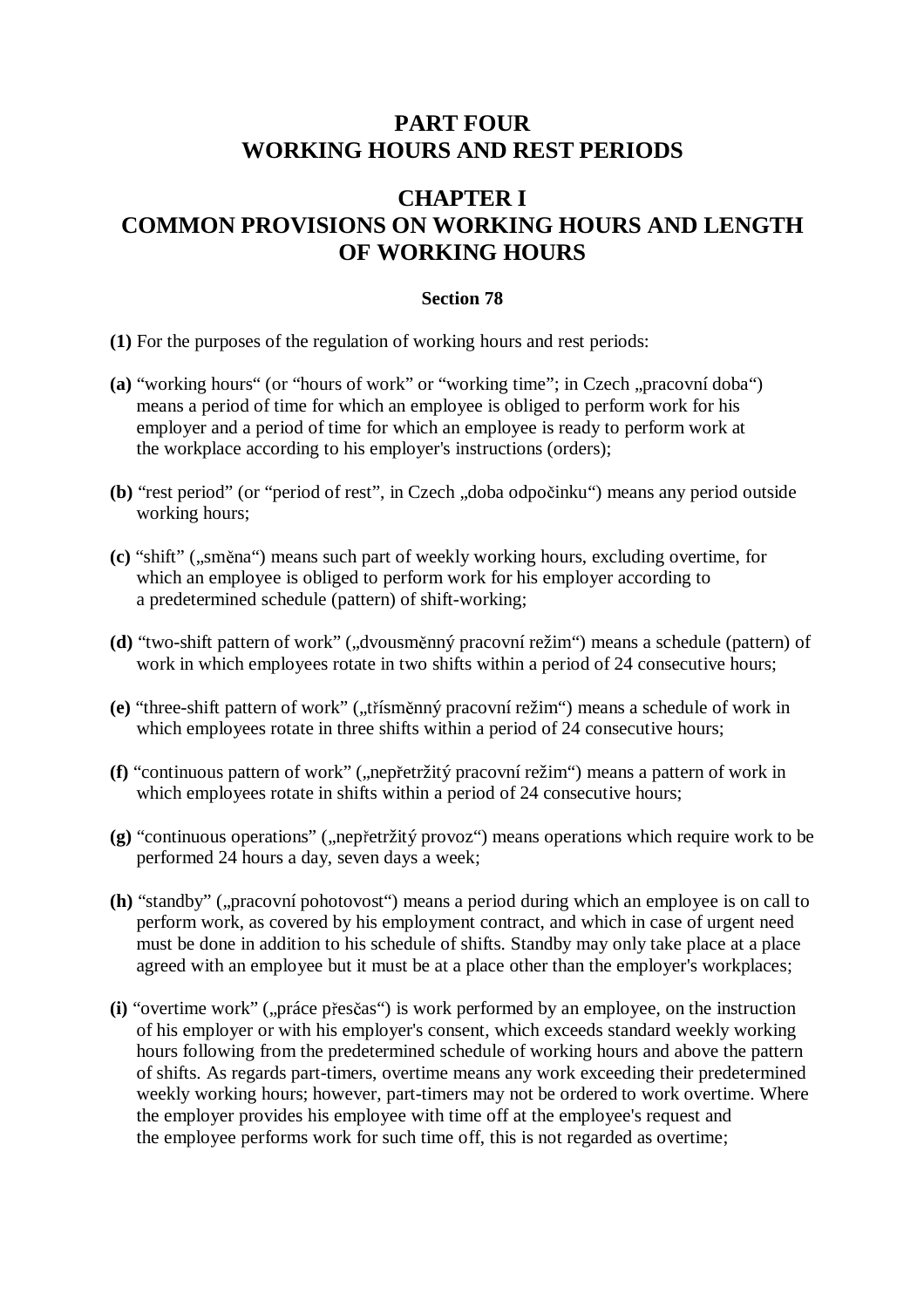- (j) "night work" ("noční práce") means work performed during night time; "night time"  $($ "noční doba") is the time between 10 p.m. and 6 a.m.;
- **(k)** "night worker" ("zaměstnanec pracující v noci") means an employee who works, on average, no less than three hours of his working time within 24 consecutive hours at least once a week within the period referred to in section 94(1);
- **(l)** "even distribution of working hours" (or "even allocation of working hours"; in Czech "rovnoměrné rozvržení pracovní doby") means that the standard weekly working hours or working hours of part-times are evenly allocated by the employer to individual weeks;
- (m) "uneven distribution of working hours" ("nerovnoměrné rozvržení pracovní doby") means that the standard weekly working hours or working hours of part-timers are unevenly allocated by the employer to individual weeks and that the average weekly working hours for a period of no more than 26 consecutive weeks may not exceed the standard weekly working hours. Only the relevant collective agreement may extend this period to a maximum of 52 consecutive weeks.

**(2)** The provisions of subsection (1)(d) to (f) shall also apply to a situation when on a regular rotation of shift-workers (employees working on shifts) there is concurrent performance of work also by employees (workers) of a follow-up shift provided that this situation lasts for a maximum of one hour.

### **Section 79 Standard Weekly Working Hours**

- **(1)** The length of standard weekly working hours shall be 40 hours per week.
- **(2)** The length of standard weekly working hours of:
- **(a)** employees who work underground on extraction of coal, ores or non-metallic raw materials, or on construction of mineworks or who are engaged in geological prospecting on mining sites, shall be 37.5 hours per week;
- **(b)** employees who are on a three-shift or continuous pattern (schedule) of work shall be 37.5 hours per week;
- **(c)** employees who are on a two-shift pattern of work shall be 38.75 hours per week.

**(3)** A reduction of the standard weekly working hours below the length laid down in subsections (1) and (2) without a concurrent reduction of wage may only be included in the relevant collective agreement or internal regulations. However, a reduction of the standard weekly working hours according to the first sentence may not be made by the employer referred to in section 109(3).

### **Section 79a**

As regards an employee who has not yet reached the age of 18 years, the length of a shift on individual days may not exceed eight hours and where such employee performs work in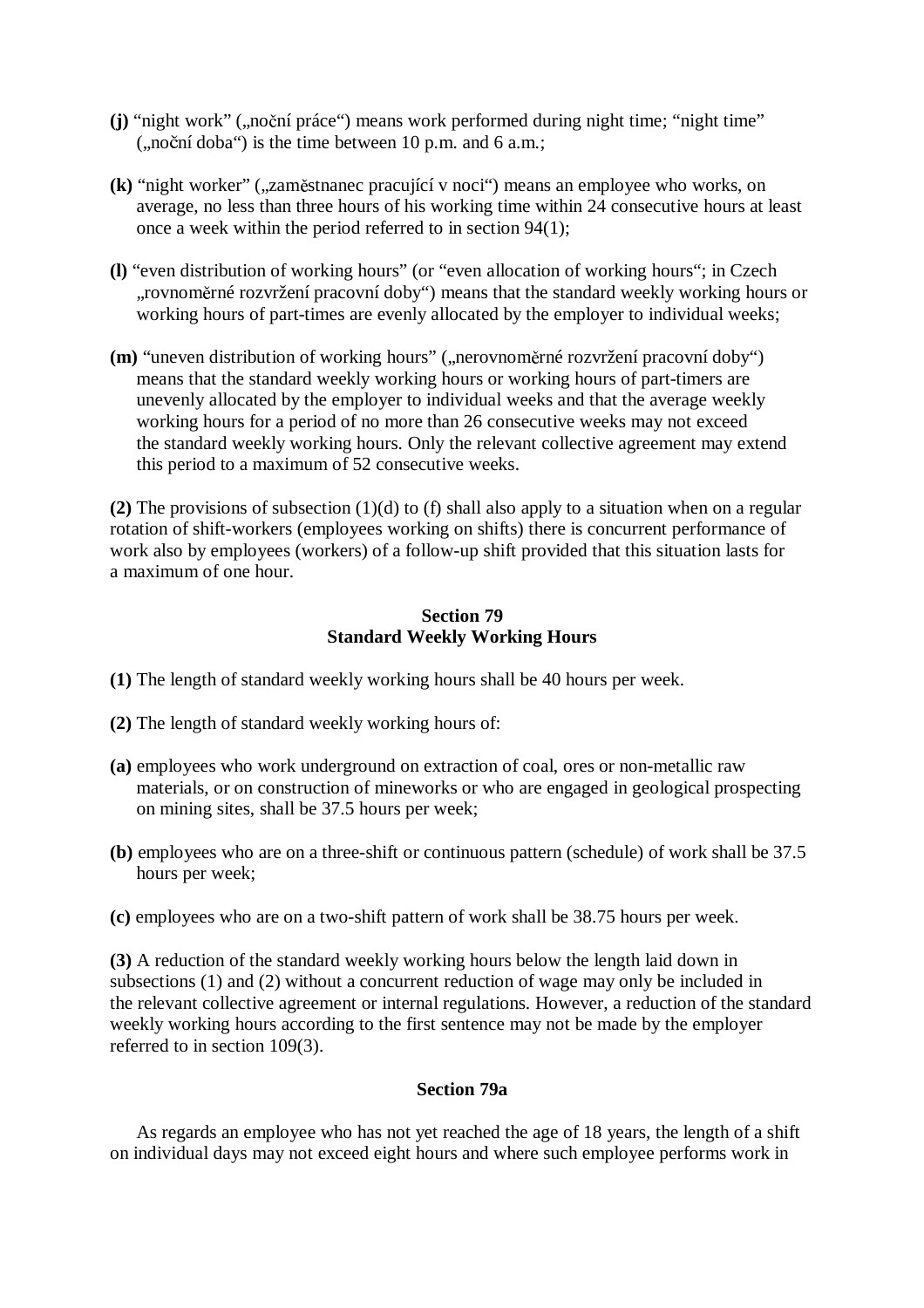two or more basic labour relationships pursuant to section 3, the length of his weekly working hours may not exceed in total 40 hours per week.

#### **Section 80 Part-Time Work**

Part-time work (in Czech "kratší pracovní doba") below the scope laid down in section 79 may only be agreed between the employer and the employee. The employee (part-timer) is entitled to be paid wage or salary according to the scope of his agreed part-time work.

## **CHAPTER II DISTRIBUTION OF WORKING HOURS**

### **Division 1 Fundamental Provisions**

#### **Section 81**

**(1)** The employer shall distribute working hours and determine the start and end of shifts.

**(2)** As a rule, working hours are distributed over five-day working week. In distributing working hours, the employer shall see to it that the distribution is not contrary to safe work and does not pose risks to health.

**(3)** The employee shall be at the workplace at the start of his shift and leave the workplace only after the end of his shift.

## **Section 82 Repealed**

#### **Section 83**

The length of a shift may not exceed 12 hours.

#### **Section 84**

The employer shall draw up a written weekly work schedule and inform his employee of the schedule or its alteration latest two weeks before the beginning of the period over which the working hours are distributed and where it concerns a working hours account, the employer shall inform his employee of the schedule latest one week before the period concerned unless the employer and the employee have agreed on another time-limit with regard to providing this information.

## **Division 2 Flexible Working Hours Scheme**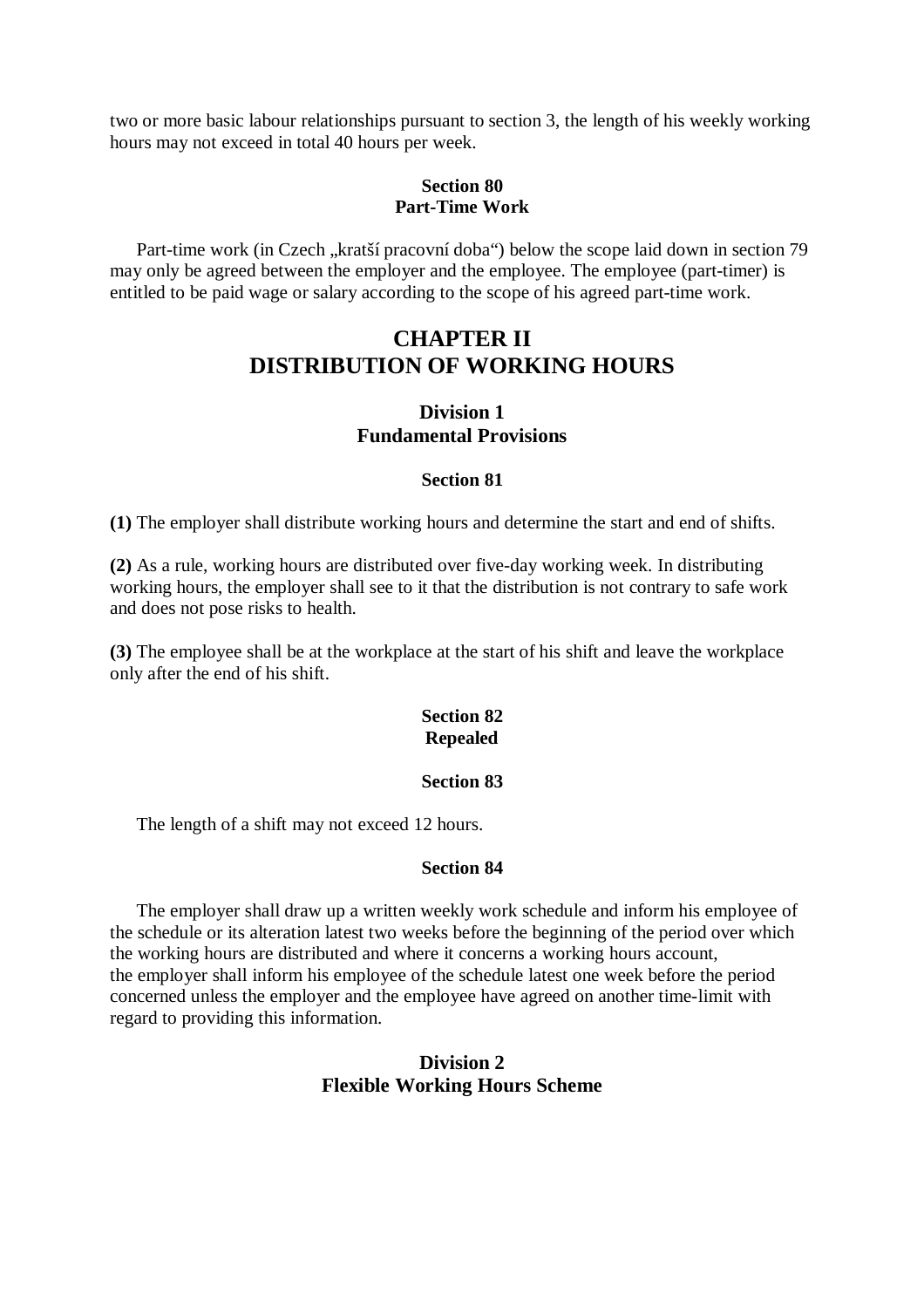### **Section 85**

**(1)** Flexible working hours scheme (in Czech "pružné rozvržení pracovní doby") consists of bands of core time and flexi-time; the beginning and the end of these time bands are determined by the employer.

**(2)** An employee is obliged to be at his workplace during the determined core time (also referred to as "core working hours"; in Czech "základní pracovní doba").

**(3)** Within flexible working hours (also referred to as "flexi-time"; in Czech "volitelná pracovní doba") an employee can choose the start and the end of his working time. A total shift length may not exceed 12 hours.

**(4)** Where a flexible working hours scheme is used, the average weekly working hours must be complied with within a settlement period that is fixed by the employer, however within no longer than within the period laid down in section 78(1)(m).

**(5)** A flexible working hours scheme is not applied:

- **(a)** when an employee is on a business trip;
- **(b)** when there is necessity to ensure fulfilment of an urgent working task within a certain shift the start and end of which is firmly fixed, or when the application of a flexible working hours scheme is prevented due to operational grounds, or when on an employee's side there are important obstacles to work due to which he is entitled to compensatory wage or salary pursuant to section 192 or to sickness benefit pursuant to the sickness insurance statutory provisions; and

**(c)** in other cases determined by the employer.

**(6)** In the cases pursuant to subsection (5), a predetermined distribution of weekly working hours into shifts, as fixed by the employer, shall apply to the employee concerned.

## **Division 3 Working Hours Account**

#### **Section 86**

(1) "Working hours account" (or "working time account"; in Czech "konto pracovní doby") is a method of distributing working hours and this method may only be introduced on the basis of the relevant collective agreement or, where there is no trade union organization operating in the employer's undertaking, on the basis of the internal regulations (internal rules).

**(2)** Working hours accounts may not be applied by the employers referred to in section 109(3).

**(3)** Where a working hours account is applied, a settlement period may not exceed 26 consecutive weeks. Only the relevant collective agreement may extend this period up to a maximum of 52 weeks.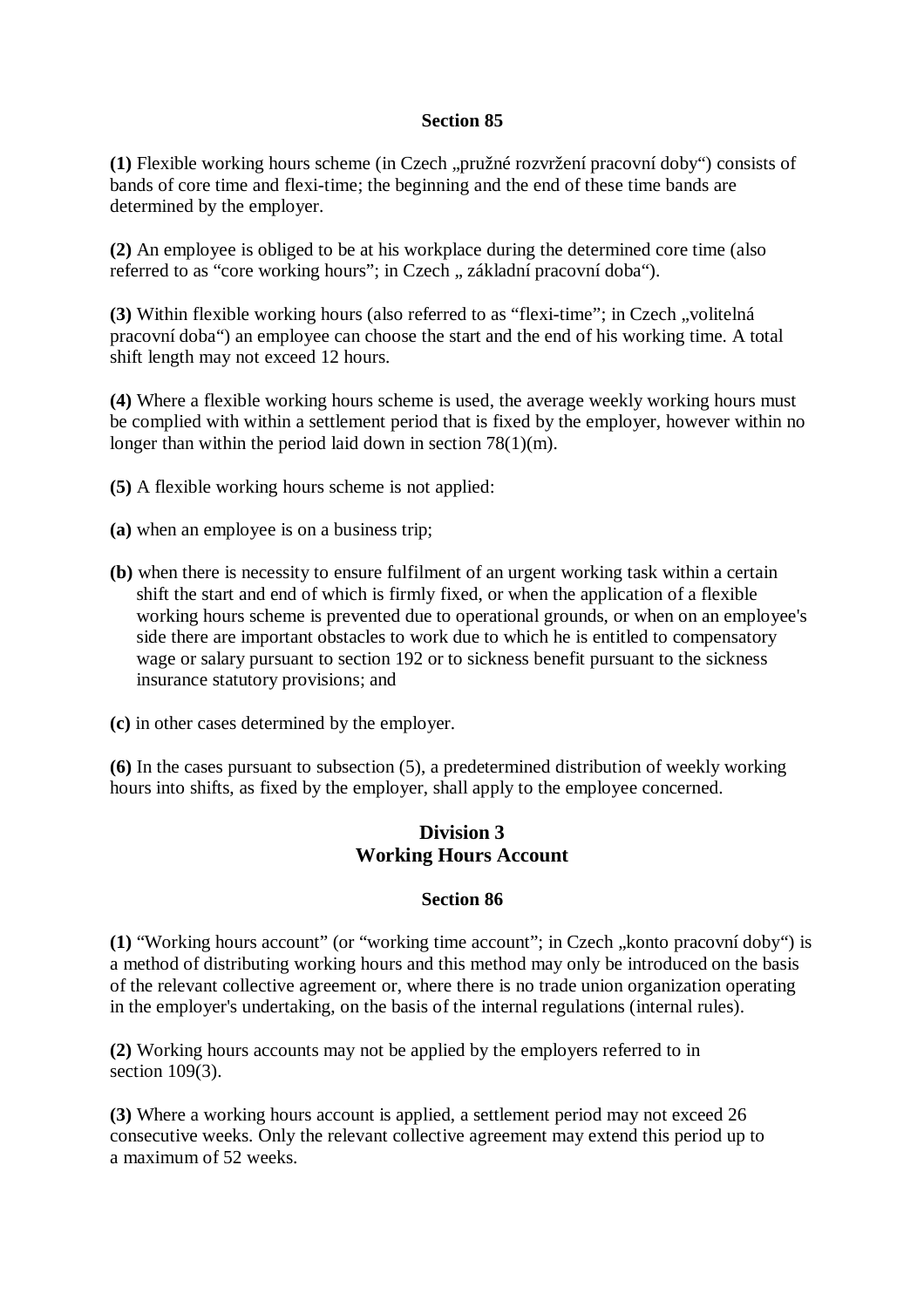**(4)** Only where it is laid down in the relevant collective agreement, overtime work that was performed by an employee within the working hours account scheme in a determined settlement period (which is fixed in the collective agreement and which does not exceed 52 consecutive weeks) and that is in a maximum scope of 120 hours may be credited to the immediately following settlement period.

### **Section 87**

**(1)** Where working hours accounts are used, the employer shall keep a working hours account for every employee.

- **(2)** An employee's working hours account shall state:
- **(a)** the standard weekly working hours or, where a part-timer is concerned, the working hours agreed;
- **(b)** the distribution of working hours to individual working days, including the start and the end of a shift; and
- **(c)** the hours worked on individual working days and per week.

**(3)** Where working hours accounts are used and a period shorter than that laid down in section 86(3) is applied, a difference between (relevant multiples of) the standard weekly working hours, or the agreed working hours of a certain part-timer per week, and the number of hours worked over such shorter period shall be calculated at its end.

# **CHAPTER III WORK BREAKS AND SAFETY BREAKS**

#### **Section 88**

**(1)** After an employee's continuous work for six hours at the utmost, he must be given by the employer a work break for meal and rest lasting at least 30 minutes; an adolescent employee must be given such break after a maximum of four and half hours of continuous work. Where an employee performs work that cannot be interrupted, this employee must be given a reasonable time for rest and food even without the interruption of operations or work, in this case such time shall be included into working hours. An adolescent employee must always be given a break for meal and rest in accordance with the first sentence.

**(2)** Where a break for meal and rest is divided, at least one of its parts must last a minimum of 15 minutes.

**(3)** A work break for meal and rest shall not be provided at the start and the end of working hours.

**(4)** Breaks for meal and rest breaks (i.e. work breaks) shall not be included into the working hours.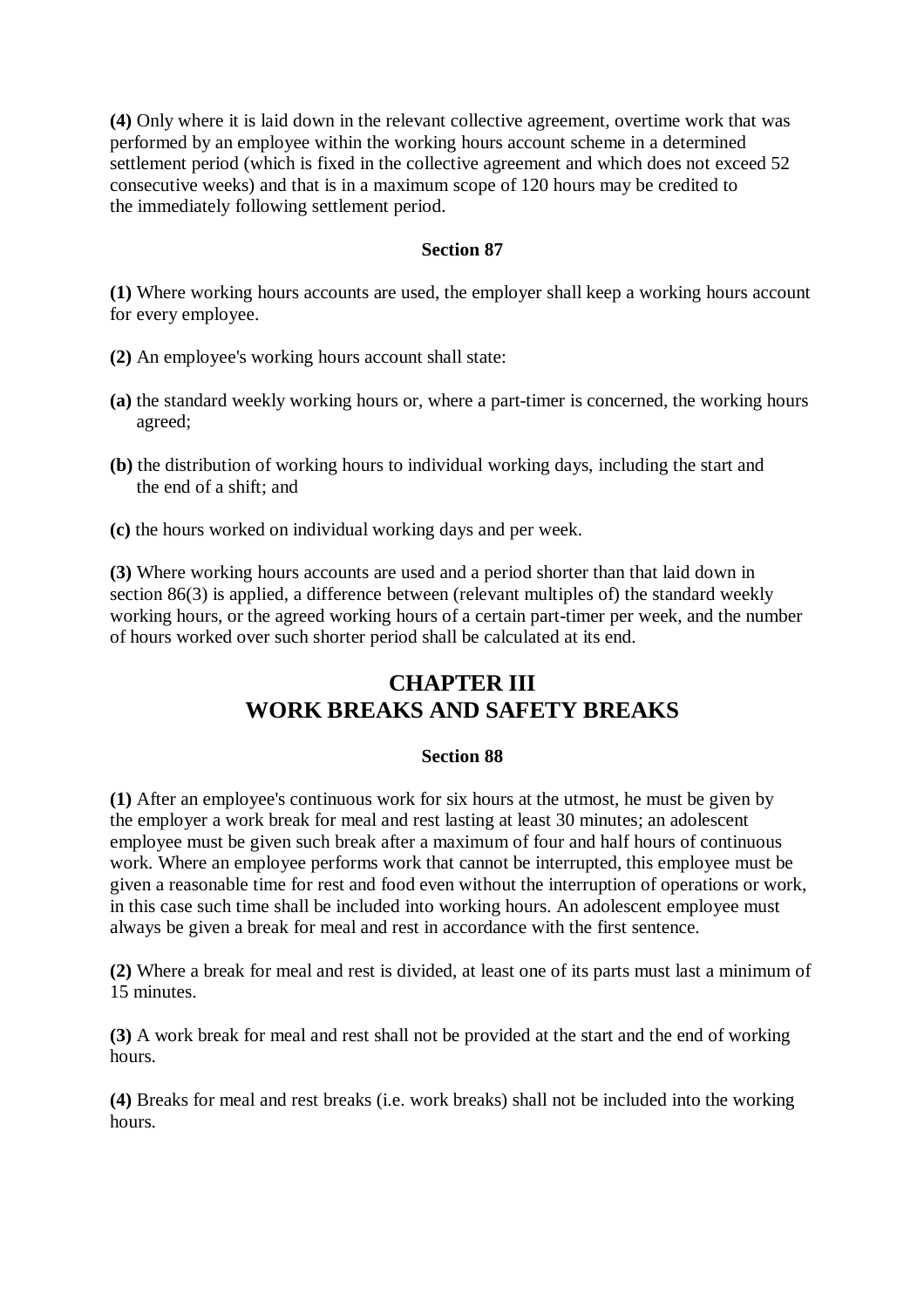#### **Section 89**

**(1)** Where under other statutory provisions an employee is entitled to a safety break during performance of his work, this break shall be included into his working hours.

**(2)** Where a safety break falls on the time of a work break for meal and rest, this work break shall be included into the working hours.

## **CHAPTER IV REST PERIODS**

## **Division 1 Uninterrupted Rest Period between Two Shifts**

#### **Section 90**

**(1)** The employer shall distribute working hours in such a way so that his employee has a minimum rest period of 12 hours between the end of one shift and the start of a subsequent shift within 24 consecutive hours.

**(2)** A rest period pursuant to subsection (1) may be reduced to a minimum period of 8 hours within 24 consecutive hours to an employee who is over the age of 18 years provided that his subsequent rest period is extended by the time for which his preceding rest period was reduced, and this shall apply to employees:

- **(a)** working in continuous operations, and to employees with unevenly distributed working hours and to employees on overtime work;
- **(b)** in agriculture;
- **(c)** on the provision of services to the population, in particular
	- 1. in public catering;
	- 2. in cultural establishments;
	- 3. in telecommunications and postal services;
	- 4. in health care (medical) establishments;
	- 5. in establishments providing social services (Note 22a);
- **(d)** working on urgent repairs if such repairs are required to avert some danger to employees' life or health;
- **(e)** on occurrence of natural disasters and similar emergency situations.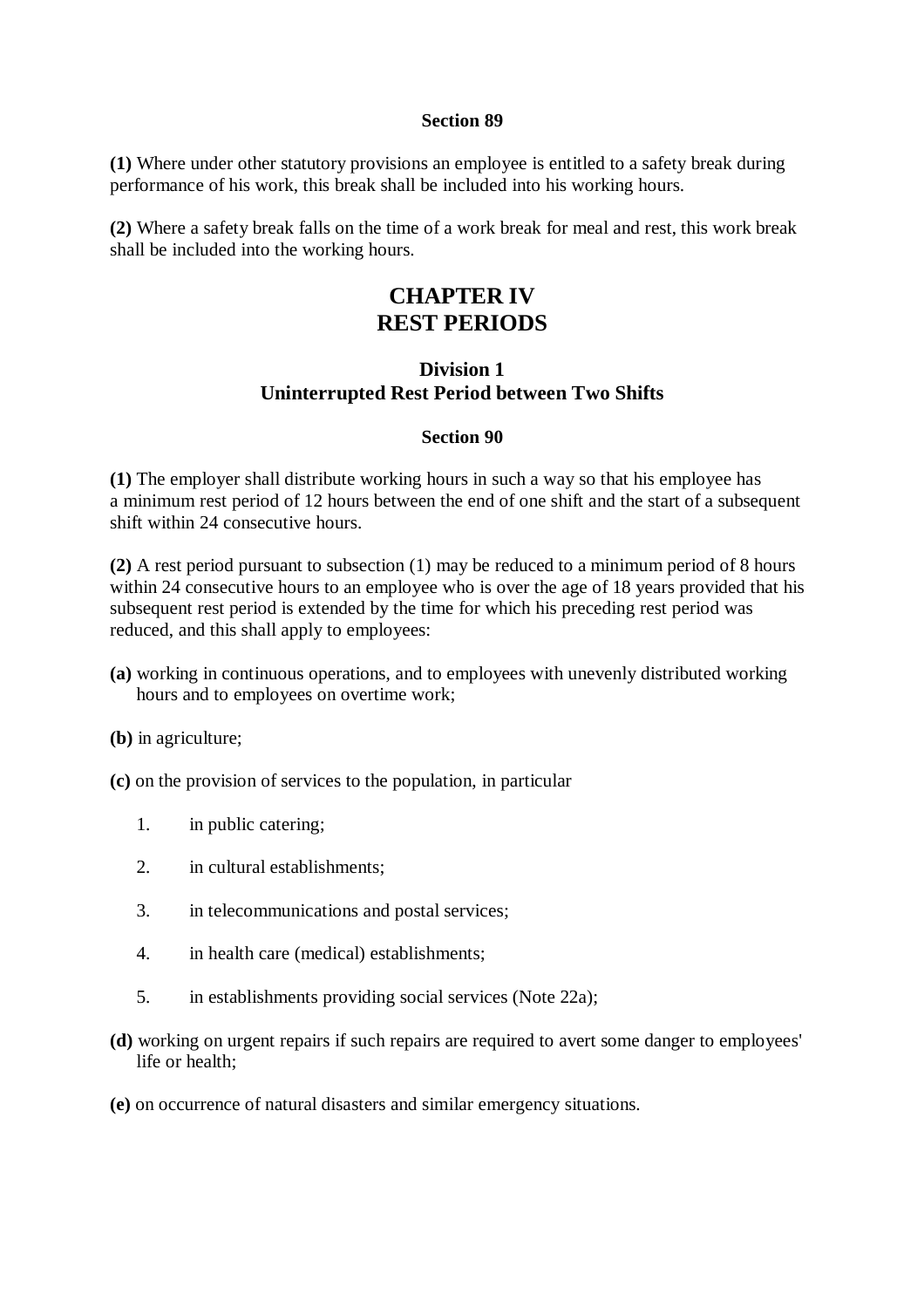#### **Section 90a**

As regards seasonal agricultural work, a rest period between the end of one shift and the start of the next one where such rest period was reduced pursuant to section 90(2) may be compensated to an employee who is older than 18 years in the subsequent three weeks since the said reduction.

## **Division 2 Non-Working Days**

#### **Section 91**

(1) "Non-working days" ("dny pracovního klidu") shall be those days on which an employee's uninterrupted rest falls during the week and public holidays (Note 23).

**(2)** The employer may only exceptionally order his employees to work on non-working days.

**(3)** On a day of uninterrupted rest during the week the employer may order an employee to perform only such necessary work that cannot be postponed until working days, namely:

**(a)** urgent repairs;

**(b)** loading and unloading;

- **(c)** inventory-taking and closing of the accounts;
- **(d)** work in continuous operations performed instead of another employee who failed to come to work on a certain shift;
- **(e)** on occurrence of natural disasters and similar emergency situations;
- **(f)** types of work relating to satisfying the necessities of life, health care, training, cultural, physical educational and sporting needs of the population;
- **(g)** work in transport (transportation);
- **(h)** feeding and care for animals.

**(4)** On a public holiday the employer may only instruct his employee to perform work which may be ordered to be performed on days of uninterrupted rest during the week, and work in continuous operations and work required for guarding the employer's facilities.

**(5)** The employer may order performance of those types of work laid down in subsections (3) and (4) on non-working days no more than twice within a period of four consecutive weeks where the procedure pursuant to section 86(4) is applied to working hours accounts.

**(6)** At an employer's undertaking where employees work night shifts, a non-working day shall start at an hour equal to the start of work by employees of the shift that is the first in the given week according to the schedule of shifts. The provision of the first sentence may also apply to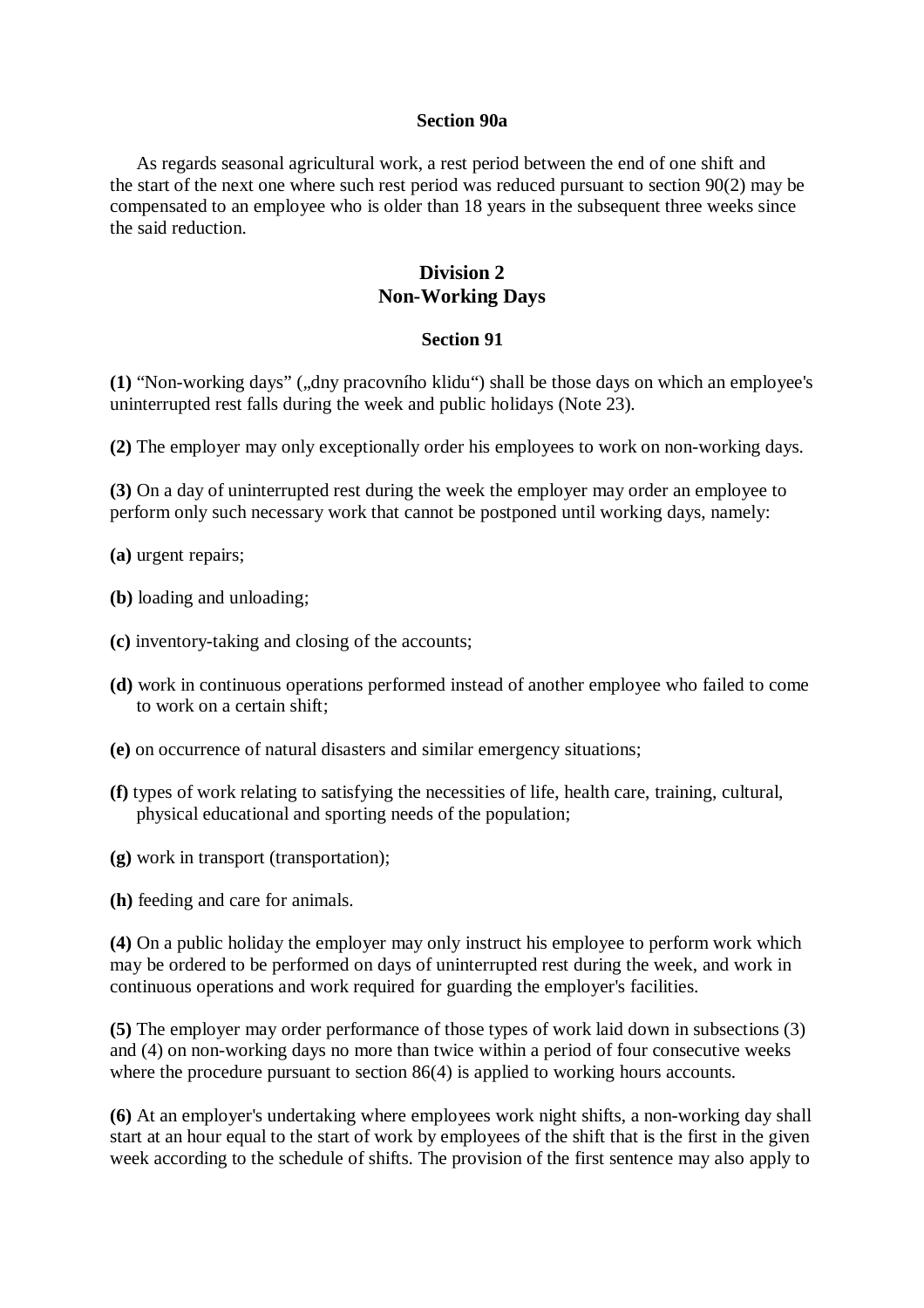the right to wage or salary, remuneration pursuant to an agreement and to the calculation of average earnings.

## **Division 3 Uninterrupted Rest Period Per Week**

## **Section 92**

**(1)** The employer shall distribute working hours so that his employee has one uninterrupted rest period of 35 hours during the week. For an adolescent employee such an uninterrupted rest period during the week may not be less than 48 hours.

**(2)** Where operations so allow, the employer shall set an uninterrupted rest period during the week for all employees to fall on the same day and in such a manner that it includes Sunday.

**(3)** In the instances referred to in section 90(2) and in technological processes that cannot be interrupted, the employer may schedule working hours of employees who are over the age of 18 years so that a period of uninterrupted rest during the week is at least 24 hours provided that these employees are granted an uninterrupted rest period of at least 70 hours within two weeks.

**(4)** Where it has been so agreed, an uninterrupted rest period in agriculture:

**(a)** of no less than 105 hours in total may be provided in a three-week period;

**(b)** of no less than 210 hours in total may be granted in a six-week period.

# **CHAPTER V OVERTIME WORK**

#### **Section 93**

**(1)** Overtime work may be performed only exceptionally.

**(2)** The employer may order overtime work only due to serious operational reasons, even within an uninterrupted rest period between two shifts or, under the conditions laid down in section 91(2) to (4), even on non-working days. An employee may not be ordered to do more than 8 hours of overtime work within individual weeks and 150 hours of overtime work within one calendar year.

**(3)** The employer may only require from his employee overtime work in excess of the scope pursuant to subsection (2) if the employer and the employee have so agreed.

**(4)** A total scope of overtime work may not exceed on average 8 hours per week calculated over a period of no more than 26 consecutive weeks. Only the relevant collective agreement may extend such period to 52 consecutive weeks at the utmost.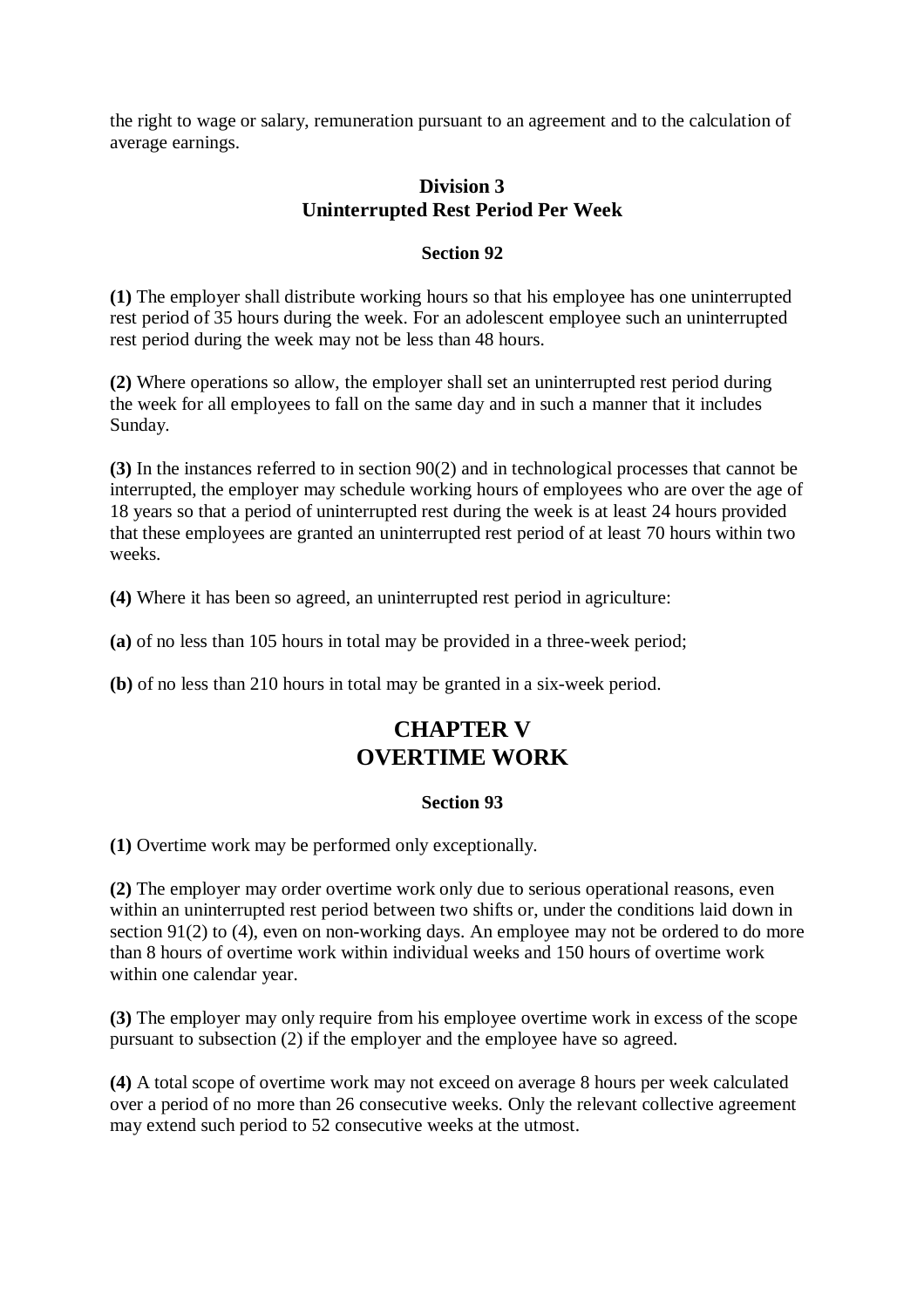**(5)** The number of hours of a maximum permissible overtime work within a settlement period pursuant to subsection (4) shall not include overtime work for which the employee concerned was granted time off.

### **Section 93a Additionally Agreed Overtime Work in Health Care**

**(1)** Additionally agreed overtime work in health care means work in continuous operations in connection with the reception, treatment and care of patients or in connection with providing pre-hospital urgent care in hospitals, other in-patient health care facilities and health care facilities of health care rescue services performed by:

- **(a)** a physician (doctor of medicine), dentist or pharmacist (Note 23a),
- **(b)** a health care worker of paramedic health care professions working in continuous operations (Note 23b),

(hereafter referred to as "employee in health care"). Additionally agreed overtime work is work performed in excess of the scope laid down in section 93(4).

**(2)** An employee in health care who disagrees to perform additional overtime work may neither be forced to agree thereto nor be exposed to any detriment. The employer shall notify in writing the competent labour inspection agency of the application of additionally agreed overtime work.

**(3)** Additionally agreed overtime work of employees in health care may not exceed on average eight hours per week, and as regards employees in health care rescue services it may not exceed on average 12 hours per week, over a period that may not be longer than 26 consecutive weeks; only the relevant collective agreement may increase this period up to a maximum of 52 consecutive weeks.

- **(4)** An agreement on additionally agreed overtime work:
- **(a)** must be concluded in writing;
- **(b)** may not be concluded during the first 12 weeks from the date of commencement of the employment relationship;
- **(c)** may not be agreed for a period longer than 52 consecutive weeks;
- **(d)** may be immediately cancelled, even without stating any reason, within a period of 12 weeks from its conclusion; such immediate cancellation must be made in writing;
- **(e)** may be terminated on any ground or without stating any ground; the notice of termination must be made in writing. Unless a shorter notice period has been agreed, the notice period shall be two months; the notice period must be the same both for the employer and the employee in health care.

**(5)** The employer shall keep an up-to-date list of employees performing additionally agreed overtime work.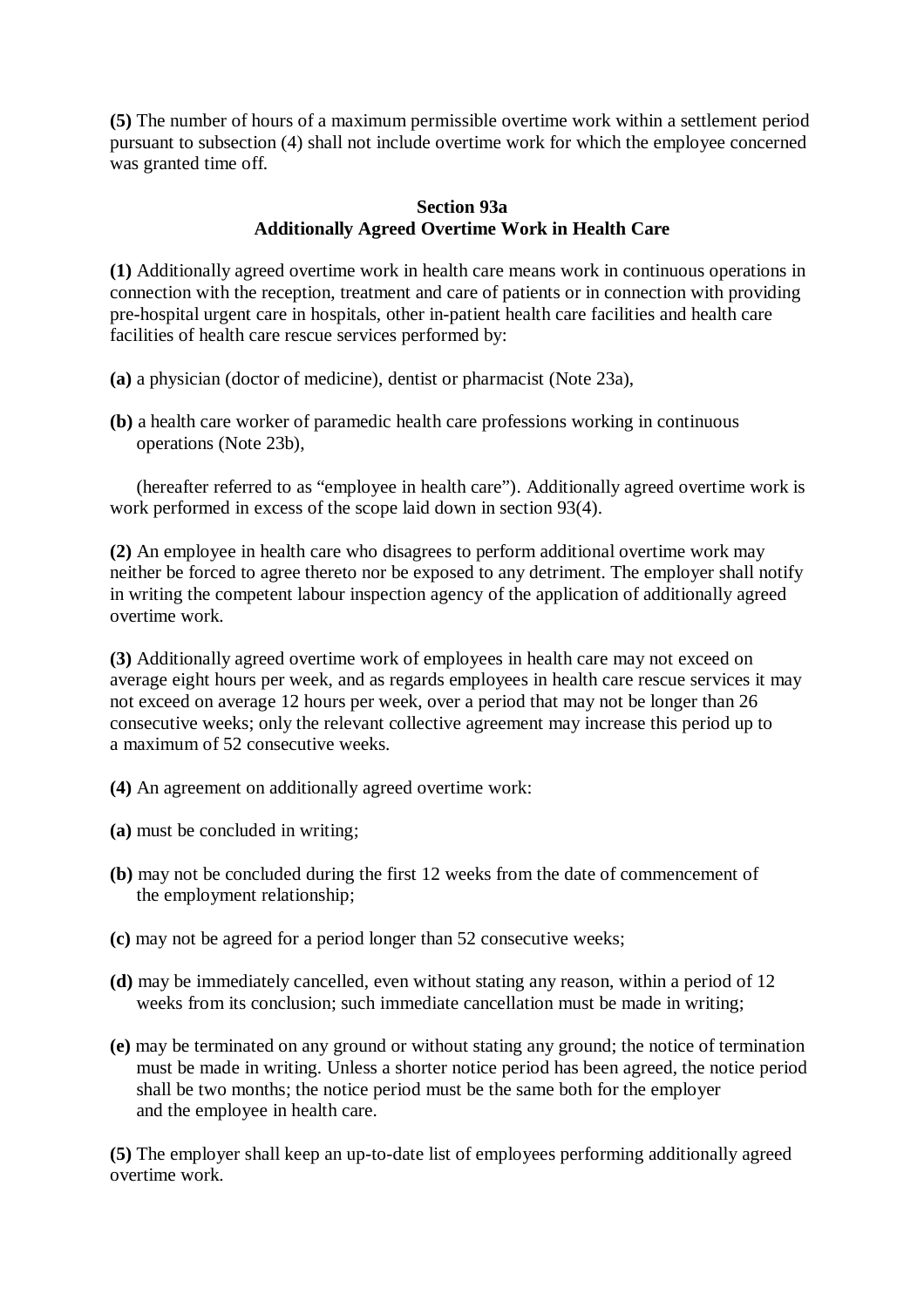**(6)** Unless this provision stipulates otherwise, the provisions of the Labour Code on overtime work shall apply to additionally agreed overtime work as appropriate.

# **CHAPTER VI NIGHT WORK**

### **Section 94**

**(1)** The length of a shift of an employee working at night (a night worker) may not exceed 8 hours within 24 consecutive hours; where this is not feasible for operational reasons, the employer shall distribute the standard weekly working hours in such a way so that the average length of a shift does not exceed 8 hours within a maximum period of 26 consecutive weeks; the calculation of a night worker's average shift length shall be based on a five-day working week.

**(2)** The employer shall ensure that a night worker is examined by an occupational medical service provider:

**(a)** before the employee (worker) is placed to do night work;

**(b)** at regular intervals as required, however at least once a year;

**(c)** at any time when a night worker asks for a medical examination (check-up).

The reimbursement of these medical services may not be demanded from the employee.

**(3)** The employer shall arrange for night workers to have appropriate social conditions at work, especially the possibility to have refreshments.

**(4)** The employer shall provide workplaces where night work is done with first aid remedies and ensure that these workplaces are so equipped that emergency medical assistance can be called if necessary.

# **CHAPTER VII STANDBY**

## **Section 95**

**(1)** The employer may only require standby from his employee if standby (i.e. being on call; in Czech "pracovní pohotovost") has been agreed with this employee. The employee is entitled to remuneration for his standby in accordance with section 140.

**(2)** Where an employee performs work during his standby, he is entitled to wage or salary; in such case the employee is not entitled to remuneration pursuant to section 140. Performance of work during standby above standard weekly working hours is overtime work (section 93).

**(3)** Standby during which work is not performed is not included into working hours.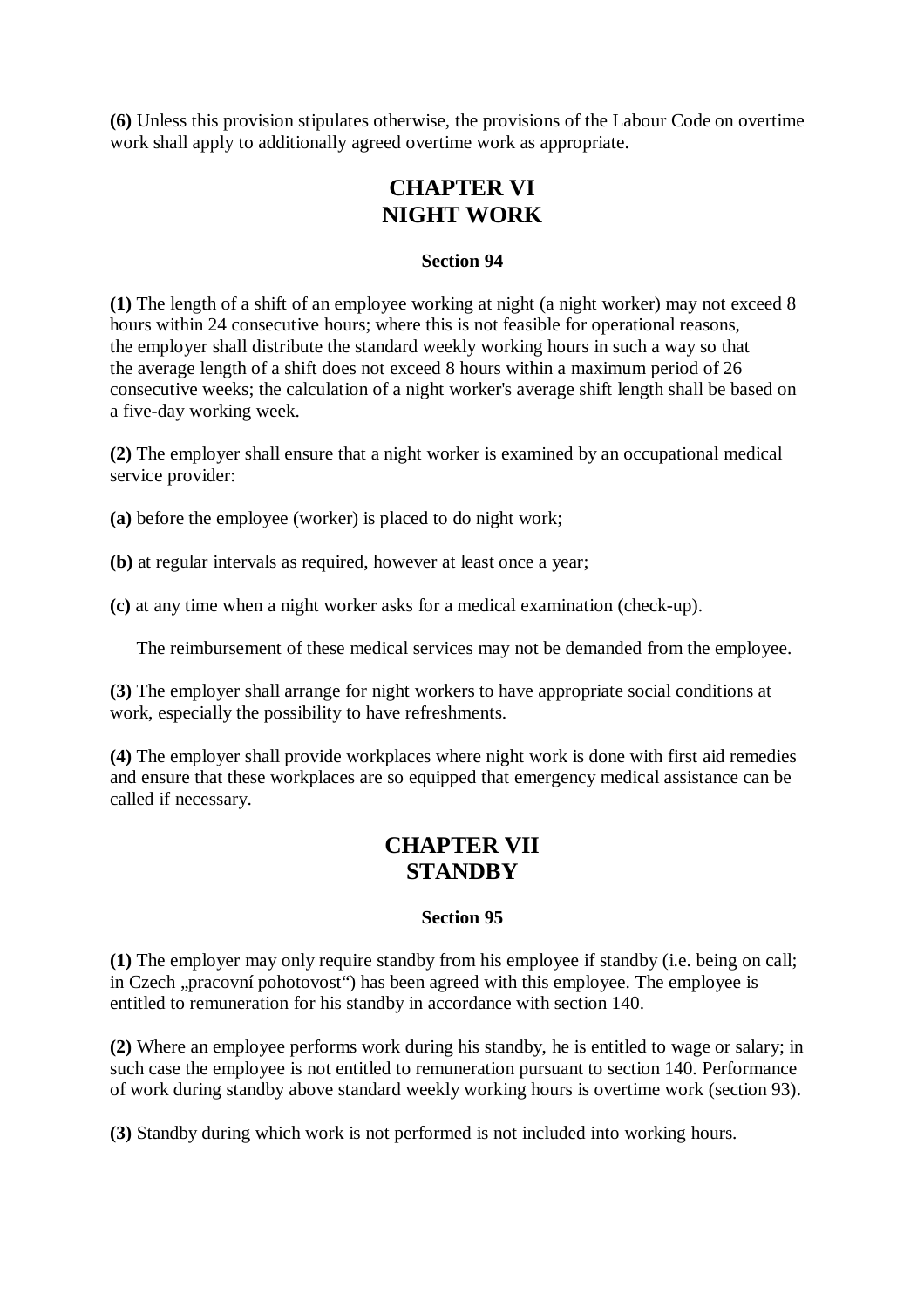# **CHAPTER VIII JOINT PROVISIONS ON WORKING HOURS AND REST PERIODS**

#### **Section 96**

**(1)** The employer shall keep records of each individual employee's:

**(a)** time spent (including its start and end) on

- 1. a shift [section 78(1)(c)];
- 2. overtime work [section 78(1)(i) and section 93];
- 3. additionally agreed overtime work (section 93a);
- 4. night work (section 94);
- 5. hours worked within standby [section 95(2)];

**(b)** standby, including its start and end [section 78(1)(h) and section 95].

**(2)** At an employee's request, the employer shall enable the employee to inspect his working hours account or records of working hours and his wage account and make excerpts therefrom or copies thereof at the employer's cost.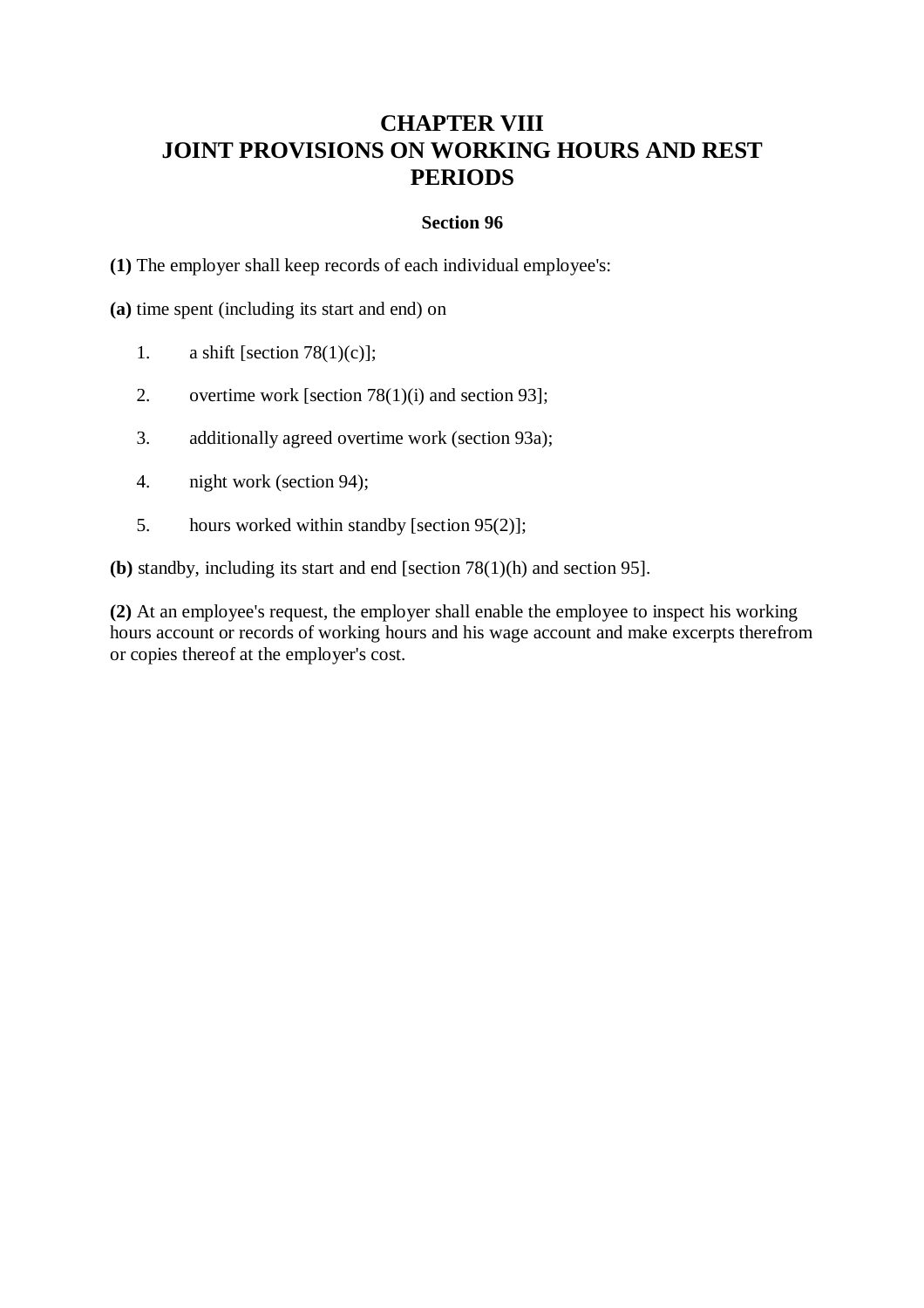#### **Section 97**

**(1)** Where flexible distribution of working hours is used, obstacles to work on an employee's side shall be considered as performance of work only in the scope in which they fall within the core working hours. The first sentence shall not apply to temporary incapacity for work when the employee is provided with compensatory wage or salary (i.e. compensation for wage or salary; section 192).

**(2)** Where flexible distribution of working hours is applied, and there are obstacles to work on an employee's side due to which the employee is entitled to time off only for the necessary period or there are obstacles to work consisting in activity of employee representatives who are entitled to time off for this activity, such entire time off shall be regarded as performance of work.

**(3)** Where flexible distribution of working hours is applied and there are obstacles to work on the employer's side with an impact on an employee's shift, an average length of shift shall be counted for every individual day when the said obstacles persist (i.e. the working time during these obstacles shall be deemed as hours of performance of work).

**(4)** For the purposes of subsections (1) to (3), the daily working hours shall be equal to an average shift length as it follows from the standard weekly working hours or relevant parttime working hours.

**(5)** Where flexible distribution of working hours is applied and there are obstacles to work on an employee's side, time off shall only be provided in the scope of the necessary period or in the scope of the length of a shift as scheduled by the employer for the day in question.

#### **Section 98**

**(1)** Where flexible distribution of working hours is applied, overtime work shall always be calculated as work done in excess of the standard weekly working hours and (concurrently) in excess of the core working hours.

**(2)** Where account of working hours is applied, overtime work is work performed in excess of the standard weekly working hours that is a multiple of the standard weekly working hours and the number of weeks within the settlement period pursuant to section 86(3) or 87(3).

#### **Section 99**

Measures concerning collective regulation of working hours, overtime work, the possibility to order performance of work on non-working days and night work with regard to occupational safety and health protection shall be consulted by the employer in advance with the trade union organization.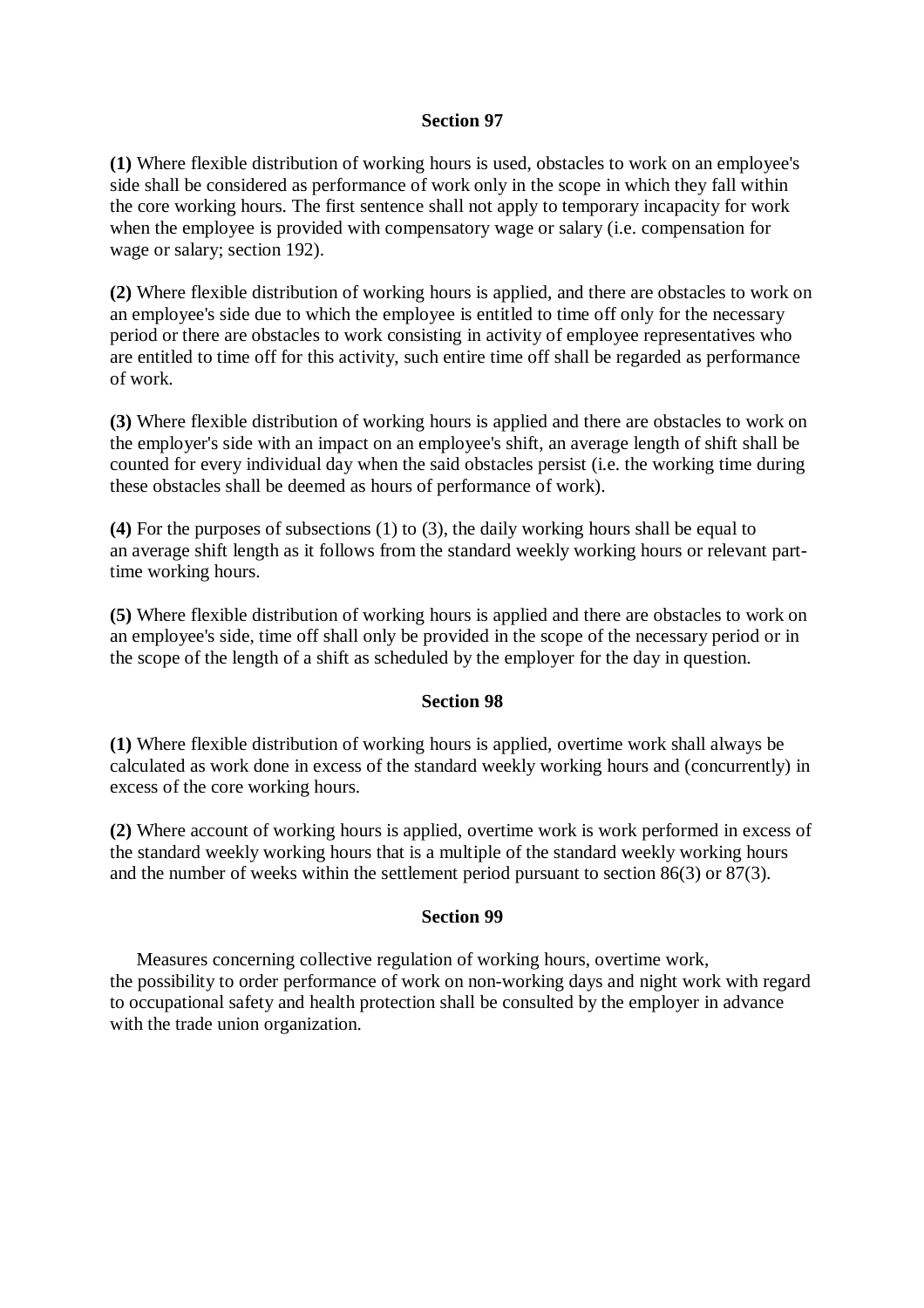# **CHAPTER IX AUTHORIZING PROVISIONS**

### **Section 100**

**(1)** The Government shall set out in its Decree exceptions concerning the regulation of working hours and rest periods of employees engaged in transport, namely:

**(a)** members of the crew of a lorry (truck) or bus (Note 24);

**(b)** employees concerned with road maintenance (Note 25);

**(c)** railwaymen of country-wide and regional railways and railway sidings (Note 26);

**(d)** employees of municipal public transport (Note 27);

**(e)** airline crew members and employees ensuring airport operation (Note 28);

**(f)** vessel crew members (Note 29);

**(g)** employees attending to vessels in ports (Note 29);

the Government shall set out in detail groups of employees pursuant to (a) to (g) and the procedure and further obligations of employers and employees with regard to the regulation of working hours and rest periods.

**(2)** The Government may set out in its Decree exceptions concerning the working hours and rest periods of members of a fire brigade belonging to an employer's undertaking (Note 31) where such brigade consists of the employer's employees who carry out this activity as their job and whose working obligations include direct performance of the fire brigade tasks; however, such exceptions shall not apply to the length of the standard weekly working hours. As regards exceptions according to the first sentence, the length of a shift may not exceed 16 hours in an uneven distribution of working hours.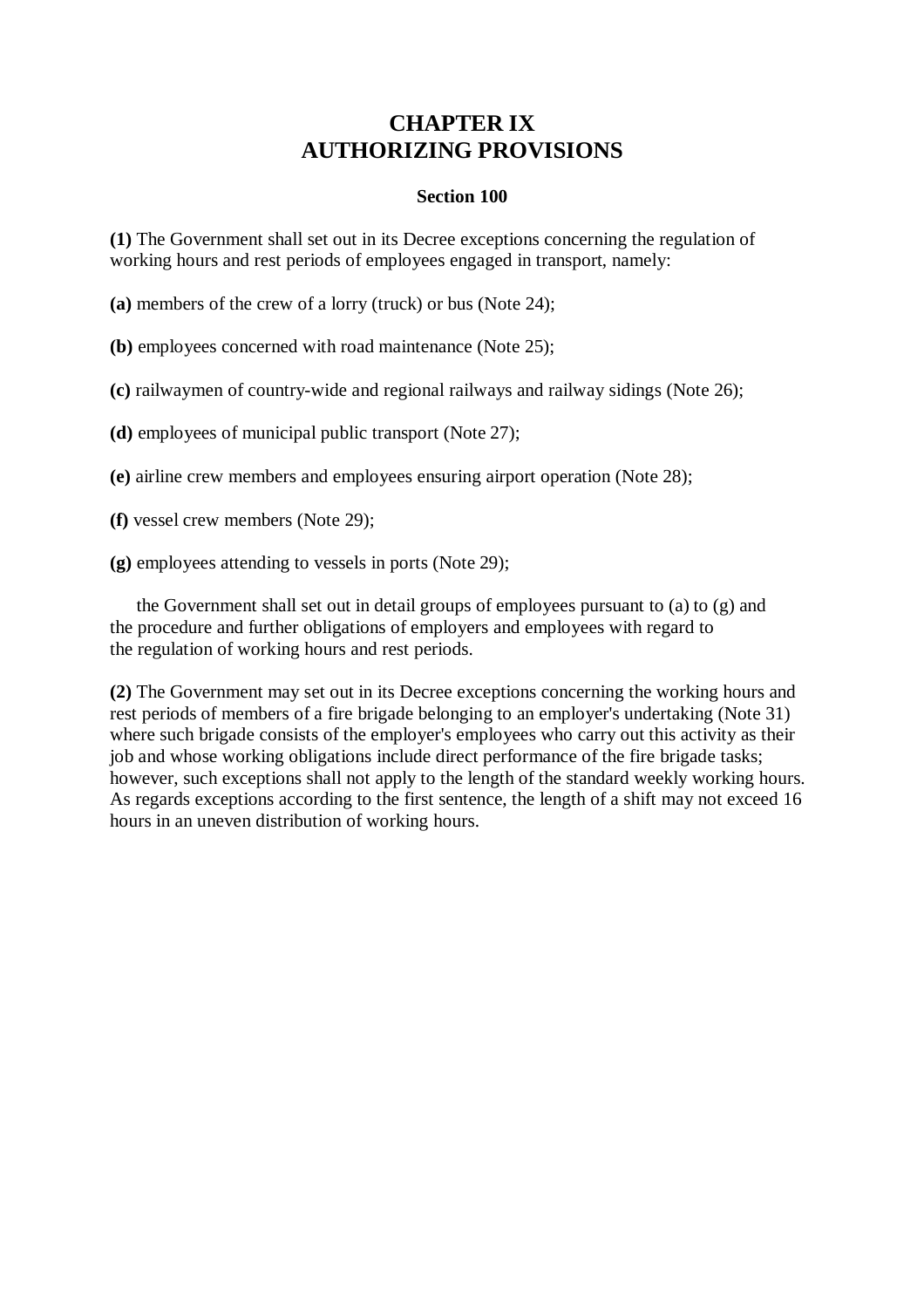# **PART FIVE OCCUPATIONAL SAFETY AND HEALTH PROTECTION**

# **CHAPTER I RISK PREVENTION**

### **Section 101**

**(1)** The employer shall ensure occupational safety and health protection of employees at work with regard to risks which might endanger his employees' life and health during performance of work (hereafter "risks"; in Czech "rizika").

**(2)** The care for occupational safety and health protection, imposed on the employer by subsection (1) or other statutory provisions, forms an integral and equal part of managerial employees' obligations, at all levels (stages) of management, within the scope of their positions.

**(3)** Where employees of two or more employers fulfil tasks at one and the same workplace (site), their employers shall inform each other in writing of any risks and measures adopted for the purpose of risks prevention with regard to performance of work at the workplace (site), and cooperate to ensure occupational safety and health for all employees at the workplace (site). On the basis of a written agreement of the employers, who are parties to such agreement, one employer authorized thereto by the agreement shall coordinate measures concerning employees' occupational safety and health protection and relevant procedures.

- **(4)** Each of the employers referred to in subsection (3) shall:
- **(a)** ensure that his activities and his employees' work is organized, coordinated and carried out in such a way that the employees of the other employers at the workplace are also concurrently protected;
- **(b)** inform, sufficiently and without delay, the trade union organization or the employee representative for occupational safety and health, and if there is none (at the employer's undertaking), directly his employees of risks and measures adopted according to the information provided by the other employers.

**(5)** The employer's obligation (duty) to ensure occupational safety and to protect health at work shall also relate to all persons (individuals) who are present at his workplaces (sites) with his knowledge.

**(6)** The cost for ensuring occupational safety and health protection shall be borne by the employer; the cost may not be transferred, directly or indirectly, to employees.

## **Section 102**

**(1)** The employer shall create the working environment and working conditions, which are safe and do not endanger employees' health, by organizing appropriate occupational safety and health protection and by taking measures aimed at risk prevention.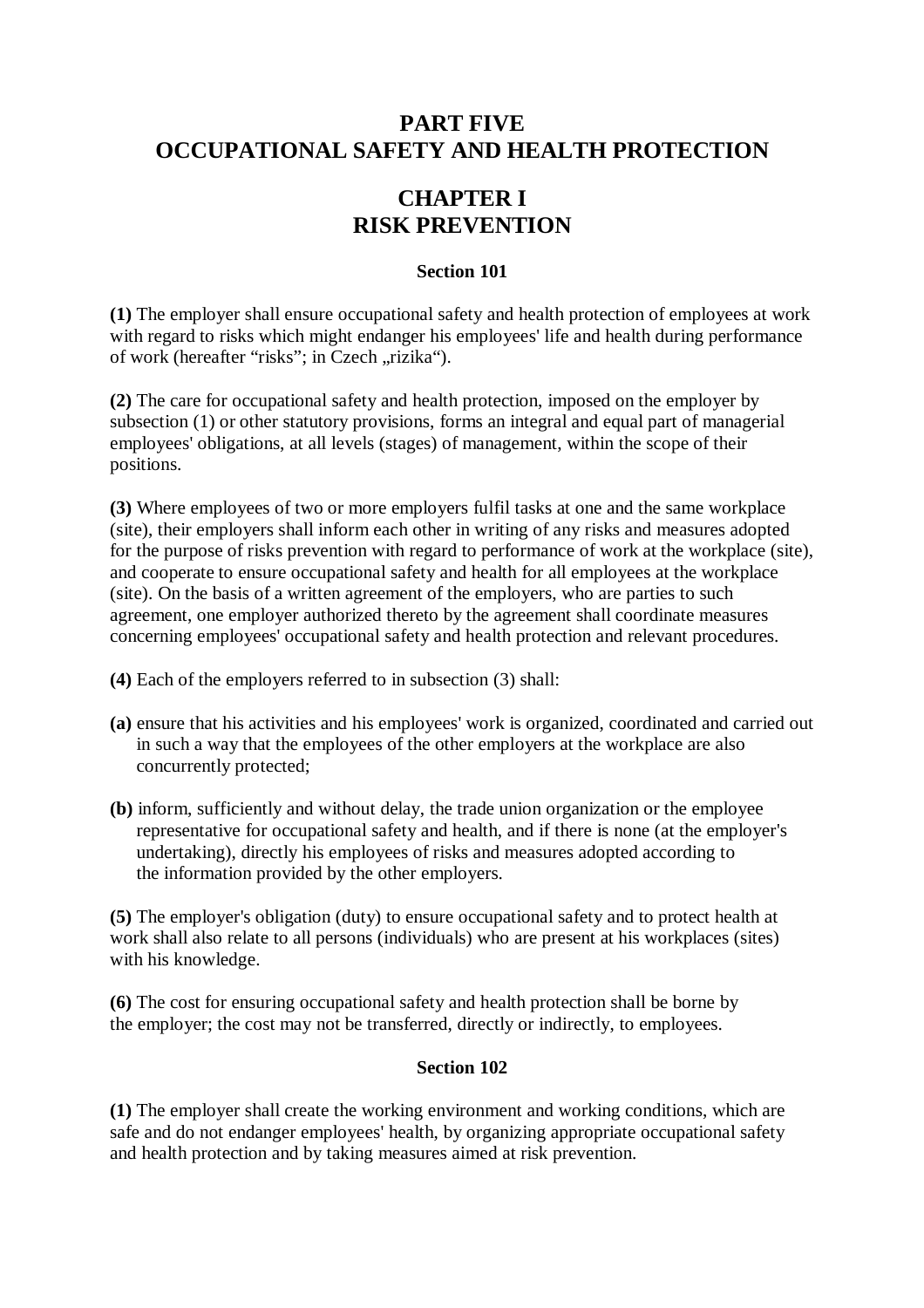**(2)** "Risk prevention" ("předcházení rizik") means all measures taken under statutory provisions and other regulations in order to ensure occupational safety and health protection at work and other measures taken by the employer in order to prevent or eliminate risks or to minimize the impact of risks which cannot be eliminated.

**(3)** The employer shall systematically seek out dangerous factors, assess processes having impact on the working environment and working conditions, identify causes and sources of risks. On the basis of these findings, the employer shall identify and assess risks, adopt measures for their elimination and implement such measures so that those types of work classified under other statutory provisions as risky can be included in a less risky category as a result of the improved working conditions and reducing the level of decisive risk factors relating to work. For this purpose, the employer shall regularly check the level of occupational safety and health protection, in particular the condition of manufacturing machinery and working means, the availability of facilities at workplaces and the level of risky factors having the impact on the working (operating) conditions, thereby complying with the methods and procedures used for the ascertainment and assessment of risky factors under other statutory provisions.

**(4)** Where risks cannot be removed, the employer shall assess them and take measures limiting their impact in order to minimize the danger which they pose to his employees' safety and health. The said measures form an integral and equal part of the employer's activities at all management levels. The employer shall keep documentation on seeking out risks, their assessment and measures taken according to the first sentence.

**(5)** In adopting and implementing technical, technological, organizational and other measures to prevent risks, the employer shall take into consideration the following general preventive principles:

- **(a)** limitation of risks at source;
- **(b)** elimination (removal) of risks at source;
- **(c)** modification of working (operating) conditions to the employees' needs with a view to limiting the adverse effects of work on their health;
- **(d)** replacement of physically demanding work by new technological and working processes;
- **(e)** substitution of dangerous technologies, manufacturing equipment and working means, raw materials and other materials by less dangerous or less risky ones in accordance with the latest scientific and technological (technical) knowledge;
- **(f)** reduction of the number of employees who are exposed to the impact of occupational risk factors (exceeding the maximum limits set by occupational hygiene) and other hazards to the absolute minimum number necessary for running the operations;
- **(g)** planning of risk prevention measures with regard to the application of technology, work organization, working conditions, social relations and the impact of the working environment;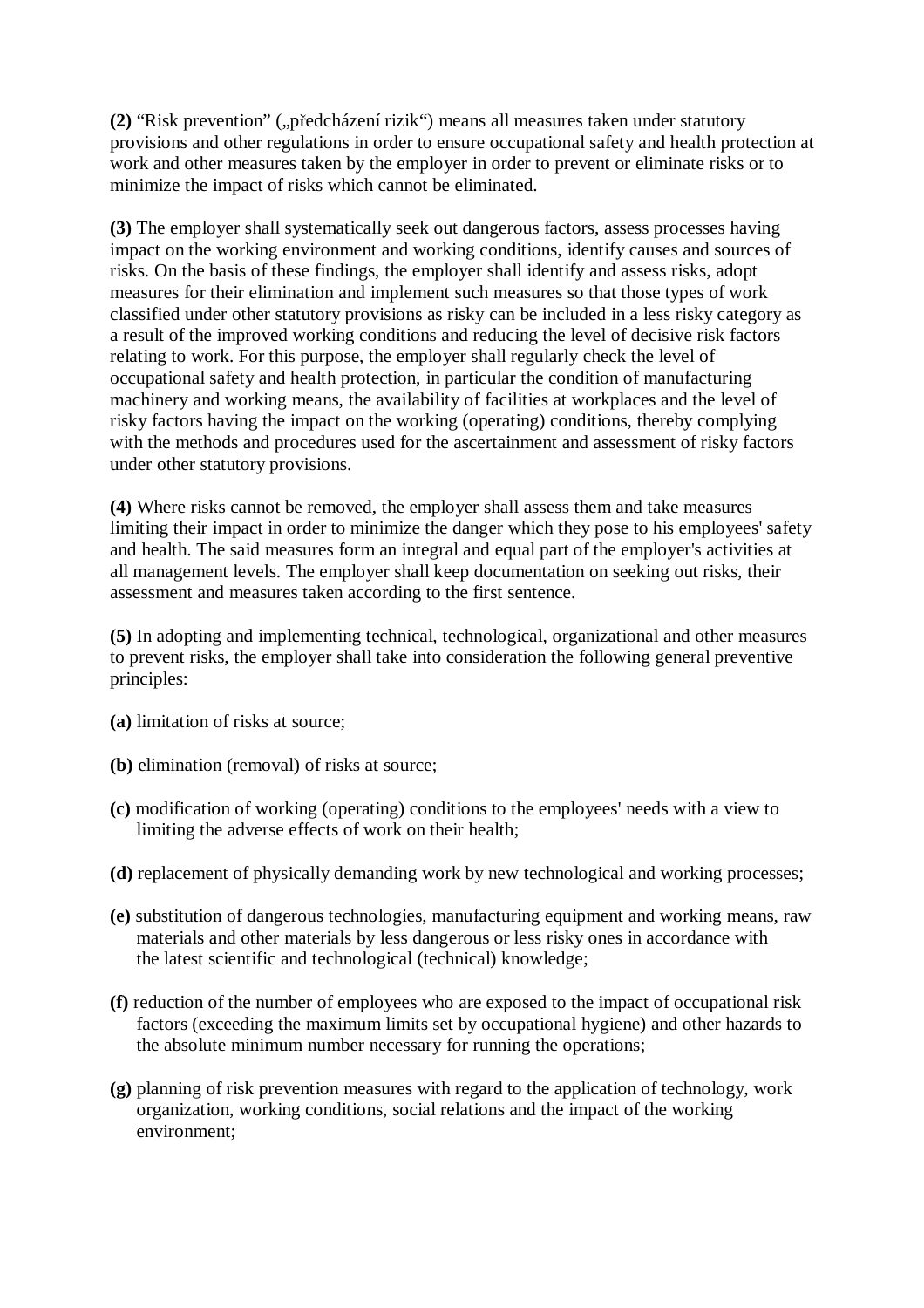- **(h)** preferential application of collective risk prevention measures as against forms of individual risk prevention measures;
- **(i)** implementation of measures aimed at limiting the leakage of harmful substances from machines and equipment;

**(j)** suitable instructions for the safeguarding of occupational safety and health protection.

**(6)** The employer shall adopt measures to be implemented in case of contingencies, such as serious breakdowns, fires or floods, other serious dangers and the evacuation of employees, including instructions to halt work, to leave immediately the workplace (site) and to go to a safe place; when providing first aid, the employer shall cooperate with the occupational medical services provider. Depending on the type of activity and the workplace (site) size, the employer shall determine the necessary number of employees for organizing first aid, for calling the ambulance, the Fire Brigade of the Czech Republic, the Police of the Czech Republic, and for organizing the evacuation of employees. In cooperation with the occupational medical services provider, the employer shall ensure that these determined employees are trained and equipped in the scope corresponding to the degree of potential risks at the workplace (site).

**(7)** The employer shall modify the measures with regard to changes in the circumstances, check the efficiency of such measures and their observance and ensure that the working environment and working conditions are improved.

# **CHAPTER II OBLIGATIONS OF THE EMPLOYER, RIGHTS AND OBLIGATIONS OF THE EMPLOYEE**

## **Section 103**

- **(1)** The employer shall:
- **(a)** not allow his employee to perform some prohibited type of work or such demanding work which is beyond the employee's capabilities and/or health condition;
- **(b)** inform the employee of the category (classification) into which his work is included; the work classification (categorization) is regulated by other statutory provisions (Note 32);
- **(c)** ensure that certain types of work specified in other statutory provisions are carried out by those employees who have the relevant health certificate and who have been vaccinated as required or who have a document confirming their resistance against infection;
- **(d)** inform the employees of the occupational medical services provider who will render them occupational medical services, and also of vaccinations they are required to have and of those preventive medical checkups and examinations which they must undergo in connection with the performance of their work, and enable them to undergo such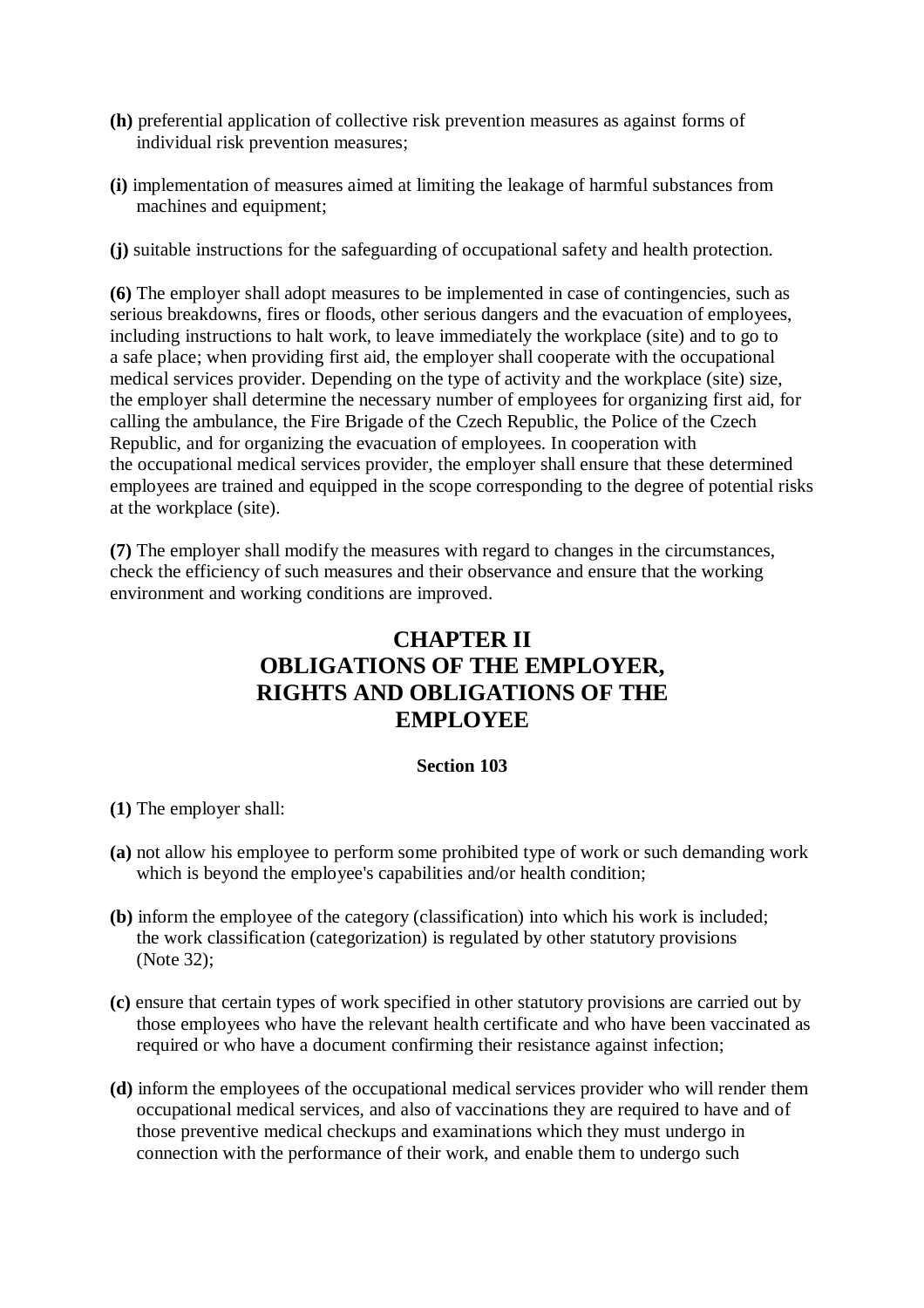vaccinations, checkups and examinations within the scope laid down in other statutory provisions or in a ruling (decision) of the competent public health agency;

- **(e)** compensate to the employee who undergoes a preventive medical checkup, examination or vaccination pursuant to (d) any resulting loss in his earnings, namely in the amount of his average earnings, or the difference between such employee's compensatory wage or salary pursuant to section 192 or sickness benefit and this employee's average earnings;
- **(f)** ensure for the employees, in particular those on a fixed-term employment contract, employees of an employment agency temporarily assigned to perform work for another employer, and adolescent employees, with regard to the type of work performed by them, to be provided with sufficient and adequate information and guidelines on occupational safety and health protection in accordance with this Code and other statutory provisions (Note 32), especially by making them aware of the relevant risks, results of risk assessment and preventive measures against such risks relating to their type of work and workplace;
- **(g)** ensure that another employer's employees performing work at his workplaces are provided with suitable and adequate information and guidelines on occupational safety and health protection and on relevant measures, in particular those concerning getting a fire under control, providing first aid and evacuating individuals (natural persons) in case of contingencies;
- **(h)** inform female employees, who during their work may be exposed to some risk factors with adverse effects on their foetus, of this fact. Pregnant employees, breastfeeding employees and employed mothers (until the end of the ninth month after childbirth) must be further made aware of any risks and their possible effects on pregnancy, breastfeeding or on their health and the employer must take necessary measures, including those concerning the reduction of mental and physical fatigue and other kinds of mental and physical stress related to the work done, for the entire period for which it is necessary for the sake of protecting their safety or their child's health;
- **(i)** enable his employee to inspect records kept (by the employer) in connection with securing this employee's occupational safety and health protection;
- **(j)** ensure the provision of first aid to employees;
- **(k)** not apply such a method of remuneration which would increase the risk of harm to his employees' health, i.e. the type of remuneration that would lead to an increase of output (performance) but would concurrently increase risks to employees' occupational safety and health;
- **(l)** ensure compliance with the ban on smoking at the workplaces laid down in other statutory provisions (Note 33).

The information and guidelines must always be provided at the start of an employee's job (employment), on an employee's transfer to some alternative work or to another workplace, or on change in the working (operating) environment, on the introduction or change of working equipment, technology or working procedures (processes). The employer shall keep records of (documentation on) such information and guidelines having been provided.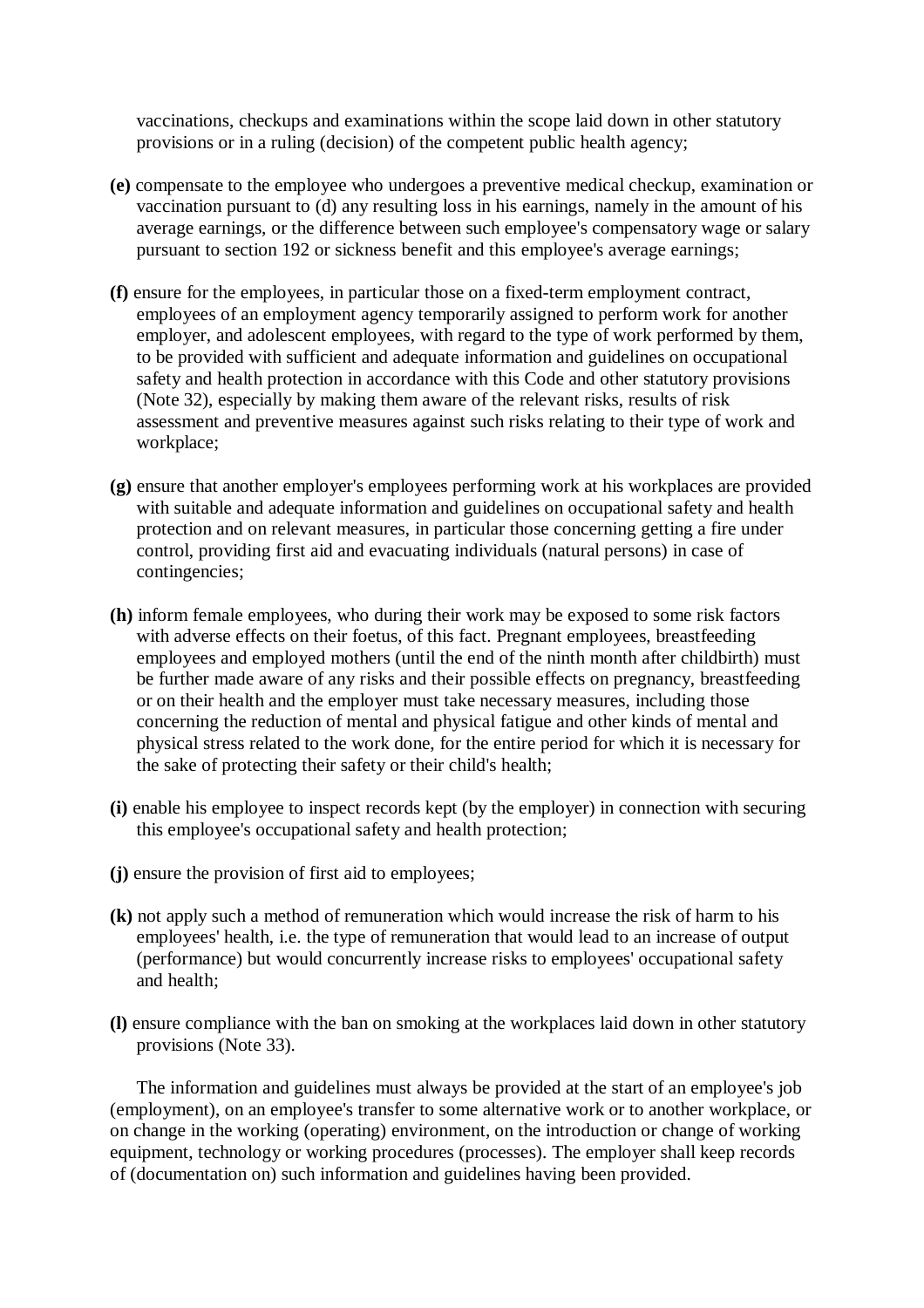**(2)** The employer shall ensure staff training (i.e. staff receiving instruction) on statutory provisions and other regulations on occupational safety and health protection, the knowledge of which supplements the employees vocational prerequisites for performance of the type of work they are engaged in and which relate to risks that the employees may encounter at workplaces where their work is carried out; the employer shall systematically require and check observance of the said statutory provisions and other regulations. The training (instruction) according to the first sentence shall be arranged by the employer when an employee takes up his employment (job), and further:

**(a)** on change in

- 1. a working position (job),
- 2. the type of work,
- **(b)** on introduction of a new technology or on change in the production (manufacturing) equipment and working means (tools) or on change in technological or work processes (procedures);
- **(c)** in those cases which have or might have a substantial impact on occupational safety and health protection.

**(3)** The employer shall determine the content and frequency of staff training regarding the statutory provisions and other regulations with the view to safeguarding occupational safety and health protection, the manner of checking the employees' knowledge (of the said statutory provisions and other regulations) and the keeping of records of (documentation on) such staff trainings. Where the nature of the risk involved or its gravity so requires, the staff training according to the first sentence must be regularly repeated; in the cases under subsection (2)(c), staff training must take place without undue delay.

**(4)** The employer shall adapt rest areas at the workplace (site) for pregnant employees, breastfeeding employees and for employed mothers until the end of their ninth month after childbirth (confinement).

**(5)** The employer shall take the necessary technical and organizational measures, at own expense, to enable work performance by disabled (handicapped) employees, in particular by the necessary adaptation of the working conditions and workplaces, initial or induction training (on-the-job training) of these employees and by improving their skills/qualifications during performance of their regular employment (job).

## **Section 104**

## **Personal Protective Equipment (Aids), Work Clothes and Footwear, Washing Agents, Detergents, Disinfectants and Protective Beverages**

**(1)** Where occupational risks cannot be eliminated or sufficiently curbed by means of collective protection (prevention) or by measures in the field of work organization, the employer shall provide his employees with personal protective equipment (aids). "Personal protective equipment" ("osobní ochranné pracovní prostředky") are protective and safety aids which must protect employees against risks, may not endanger their health, may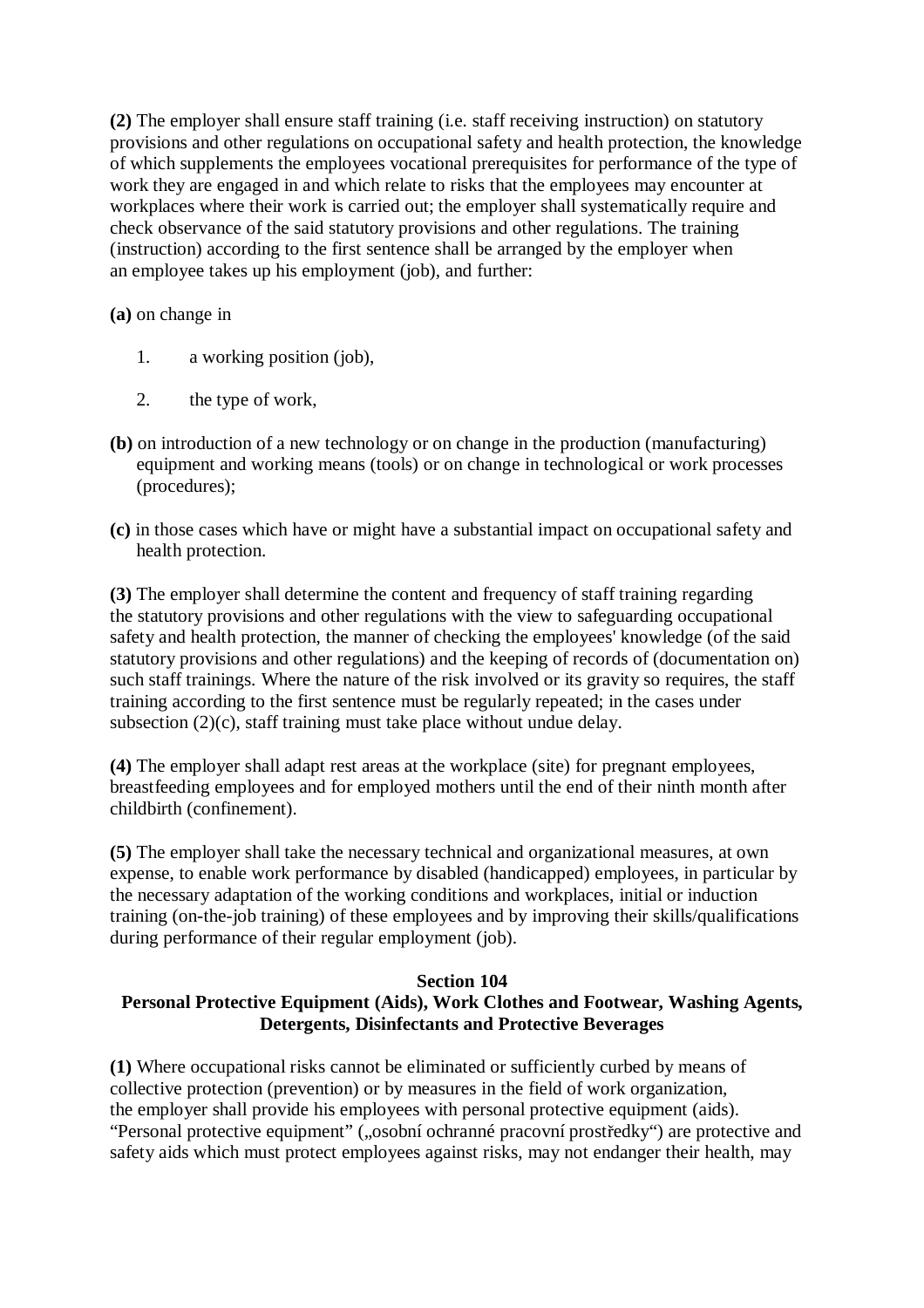not hinder them in performance of their work and must meet the requirements laid down in other statutory provisions (Note 34).

**(2)** In a working environment where clothing or footwear is subject to unusual wear-and-tear or soiling or has a protective function, the employees are entitled to be provided by the employer with work clothes or footwear which are supplied as personal protective aids.

**(3)** The employer shall provide his employees with washing agents, detergents and disinfectants, based on the degree to which the employees' skin and clothes become soiled; those employees who work at workplaces with unsatisfactory microclimatic conditions shall also be provided with protective beverages in the scope and under the conditions laid down in implementing statutory provisions.

**(4)** The employer shall maintain personal protective equipment in usable condition and check their use.

**(5)** Employees are entitled to receive from their employer personal protective equipment, washing agents, detergents, disinfectants and protective beverages free-of-charge according to their own list drawn up on the basis of risk assessment and specific conditions of work. Employers may not substitute the supply of personal protective equipment by a financial compensation.

**(6)** The Government shall set out in its Decree detailed conditions for the supply (provision) of personal protective equipment, washing agents, detergents, disinfectants and protective beverages.

## **Section 105 Obligations of Employers Relating to Industrial Injuries and Occupational Diseases**

**(1)** The employer within whose undertaking an industrial injury (a work-related accident) has occurred shall investigate the causes and circumstances of the injury with the participation of the employee having been injured where his condition of health so permits and with the participation of witnesses, the competent trade union organization and occupational safety and health representative; until the causes and circumstances of the injury are clarified, it is not allowed to change the state of things at the injury site without a serious reason. Where another employer's employee sustains an injury, the employer pursuant to the first sentence shall inform immediately the employer of this employee and enable him to participate in the investigation of the causes and circumstances of the industrial injury (accident) and acquaint him with the results of the investigation (clarification).

**(2)** The employer shall keep records of industrial injuries (accidents) in the accident book; all injuries, including those which do not result in work incapacity or those which result in work incapacity not exceeding three calendar days, must be entered in the book.

**(3)** The employer shall draw up records of industrial injures and keep documentation on all industrial injuries which resulted in:

**(a)** an employee's injury due to which the employee was unfit for work (i.e. on sickness leave) for a period longer than three days;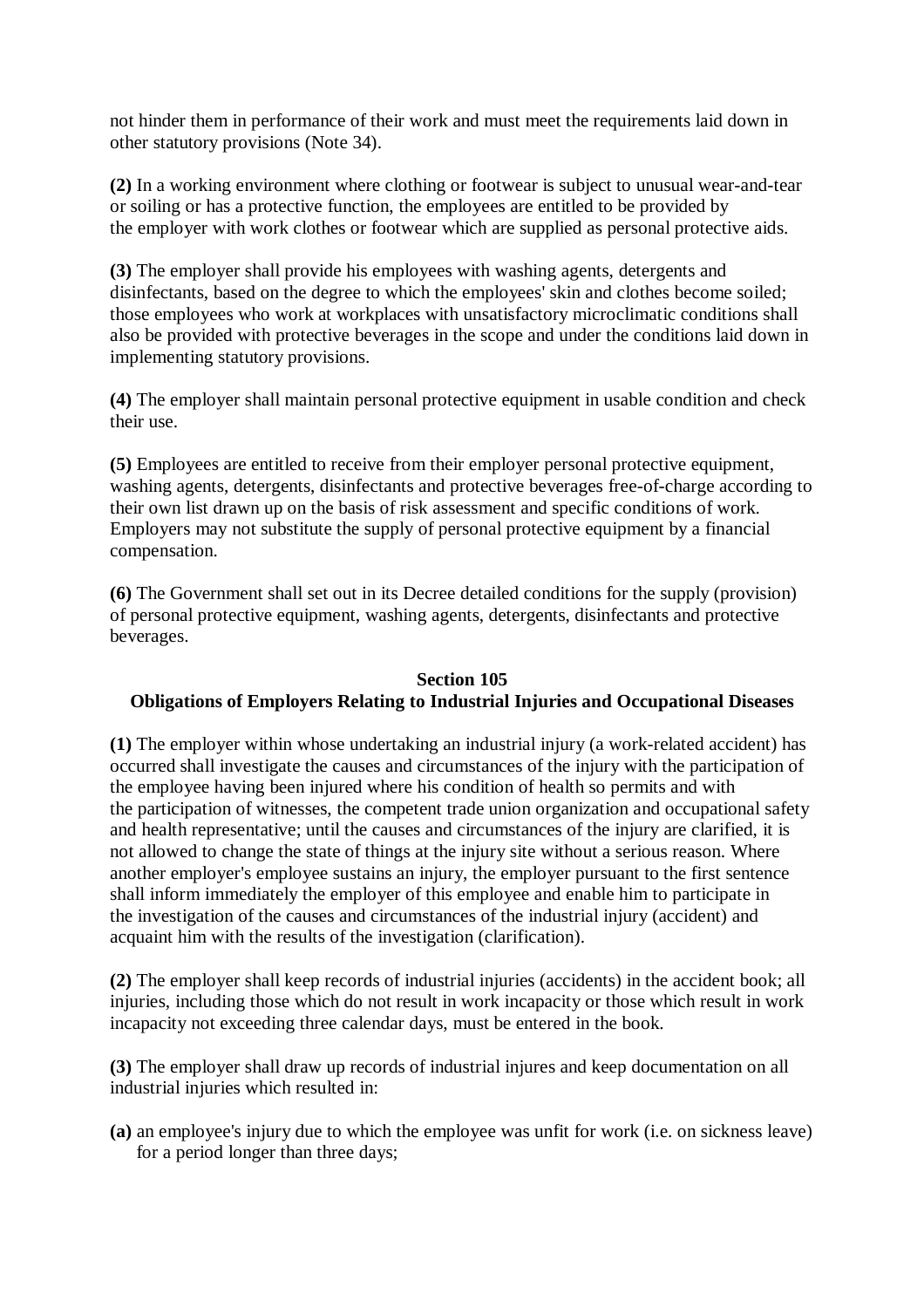**(b)** an employee's death.

One copy of the relevant record of an industrial injury shall be given by the employer to the injured employee, and if such injury causes the employee's death (fatality), one copy of the record shall be handed over to his family members.

**(4)** The employer shall notify of an industrial injury, and send a record of such injury to, the competent agencies and institutions.

**(5)** The employer shall take measures to prevent the recurrence of industrial injuries (accidents at work).

**(6)** The employer shall keep records of all employees whose disease has been recognized as an occupational disease having originated at the employer's workplace and apply such measures to eliminate or minimize those risk factors from which the danger of occupational (industrial) diseases originates or from which a particular occupational disease arises.

**(7)** The Government shall lay out in its Decree:

- **(a)** the method of keeping records in an accident book;
- **(b)** the reporting of industrial injuries (accidents);
- **(c)** the manner of drawing up and sending an industrial injury report (an accident report) and a report of changes in respect of the former;
- **(d)** a list of agencies and institutions to be notified of an industrial injury and to be sent a report of an industrial injury and a report (record) of changes in respect of the former;
- **(e)** the definition of a fatal accident (fatal injury) for the statistical purposes;
- **(f)** a sample format for an industrial injury report (record) and a sample format for a change report in respect of the former.

### **Section 106 Rights and Obligations of Employees**

**(1)** The employee is entitled to the securing of his occupational safety and health, to receive the information on the risks which his work entails and the information on measures having been taken as a prevention (protection) against the effects of such risks; the information must be comprehensible for the employee.

**(2)** The employee has the right to refuse to do work which he reasonably considers as posing direct and significant threat to his life or health, or the lives or health of other individuals; this refusal may not be regarded as the employee's failure to fulfil his obligation.

**(3)** The employee has the right and obligation to participate in the creation of a safe and healthy working environment, in particular by applying determined (and by the employer taken) measures and by his participation in the solution of issues related to occupational safety and health.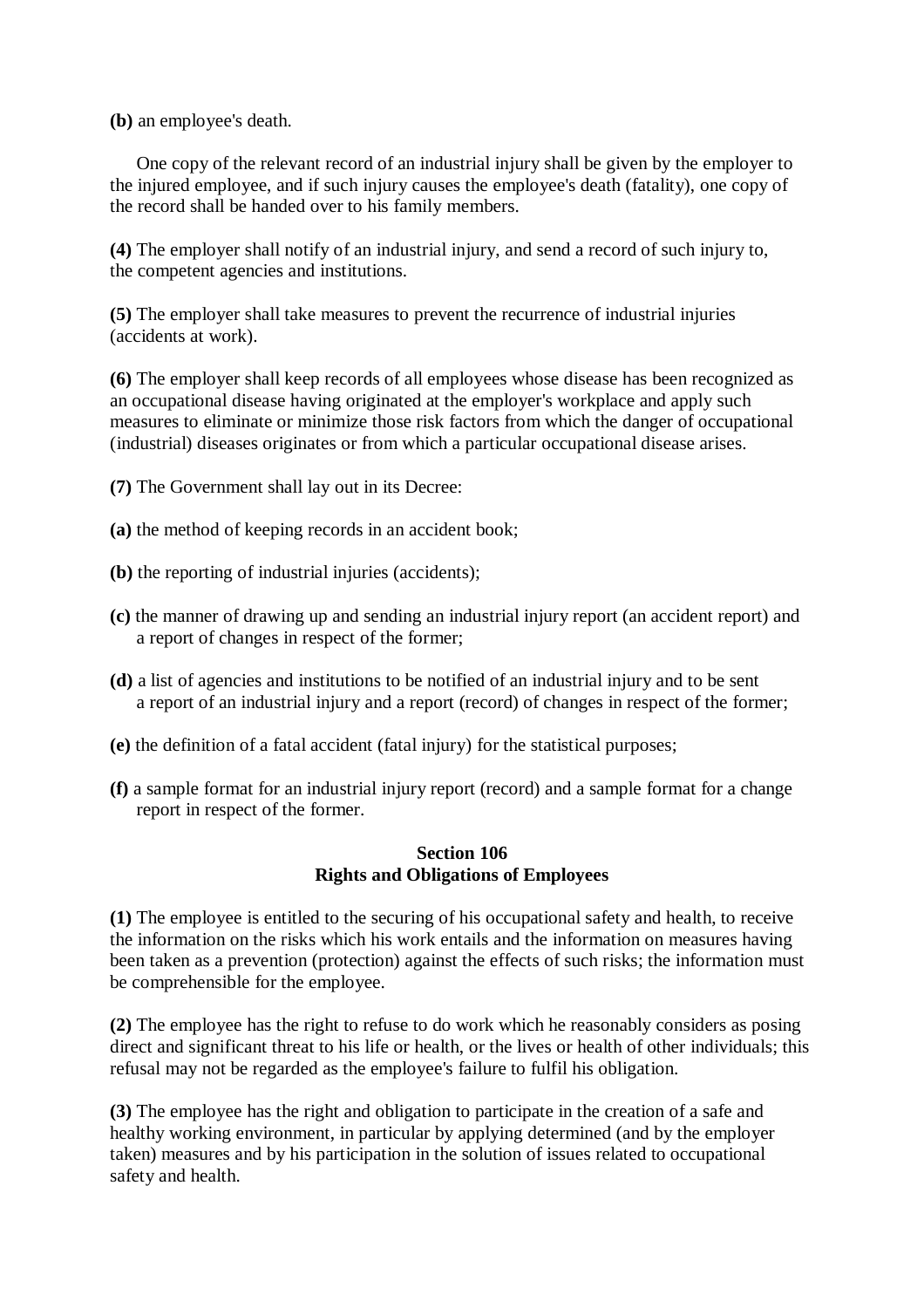**(4)** Every employee shall take all possible care of his own safety and health, and also of the safety and health of other persons (individuals) on whom his conduct or negligence at work has an immediate effect. The knowledge of fundamental obligations arising from statutory provisions and regulations and from the employer's requirements concerning occupational safety and health shall form an integral and permanent part of the employee's qualification prerequisites. The employee shall:

- **(a)** participate in training, arranged by his employer, aimed at occupational safety and health and have his knowledge checked;
- **(b)** undergo preventive medical checkups (relating to his occupational health), examinations or vaccinations prescribed by other statutory provisions (Note 32);
- **(c)** comply with the statutory provisions and other regulations and the employer's instructions concerning the safeguarding of occupational safety and health with which he has been duly acquainted and follow the principles of safe conduct at the workplace and the employer's information;
- **(d)** observe the determined working (operating) procedures, use specified means of work and transport, personal protective and safety working aids and protective equipment (devices) and not wilfully alter them or put them out of use (operation);
- **(e)** not consume alcoholic drinks or not abuse addictive substances (Note 35) at the employer's workplaces and during his working hours also outside such workplaces, not enter the employer's workplaces while under their influence, and not smoke at workplaces and other premises where non-smokers would be exposed to the effects of smoking. The prohibition of consumption of alcoholic beverages shall not apply to those employees working in unfavourable microclimatic conditions provided that they consume beer with a reduced alcohol content and to those employees, whose consumption of alcoholic drinks is an integral part of their performance of working tasks or is usually associated with performance of these tasks;
- **(f)** inform his superior of any irregularities and defects at his workplace which endanger, or might endanger, immediately and substantially occupational safety or health of other employees, in particular of occurrence of an imminent event (a disaster), irregularities in organizational measures, or defects or breakdowns in technical equipment and safety systems to prevent such breakdowns;
- **(g)** participate in removal of irregularities which have been ascertained by inspections carried out by inspectorates or other agencies (bodies) authorized thereto under other statutory provisions (Note 36); the employee's participation therein shall depend on the type of his work and his possibilities;
- **(h)** immediately inform his superior of an industrial injury sustained by him provided that his condition of health enables him such reporting, or immediately inform his superior of an industrial injury sustained by another employee or another natural person (individual) if he witnessed the injury, collaborating in the explanation of its causes;
- **(i)** undergo a test if instructed to do so by his superior, who is authorized in writing by the employer to give such instruction, for the purpose of establishing whether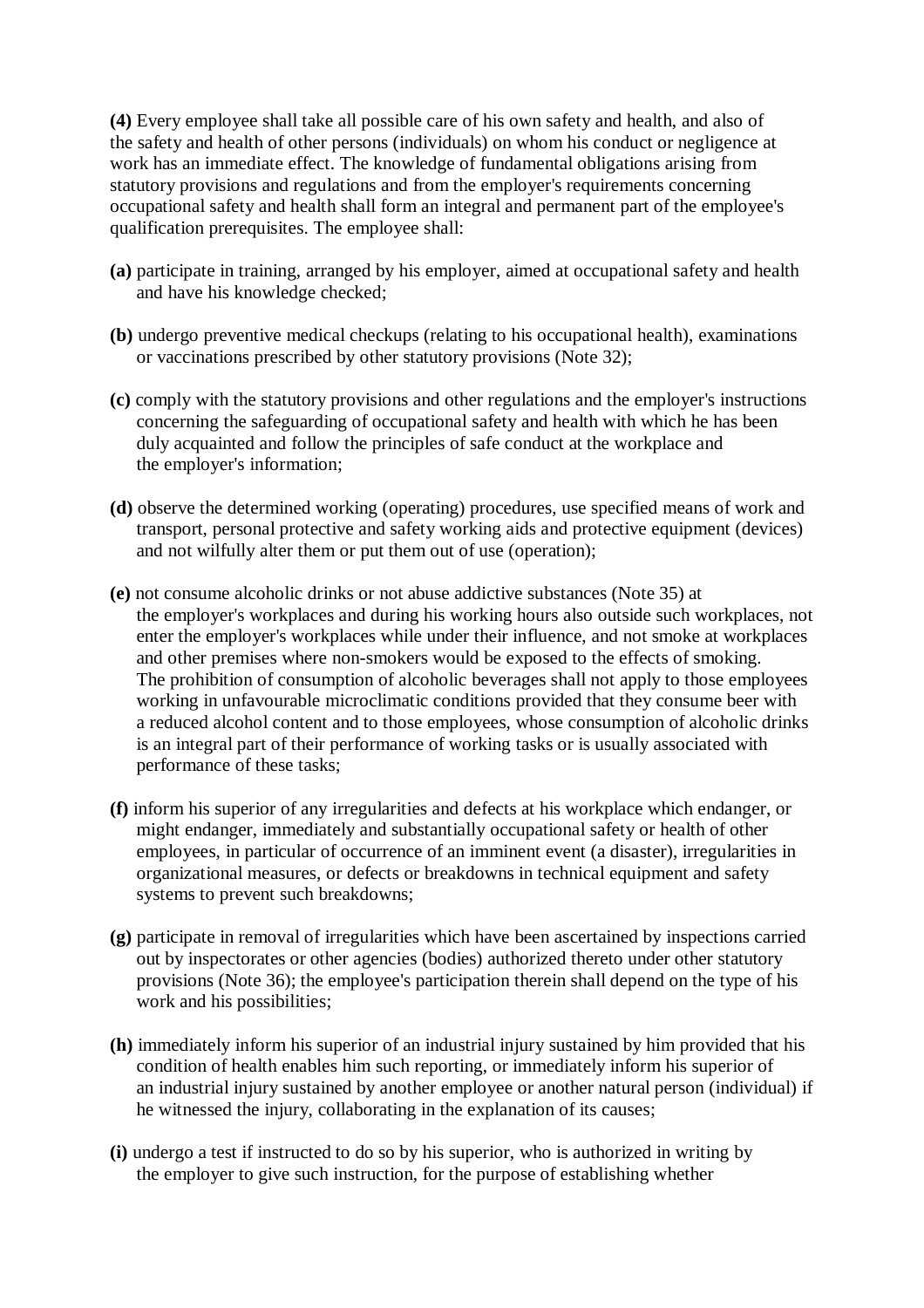the employee is not under the influence of alcohol or other addictive substances (Notes 33 and 35).

# **CHAPTER III COMMON PROVISIONS**

### **Section 107**

Further requirements for occupational safety and health in labour relations and requirements for safeguarding safety and health during activities and services provided outside labour relationships shall be laid down in the Act on Ensuring Other Conditions for Occupational Safety and Health Protection (Note 37).

### **Section 108 Employees' Participation in the Solution of Occupational Safety and Health Issues**

**(1)** Employees may not be deprived of their right to participate in the solution of occupational safety and health issues through their trade union organization and their representative for occupational safety and health.

**(2)** The employer shall enable the trade union organization and the representative for occupational safety and health or directly his employees:

- **(a)** to participate in a consultation on occupational safety and health or shall provide them with the information about the consultation:
- **(b)** to present information, comments and proposals for taking measures concerning occupational safety and health, in particular proposals for the elimination of risks or restriction of their effects if such risks cannot be eliminated;

**(c)** to consult

- 1. substantial measures concerning occupational safety and health,
- 2. the assessment of risks, adoption and implementation of measures to reduce their effects, performance of work in risk-monitored (risk-controlled) areas and classification of jobs into categories in accordance with other statutory provisions (Note 38),
- 3. the organizing of training courses on statutory provisions and other regulations aimed at safeguarding occupational safety and health,
- 4. the determination of a qualified person (individual) to deal with risk prevention in accordance with the Act on Ensuring Other Conditions for Occupational Safety and Health Protection (Note 37).

**(3)** The employer shall further inform the trade union organization and the representative for occupational safety and health or directly his employees of: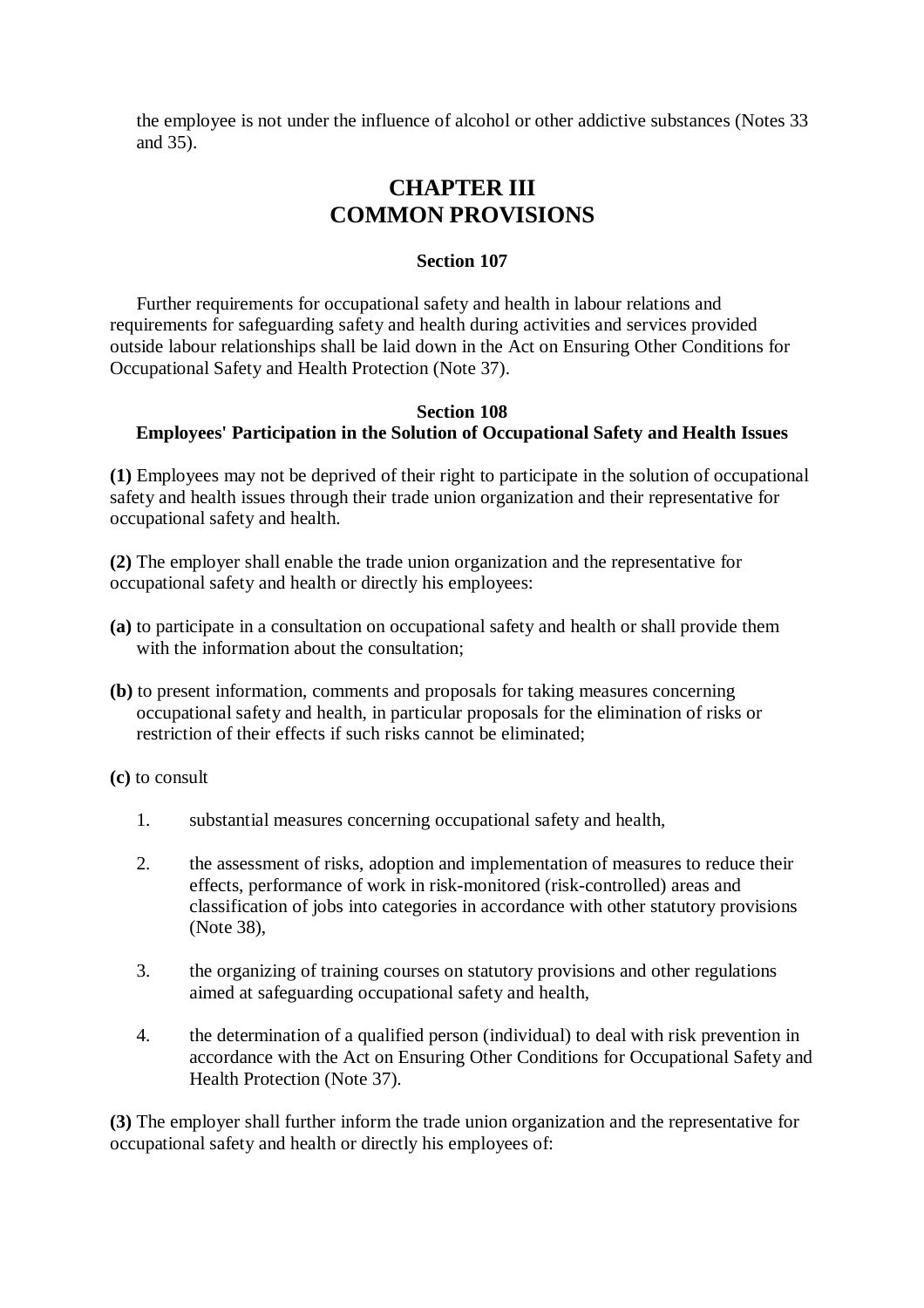- **(a)** those employees determined to organize providing first aid, calling medical assistance (ambulance), the Fire Brigade and the Police of the Czech Republic and to organize the evacuation of employees;
- **(b)** the selection and provision of occupational medical services;
- **(c)** the determination of a qualified person to deal with risk prevention in accordance with the Act on Ensuring Other Conditions for Occupational Safety and Health Protection (Note 37);
- **(d)** any other matter which may have a substantial impact on occupational safety and health.

**(4)** The trade union organization and the occupational safety and health representative or employees shall cooperate with the employer and individuals qualified to deal with risk prevention under the Act on Ensuring Other Conditions for Occupational Safety and Health Protection (Note 37) so that the employer can ensure safe and non-hazardous working conditions (to the employees' health) and meet all duties prescribed by other statutory provisions and measures taken by authorities (agencies) concerned with the inspection of occupational safety and health under other statutory provisions (Note 36).

**(5)** The employer shall organize at least once a year checks on occupational safety and health at all workplaces and facilities of his undertaking, acting thereby in agreement with the trade union organization and with consent of the representative of the employees for occupational safety and health, and rectify any ascertained irregularities.

**(6)** The employer shall arrange training for the trade union organization and the employees' representative for occupational safety and health and thus enable them the proper exercise of their function, and he shall also make available to them the statutory provisions and other regulations on occupational safety and health together with:

- **(a)** the documents on the search and assessment of risks, measures taken to eliminate risks or to reduce their effects on employees, and measures concerning the suitable organization of employees' occupational safety and health;
- **(b)** records and reports of industrial injuries (occupational accidents) and recognized occupational diseases;
- **(c)** the documents of inspections carried out and measures taken by authorities (agencies) concerned with occupational safety and health pursuant to other statutory provisions (Note 36).

**(7)** The employer shall enable the trade union organization and the employees' representative for occupational safety and health to make comments when inspections are performed by authorities (agencies) concerned with the supervision of occupational safety and health pursuant to other statutory provisions (Note 36).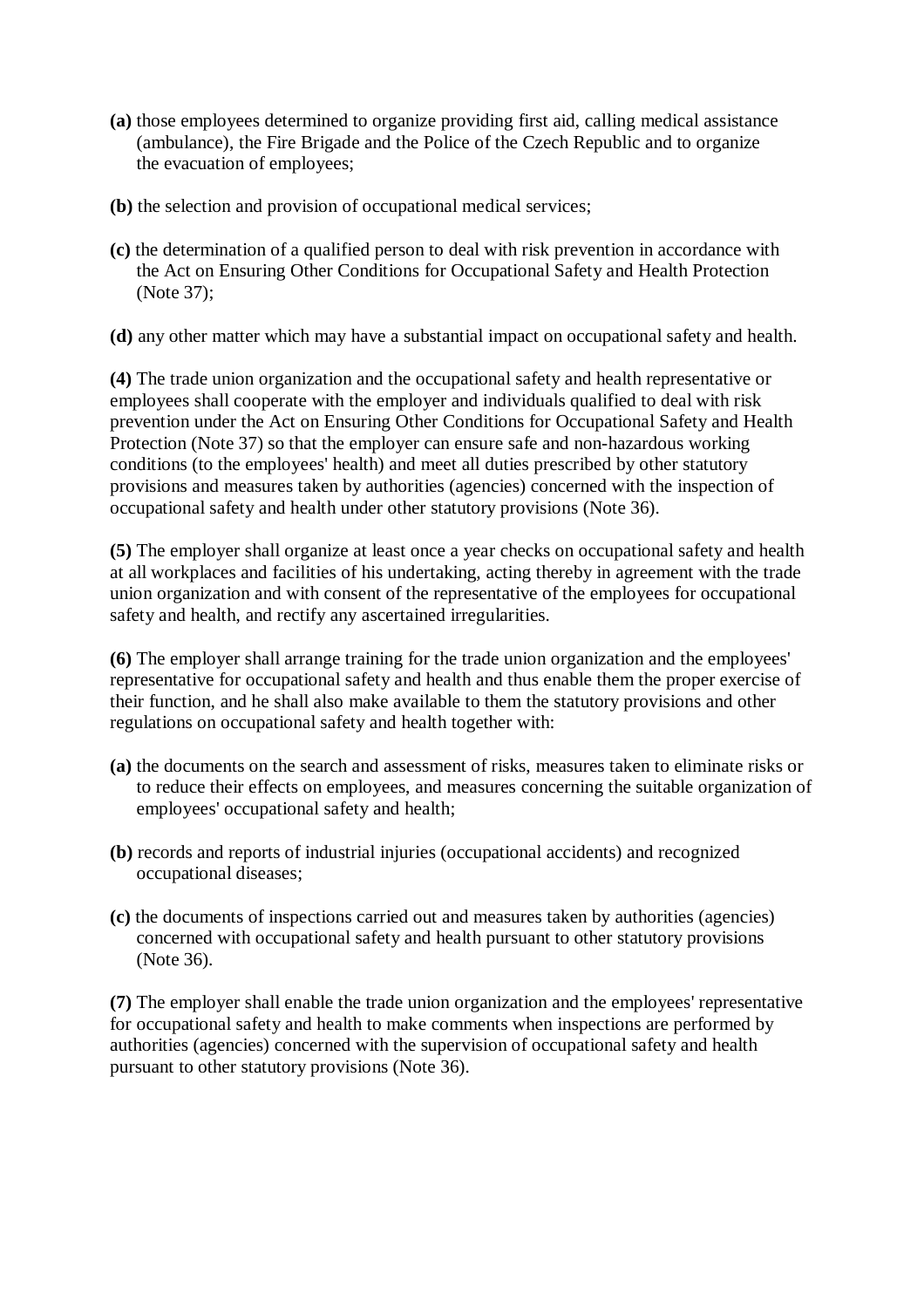# **PART SIX REMUNERATION FOR WORK, REMUNERATION FOR STANDBY AND INCOME DEDUCTIONS FROM INCOME FROM A BASIC LEGAL RELATIONSHIP**

## **CHAPTER I COMMON PROVISIONS ON WAGE, SALARY AND REMUNERATION PURSUANT TO AN AGREEMENT**

### **Section 109**

### **Wage\*, Salary\* and Remuneration Pursuant to an Agreement**

**(1)** An employee is entitled to be paid wage, salary or remuneration pursuant to an agreement in accordance with the conditions laid down in this Code unless otherwise stipulated in this Code or other statutory provisions (Note 39).

(2) "Wage" (,,mzda") is a monetary consideration (pecuniary consideration) and in-kind consideration (i.e. consideration of a monetary value) provided to an employee for work done unless otherwise provided in this Code.

**(3)** "Salary" (", plat") is a monetary consideration provided to an employee by his employer where this employer is:

- **(a)** the Government (the State; Note 6)
- **(b)** a self-governing local area entity (Note 40);
- **(c)** a state fund (Note 14),

\_\_\_\_\_\_\_\_\_\_\_

- **(d)** a contributory organization where the costs of salaries and standby remuneration are fully covered from contributions (Note 15) for its operations (and these contributions are granted from the incorporator's budget) and/or from payments in accordance with other statutory provisions; or
- **(e)** a school which is a legal entity founded by the Ministry of Education, Youth and Physical Education, region, municipality or the relevant voluntary alliance of municipalities (communities) in accordance with the School Act (Note 41)

however, excluding monetary consideration provided to citizens of other states (countries) if their place of performance of work is outside the Czech Republic.

<sup>\*</sup> The terms "wage" (in Czech ,,mzda") and "wages" are used in this translation for pay to employees in the private sector, irrespective of whether their remuneration is paid on an hourly, daily, weekly, monthly or piecework basis. The terms "salary" (in Czech "plat") and "salaries" are used for pay to employees in the public sector.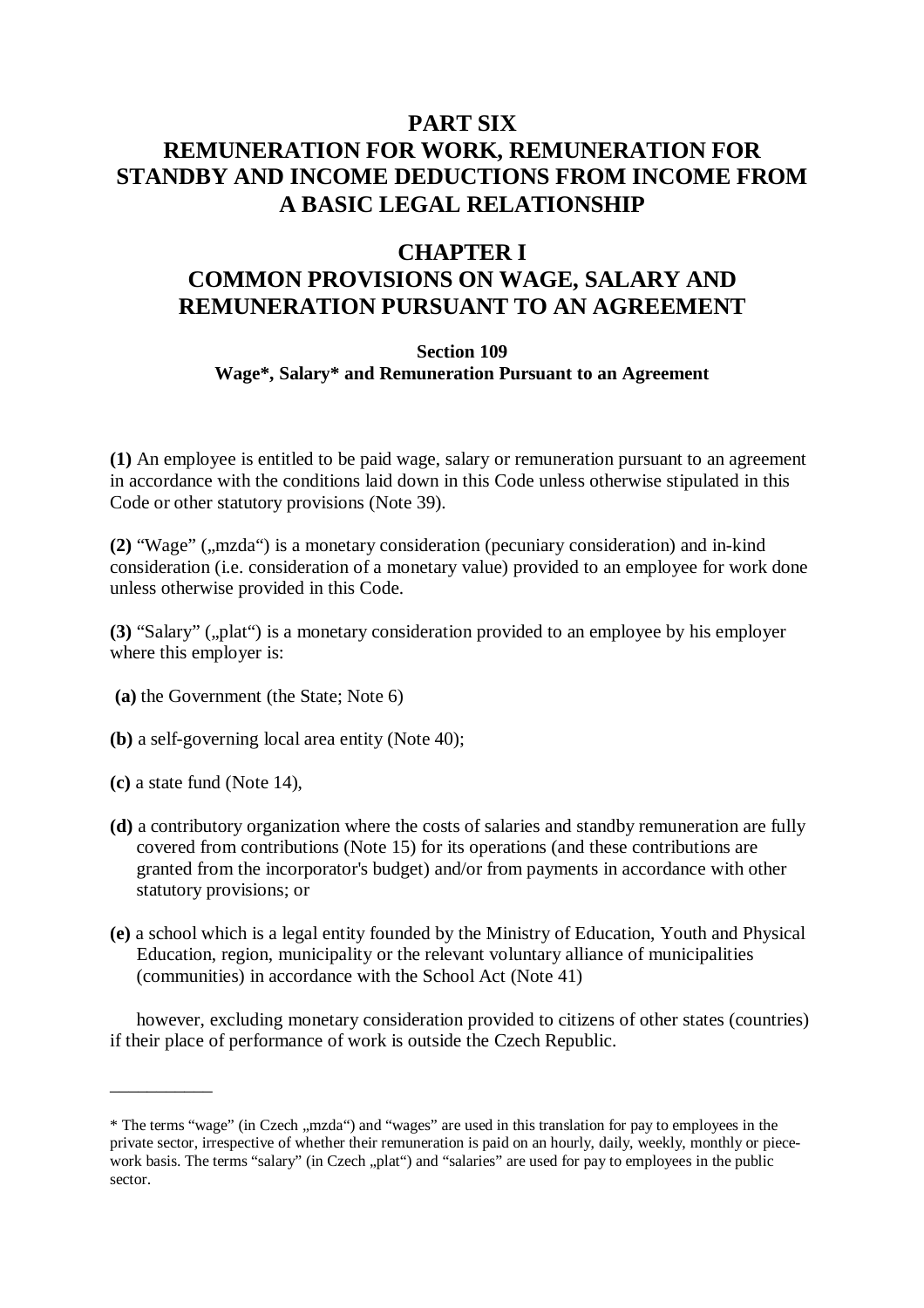**(4)** Wage or salary is provided with regard to complexity, responsibility and strenuousness of the work performed, and with regard to the difficult (arduous) working conditions, work efficiency and attained work results.

**(5)** Remuneration pursuant to an agreement shall be a monetary consideration provided for the work done on the basis of an agreement to complete a job or an agreement to perform work (sections 74 to 77).

### **Section 110**

**(1)** All employees employed by one employer are entitled to receive equal wage, salary or remuneration (pursuant to an agreement) for the same (equal) work or for work of the same value.

**(2)** The same (equal) work or work of the same value shall mean to be work of the same or comparable complexity, responsibility and strenuousness which is performed in the same or comparable working conditions and which is of equal or comparable work efficiency and brings equal or comparable work results.

**(3)** Complexity, responsibility and strenuousness of work (job) shall be evaluated with regard to vocational training (educational prerequisites) and practical experience, skills required for the performance of such work (job), and with regard to complexity of both the subject of work (job) and working activity, demands on organizational and managerial skills, the degree of liability for damage (harm), occupational health and safety, and further with regard to physical, sensory and mental strain and negative effects of such work.

**(4)** Working conditions shall be assessed with regard to tiresomeness of patterns of working time, arising from the distribution of working hours, e.g. into shifts, non-working days, night work and/or overtime, and with regard to harmfulness or arduousness caused by other negative effects of the working environment and with regard to risky aspects of the working environment.

**(5)** Performance of work shall be assessed with regard to intensity and quality of work done, work abilities and qualifications/skills, and results of work shall be assessed with regard to their quantity and quality.

#### **Section 111 Minimum Wage**

(1) "Minimum wage" ("minimální mzda") shall be the minimum permissible amount of remuneration for work performed within a basic labour relationship pursuant to section 3. Wage, salary or remuneration pursuant to an agreement may not be lower than the minimum wage. For this purpose, wage or salary shall not include any premium payment for overtime, work on public holidays, night work, work in arduous working environment and for work on Saturdays and/or on Sundays.

**(2)** The base rate of minimum wage and further rates of minimum wage differentiated with regard to influences limiting a certain employee's employability, and the conditions for minimum wage payment, shall be set out in a Government Decree, as a rule taking legal force as of the beginning of a calendar year, taking into account the development of wages and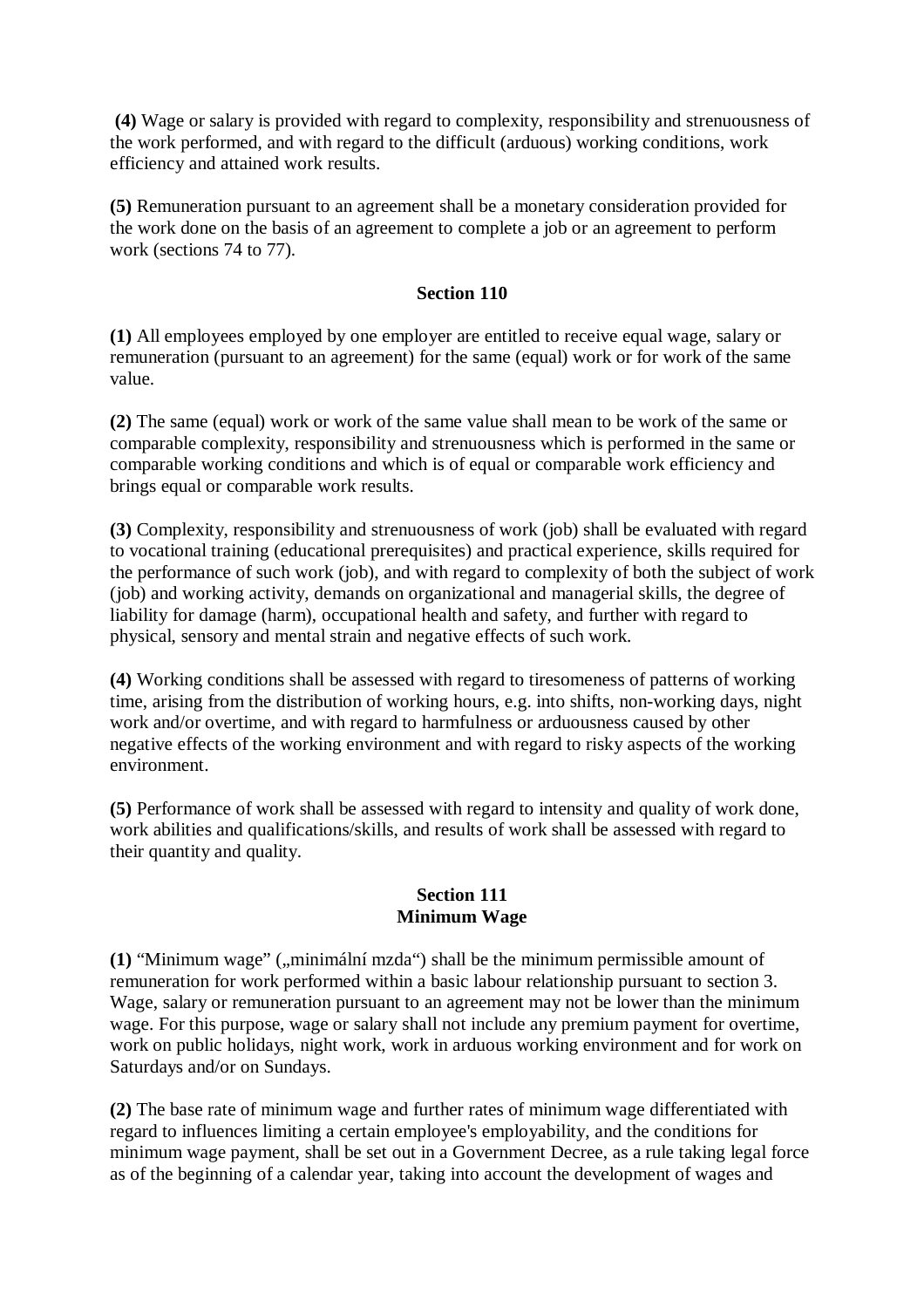consumer prices. The base rate of minimum wage shall be CZK 8,000 per month or CZK 48.10 per hour; further rates of minimum wage may not be lower than 50% of the base rate of minimum wage.

**(3)** Where wage, salary, or remuneration pursuant to an agreement, does not attain the amount of minimum wage, the employer shall pay to his employee:

- **(a)** in addition to the employee's wage, a cash amount which is equal to a difference between the relevant minimum monthly wage and the employee's wage for the calendar month in question, or a cash amount which is equal to a difference between the relevant minimum hourly wage rate and the employee's wage per hour (for each hour of work done); the application of the minimum hourly or monthly wage shall be agreed or determined in advance, or else the minimum wage per hour shall be applicable for the purposes of payment of an additional cash amount;
- **(b)** in addition to the employee's salary, a cash amount which is equal to a difference between the relevant minimum monthly wage and the employee's salary for the calendar month in question; or
- **(c)** in addition to remuneration pursuant to the agreement concerned, a cash amount which is equal to a difference between the relevant minimum hourly wage and such remuneration per one hour of work (for each hour of work done).

#### **Section 112 Guaranteed Wage**

**(1)** "Guaranteed wage" (",zaručená mzda") shall be such wage or salary to which the right has arisen to an employee in accordance with this Code, relevant agreement (contract), internal regulations, or relevant wage or salary statement [i.e. pay statement; section 113(4) and section 136].

**(2)** The lowest level (amount) of a guaranteed wage and the conditions for its payment to those employees whose wage has not been agreed in the collective agreement and to those employees who receive a salary for their work, shall be laid down by the Government in its Decree, coming into legal force, as a rule, as of the beginning of a calendar year, taking regard to the development of wages and consumer prices. The lowest level (amount) of a guaranteed wage may not be lower than the amount determined as the basic minimum wage in section 111(2) of this Code. Further lowest levels (amounts) of a guaranteed wage shall be determined in a differentiated way with a view to complexity, responsibility and strenuousness of the work being performed so that a maximum increase equals at least twice the lowest level of a guaranteed wage. Taking into consideration the degree of influences limiting an employee's employability, the Government may stipulate the lowest level (amount) of a guaranteed wage according to the second and third sentences by up to 50% lower.

**(3)** Where wage or salary, without premiums for overtime work, for work done on a public holiday, night work, work in arduous environment and for work on Saturdays and/or on Sundays, does not attain the relevant lowest level (amount) pursuant to subsection (2), the employer shall pay to his employee: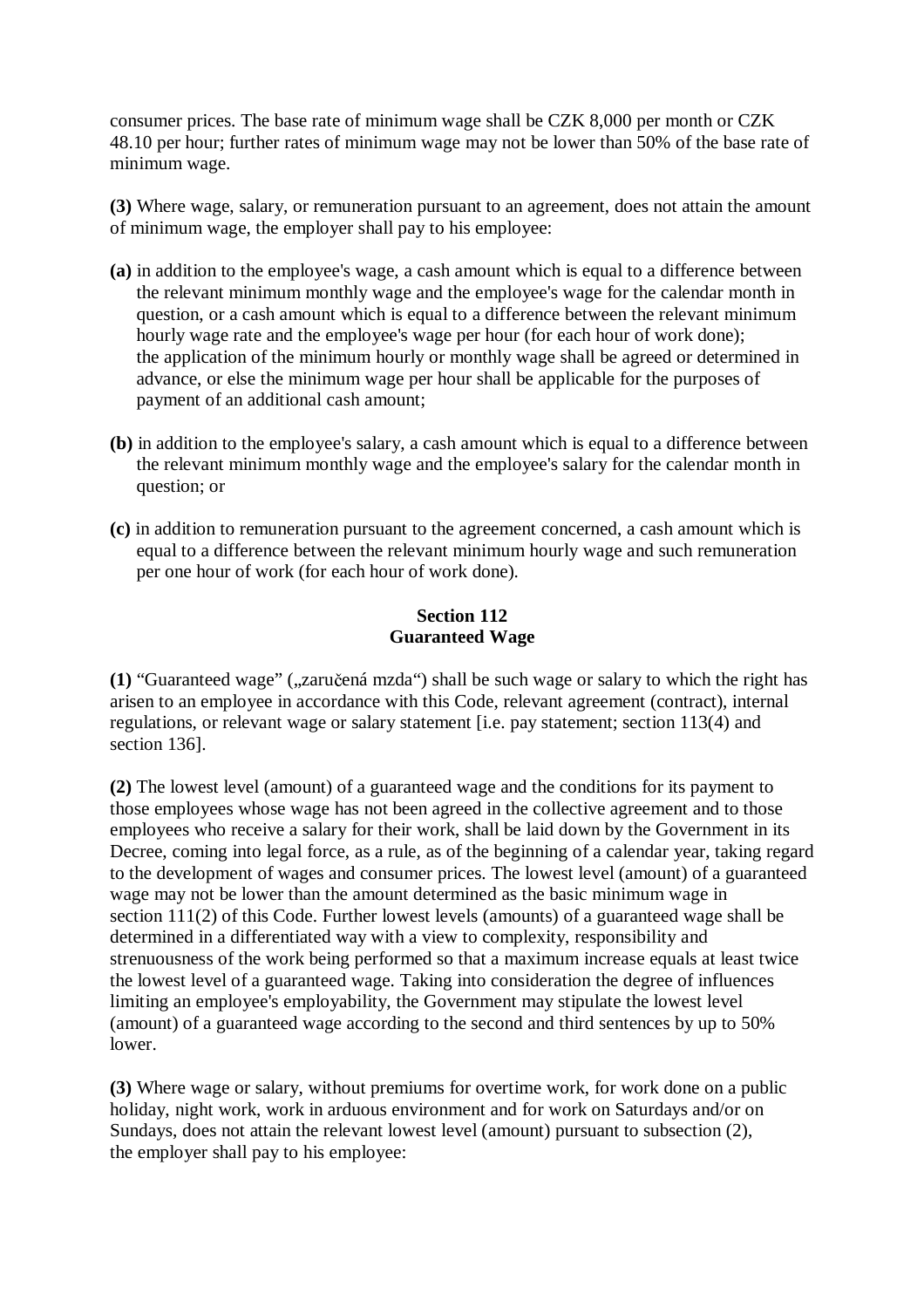- **(a)** in addition to the employee's wage, also a cash amount which is equal to a difference between the relevant lowest level of the guaranteed wage and the wage attained by the employee in the calendar month concerned, or a cash amount which is equal to a difference between the relevant hourly rate of the lowest level of the guaranteed wage and the employee's wage per hour (where this cash amount is provided for each hour of work done); for the purposes of payment of the said cash amount, the lowest level of hourly rate shall be applied unless application of the lowest level of the guaranteed monthly wage has been agreed or determined in advance; or
- **(b)** in addition to the employee's salary, also a cash amount which is equal to a difference between the relevant lowest level of the guaranteed wage and the salary attained by the employee in the calendar month in question.

# **CHAPTER II WAGE**

## **Section 113 Agreeing, Setting or Determining Wage**

**(1)** Wage shall be agreed in the relevant contract or agreement, or the employer shall set it in the internal regulations (internal rules) or determine it in the relevant wage statement (pay statement) unless subsection (2) provides otherwise.

**(2)** Where a certain employee is the statutory body of his employer's undertaking, the wage is agreed with this employee by the person (body) having designated him to the said position (post) unless otherwise provided in another Act.

**(3)** The wage must be agreed, set or determined before the start of carrying out the work for which the employee shall be entitled to his wage.

**(4)** The employer shall give to his employee a written wage statement on the day when the employee commences to work; this wage statement shall include the details of the manner of remuneration, the pay-days and the place of wage payment, unless these details are stated in the employment contract, collective agreement or internal regulations. Where there is a change in any facts included in a wage statement, the employer shall communicate this fact to the employee concerned in writing latest on the date when the change takes effect.

## **Section 114 Wage and Premium or Compensatory Time Off for Overtime Work**

**(1)** As regards overtime work, an employee is entitled to his wage for work done within overtime ("attained wage" or "wage attained"; in Czech "dosažená mzda") and to a premium of at least 25% of his average earnings unless the employer and the employee have agreed that instead of the premium for overtime work the employee will take compensatory time off (i.e. time off in lieu) in the scope of the hours when he worked overtime.

**(2)** Where the employer does not give his employee compensatory time off within a period of three months after the performance of overtime work, or within another agreed period, the employee is entitled, in addition to his attained wage, to a premium pursuant to subsection (1).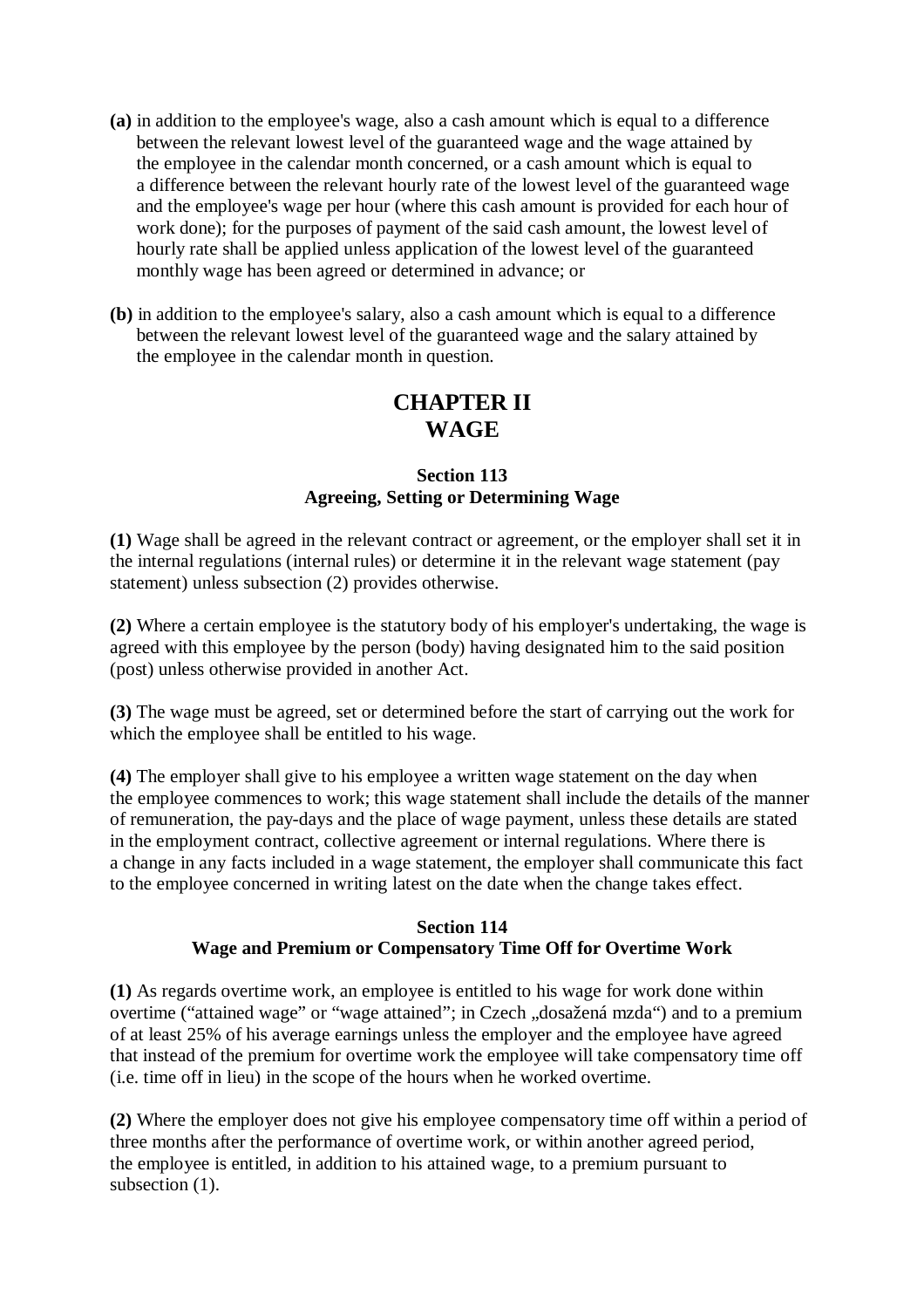**(3)** However, where wage is agreed (section 113) with regard to potential overtime work (i.e. to cover potential overtime work), the employee is not entitled to the attained wage and a premium or compensatory time off for such overtime time pursuant to subsections (1) and (2). The wage may be agreed with regard to potential overtime work provided that overtime hours are within the scope of 150 hours in one calendar year and in respect of managerial employees (section 11) their overtime hours are within the limits of the entire overtime work pursuant to section 93(4).

### **Section 115 Wage and Compensatory Time Off or Compensatory Wage for Work on a Public Holiday**

**(1)** When an employee works on a public holiday (Note 23), he is entitled to his attained wage and compensatory time off in the scope of hours for which he worked on a public holiday; the employer shall grant the employee compensatory time off latest by the end of the third calendar month after the employee's performance of work on a public holiday, or within another agreed period. When the employee takes such compensatory time off, he is entitled to compensatory wage in the amount of his average earnings.

**(2)** The employer may agree with his employee to pay him, in addition to the attained wage, a premium instead of the employee's taking compensatory time off; this premium must be at least in the amount of the employee's average earnings.

**(3)** An employee, who did not work because a public holiday fell on his usual working day, is entitled to compensatory wage in the amount of his average earnings (or their part) for wage (or its part) lost due to such public holiday.

#### **Section 116 Wage and Premium for Night Work**

An employee is entitled to the attained wage and a premium in the amount of at least 10% of the average earnings for his work at night. However, it is possible to agree another minimum amount and another method of calculating a premium.

#### **Section 117 Wage and Premium for Work in an Arduous Working Environment**

An employee is entitled to be paid, in addition to his attained wage, a premium for work done in an arduous work environment. For the purposes of remuneration and a premium, the Government shall define "arduous work environment" (or "arduous working environment"; in Czech "ztížené pracovní prostředí") in its Decree. A premium for work carried out in an arduous work environment shall be at least 10% of the amount laid down by this Code in section 111(2) as the base rate of minimum wage.

## **Section 118 Wage and Premium for Work on Saturdays and Sundays**

**(1)** An employee is entitled to the attained wage and a premium of at least 10% of his average earnings for hours of work on Saturday and/or Sunday. However, it is possible to agree another minimum amount and another method of calculating a premium.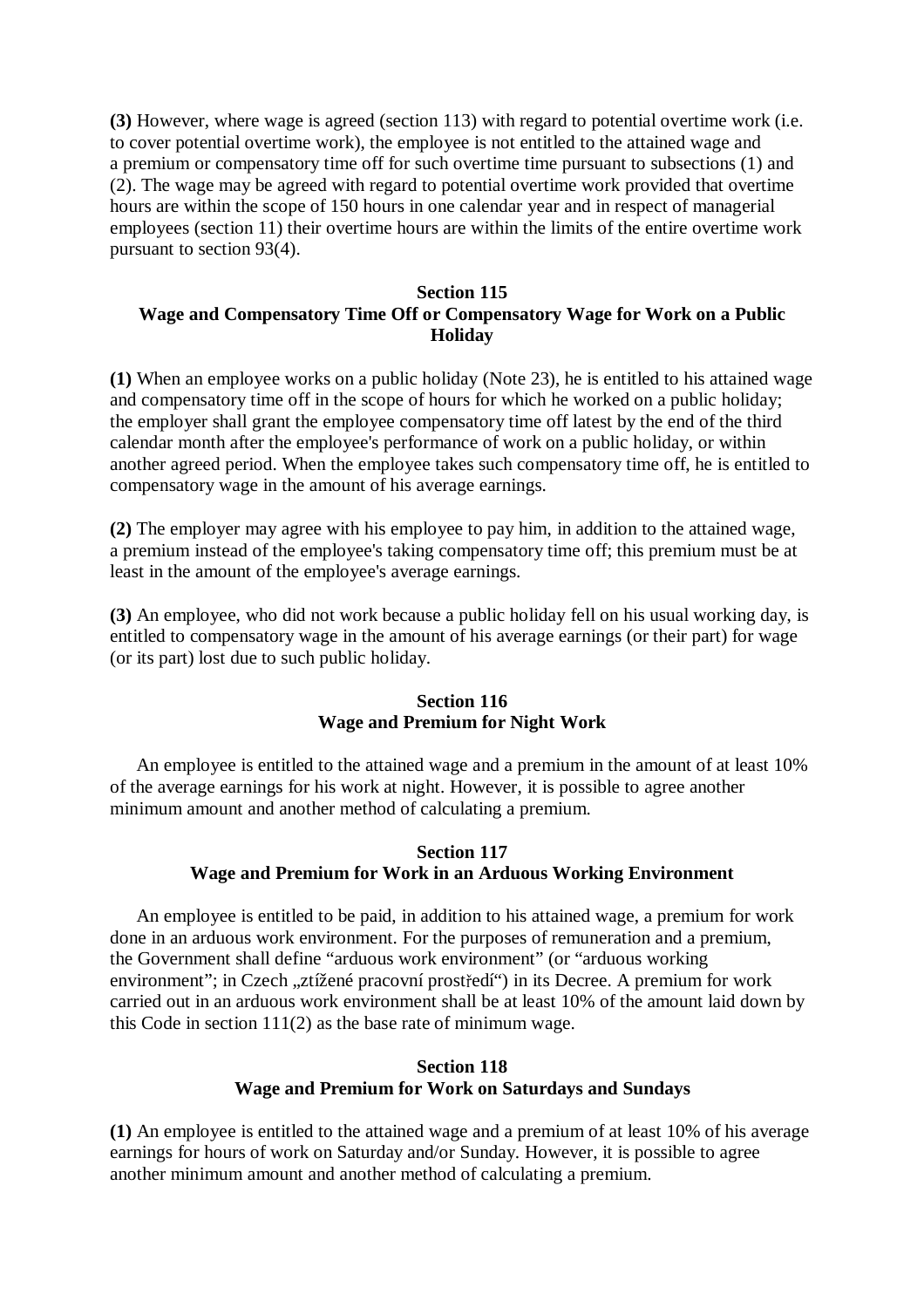**(2)** Where work is performed abroad, the employer may provide a premium pursuant to subsection (1) for work done on those days which, under the conditions abroad, are the days of uninterrupted rest during the week.

## **Section 119 Wage in Kind**

(1) "Wage in kind" (or "in-kind wage"; in Czech , naturální mzda") may be provided by an employer only with the consent of his employee and under the conditions having been agreed with the employee, and within the scope adequate to the employee's needs. The employer shall pay his employee monetary wage at least in the amount of the relevant minimum wage rate (section 111) or the relevant rate of the lowest level of the guaranteed wage (section 112).

**(2)** In-kind wage may be in the form of products (excluding spirits, tobacco products or other addictive substances), performance, work or services.

**(3)** In-kind wage shall be expressed in monetary terms and its amount is equal to the price which the employer charges for comparable products, performance, work or services to other customers (Note 42) or to the fair market price (Note 43), or to the amount by which the employee's payment for such products, performance, work or services having been provided by the employer is lower than the fair market price.

## **Wage on Application of Working Hours Account Section 120**

**(1)** Where working hours account (sections 86 and 87) is used, an employee is entitled to his steady monthly wage (referred to as "steady wage"; in Czech "stálá mzda"), as agreed in the collective agreement or as determined in the internal regulations, for individual months within a given settlement period [sections 86(3) and 87(3)]. A steady wage of an employee may not be lower than 80% of his average earnings.

**(2)** Where a procedure pursuant to section 86(4) is applied, for every individual month (of the relevant settlement period) an employee is entitled to a steady wage that may not be lower than 85% of his average earnings.

- **(3)** An employee's wage account [section 87(1)] shall show the following:
- **(a)** the employee's steady wage;
- **(b)** the wage which has been attained by the employee for one calendar month and to which the employee's right has arisen pursuant to this Code and pursuant to the agreed, set or determined conditions (section 113).

## **Section 121**

**(1)** For a given settlement period an employee is entitled to the sum of (monthly) steady wages paid out to him. Where on expiry of the settlement period [sections 86(3) and 87(3)] or on termination of his employment relationship, the employee's right to the wage attained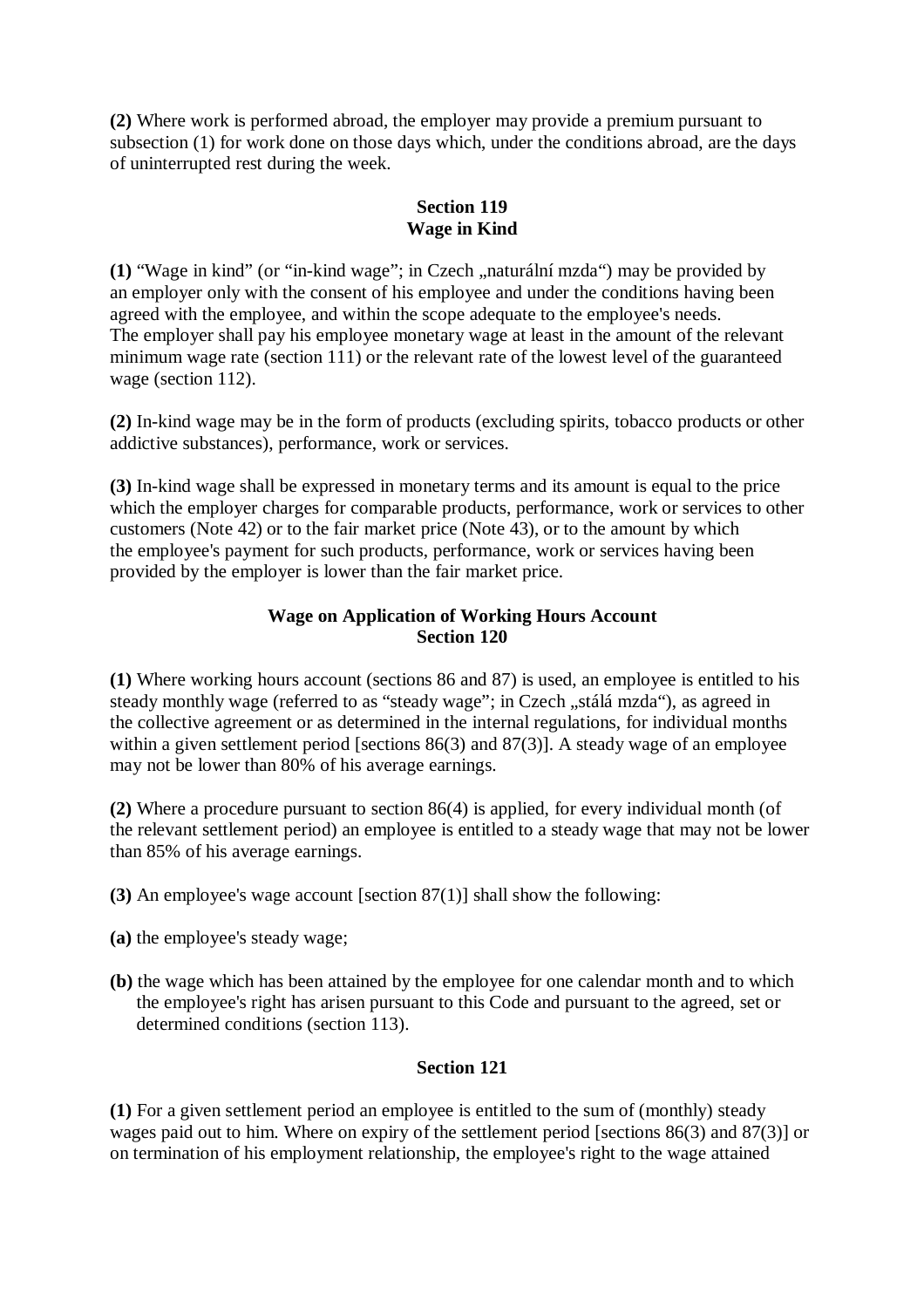[section 120(2)(b)] for individual calendar months exceeds the sum of steady wages having been paid out to him, the employer shall settle the difference to the employee.

**(2)** Steady wage shall be paid out to the employee for the working hours as scheduled by the employer in the relevant calendar month. The employee is entitled to his steady wage in the full amount also for the calendar month when the employee's hours of work were not scheduled by his employer. The employee is not entitled to his steady wage for those hours when he was scheduled to work by his employer but when he did not work.

# **CHAPTER III SALARY\***

## **Section 122 Determining and Agreeing a Salary**

**(1)** Unless subsection (2) provides otherwise, the employer shall determine a salary to his employee in accordance with this Code, the Government Decree promulgated for the implementation of sections  $111(2)$ ,  $112(2)$ ,  $123(6)$ ,  $128(2)$  and  $129(2)$  of this Code and, within their limits, in accordance with the relevant collective agreement or internal regulations (rules). A salary may not be determined in a manner, structure and amount other than that prescribed by this Code and the statutory provisions for the implementation of this Code unless otherwise provided in another Act (Note 43a).

**(2)** The employer may agree with an employee, who is included in the thirteenth or higher salary grade, a fixed monthly amount comprising all individual salary items (pursuant to this Code) to which the employee's right would otherwise arise or which the employee could otherwise be granted by his employer (hereafter referred to as "contractual salary"; in Czech ,, smluvní plat"). The employee who is paid a contractual salary is not entitled to be paid any individual salary items. However, this shall be without prejudice to payment of a bonus and a target bonus (sections 134 and 134a). An agreement (a contract) on contractual salary must be concluded in writing; section 136 shall apply to the terms of the agreement (contract) as appropriate.

**(3)** The salary of a managerial employee who is his employer's statutory body or who is the head (chief) of a government agency (Note 7) or a self-governing local area entity (Note 44) shall be determined, or his contractual salary shall be agreed, by the body having appointed this employee to his office unless otherwise provided in another Act. The same shall apply to a deputy of a managerial employee if the position of the managerial employee is not filled or if the managerial employee does not temporarily exercise his office.

\_\_\_\_\_\_\_

<sup>\*</sup> Chapter III only applies to employees in the public sector.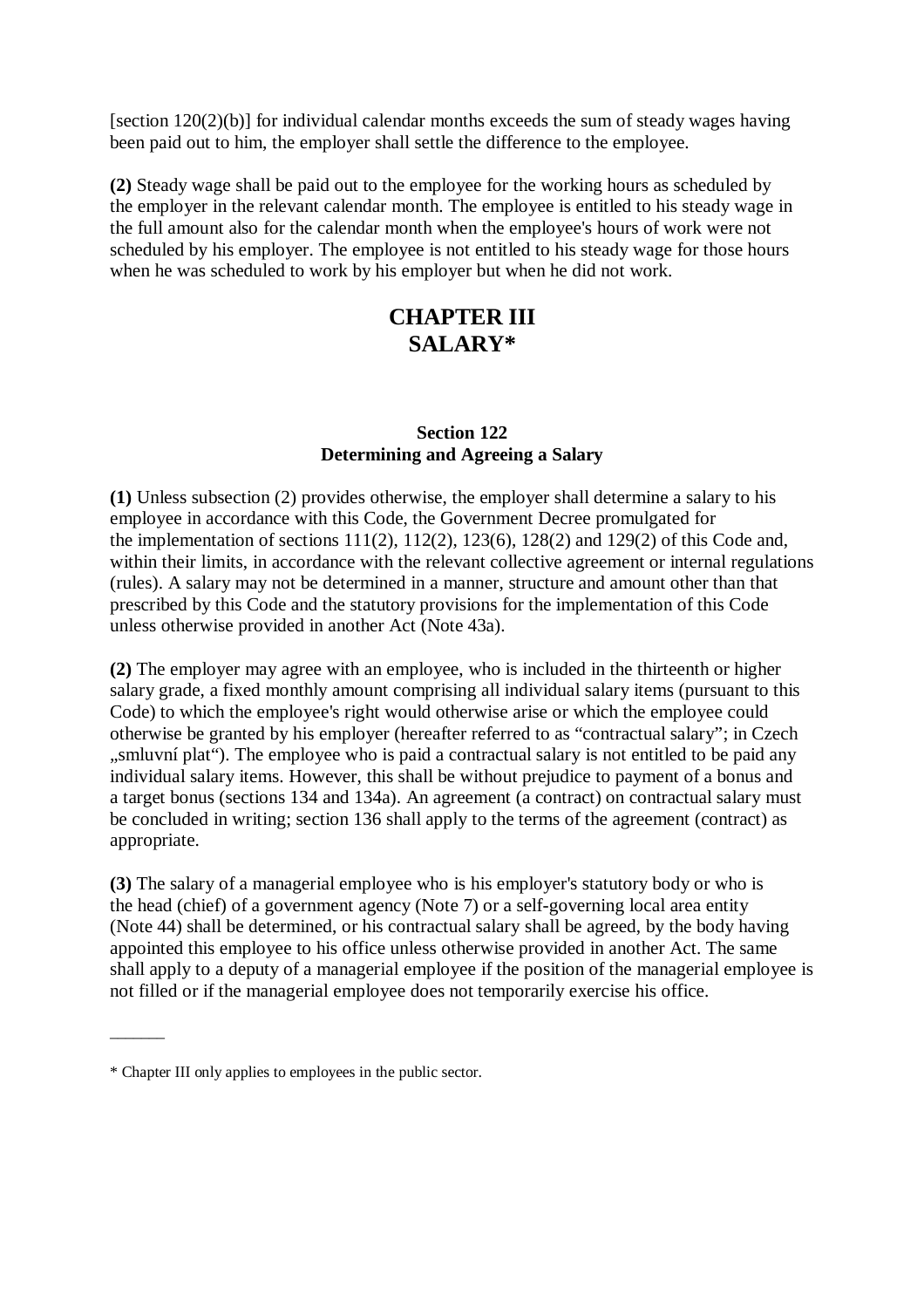### **Section 123 Schedule of Salary Rates (Salary Brackets)**

**(1)** An employee is entitled to a "salary rate" (or "salary scale" or "salary bracket"; in Czech "platový tarif") fixed for the "salary grade" (or "salary category" or "salary class"; in Czech "platová třída") and "salary step" ("platový stupeň") to which such employee is assigned unless otherwise provided in this Code.

**(2)** The employer shall assign an employee to a salary grade (category) with a view to the type of work agreed in the employee's employment contract and, within its limits, with a view to the most demanding type of work required from this employee.

**(3)** The employer shall assign a managerial employee to a salary grade with a view to the most demanding types of work which the managerial employee directs (manages) or which he performs himself.

**(4)** The employer shall assign a managerial employee to a salary step with regard to his length of practical experience, the period of his (her) care of a child and the period of his compulsory military or substitute service or civilian service (hereafter referred to as "recognized practice" or "recognized experience"; in Czech "započitatelná praxe").

**(5)** Salary rates are set in 16 salary grades (salary categories, salary classes) and within each salary grade there are salary steps. A salary rate shall be rounded up to the next full ten crowns.

- **(6)** The Government shall provide in its Decree:
- **(a)** the classification of the types of work into salary grades (salary categories) in accordance with the characteristics of individual salary grades, differentiated with a view to work complexity, responsibility and strenuousness and given in the Annex to this Code;
- **(b)** the qualification prerequisites (concerning the level of education/training) for the performance of the types of work classified in individual salary grades (salary categories);
- **(c)** the manner of assigning employees to salary grades (salary categories);
- **(d)** the conditions for the determination of recognized practice (recognized experience);
- **(e)** a circle of employees in respect of whom the employer may determine their salary rate within the given brackets ranging from the lowest to the highest step of such grade;
- **(f)** the schedule of salary rates pursuant to subsection (5) for the relevant calendar year, as a rule, taking legal effect as from the beginning of a calendar year, so that the salary rates in individual salary grades (salary categories) are at least: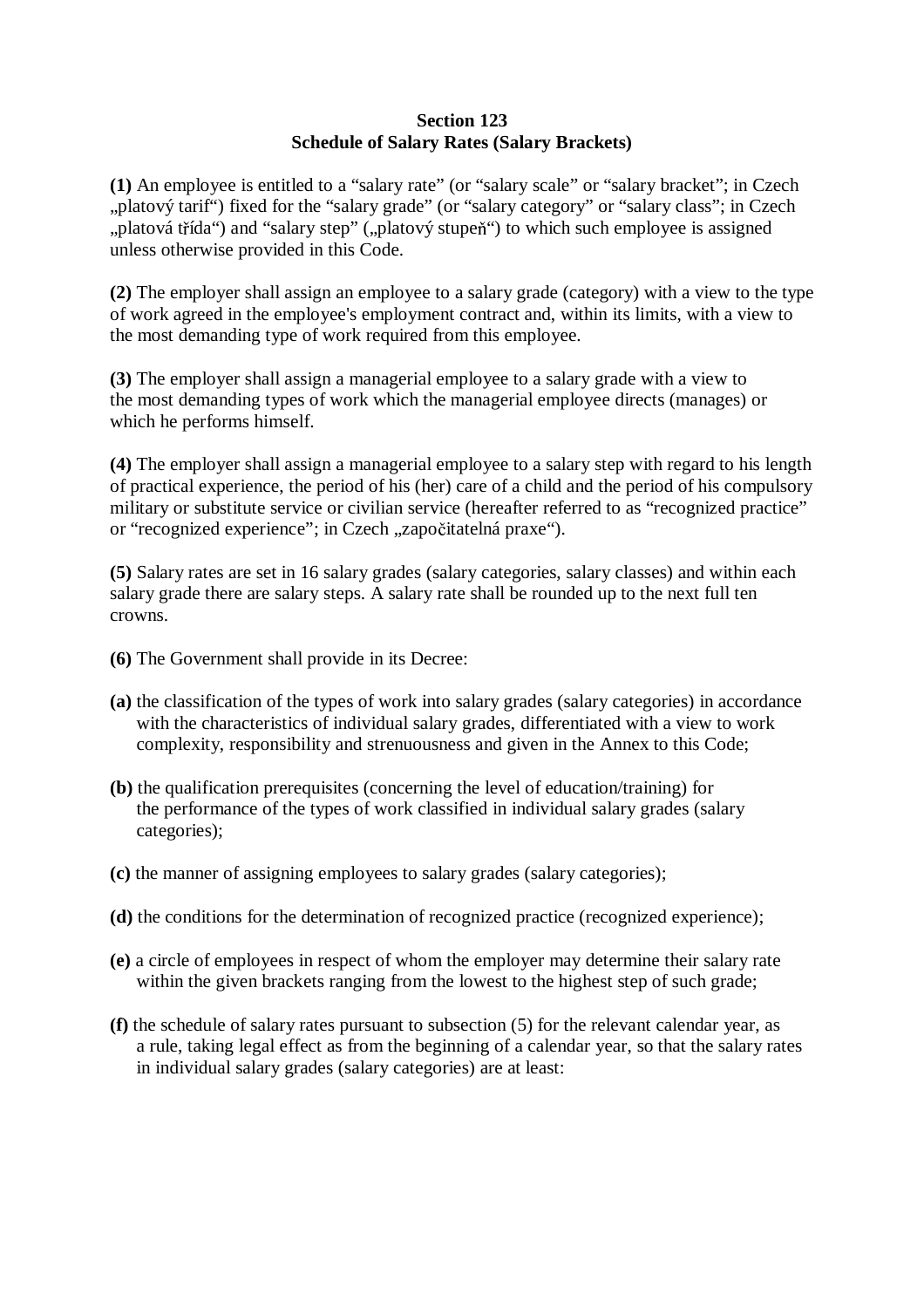| <b>Salary grade</b> | Monthly salary rate in CZK |
|---------------------|----------------------------|
|                     | 6 500                      |
| $\overline{2}$      | 7 100                      |
| 3                   | 7710                       |
| $\overline{4}$      | 8 3 5 0                    |
| 5                   | 9 0 6 0                    |
| 6                   | 9830                       |
| $\tau$              | 10 660                     |
| 8                   | 11 570                     |
| 9                   | 12 550                     |
| 10                  | 13 620                     |
| 11                  | 14 780                     |
| 12                  | 16 0 20                    |
| 13                  | 17 370                     |
| 14                  | 18 850                     |
| 15                  | 20 470                     |
| 16                  | 22 200                     |

### **Section 124 Management Bonus**

**(1)** A managerial employee (an agency head or a managerial employee at a lower management level) is entitled to a management bonus (in Czech "příplatek za vedení") with a view to the management stage (level) and the demanding nature of his management activity.

**(2)** The following employees are also entitled to a management bonus:

- **(a)** a deputy managerial employee permanently deputizing for a managerial employee in the full scope of the latter's managerial activities if such deputizing is subject to statutory provisions or organizational regulations (rules); in this case such deputy managerial employee is entitled to a management bonus within the management bonus range fixed for the immediately lower management stage (level) than the one to which a managerial employee being deputized for is entitled;
- **(b)** an employee deputizing for a managerial employee at a higher management stage in the full scope of the latter's managerial activities for a period exceeding four weeks if such deputizing is not included in this employee's duties arising from his employment contract; in this case the deputizing employee is entitled to a management bonus as of the first day of his deputizing. The deputizing employee is entitled to a management bonus under the same conditions (terms) as those fixed for the managerial employee who is being deputized for.
- **(3)** The amount of a management bonus shall be as follows: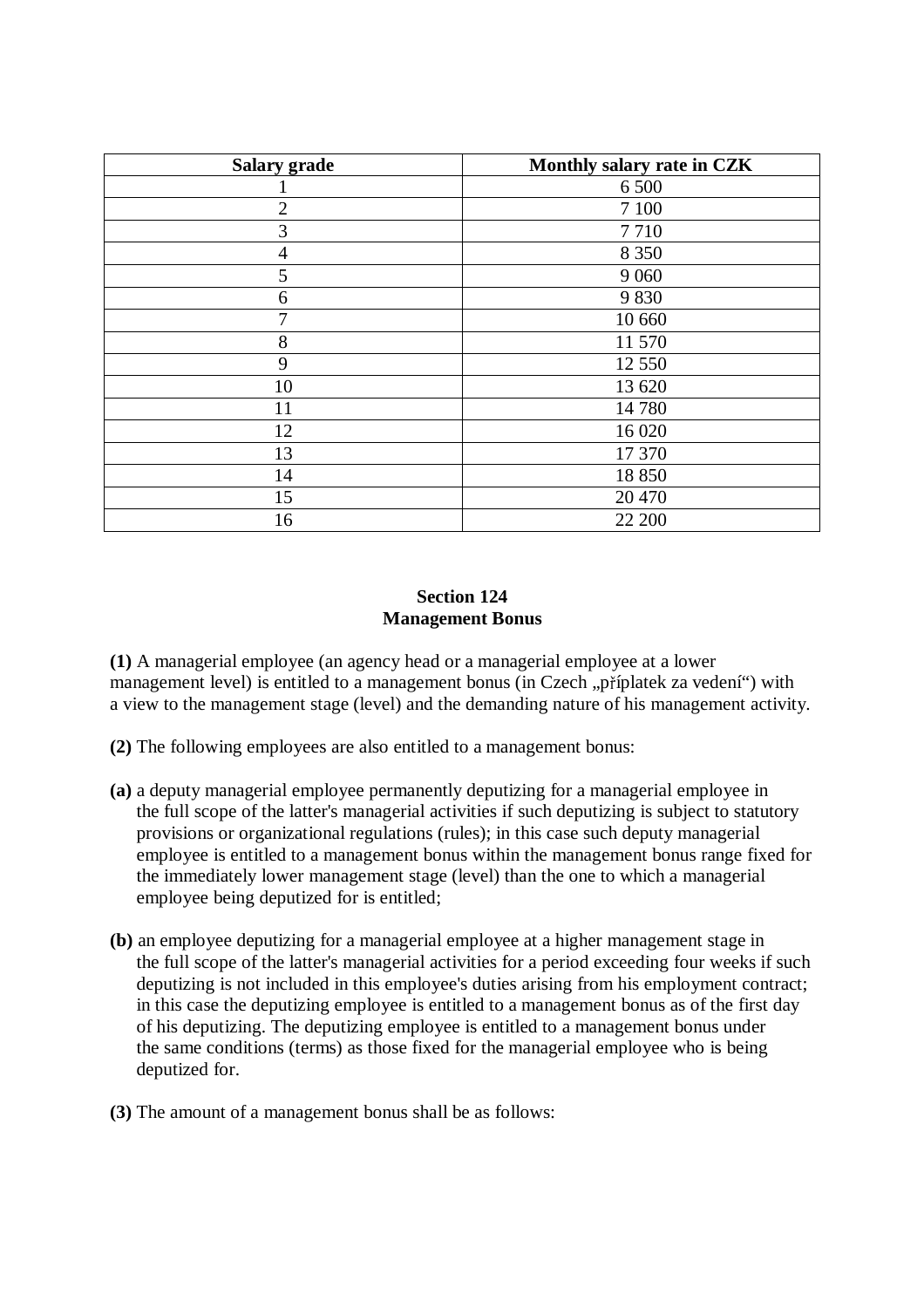| <b>Management stage (level)</b>                                                                                                                                                                                                                                                                                                                                                                                                                                                                                                                                                                                 | <b>Management</b><br>bonus as % of<br>the highest salary<br>step rate in<br>the salary grade to<br>which<br>the managerial<br>employee is<br>assigned |
|-----------------------------------------------------------------------------------------------------------------------------------------------------------------------------------------------------------------------------------------------------------------------------------------------------------------------------------------------------------------------------------------------------------------------------------------------------------------------------------------------------------------------------------------------------------------------------------------------------------------|-------------------------------------------------------------------------------------------------------------------------------------------------------|
| 1st management stage (basic level): Managerial employee who directs<br>the work of subordinate employees                                                                                                                                                                                                                                                                                                                                                                                                                                                                                                        | 5 to 30                                                                                                                                               |
| 2nd management stage: Managerial employee who directs managerial<br>employees at the 1st management stage or managerial employee who is<br>the statutory body and directs the work of subordinate employees                                                                                                                                                                                                                                                                                                                                                                                                     | 15 to 40                                                                                                                                              |
| 3rd management stage: Managerial employee who directs managerial<br>employees at the 2nd management stage, managerial employee who is<br>the statutory body and directs managerial employees at the 1st<br>management stage, or agency head who directs managerial employees<br>at the 1st management stage                                                                                                                                                                                                                                                                                                     | 25 to 50                                                                                                                                              |
| 4th management stage (top level): Managerial employee - statutory<br>body who directs managerial employees at the 2nd management stage,<br>agency head who directs managerial employees at the 2nd management<br>stage, Deputy to a Government Member, head of the Office of the<br>Czech Republic's President, head of the Office of the Parliament's<br>Chamber of Deputies of the Czech Republic, head of the Office of the<br>Parliament's Senate of the Czech Republic, head of the Ombudsman's<br>Office, financial arbitrator and Director of the Intitute for Studies of<br><b>Totalitarian Regimes</b> | 30 to 60                                                                                                                                              |

**(4)** An employee who is not a managerial employee but who, under the organizational regulations is authorized to organize, direct and supervise the work of other employees and to give them binding instructions (orders) for that purpose, is entitled, with a view to the demanding nature of such managerial activity, to a management bonus in the range from 5% to 15% of the highest salary step rate in the salary grade to which he is assigned.

### **Section 125 Premium for Night Work**

An employee is entitled to a premium (a bonus) for night work in the amount of 20% of his average earnings per hour.

### **Section 126 Premium for Work on Saturdays and Sundays**

**(1)** An employee is entitled to a premium for every hour of work done on Saturday or Sunday in the amount of 25% of his average earnings per hour.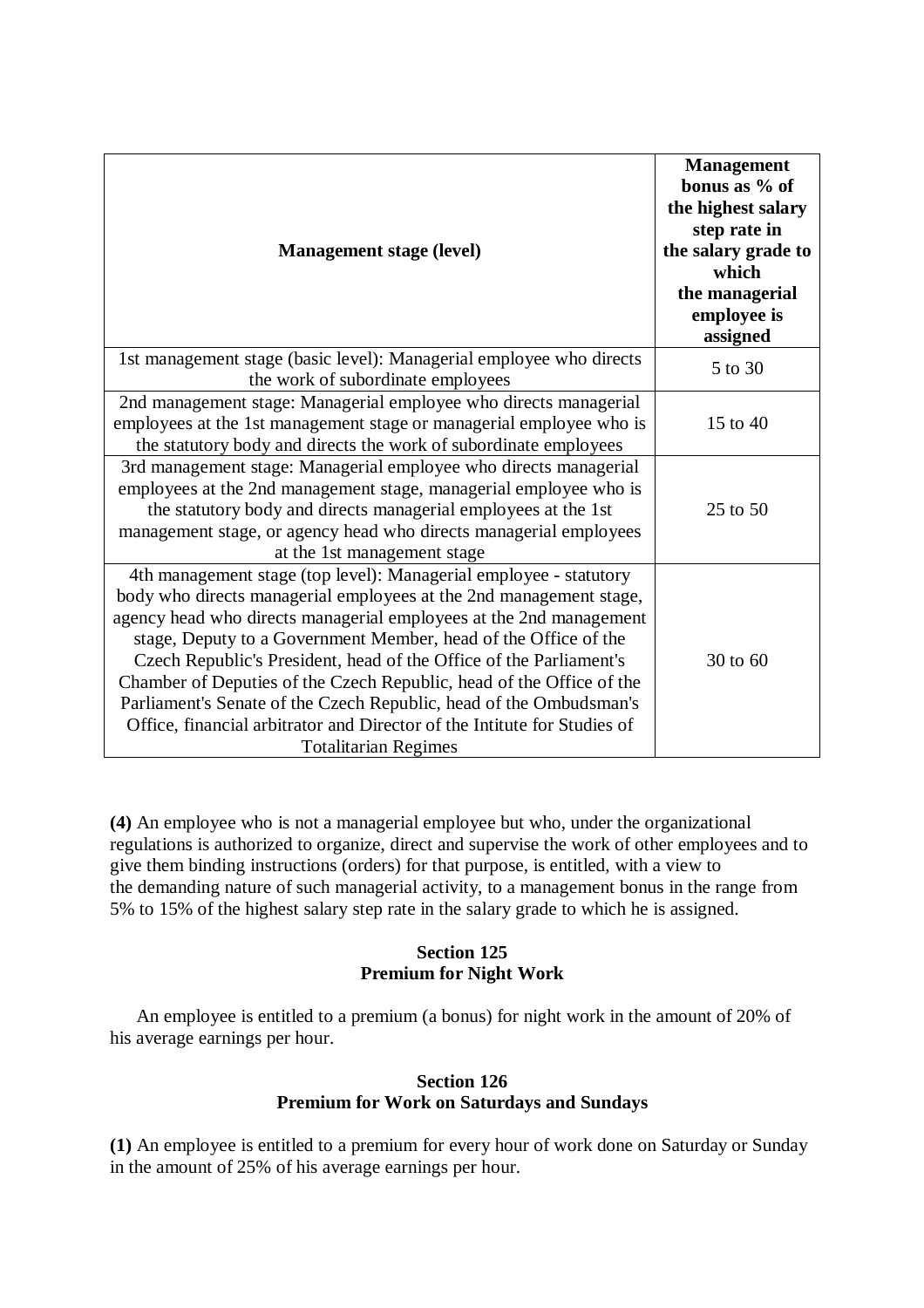**(2)** Where work is performed abroad, the employer may grant his employee a premium under subsection (1) not for work on Saturday and/or Sunday but for work done on those days which, under the local conditions, are the days of uninterrupted rest in a week.

## **Section 127 Salary and Premium or Compensatory Time Off for Overtime Work**

**(1)** For every hour of overtime work, an employee is entitled to that part of his salary rate, including personal and special premium and premium for work in arduous working environment (but without including overtime premium), falling on one hour of his work in the calendar month in which he works overtime, and further to a premium in the amount of 25% of his average earnings per hour, and if he works overtime on days of uninterrupted rest in a week, he is entitled to a premium in the amount of 50% of his average earnings per hour, unless the employer and the employee have agreed that the employee will take compensatory time off in lieu of the overtime premium. The employee's salary shall not be reduced due to his taking compensatory time off.

**(2)** Where the employer does not grant his employee compensatory time off in a period of three consecutive calendar months after performance of overtime work or within another agreed period, the employee is entitled to the relevant part of his salary rate, a personal premium, a special premium, a premium for work in arduous working environment and a premium pursuant to subsection (1).

**(3)** Where a management bonus is due to a managerial employee pursuant to section 124, his salary is determined with regard to his potential overtime work in the scope of 150 hours in a calendar year. However, this shall not apply to overtime work performed during night, on non-working days or during standby (while being on call). All overtime work is always taken into account in a salary of a managerial employee who is his employer's statutory body or who is the head of a government agency.

## **Section 128 Premium for Work in an Arduous Working Environment**

**(1)** An employee is entitled to a premium for work in arduous working environment. Arduous working environment shall mean working environment pursuant to section 117 (second sentence).

**(2)** The Government shall lay down in its Decree the amount of a premium for work in an arduous working environment and the conditions (terms) for granting this premium. A premium for work in an arduous working environment shall be at least 5% of the amount laid down by this Code in section 111(2) as the base rate of minimum wage per month.

## **Section 129 Special Premium Pay**

**(1)** An employee, who performs work in the working conditions connected with extraordinary neuropsychic strain, a probable risk of danger to life and health or a difficult pattern of working hours, is entitled to a special premium pay.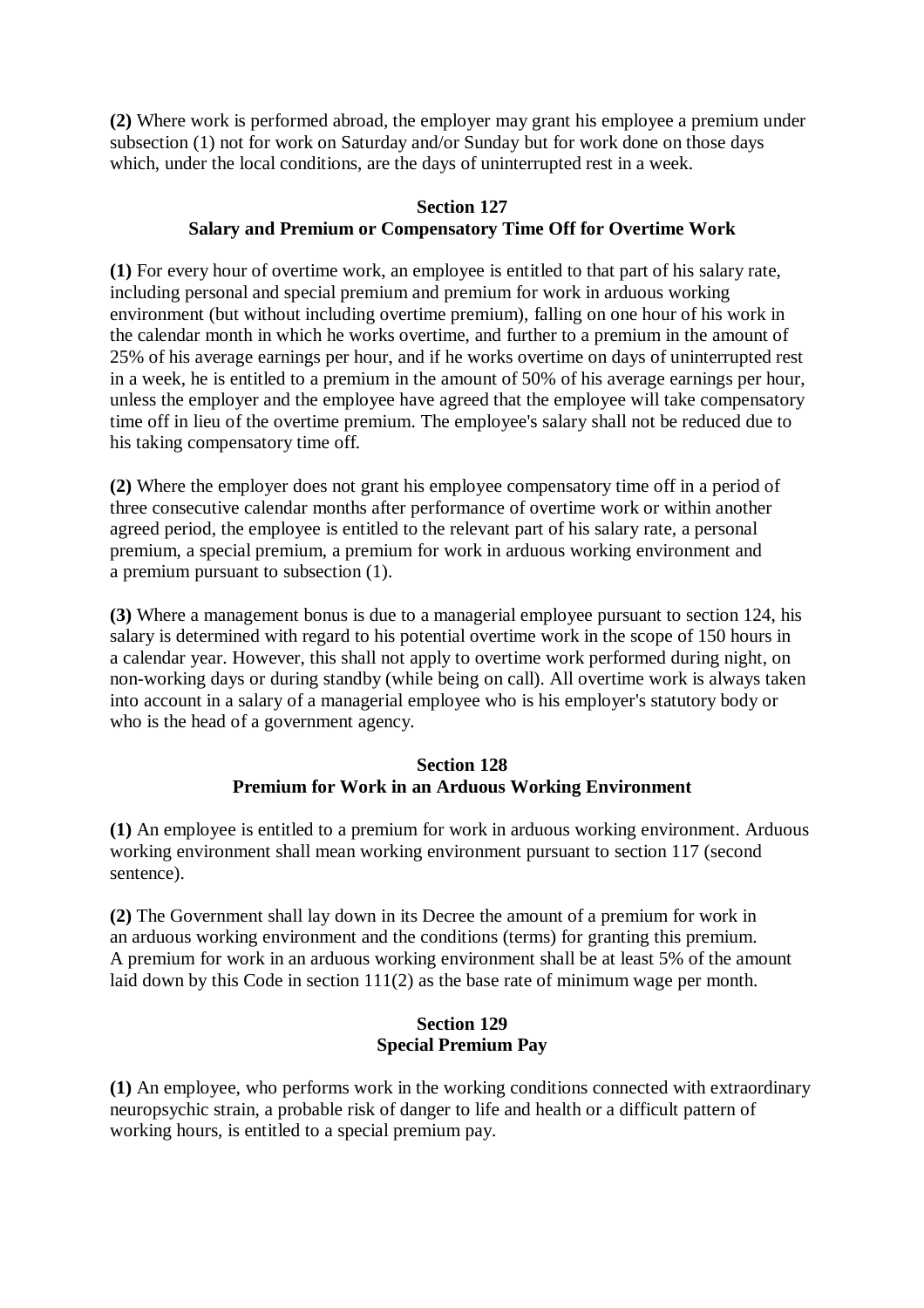**(2)** The Government shall lay down in its Decree the classification of the types of work into groups with a view to the degree of neuropsychic strain, a risk probability of danger to life and health and with a view to demands (difficulties) posed by the work being performed, and also the conditions for granting a special premium pay and the scope of special premium pay for individual groups.

**(3)** The employer shall determine the amount of this premium pay to his employee within the scope (brackets) prescribed for the group with the working conditions as those in which the employee concerned permanently carries out his work.

### **Section 130 Split Shift Premium**

**(1)** An employee who works on shifts split up into two or more parts is entitled to a premium in the amount of 30% of his average hourly earnings for every split shift.

(2) For the purposes of this Code, "split shift" ("rozdělená směna") means a shift in which a continuous interruption of work, or a total of such interruptions, lasts at least two hours.

### **Section 131 Bonus (Extra Pay) for a Person**

**(1)** An employee who attains, long-term, very good working results or fulfils, long-term, a greater range of working tasks than other employees may be granted by his employer a bonus (extra pay) up to 50% of the highest step-rate salary in the salary grade (salary category) to which this employee is assigned.

**(2)** An employee who is an excellent generally respected specialist and who performs the types of work included in the tenth to the sixteenth salary grade may be granted by his employer a bonus (extra pay) up to 100% of the highest step-rate salary in the salary grade to which this employee is assigned.

### **Section 132 Bonus for Direct Pedagogical Activity in Excess of the Determined Scope**

A pedagogical employee (Note 45) is entitled to a bonus in the amount of double the hourly average earnings for every hour of direct teaching, direct pedagogical activity and direct special pedagogical activity or direct pedagogical-psychological activity with direct effect on the person being educated, thereby implementing education and teaching under another Act (Note 46), which he performs in excess of the scope of hours, and this bonus is granted by the competent school headmaster, or by the head of relevant school or the head (director) of social services establishment (Note 22a) pursuant to another Act.

### **Section 133 Pedagogical Employee's Bonus for Specialization**

A premium in the amount from CZK 1,000 to CZK 2,000 per month shall be granted to a pedagogical employee (Note 45) who in addition to his pedagogical activity performs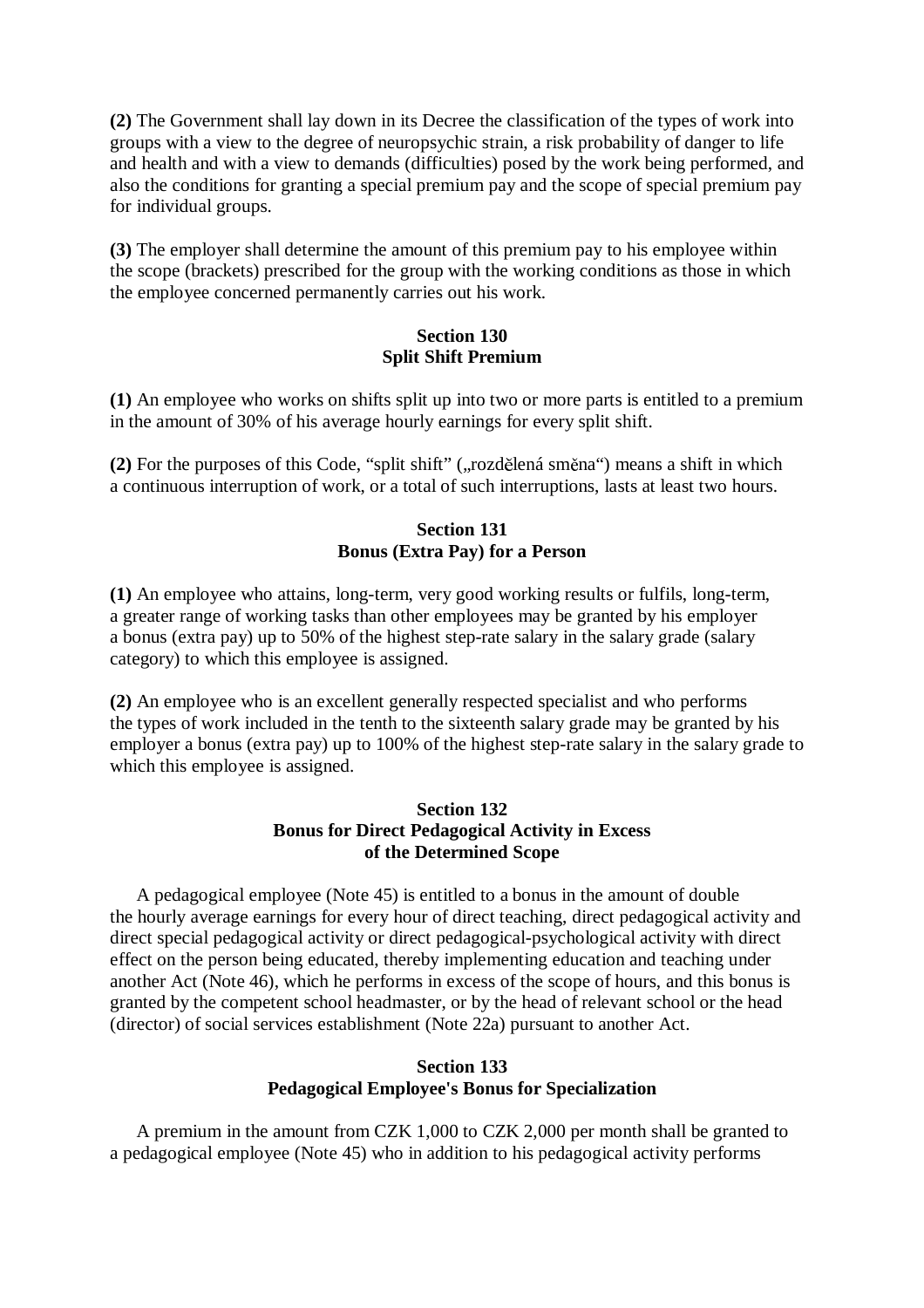specialized activities the performance of which requires further qualification prerequisites (Note 47).

#### **Section 134 Bonus**

The employer may grant his employee a bonus for successful performance of an extraordinary, or especially important, working task.

### **Section 134a Target Bonus**

A target bonus may be granted to an employee for performance of an especially demanding task, defined in advance, where its preparation, gradual arrangements and implementation is of a particular importance with a view to the employer's activities provided that the employee is directly or largely involved in its implementation. The amount of such target bonus shall be communicated by the employer together with the relevant evaluation criteria before the start of the task implementation. The target bonus shall be due to an employee in the amount determined by the employer with regard to meeting the set criteria unless the employee's employment relationship is terminated before the accomplishment of the given task.

### **Section 135 Salary and Premium or Compensatory Time Off for Work on a Public Holiday**

**(1)** Where a public holiday falls on an employee's usual working day and the employee does not work because it is a public holiday, his salary shall not be reduced.

**(2)** Where an employee performs work on a public holiday, his employer shall grant him compensatory time off in lieu of the scope of hours for which he worked on a public holiday and this compensatory time off shall be granted latest by the end of the third calendar month after the said work performance on a public holiday or within another agreed period. The employee's salary shall not be reduced for his taking compensatory time off in lieu of his work on a public holiday.

**(3)** The employer and the employee may agree on the payment of a premium in the amount of hourly average earnings for every hour of work done on a public holiday instead of granting this employee compensatory time off.

### **Section 136 Salary Statement (Pay Statement)**

**(1)** On the date of an employee's commencing employment, his employer shall give him a salary statement which must be in writing; this obligation shall not apply in relation to an employee with whom a contractual salary has been agreed.

**(2)** The employer shall include in a salary statement the details of salary grade (salary category) and salary step to which the employee has been assigned, together with the amount of salary rate and other regular items of the monthly salary. The pay-day and place of salary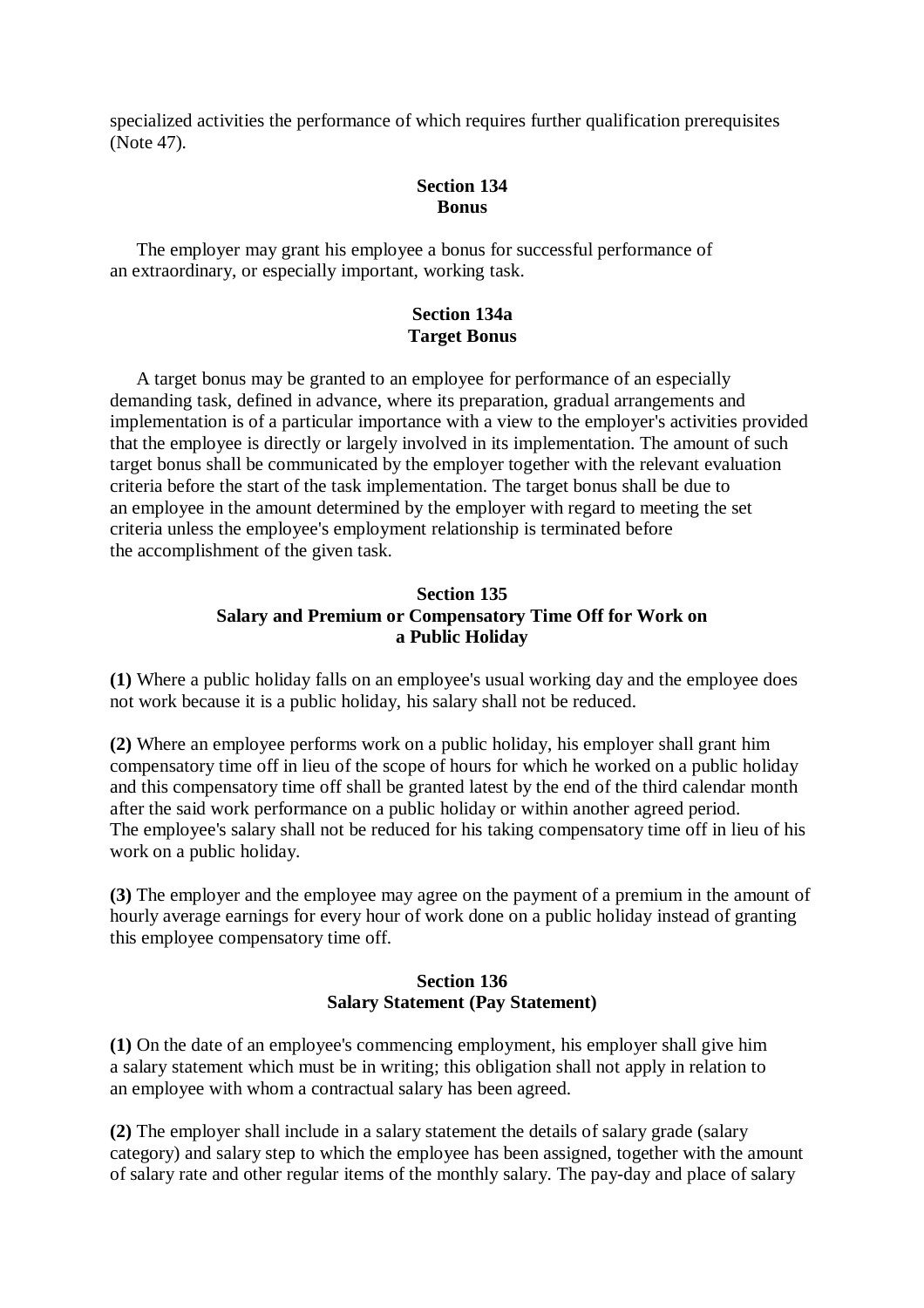payment shall be given in the salary statement where these facts are not included in the contract or internal regulations. Upon occurrence of a change in facts included in the salary statement, the employer shall communicate this change to his employee in writing, stating the reasons, and he shall do so latest on the date when the change takes effect.

**(3)** As regards a managerial employee who is the statutory body or head of a government agency, a salary statement shall be given to him by the body being competent [section 122(3)] to determine this managerial employee's salary.

### **Section 137 Salary Information System (Pay Information System)**

**(1)** For the purposes of the salary system assessment and development, the Ministry of Finance shall keep the Salary Information System and pass the data from this Salary Information System to the Ministry of Labour and Social Affairs. The Salary Information System is an information system of the public administration.

**(2)** The Salary Information System shall mean the collating, processing and storing of the data on the funds spent on salaries and remuneration for standby, the data on average earnings and employees' personal data (Note 49) affecting the amounts of salaries.

**(3)** Employers shall supply to the Salary Information System the data referred to in subsection (2) within the scope and in the manner laid down by the Government in its Decree.

# **CHAPTER IV REMUNERATION PURSUANT TO AN AGREEMENT**

### **Section 138**

The amount of remuneration pursuant to an agreement and the conditions (terms) for its payment shall be agreed in the relevant agreement to complete a job or in the relevant agreement to perform work.

# **CHAPTER V WAGE OR SALARY FOR PERFORMANCE OF ALTERNATIVE WORK**

### **Section 139**

**(1)** Where an employee is transferred to alternative (different) work for which he is entitled to a lower wage or salary:

**(a)** due to the danger of contracting an occupational disease or due to the fact that a maximum permissible exposure (to harmful effects) has been reached at the workplace pursuant to a ruling, issued by the competent public health agency in accordance with another Act (Note 19) [section 41(1)(b)],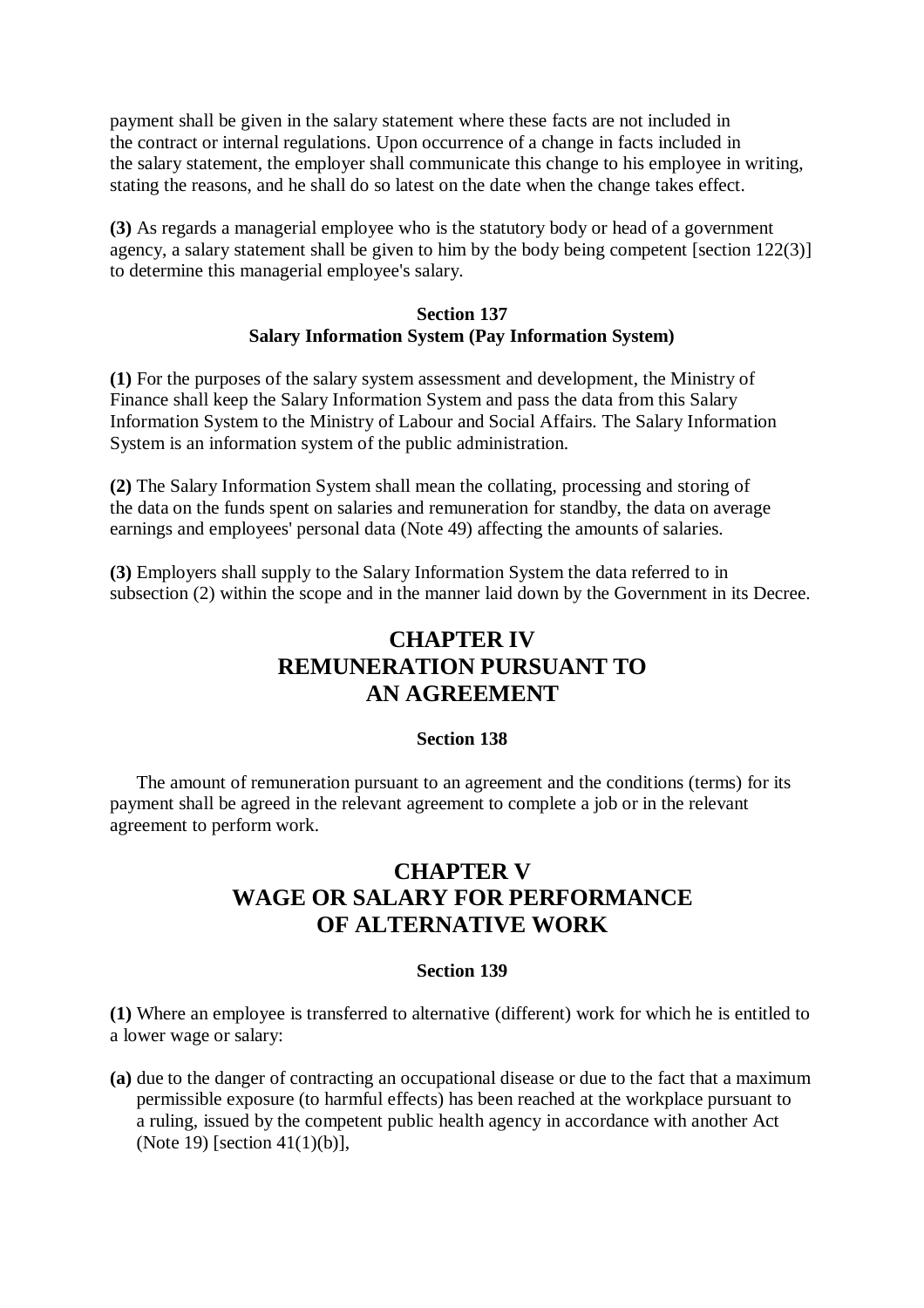- **(b)** because, according to a medical certificate issued by the occupational medical services provider or according to a ruling of the competent public health agency, his transfer is required in the interest of protecting other individuals from an infectious disease [section  $41(1)(d)$ ],
- **(c)** because it is necessary to avert an extraordinary event, natural disaster or some imminent breakdown or to mitigate its immediate consequences [section 41(4)],
- **(d)** due to idle time or due to an interruption of work caused by unfavourable weather conditions [section 41(5)],

he is entitled to receive, in addition to his (lower) wage or salary, cash settlement in order to attain the amount of his average earnings which he had before the said transfer.

**(2)** Where, in accordance with section 41(2)(b), an employee is transferred to work other than agreed (alternative work), he is entitled to wage or salary for the alternative work performed by him; should the employee not be sentenced under a final (enforceable) verdict for a wilful criminal offence committed during the performance of his working tasks or in direct connection therewith to the detriment of the employer's property, he is entitled to a cash payment up to the difference between his average earnings before his transfer and his average earnings during the time of his transfer.

**(3)** The Government may lay down in its Decree the conditions under which the competent administrative agency shall settle to the employer the costs which this employer incurred on a cash (difference) amount paid to the employee having been transferred due to the reasons referred to in section 41(1)(d).

# **CHAPTER VI REMUNERATION FOR STANDBY**

### **Section 140**

An employee is entitled to remuneration in the amount of at least 10% of his average earnings for a period of standby [section 78(1)(h) and section 95].

# **CHAPTER VII COMMON PROVISIONS ON WAGES, SALARIES, REMUNERATION PURSUANT TO AGREEMENTS AND REMUNERATION FOR STANDBY**

### **Section 141**

**(1)** Wage or salary shall be payable after performance of work, namely latest in the calendar month following the month when an employee's entitlement to his wage or salary, or one of its items (components) arose.

**(2)** Wage, salary or its individual items, as set, agreed or determined for one working hour, shall be due to an employee also for fractions of hours for which he worked in a period in respect of which his wage or salary is provided.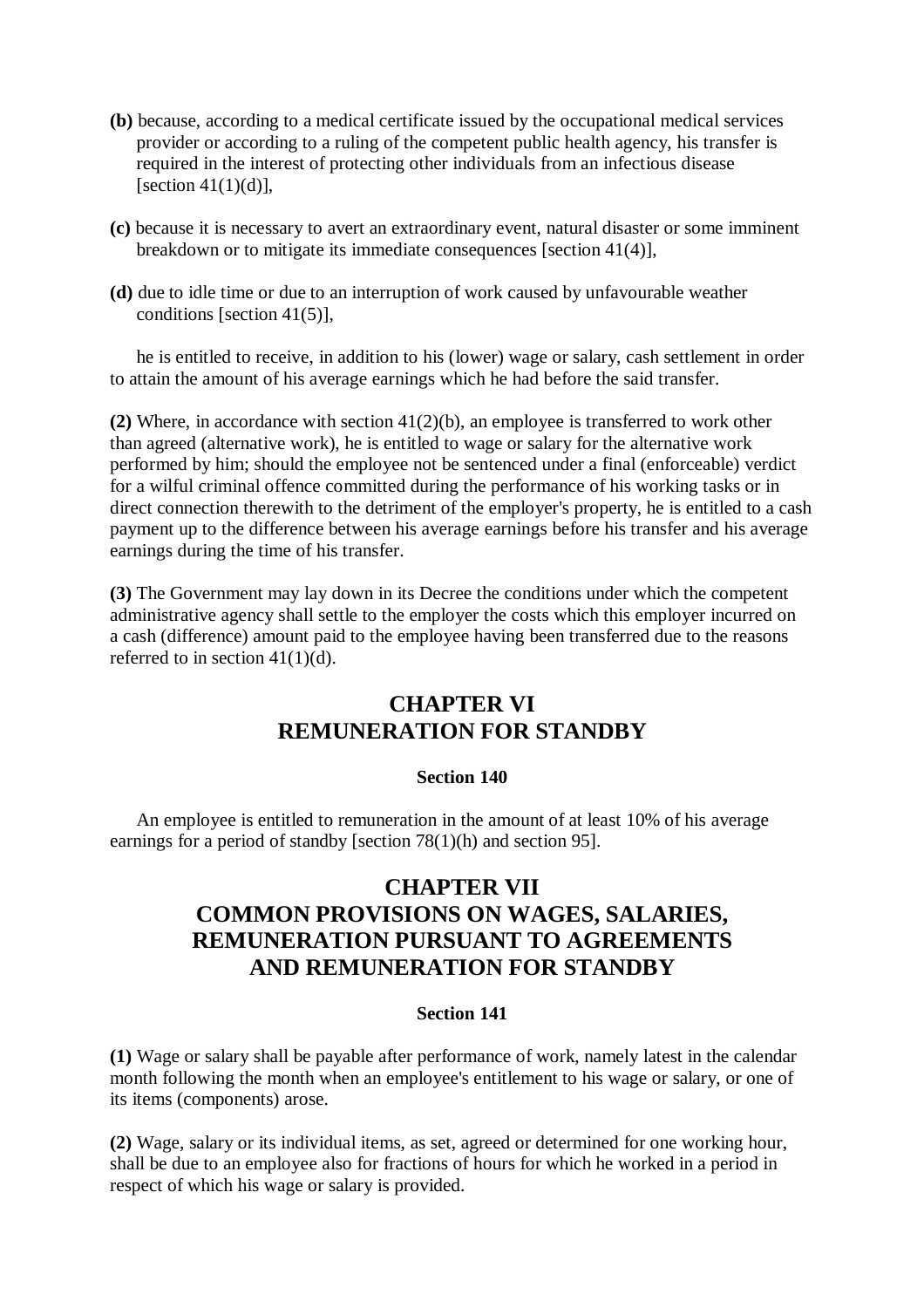**(3)** A regular pay-day for wage or salary must be agreed, set or determined within the period pursuant to subsection (1).

**(4)** The employer shall pay his employee wage or salary before the start of the employee's annual leave if the pay-day for such wage or salary is due during the annual leave unless the employer and the employee agree on another pay-day. Where the system used for the calculation of wages or salaries does not make the above feasible, the employer shall pay the employee an adequate advance and the remaining part of the wage or salary shall be paid to the employee latest on the next regular pay-day after return from his annual leave.

**(5)** On termination of an employment relationship, the employer shall pay his employee, when so requested, the wage or salary for the monthly period to which the employee's entitlement has arisen and the wage or salary will be paid on the date of the end of the employment relationship. Where the system used for the calculation of wages or salaries does not make the above feasible, the employer shall pay the employee his wage or salary latest on the next regular pay-day after the end of the employment relationship.

### **Section 142**

**(1)** Wage or salary shall be paid to an employee by his employer in legal tender (Note 50).

**(2)** Wage or salary shall be rounded up to the next full crown.

**(3)** Wage or salary shall be paid at the place of work during working hours unless some other place or some other time of payment has been agreed or unless otherwise provided in this Code. If an employee cannot collect his wage or salary due to important reasons, the employer shall send him the wage or salary on the date fixed for its payment, or latest on the next working day, and this shall be done at the employer's cost and risk, unless the employer and the employee have agreed on some other manner or date of payment.

**(4)** An employer with complicated operational conditions for wage or salary payment that make direct payment of wage or salary to an employee difficult or unfeasible can transfer (send), at own expense and risk, wage or salary to his employee so that the wage or salary is available to this employee latest on the determined pay-day.

**(5)** An employer who renders a final wage or salary account on a monthly basis shall give his employee a written itemized pay statement (pay-slip), giving details of individual items of the employee's wage or salary and the deductions made. At an employee's request, his employer shall present to the employee documents (records) based on which the employee's wage or salary has been calculated.

**(6)** An employee's wage or salary may be paid out to a person other than the employee himself only on the basis of the employee's written power of attorney; this shall even apply to an employee's spouse or partner (Note 51a). Without an employee's power of attorney, his wage or salary may only be paid to a person other than the employee if it is laid down in this Code or in another Act (Note 33).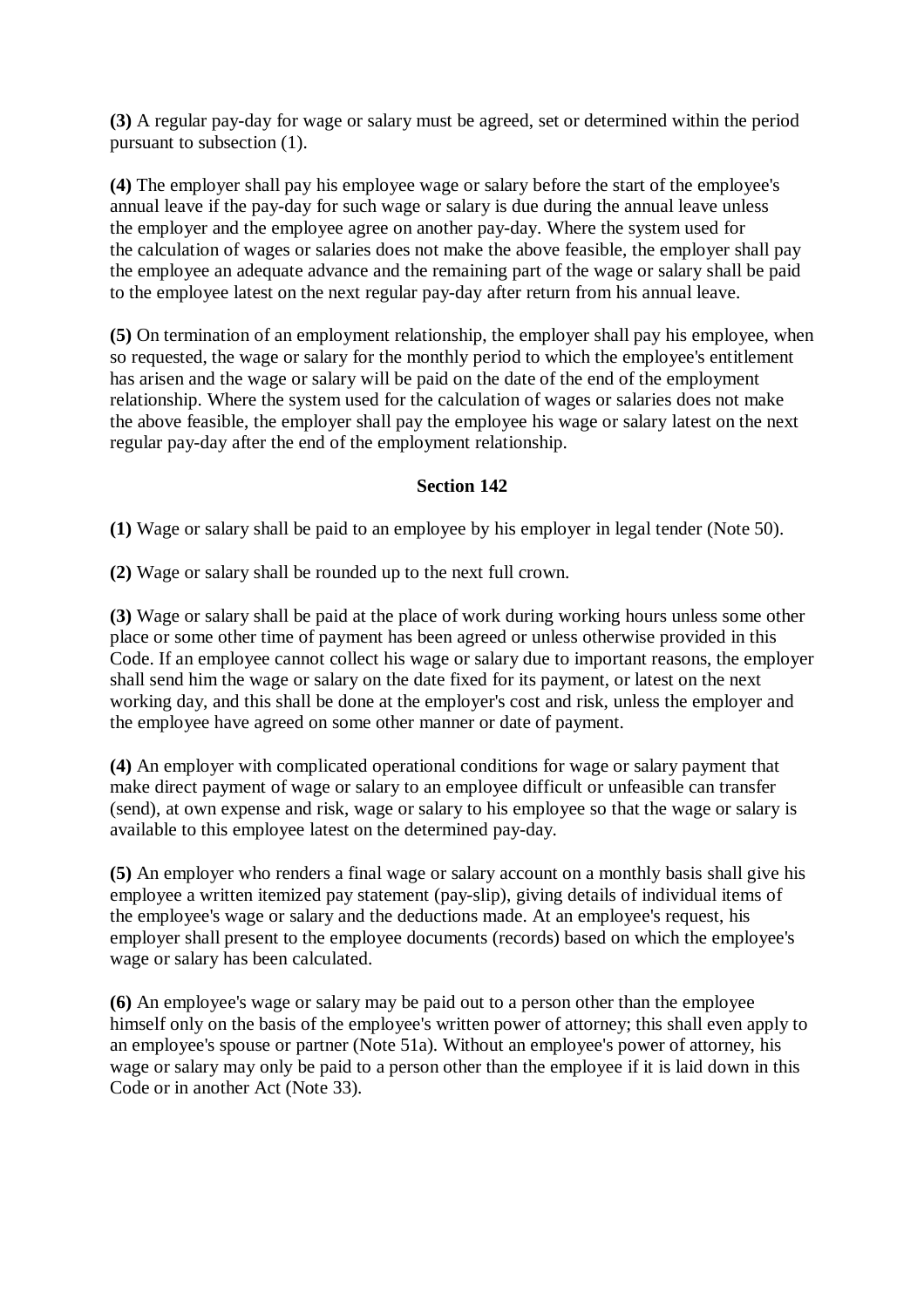### **Section 143**

**(1)** On the basis of an agreement with an employee, where the agreement concerns payment of wage or salary or another monetary consideration to the employee, after relevant wage or salary deductions are made by the employer pursuant to this Code or another Act, the employer shall transfer, at own expense and risk, the amount determined by the employee to one account specified by this employee latest on a regular pay-day unless a later date has been agreed with the employee in writing.

**(2)** As regards employees who perform their work abroad (in a foreign country), their wage or salary, or its part, may be paid in an agreed foreign currency provided that the exchange rate for this currency is announced by the Czech National Bank. The provision of section 142(2) on rounding shall similarly apply to the rounding of wage or salary in a foreign currency.

**(3)** Wage or salary, or its part, shall be translated to a foreign currency at the exchange rate announced by the Czech National Bank on the date on which the employer buys the foreign currency for the wage or salary payment purpose.

### **Section 144**

Unless otherwise agreed by the employer and the employee on the maturity and payment, the provisions of sections 141, 142 and 143 shall similarly apply to the maturity and payment of remuneration pursuant to agreements, remuneration for standby and a compensatory wage or salary (i.e. compensation for wage or salary). Where remuneration pursuant to an agreement has been agreed to be paid as a lump sum only after performance of the entire working task, the employer shall pay the said remuneration on the next pay-day after completion and delivery of the working task.

# **CHAPTER VIII INCOME FROM LABOUR RELATIONSHIP AND DEDUCTIONS**

## **Division 1 Common Provisions**

#### **Section 145**

**(1)** For the purposes of this Code, deductions from an employee's income shall mean deductions from wage, salary or from an employee's other income resulting from his basic labour relationship pursuant to section 3 (hereafter referred to as "wage deductions" or "deductions from wage"; in Czech "srážky ze mzdy").

 $(2)$  An employee's "other income"  $\ldots$  in proportion" pursuant to subsection  $(1)$  shall mean:

**(a)** remuneration pursuant to an agreement;

**(b)** compensatory wage or salary (compensation for wage or salary);

**(c)** remuneration for standby;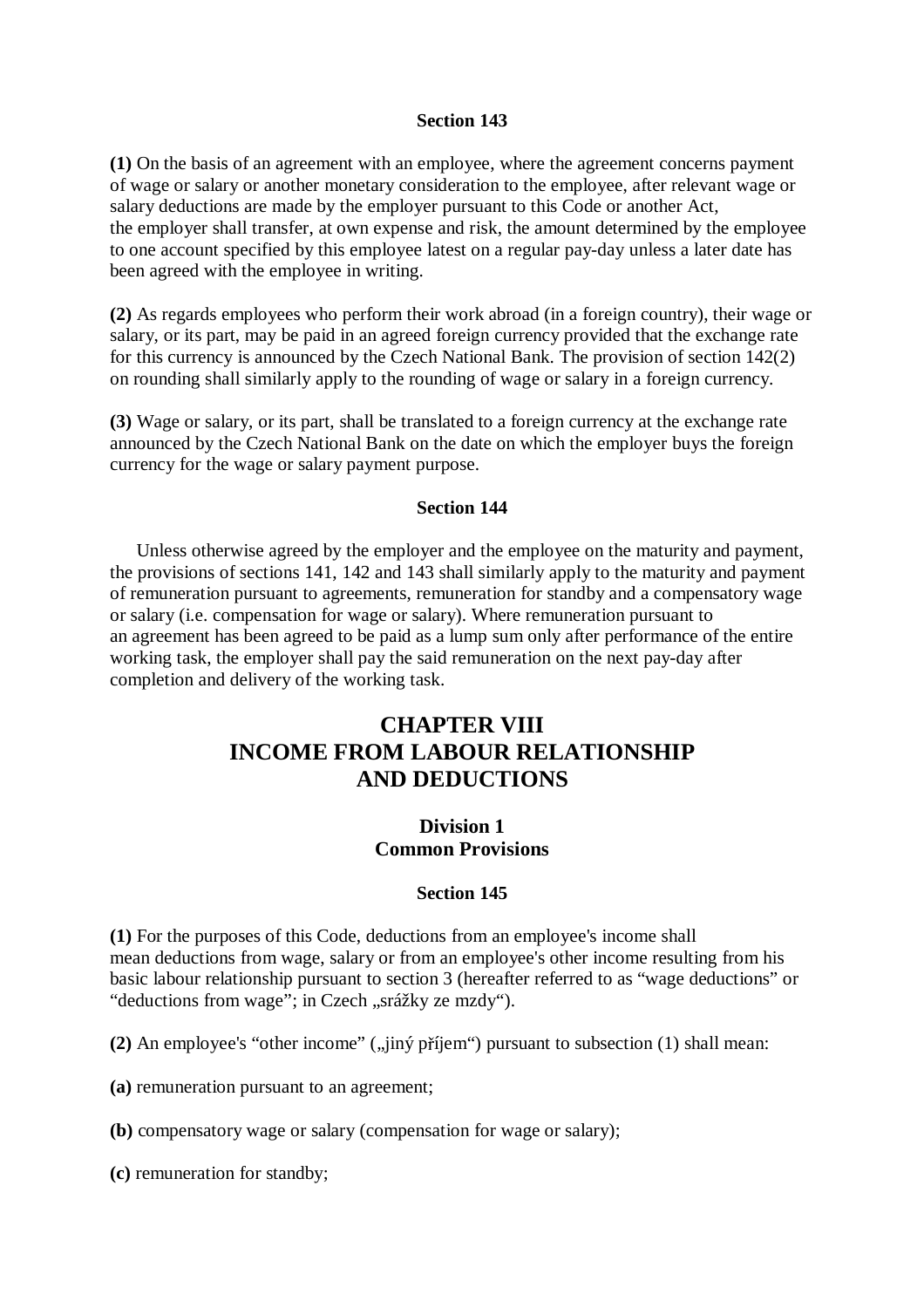- **(d)** severance pay (redundancy payment) or similar payments provided to an employee in connection with the termination of his employment;
- **(e)** monetary benefits, such as a loyalty or stabilization bonus, granted to an employee in connection with his employment;
- **(f)** bonuses pursuant to section 224(2).

#### **Section 146**

Wage deductions or wage assignments may only be made:

- **(a)** in the cases laid down in this Code or in another Act;
- **(b)** on the basis of an agreement on wage assignments (section 327) or to satisfy (settle) the liabilities of the employee concerned;
- **(c)** to settle trade union membership contributions of an employee who is a member of the trade union organization provided that this has been agreed in the relevant collective agreement, or on the basis of a written agreement between the employer and the trade union organization if the employee, who is its member, has given his consent thereto.

## **Division 2 Order of Wage Deductions and Wage Assignments**

### **Section 147**

**(1)** An employer may only make the following deductions [section 146(a)] from an employee's income:

**(a)** personal income tax from income arising from dependent activity (i.e. employment);

- **(b)** social security insurance contributions, state employment policy contributions and general health insurance contributions;
- **(c)** advance payment provided in respect of wage or salary which the employee concerned is obliged to refund because he did not fulfil the conditions for the payment of such wage or salary;
- **(d)** advance on travel expenses, or some other advance, having been provided to a certain employee for performance of his working tasks if the employee has failed to render an account for such expenses to his employer;
- **(e)** compensatory wage or salary paid in lieu of (annual) leave to which the employee has lost the entitlement or to which his entitlement (right) has not arisen, and compensatory wage or salary pursuant to section 192 to which the employee's right has not arisen.

**(2)** An execution (garnishment) ordered by the court, judicial executor (Note 51), competent tax administrator (Note 52), competent administrative authority or another administrative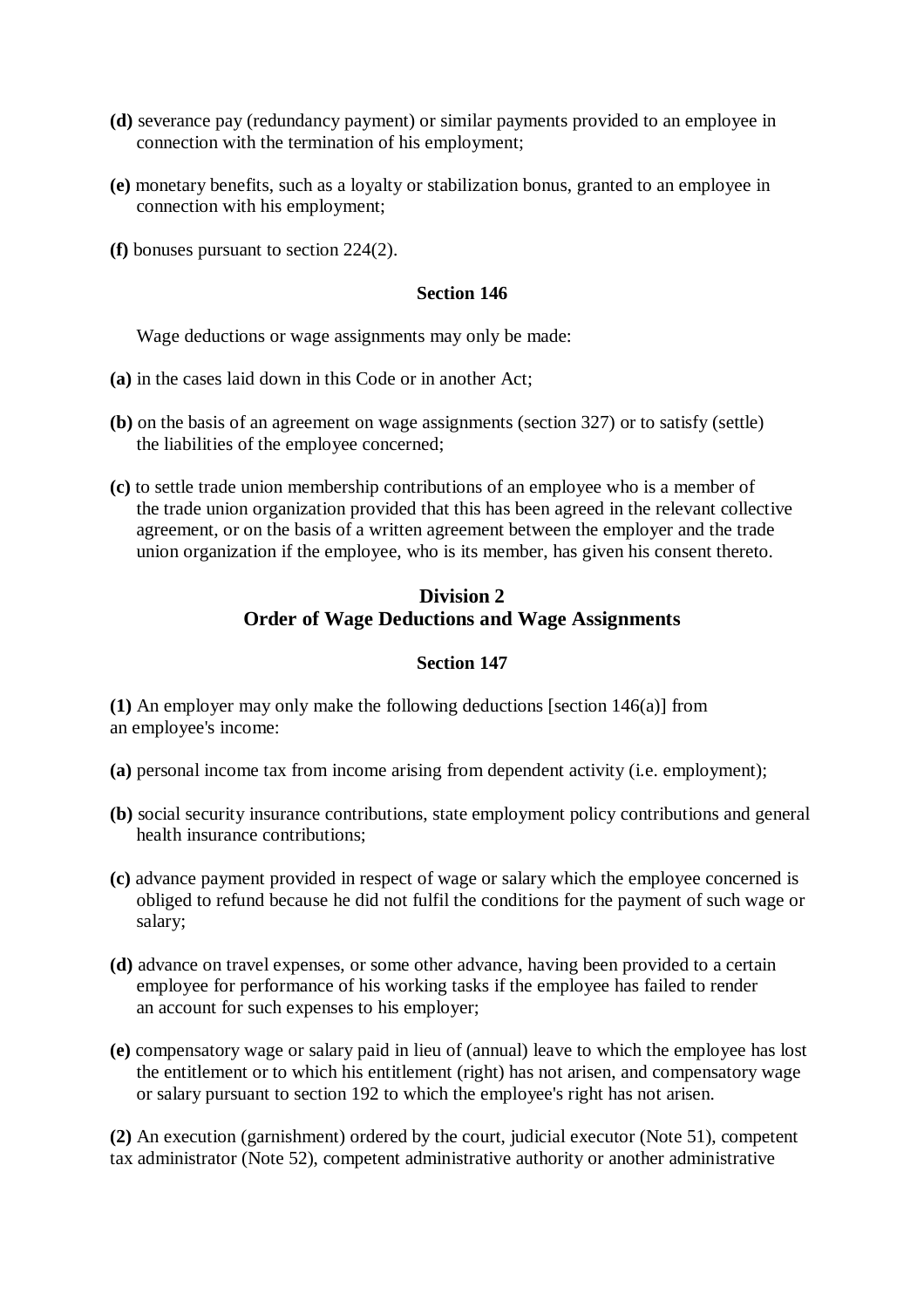agency, or competent self-governing local area authority (Note 53) shall be subject to other statutory provisions (Note 54).

**(3)** Deductions from an employee's wage in favour of his employer for giving this employee a job, as a guarantee (security) monetary deposit, or with a view to the payment of contractual fines shall not be permitted. Wage assignments for the purpose of covering damages (compensation for damage) may only be made on the basis of the relevant agreement on wage assignments [section 146(b)].

### **Section 148**

**(1)** As a priority, wage deductions shall only be made pursuant to section 147(1)(a) and (b) (Note 55).

**(2)** Wage assignments (deductions) may only be made pursuant to the conditions laid down in the statutory provisions on the execution of a judgment by wage assignments (deductions) pursuant to the Civil Procedure Code (Note 54); the priority order of individual claims (debts) in respect of which the court, judicial executor (Note 51), competent tax administrator (Note 52) or another administrative authority or agency or self-governing local area authority (Note 53) has ordered execution shall be subject to the said conditions. Wage assignments of a greater scope may only be made on the basis of the relevant agreement on wage assignments [section 146(1)(b)], unless such assignments are to be made in favour of the employer and provided that the making of these assignments does not put at risk the implementation of other wage deductions or assignments or does not cause their curtailment.

### **Section 149**

**(1)** The priority of making wage assignments pursuant to section 146(b) shall be determined by the date when the relevant wage assignment agreement is served on the employer or by the date when the employee and the employer has concluded the wage assignment agreement to satisfy (settle) the employee's liabilities (debts); where wage assignments are to be made in favour of the employer, the priority of making wage assignments is determined by the date when the wage assignments agreement has been concluded.

**(2)** The priority of wage assignments (deductions) pursuant to section 147(1)(c), (d) and (e) shall be determined by the date when such wage deductions started to be made.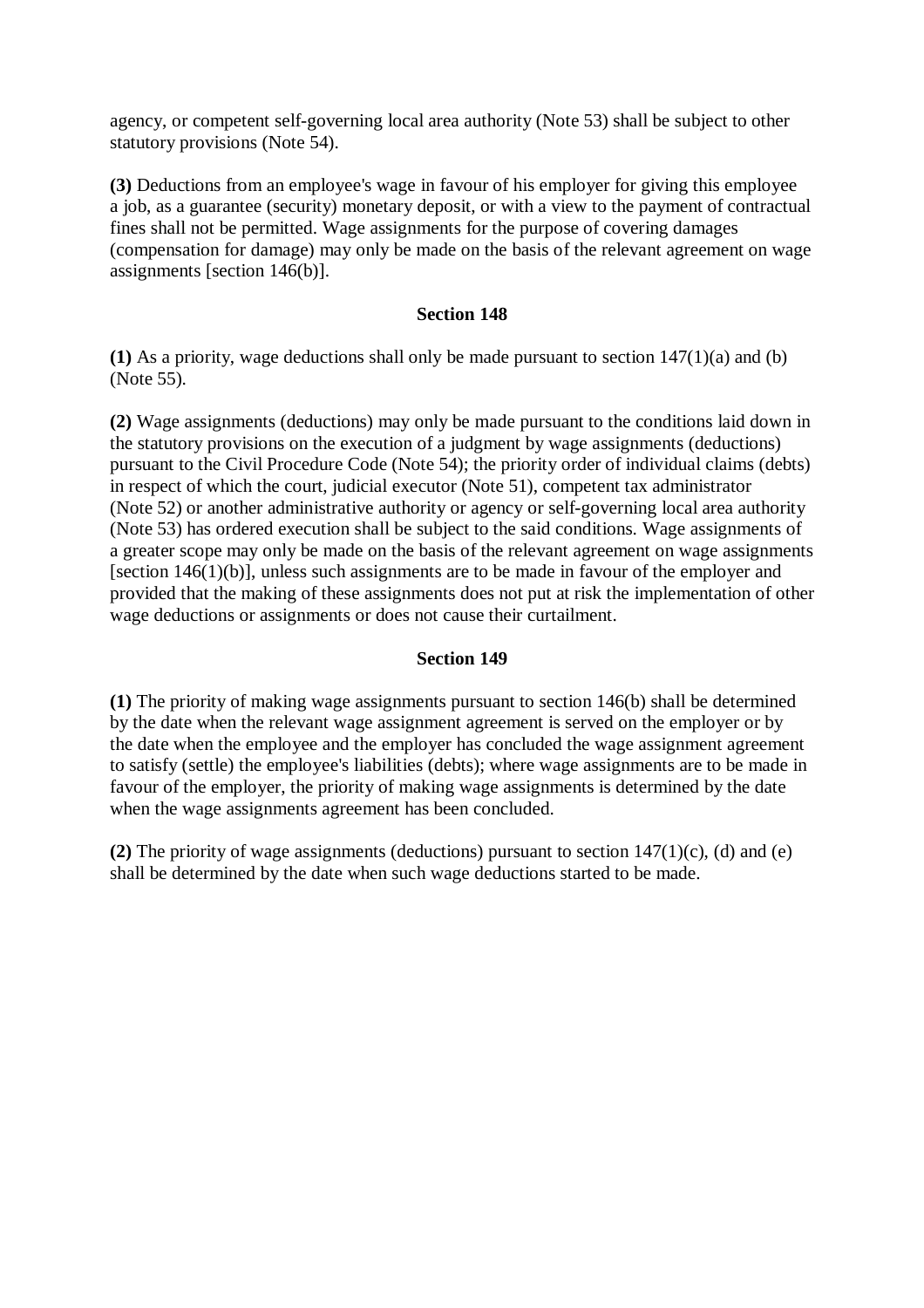**(3)** The priority of wage deductions or assignments pursuant to section 146 shall be determined by the date when the employee has given his consent to such deductions (assignments) to be made.

**(4)** If an employee takes up employment with another employer, the order of the claims pursuant to subsection (1) shall be maintained and shall bind the new employer (paying wage or salary to the employee). The new employer shall start to make wage assignments as of the date when he learns from his employee, the hitherto employer (payer of wage or salary) or the beneficiary, of the wage assignments and the relevant claims; the same shall apply in the case pursuant to subsection (2) unless this effect has been expressly excluded in the wage assignment agreement.

#### **Section 150**

As regards wage assignments or deductions, the employer shall keep (archive) the relevant data, such as the full name and address if the beneficiary is a natural person, or the designation and seat, if the beneficiary is a legal entity, and the records of wage assignments or deductions together with the supporting documents for the period which is prescribed for archiving the other data and documentation relating to wages or salaries (Note 56).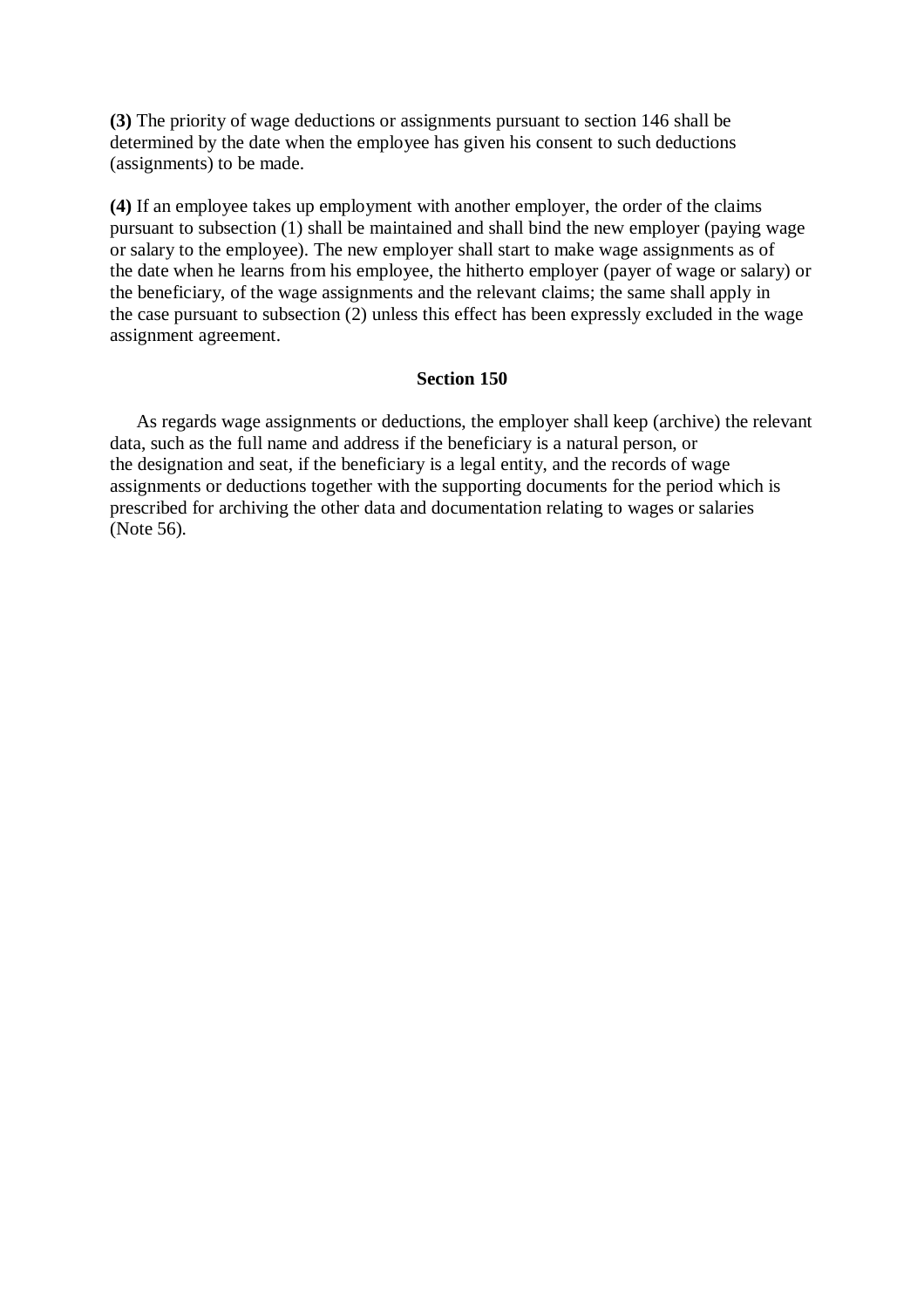# **PART SEVEN REIMBURSEMENT OF EXPENSES TO EMPOYEES IN CONNECTION WITH THEIR PERFORMANCE OF WORK**

# **CHAPTER I**

# **COMMON PROVISIONS ON REIMBURSEMENT OF EXPENSES TO EMPLOYEES IN CONNECTION WITH PERFORMANCE OF THEIR WORK**

### **Section 151**

Unless otherwise provided in this Code, the employer shall reimburse his employee for those expenses having arisen to the employee in connection with performance of work; the employer shall reimburse such expenses within the scope and under the conditions laid down in this Part.

### **Section 152**

"Travel expenses" (in Czech "cestovní výdaje") which shall be reimbursed by the employer to an employee shall be expenses incurred by the employee:

- **(a)** on a business trip (section 42);
- **(b)** on a journey outside his regular workplace;
- **(c)** on an extraordinary journey in connection with performance of work outside the pattern (schedule) of shifts at the place of performance of his work or at his regular workplace;
- **(d)** on transfer to another place of work (relocation; section 43);
- **(e)** on temporary assignment (temporary transfer to another employer; section 43a);
- **(f)** on taking up employment in an employment relationship;
- **(g)** on performance of work abroad.

#### **Section 153**

**(1)** The conditions which might have impact on reimbursement and amount of travel expenses, in particular the period of a business trip, the place of start and termination of a business trip, the place of performance of working tasks, the mode of transport and accommodation, shall be determined by the employer in writing beforehand, taking thereby into consideration the legitimate interests of his employee.

**(2)** Where owing to the circumstances, no doubt arises with regard to a certain employee's rights to reimbursement of travel expenses and their amount, a prior written determination of conditions (terms) is not required, unless the employee insists on a written determination of such conditions.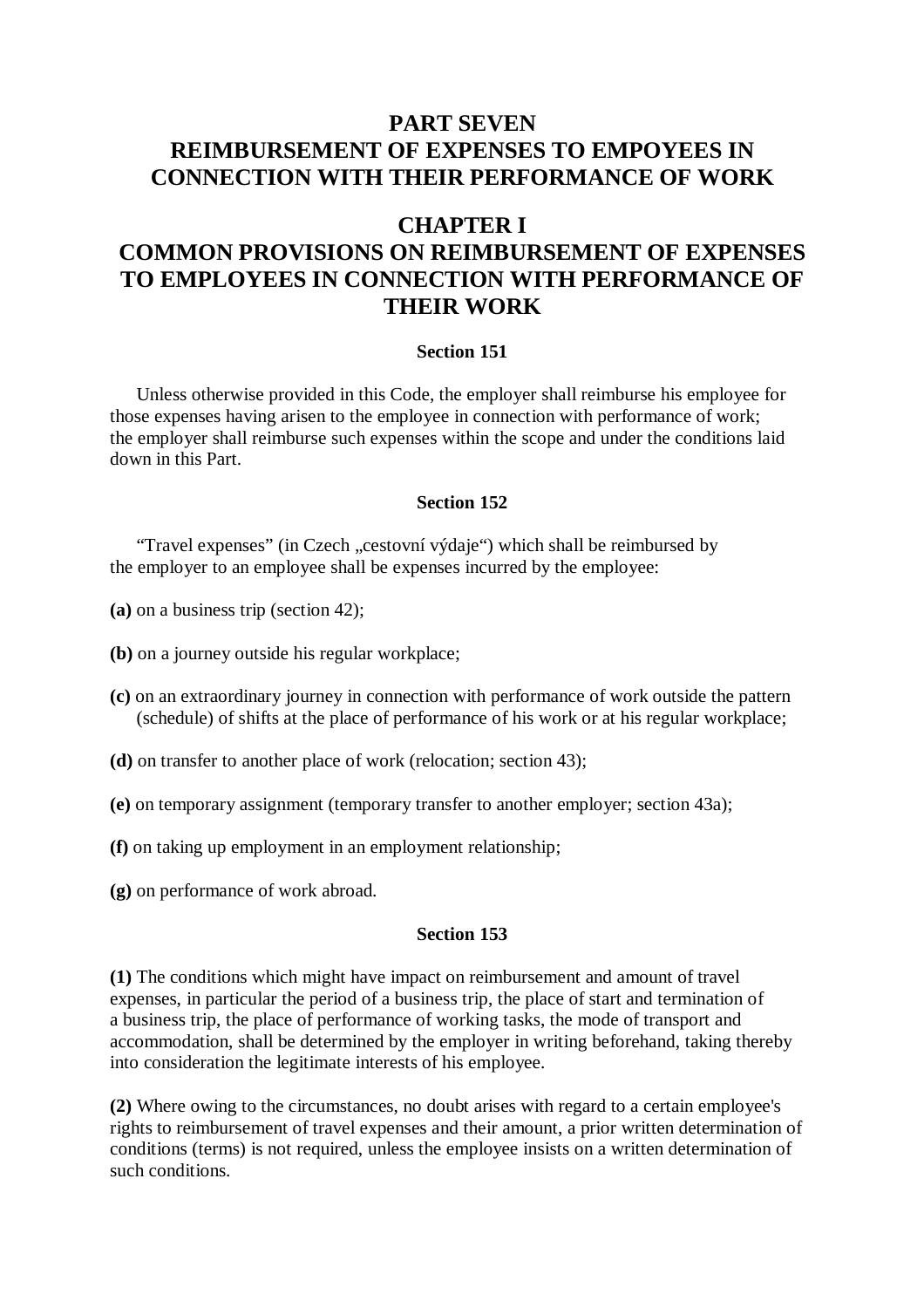#### **Section 154**

"Business trip abroad" ("zahraniční pracovní cesta") shall be a trip undertaken outside the Czech Republic. The time decisive for an employee's entitlement to travel expenses in a foreign currency is the time of crossing the state borders of the Czech Republic which the employee communicates to his employer, or the time of departure from the Czech Republic and the time of arrival to the Czech Republic if he travels by aircraft.

#### **Section 155**

**(1)** Reimbursement of travel expenses to an employee who performs work on the basis of an agreement on work performed outside an employment relationship may only be granted where this right and the regular workplace have been agreed.

**(2)** Where under an agreement to complete a job, the employee is to fulfil a working task in a locality (town, village) which is different from that where he has home address, this employee shall have the right to reimbursement of travel expenses provided that such reimbursement has been agreed, and this shall apply even if otherwise a regular workplace has not been agreed.

# **CHAPTER II**

# **REIMBURSEMENT OF TRAVEL EXPENSES TO EMPLOYEES OF EMPLOYERS NOT REFERRED TO IN SECTION 109(3)**

### **Division 1**

## **Reimbursement of Travel Expenses on a Business Trip or on a Journey Outside Regular Workplace**

### **Section 156 Types of Travel Expenses**

**(1)** Under the conditions laid down in this Chapter, an employer (private undertaking) to whom this Chapter applies shall reimburse to his employee on a business trip:

- **(a)** fares (transport expenses);
- **(b)** fares to visit a family member;
- **(c)** accommodation expenses;
- (d) increased meal expenses (hereafter referred to as "meal allowance"; in Czech "stravné");
- **(e)** necessary incidental expenses.

**(2)** For the purposes of granting reimbursement of travel expenses, a journey pursuant to section 152(b) and (c) shall also be considered as a business trip.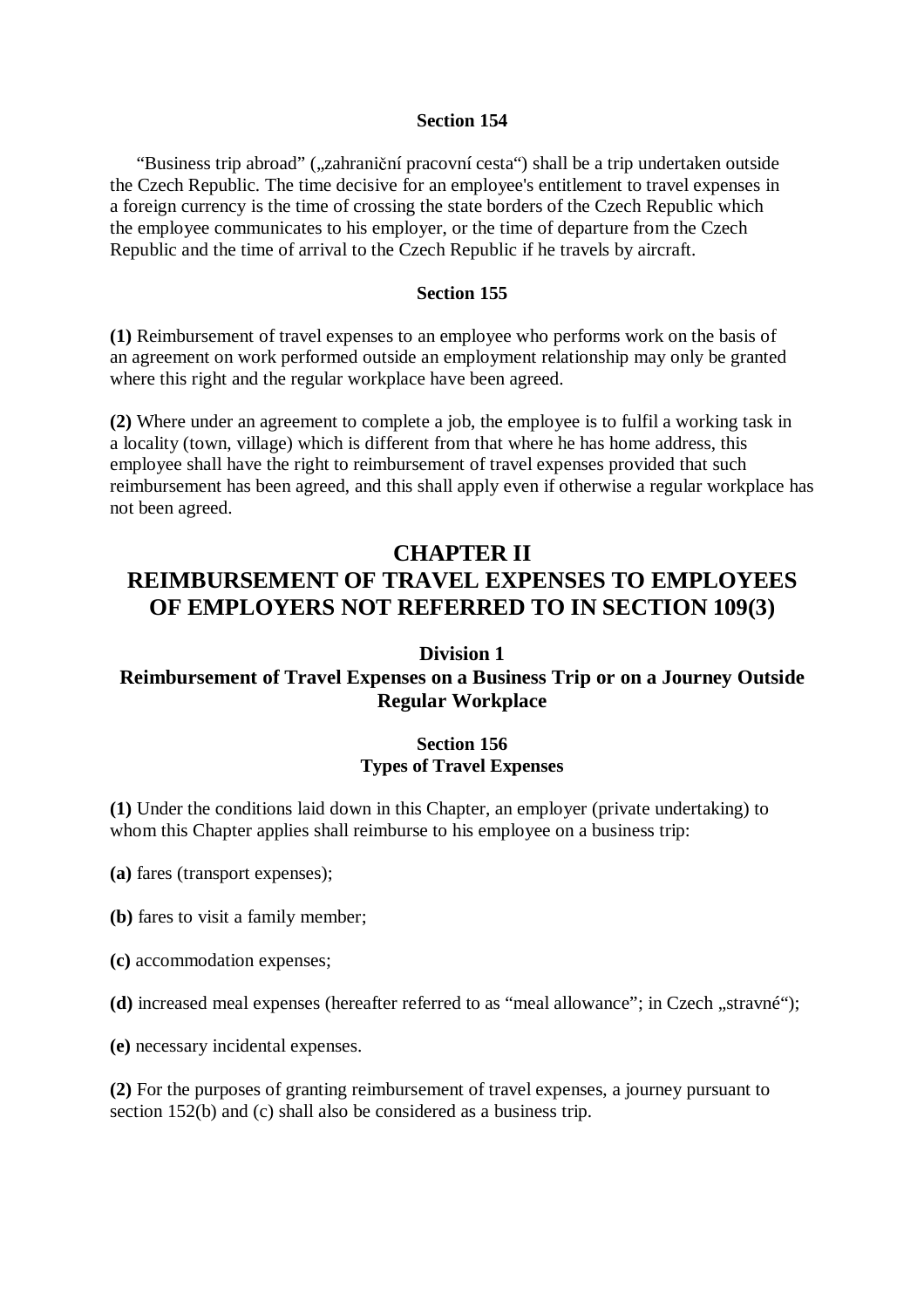**(3)** The employer may reimburse to his employee also other expenses, however the term "reimbursement of travel expenses" shall only refer to those expenses the reimbursement of which was made in accordance with section 152.

### **Section 157 Reimbursement of Fares (Transport Expenses)**

**(1)** Where an employee uses a determined means of long-distance public transportation and a taxi cab, the employee shall be entitled to reimbursement of travel expenses in the documented amount.

**(2)** Where an employee, with his employer's consent, uses instead of a determined means of long-distance public transportation some other means of transportation, including a road motor vehicle (except a road motor vehicle provided by his employer), the employee is entitled to reimbursement of travel expenses in the amount equal to the fare for a determined means of long-distance public transportation.

**(3)** Where, at his employer's request, an employee uses a road motor vehicle (except a road motor vehicle provided by his employer), the employee is entitled to the standatr reimbursement for every 1 km travelled and to the reimbursement of expenses for fuel consumption.

**(4)** The standard (basic) reimbursement rate per kilometre travelled shall be at least:

**(a)** CZK 1.10 for a single-track motor vehicle or a three-wheeled motor vehicle;

**(b)** CZK 3.70 for a passenger road motor vehicle;

the standard reimbursement rate per kilometre motoring shall be increased by at least 15% if a trailer is used with a road motor vehicle. The standard reimbursement rate shall be amended in dependence on the price development by an implementing Decree promulgated pursuant to section 189.

**(5)** An employee is entitled to at least the double of the standard reimbursement rate pursuant to subsection (4)(b) in respect of a lorry, bus or tractor.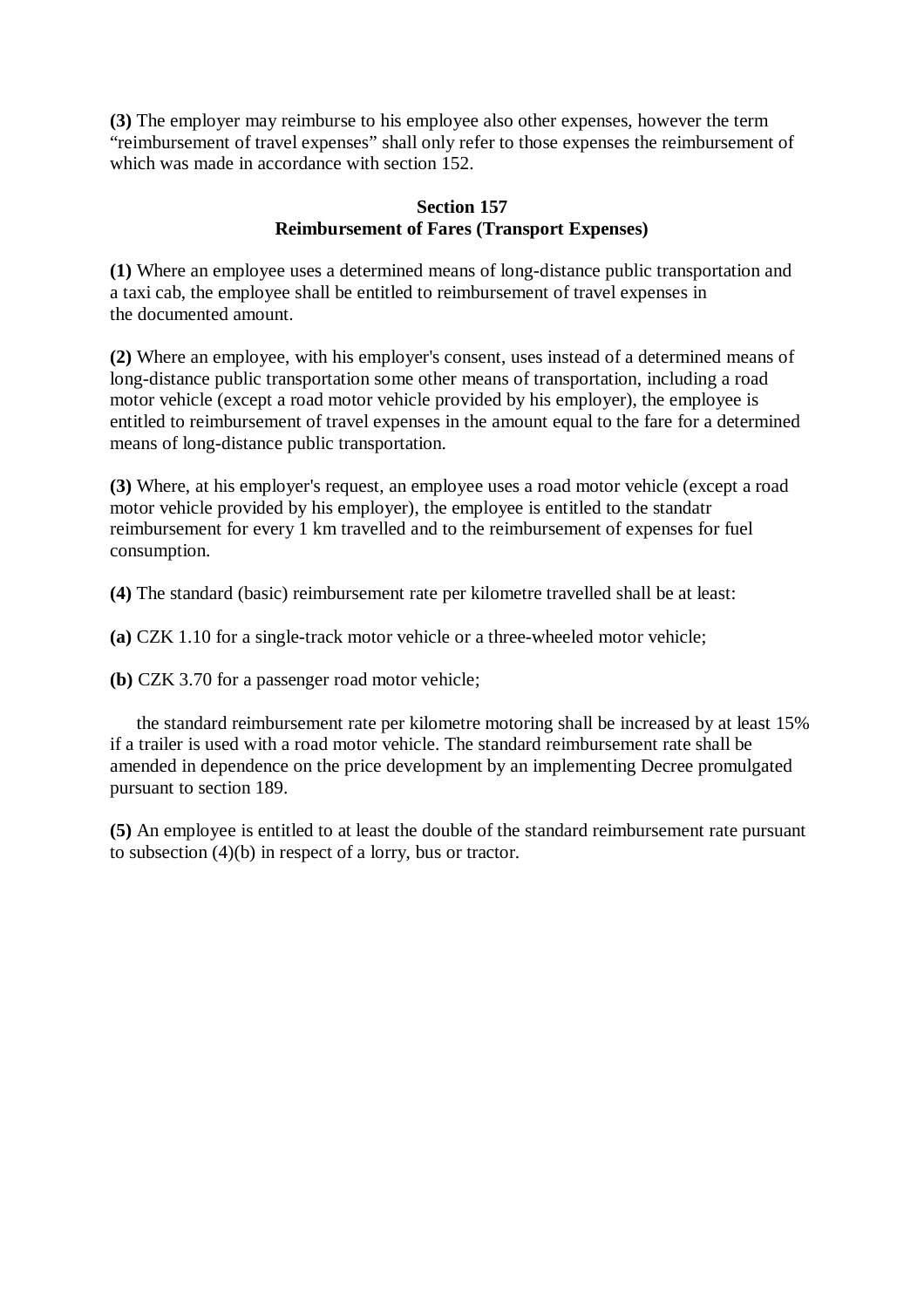### **Section 158**

**(1)** Where the standard reimbursement rate has not been agreed or determined by the employer before his employee goes on a business trip, the employee is entitled to the standard rate pursuant to section 157(4) and (5).

**(2)** The reimbursement for fuel consumption shall be determined by the employer by multiplying the fuel price by the quantity of the fuel consumed.

**(3)** The employee shall document the fuel price by a receipt on fuel purchase from which the connection with his business trip is obvious. Where the employee proves the fuel price by two or more receipts on fuel purchase from which the connection with his business trip is obvious, for the purposes of determining the relevant reimbursement, the fuel price shall be calculated as an arithmetic average of the prices documented by the employee. Where the employee does not prove the fuel price to his employer in a reliable way, the employer shall determine the reimbursement amount by applying the average price of relevant fuel laid down in the implementing statutory provisions, promulgated pursuant to section 189.

**(4)** The fuel consumption of a road motor vehicle shall be calculated by the employer on the basis of the data given in the registration technical document of the vehicle which was used by the employee; the employee is obliged to submit the said technical document to the employer. Where the technical document does not include such data, the employee is entitled to reimbursement of fuel expenses only if he proves the fuel consumption by another technical document of the same vehicle type with the same cylinder volume (capacity). In determining the fuel consumption, the employer shall make use of the data on fuel consumption for combined traffic under the EU standards. Where the data is not stated in the technical document, the employer shall calculate the fuel consumption of the vehicle as an arithmetic average of the data given in the technical document.

#### **Section 159**

**(1)** Where in accordance with the conditions determined for a certain business trip, the employee uses means of local public transport, he is entitled to reimbursement of fares in the documented amount; the said reimbursement shall be due to the employee in addition to the reimbursement of expenses (if relevant) pursuant to section 157(1) to (3).

**(2)** As regards reimbursement of fares for means of local public transport used on business trip within the municipality in which the employee has his agreed place of work performance, the employer shall reimburse to this employee the amount equal to fare(s) at the time when such business trip took place without the employee having to prove the local fare(s). However, such reimbursement of fares for means of local public transport shall not be due to an employee if his employer covers the use of local public transport and the employee does not financially contributes thereto.

#### **Section 160**

If, with his employer's prior consent, the employee interrupts a business trip due to some reason on his side and no performance of work follows after the trip interruption, the employer shall reimburse his employee only for fares up to the amount to which the employee would have been entitled in the event that no interruption of the business trip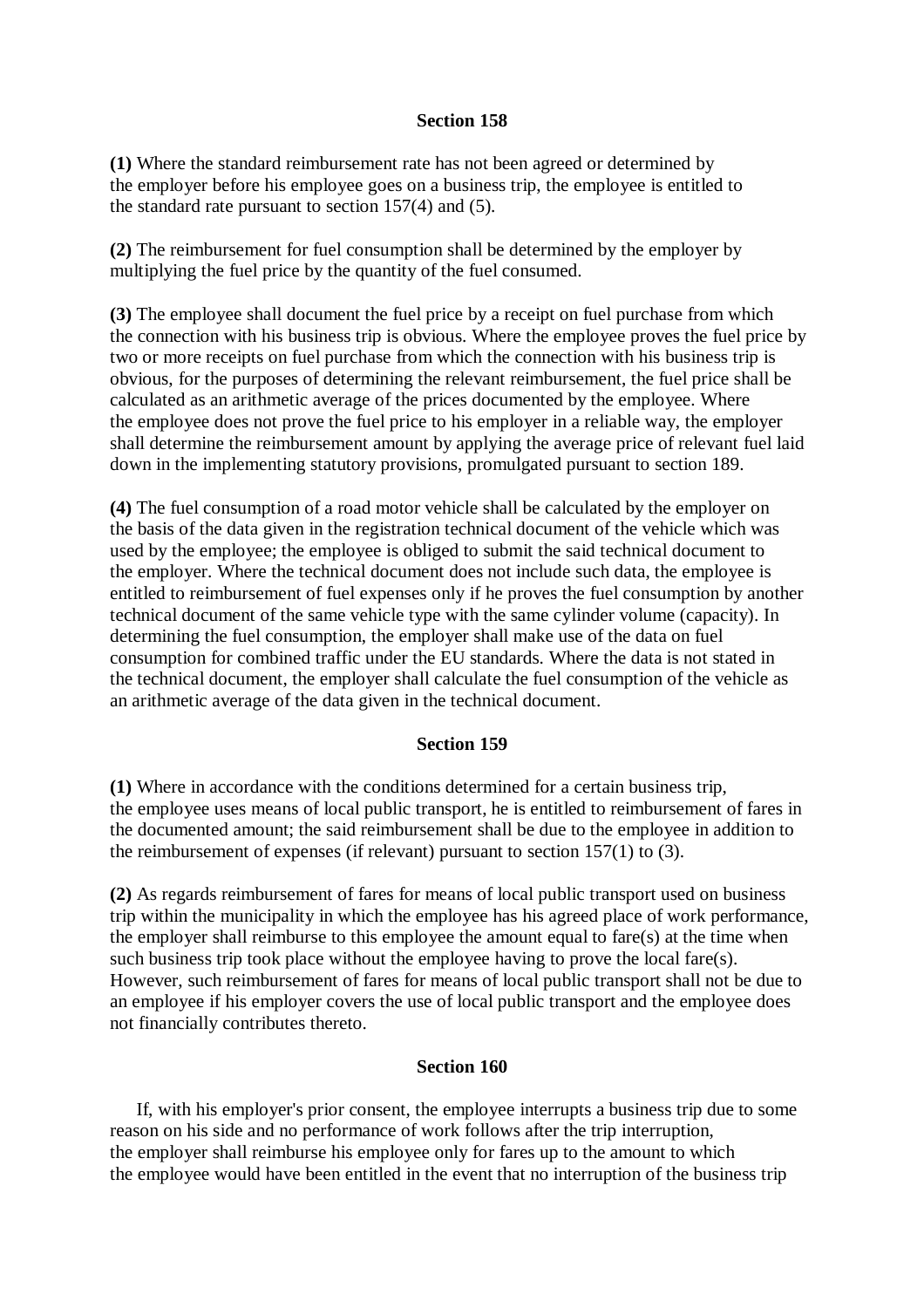had occurred. A similar procedure shall apply if a prior agreed interruption of a business trip occurs due to a reason on the employee's side before his performance of work.

### **Section 161 Reimbursement of Fares to Visit a Family Member**

**(1)** Where an employee's duration of a business trip lasts longer than seven calendar days, the employee is entitled to reimbursement of return fares to visit a family member at the home address or at another prior agreed place of a family member's stay and the reimbursement shall be provided under the conditions laid down in sections 157 to 160, however the fares shall be reimbursed at the utmost in the amount equal to fares to the place of the employee's place of work or regular workplace or home address in the Czech Republic. The limiting amount shall be the amount that is most advantageous for the employee.

**(2)** If the employee travels by air transport to visit a family member, the employer shall only reimburse the employee for the amount of fares by a means of road or railway long-distance transport, as determined by the employer. The provisions of subsection (1) shall apply as appropriate.

**(3)** The fares for a visit to a family member shall be reimbursed by the employer latest in the course of the fourth week either from the beginning of a business trip or from last visit to a family member, unless the employer and the employee have agreed on a shorter period.

### **Section 162 Reimbursement of Accommodation Expenses**

**(1)** An employee is entitled to reimbursement of accommodation expenses incurred in accordance with the conditions of the employee's business trip; the accommodation expenses shall be reimbursed in the amount documented by the employee. During the time when the employee visits his family member, the employer shall reimburse the documented amount for the employee's accommodation only if the employee had to continue paying such expenses with regard to the conditions of the business trip or accommodation services.

**(2)** During a prior agreed interruption of a business trip due to a reason on the side of the employee, the employer is not obliged to reimburse the employee for the accommodation expenses during such interruption even if the employee had to settle the accommodation expenses during this time owing to the conditions of the business trip or accommodation services.

### **Section 163 Meal Allowances**

- **(1)** For each calendar day of a business trip, an employee is entitled to meal allowance of:
- **(a)** CZK 64 if a business trip lasts 5 to 12 hours;
- **(b)** CZK 96 if a business trip lasts longer than 12 hours but does not exceed 18 hours;
- **(c)** CZK 151 if a business trip lasts more than 18 hours.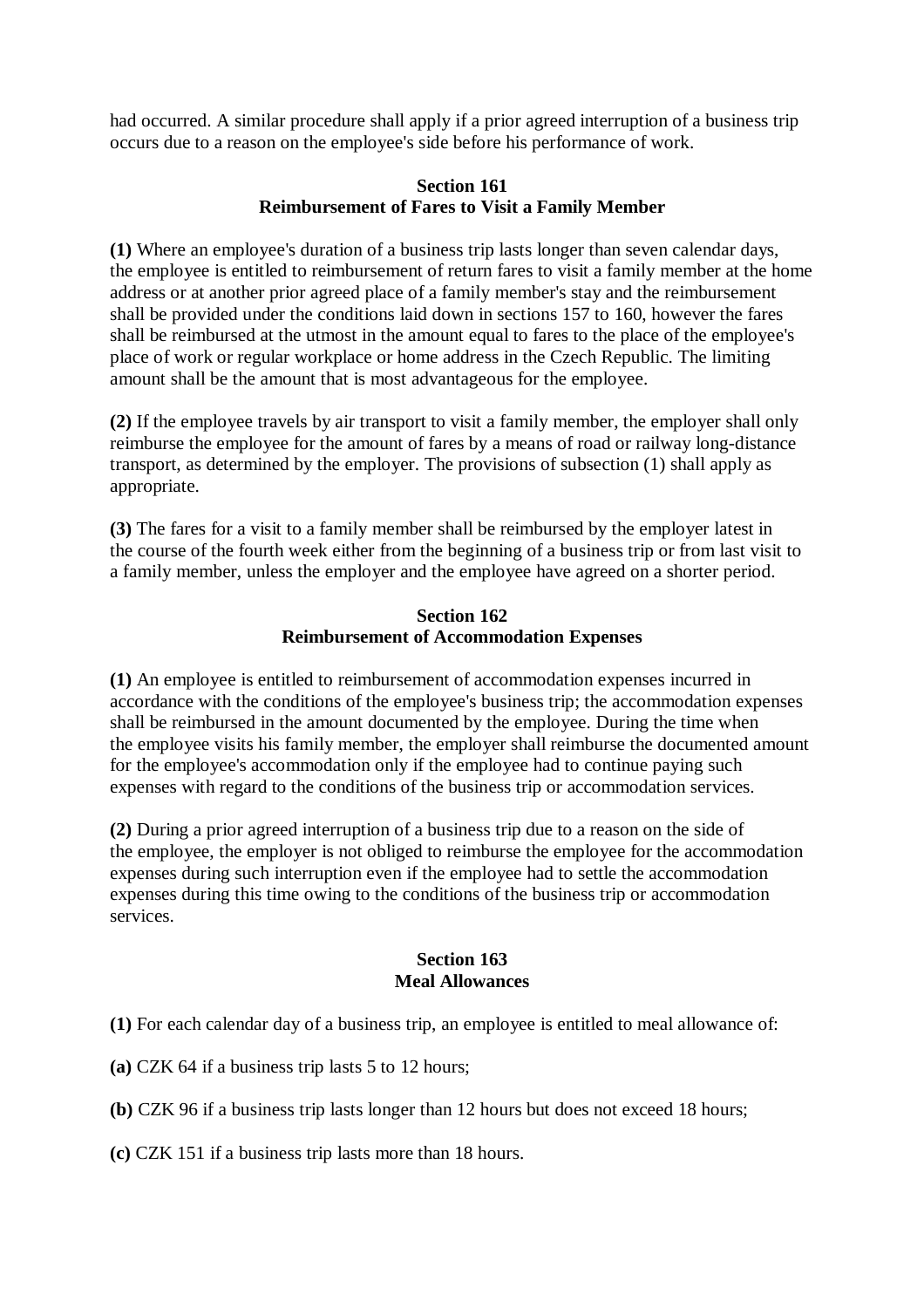The amounts of meal allowances shall be adjusted in accordance with the price development by an implementing Decree promulgated pursuant to section 189.

**(2)** If during a business trip the employee is provided with a meal that has the characteristics of breakfast, lunch or dinner and the employee does not financially contribute to payment for such meal (hereafter referred to as "meal provided free of charge" or "free meal"; in Czech "bezplatné jídlo"), his meal allowance shall be reduced for each free meal by:

- **(a)** 70% of the meal allowance if his business trip lasts 5 to 12 hours;
- **(b)** 35% of the meal allowance if his business trip lasts longer than 12 hours but does not exceed 18 hours;
- **(c)** 25% of the meal allowance if his business trip lasts more than 18 hours.

**(3)** Unless before sending the employee on a business trip the employer either agrees with him or determines to him a higher meal allowance than that in subsection (1), the employee is entitled to meal allowance pursuant to subsection (1). Unless before sending an employee on a business trip the employer agrees with him or determines to him a lower reduction of meal allowance, the employee is entitled to a meal allowance reduced by the highest amount pursuant to subsection (2).

**(4)** Where a business trip falls into two calendar days, a total duration of such business trip is considered for the meal allowance purposes should this be more advantageous for an employee.

**(5)** For a period for which the employee visits a family member or for which he interrupts a business trip due to reasons on his side, he is not entitled to meal allowance. Before visiting a family member or before an agreed interruption of a business trip the period decisive for the employee's entitlement to meal allowance shall terminate on completion of performance of his work, or at a time the determination of which has been agreed beforehand, and after a family member's visit or after an interruption of a business trip due to reasons on the employee's side, the period decisive for the entitlement to meal allowance starts concurrently with the beginning of the employee's performance of work or at a time the determination of which has been agreed beforehand.

**(6)** Should the employee be instructed to go on a business trip to the place of his home address which differs from the place of performance of his work or his regular workplace, he is entitled to meal allowance only for a trip to the place of his home address and for a return trip (journey) and for the period of performance of work at such place.

**(7)** It is prohibited to extend the reasons for non-payment of meal allowances laid down in subsections (5) and (6).

## **Section 164 Reimbursement of Necessary Incidental Expenses**

The employer shall reimburse his employee for necessary incidental expenses having arisen to the employee in connection with a business trip; these expenses shall be reimbursed in the documented amount. Where the employee cannot document the amount of incidental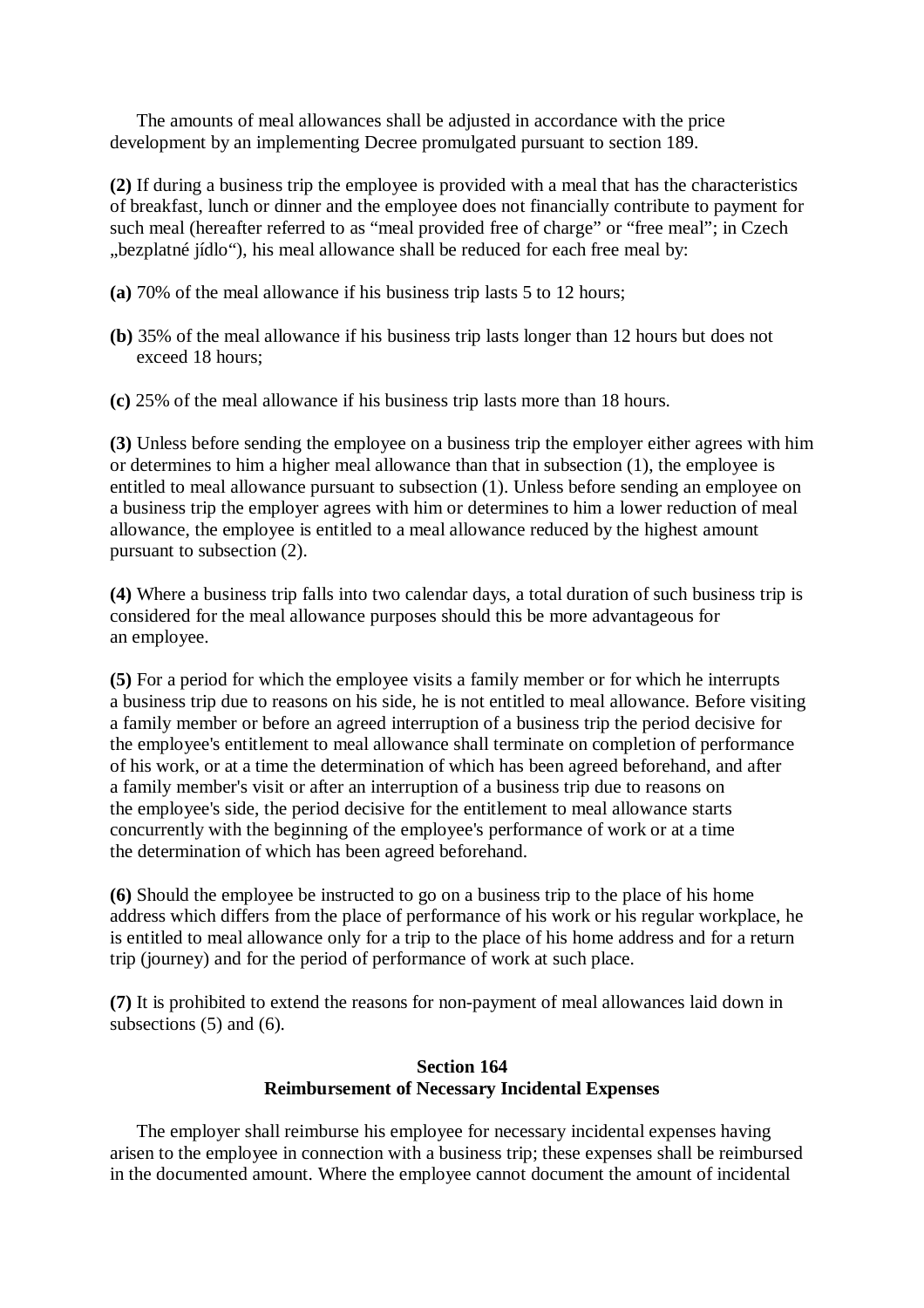expenses, the employer shall provide to the employee reimbursement equal to the usual price of things and services at the place and time of the business trip.

## **Division 2 Reimbursement of Expenses on Transfer to Another Place (Relocation) or Temporary Assignment**

### **Section 165**

**(1)** If an employee is relocated or temporarily assigned to another employer to a place other than that agreed in his employment contract and concurrently other than the place of his home address, he shall be entitled to the amounts pursuant to sections 157 to 164 under the conditions stipulated therein. If the employee returns to his home every day, the time spent there shall not be included in the period relevant for granting meal allowance.

**(2)** If the employee who is granted meal allowance pursuant to subsection (1) is at that time sent on a business trip outside the place to which he has been transferred (relocated) or outside the place of his temporary assignment, he shall be entitled to such meal allowance that is more advantageous for him. He shall be further entitled to reimbursement of the other travel expenses as on a business trip.

# **Division 3 Reimbursement of Travel Expenses on Business Trips Abroad**

### **Section 166 Types of Travel Expenses and their Reimbursement**

**(1)** Under the conditions further laid down, the employer shall provide to his employee meal allowance in the amount and under the conditions pursuant to section 163, except subsection 163 (4), and reimbursement of:

- **(a)** fares (transport expenses);
- **(b)** fares to visit a family member;
- **(c)** accommodation expenses;
- **(d)** expenses for meals in a foreign currency (hereafter "meal allowance abroad"; in Czech "zahraniční stravné");
- **(e)** necessary incidental expenses.

**(2)** Where an employee is on a business trip abroad, the employer may also reimburse some other travel expenses of this employee.

#### **Section 167 Reimbursement of Fares**

An employee is entitled to reimbursement of fares in the amount and under the conditions laid down in sections 157 to 160; reimbursement of fuel in a foreign currency and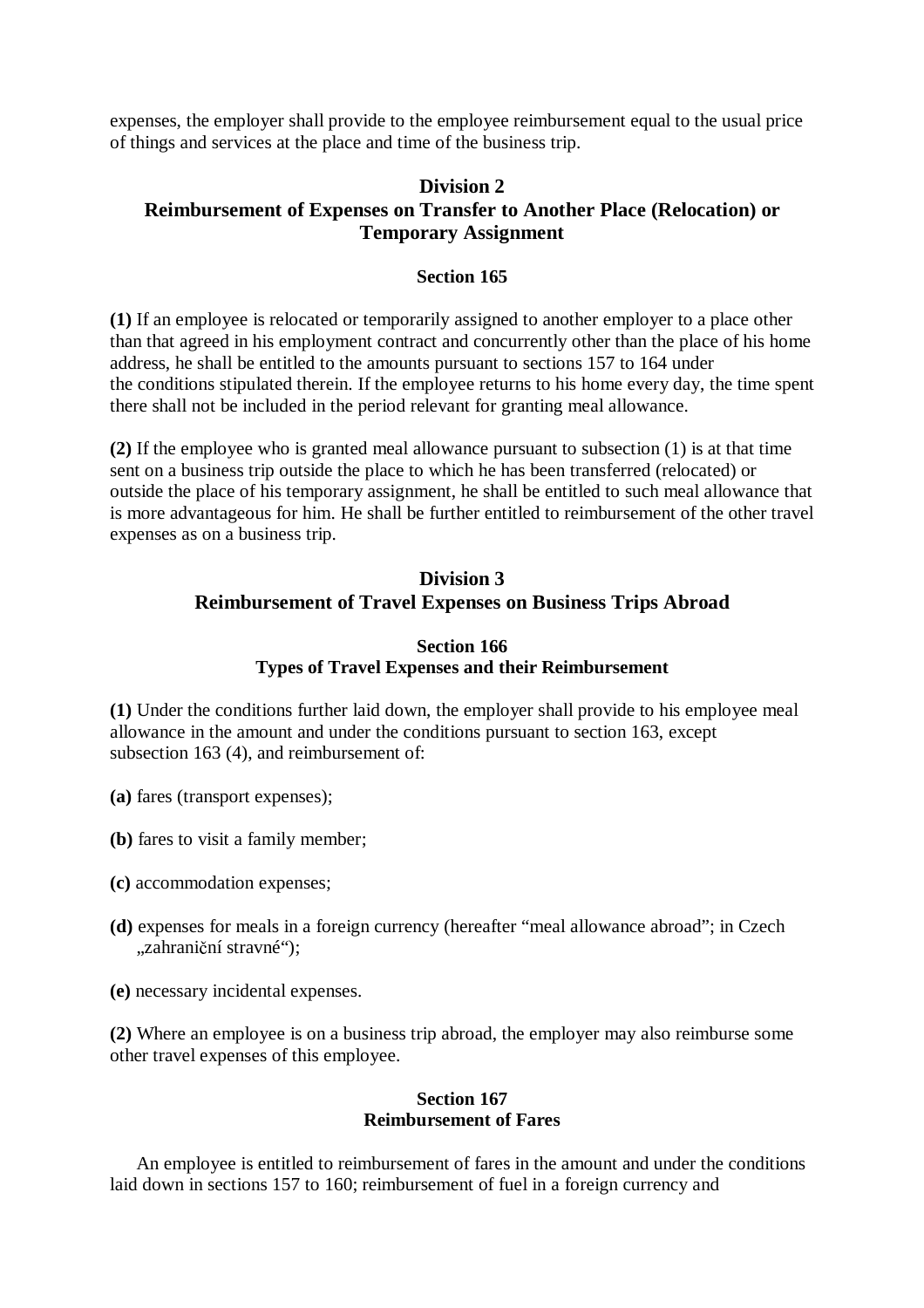documented amount shall be provided only for kilometres travelled outside the Czech Republic. Where due to serious reasons the employee does not have a receipt confirming his purchase of fuel outside the Czech Republic, the employer may provide him reimbursement of fuel settled in a foreign currency also on the basis of the employee's statement on the actual price paid for fuel and on the reasons why no receipt is available.

### **Section 168 Reimbursement of Fares to Visit a Family Member**

If a business trip abroad lasts longer than one month and if a visit to a family member has been agreed with, or determined by, the employer before sending an employee on a business trip abroad, the employee is entitled to reimbursement of return fares to visit a family member at the home address, or at another prior agreed place of a family member's stay pursuant to section 167, however at the utmost in the amount equal to fares to the employee's place of performance of work or regular workplace or home address in the Czech Republic. The limiting amount shall be the amount that is most advantageous for the employee.

### **Section 169 Reimbursement of Accommodation Expenses**

The employee is entitled to reimbursement of accommodation expenses incurred in accordance with the conditions of such business trip abroad and section 162.

#### **Section 170 Meal Allowances Abroad**

**(1)** An employee who is on a business trip abroad is entitled to meal allowance in a foreign currency in the amount and under the conditions laid down below.

**(2)** Where prior to instructing his employee to go on a business trip abroad the employer agrees or determines the standard rate of meal allowance abroad, such standard rate in full monetary units, taking regard to the conditions of the business trip and the manner of catering, must amount to at least 75% (and in case of crews of inland water transport to at least 50%) of the standard rate of meal allowances abroad, as prescribed for a given country by an implementing Decree promulgated pursuant to section 189. Where the employer does not proceed in accordance with the first sentence, he shall determine his employee meal allowance abroad from the amount of the standard rate of meal allowances abroad prescribed by an implementing Decree promulgated under section 189. The amount of meal allowance abroad shall be determined by the employer with regard to the standard rate of meal allowances abroad agreed or determined for the country (state) in which the employee will spend most time in one calendar day.

**(3)** The employee is entitled to meal allowance abroad in the amount of the standard rate pursuant to subsection (2) if the period spent outside the Czech Republic within one calendar day lasts longer than 18 hours. Where such period is longer than 12 hours but not more than 18 hours, the employer shall provide to his employee meal allowance at two thirds of the said rate, and where the period spent outside the Czech Republic is 6 hours and less, but at least one hour, or where it is more than 5 hours provided that the employee's entitlement arises to meal allowance pursuant to section 163 or section 176 for his journey within the Czech Republic, the employer shall grant the employee meal allowance at one third of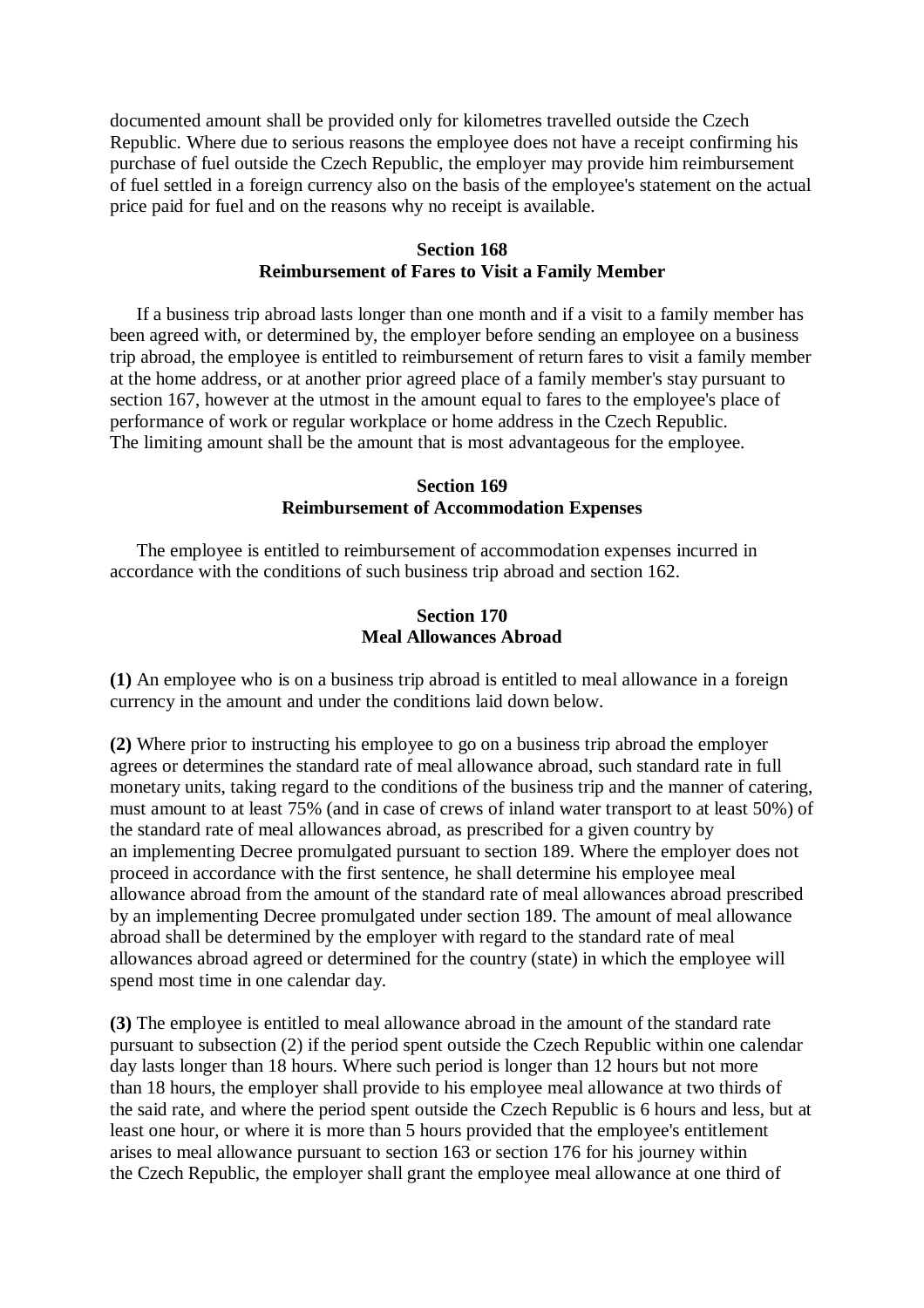the meal allowance abroad rate. Where the employee spends outside the Czech Republic less than one hour, no meal allowance abroad is provided.

**(4)** For the purposes of payment of meal allowance abroad, periods spent outside the Czech Republic, if they last one hour and more in the case of two or more business trips within one calendar day, shall be added together. Periods for which the employee's right to meal allowance abroad does not arise shall be added to the decisive period with regard to meal allowance pursuant to section 163.

**(5)** If during a business trip abroad the employee is provided with a free meal, he is entitled to meal allowance abroad at the standard rate, reduced for each free meal by an amount of up to:

- **(a)** 70% of meal allowance abroad if the meal allowance is one third of the standard rate;
- **(b)** 35% of meal allowance abroad if the meal allowance is two thirds of the standard rate;
- **(c)** 25% of meal allowance abroad if the meal allowance is at the standard rate. Unless before sending the employee on business trip abroad the employer either agrees with him or determines to him a lower reduction, the employee is entitled to the meal allowance abroad reduced by the highest amount pursuant to the first sentence.

**(6)** For a period for which the employee visits a family member or for a period of prior agreed interruption of a business trip abroad due to reasons on the employee's side, he is not entitled to meal allowance abroad. Before visiting a family member or before an agreed interruption of his business trip abroad, the period decisive for the employee's entitlement to meal allowance abroad shall terminate on completion of performance of his work or at a time

the determination of which has been agreed in advance, and after a visit to a family member or after an interruption of a business trip abroad due to reasons on the employee's side, the period decisive for the entitlement to meal allowance shall start concurrently with the beginning of the employee's performance of his work or at a time the determination of which has been agreed in advance.

**(7)** If the employee who is on a business trip abroad is instructed to go on a business trip to the place of his home address, he is entitled to meal allowance (in the Czech Republic) and to meal allowance abroad only for a journey to his home address and for a return journey, for journeys to and from the place of work performance and for the period of work performance.

**(8)** It is prohibited to extend the reasons for non-payment of meal allowances abroad laid down in subsections (6) and (7).

### **Section 171 Reimbursement of Necessary Incidental Expenses**

An employee is entitled to reimbursement of necessary incidental expenses in accordance with section 164.

### **Division 4 Reimbursement of Expenses on Posting an Employee Abroad**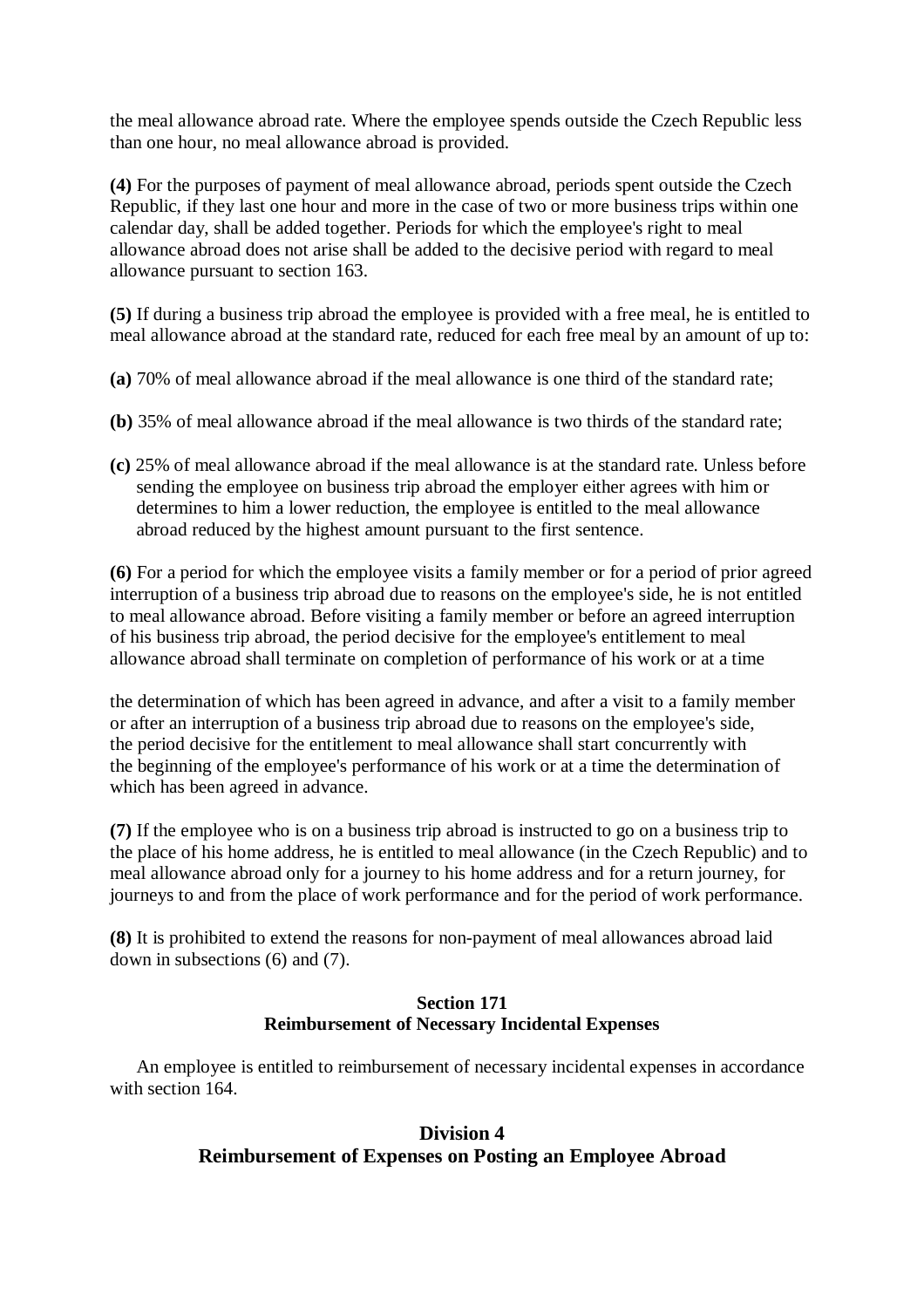#### **Section 172**

Where a place of performance of work or a regular workplace has been agreed outside the Czech Republic, the employee is entitled to reimbursement of travel expenses for the days of the first journey from the Czech Republic to the place of performance of his work or regular workplace and for his return journey as if he were on a business trip abroad. If, with a prior consent of the employer, the employee travels with a member of his family, the employee is also entitled to reimbursement of documented fares, accommodation and necessary incidental expenses having arisen to the employee's family member.

# **CHAPTER III REIMBURSEMENT OF TRAVEL EXPENSES TO EMPLOYEES OF EMPLOYERS REFERRED TO IN SECTION 109(3)**

## **Division 1 Common Provisions**

#### **Section 173**

The employer referred to in the heading of this Chapter shall reimburse travel expenses to an employee in the amount and under the conditions laid down in this Chapter. Other or higher amounts of travel expenses may not be granted.

#### **Section 174**

In providing reimbursement of travel expenses, the employer shall proceed in accordance with Chapter II of Part Seven (sections 156 to 172) and in accordance with the derogations laid down below.

## **Division 2 Reimbursement of Travel Expenses (Business Trips)**

### **Section 175 Reimbursement of Fares**

The standard rate of reimbursement laid down in section 157(4) and (5) shall be binding on the employer and the said rate may neither be agreed nor determined differently prior to a business trip.

#### **Section 176 Meal Allowances**

**(1)** Section 163(1) to (3) shall not apply to granting meal allowances. For each calendar day of a business trip the employee shall be entitled to meal allowance of:

**(a)** CZK 64 to CZK 76 if a business trip lasts 5 to 12 hours;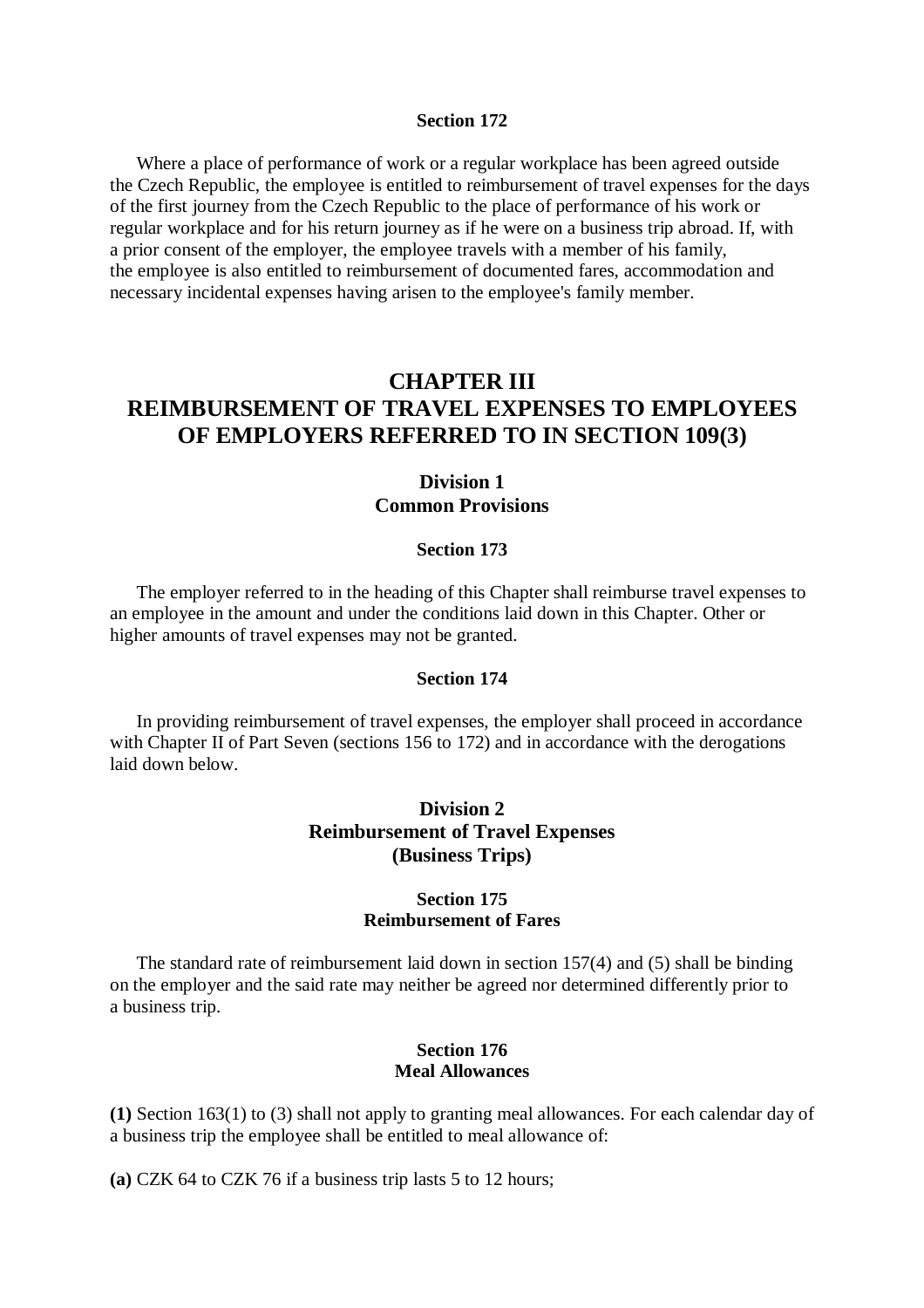- **(b)** CZK 96 to CZK 116 if a business trip lasts longer than 12 hours but does not exceed 18 hours;
- **(c)** CZK 151 to CZK 181 if a business trip lasts longer than 18 hours.

The amounts of meal allowances shall be amended in accordance with the price development by an implementing Decree promulgated pursuant to section 189.

**(2)** If the employee goes on a business trip which lasts less than five hours and this precludes such employee from his usual way of taking a meal (e.g. in a canteen), the employer may provide to the employee a meal allowance of up to the amount pursuant to subsection (1)(a).

**(3)** If during a business trip the employee is provided with a free meal, the employee is entitled to meal allowance reduced for each free meal by:

- **(a)** 70% of the meal allowance if a business trip lasts 5 to 12 hours;
- **(b)** 35% of the meal allowance if a business trip lasts longer than 12 hours but does not exceed 18 hours;
- **(c)** 25% of the meal allowance if a business trip lasts more than 18 hours.
- **(4)** The employee is not entitled to meal allowance if during a business trip that lasts:
- **(a)** 5 to 12 hours he was provided with two free meals;
- **(b)** 12 to 18 hours he was provided with three free meals.

**(5)** Unless before sending an employee on a business trip the employer agrees with him or determines to him a higher meal allowance, the employee is entitled to meal allowance of the low rate pursuant to subsection (1).

# **Division 3 Reimbursement of Expenses on Taking up an Employment or on Transfer to Another Place (Relocation)**

### **Section 177**

**(1)** Where the employer has agreed or determined by the internal regulations that reimbursement of expenses will be provided on an employee's taking up an employment (in an employment relationship) or on an employee's transfer to another place of performance of work, these expenses may be reimbursed up to the amount and within the scope pursuant to section 165.

**(2)** Reimbursement of expenses pursuant to subsection (1) may be provided by the employer to his employee until the time when this employee or the employee's family member or a person living with him in one household obtains an adequate flat in the municipality of the employee's performance of work; the employer may provide reimbursement of such expenses at the utmost for a period of four years if the employment relationship has been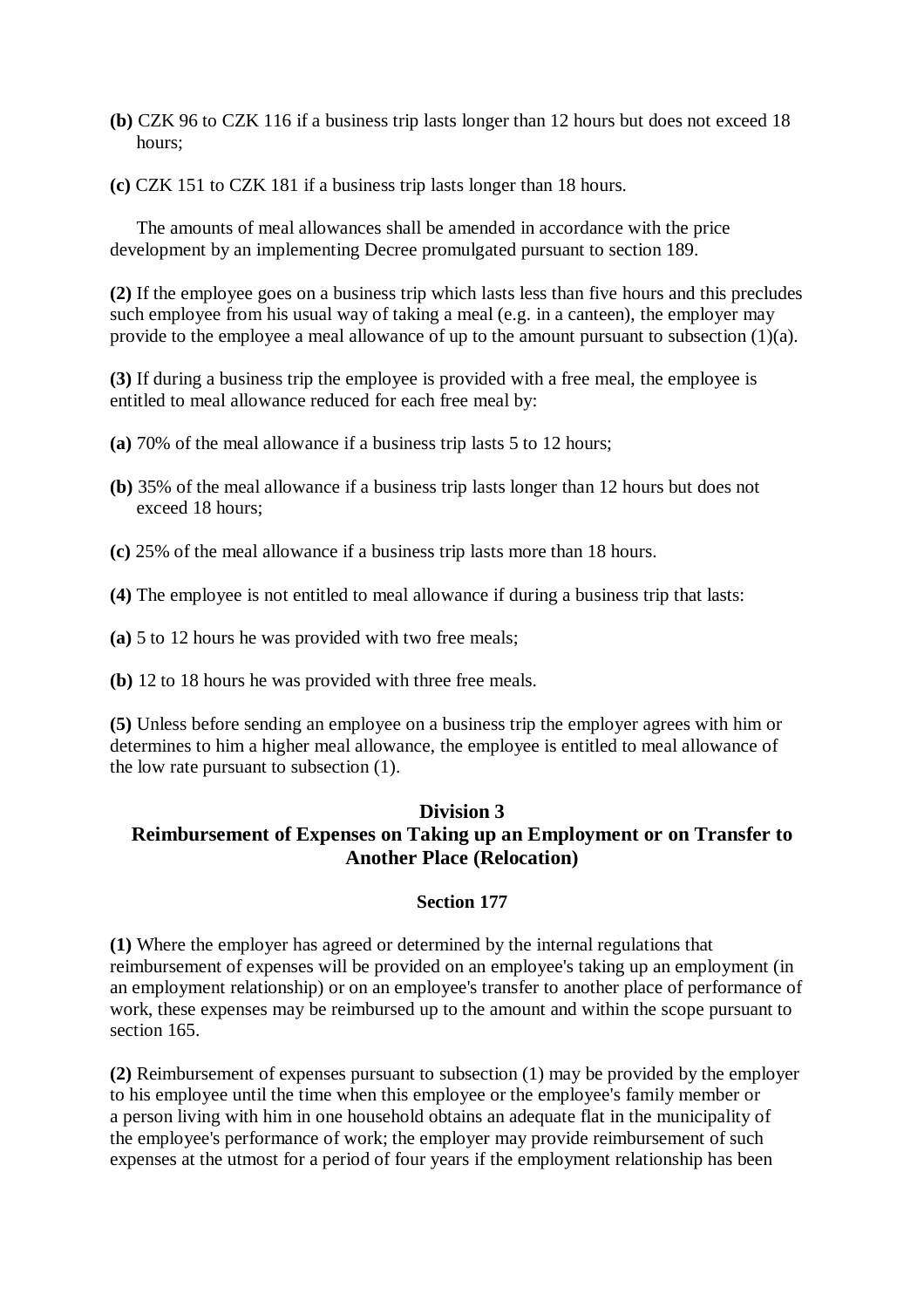agreed for an indefinite time, and for a period until termination of the employment relationship if it has been agreed for a fixed term.

### **Section 178**

If the employee to whom the employer provides or could provide reimbursement of expenses pursuant to sections 165 and 177 and who moves to a municipality in which his entitlement or possibility to reimbursement of such expenses expires, the employer may provide to this employee reimbursement of documented:

- **(a)** expenses for moving household furnishings;
- **(b)** fares (transport expenses) of the employee and the employee's family member from his previous home to his new home;
- **(c)** necessary incidental expenses related to the moving of household furnishings;
- **(d)** necessary expenses relating to an adaptation of the flat up to a maximum amount of CZK 15,000.

# **Division 4 Reimbursement of Travel Expenses on a Business Trip Abroad**

### **Section 179**

**(1)** As regards providing meal allowances abroad, the provision of section 170(2)(first sentence) and (5) shall not apply. The employee is entitled to the standard rate of meal allowance abroad, as laid down in an implementing Decree promulgated pursuant to section 189, for every day of his business trip abroad.

**(2)** Meal allowances of heads of government agencies (authorities) and their deputies and employees who are statutory bodies or their deputies may be determined in the amount which is up to 15% higher than the standard rate of the relevant meal allowance abroad pursuant to subsection (1) unless otherwise stipulated in another Act (Note 57).

**(3)**

Where during a business trip abroad an employee is provided with a free meal, the employee is entitled to meal allowance abroad, reduced for each free meal by:

- **(a) 7**0% of the meal allowance abroad if it concerns meal allowance abroad at one third of the standard rate amount;
- **(b)** 35% of the meal allowance abroad if it concerns meal allowance abroad at two thirds of the standard rate amount;
- **(c)** 25% of the meal allowance abroad if it concerns meal allowance abroad at the standard rate amount.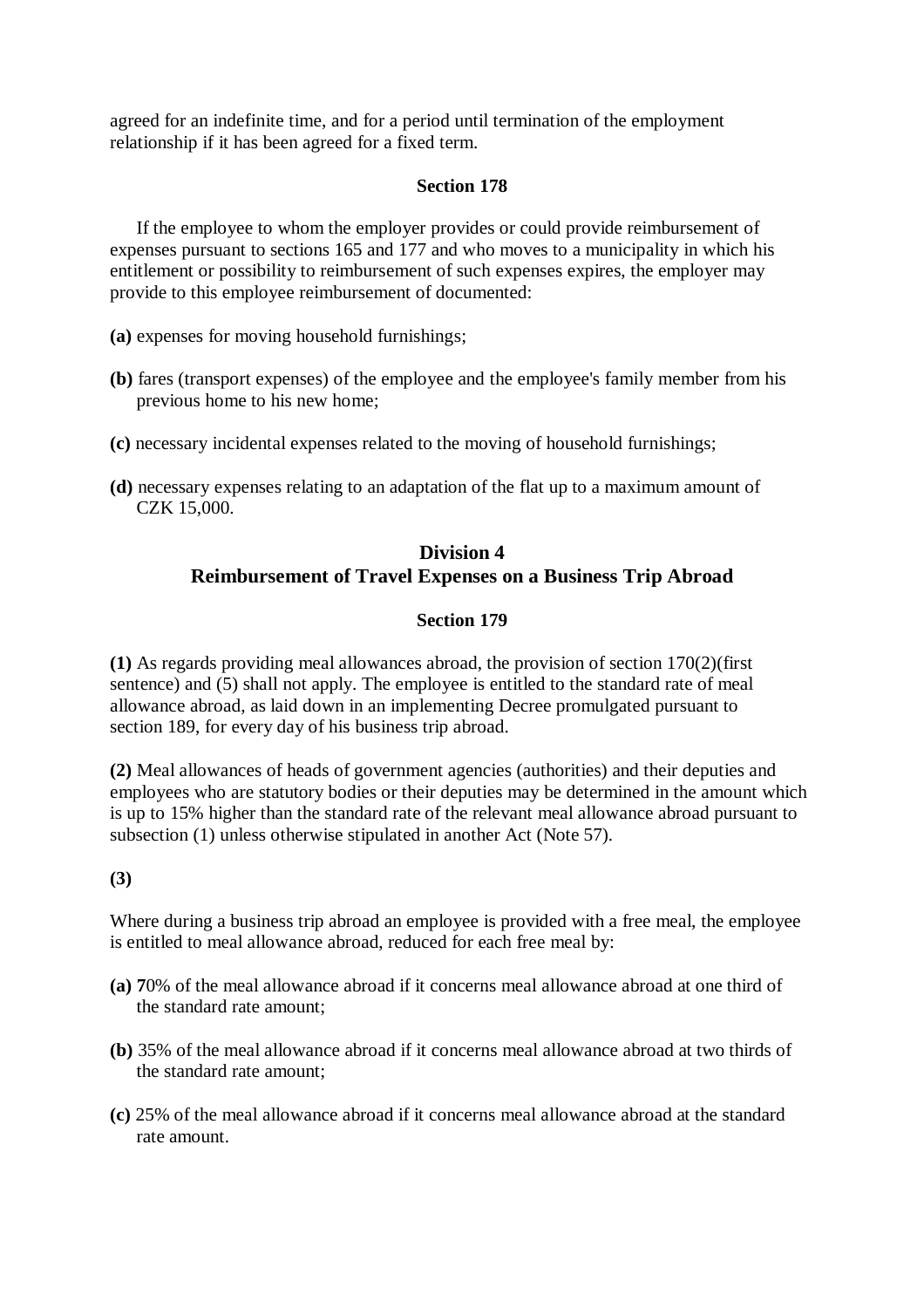**(4)** An employee is not entitled to meal allowance abroad if during his business trip abroad that lasts:

**(a)** 5 to 12 hours he was provided with two free meals;

**(b)** 12 to 18 hours he was provided with three free meals.

#### **Section 180**

In addition to relevant meal allowance abroad, the employer may also provide his employee with pocket money up to 40% of the meal allowance amount pursuant to sections 170(3) and 179.

## **Division 5 Reimbursement of Expenses on Posting an Employee Abroad**

#### **Section 181**

In addition to reimbursement of expenses pursuant to section 172, an employee is entitled to reimbursement of expenses laid down in an implementing Decree promulgated pursuant to section 189. This employee shall neither be entitled to meal allowances for a period of his business trip within the Czech Republic nor to meal allowances abroad in the country of performance of his work or regular workplace (i.e. in the country of his posting).

# **CHAPTER IV COMMON PROVISIONS ON REIMBURSEMENT OF TRAVEL EXPENSES**

### **Section 182 Flat-Rate Reimbursement of Travel Expenses**

**(1)** Where reimbursement of a flat-rate monthly or daily amount of travel expenses is agreed, or determined by internal regulations or by an individual written statement, such amount is based on the average conditions decisive for providing reimbursement of travel expenses to a circle of employees or to a certain employee, taking into consideration the level of travel expenses reimbursement and expected average expenses of the circle of these employees or this employee. At the same time the employer shall determine the method of reducing of the flat-rate amount for a period when the employee does not perform his work.

**(2)** At his employee's request, the employer shall present him the documents on the basis of which the relevant flat-rate amount (lump-sum amount) has been determined (fixed).

### **Section 183 Advances on Travel Expenses and their Final Account**

**(1)** The employer shall provide an employee with an advance up to the estimated sum of travel expenses (to be subsequently documented) unless the employer and the employee agree that no advance will be provided.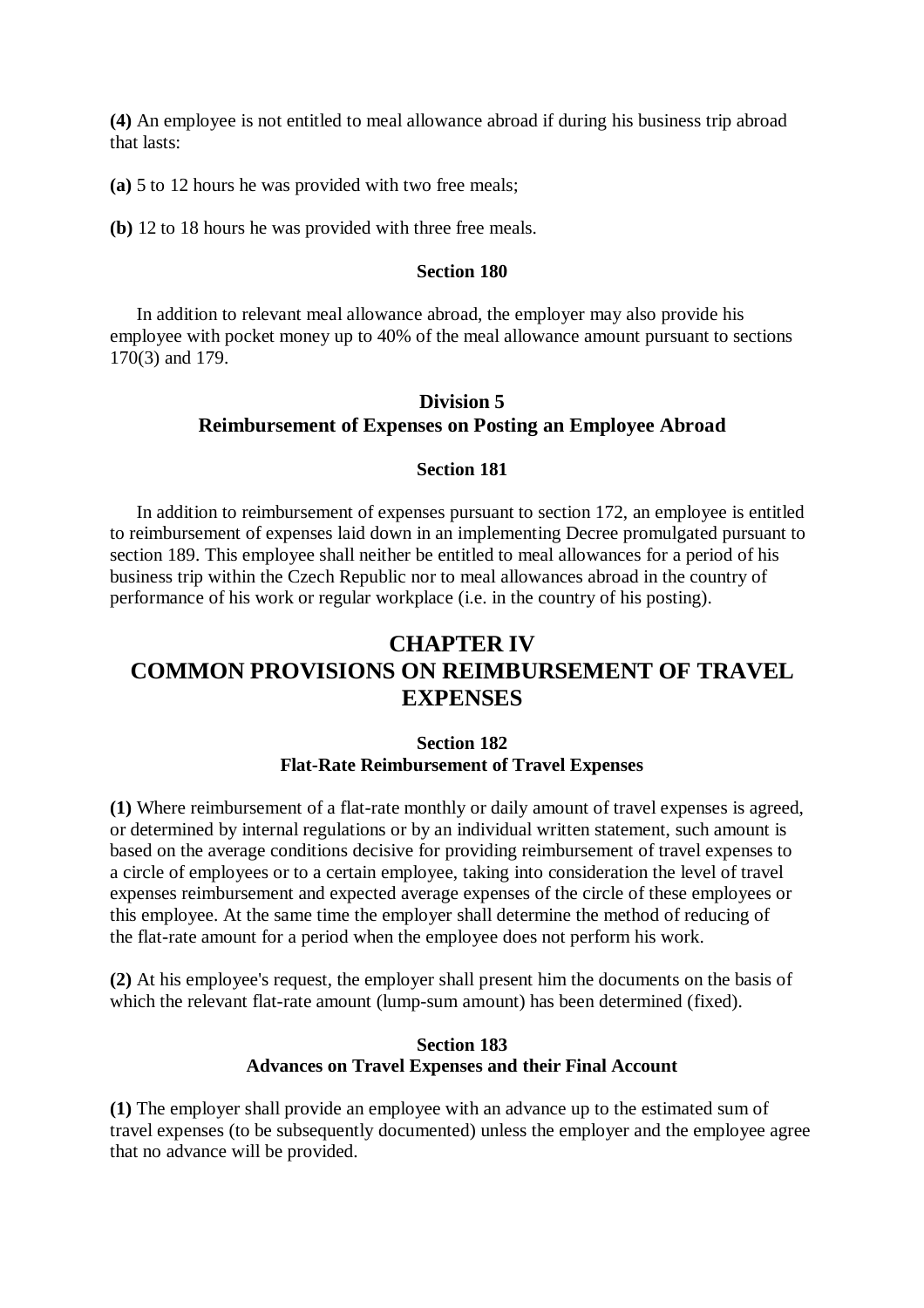**(2)** Where an employee goes on a business trip abroad, the employer may agree with the employee to provide him with an advance in a foreign currency or to provide its part in the form of a traveller's cheque or in the form of lending him the employer's payment (credit) card. The employer may agree with the employee to provide him with an advance on meal allowances abroad in Czech currency or in a foreign currency other than that laid down in a Decree promulgated pursuant to section 189 for the relevant country (state) provided that the Czech National Bank announced a foreign exchange rate for such currency. In determining the amount of meal allowances abroad in an agreed currency, it shall be necessary first to calculate the Czech crown counter value of the prescribed meal allowance abroad in a given foreign currency and then to translate the said counter value to the agreed currency. For the purpose of calculating the Czech crown counter value of meal allowance abroad and the amount of meal allowance in the agreed foreign currency (i.e. in a currency other than laid down for the foreign country in question), the employer shall apply the exchange rates announced by the Czech National Bank and valid on the date when such advance amount is provided.

**(3)** Unless the employer and his employee agree on another time-limit, within 10 working days after the end of the business trip or another fact having given rise to the entitlement to reimbursement of travel expenses, the employee shall submit to his employer written (printed) receipts and other documents required for drawing up a final account for reimbursement of travel expenses and refund to the employer such part of the advance payment which is in excess of the sum of documented travel expenses (including meal allowances). The amount which the employee is to refund to his employer in Czech currency shall be rounded up to full crowns.

**(4)** The amount by which an advance payment for the employee's business trip abroad exceeds his entitlement shall be refunded by the employee to the employer in a currency in which the advance was paid or in a currency for which the employee exchanged the former, or in Czech currency. The amount by which an advance on the employee's business trip abroad was lower than the employees right shall be refunded by the employer to this employee in Czech currency, unless otherwise agreed. In drawing up a final account of an advance amount, the employer shall apply the exchange rate by which the provided currency was translated abroad into another currency (as documented by the employee) and the foreign exchange rates pursuant to subsection (2).

**(5)** Unless the contracting parties agree on another time-limit, within 10 working days of the employee's submission of receipts and other documents concerning travel expenses, the employer shall draw up a final account of travel expenses reimbursement and satisfy the employee's entitlement. An amount to be provided to the employee by the employer shall be rounded up to full crowns.

#### **Section 184**

Section 183 shall apply as appropriate to reimbursement of travel expenses for which no advance was provided; the translation (conversion) of the currencies shall be based on the foreign exchange rates announced by the Czech National Bank and valid on the date on which the business trip abroad commenced.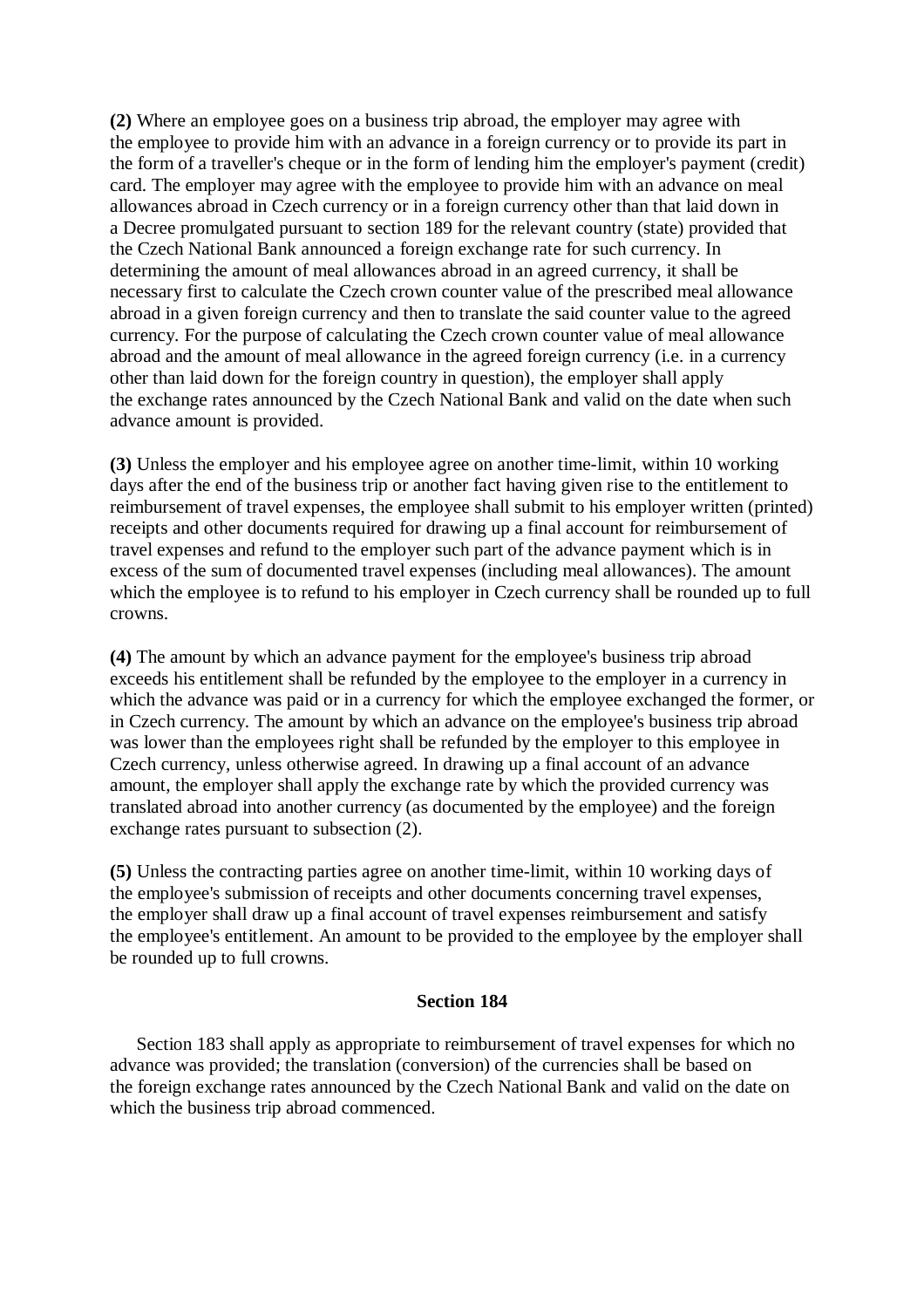#### **Section 185**

Where it is required to prove travel expenses and the employee fails to supply documentary evidence thereof, the employer may reimburse the expenses to the employee in the amount recognized, taking regard to the determined conditions unless otherwise provided by this Code [section 158(3)].

#### **Section 186**

An employee is obliged to communicate to his employer, without undue delay, any change in some fact which is decisive for travel expenses reimbursement.

#### **Section 187**

For the purposes of reimbursement of travel expenses [except section 177(2)], "an employee's family member" shall be the employee's spouse, partner (Note 51a), own children, adoptive children, children entrusted in the employee's foster care or care in loco parentis, own parents, adoptive parents, guardian(s) and foster parents. Another natural person has the status of a family member only if such person lives with the employee in one household.

### **Section 188 Reimbursement of Travel Expenses under International Agreement or under Agreement on Mutual Exchange of Employees with a Foreign Employer**

**(1)** The employee who is instructed to go on a business trip abroad and who, under the relevant international agreement, is entitled to reimbursement of a lower amount of travel and similar expenses during his business trip abroad than under this Code, shall be provided by his employer with reimbursement of the difference between his entitlement under this Part of the Labour Code and the entitlement under the international agreement.

**(2)** The employee who is instructed to go on a business trip abroad and who, under relevant international agreement, is entitled to the same or higher reimbursement of travel and other expenses in comparison with this Part (of the Labour Code), shall not be provided with reimbursement of travel expenses pursuant to this Part.

**(3)** Reimbursement of travel and similar expenses provided to an employee under relevant international agreement shall be considered as reimbursement of travel expenses pursuant to this Part of the Labour Code.

**(4)** If the employer in an agreement on mutual exchange of employees undertakes to provide meal allowances to a foreign employee posted to the Czech Republic, the employer shall provide this employee with meal allowances at least in the upper amount of meal allowances pursuant to section 176(1). The employer referred to in Chapter III of Part Seven may provide a foreign employee with meal allowance of up to double the meal allowance laid down in the first sentence and with pocket money of up to 40% of thus agreed or determined meal allowance.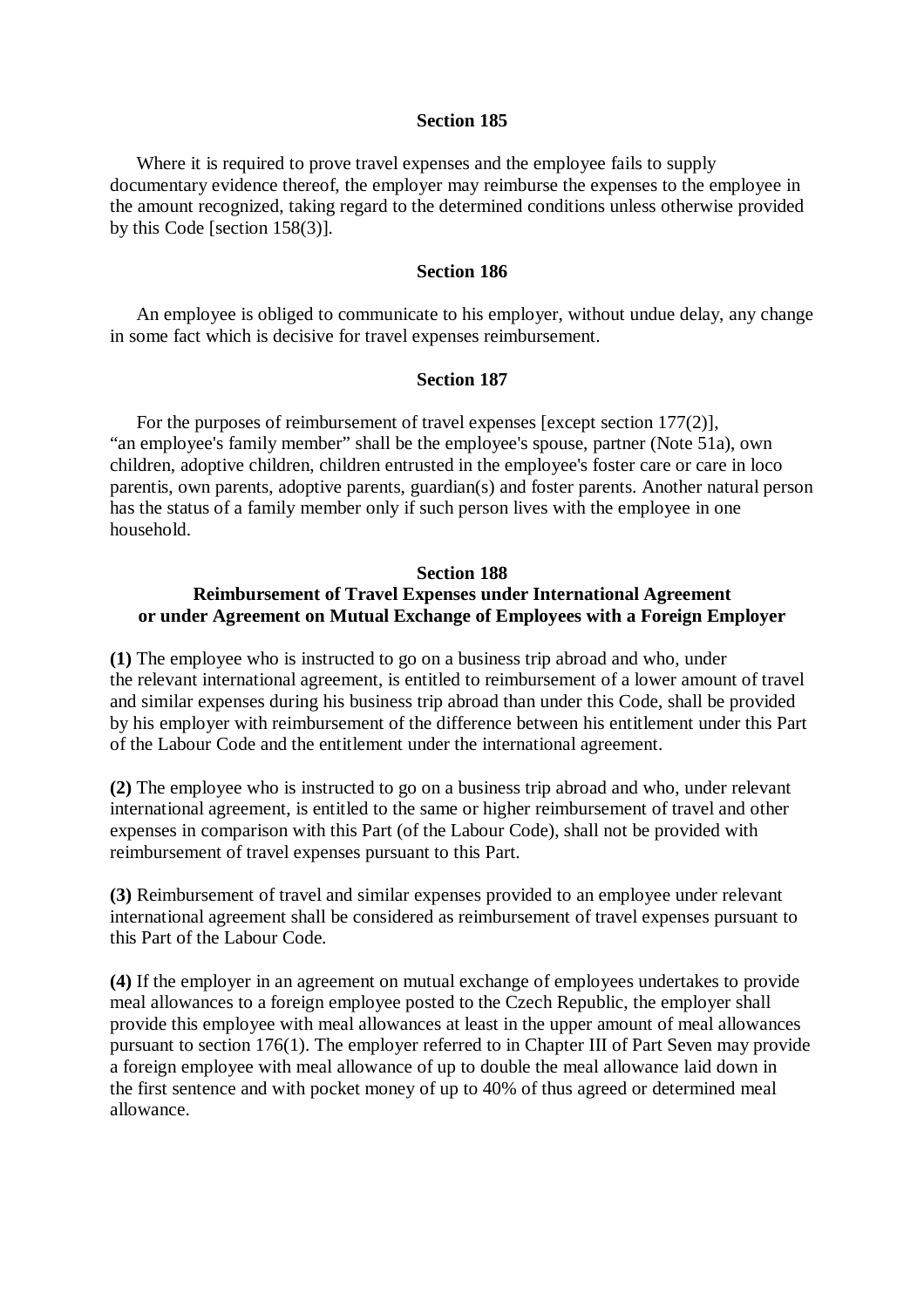### **Section 189 Authorizing Provisions**

**(1)** Regularly, with effect as of 1 January, the Ministry of Labour and Social Affairs shall promulgate in a Decree\*:

- **(a)** an amendment of the standard reimbursement rate for the use of road motor vehicles laid down in section 157(4);
- **(b)** an amendment of meal allowances laid down in section 163(1) and 176(1);
- **(c)** determination of average fuel price;

and this shall be done in accordance with the data, supplied by the Czech Statistical Office, concerning prices of motor vehicles, prices of meals and non-alcoholic beverages in public catering facilities and fuel prices.

**(2)** The Ministry of Labour and Social Affairs shall amend by its Decree, entering into effect on a date other than that pursuant to subsection (1), the standard reimbursement rate for the use of road motor vehicles, meal allowances and/or average fuel prices whenever, according to the data supplied by the Czech Statistical Office, some of the prices referred to in subsection (1) have gone up or down by at least 20% since the date of legal force of this Code or since the date of legal force of the latest amendment (revision) included in the Ministry's relevant Decree.

**(3)** A meal allowance amount shall be rounded down to the next full crown if its heller component (over the full crown) is below 50 hellers and it shall be rounded up to the next full crown if its heller component (over the full crown) is 50 or more hellers. Standard reimbursement rates and average fuel prices shall be rounded up to the next (full) 10 hellers.

**(4)** Regularly, with effect as of 1 January, the Ministry of Finance shall determine by its Decree the standard rates of meal allowances abroad in full units of the relevant foreign currency, acting of the basis of a proposal presented by the Ministry of Foreign Affairs and prepared according to embassies' information on the prices of meals and non-alcoholic beverages in middle-range quality public catering facilities or, as regards of Asian, African and Latin American developing countries, in the first quality public catering facilities, also making use of the statistical data supplied by international institutions.

**(5)** With effect of a date other than that pursuant to subsection (4), the Ministry of Finance shall amend the standard (basic) rates of meal allowances abroad as soon as the price referred to in subsection (4) and the exchange rate of the determined foreign currency either increase or decrease by at least 20% since the last revision.

 $\overline{\phantom{a}}$ 

<sup>\*</sup> Decree No. 429/2011 Coll. is in effect in 2012.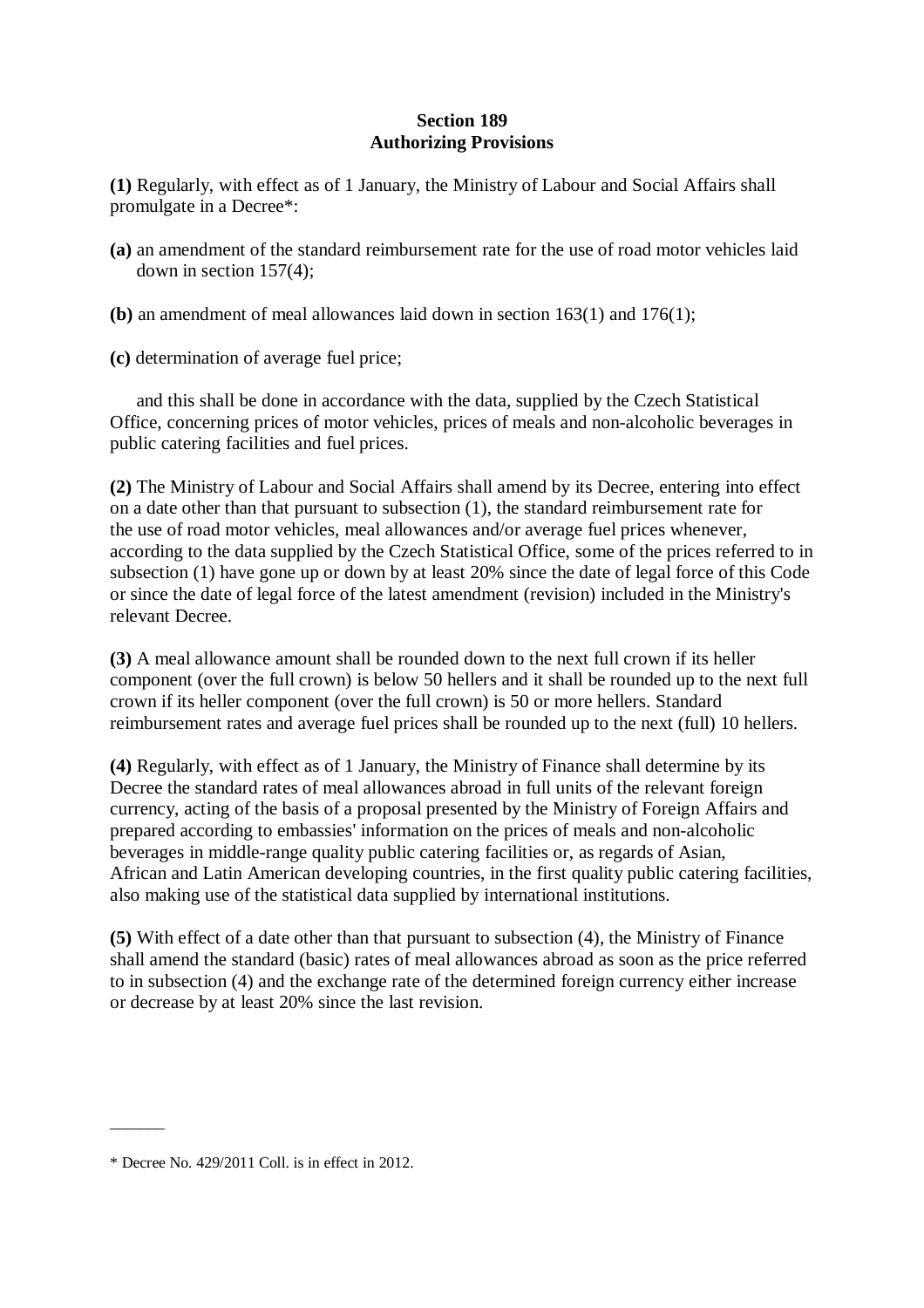**(6)** As regards employees with whom their employer, referred to in Chapter III of Part Seven, has agreed a place of performance of work or a regular workplace outside the Czech Republic, the Government shall lay down by its Decree:

- **(a)** reimbursement of increased living costs;
- **(b)** reimbursement of furnishings costs;
- **(c)** reimbursement of return fares and accommodation expenses on certain journeys to and from the Czech Republic;
- **(d)** reimbursement of expenses for moving personal belongings.

# **CHAPTER V REIMBURSEMENT FOR WEAR AND TEAR OF AN EMPLOYEE'S OWN TOOLS, EQUIPMENT AND ITEMS REQUIRED FOR WORK PERFORMANCE**

### **Section 190**

**(1)** If the employer has agreed, or fixed in internal regulations (rules) or determined in an individual written statement, the conditions (terms), the amount and manner of providing reimbursement for wear and tear of an employee's own tools, equipment or other items needed for such employee's performance of work, the employer shall provide the said reimbursement under the agreed, fixed or determined conditions (terms).

**(2)** The provision of subsection (1) shall not apply to the use of motor vehicle in respect of which reimbursement of expenses is subject to sections 157 to 160.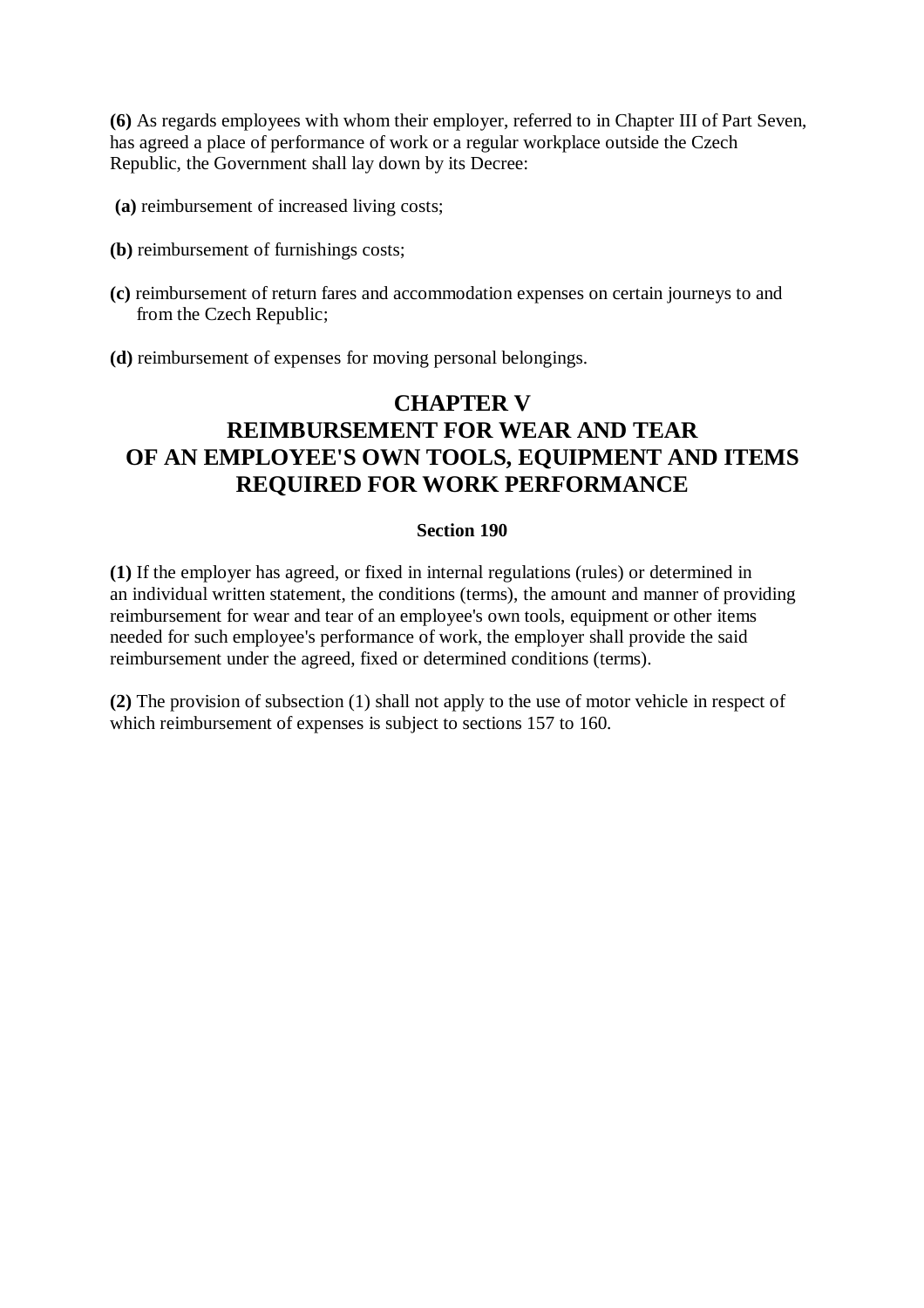# **PART EIGHT OBSTACLES TO WORK**

# **CHAPTER I OBSTACLES TO WORK ON THE EMPLOYEE SIDE**

### **Division 1 Important Personal Obstacles to Work**

#### **Section 191**

The employer shall excuse absence of his employee from work during a period when the employee is temporarily unfit to work pursuant to other statutory provisions (Note 58), during a period of quarantine ordered pursuant to another Act (Note 59), during a period of maternity or parental leave, during a period of taking care of a (sick) child whose age is below 10 years or another household member in the instances laid down in section 39 of the Sickness Insurance Act and for a period of taking care of a child younger than 10 years due to reasons laid down in section 39 of the Sickness Insurance Act or due to a reason that a natural person (an individual) who otherwise takes care of a child could not take care of this child because this person underwent a medical examination or treatment at a health care services provider and this could not be arranged outside the employee's working hours.

#### **Temporary Incapacity for Work or Quarantine and Compensatory Wage, Salary or Remuneration pursuant to an Agreement Section 192**

**(1)** The employee, who has been recognized to be temporarily unfit for work (i.e. whose temporary incapacity for work has been recognized) or whose quarantine has been ordered, is entitled during the first 14 calendar days (or during the first 21 calendar days when it is from 1 January 2012 to 31 December 2013) of his temporary incapacity for work or quarantine to compensatory wage or salary (i.e. compensation for wage or salary) at the amount pursuant to subsection (2) for the days pursuant to the second sentence if at the date of the start of his temporary incapacity for work or quarantine the employee meets the conditions of the entitlement to sickness benefits pursuant to sickness insurance statutory provisions. Within the period laid down in the first sentence, the employee is entitled to compensatory wage or salary for the days which are working days in respect of this employee and for any public holiday for which he is otherwise entitled to compensatory wage or for which his salary or wage is not reduced provided that on these individual days he meets the conditions for the entitlement to payment of sickness benefits pursuant to sickness insurance statutory provisions and provided that his employment relationship continues to exist, but only until the expiry of the support period determined for payment of sickness benefits (Note 61); however, the employee is not entitled to compensatory wage or salary for the first three days of his temporary incapacity for work (not exceeding the first 24 hours when he did not work the scheduled shifts). Where incapacity for work commenced on a day when the employee has already worked his shift, for the purposes of providing compensatory wage or salary, the period of 14 calendar days (or 21 calendar days if it is from 1 January 2012 to 31 December 2013) of temporary incapacity for work or quarantine shall commence on the next calendar day. If the employer is entitled to sickness benefit (sickness pay; Note 62) or maternity benefit (Note 63) during the first 14 calendar days (or the first 21 calendar days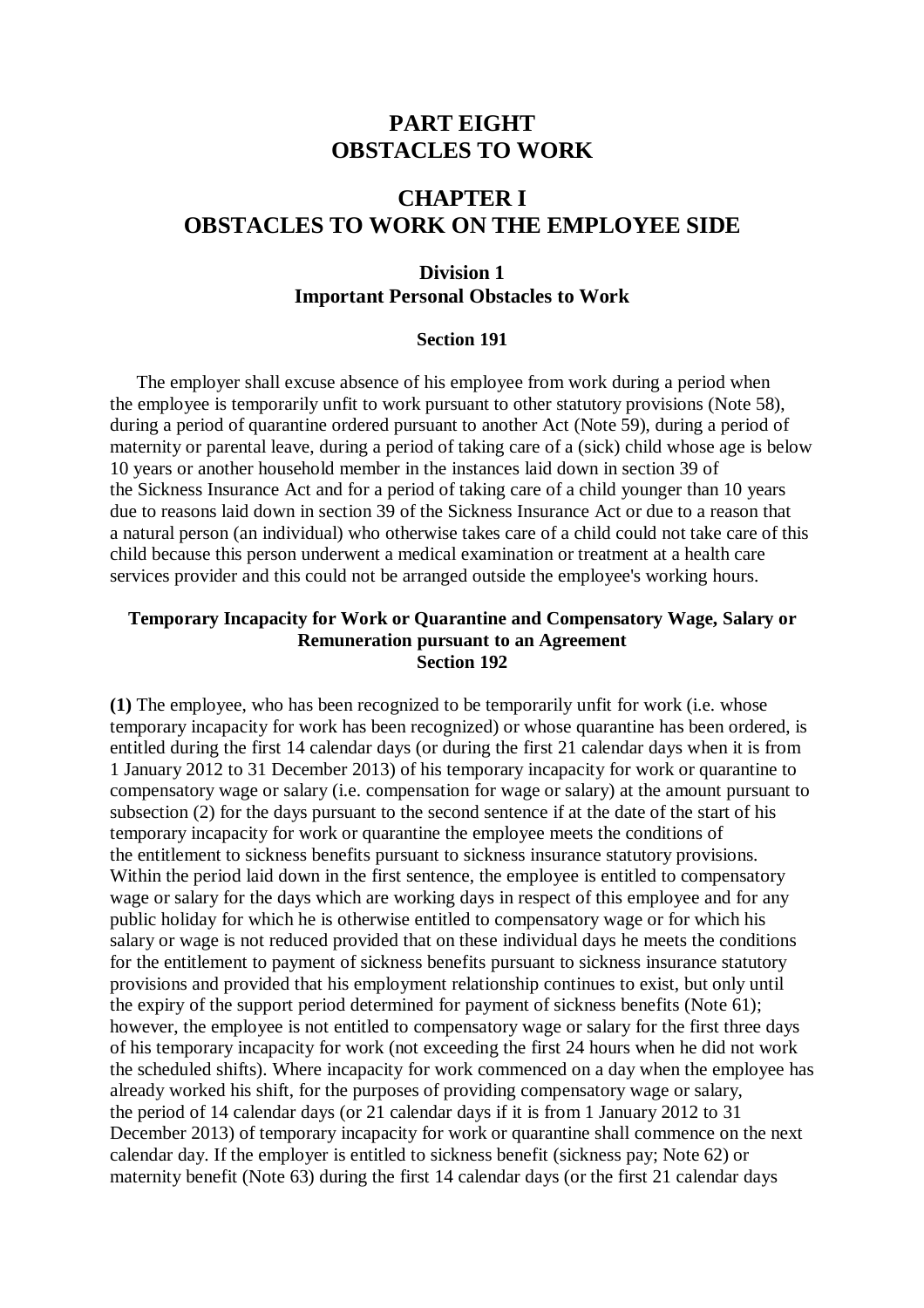when it is from 1 January 2012 to 31 December 2013) of temporary incapacity for work or quarantine, this employee shall have no right to compensatory wage or salary. Where within the period of incapacity for work or quarantine, the entitlement to compensatory wage or salary arises to the employee pursuant to the first to third sentences, this employee shall not be concurrently entitled to compensatory wage or salary due to another obstacle to work.

**(2)** Compensatory wage or salary pursuant to subsection (1) shall be due to the employee at the level of 60% of his average earnings. For the purposes of determining compensatory wage or salary, ascertained average earnings shall be adjusted in a similar way as in the case of adjusting the daily assessment base (basis) for computing sickness benefits under sickness insurance (Note 64), however, for the purposes of this adjustment the relevant curtailment limit prescribed for the purposes of sickness benefits (Note 64a) shall be multiplied by a coefficient of 0.175 and then rounded up to the next full heller. If the employee has also the right to his wage or salary for part of working hours for a working day on which the employee's entitlement to compensatory wage or salary arose or terminated, the employee shall be entitled to compensatory wage or salary only for that part of the working hours for which he has no right to his wage or salary.

**(3)** The amount (level) of compensatory wage or salary, either agreed or determined in internal regulations, even for the first 3 days of temporary incapacity for work or quarantine [subsection (1), (second sentence after semicolon)] or above the amount laid down in subsection (2)(first sentence) may not exceed average earnings [section 356(1)].

**(4)** Compensatory wage or salary determined pursuant to subsections (2) and (3) must be reduced by 50% in those cases where the entitlement to sickness benefit is reduced to one half under sickness insurance statutory provisions (Note 65).

**(5)** If in the first 14 calendar days (or in the first 21 calendar days when it is from 1 January 2012 to 31 December 2013) of the employee's temporary incapacity for work the employee has breached his obligations (duties), as laid down in subsection (6)(first sentence), which are part of the regimen prescribed to this employee as an insured person who is temporarily unfit for work, his employer may decide to curtail the employee's compensatory wage or salary, or not to provide him with any compensatory wage or salary, depending on the gravity of the employee's breach of obligations. Where the employee is given notice of termination pursuant to section 52(h) due to the same breach of regimen by him as an insured person who is temporarily unfit for work, it is not permitted to reduce, or not to provide, compensatory wage or salary to this employee.

**(6)** Within the first 14 calendar days (or within the first 21 calendar days when it is from 1 January 2012 to 31 December 2013) of the employee's temporary incapacity for work, his employer is entitled to check whether this employee (having been recognized as temporarily unfit for work) complies with the regimen prescribed to this employee (as an insured person who is temporarily unfit for work) with regard to the obligation (duty), laid down in another Act (Note 66), to dwell in the place of his stay and to observe the time and scope of his permitted walks. Where the employer has ascertained the employee's breach of the obligation laid down in the first sentence, the employer shall draw up a written record, stating the facts which mean a breach of the regimen; a copy of this record shall be served on the employee who has breached the regimen, and on the district social security administration competent for the place of the employee's place of stay during his temporary incapacity for work (Note 67), and also on the general practitioner (medical doctor) attending to the employee who is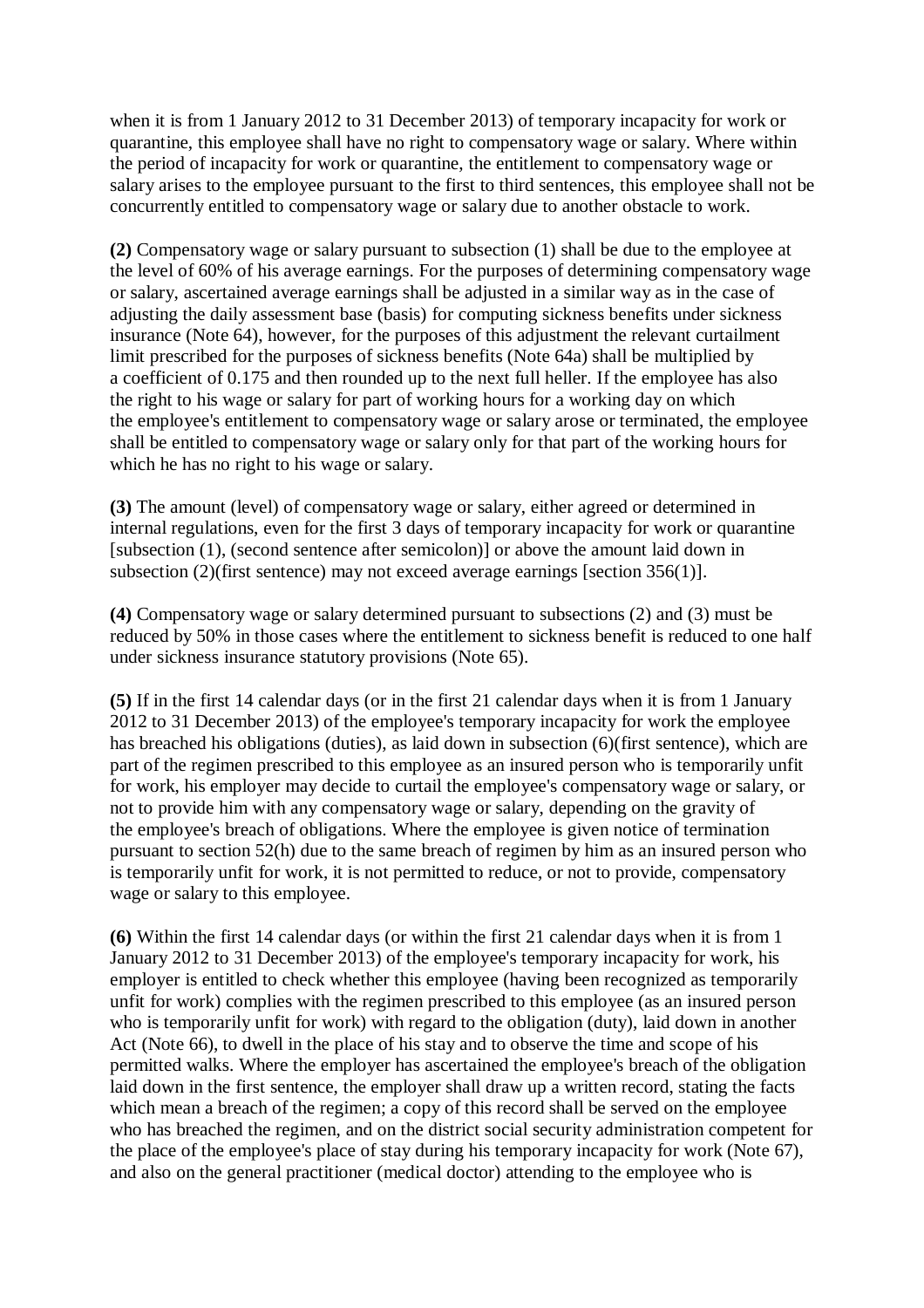temporarily unfit for work. The employer is entitled to ask the attending general practitioner (medical doctor), who has ordered the employee's regimen of the insured person being temporarily unfit for work, to advise him (the employer) of the employee's regimen with regard to the scope which the employer is authorized to check, and also of the (doctor's) assessment of the employee's breaches having been ascertained by the employer. The employee is obliged to enable the employer to check compliance with the obligation (duty) laid down in the first sentence.

#### **Section 193**

Compensatory wage or salary is due to an employee on the basis of documents stipulated for claiming the entitlement to sickness benefit and must be paid on the next regular pay-day after submission of the said documents. The employer shall specify the deadline by which the documents required for providing compensatory wage or salary must be submitted so that the compensatory wage or salary can be provided on the regular pay-day.

#### **Section 194**

An employee who works on the basis of an agreement to complete a job or on the basis of an agreement to perform work is entitled to compensatory remuneration pursuant to the agreement during the first 14 calendar days (or in the first 21 calendar days when it is from 1 January 2012 to 31 December 2013) under the conditions laid down in sections 192 and 193. For the purposes of providing such compensatory remuneration, the employer shall schedule the employee's weekly working hours into shifts so that the employee's compensatory remuneration can be calculated.

### **Maternity and Parental Leave Section 195 Maternity Leave**

**(1)** In connection with childbirth (confinement) and care for a newly-born child, a woman (female employee) is entitled to 28 weeks of maternity leave; if she gave birth to two or more children at the same time, she is entitled to 37 weeks of maternity leave.

**(2)** A female employee shall go on her maternity leave, as a rule, at the beginning of the sixth week before the expected childbirth (confinement), but no earlier than the beginning of the eighth week before the expected confinement.

**(3)** If a female employee has taken less than six weeks of maternity leave before the childbirth because the child was born earlier than the date determined by her doctor, she is entitled to her maternity leave as of the day when she started to take it until the expiry of the period laid down in subsection (1). If a female employee has had less than six weeks of maternity leave before her confinement for some other reason, she shall be entitled to 22 weeks of maternity leave as of the childbirth, or to 31 weeks if she gives birth to two or more children at the same time.

**(4)** If a child is stillborn, the female employee is entitled to maternity leave of 14 weeks.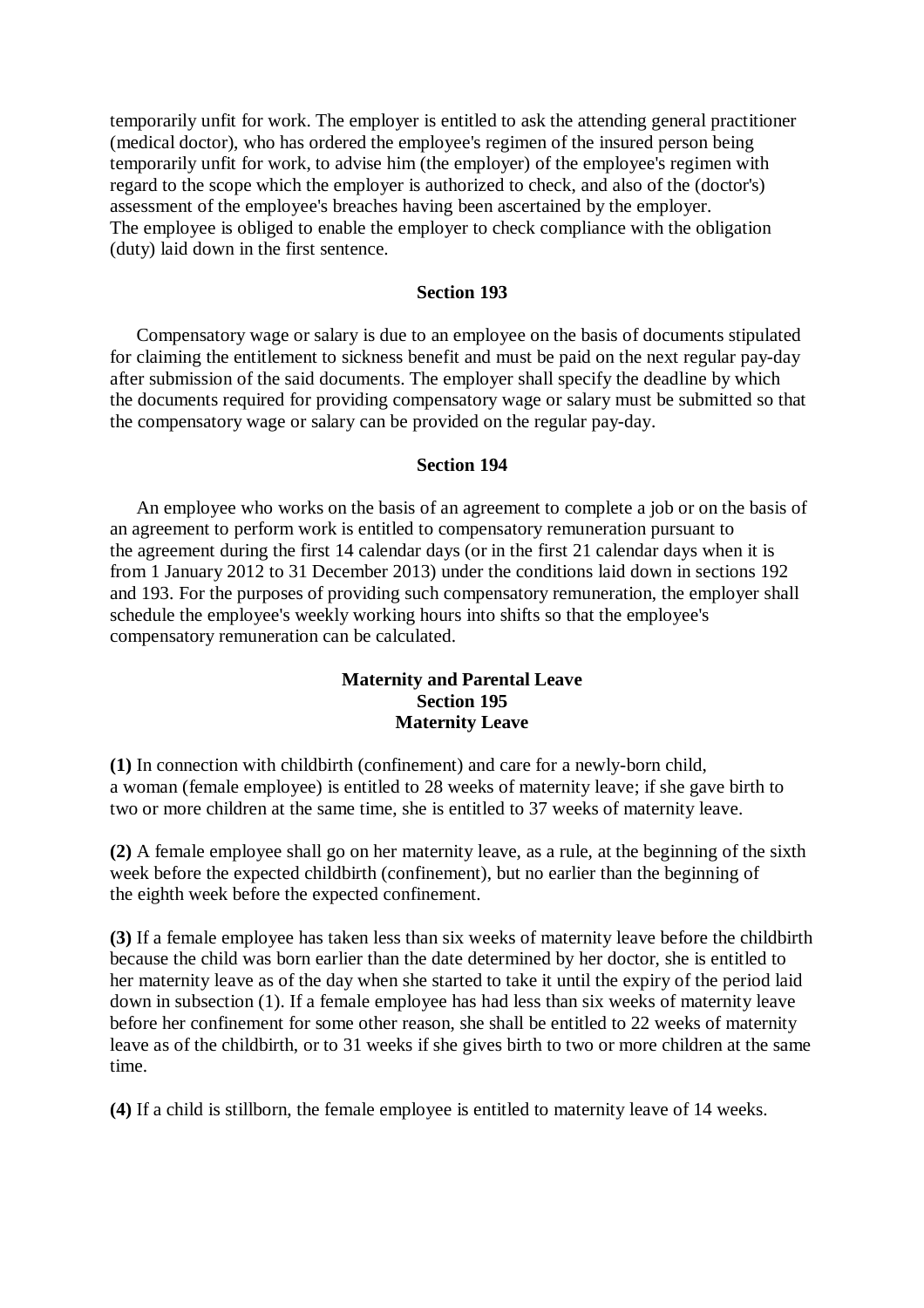**(5)** Maternity leave related to confinement (childbirth) may never be shorter than 14 weeks and cannot terminate or be suspended [section 198(2)] before expiry of six weeks from the date of childbirth.

### **Section 196 Parental Leave**

In order to extend the care being given to a child, the employer shall grant a female or male employee parental leave if so applied for. The entitlement to parental leave applies to the mother of a child upon termination of her maternity leave and to the father of a child from the day when the child is born and it is granted within the scope as applied for, but no longer than until the day when the child reaches the age of three years.

### **Section 197 Maternity and Parental Leave for Foster Parents**

**(1)** The right to maternity and parental leave shall also apply to a female or male employee if these employees have taken a child into their care substituting parental care on the basis of the relevant ruling of the competent authority, or if they have taken into care a child whose mother died; "ruling of the competent authority" shall mean a decision to place a certain child into foster care which, for the purposes of state social support (Note 68), replaces parental care.

**(2)** A female employee is entitled to maternity leave pursuant to subsection (1) for 22 weeks from the day when the female employee has taken a child into foster care, and if a female employee has taken two or more children into foster care, she shall be entitled to maternity leave of 31 weeks, however at the utmost until the day when the child reaches the age of one year.

**(3)** The entitlement to parental leave commences on the day when the child has been taken into foster care until the day when the child reaches the age of three years; a female employee who has been on maternity leave pursuant to subsection (2) is entitled to parental leave on termination of maternity leave. If a child has been taken into foster care after the attainment of three years of age but before reaching the age of seven years, there shall be the right to parental leave in the length of 22 weeks. If a child has been taken into foster care before it is three years old with parental leave in the length of 22 weeks expiring after the child reaching three years of age, the entitlement to parental leave shall be for 22 weeks from the date of taking the child into foster care.

### **Section 198 Common Provisions on Maternity Leave and Parental Leave**

**(1)** A female employee and a male employee are entitled to take maternity leave and parental leave concurrently.

**(2)** If a child is taken due to health reasons to a medical facility for sucklings or to another health care establishment for medical treatment and the male employee or the female employee starts working, the employee's maternity or parental leave shall thus be interrupted; the employee is entitled to the untaken part of such leave when the child is released from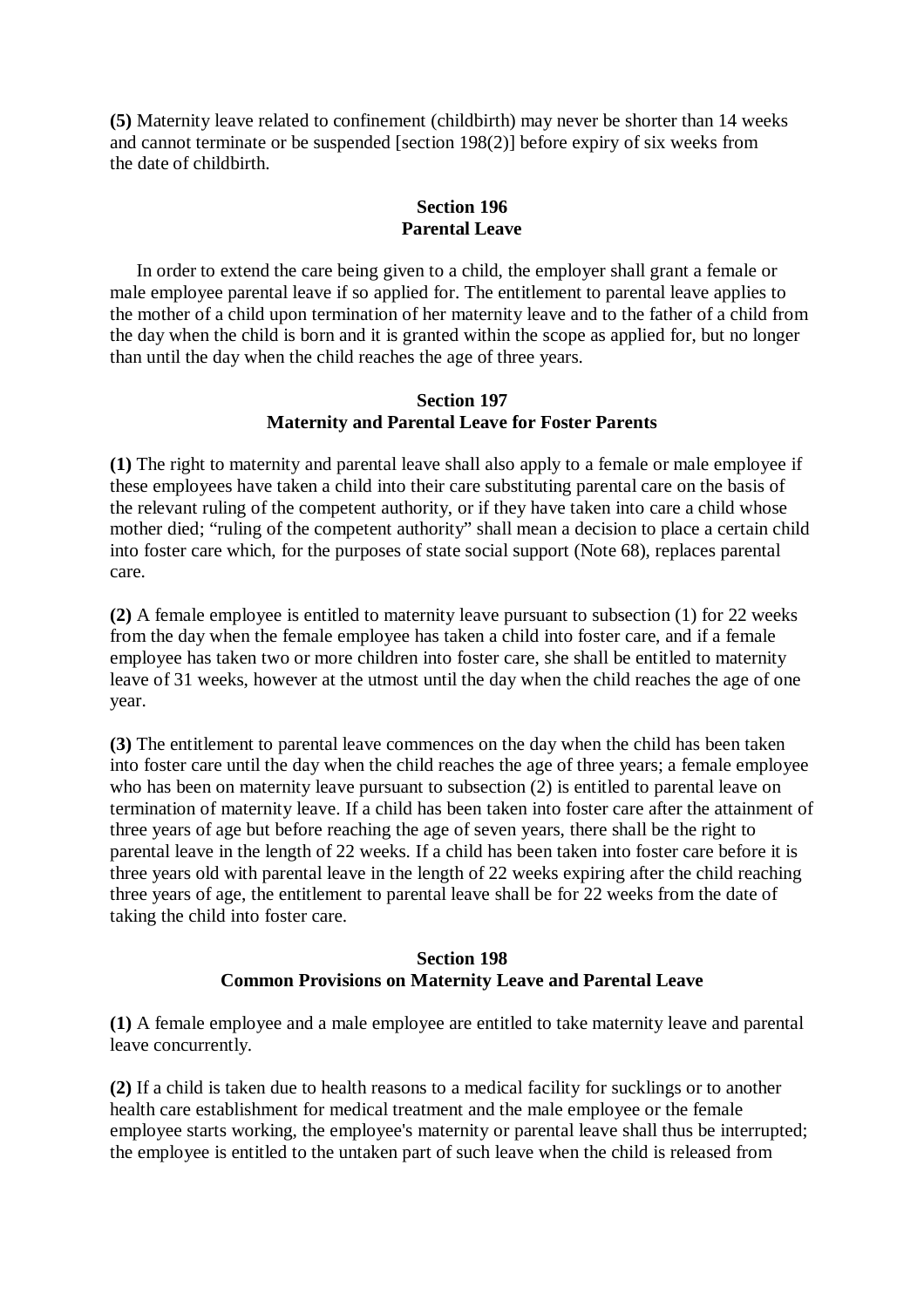the health care establishment and taken care of again by its foster parents, but not longer than the time when the child reaches the age of three years.

**(3)** If a female employee or a male employee ceases to take care of a child, and the child is for this reason entrusted into foster care or institutional care substituting parental care, or if a child of a female employee or male employee is temporarily in the care of an establishment (facility) for sucklings or another similar facility due to reasons other than its health, the female employee or the male employee is not entitled to maternity leave or parental leave for the period for which the female or male employee does not take care of the child.

**(4)** If a child dies during a female employee's maternity or parental leave or during a male employee's parental leave, the entitlement to maternity or parental leave shall be for two weeks after the child's death but not beyond the day when the child would have reached the age of one year.

### **Other Important Personal Obstacles to Work Section 199**

**(1)** Where an employee cannot perform his work due to important personal obstacles to work on his side, which are other than the obstacles laid down in section 191, the employer shall grant the employee time off at least in the prescribed scope and, in the determined cases, also compensatory wage or salary pursuant to subsection (2). The employee is entitled to compensatory wage or salary in the amount of average earnings.

**(2)** The Government shall lay down in its Decree a range of obstacles to work pursuant to subsection (1), the scope of time off and the cases to which the entitlement to compensatory wage or salary applies, including any relevant co-deciding by the trade union organization concerned on employees' attendance at their co-worker's funeral; the Government shall also lay down in its Decree those obstacles to be recognized with a view to employees who do not work at the employer's workplaces but who perform for the employer some work within the working time which they schedule themselves (section 317).

**(3)** Where the employer provides time off to his employee for the purpose of secondment of a national expert to an institution of the European Union (Note 69), to another international intergovernmental organization, to peace or rescue operations or for the purposes of humanitarian assistance abroad, the employee concerned shall be entitled to compensatory wage or salary in the amount of his average earnings. The employer shall provide such employee with a written statement laying down the length of the relevant time off. The length of such time off may not exceed a period of four years.

# **Division 2 Obstacles to Work for Reasons of Public Interest**

### **Section 200**

An employee is entitled to time off, within the necessary scope, so that he can discharge public office (function), civic duties and other acts in public interest where it is not feasible to carry out such activity outside the employee's working hours. In these cases, the employee shall not be entitled to compensatory wage or salary from his employer, unless otherwise provided in this Code, or agreed, or laid down in internal regulations. This shall be the case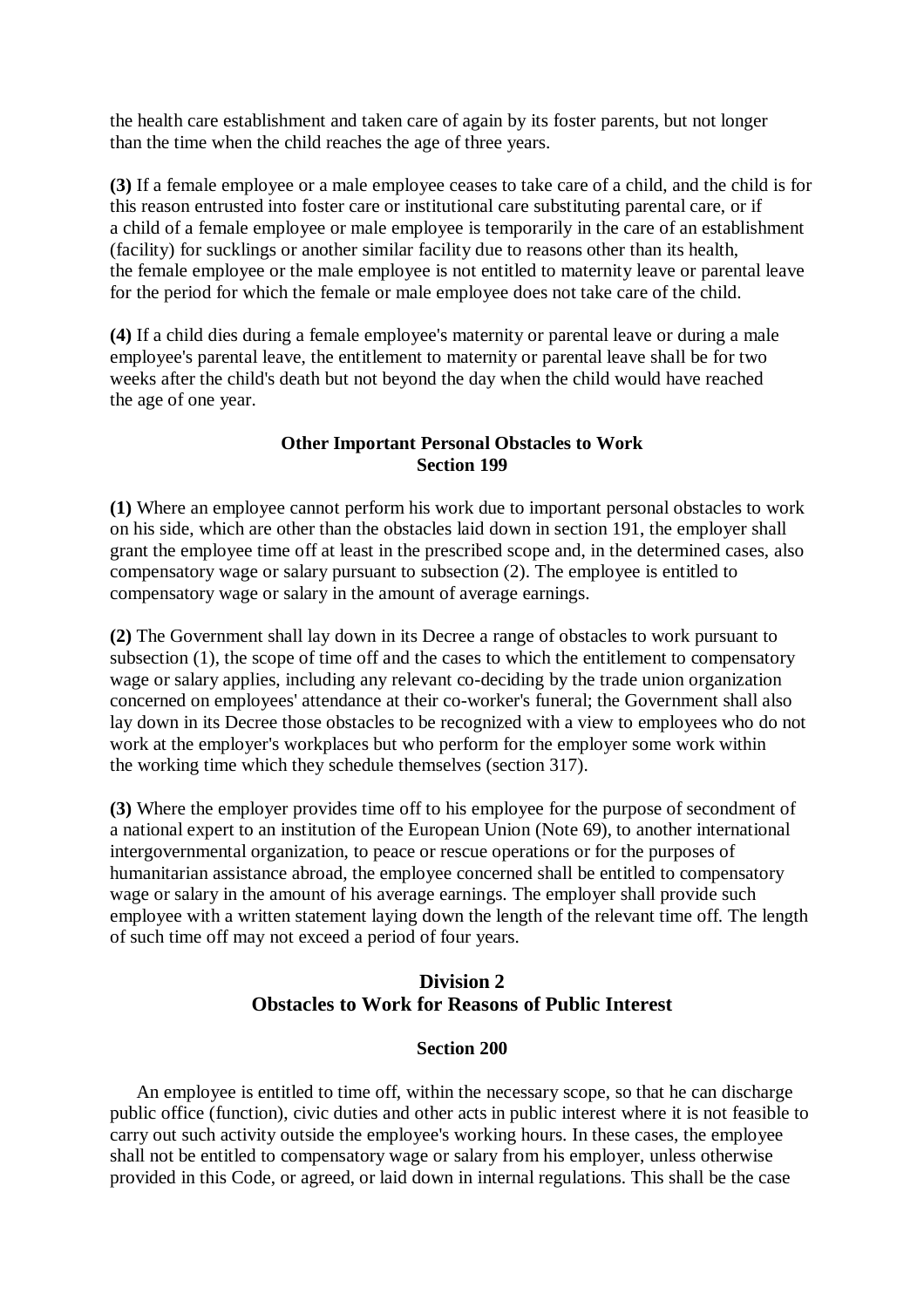without prejudice to other statutory provisions regulating obstacles to work for reasons of public interest.

### **Section 201 Discharge of Public Office**

(1) For the purposes of this Code, "discharge of public office" (in Czech "výkon veřejné funkce") shall mean performance of duties ensuing from office:

- **(a)** the length of which is determined by the term of such office or by a certain period;
- **(b)** which is filled (held) on the basis of a direct or indirect election or to which a person is appointed in accordance with other statutory provisions.

**(2)** Discharge of public office shall be, for example, office of a Deputy in the Chamber of Deputies (of the Czech Parliament) or a Senator of the Senate (the upper house of the Czech Parliament), office of a council member of a self-governing local area entity (unit) or a lay judge.

**(3)** Where an employee discharges duties of public office in addition to the duties (obligations) arising from his employment, for the purposes of his performance of such office he may be granted time off for a maximum period of 20 working days (shifts) per annum.

### **Section 202 Performance of Civic Duties**

Performance of civic duties shall especially mean the activity of witnesses, interpreters, certified (sworn) experts and other knowledgeable person called to a hearing in court or to proceedings at another government authority (agency) or at a self-governing local area authority, provision of first aid, activity related to measures against an infectious disease, provision of personal assistance relating to fire-fighting, a natural disaster or similar extraordinary event (contingency), and also in cases when a natural person (an individual) is obliged to grant personal assistance under statutory provisions.

### **Section 203 Other Acts in Public Interest**

**(1)** Other acts (activity) in public interest shall be laid down in this Code or other statutory provisions (Note 70).

**(2)** For the purposes of other acts in public interest, an employee shall have the right to time off:

- **(a)** and the right to compensatory wage or salary in the amount of his average earnings for discharge of office (function) of
	- 1. a member of the trade union organization's body pursuant to this Code,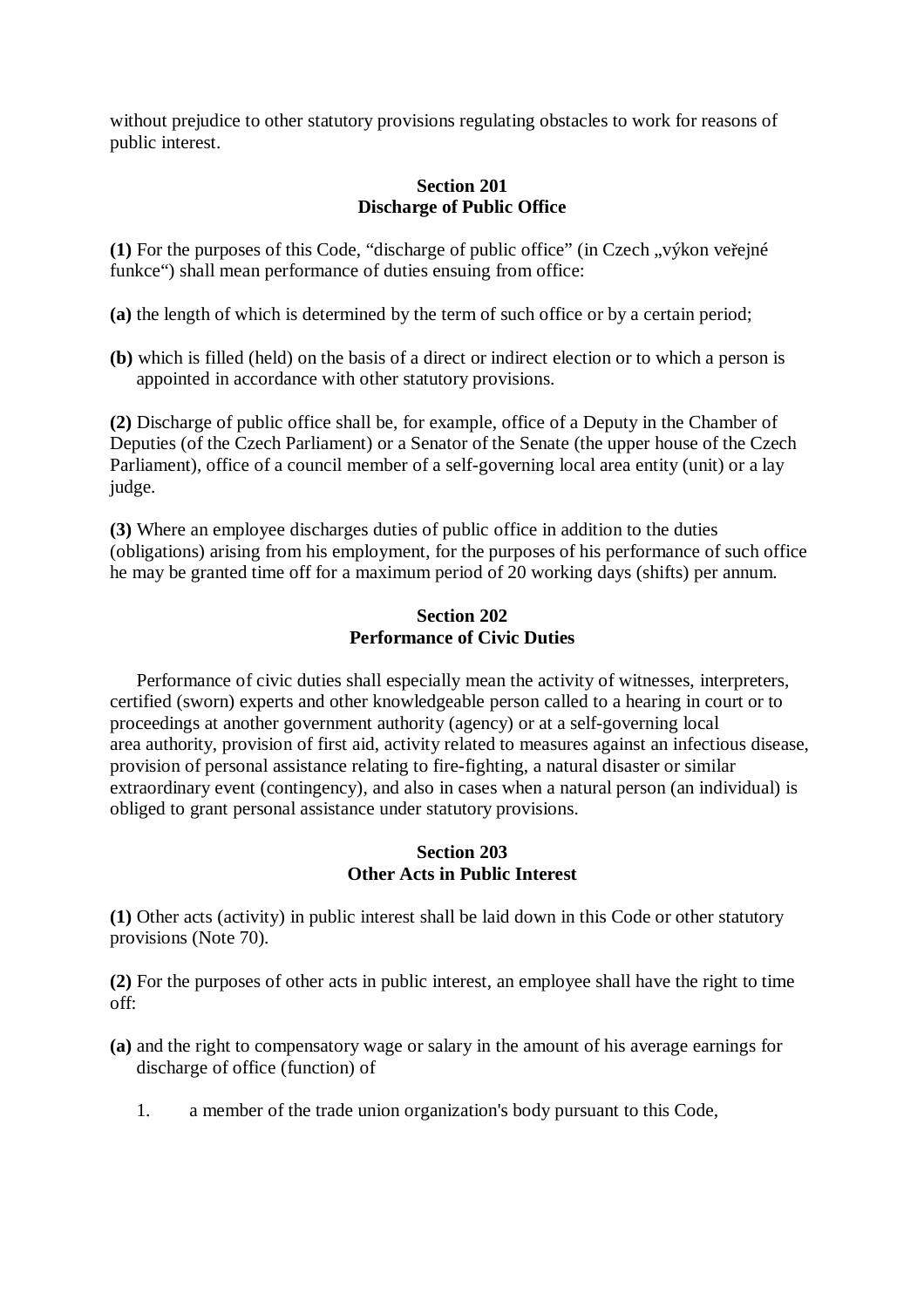- 2. a member of works council or election committee pursuant to this Code or a representative concerned with occupational safety and health protection at work pursuant to this Code (sections 283 to 285),
- 3. a member of a special negotiating body or a European Works Council pursuant to this Code (sections 288 to 298),
- 4. a board member, elected by employees pursuant to another Code (Note 71) of the legal entity (employer),
- 5. a member of a special negotiating body or a member of works council pursuant to other statutory provisions (Note 71a).
- **(b)** to perform some other trade union activity, such as attendance at meetings, conferences or congresses;
- **(c)** to take part in a course of instructional training, organized by the trade union organization, in the scope of five working days per annum, unless this is prevented by serious operational reasons; such time off shall be granted with compensatory wage or salary in the amount of average earnings;
- **(d)** for his activity as a blood donor; the employee is entitled to time off and to compensatory wage or salary in the amount of his average earnings for a period including his journey to the blood taking, the blood taking itself (where appropriate, applying the apheres method), return journey and convalescence after the blood taking if these facts interfere with the employee's working hours and are within 24 hours as of the start of his journey for the said blood taking. Where 24 hours are not sufficient for a journey to the blood taking, the blood taking itself and return journey, the employee shall be entitled to time off with compensatory wage or salary (in the amount of his average earnings) for the further necessary period, duly documented, if it interferes with his working hours. Where the blood taking fails to take place, there shall be the entitlement to time off and compensatory wage or salary (in the amount of average earnings) only for the necessary absence from work;
- **(e)** for his activity as a donor of other biological materials; the employee shall be entitled to time off and compensatory wage or salary in the amount of his average earnings, the said time being granted for his journey for the purpose of such donation, the taking of the biological material in question, return journey and convalescence, if these facts interfere with the employee's working hours and are within 48 hours from the start of his journey for the said taking of the biological material. With a view to the nature of the taking and the donor's health condition, the doctor may determine that time off (with compensatory wage or salary) is to be reduced or prolonged; upon prolongation, it may interfere with the employee's working hours no more than 96 hours from the employee's start of his journey for the said taking. Where the taking fails to take place, the entitlement to time off with compensatory wage or salary shall only cover the necessary period of absence from work;
- **(f)** for the employee's lecturing or teaching activity, including that of an examinator; the employee is entitled to time off for no more than 12 shifts (12 working days) per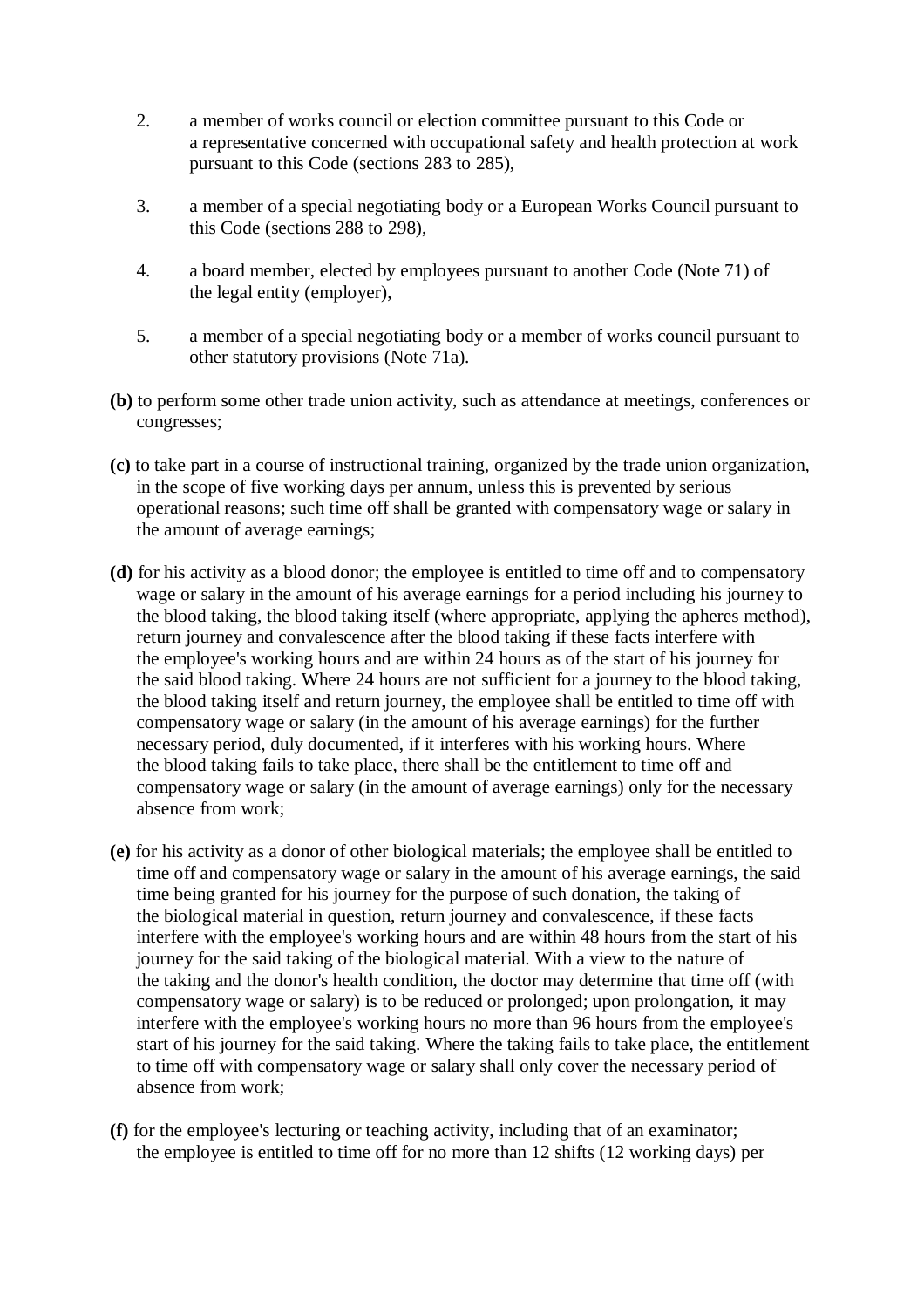annum unless this is prevented by serious operational reasons on the side of the employer. Any shorter parts of individual shifts, when time off was granted, shall be added together;

- **(g)** to carry out activity of a member of the Mountain Rescue Service or to assist (as an individual) the Mountain Rescue Service, when so requested, and participate personally in its rescue operation in the field; time off shall be granted within the necessary scope;
- **(h)** for activity as a person in charge of a (holiday) camp for children and/or youth, or as a deputy to such person for economic matters or health care affairs, or as a group leader, warden, instructor, or health service worker (with vocational secondary education) in a (holiday) camp for children and/or youth; the employee is entitled to time off within the necessary extent, however not exceeding three weeks per annum, provided that this is not prevented by operational reasons on the side of the employer and under the condition that before this release the employee was working systematically with children or youth for at least one year and carried out this activity without pay (free of charge). The condition of prior systematic work with children or youth without pay shall not apply if activity is to be exercised in a camp for disabled/handicapped children and youth;
- **(i)** for activity as a mediator and arbitrator in collective bargaining; this employee is entitled to time off within the necessary scope;
- **(j)** for activity as a voluntary enumerator (in taking a census) of people, houses and flats, including selective (statistical) enquiry; the employee is entitled to time off within the necessary scope, however not exceeding 10 shifts (10 working days) per annum, provided that this is not prevented by serious operational reasons on the employer's part;
- **(k)** for activity of a voluntary health service worker of the Red Cross who exercises health care supervision at a sporting or social event; the employee is entitled to time off within the necessary scope provided that this is not prevented by serious operational reasons on the part of the employer;
- **(l)** for activity related to the organizing of a special-interest physical educational, sporting or cultural event and its necessary preparation; the employee is entitled to time off within the necessary scope provided that this is not prevented by serious operational reasons on the side of the employer.

#### **Section 204 Time Off and Conscription**

**(1)** The employee is entitled to time off from work within the necessary scope if the employee is obliged to report oneself to the competent military administrative authority in connection his exercise of military service (conscription).

**(2)** The employee is entitled to time off from work within the necessary scope for a period which the employee needs for a journey to the place of drafting and for a period of military exercises or extraordinary military exercises.

**(3)** Compensatory wage or salary in the amount of the employee's average earnings for time off relating to conscription (military service ordered by law) pursuant to subsections (1) and (2) shall be paid by the competent military administrative authority.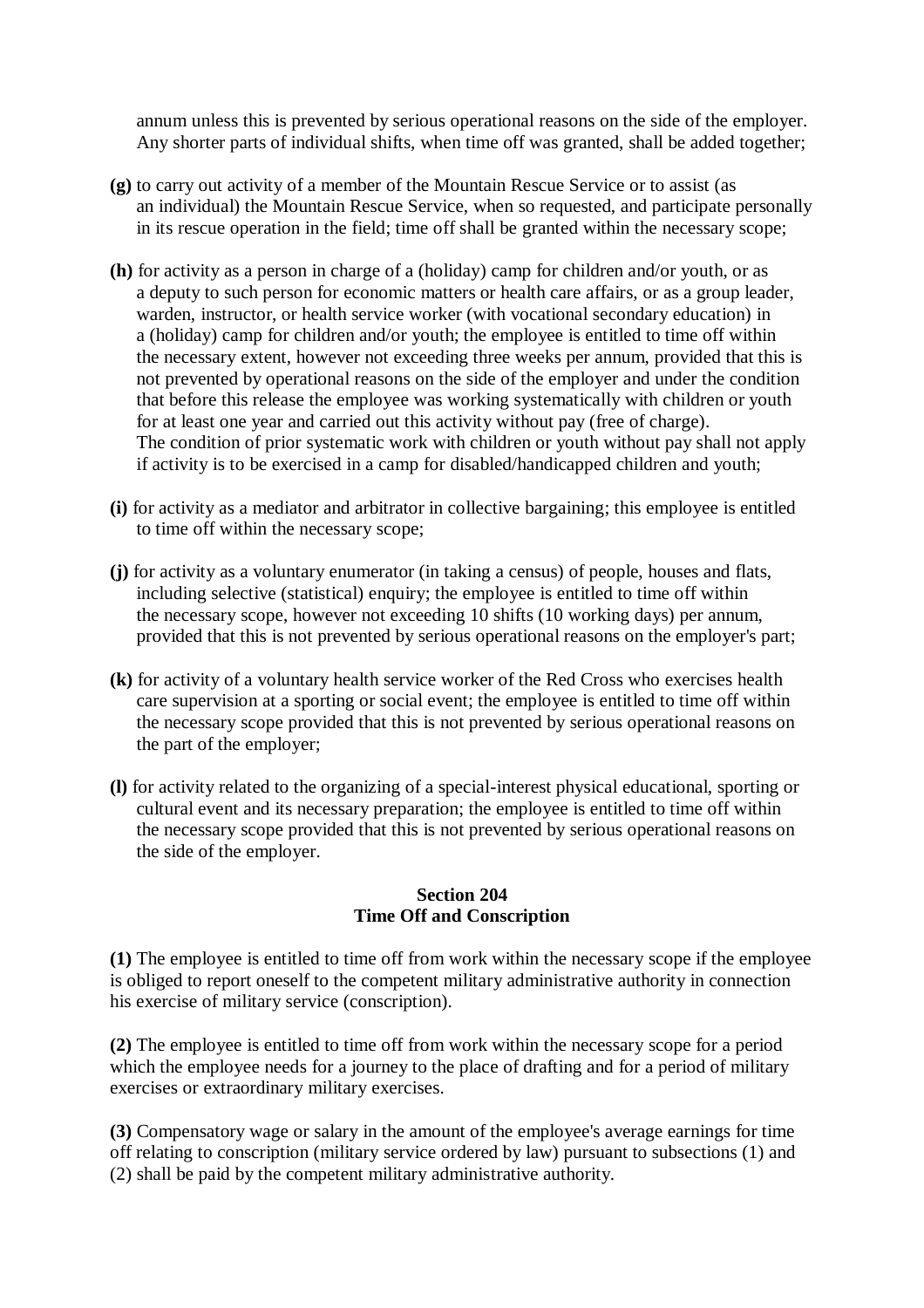#### **Section 205 Obstacles to Work Due to (In-Service) Training or Studies**

An employee's participation in a training course, another form of training or studies by which the employee is to acquire knowledge (or skills) as prescribed by statutory provisions for proper performance of the agreed type of work and which conforms to the employer's needs, shall be considered as an obstacle on the side of the employee; in respect of this obstacle the employee shall be entitled to compensatory wage or salary (section 232).

# **CHAPTER II COMMON PROVISIONS ON OBSTACLES TO WORK ON THE EMPLOYEE SIDE**

#### **Section 206**

**(1)** Where an employee has known of an obstacle to work (on his side) in advance, he must ask the employer beforehand to be granted time off. Otherwise, the employee shall inform (notify) the employer of an obstacle to work on his side and of its expected duration without undue delay.

**(2)** The employee shall prove an obstacle to work on his side and its duration to the employer. Legal entities and natural persons shall be obliged to provide the employee the necessary collaboration so that he can fulfil the duty pursuant to the first sentence.

**(3)** Where under other statutory provisions the employee is released from work due to an obstacle consisting in a reason of public interest, a legal entity, for which (or a natural person for whom) the employee exercised some activity or on the initiative of which (or on whose initiative) he was released, shall reimburse to the employer, by whom the employee was employed at the time of release, compensatory wage or salary having been paid to the employee unless the employer has agreed with the legal entity (or the natural person) that no reimbursement of compensatory wage or salary is required.

**(4)** Compensatory wage or salary pursuant to this Code (sections 351 to 362) having been paid by the employer to a released employee shall be reimbursed (settled) pursuant to subsection (3); compensatory wage or salary in excess of the scope laid down in this Code shall not be reimbursed.

# **CHAPTER II OBSTACLES TO WORK ON THE EMPLOYER SIDE**

#### **Section 207 Idle Time and Work Interruptions Due to Adverse Climatic Conditions**

Where an employee cannot do his work:

**(a)** due to a temporary breakdown of machinery or equipment which he has not caused or due to a problem with the supply of raw materials or power (energy) or due to some other operational causes, it is "idle time" (in Czech ,,prostoj") and if he was not transferred to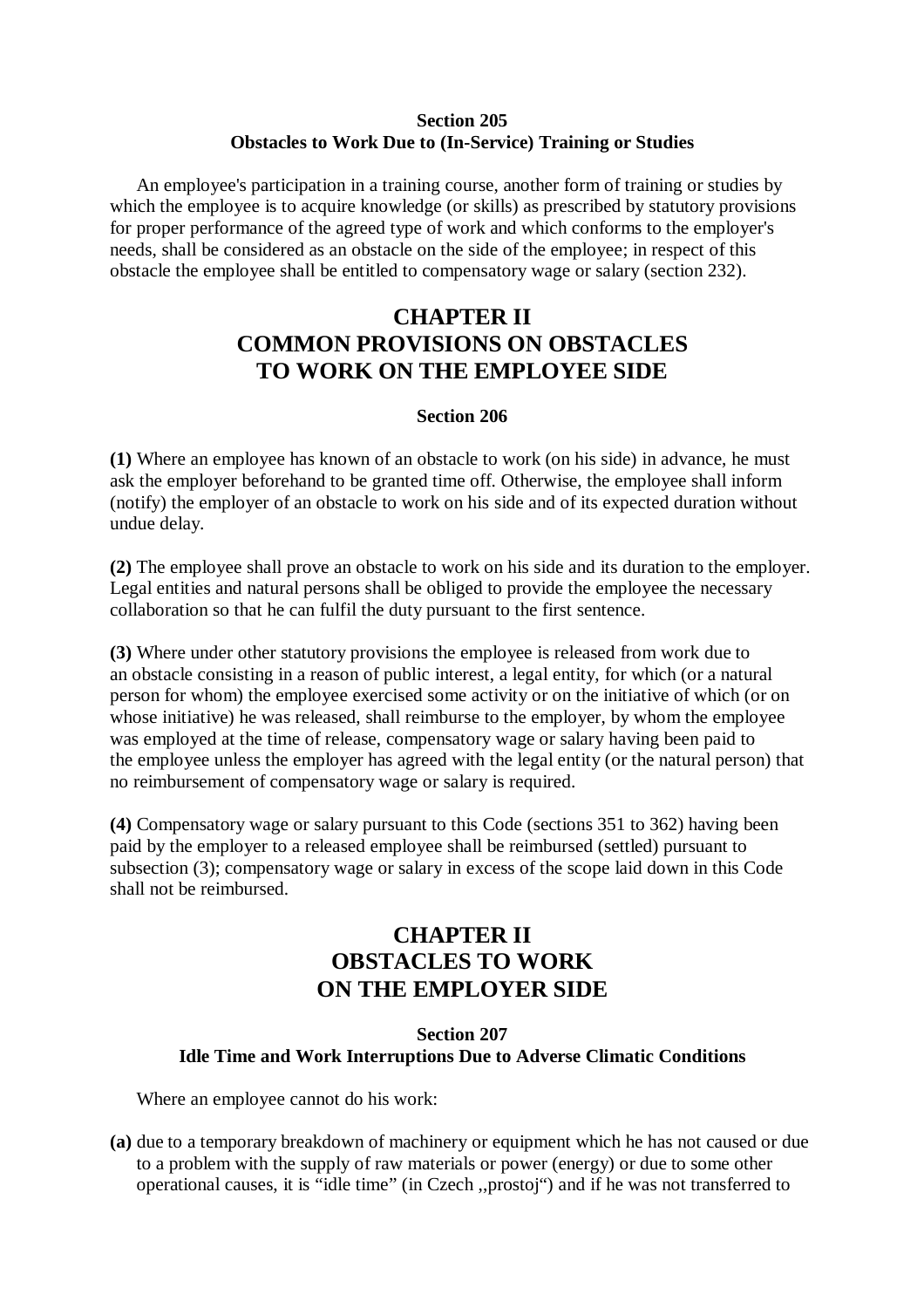some other work, he is entitled to compensatory wage or salary in the minimum amount of 80% of his average earnings;

**(b)** due to an interruption of work caused by adverse (unfavourable) climatic conditions or a natural disaster and if he was not been transferred to some other (alternative) work, he is entitled to compensatory wage or salary in the minimum amount of 60% of his average earnings.

#### **Other Obstacles to Work on theEmployer Side Section 208**

Where an employee cannot perform work due to obstacles to work on the side of his employer other than those laid down in section 207, the employee shall be entitled to compensatory wage or salary in the amount of average earnings; this shall not apply if working hours account is used (sections 86 and 87).

#### **Section 209**

**(1)** Some other obstacle to work on the side of the employer [however excluding the employer pursuant to section 109(3)] consists in a situation in which the employer is unable to provide an employee with work within the scope of weekly working hours due to a temporary drop in sales of the employer's products or due to a drop in demand for services rendered by the employer ("partial unemployment", also referred to as "short-time working" or "temporary layoffs"; in Czech "částečná nezaměstnanost").

**(2)** Where an agreement between the employer and the trade union organization regulates the level of compensatory wages to be provided in the instances pursuant to subsection (1), an individual employee must be paid compensatory wage at the minimum level of 60% of his average earnings; where no trade union organization operates at the employer's undertaking, such agreement may be substituted by internal regulations.

#### **Section 210**

The time spent on a business trip or on a journey outside the regular workplace in a manner other than by performing working tasks if such time falls within working hours is regarded as an obstacle on the side of the employer and in this case his employee's wage or salary is not reduced. However, if due to the system of remuneration, the employee thus lost (some part of) his wage or salary, his employer shall pay this employee compensatory wage or salary in the amount of his average earnings.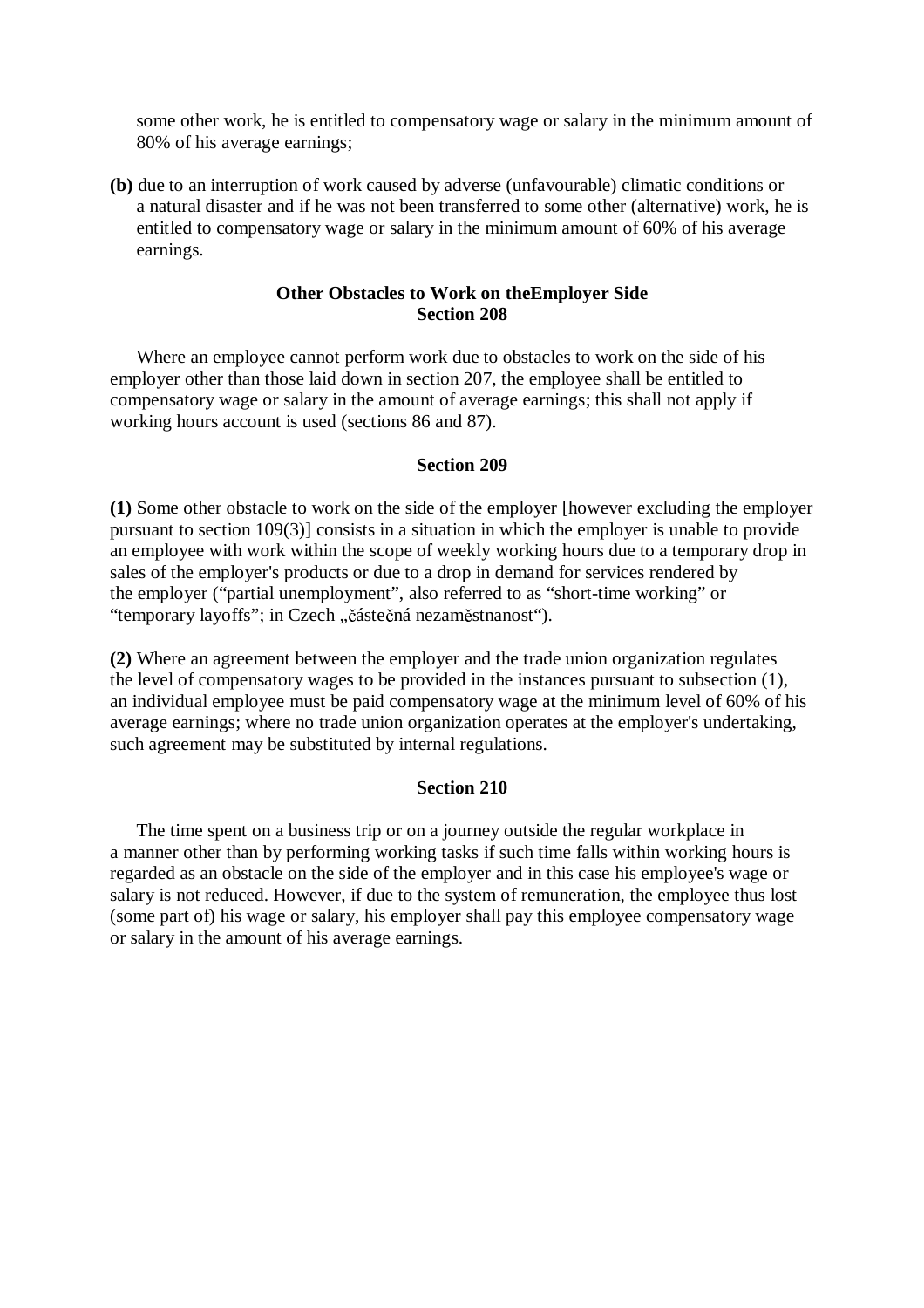## **PART TEN LEAVE (WITH PAY)**

# **CHAPTER I FUNDAMENTAL PROVISIONS**

### **Section 211**

The employee who performs work (job) in an employment relationship is entitled, under the conditions laid down in this Part, to:

**(a)** annual leave (i.e. leave per annum) or its proportional part;

**(b)** leave for the number of days on which work was done;

**(c)** supplementary (additional) leave.

# **CHAPTER II ANNUAL LEAVE AND ITS PROPORTIONAL PART, LENGTH OF LEAVE, LEAVE FOR THE NUMBER OF DAYS ON WHICH WORK WAS DONE**

## **Division 1 Annual Leave and its Proportional Part**

### **Section 212**

**(1)** The employee who under his continuous employment with the same employer performed work for this employer for at least 60 days in one calendar year is entitled to leave per such calendar year, or to its proportional part in the case that his employment did not last continuously for the entire calendar year. Every day on which the employee worked the major part of his shift is regarded as the day on which work was done; parts of one shift falling on two days are not regarded as two days on which work was done.

**(2)** The employee is entitled to proportional part of annual leave for every month of his employment with the same employer and this proportional part equals one twelfth of annual leave for every calendar month of employment.

**(3)** The employee is also entitled to proportional part of annual leave in the length of one twelfth for a calendar month in which he changed employment if on termination of employment with his hitherto employer, another employment with some other employer immediately follows; in this case the employee is entitled to be granted proportional part of annual leave by his new employer.

**(4)** Where an employee has been released long-term (has been provided with long-term time off) to discharge the duties of public office, the legal entity or natural person for whom he performs the duties of public office is obliged to grant him leave or its part; this legal entity or natural person shall also grant him such part of annual leave that was not taken before his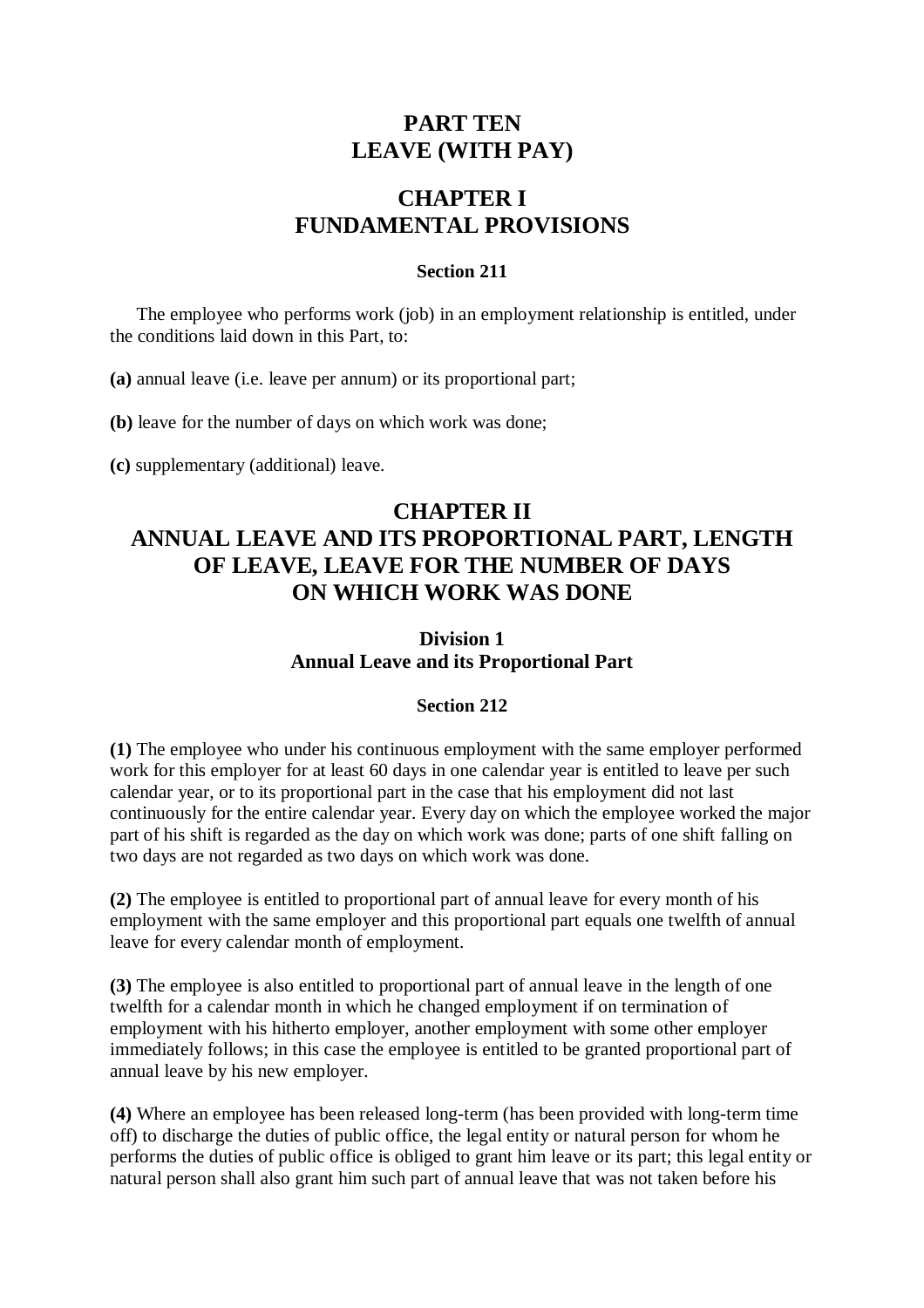release. Where the employee has not taken annual leave before expiry of the release period, the employer having released him is obliged to grant him such leave. The fulfilment of the conditions for the entitlement to annual leave shall be considered in total for a period before and after the release of the employee.

#### **Section 213**

**(1)** The (standard) length of annual leave (i.e. leave per annum) shall be four weeks.

**(2)** The length of annual leave of employees employed by employers referred to in section 109(3) shall be five weeks.

**(3)** Pedagogical employees (Note 47) and academic employees of universities (Note 72) shall have annual leave in the length of eight weeks.

**(4)** As regards taking annual leave by the employee whose working hours are unevenly scheduled over individual weeks or the entire calendar year, he is entitled to take so many days of annual leave as is the number of working days per his time of leave, based on the annual average.

**(5)** Where in the course of a calendar year a change in the distribution of an employee's working hours occurs, the employee is entitled to an annual leave in the ratio corresponding to the length of the relevant distribution of his working hours.

**(6)** The Government may lay down in its Decree the conditions under which annual leave, expressed in calendar days, may be granted to railway employees with uneven distribution of working hours pursuant to section 100(1)(c).

### **Division 2 Leave for Days on which Work Was Done**

#### **Section 214**

The employee, whose right to annual leave or its proportional part has not arisen because he has not been employed by one employer for at least 60 days in a calendar year, is entitled to leave for the days on which he carried out work (for one employer) in the length of onetwelfth of annual leave (i.e. leave entitlement per annum) for every 21 days on which he carried out work in the relevant calendar year. The provision of section 212(1)(second sentence) shall apply thereto.

## **CHAPTER III SUPPLEMENTARY LEAVE**

#### **Section 215**

**(1)** The employee who for an entire calendar year works for the same employer underground, extracting minerals or driving tunnels and galleries (tunnelling), or the employee who for an entire calendar year is engaged in particularly hard (difficult) work, shall be entitled to supplementary leave in the length of one week. If the employee works under the conditions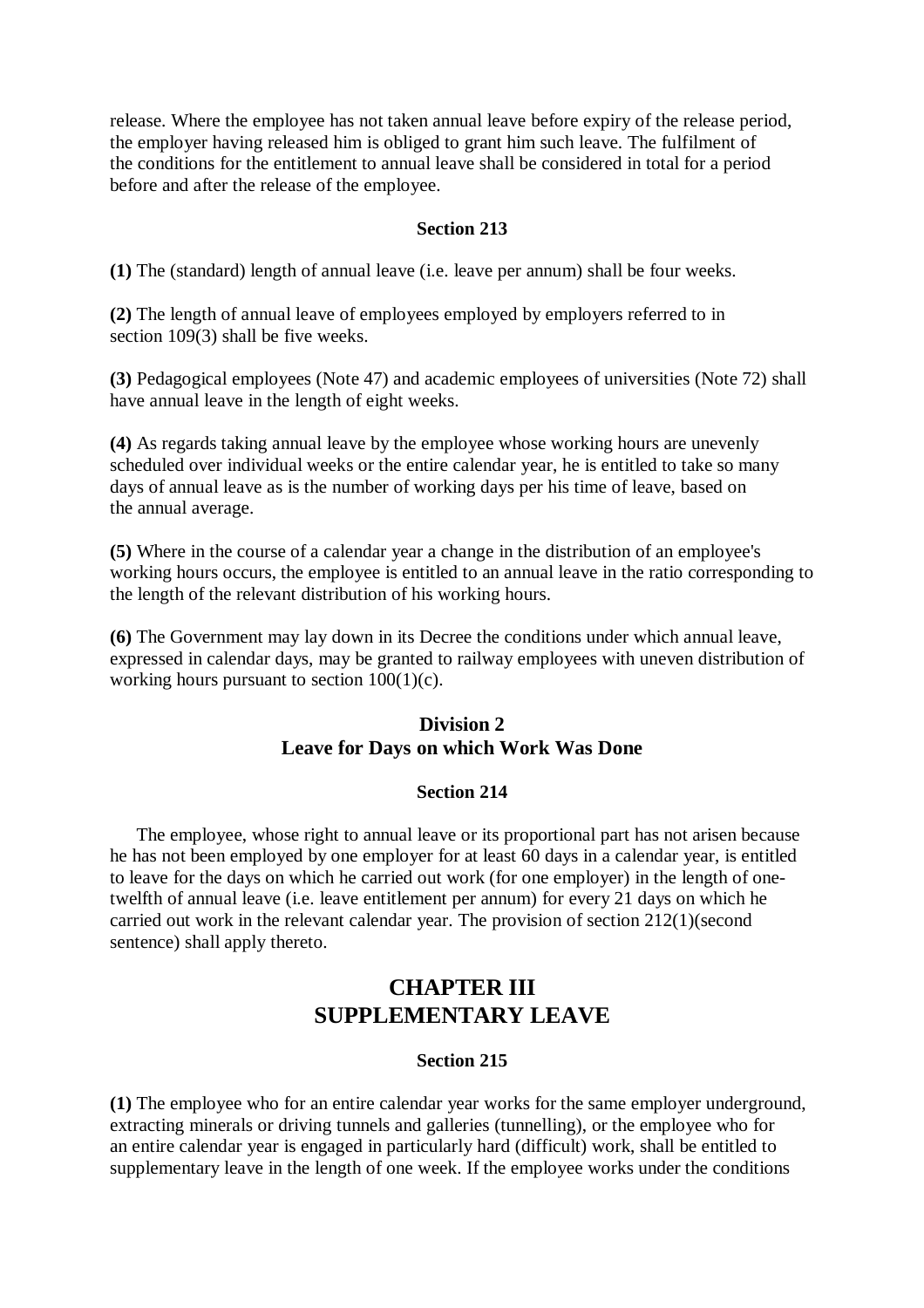laid down in the first sentence for only a certain part of a calendar year, he shall be entitled to one-twelfth of supplementary leave for every 21 days (in total) of such work done. Supplementary leave shall be granted to the employee due to the fact that he is engaged in particularly hard (difficult) work (job) even when he is concurrently entitled to supplementary leave due to the fact that he works underground extracting minerals or driving tunnels and galleries.

**(2)** For the purposes of granting supplementary leave, "employees carrying out particularly hard (difficult) work" shall mean:

- **(a)** employees who work at least half of standard weekly working hours for health care services providers or at their workplaces where they attend to patients suffering from a contagious form of tuberculosis;
- **(b)** employees who during their work at workplaces containing infectious materials are exposed to a direct risk of infection provided that they carry out this work for at least half of standard weekly working hours;
- **(c)** employees who are exposed to adverse effects of ionizing radiation at their work;
- **(d)** employees who attend to the mentally sick or afflicted for at least half of standard weekly working hours;
- **(e)** employees who work as wardens of youth in difficult conditions or who work as health care staff of the Czech Republic's Prison Service if they carry out such work for at least half of standard weekly working hours;
- **(f)** employees who work continuously for at least one year in tropical areas or in areas otherwise hazardous to health. An employee who has completed one year of continuous work in tropical areas or in areas otherwise hazardous to health is already entitled to supplementary leave for such year; an employee who has been working continuously in tropical areas or in areas otherwise hazardous to health for over one year shall be entitled to one twelfth of supplementary leave for every further 21 days of work done in such areas;
- **(g)** employees of the Czech Republic's Prison Service who for at least half of standard weekly working hours are in direct contact with the accused held in custody and/or with convicts sentenced to imprisonment;
- **(h)** employees who work as scuba divers in diving gear or employees who carry out caisson work in working chambers (under compressed air).

**(3)** The Ministry of Labour and Social Affairs shall lay down in its Decree tropical areas and areas otherwise hazardous to health.

**(4)** Only employees referred to in subsections (1), (2) and (3) shall be entitled to supplementary leave under the given conditions.

# **CHAPTER IV JOINT PROVISIONS ON LEAVE**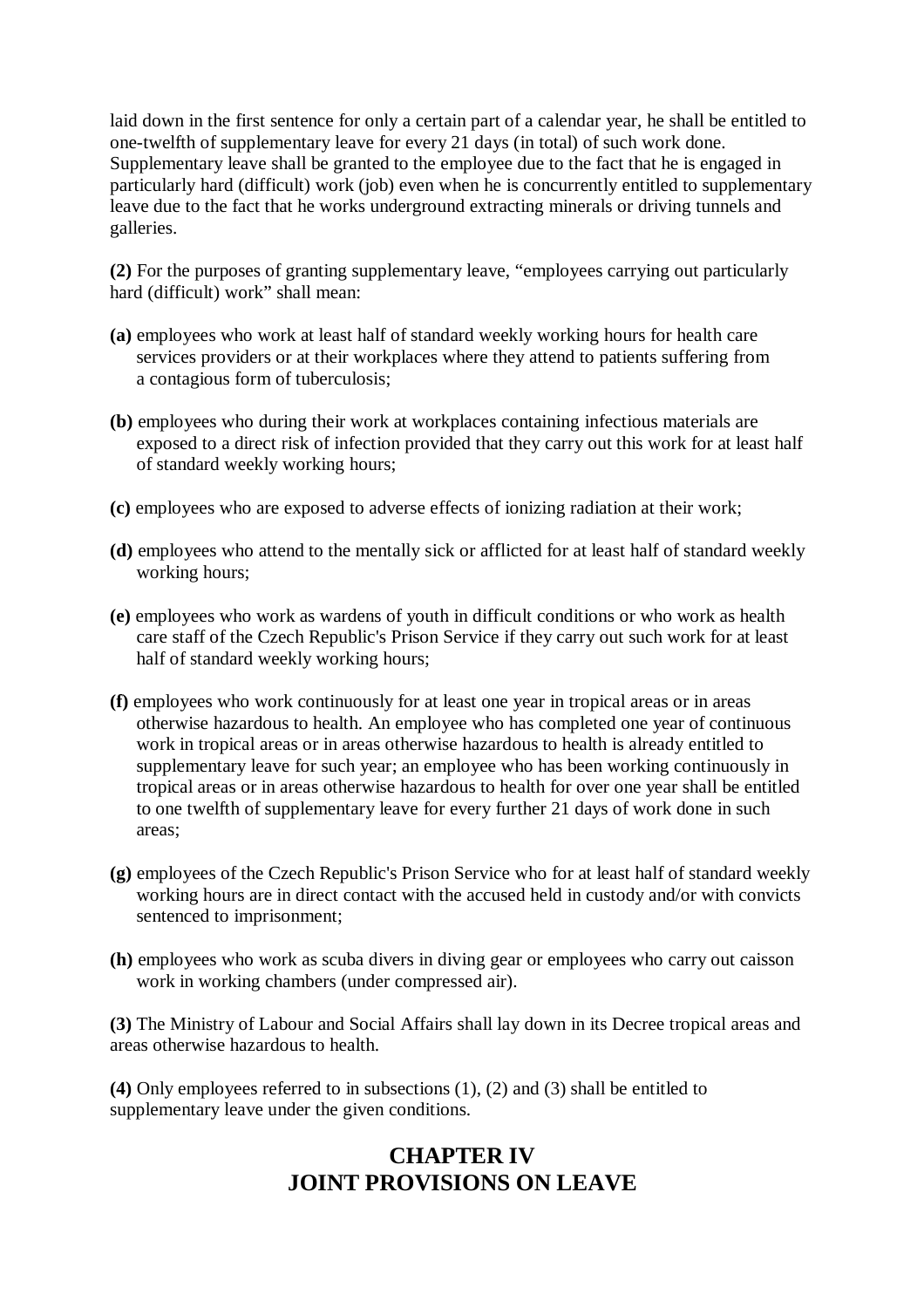### **Division 1 Common Provisions**

#### **Section 216**

**(1)** "Continuous duration of an employment relationship" (or in short "continuous employment"; in Czech "nepřetržité trvání pracovního poměru") shall also include a case where on the termination of an employee's employment contract with his hitherto employer, it is immediately followed by this employee's new employment contract with the same employer.

**(2)** For the purpose of leave, the time for which an employee did not work due to important personal obstacles shall not be considered as performance of work, unless an implementing Decree [section 199(2)] specifically provides that such time is to be regarded as performance of work. A period of taking maternity leave or a period of taking parental leave until the day until which a female employee is entitled to take her maternity leave, and a period of incapacity for work arisen due to an industrial injury, or an occupational disease arisen due to performance of working tasks or in direct connection therewith, shall be considered as performance of work for the purposes of leave.

**(3)** In establishing whether the conditions for the entitlement to leave are met, an employee who works for standard weekly working hours is considered as if he worked for five working days even if his working hours are not scheduled over all working days in a week; this shall also apply with regard to the purposes of leave reduction except unauthorized absence from work.

**(4)** Where proportional part of leave is less than one day, it shall be rounded to one half-day; this shall also apply to the computation of twelfths of leave.

## **Division 2 Leave Taking**

### **Section 217**

**(1)** The employer shall determine leave taking in a written schedule which is only released with a prior consent of the trade union organization and the works council and which is drawn up so that, as a rule, leave can be taken en bloc and by the end of the calendar year in which the entitlement thereto has arisen unless this Code provides further otherwise. In drawing up the schedule of leave taking, it is necessary to take into account the employer's operational conditions and individual employees' justified interests. If an employee is granted leave in two or more parts, at least one of them is to be no less than two weeks long, unless the employee and the employer have agreed that the employee will take leave of another length. At least 14 days in advance the employer shall inform the employee in writing of the time (period) determined for such employee's leave taking unless the employer and the employee agree on a shorter period of advance information.

**(2)** The employer may determine the time when his employee will take leave even if such employee has not yet satisfied the conditions for his leave entitlement provided that it can be assumed that the employee is going to meet these conditions by the end of the calendar year or by the end of his employment.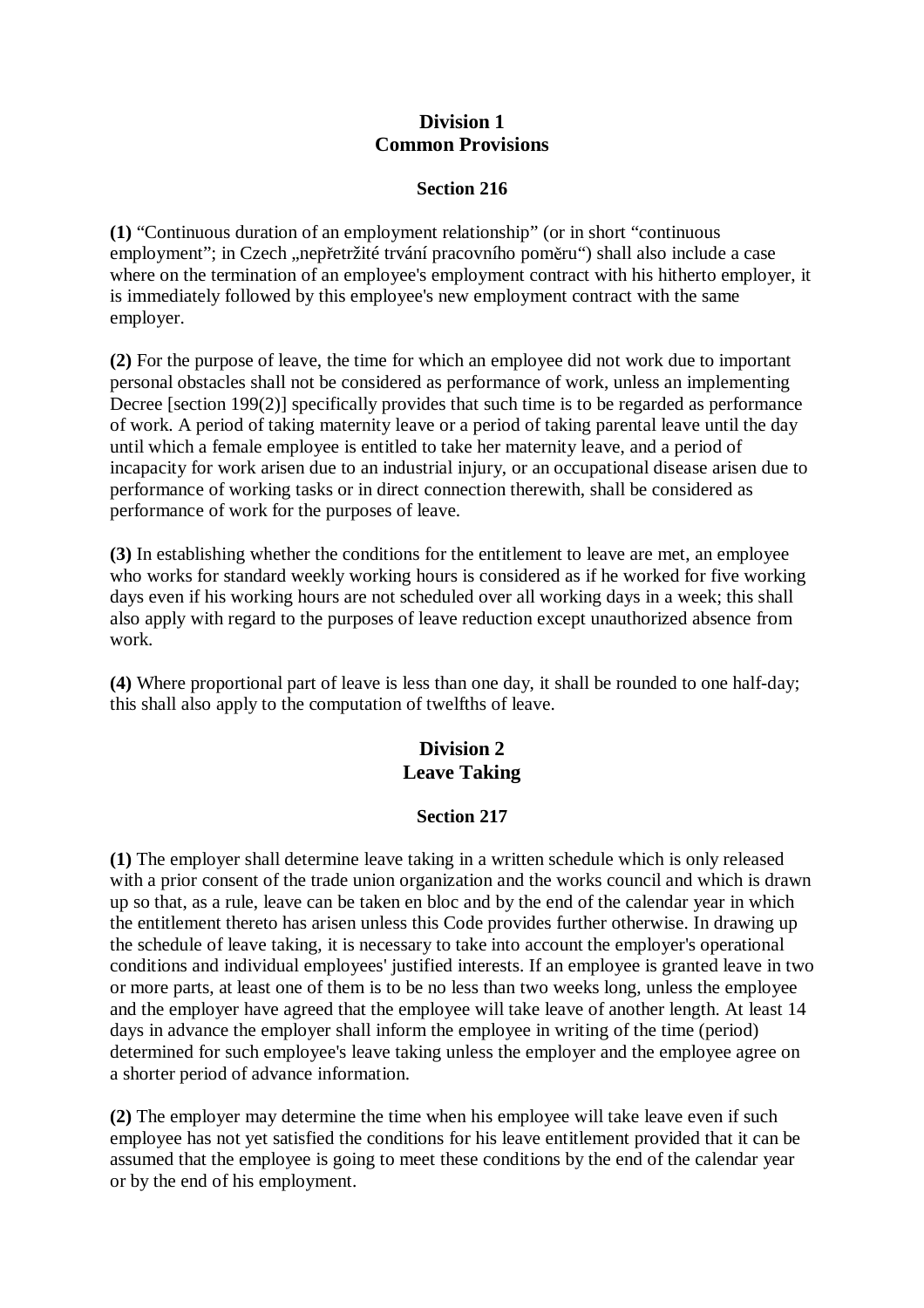**(3)** The employer shall reimburse his employee for those costs having arisen to the employee without his fault because the employer has changed the time of such employee's leave taking or has recalled him from leave.

**(4)** The employer may not determine his employee's leave taking for the period when this employee takes part in military exercises or extraordinary military exercises, or when the employee is recognized as being temporarily incapable for work pursuant to another Act (Note 61), or when the female employee is on maternity or parental leave, or when the male employee is on parental leave. During a period when there are other obstacles to work on the side of the employee, the employer may determine this employee's leave within such period only at this employee's request.

**(5)** If a female employee asks her employer to schedule her leave taking so that it immediately follows the end of her maternity leave, or if a male employee asks his employer to schedule his leave taking so that it immediately follows the end of his parental leave (provided that such parental leave is within a period for which a female employee is entitled to take her maternity leave), the employer is obliged to comply with this request.

### **Section 218**

**(1)** The employer shall determine leave taking pursuant to section 211 for an employee so that he can take his leave in the year in which the entitlement thereto has arisen unless this is prevented by obstacles to work on the side of the employee or by urgent operational reasons (grounds).

**(2)** Where leave cannot be taken pursuant to subsection (1), the employer shall schedule such leave so that it is taken latest by the end of the subsequent calendar year unless subsection (4) provides otherwise.

**(3)** Where leave taking is not determined latest until 30 June of the subsequent year, the right to determine his leave taking also pertains to the employee. The employee is obliged to notify the employer in writing at least 14 days in advance unless another time-limit for such notification has been agreed with the employer.

**(4)** Where leave cannot be taken even until the end of the subsequent calendar year because the employee has been recognized as temporarily unfit for work or due to taking maternity or parental leave, the employer shall determine such leave taking after the termination of the obstacle(s) to work.

#### **Section 219**

**(1)** If during his leave an employee starts to take part in military exercises or extraordinary military exercises or if he has been recognized as temporarily incapable for work or if he attends to a sick family member, his leave shall be interrupted; this shall not apply if, at the employee's request, the employer has determined such leave taking to the employee so that this employee could attend to a sick family member or to take part in military exercises. A female employee's leave shall also be interrupted (suspended) if she starts to take maternity or parental leave and a male employee's leave shall be interrupted when he starts to take parental leave.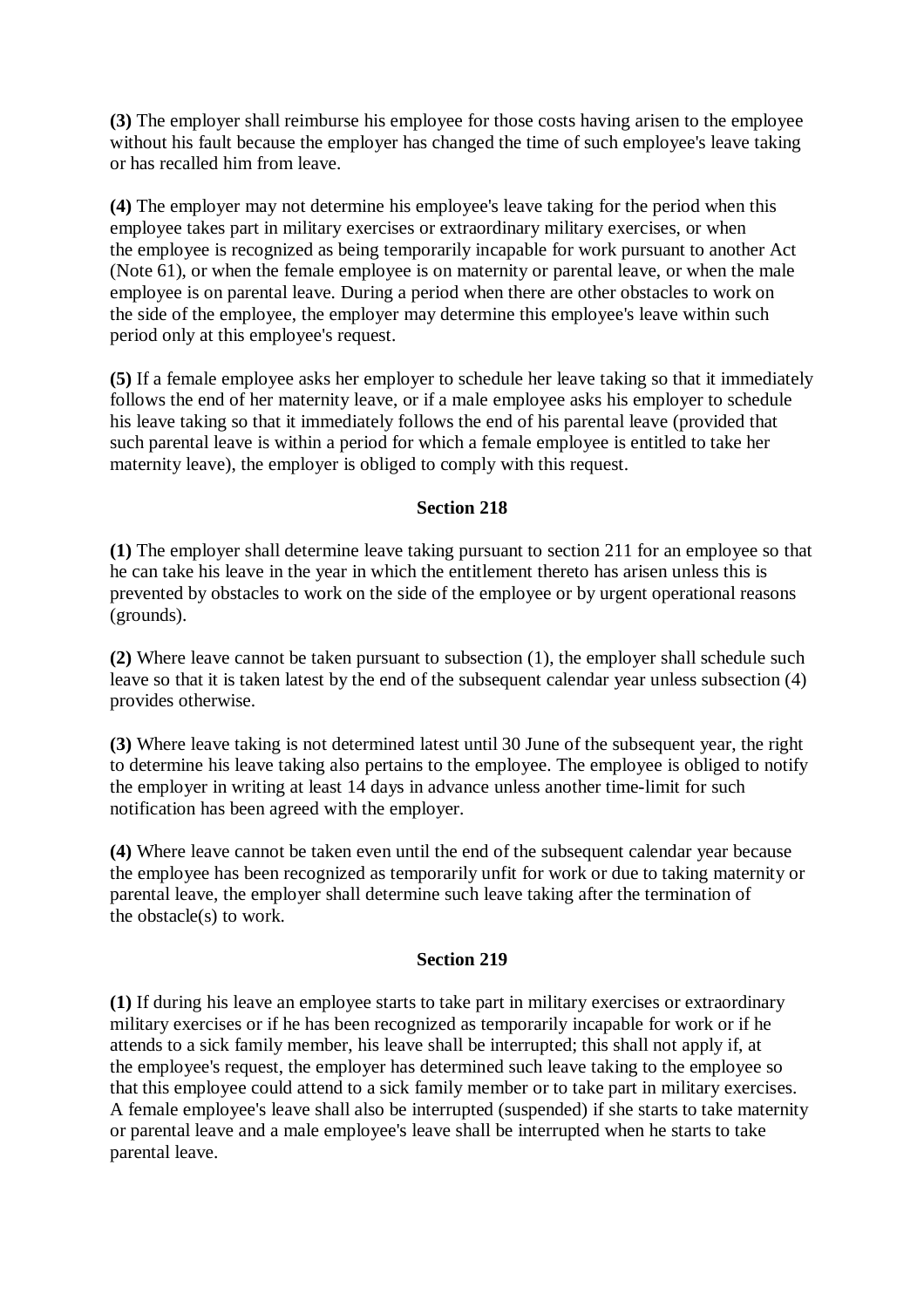**(2)** If, during an employee's leave, a public holiday falls on a day which would otherwise be his normal working day, this day shall not be included in this employee's leave taking. If the employer determines that an employee is to take compensatory time off in lieu of overtime work or work on a public holiday so that this compensatory time off would fall on a day (or days) within the employee's period of leave, the employer is to change this and determine that compensatory time off should be taken on some other day (or days).

### **Division 3 Collective Leave Taking**

#### **Section 220**

Acting in agreement with the trade union organization and with consent of the works council the employer may determine collective leave taking where this is necessary due to operational reasons; collective leave taking may not last more than two weeks and in respect of artistic ensembles four weeks.

### **Division 4 Change of Employment**

#### **Section 221**

**(1)** If in the course of one calendar year an employee changes his employment and before termination of his employment with his hitherto employer requests to take annual leave or its part, to which his entitlement has arisen while with the hitherto employer, only in his subsequent employment, his new employer may grant him such leave or its part although the employee's entitlement to it does not arise during employment with this employer provided that the hitherto employer agrees with the new (subsequent) employer on reimbursement of compensatory wage or salary for the said requested leave.

**(2)** "Change of employment" ("*změna zaměstnání*") pursuant to subsection (1) shall mean termination of an employee's employment with his hitherto employer which is immediately followed by the start of another employment with a new employer.

## **Division 5 Compensatory Wage or Salary for Leave (Leave with Pay)**

#### **Section 222**

**(1)** An employee is entitled to compensatory wage or salary in the amount of his average earnings for the time when he takes his leave (leave with pay). As regards an employee referred to in section 213(4), such compensatory wage or salary may be granted in the amount of his average earnings corresponding to an average shift length.

**(2)** An employee is entitled to compensatory wage or salary for leave not taken only on termination of his employment relationship.

**(3)** Where the entitlement to compensatory wage or salary arises to an employee because he has not taken leave or its part, such compensatory wage or salary shall be due to him in the amount of his average earnings.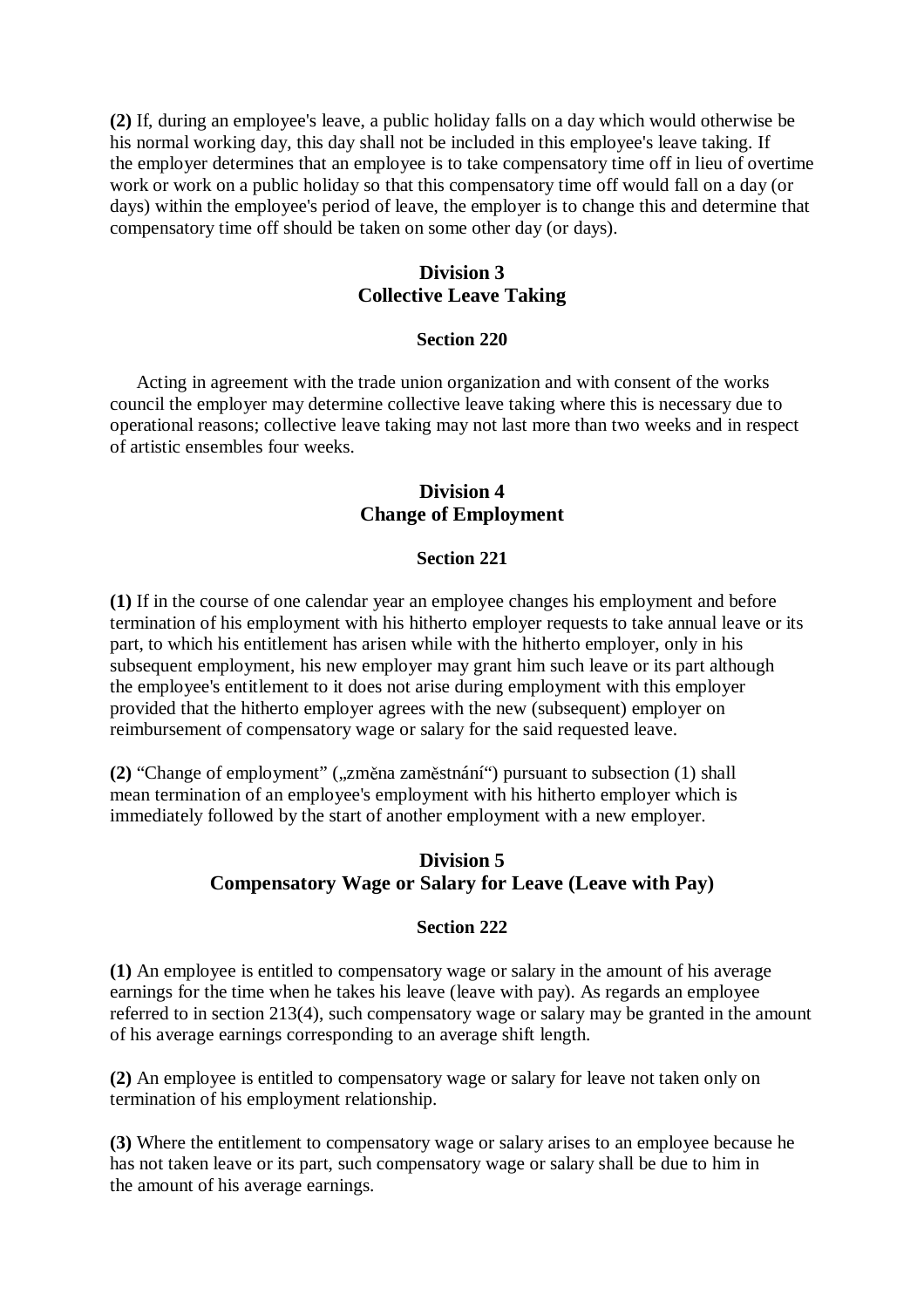**(4)** An employee is obliged to refund compensatory wage or salary having been paid to him in lieu of leave or its part to which he has lost the right (entitlement) or to which his right has not arisen. The provision of subsection (1)(second sentence) shall apply thereto.

**(5)** Compensatory wage or salary may not be provided for supplementary leave which has not been taken; supplementary leave must always be taken before other types of leave.

## **Division 6 Leave Reduction**

#### **Section 223**

**(1)** Where in a calendar year for which leave is to be granted to an employee who fulfilled the condition laid down in section 212(1) but who did not work due to obstacles to work which for the purposes of leave are not regarded as performance of work, the employer shall reduce this employee's leave for the first 100 shifts (working days) which the employee missed by one twelfth and for every further 21 shifts (working days) which the employee missed also by one twelfth. Leave having been taken pursuant to section 217(5) before the start of parental leave may not, however, be reduced due to the reason that parental leave is subsequently taken.

**(2)** Where the employer reduces an employee's leave on the grounds of the employee's unauthorized absence from one shift (one working day), the leave may be reduced by one to three days; unauthorized absence consisting in shorter parts of individual shifts may be added together.

**(3)** Where leave is reduced pursuant to subsections (1) and (2), an employee whose employment with one and the same employer lasted for an entire calendar year must be granted leave for at least two weeks.

**(4)** Annual leave of an employee having been absent from work due to imprisonment under relevant judgment shall be reduced by one twelfth for every 21 days of his absence from work. Annual leave shall be reduced in the same way if an employee was held in custody (remand prison) and was subsequently convicted under a final judgment or released from charges or his criminal prosecution was discontinued only on the ground that the employee is not criminally liable for the committed criminal offence or due to the fact that he was granted pardon or his criminal offence became subject to amnesty.

**(5)** Leave for days of work done and supplementary leave may only be reduced for the reasons laid down in subsection (2).

**(6)** Annual leave to which an employee's entitlement has arisen in a calendar year may only be reduced due to reasons having arisen in such year.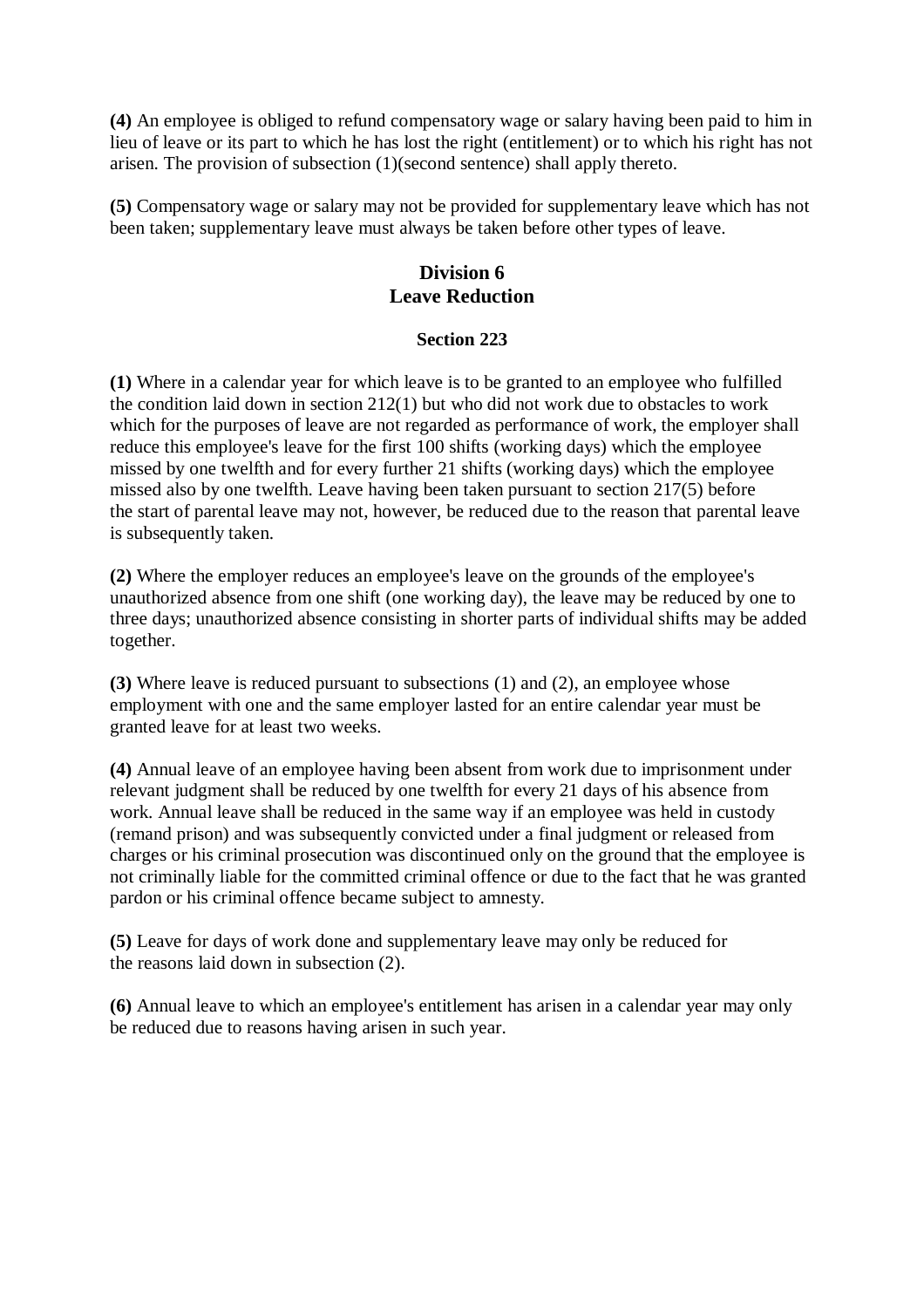## **PART TEN CARE OF EMPLOYEES**

# **CHAPTER I WORKING CONDITIONS OF EMPLOYEES**

#### **Section 224**

**(1)** Employers shall create working conditions that enable safe performance of work by employees and in compliance with other statutory provisions shall arrange workplace preventive health care for their employees.

**(2)** The employer may grant an employee a bonus in particular:

- **(a)** on the occasion of the employee's life or work jubilee or on the employee's first termination of employment when this employee is granted disability pension benefit or at the time when the employee's entitlement to old-age pension (retirement benefit) arises;
- **(b)** for assistance in connection with fire prevention or natural disasters, or for assistance in dealing with their aftermath, or for assistance in connection with other contingencies which may be hazardous to life, health and property.

#### **Section 225**

The employer who under other statutory provisions (Note 73) creates a cultural and social needs fund shall co-decide with the trade union organization on the allocation of money to this fund and withdrawal of money therefrom.

#### **Section 226**

The employer shall arrange that outer garments and personal effects which employees usually bring to work can be left safely at some place.

# **CHAPTER II PROFESSIONAL DEVELOPMENT OF EMPLOYEES**

#### **Section 227**

The employer shall take care of employees' professional (vocational) development. This shall include in particular:

**(a)** induction training and on-the-job training;

**(b)** professional practice for school graduates (internship);

- **(c)** improvement of qualification;
- **(d)** qualification upgrading.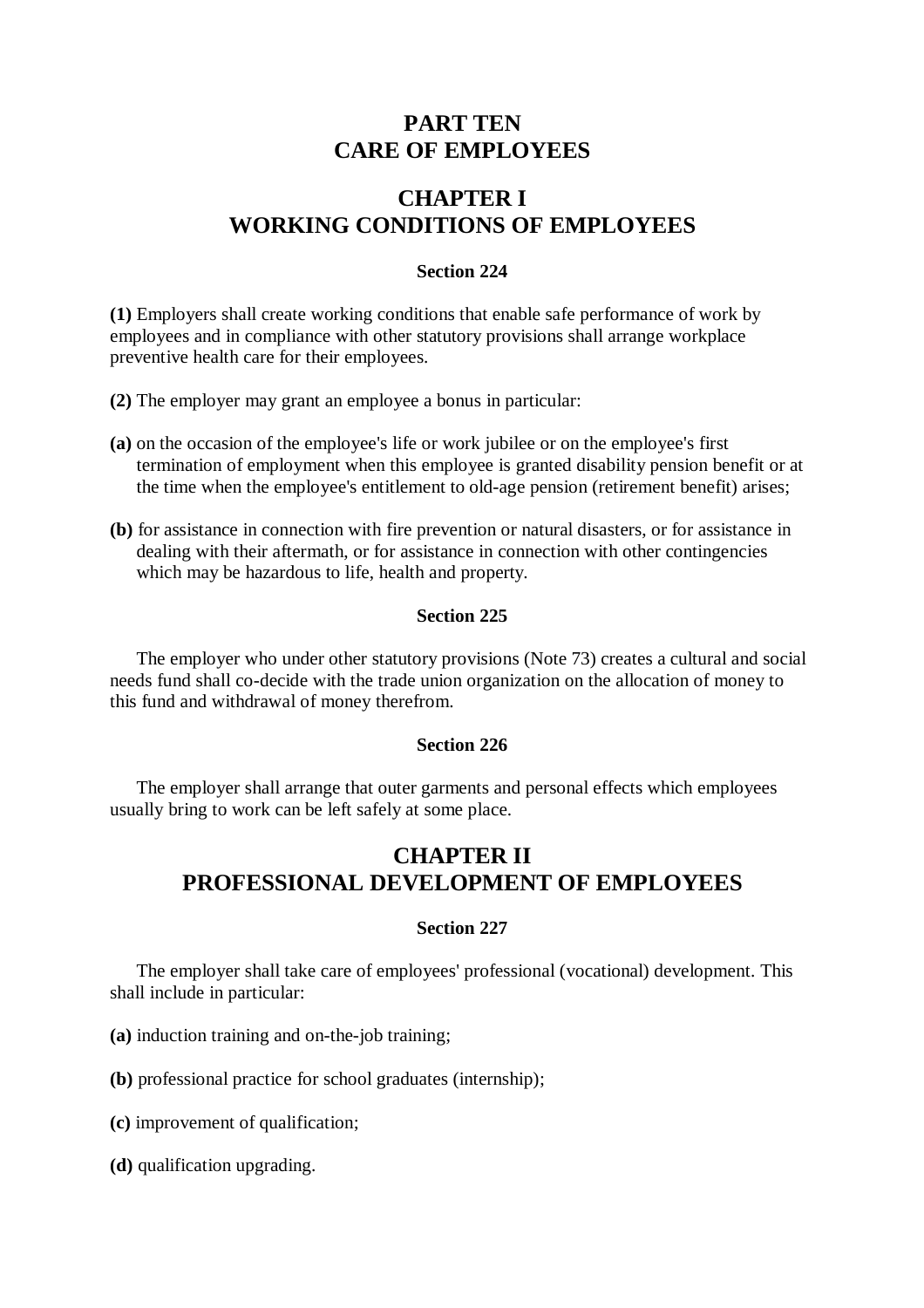### **Section 228 Induction Training and On-the-Job Training**

**(1)** If an employee starts his employment (job) without any skills (qualifications), his employer shall arrange for this employee to take induction training or on-the-job training; the said training shall be considered as performance of work for which the employee is entitled to his wage or salary.

**(2)** The employer shall arrange induction training or on-the-job training for an employee who is transferred to a new workplace or to a new type of work due to reasons on the side of the employer provided that such induction training or on-the-job training is necessary.

#### **Section 229 Professional Practice for School Graduates**

**(1)** Employers shall arrange for graduates of secondary schools, conservatoires, higher vocational schools and universities (university-level schools) adequate professional practice for acquisition of practical experience and skills required for performance of work; professional practice shall be considered as performance of work for which an employee is entitled to wage or salary.

**(2)** For the purposes of subsection (1), "graduate" (,,absolvent") shall mean an employee starting employment (a job) corresponding to his qualifications if a total period of his professional practice after the proper (successful) conclusion of studies did not reach two years; the said two-year period shall not include a period of maternity leave or parental leave.

## **Section 230 Improvement of Qualification**

(1) "Improvement of qualification" ("prohlubování kvalifikace") means ongoing updating of qualification by which the nature of an employee's qualification does not change and which enables him to carry out an agreed type of work (job); it also refers to qualification maintaining and refreshing.

**(2)** An employee is obliged to improve his qualification for performance of an agreed type of work. For the purpose of improvement of an employee's qualification, the employer may require from an employee to take part in a course of instructional training or studies, or in other forms of qualification improvement, or to require from an employee to take part in a training course or studies provided by a certain legal entity or natural person.

**(3)** An employee's attendance at an instructional training course or participation in studies for the purpose of improvement of his qualification shall be considered as performance of work for which the employee is entitled to his wage or salary.

**(4)** The employer shall bear the costs for improving qualifications of employees. Where an employee requests to take part in improvement of his qualification of a more financially demanding form, he may (be asked to) settle part of the costs. This shall apply without prejudice to the provision of subsection (3).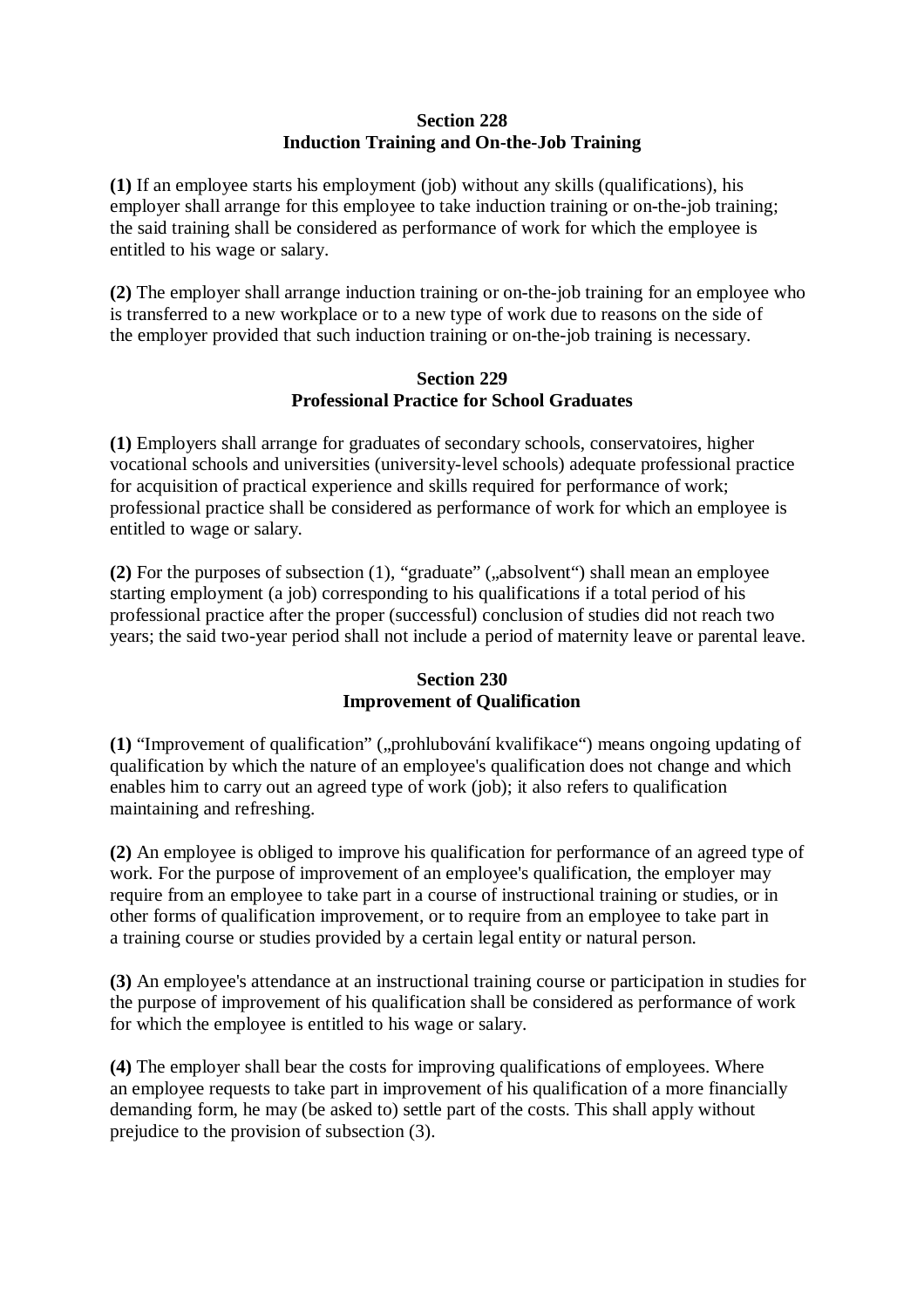**(5)** This Code shall apply without prejudice to other statutory provisions (Note 110) regulating improvement of qualification.

### **Qualification Upgrading and Qualification Agreement Section 231**

(1) "Qualification upgrading" ("*xvýšení kvalifikace*") shall mean a change in the level (value) of qualification; it shall also mean acquisition of qualification or an extension of qualification.

**(2)** Qualification upgrading shall be studies, training and other forms of education for the purpose of attaining higher-level education (qualification) provided that this conforms with the needs of the employer.

**(3)** This Code shall apply without prejudice to other statutory provisions (Note 110) regulating qualification upgrading.

### **Section 232**

**(1)** Where greater or further rights have not been agreed or determined, an employee who upgrades his qualification is entitled to time off (relief from work) with compensatory wage or salary:

- **(a)** within the necessary scope to attend lessons, courses of instruction or schooling (training);
- **(b)** two working days to read and sit for every examination within a study (course) curriculum of the relevant university or higher vocational school;
- **(c)** five working days to learn (read) and sit for a closing examination, school-leaving examination or certificate of (study) completion;
- **(d)** 10 working days to write and defend a closing paper, bachelor's paper, thesis, dissertation or a paper at the close of studies within the framework of life-long educational programme organized by a university;
- **(e)** 40 working days to read and sit for orals for the lower doctorate or doctorate in the field of medicine, veterinary medicine or hygiene.
- **(2)** An employee is entitled to time off in the necessary scope to sit for an entry examination.

**(3)** As regards time off granted for sitting for an entry examination, resitting for a certain examination, attending a graduation or similar ceremony, an employee is not entitled to compensatory wage or salary.

#### **Section 233**

The employer is entitled to follow the course and results of his employee's qualification upgrading; the employer may stop granting a certain employee time off (relief from work) if:

**(a)** the employee has become long-term unfit to perform the type of work for which he is upgrading his qualification;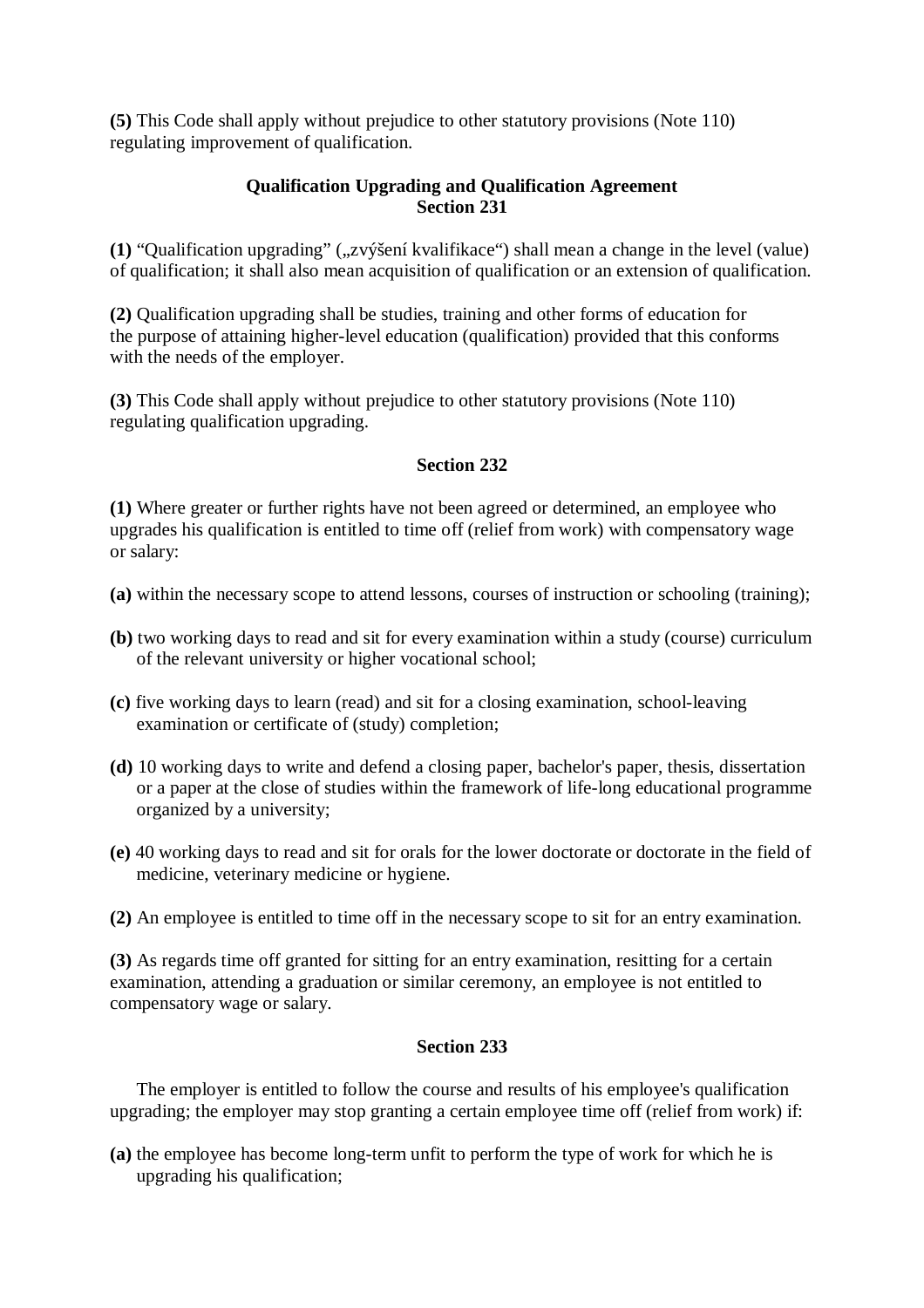**(b)** the employee, through no fault on the side of the employer, has not fulfilled substantial obligations relating to qualification upgrading without any serious reasons for a prolonged period.

#### **Section 234**

**(1)** Where the employer and the employee conclude a qualification agreement in connection with the employee's upgrading of his qualification, the agreement shall include the employer's commitment to enable this employee qualification upgrading and the employee's commitment to remain in employment with this employer for an agreed period, however for no longer than five years, or to reimburse the employer for the costs which were related to this employee's qualification upgrading and which were settled by the employer, and this shall apply even if the employee's employment relationship is terminated before he completes his qualification upgrading. As regards the employee's commitment to work for his employer for an agreed period, the said period shall start to run as of the employee's completion of his qualification upgrading.

**(2)** A qualification agreement may also be concluded in connection with improvement of qualification (section 230) if expected costs attain at least CZK 75,000; in such case the relevant employee may not be ordered to participate in improvement of his qualification.

- **(3)** The qualification agreement must contain:
- **(a)** the type of qualification and the form of its upgrading or improvement;
- **(b)** the period for which the employee undertakes to remain in employment with the employer after completion of upgrading or improvement of the qualification;
- **(c)** the type of costs (expenses) and the maximum amount of costs which the employee is obliged to settle to the employer if he does not meet his commitment to remain in employment with the employer.
- **(4)** The qualification agreement must be concluded in writing.
- **(5)** The Government may increase the amount pursuant to subsection (2) by its Decree.

#### **Section 235**

**(1)** The period for which a certain employee is to remain in employment with his employer on the basis of their qualification agreement shall not include a period of parental leave within the scope of parental leave of a child's mother (section 196) and absence from work due to imprisonment or custody if the final judgment on the employee's conviction has been passed.

**(2)** Where an employee only partly fulfils his commitment to remain in employment with his employer (under the qualification agreement), the employee's obligation to reimburse the costs for upgrading or improving his qualification shall be proportionally reduced.

**(3)** The employee's obligation to settle the costs under the qualification agreement shall not arise if: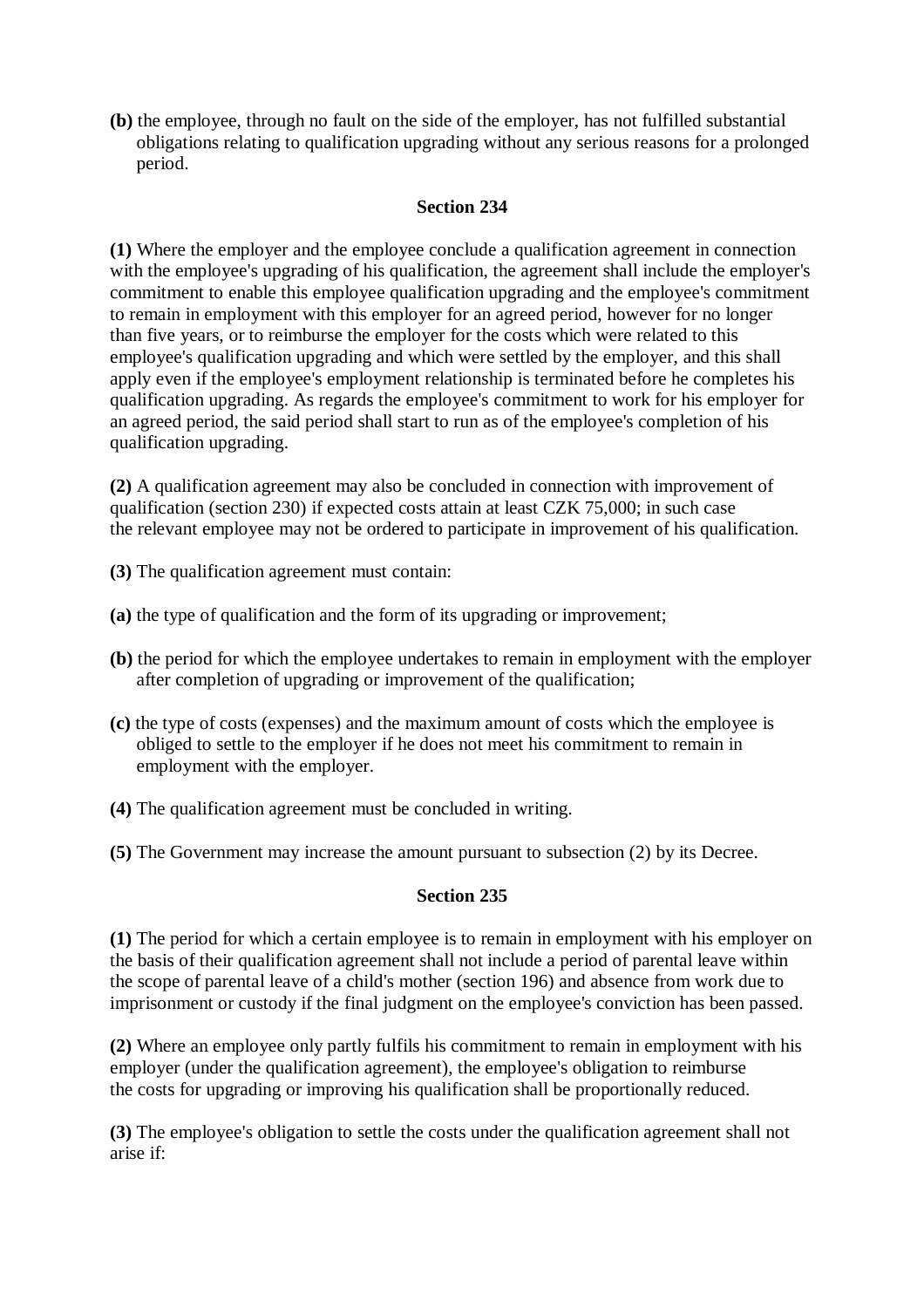- **(a)** in the course of upgrading his qualification, the employer stopped to provide the employee with the funding agreed in the qualification agreement because the employee, through no fault of his own, became long-term unfit for performance of the type of work for which he was upgrading his qualification;
- **(b)** the employee's employment with his employer terminated by notice (of termination) given by the employer, unless it was notice of termination given due to breach of the employee's duty arising from statutory provisions and relating to the type of work carried out in fulfilling working tasks or in direct connection therewith or if the employment was terminated by an agreement due to some reason laid down in section 52(a) to (e);
- **(c)** under the relevant medical certificate (doctor's opinion) issued by the occupational medical services provider or under the ruling of the competent administrative authority (agency) having reviewed the medical certificate, the employee is unable to carry out the type of work for which he was upgrading his qualification, or if he lost long-term capability to perform his hitherto type of work due to an industrial injury, an occupational disease or due to threat of an occupational disease or if, under the ruling of the competent public health authority body, the exposure at the (employee's) workplace has attained the highest permissible level;
- **(d)** for at least six months in the preceding 12 months the employer did not make use of the qualification which the employee attained on the basis of the qualification agreement.

# **CHAPTER III MEALS TAKEN BY EMPLOYEES**

### **Section 236**

**(1)** The employer shall enable employees on all shifts to take meals (food); the employer does not have this duty towards those employees who are on business trips.

**(2)** Where it has been agreed in the collective agreement or laid down in the internal regulations, the employer will provide meals to employees; the collective agreement or internal regulations may also include the conditions for the right (entitlement) to such meals and the amount of the employer's contribution to cover the costs of those meals, the detailed outline of a circle of employees entitled to take the said meals, organizational spspects of providing and taking meals, including the method of financing by the employer, provided that these aspects are not regulated for a certain category of employers by statutory provisions (Note 75). This shall apply without prejudice to statutory provisions on taxation.

**(3)** Where it has been agreed in the collective agreement or laid down in the internal regulations, meals at advantageous prices (at a discount) may be provided to:

- **(a)** the employer's former employees who worked with the employer until their retirement (due to old-age or disability);
- **(b)** the employees taking their leave;
- **(c)** the employees who are temporarily unfit to work due to ill-health.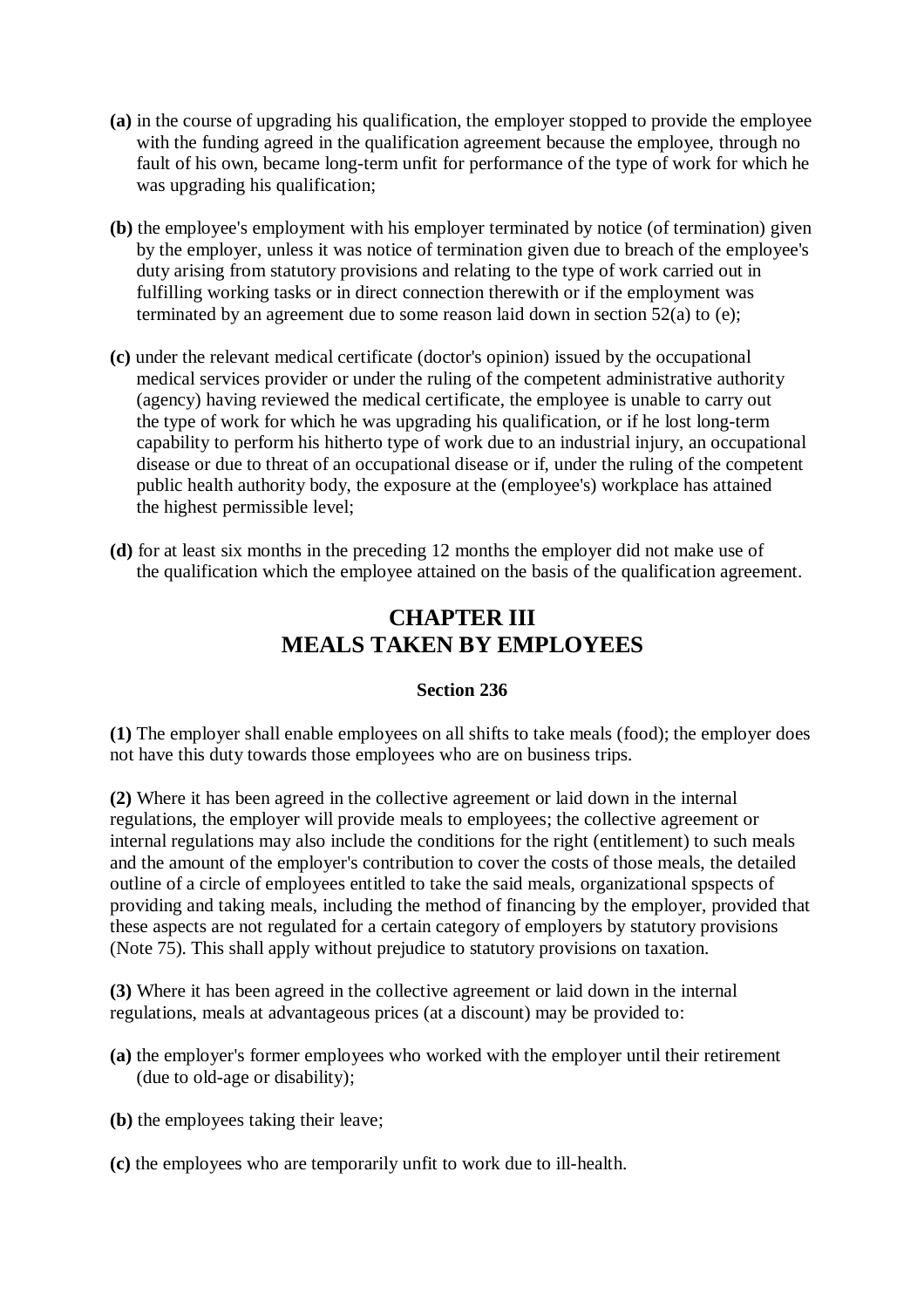## **CHAPTER IV SPECIAL WORKING CONDITIONS FOR SOME EMPLOYEES**

## **Division 1 Employment of Persons with Disabilities (Disabled Persons)**

#### **Section 237**

The duties of employers to employ disabled persons and to create the necessary working conditions for disabled persons are laid down in other statutory provisions (Note 76).

## **Division 2 Working Conditions for Women (Female Employees)**

#### **Section 238**

**(1)** It is prohibited to employ female employees by those types of work which endanger their motherhood (maternity). The Ministry of Health shall lay down in its Decree types of work and workplaces prohibited to female employees who are pregnant, breastfeeding or who are mothers until the end of the ninth month after childbirth.

**(2)** It is prohibited to employ a pregnant female employee, a female employee who is breastfeeding and a female employee-mother until the end of the ninth month after childbirth by those types of work for which they are not fit under the relevant medical certificate.

### **Division 3**

## **Working Conditions for Female Employees, Employees-Mothers, Employees Taking Care of a Child or Another Person**

#### **Section 239**

**(1)** If a pregnant female employee performs the type of work which pregnant women are prohibited from doing or which, under a medical certificate, puts at hazard her pregnancy, the employer shall transfer her temporarily to alternative suitable work where she can attain the same earnings as in her hitherto type of work. If a pregnant female employee who works at night requests to be transferred to day work, the employer must comply with her request.

**(2)** The provision of subsection (1) shall similarly apply to a female employee-mother until the end of the ninth month after childbirth and to a female employee who is breastfeeding.

**(3)** If, through no fault of her own, a female employee attains lower earnings doing the type of work to which she has been transferred than in doing her previous work, she shall be provided with a differential (balancing) benefit under other statutory provisions (Note 77).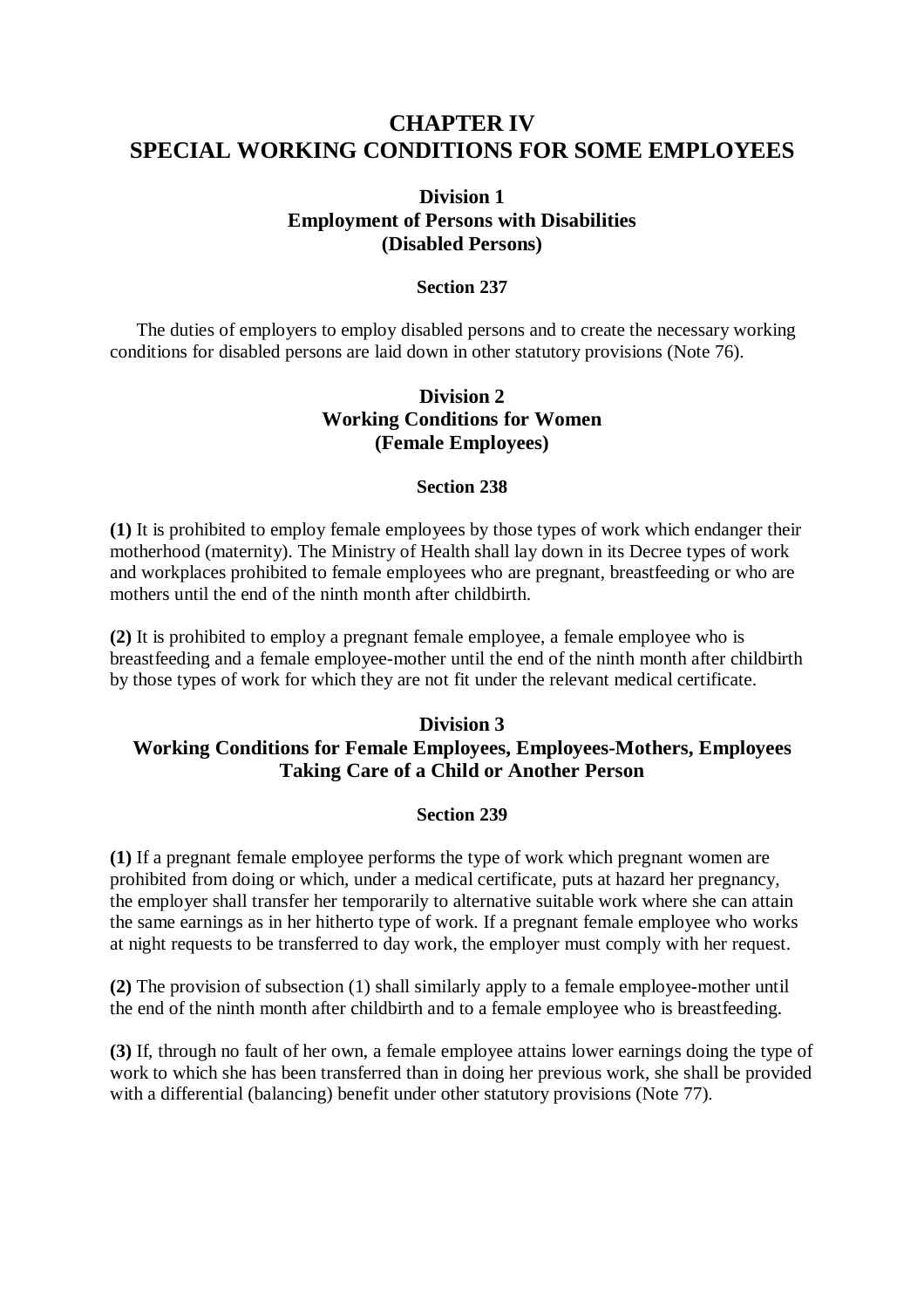#### **Section 240**

**(1)** Pregnant employees, female employees and male employees taking care of children of up to the age of eight years may only be instructed to go on a business trip outside the municipality (locality) of their workplace or home address with their consent; the employer may only transfer them to another location (municipality) at their own request.

**(2)** The provision of subsection (1) shall similarly apply to a single female employee or a single male employee taking care of a child until the child reaches the age of 15 years, and further to an employee who proves that he or she, mostly on his or her own, takes long-term care of a person who, under another Act (Note 77a), is considered as a person being dependent on another individual's assistance and this dependency is classified by grade II (dependency of medium seriousness), grade III (serious dependency) or grade IV (full dependency).

#### **Section 241**

**(1)** In assigning employees to shifts, the employer shall also take into consideration the needs of female employees and male employees taking care of children.

**(2)** Where a female employee taking care of a child who is under 15 years of age or a pregnant female employee, or an employee who proves that he or she, mostly on his or her own, takes long-term care of a person who, under another Act (Note 77a), is considered as a person being dependent on another individual's assistance and such dependency is classified by grade II (dependency of medium seriousness), grade III (serious dependency) or grade IV (full dependency), and this employee requests to work only part-time or requests some other suitable adjustment to her or his weekly working hours, the employer is obliged to comply with such request unless this is prevented by serious operational reasons.

**(3)** It is prohibited to employ pregnant (female) employees on overtime work. Female employees and male employees taking care of a child who is younger than one year may not be ordered by their employer to work overtime.

## **Division 4 Breaks for Breastfeeding**

#### **Section 242**

**(1)** In addition to usual work breaks, the employer shall grant a female employee who is breastfeeding her child special breaks for breastfeeding.

**(2)** A female employee who works standard weekly working hours is entitled to two half-hour breaks per shift for each child until the child reaches the age of one year, and to one half-hour break per shift in the subsequent three months. If a female employee works part-time (but at least half of standard weekly working hours), she is entitled to one half-hour break for each child until the child reaches the age of one year.

**(3)** Breaks for breastfeeding are included into working hours with the entitlement to compensatory wage or salary in the amount of average earnings.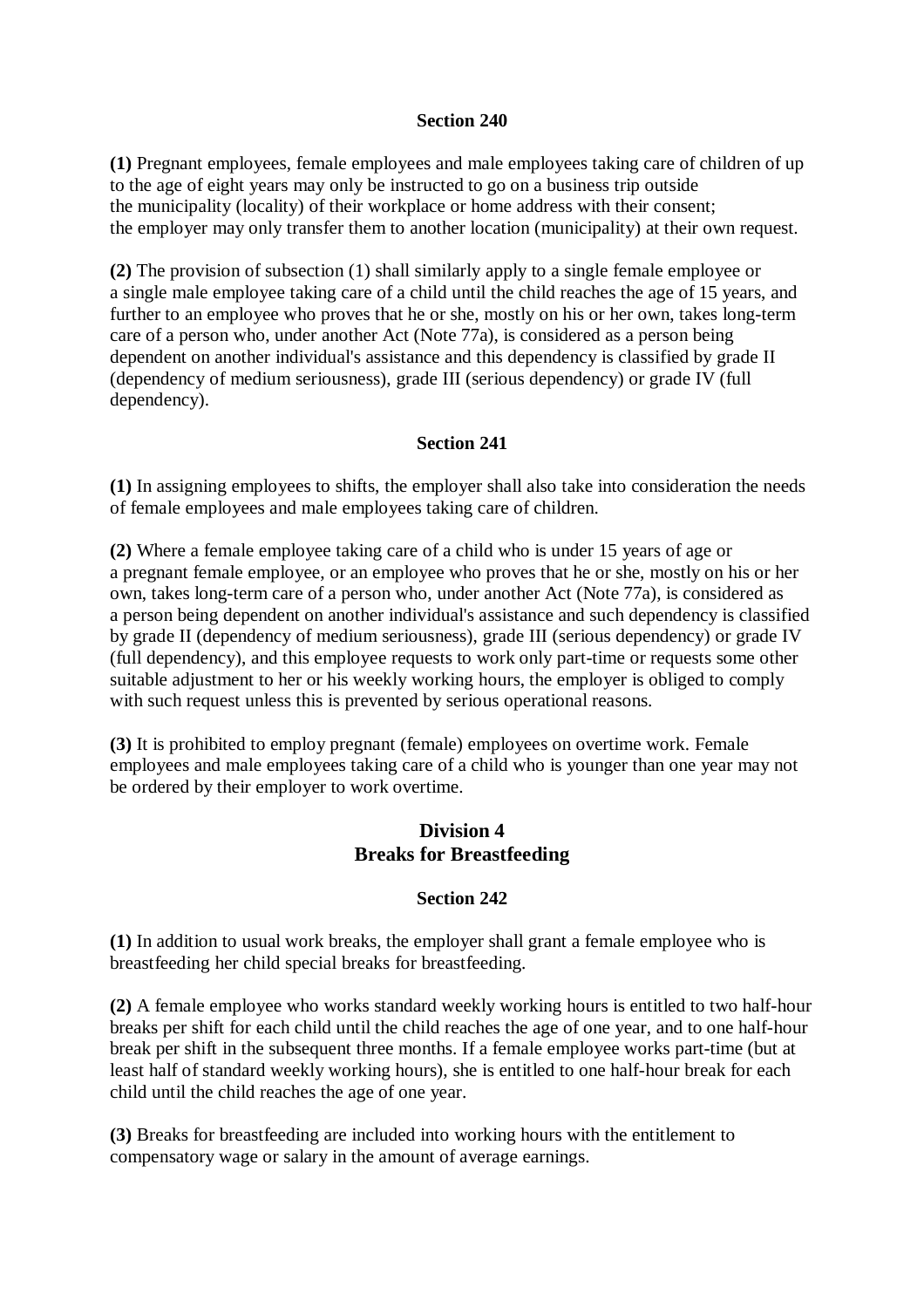### **Division 5 Working Conditions for Adolescent Employees**

#### **Section 243**

Employers shall create favourable conditions for the general development of physical and mental (intellectual) abilities of adolescent employees also by a special adjustment of their working conditions.

#### **Section 244**

Employers may only employ adolescent employees on those types of work which are adequate to their physical and intellectual development and shall devote special care to their needs at work.

### **Section 245**

**(1)** It is prohibited to employ adolescent employees on overtime work or at night. Adolescent employees who are over 16 years of age may exceptionally carry out night work not exceeding one hour where this is necessary for their vocational training and such night work shall be done under the supervision of an employee who is over 18 years of age if this supervision is necessary for the sake of the adolescent employee concerned. Night work of an adolescent employee must immediately follow his daytime work according to the schedule of working shifts.

**(2)** Where it is prohibited to assign an adolescent employee to the type of work for which the employee has vocational education due to the fact that performance of such work by adolescent employees is prohibited or due to the fact that under the relevant medical certificate issued by the occupational medical services provider such work is hazardous to the adolescent employee's health, the employer shall assign this employee to alternative suitable work, if possible corresponding to his qualification, until the time when the employee can perform the type of work for which he has qualification.

### **Section 246**

**(1)** It is prohibited to employ adolescent employees underground on the extraction of minerals or drilling tunnels or galleries.

**(2)** It is prohibited to employ adolescent employees on those types of work which are inadequate, hazardous or harmful to their health with a view to anatomical, physiological and psychic attributes of persons of this age. The Ministry of Health, acting in agreement with the Ministry of Industry and Trade and the Ministry of Education, Youth and Physical Education, shall lay down in a Decree those types of work and workplaces which are prohibited for adolescent employees and the conditions under which adolescent employees may exceptionally perform such types of work for the purposes of their vocational training.

**(3)** It is prohibited to employ adolescent employees on those types of work which expose them to an increased risk of injury or on the performance of which they could seriously put at risk the safety and health of fellow employees or other natural persons.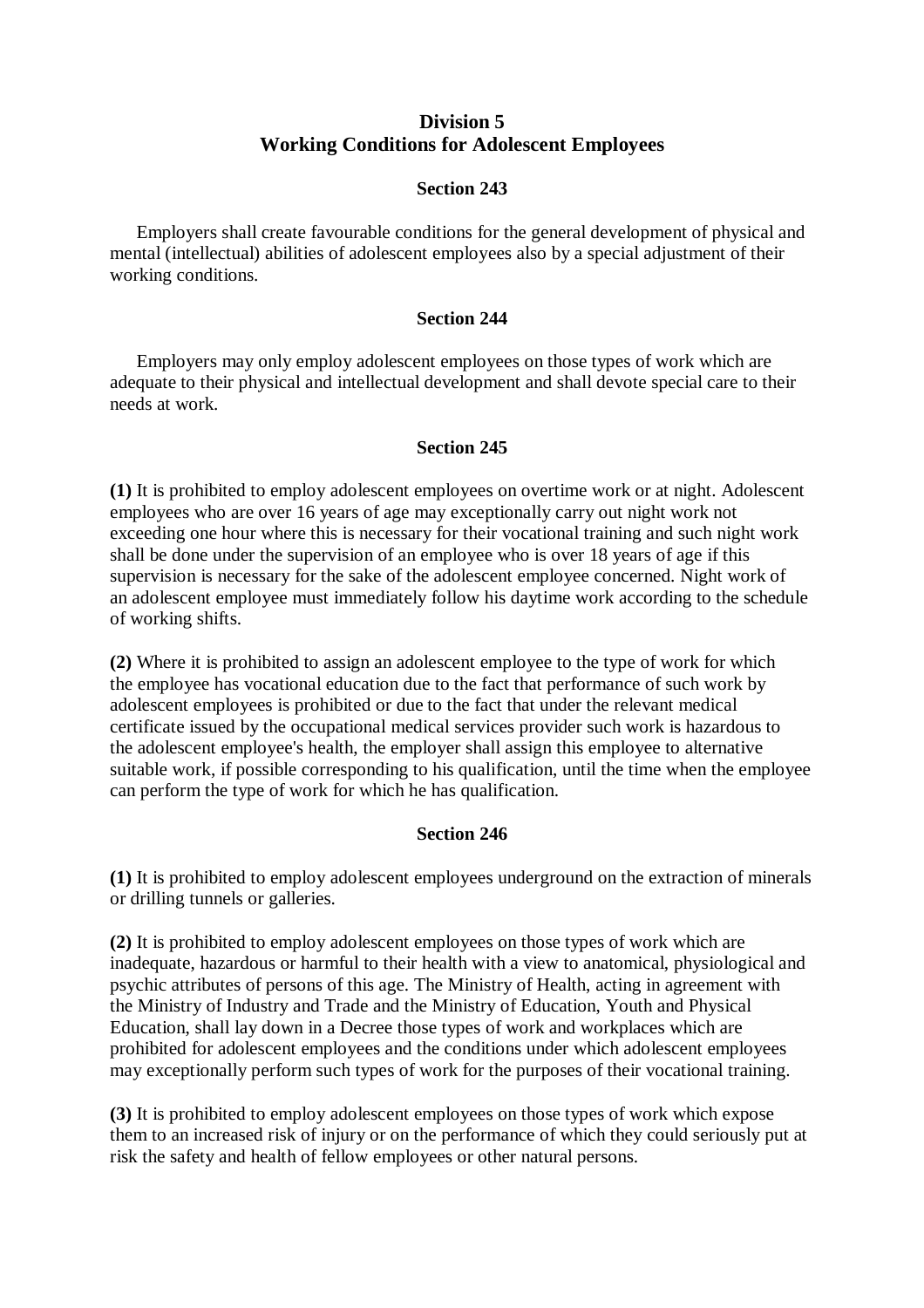**(4)** The prohibition of carrying out certain types of work may also be extended by a Decree pursuant to subsection (2) to employees whose age is below 21 years.

**(5)** The employer shall keep a list of adolescent employees employed by him; the list shall include the full name, date of birth and the type of work performed by each adolescent employee.

#### **Section 247**

**(1)** The employer shall ensure that, at his cost, adolescent employees are examined by a medical doctor of the occupational medical services provider:

- **(a)** before commencement of their employment and before their transfer to another type of work;
- **(b)** regularly, as needed, but at least once a year.

**(2)** Adolescent employees are obliged to undergo the prescribed medical examinations (check-ups).

**(3)** In assigning working tasks to adolescent employees, the employer shall follow the relevant medical certificate issued by the occupational medical services provider.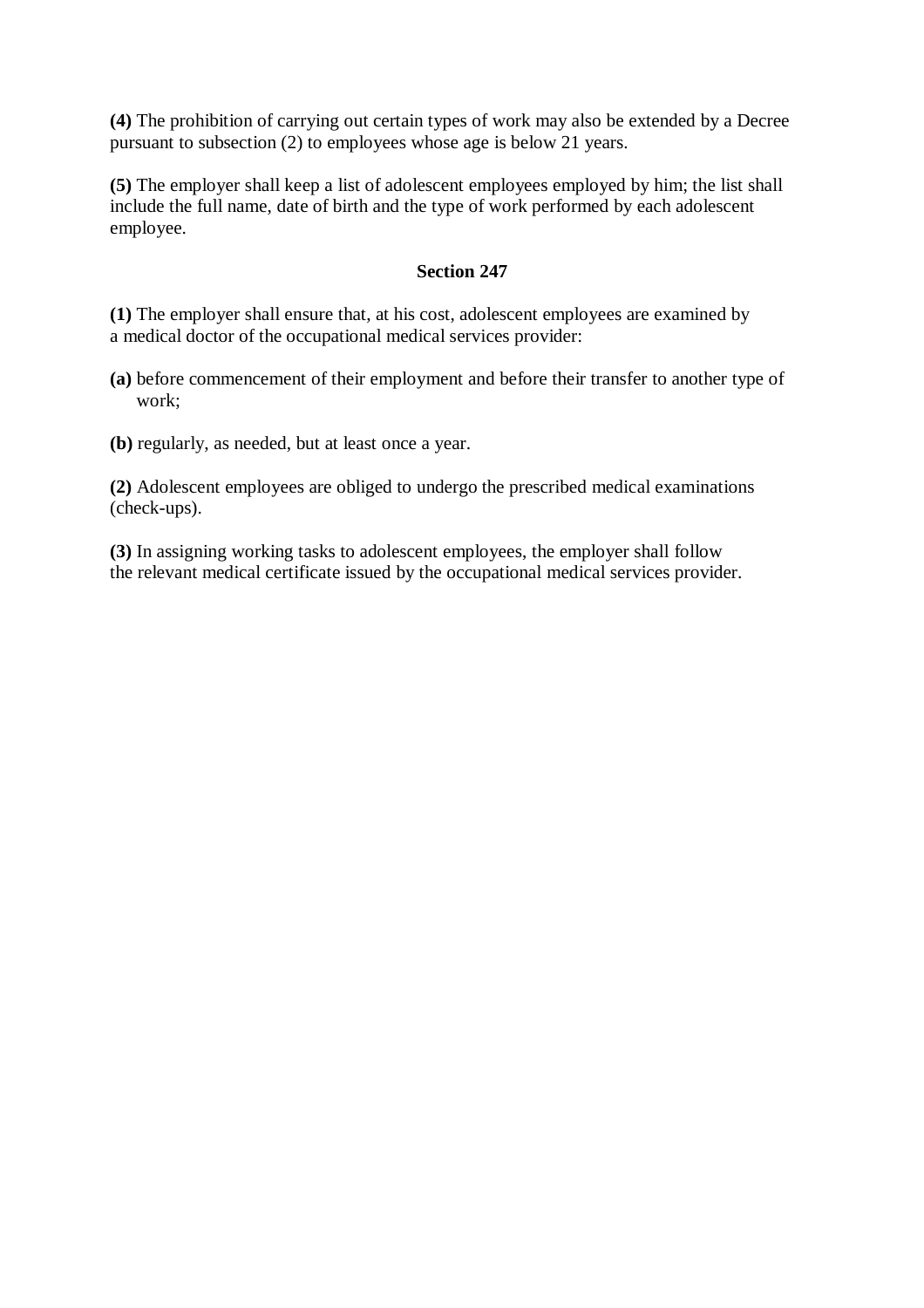# **PART ELEVEN COMPENSATION FOR DAMAGE (DAMAGES)**

# **CHAPTER I PREVENTION OF DAMAGE**

#### **Section 248**

**(1)** The employer shall create such working conditions for employees so that they can duly perform their working tasks without hazards to health and property; where the employer ascertains defects, he shall take remedial measures for their removal.

**(2)** For the purpose of property protection, the employer is entitled to carry out checks, within the necessary scope, on things which employees bring to and take away from the premises, or body search of employees. In carrying out a check or body search pursuant to the first sentence, the protection of personal rights must be observed. A body search may only be carried out by a natural person of the same sex.

#### **Section 249**

**(1)** An employee shall act in such a way as to prevent harm to health and damage to property and unjust enrichment. Where there is a risk of damage, he shall bring it to the attention of a superior employee.

**(2)** If there is some impending damage to the employer's property that requires taking immediate steps, the employee is obliged to take them; the employee is not obliged to take such steps if he is prevented from so doing by an important circumstance or if this could expose him or other employees, or his close persons, to some serious danger (hazard).

**(3)** Where an employee ascertains that the working conditions are not as required, he shall communicate this fact to his superior.

# **CHAPTER II LIABILITY FOR DAMAGE**

### **Division 1 General Liability**

#### **Section 250**

**(1)** An employee shall be liable to his employer for damage by breach of obligations (duties) through his own fault when performing working tasks or in direct connection therewith.

**(2)** Where damage is also caused by breach of obligations on the side of the employer, liability of the employee shall be proportionally reduced.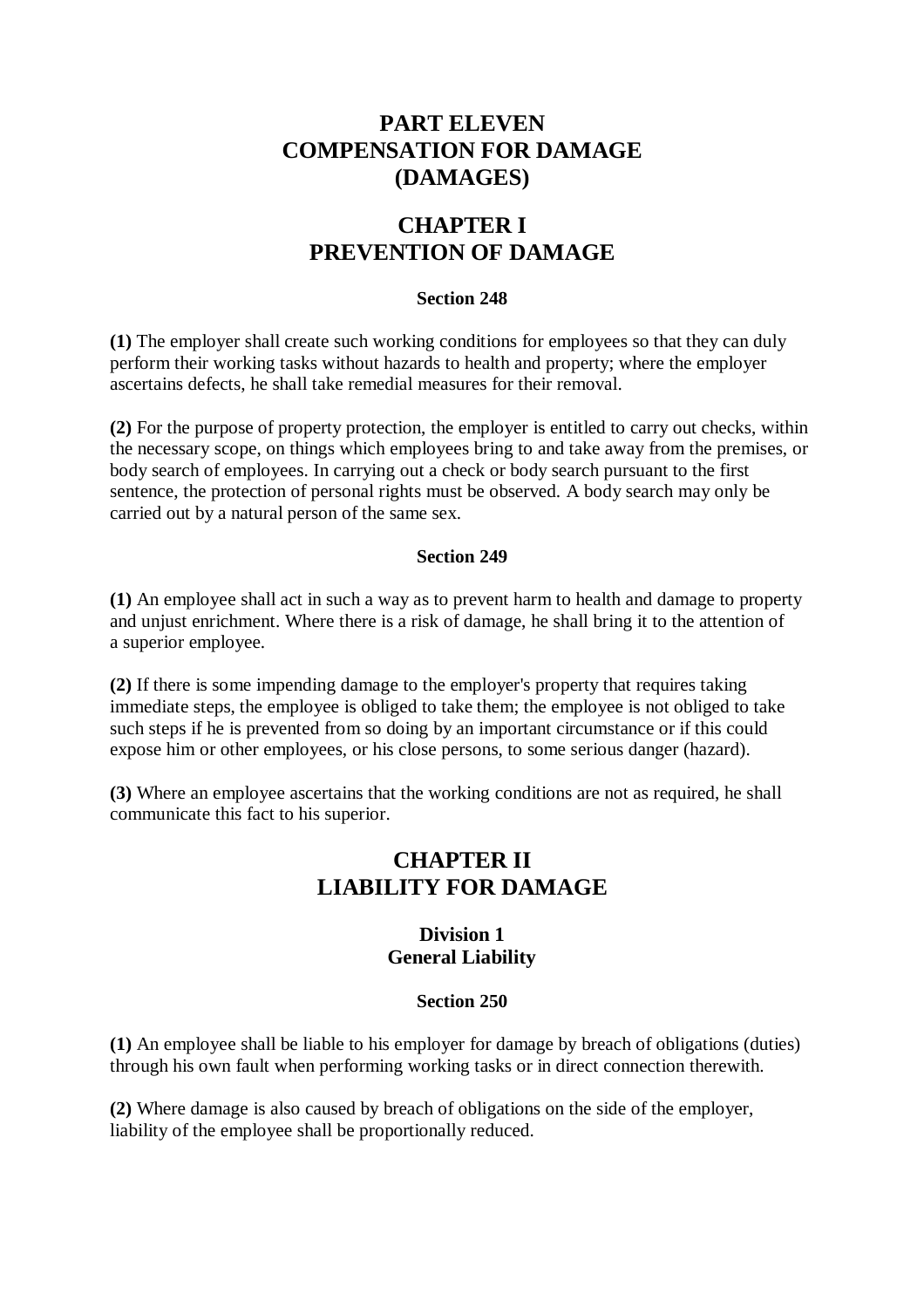**3)** The employer shall have to prove that the employee was at fault, with the exception of cases set out in sections 252 and 255.

### **Division 2 Liability for Non-Performance of the Obligation to Avert Damage**

#### **Section 251**

**(1)** The employer may require from an employee, who knowingly failed to warn his superior of some imminent damage to the employer's property or failed to take steps against some other imminent damage where this warning would have prevented the immediate occurrence of damage, to settle part of the damage caused to the employer, taking thereby regard to the circumstances of the case provided that such damage cannot be compensated otherwise.

**(2)** The employee shall not be liable for damage caused by him when he averted either damage impending the employer's property or some hazard (danger) directly impending life or health provided that he did not bring this situation intentionally about and provided that he proceeded in a way adequate to the circumstances.

## **Division 3 Liability for a Shortfall in Things of Value Entrusted to an Employee and Liability for Lost Things**

### **Subdivision 1 Liability for a Shortfall in Things of Value Entrusted to an Employee**

### **Section 252**

(1) Where a liability agreement ("dohoda o odpovědnosti") has been concluded with a certain employee and, under this agreement, the employee is liable for the protection of things of value which have been entrusted to him and are subject to accounting (where these things of value include cash, stamps, goods, materials in stock and other items being the subject of turnover or circulation) and which the employee may handle for the entire period while he is accountable for them, he shall be liable for any shortfall in such things if the shortfall occurs.

**(2)** The liability agreement (material responsibility agreement) may first be concluded with a natural person (an individual) when he or she is 18 years old.

**(3)** Where legal competence of an employee has been limited or where he has been deprived thereof, his representative may not conclude a liability agreement on the employee's behalf.

**(4)** A liability agreement must be concluded in writing.

**(5)** The employee shall be fully or partly relieved from his liability if he proves that a certain shortfall has arisen, fully or partly, without his fault and that in particular due to negligence on the part of the employer he was not able to handle properly the things of value having been entrusted to him.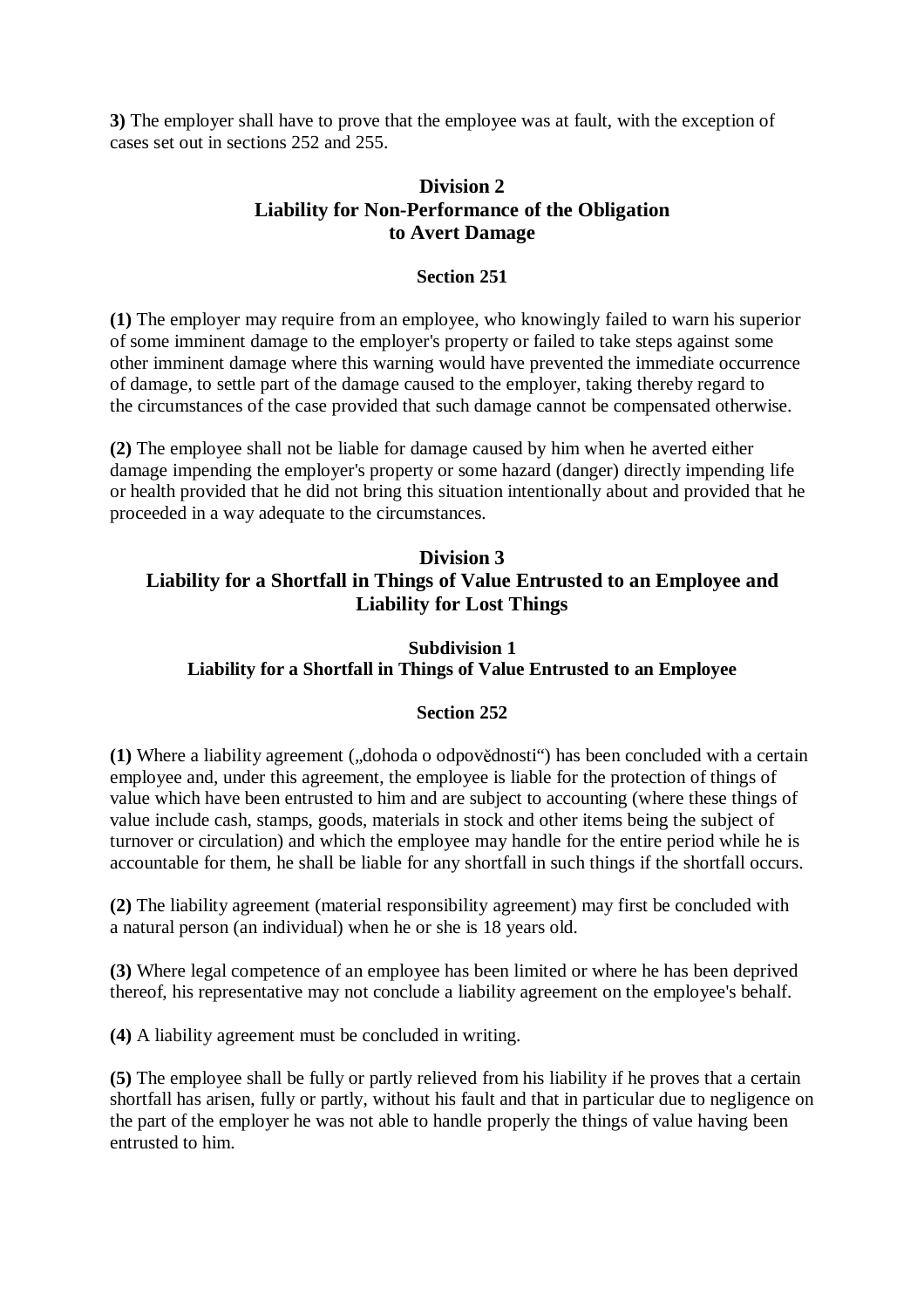#### **Section 253**

**(1)** The employee who has concluded a liability agreement may withdraw from it if he performs some other work or if he is transferred to alternative work or to another workplace or to another place (locality) or if his employer within 15 calendar days of receipt of the employee's written warning fails to remedy defects in the working conditions which prevent the employee from proper management of things entrusted to him. Where there is joint liability, the employee may also withdraw from his liability agreement if another employee is assigned to the workplace or another managerial employee, or his deputy, is appointed. The withdrawal pursuant to the first sentence must be made in writing.

**(2)** A liability agreement shall expire on the date when the employee's employment relationship terminates or on the date when the employee's withdrawal from the agreement is served on the employer, unless the notification of withdrawal states a later day.

#### **Section 254**

**(1)** The employer shall carry out stocktaking (inventory-taking) upon conclusion of a liability agreement, on its termination, on performance of some other work (by the employee concerned), on transfer of this employee to some alternative work or to another workplace, or on transfer of such employee to another locality or on termination of employment relationship.

**(2)** The employer shall arrange for stocktaking to be carried out at workplaces where joint liability is to be applied on conclusion of joint liability agreements with all employees (to be jointly liable), or on termination of all such agreements, on performance of some other (alternative) work, on transfer to some alternative work or to another workplace or on transfer of all the jointly liable employees to another locality (municipality) or on a change in the person of manager or deputy manager in charge or at the request of any of the employees (being jointly liable) due to a change in their team, or on one employee's withdrawal from the liability agreement.

**(3)** The employee who bears joint liability and whose employment relationship terminates or who is starting to perform some other work or is transferred to some alternative work or to another workplace or to another locality, and who does not concurrently ask for stocktaking to be made, shall be jointly liable for any shortfall that is ascertained by the next stocktaking at this workplace. The employee who is starting to work at a workplace where employees bear joint liability and who does not ask for stocktaking to be made at the start of his work at such workplace shall be jointly liable for any shortfall ascertained by the next stocktaking provided that he does not withdraw from the liability agreement.

### **Subdivision 2 Liability for Loss of Things Entrusted to an Employee**

### **Section 255**

**(1)** The employee shall be liable for a loss of tools, personal protective aids and other similar things which the employer has entrusted to this employee against a written confirmation (receipt).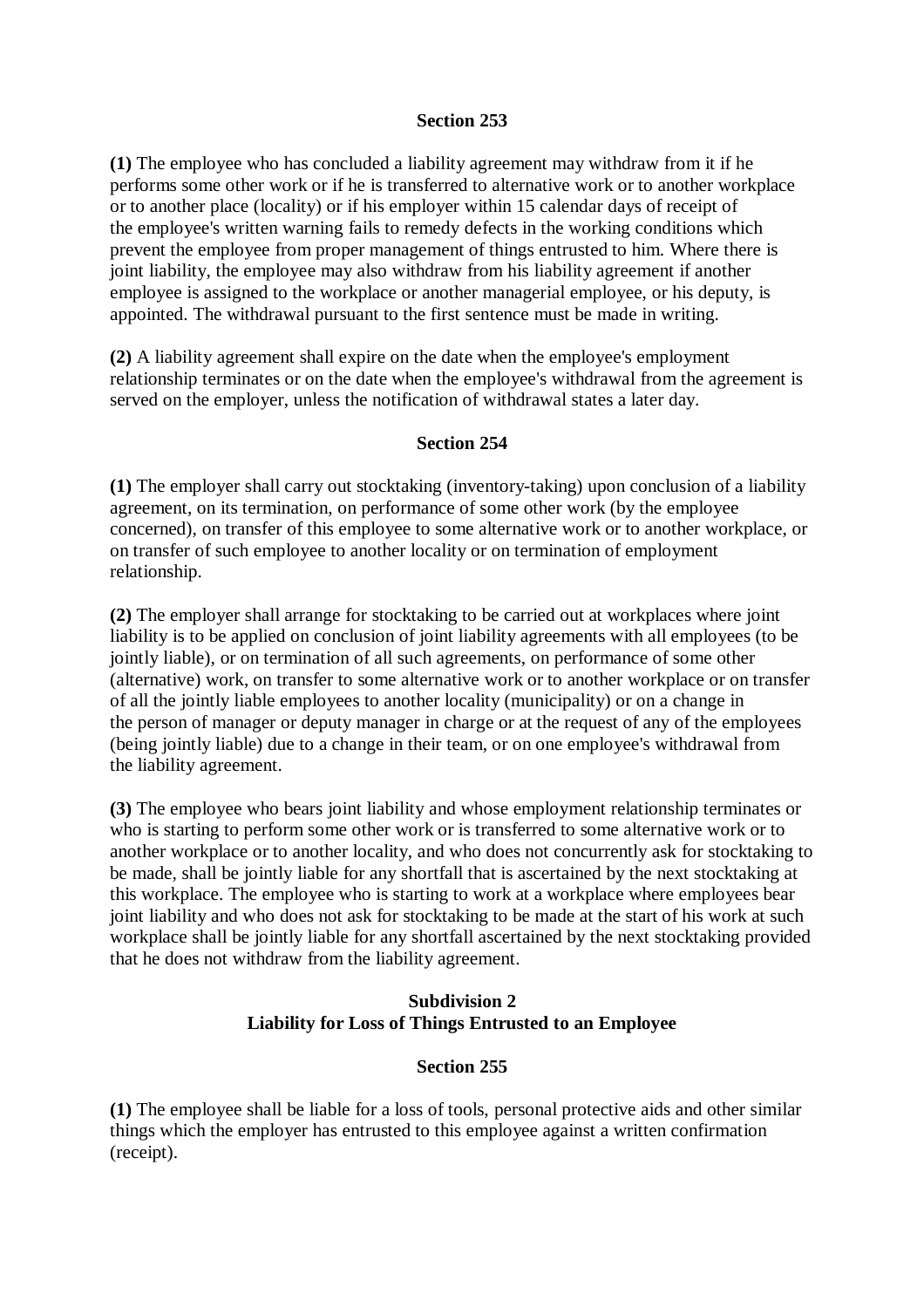**(2)** A thing pursuant to subsection (1) where its price exceeds CZK 50,000 may be entrusted to an employee only on the basis of a liability agreement concerning a loss of entrusted things.

**(3)** A liability agreement concerning a loss of things entrusted to a certain employee may be concluded earliest on the date when the individual (natural person) attains the age of 18 years.

**(4)** Where an employee's legal capacity has been limited, or where he has been deprived of legal capacity, a representative may not conclude on his behalf a liability agreement concerning a loss of entrusted things.

**(5)** A liability agreement concerning a loss of entrusted things must be concluded in writing.

**(6)** The employee shall be relieved from his liability, fully or partly, for things having been entrusted to him if he proves that such a loss has arisen, fully or partly, without his fault.

**(7)** The Government may increase in its Decree the amount pursuant to subsection (2).

#### **Section 256**

**(1)** An employee who has concluded a liability agreement concerning a loss of entrusted things may withdraw from the agreement where the employer has not created preconditions for the protection of such entrusted things against their loss. The withdrawal pursuant to the first sentence must be made in writing.

**(2)** The liability agreement concerning a loss of entrusted things shall also expire on the date of termination of the employment relationship or on the date when the employee's notice of withdrawal from the agreement has been served on the employer unless the notice of withdrawal indicates a later date.

### **Division 4 Scope of Damages**

### **Section 257**

**(1)** The employee who is liable for damage pursuant to section 250 shall compensate the employer for the actual damage in money unless he compensates the damage by restoration (reinstatement).

**(2)** The amount of damages (i.e. compensation for damage) to be paid by an individual employee, if such damage is a result of his negligence, may not exceed an amount equal to four-and-half times his average monthly earnings before the breach of his obligation having resulted in the damage. This limit shall not apply if the damage was caused intentionally or when the employee was drunk or after abuse of other addictive substances.

**(3)** In the case of intentional damage, the employer may require from the employee (having caused it), in addition to the amount pursuant to subsection (2), also compensation for a loss of profit (lost profit).

**(4)** Where damage has also been caused by the employer, the employee shall only pay a proportional part of damages with regard to the degree of his fault.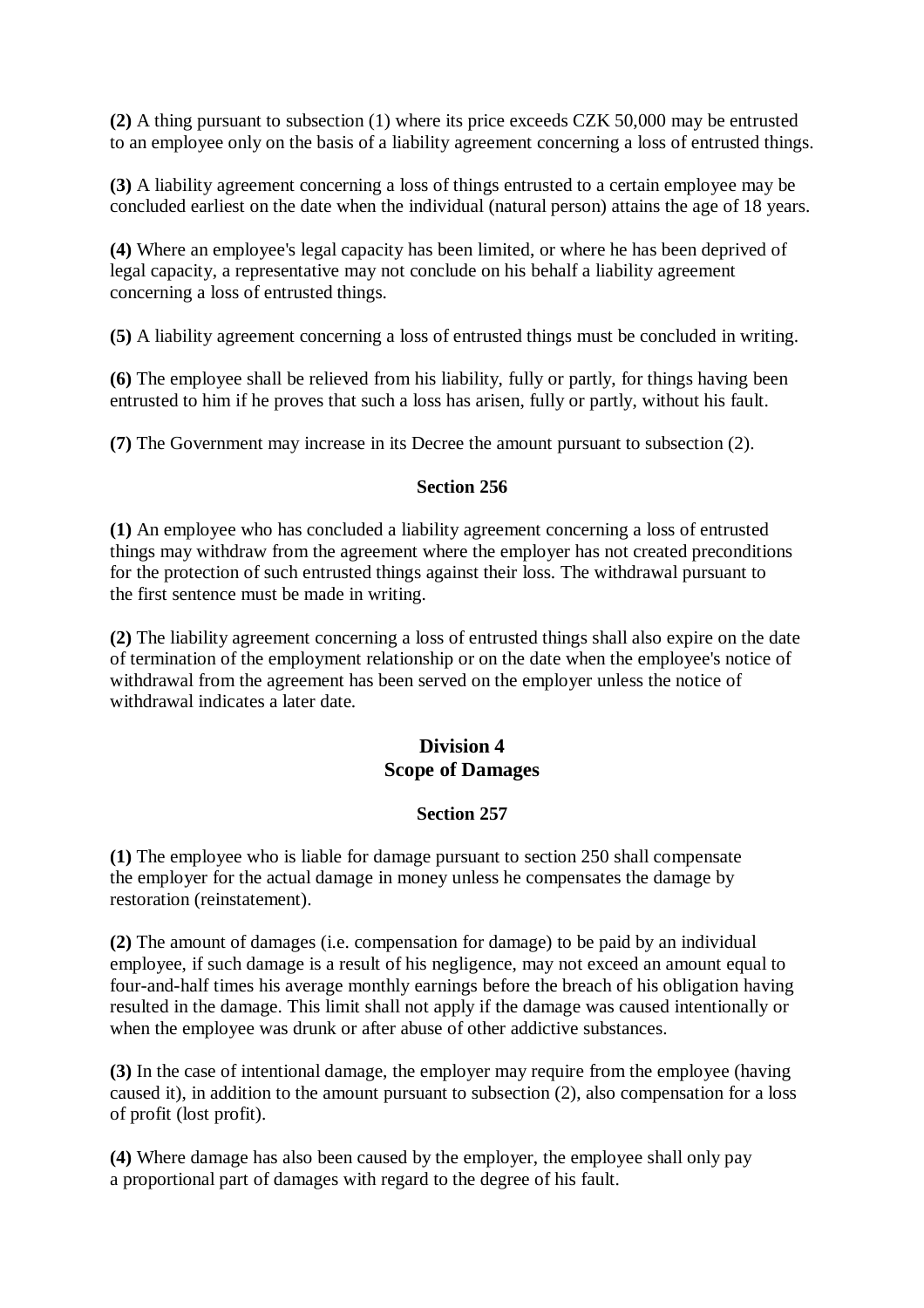**(5)** Where two or more employees are liable for some damage, each of them shall pay a proportional share of the damages with regard to the degree of their fault.

#### **Section 258**

In determining the amount of damages pursuant to section 251, the circumstances which hindered performance of the obligation and the significance of such damage for the employer shall be taken into account. The amount of damages may not exceed the amount equal to a triple of monthly average earnings of the employee.

#### **Section 259**

The employee who is liable for a shortfall in entrusted things or for a loss of entrusted things shall compensate the said shortfall or loss in full amount.

### **Section 260**

**(1)** In case of joint liability for a shortfall, individual employees' share of the damages (compensation) shall be determined in the ratio of their gross earnings, with the earnings of their manager and deputy manager being counted in double amount.

**(2)** A share of damages (compensation) determined pursuant to subsection (1) on the side of individual employees, with the exception of their manager and deputy manager, may not exceed the average monthly earnings before the occurrence of the damage. Where the full damage is not covered by thus determined ratios, the remainder shall be paid by the competent manager and his deputy in proportion to their gross earnings.

**(3)** Where it is ascertained that a shortfall or part thereof has been caused by one of the employees bearing joint liability, this employee shall settle the shortfall with regard to the degree of his fault. The remaining portion of the shortfall shall be settled by all jointly liable employees and their shares shall be determined in accordance with subsections (1) and  $(2).$ 

**(4)** In determining a share of damages (compensation) payable by individual employees jointly liable for a certain shortfall, their gross earnings accounted for from the previous stocktaking until the date of ascertaining such shortfall shall be taken into consideration. For the purposes of this calculation, earnings for the entire calendar month in which the last stocktaking was made shall be taken into account, disregarding the earnings for the calendar month when a certain shortfall was established. If, however, an employee started to work in the workplace where a shortfall was ascertained, his gross earnings shall be calculated only as of the date when he started to work at the said workplace until the date of ascertaining the shortfall. Such gross earnings shall not include compensatory wage or salary.

## **Division 5 Common Provisions on an Employee's Liability for Damage**

### **Section 261**

**(1)** An employee who suffers from mental disorder shall only be liable for damage caused by him if he is able to control his conduct and consider the consequences of his conduct.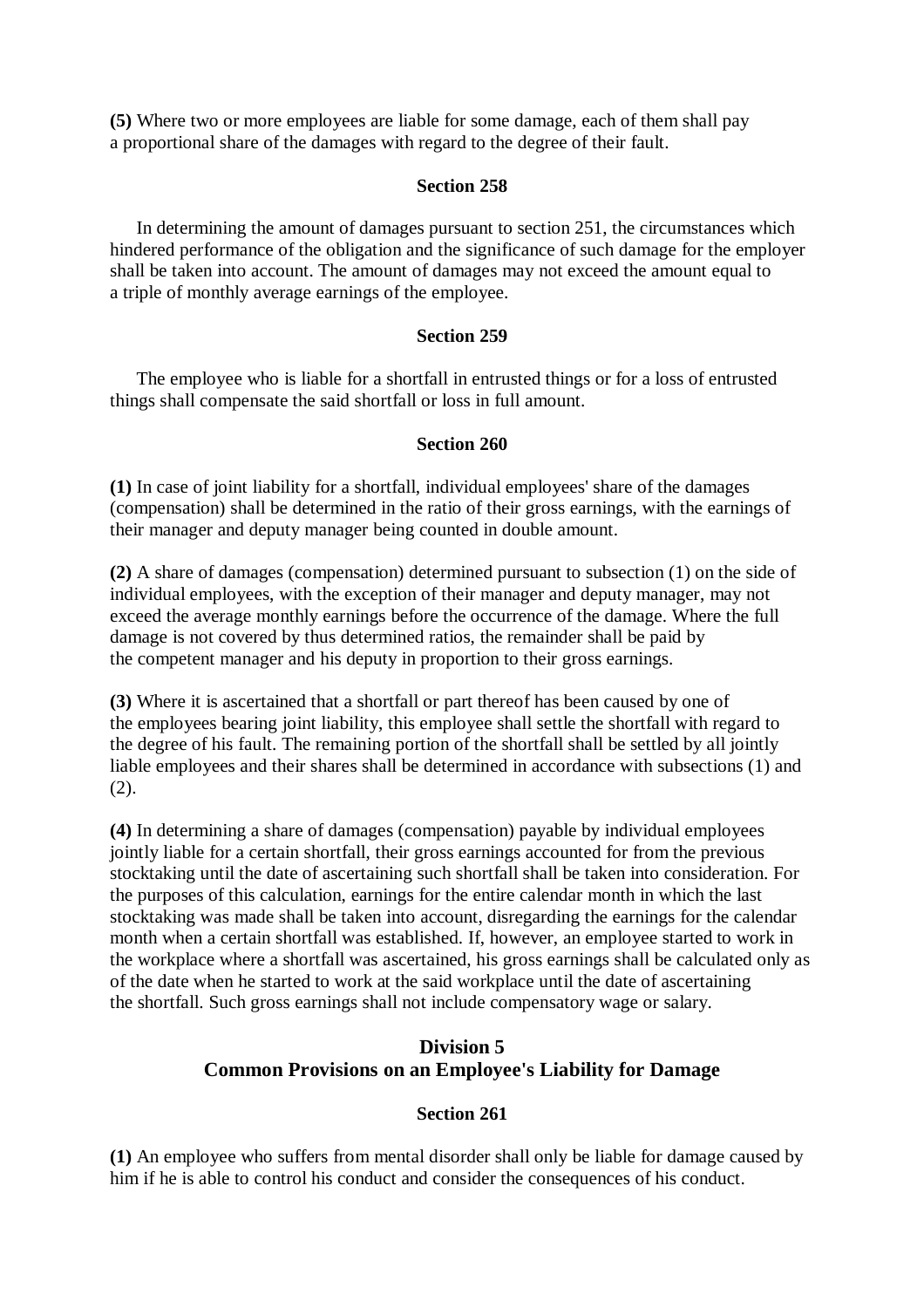**(2)** An employee who through his own fault brings himself to such a condition that he is not able to control his conduct or its consequences shall be liable for the damage caused by him in such condition.

**(3)** An employee who intentionally causes damage by his conduct contra bonos mores (against good morals) shall also be liable for such damage.

#### **Section 262**

The amount of damages which are required shall be determined by the employer; where damage was caused by a managerial employee who is the employer's statutory body (i.e. who acts on behalf and in the name of the employer) or by his deputy (either alone or together with a subordinate employee), the amount of damages shall be determined by the person having appointed this managerial employee, or his deputy, to his position (office).

#### **Section 263**

**(1)** The employer shall discuss the amount of damages that are required with the employee and, as a rule, notify him of the amount in writing within one month of the date when it was ascertained that some damage occurred and that the employee was liable for it.

**(2)** If the employee recognizes his commitment to settle the damages required from him by the employer and concludes an agreement on the method of settlement of such damages with the employer, the agreement shall state the amount of damages required from the employee. The agreement pursuant to the first sentence must be concluded in writing.

**(3)** The amount of damages required by the employer (from a certain employee) and the terms of the agreement on their settlement (compensation) shall be consulted by the employer with the trade union organization unless it concerns damages not exceeding CZK 1,000.

#### **Section 264**

The court may proportionally reduce certain damages due to specific causes.

## **CHAPTER III AN EMPLOYER'S LIABILITY FOR DAMAGE**

### **Division 1 General Liability**

#### **Section 265**

**(1)** The employer shall be liable to his employee for damage (harm) sustained by the employee in performance of working tasks or in direct connection therewith by the employer's breach of statutory duties (obligations) or intentional conduct against good morals (contra bonos mores).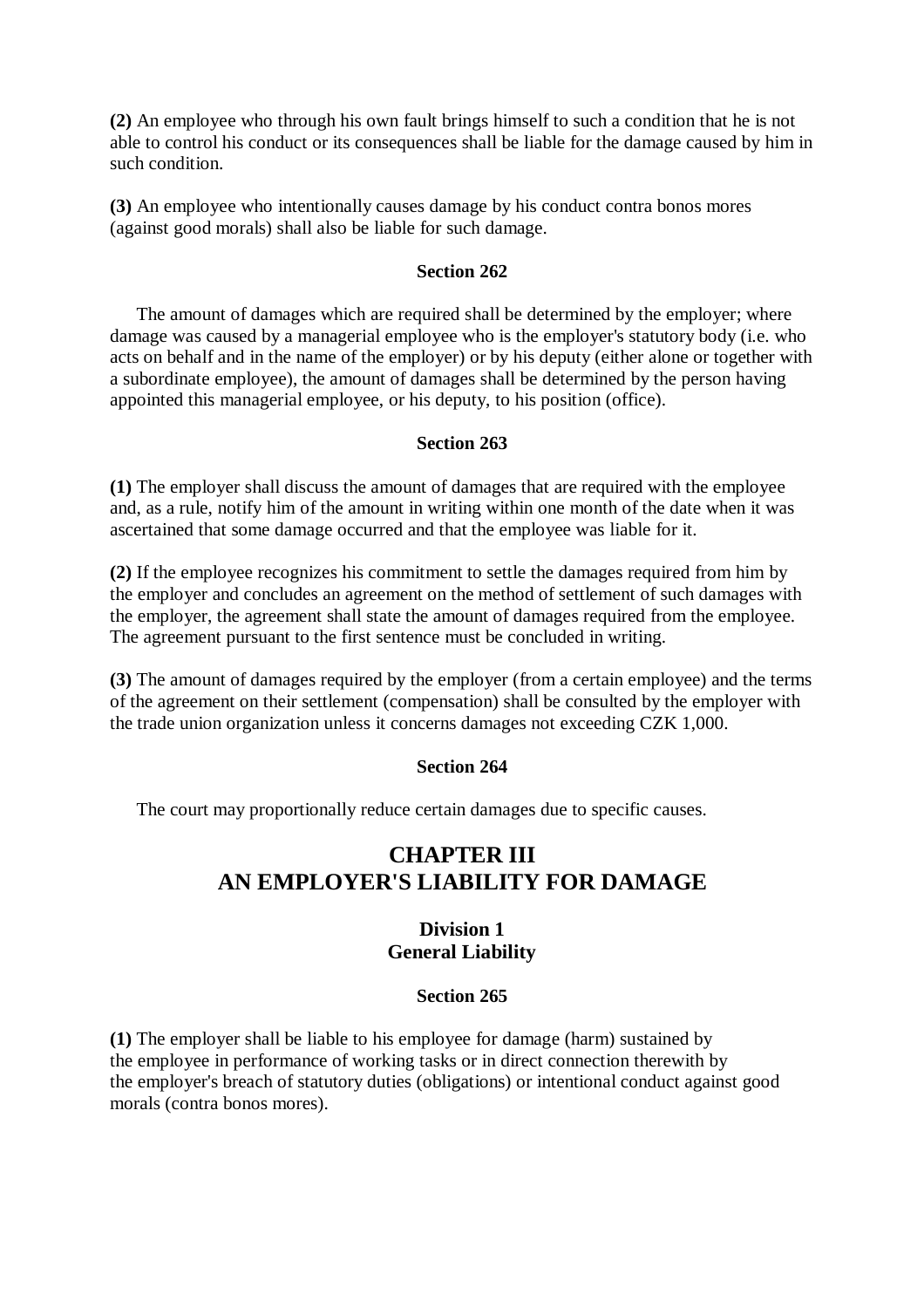**(2)** The employer shall also be liable to his employee for damage (harm) having been caused to this employee by other employees who breached their statutory obligations in performance of working tasks in the name and on behalf of the employer.

**(3)** The employer shall not be liable to his employee for damage to the employee's means of transport which the employee used in performance of working tasks or in direct connection therewith without the employer's consent. The employer shall similarly not be liable for damage to his employee's tools, equipment and other things needed for performance of work if the employee used them without the employer's consent.

### **Division 2 Liability in Connection with Averting Damage**

### **Section 266**

**(1)** The employer shall be liable for material damage suffered by his employee in averting damage imminent to the employer's property or danger (peril) impending life or health provided that the employee did not wilfully bring about the danger himself and provided that he acted in a reasonable way with regard to the circumstances. The provision of the first sentence shall also apply to purposefully incurred expenses.

**(2)** The right to compensation for damage (damages) pursuant to subsection (1) shall also pertain to an employee who averted some danger to life or health where the employer would have been liable for the damage caused.

### **Division 3 Liability for Damage to Employees' Things**

#### **Section 267**

**(1)** The employer shall be liable to his employee for damage to things which the employee commonly wears or brings to work and which the employee has left within the employer's premises in a place designated for this purpose or in a place where such things are usually left during the time of performance of working tasks or during the time in direct connection therewith.

**(2)** The entitlement to compensation for damage (damages) shall expire if the employee concerned does not communicate the damage to his employer without undue delay, at the latest within 15 days of the date he learns of the damage.

### **Division 4 Scope of Damages**

### **Section 268**

**(1)** The employer shall compensate an employee for actual damage. Where it concerns damage caused wilfully, the employee may also demand compensation for some other damage (harm).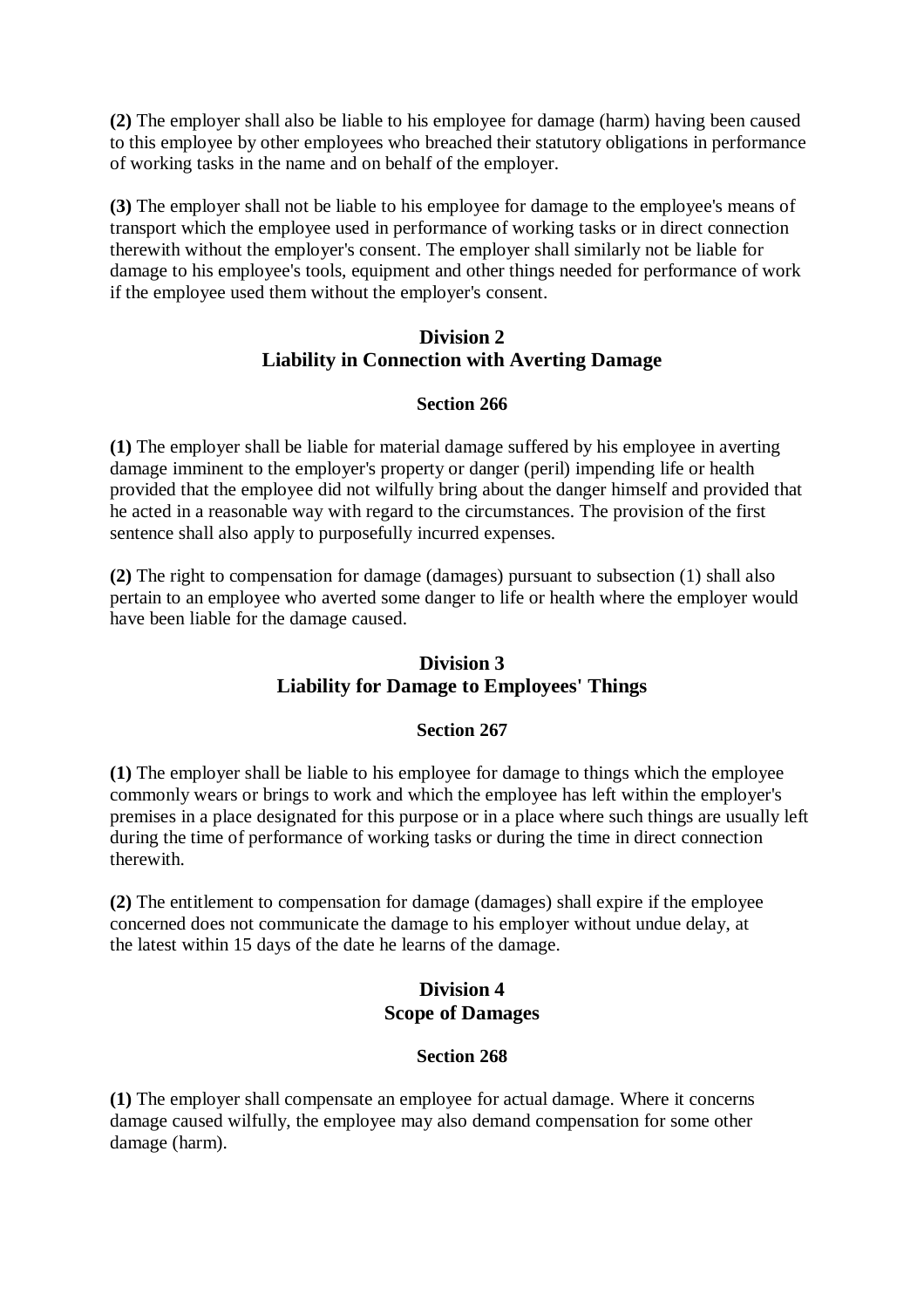**(2)** As regards things which are not commonly taken to work and which have not been passed over to the employer for safekeeping, the employer shall only bear liability for such things up to CZK 10,000. However, if it is ascertained that the damage to the said things was caused by another employee or if damage occurred to a thing taken over by the employer for safekeeping (special custody), the employer shall compensate the said damage in full amount.

**(3)** The right to damages pursuant to subsection (2) shall expire if occurrence of such damage is not communicated by the employee to the employer without undue delay, however latest within 15 days of the date when the employee learns thereof.

**(4)** The Government may increase by its Decree the amount laid down in subsection (2).

## **Division 5 Joint Provisions on Liability for Damage on the Side of Employers**

#### **Section 269**

The employer shall compensate the employee for damage in money (cash) if the damage cannot be made good by restoring the thing to its previous condition.

#### **Section 270**

Where the employer proves that damage was also caused by the employee who suffered damage, the employer's liability shall be proportionally reduced.

#### **Section 271**

The employer who compensates an aggrieved party (person) for damage that the aggrieved party suffered shall be entitled to claim damages from the person who, under the Civil Code, is liable for such damage; the damages shall be claimed within the scope of the liability towards the aggrieved party (person) unless otherwise agreed in advance.

# **CHAPTER IV COMMON PROVISIONS ON LIABILITY FOR DAMAGE**

#### **Section 272**

In determining the amount of damage to a certain thing, the price of the thing at the time of its damage or loss shall be decisive.

#### **Section 273**

**(1)** "Performance of working tasks" means performance of working duties arising from employment ("employment relationship") and from agreements on work performed outside an employment relationship, other activity carried out under the employer's instruction and activity which is the subject-matter of a certain business trip.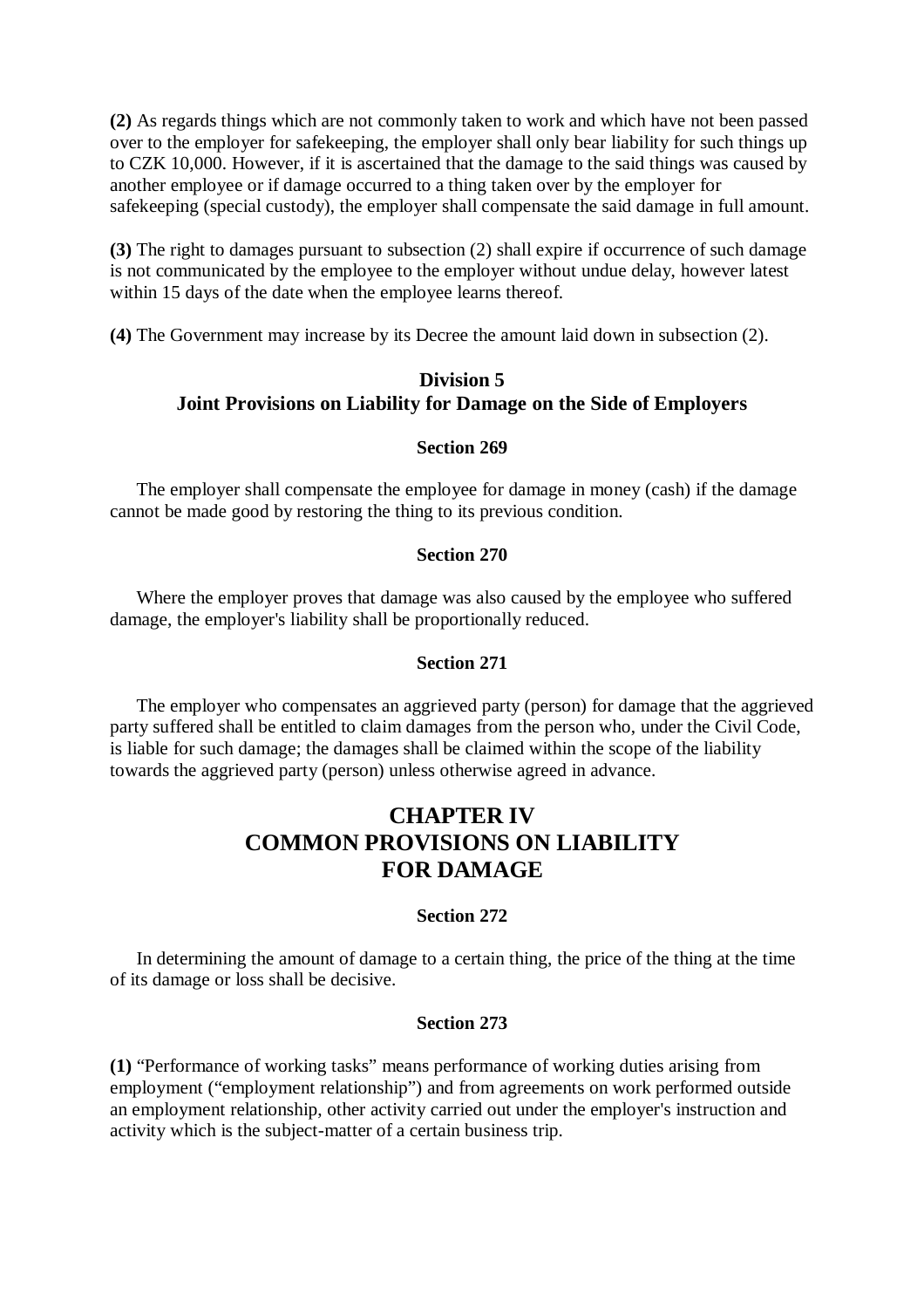**(2)** Performance of working tasks is also activity carried out for the employer at the initiative of the trade union organization, works council or the representative responsible for occupational safety and health protection or at the initiative of other employees or at an employee's own initiative provided that the employee does need any authorization for carrying out such work and provided that he does not perform it contrary to the employer's explicit prohibition, and further voluntary assistance organized by the employer.

#### **Section 274**

**(1)** The following acts (activity) shall be considered to be in direct connection with performance of working tasks: acts required for performance of work, acts customary in the course of work, acts necessary before the start of work or after its termination, acts which are common during breaks for meals and rest and take place at the employer's site, and further medical check-ups (examinations) at a health care services provider if these check-ups are carried out on the employer's instruction or in connection with night work, first aid medical treatment and a journey to and from the relevant health care services provider. However, a journey to and from work, taking meals, other check-ups and medical treatment at a health care services provider and journeys there and back (unless these are within the employer's site) shall not be regarded as acts which are in direct connection with performance of working tasks.

**(2)** Training of employees organized by their employer or trade union organization, or by their employer's superior body, aimed at improving the employees' professional skills (qualifications), shall also be considered as activity being in direct connection with performance of working tasks.

## **CHAPTER V FINANCIAL SECURITY WITH REGARD TO INDUSTRIAL INJURIES OR OCCUPATIONAL DISEASES**

#### **Section 275**

Financial security of an employee in case of harm to his health by an industrial injury or occupational (industrial) disease is regulated by other statutory provisions unless otherwise provided in this Code (section 365 et seq).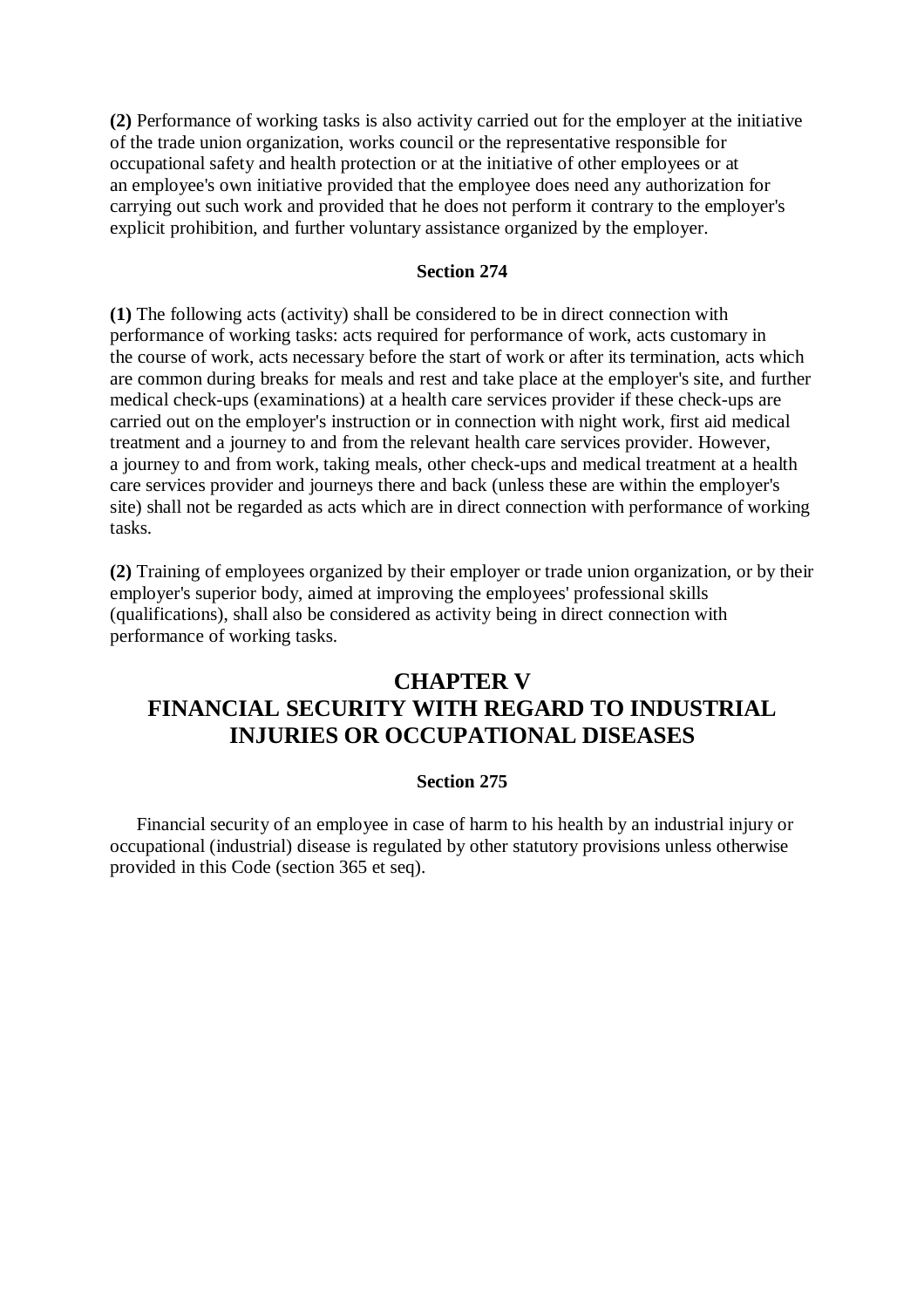# **PART TWELVE AN EMPLOYEE INFORMATION AND CONSULTATION PROCEDURE, COMPETENCE OF A TRADE UNON ORGANIZATION, A WORKS COUNCIL AND A REPRESENTATIVE FOR OCCUPATIONAL SAFETY AND HEALTH PROTECTION**

# **CHAPTER I FUNDAMENTAL PROVISIONS**

#### **Section 276**

**(1)** Employees in a basic labour relationship pursuant to section 3 have the right to information and consultation, i.e. to be informed and consulted. The employer shall inform employees and consult them directly unless a trade union organization, a works council (i.e. employee council, also referred to as employees' council) or one or more representatives for occupational safety and health protection (referred to collectively as "employee representatives" or "employees' representatives"; in Czech "zástupci zaměstnanců") operate at the employer's undertaking. Where there are more employee representatives at the employer's undertaking, it is required that the employer fulfills obligations (duties) pursuant to this Code in relation to all employee representatives unless another manner of collaboration is agreed within the employee representatives and between the employee representatives and the employer. An employee information and consultation procedure shall be implemented at the level corresponding to the subject-matter of consultation and with regard to competence and scope of powers of the employee representatives and the management level.

**(2)** Employee representatives, when carrying out their functions, may not be placed at a disadvantage or an advantage with regard to their rights, or discriminated against.

(3) "Confidential information" (or "information provided in confidence"; in Czech "důvěrná informace") means such information the provision of which may put at risk or harm activities of the employer or breach legitimate interests of the employer or employees. Confidential information shall not include information that the employer must provide, consult or publicize pursuant to this Code or some other statutory provisions. The employer is not obliged to provide or consult the information on facts protected pursuant to other statutory provisions (Note 78). Members of the trade union organization, works council or representatives for occupational safety and health protection are obliged to maintain confidentiality regarding any information provided to them as confidential (in confidence). This obligation shall apply even after termination of their office (function).

**(4)** The provisions of subsection (3) shall further apply to experts invited by employee representatives to assist them.

**(5)** Where the employer requires that confidentiality regarding the information provided in confidence be maintained, the employee representatives may demand from the court to decide that such information was specified as confidential without an adequate reason. Where the employer fails to provide certain information, the employee representatives may demand from the court to decide that the employer has to provide the information in question.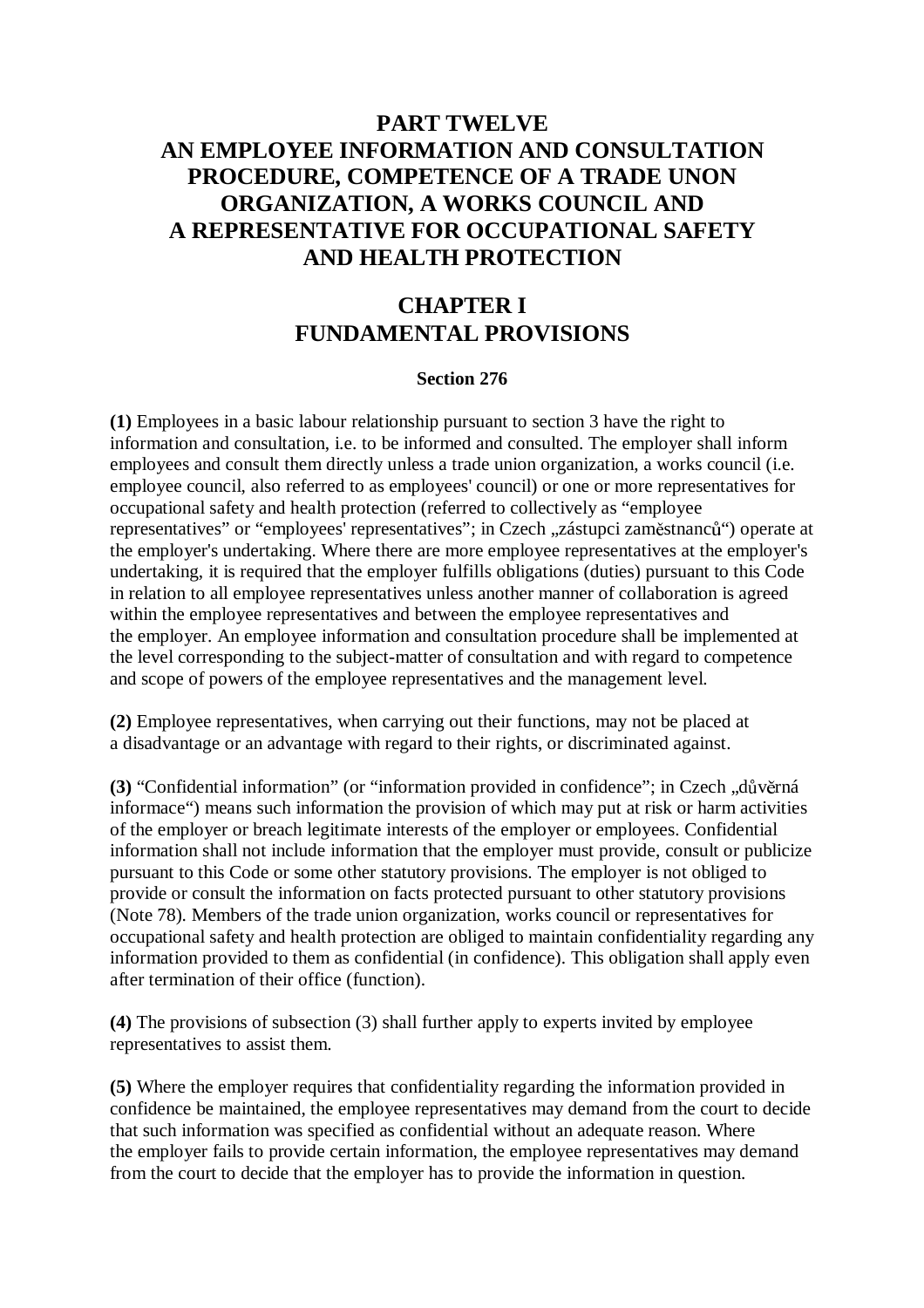**(6)** The employee representatives shall communicate to employees at all workplaces in an appropriate manner the results of their activities and the content and conclusions of both the information from, and consultation with, the employer.

**(7)** The employer shall enable employees to hold an election of their employee representatives. The election shall be held during working hours. Where necessary, due to operational conditions at the employer's undertaking, the election may be held outside the workplace.

**(8)** For the purposes of proceedings pursuant to subsection (5) and for the purposes of demanding performance of obligations (duties) pursuant to Part Twelve, the works council has the capacity to be a party to civil judicial proceedings. The works council shall be represented at such proceedings either by its chairman or by its member authorized thereto.

**(9)** The employer shall discuss with an employee his complaint concerning performance of rights and obligations (duties) arising from labour relations or, where so requested by the employee, with the trade union organization or the works council or the representative for occupational safety and health protection.

### **Section 277**

The employer shall create, at own cost, conditions for proper performance of activities by employee representatives, in particular by providing them, within operational possibilities and within appropriate scope, with rooms (furnished and equipped as necessary) and by bearing the cost relating to their maintenance and technical operations and also by covering the cost of necessary documents.

## **CHAPTER II INFORMATION AND CONSULATION**

#### **Section 278**

**(1)** In order to ensure the right to information and consultation, employees of an employer may elect a works council or a representative, or representatives, for occupational safety and health protection pursuant to section 281.

(2) "Information" (or "informing", in Czech "informování") means the transmission of necessary data from which the state (condition) of the communicated fact can be explicitly ascertained and, if relevant, on the basis of which an opinion can be formulated. The undertaking (i.e. the employer) shall provide this information sufficiently in advance and in a suitable manner so that employees could consider the fact, prepare themselves to consult it and express their opinion before a certain measure is implemented.

(3) "Consultation" (or "consulting"; in Czech "projednání") means a negotiation between the employer and the employees, exchange of opinions and explanations with the aim to reach an agreement. The employer shall ensure for a consultation to take place sufficiently in advance and in an appropriate manner so that the employees can express their opinions on the basis of the data supplied to them and the employer can take these opinions into account before a certain measure is implemented. In a consultation the employees are entitled to receive a reasoned response to their opinion (standpoint).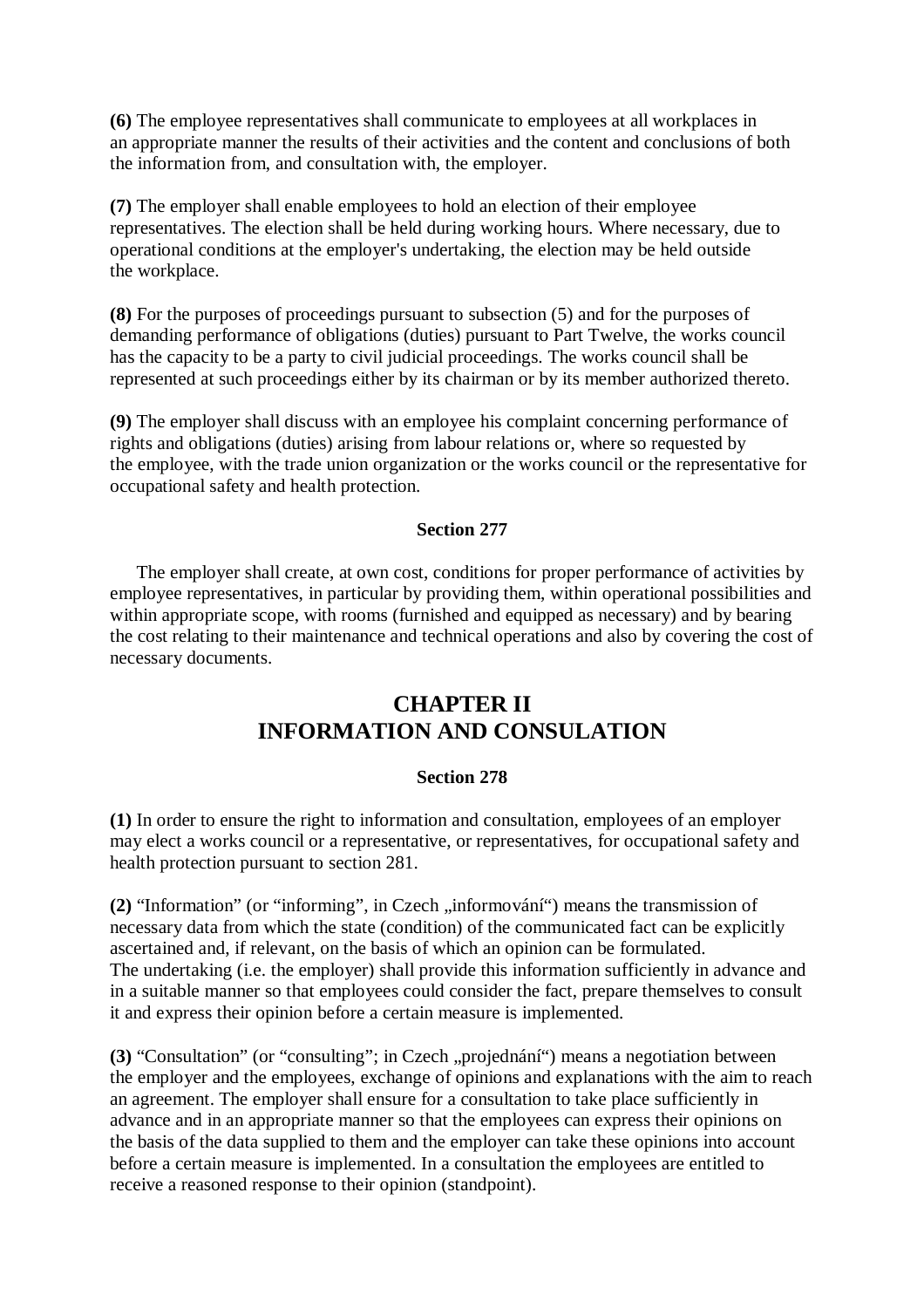**(4)** Before a certain measure is implemented, the employees are entitled to demand sufficient data and explanations. The employees shall also have the right to demand a personal negotiation with the employer at an appropriate management level, depending on the nature of the matter. The employer, employees and employee representatives shall collaborate one with another and proceed in accordance with their justified interests.

#### **Section 279 Information**

**(1)** The employer shall inform employees on:

- **(a)** the economic and financial situation of the undertaking and its probable development;
- **(b)** activities of the undertaking, probable development, environmental impact and ecological measures taken by the employer;
- **(c)** the legal status of the undertaking and any changes in such status, internal organizational structure and the person authorized to act in the name on behalf of the employer (undertaking) in labour relations, the prevailing activity of the undertaking with the relevant code according to the Economic Activities Classification (Note 111) and changes in the objects of business activity;
- **(d)** fundamental issues of working conditions and their changes;
- **(e)** matters within the scope laid down in section 280;
- **(f)** measures by which the employer secures equal treatment of male and female employees and prevention of discrimination;
- **(g)** an offer of vacancies for an indefinite period (open-end employment) which would be suitable for employees currently employed by the employer for a fixed term;
- **(h)** occupational safety and health protection in the scope laid down in sections 101 to 106(1) and 108 and in another Act (Note 37);
- **(i)** the issues in the scope laid down either by an agreement on setting up a European Works Council or on the basis of some other agreed procedure for supranational information and consultation of employees or in the scope pursuant to section 297(5).

**(2)** The obligations pursuant to subsection (1)(a) and (b) shall not apply to employers employing less than 10 employees.

**(3)** The user (section 307a) shall also inform temporarily assigned employees (of an employment agency) of the offer of vacancies.

### **Section 280 Consultation**

**(1)** The employer shall consult employees on: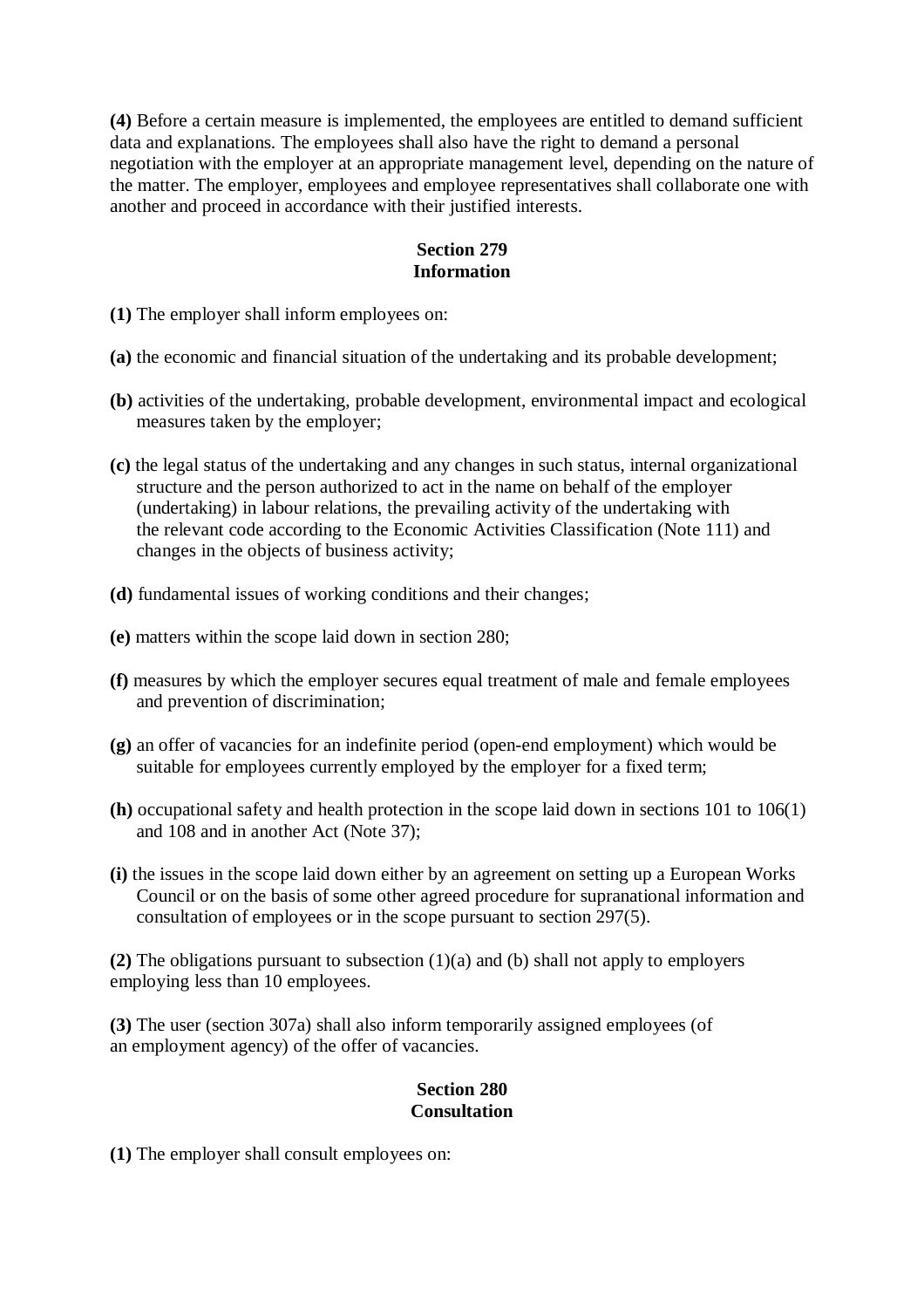- **(a)** probable economic development of the undertaking;
- **(b)** probable structural changes within the undertaking, rationalization or organizational measures, any measures affecting employment, in particular measures in connection with collective redundancies pursuant to section 62;
- **(c)** the latest number and structure of employees, probable employment development in the undertaking, fundamental issues of working conditions and their changes;
- **(d)** transfer(s) pursuant to sections 338 to 342;
- **(e)** occupational safety and health protection within the scope laid down in sections 101 to 106(1) and 108 and in another Act (Note 37);
- **(f)** the issues in the scope determined either by an agreement on setting up a European Works Council or on the basis of some other supranational information and consultation procedure or in the scope pursuant to section 294.

**(2)** The obligations laid down in subsection (1)(a) to (c) shall not apply to an employer employing less than 10 employees.

# **CHAPTER III WORKS COUNCIL AND REPRESENTATIVES FOR OCCUPATIONAL SAFETY AND HEALTH PROTECTION**

#### **Section 281**

**(1)** A work council and a representative for occupational safety and health protection can be elected at an undertaking. Such works council shall have a minimum of three members and a maximum of 15 members. The number of members must always be odd. A total number of representatives for occupational safety and health protection shall depend on the number of employees at the undertaking and a risk factor of the types of work performed; one representative may be appointed per no more than 10 employees. The number of a certain works council and representatives for occupational safety and health protection shall be determined by the employer after consulting the election committee, established pursuant to section 283(2).

**(2)** A term of office of a works council and a representative for occupational safety and health protection shall be three years.

**(3)** For the purposes of electing representatives for occupational safety and health protection, the number of employees employed by the undertaking (in an employment relationship) at the date of making a written proposal to hold the election shall be decisive.

**(4)** The works council shall elect a chairman (chairperson) from among its members at the first meeting and shall inform both the undertaking (i.e. employer) and employees of his name.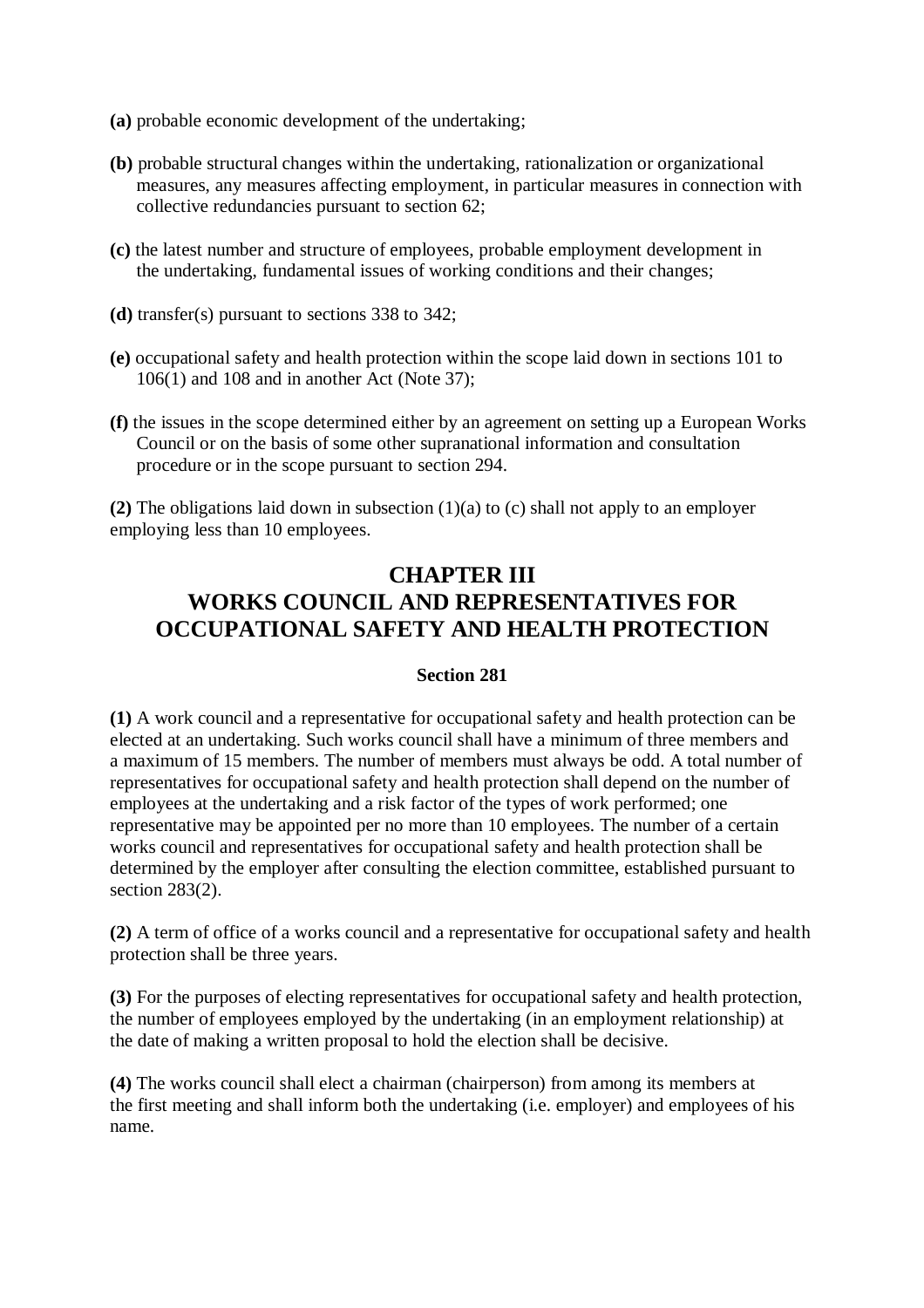**(5)** Where on transfer of rights and obligations concerning labour relations from one employer (transferor) to another employer (transferee) there are employee representatives at both undertakings, the employer's duties (obligations) towards the employee representatives pursuant to section 279 and 280 shall be fulfilled by the transferee unless the representatives and the transferee agree otherwise. The employee representatives shall perform their functions (office) until the date when their term of office expires. Where before the expiry of the term of office the number of members in one of the works council drops below three, its function shall be taken over by the other works council.

#### **Section 282**

**(1)** A works council and office (function) of a representative for occupational safety and health protection shall terminate on expiry of their term of office (election period) unless this Code provides otherwise.

**(2)** A works council shall also terminate when the number of its members drops below three.

**(3)** In the cases referred to in subsection (1) the works council or the representative for occupational safety and health protection shall pass all documents relating to discharge of office without undue delay to the employer who shall keep them for a period of five years after termination of office by the representative for occupational safety and health protection.

**(4)** Membership of a works council or office of a representative for occupational safety and health protection shall terminate on the date:

**(a)** of resignation (i.e. on the day of giving up one's office);

**(b)** of termination of employment with the employer;

**(c)** of suspension (removal) from such office.

#### **Section 283**

**(1)** An election shall be announced by the employer on the basis of a written proposal signed by at least one-third of the employees who are in an employment relationship with the employer, within three months of delivery (service) of the proposal.

**(2)** The election shall be organized by an election committee, composed of no less than three and no more than nine of the employer's employees. The number of members of the election committee shall be determined by the employer, taking into account the number of employees and the internal organizational structure. The members of the election committee shall be employees in the order in which they signed the written proposal for the election of a works council. The employer shall inform the employees of the composition of the election committee. The employer shall provide the election committee with the necessary information and documents for the purpose of holding the election, in particular a list of all employees in an employment relationship.

**(3)** The election committee: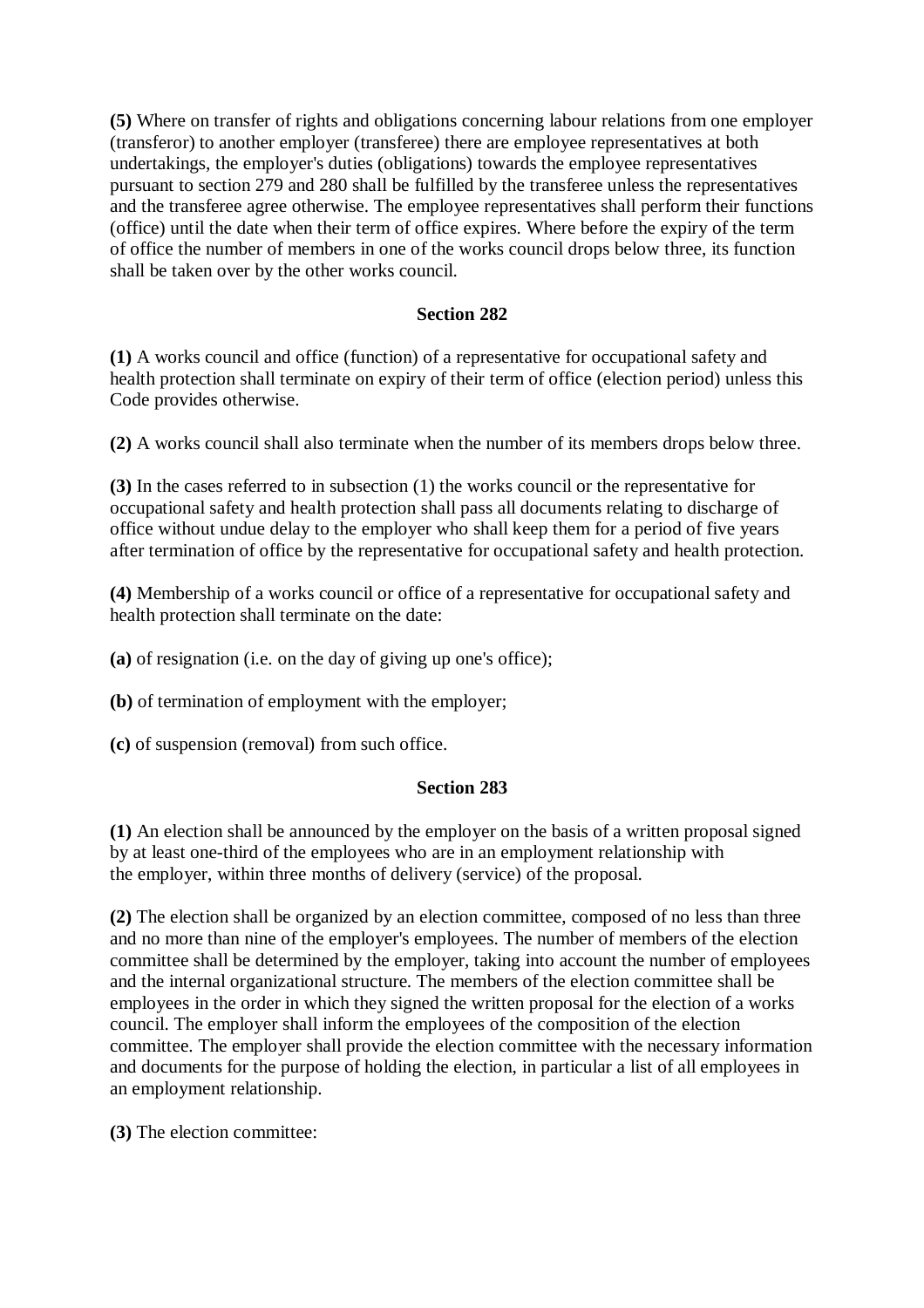- **(a)** acting in agreement with the employer, shall determine and announce the election date at least one month before the election and the final date by which nominations can be made (i.e. by which candidates can be proposed);
- **(b)** shall draw up and publicize the rules for such election;
- **(c)** shall compile a list of candidates (nominees) based on the nominations made by the employees who are in an employment relationship with the undertaking;
- **(d)** shall make known the list of candidates well in advance of holding the election;
- **(e)** shall organize and oversee the election;
- **(f)** shall decide on complaints regarding errors and irregularities in the list of candidates;
- **(g)** shall count the votes and draw up a written report on the election results in two copies; one copy shall be handed to the elected works council, or the elected representative for occupational safety and health protection, one copy shall be given to the employer;
- **(h)** shall inform the employer and all the employees of the election results.

**(4)** The election shall be by equal and direct secret ballot. Voting may only be done in person. The election shall be valid if at least one half of the employees, out of those who could participate in the voting, take part in the election (disregarding those employees who could not participate in the voting due to some obstacle at work or due to a business trip). Each voter may vote at the utmost for so many candidates as is the number of seats on the works council; each voter may cast only one vote for one candidate. If a voter does not comply with these rules, his voting shall be null and void.

**(5)** All the employees employed by the employer (i.e. in an employment relationship) shall be eligible to vote and be elected.

#### **Section 284**

**(1)** Every employee employed by the employer (in an employment relationship with the employer) may nominate candidates. Such nominations must be presented to the election committee in writing, accompanied by the nominee's written consent to the nomination, latest by the date determined by the election committee.

**(2)** The election shall not take place if by the final date determined for the acceptance of nominations, the election committee has not received:

- **(a)** at least three nominations for the works council;
- **(b)** at least one nomination for the representative for occupational safety and health protection.

**(3)** Those candidates who obtain the highest number of valid votes are elected as members of the works council or as representatives for occupational safety and health protection, the number of such members of the said representatives having been determined beforehand.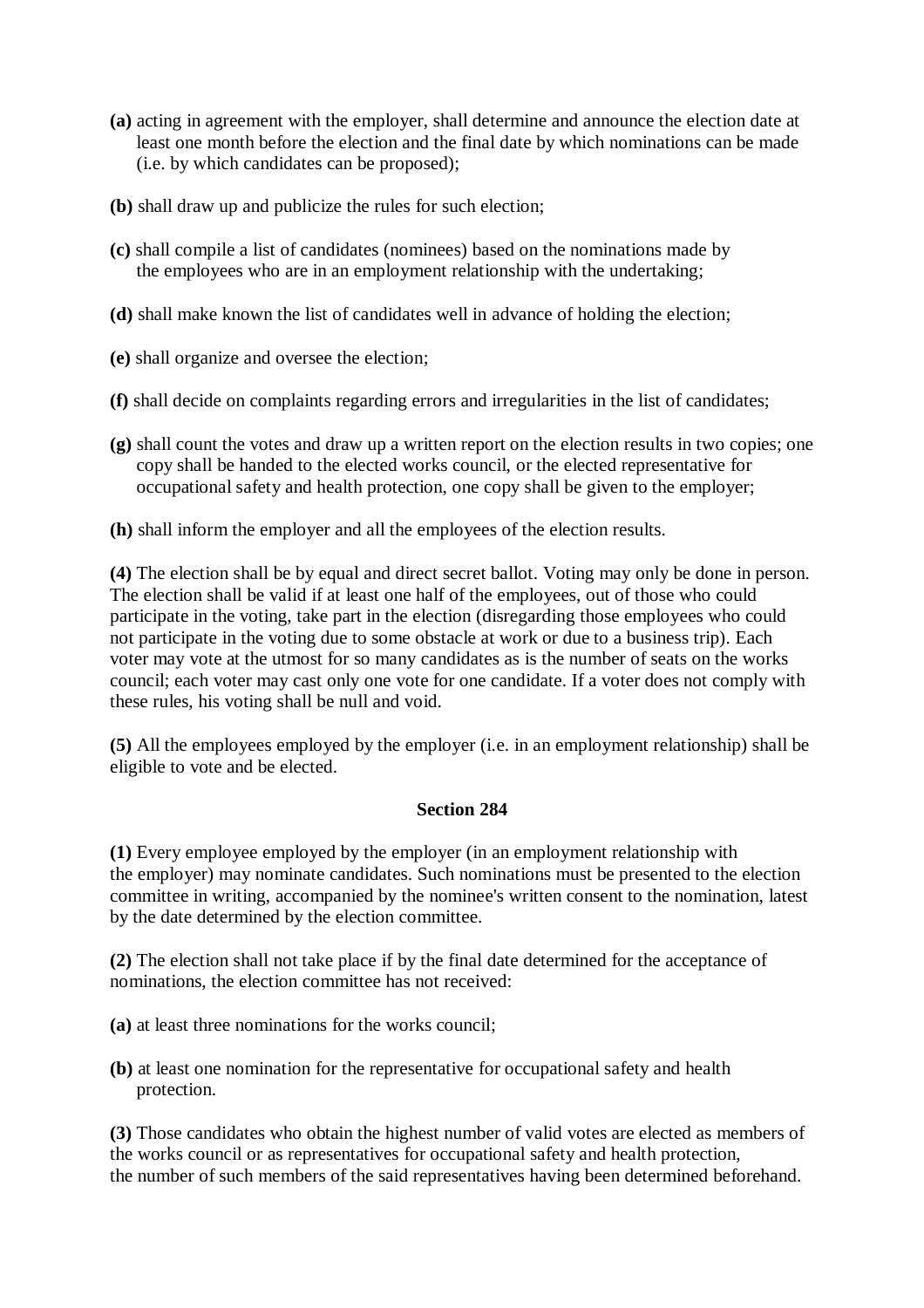The candidates placed lower (i.e. with fewer votes) shall become substitutes for these functions; they shall become members of the works council or representatives for occupational safety and health protection when there is a vacancy succeeding to such function (office) in the order of the number of votes obtained in the election. If there are two or more candidates having obtained an equal number of votes, the election committee shall determine the successful substitute by drawing lots.

**(4)** A written report on the election results shall be kept by the employer for a period of five years after such election.

**(5)** The provisions of subsections (1) to (4) and section 283 shall apply as appropriate to the suspension (removal) of a member of the works council or the representative for occupational safety and health protection.

#### **Section 285**

**(1)** Every employee employed by the employer (i.e. every employee in an employment relationship) and the employer may submit to the election committee a written complaint concerning errors and irregularities in the list of candidates (nominees) and propose a correction, however latest three days before the scheduled election date. The election committee shall decide on the complaint and notify the complainant in writing of its decision latest on the day which precedes the election date. The decision of the election committee is final and is exempt from judicial review.

**(2)** Every employee employed by the employer (i.e. every employee in an employment relationship) and the employer may file a petition with the court for the nullification of the election results, seeking thus the judicial protection pursuant to another Act (Note 79) if there is a reason to believe that the law was breached and such breach might have substantially affected the election results. This written petition must be filed within eight days of the announcement of the election results.

**(3)** Where the court rules that the election results are null and void, there shall be a repeat election within three months of the date when the court ruling takes legal force. Members of the election committee for such repeat election shall be employees pursuant to section 283(2), excluding those employees who were members of the (previous) election committee or candidates.

# **CHAPTER IV COMPETENCE OF TRADE UNION ORGANIZATIONS**

### **Section 286**

**(1)** Trade union organizations are authorized to act in labour relations, including collective bargaining, under this Code, under the conditions laid down by law or agreed in a collective agreement.

**(2)** A body specified by the statutes of the trade union organization shall act on its behalf (Note 112).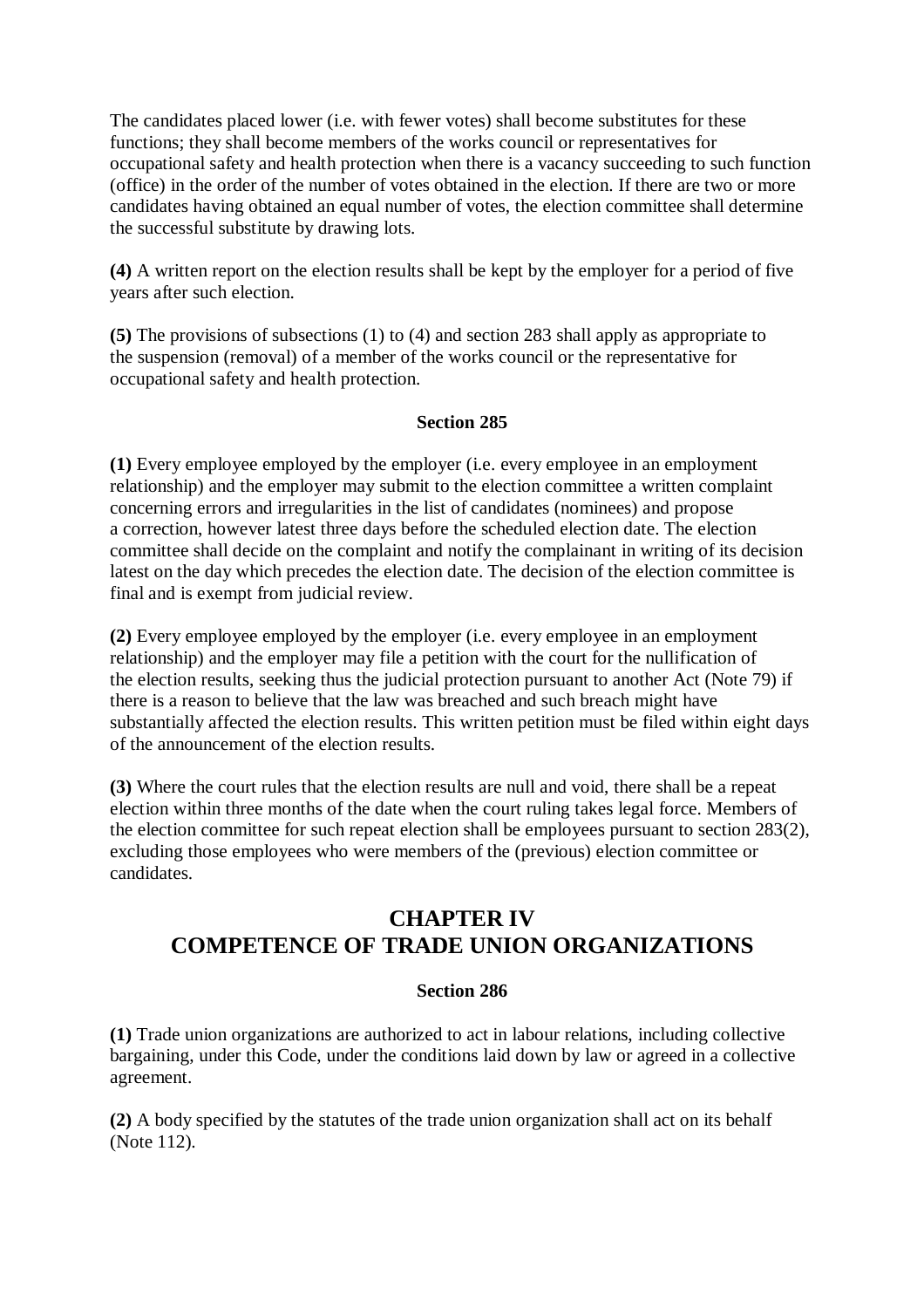**(3)** A trade union organization that is at the an undertaking may only act if it is authorized thereto in the statutes and if at least three members of such trade union organization are in an employment relationship to the employer (i.e. such undertaking); only under these conditions the trade union organization or its branch that is authorized to act on behalf and in the name of the trade union organization may negotiate and conclude collective agreements.

**(4)** The rights of a trade union organization at an undertaking only commence on the day following the date when the trade union organization notified the employer that it fulfilled the conditions pursuant to subsection (3); where the trade union organization ceases to meet these conditions it must notify the employer thereof without undue delay.

**(5)** Where two or more trade union organizations exercise their activities within one undertaking in those cases which concern all the employees or a large number of employees and in which this Code or other statutory provisions require information, consultation, the expression of consent by, or agreement with, the (competent) trade union organization, the employer shall fulfil the duties in relation to all the trade union organizations (exercising their activities within the undertaking) unless the parties determine some other information and consultation procedure or another manner of expression of consent.

**(6)** Where two or more trade union organizations exercise their activities within one undertaking, such trade union organization, of which a certain employee is a member, shall act on his behalf in labour (industrial) relations. As regards an employee who is not a member of any trade union organization, the trade union organization with the largest number of members who are employed by (i.e. are in an employment relationship with) the employer shall act on behalf of this employee in labour relations unless otherwise determined by the employee.

### **Section 287**

**(1)** The employer shall inform the trade union organization of:

- **(a)** development in wages or salaries, the average wage or salary and its individual constituents (elements), including breakdown according to individual occupational categories unless otherwise agreed;
- **(b)** the matters laid down in section 279.
- **(2)** The employer shall consult the trade union organization on:
- **(a)** the employer's economic situation;
- **(b)** workload and work pace (section 300);
- **(c)** changes in work organization;
- **(d)** the system of remuneration and appraisal of employees;
- **(e)** the system of employee training and professional/vocational training (education);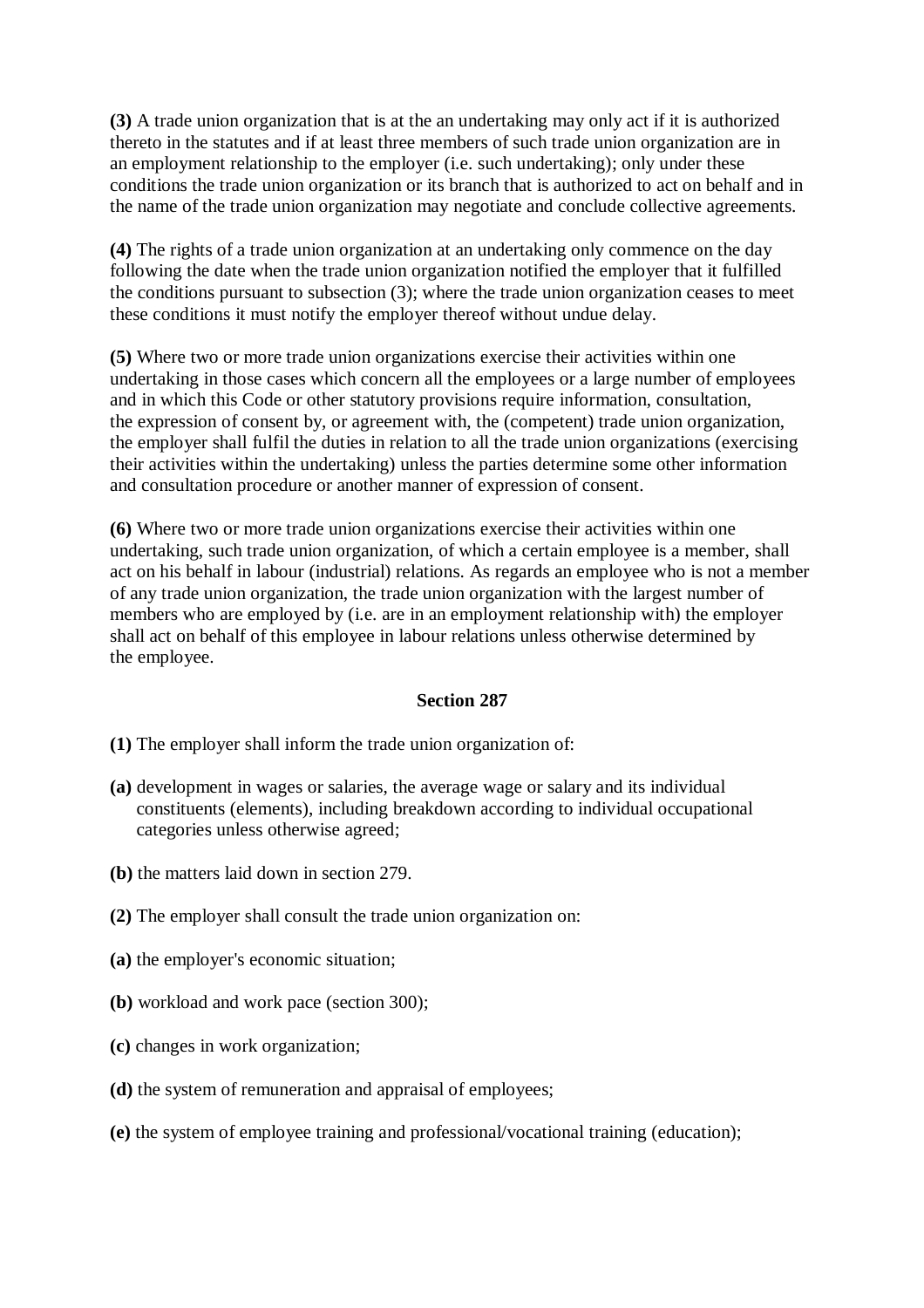- **(f)** the measures to create conditions for the employment of persons, in particular adolescents, persons taking care of a child under 15 years of age, and disabled persons, and including substantial issues relating to the care of employees, measures aimed at improving occupational hygiene and the working environment, and measures concerning social, cultural and physical training needs of employees;
- **(g)** other measures which relate to a larger number of employees;
- **(h)** matters laid down in section 280.

# **CHAPTER V ACCESS TO SUPRANATIONAL INFORMATION\***

## **Section 288**

(1) For the purposes of this Code, "supranational information and consultation" ("nadnárodní informace a projednání") means information and consultation concerning one undertaking or a group of undertakings operating within the territory of the Member States of the European Union (EU) and the European Economic Area (EEA) (referred to individually as "Member State") taken as a whole, or at least two undertakings or two establishments of an undertaking, or a group of undertakings, that are located in two Member States. When considering whether supranational information and consultation is concerned, account is taken of the scope of potential impacts and management level and employee representation.

**(2)** The right of employees of EU-scale undertakings in the territory of a Member State to supranational information and consultation shall be implemented by an agreed supranational information and consultation procedure or through a European Works Council. The procedure pursuant to the first sentence must be specified and implemented in a way that makes it efficient and enables efficient decision-making by an undertaking or by group of undertakings. A European Works Council will be set up on the basis of an agreement between a special negotiation body (representing employees) and the competent central management or pursuant to section 296. An EU-scale undertaking shall create, at own cost, the conditions for the setting-up and proper activity of a special negotiating body, a European Works Council or for some other agreed supranational information and consultation procedure, and specifically shall cover the cost of organizing meetings, interpreting, travel expenses, accommodation of members relating to their proper activity, necessary training and expenses for one expert unless the settlement of other expenses is agreed with the central management.

**(3)** The obligation (duty) to provide supranational information and consultation pursuant to this Code shall apply to:

- **(a)** EU-scale undertakings and EU-scale groups of undertakings with their seat or place of business in the Czech Republic;
- **(b)** establishments (Note 80) of an EU-scale undertaking located in the Czech Republic;

 $\overline{\phantom{a}}$ \* The Czech term "zaměstnavatel" ("employer") is translated in this Chapter as "undertaking".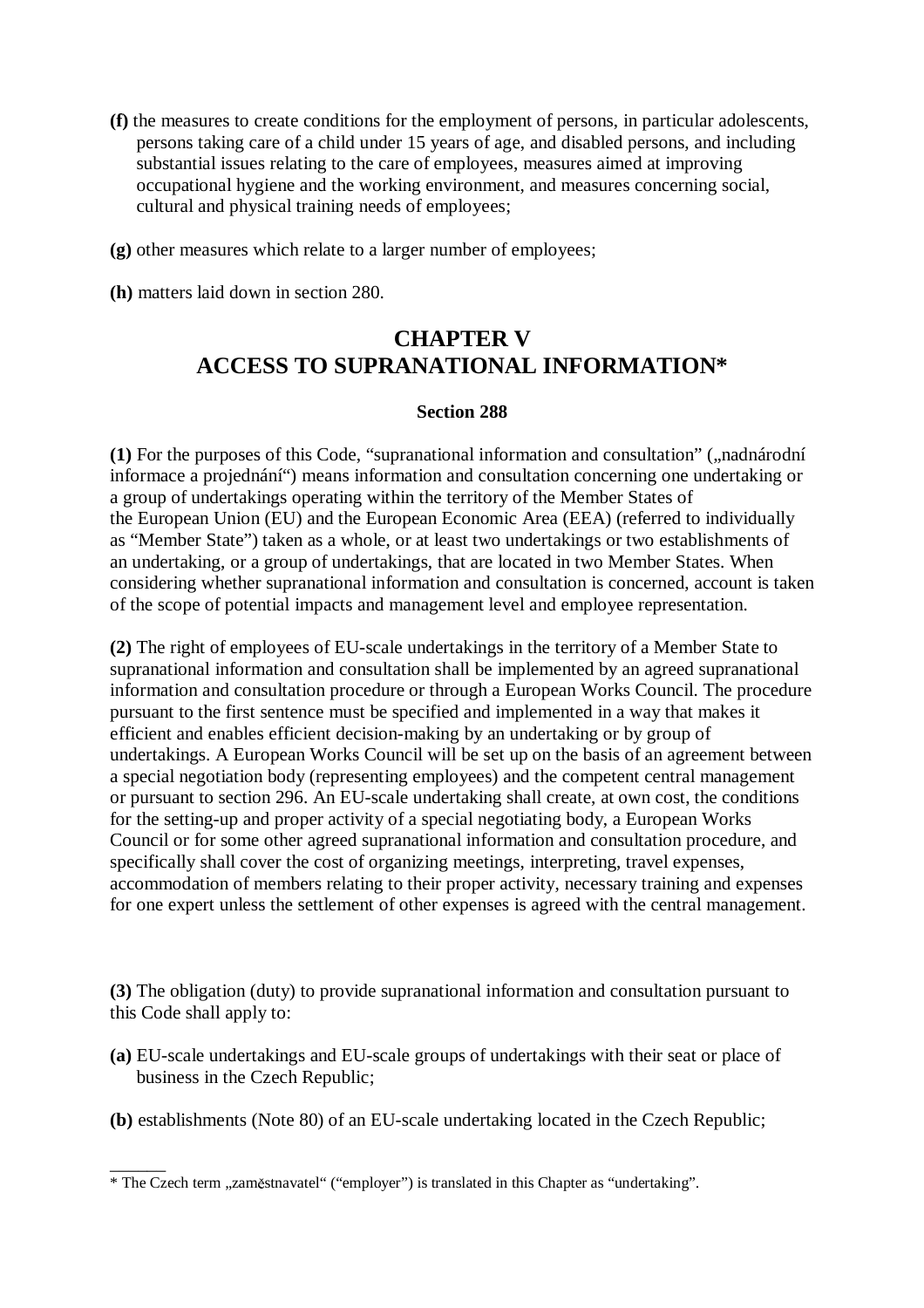**(c)** representation (representative) of an EU-scale undertaking or an EU-scale group of undertakings pursuant to section 289(2) with their seat or place of business in the Czech Republic unless this Code provides otherwise.

(4) For the purposes of this Code, "EU-scale undertaking" ("zaměstnavatel s působností na území členských států") means any undertaking with at least 1,000 employees within Member States and at least 150 employees in each of at least two Member States.

**(5)** For the purposes of this Code, "EU-scale group of undertakings" ("skupina"). zaměstnavatelů s působností na území členských států Evropské unie") means two or more undertakings with the following characteristics:

- **(a)** at least 1,000 employees in total in Member States,
- **(b)** at least two undertakings from the group of undertakings operating in EU Member States have their seat or place of business or an establishment in two different Member States, and
- **(c)** at least one group undertaking operating within EU Member States employs at least 150 employees in one Member State and another group undertaking operating within EU Member States employs at least 150 employees in another Member State.

#### **Section 289**

(1) For the purposes of this Code, "controlling undertaking" ("řídící zaměstnavatel") means an undertaking which can exercise dominant influence (control) over another undertaking or other undertakings within one group ("controlled undertaking"; in Czech "řízený zaměstnavatel"). The determination whether an undertaking is a controlling undertaking shall be made in accordance with the law of the Member State governing such undertaking. Where an EU-scale undertaking has not been established under the law of a Member State, the determination whether it is a controlling undertaking shall be made in accordance with the law of the Member State where it has its seat, place of business or within which a representative of the undertaking is located, and if no representative has been appointed, the applicable law shall be the law of the Member State with the seat, place of business or central management of the undertaking with most employees. A controlling undertaking shall also be an undertaking which in relation to another undertaking within a group of undertakings directly or indirectly:

- **(a)** can appoint more than half of the members of that undertaking's administrative, management or supervisory body (board),
- **(b)** has at its disposal a majority of voting rights attached to that undertaking's share capital,
- **(c)** holds a majority of that undertaking's share capital,

unless it is proved that another undertaking, within such group of undertakings, has a more dominant influence. Where within a group of undertakings there are two (or more) undertakings meeting the said characteristics, a controlling undertaking shall be determined in accordance with the criteria in the order given in the third sentence. For this purpose, a controlling undertaking's rights as regards voting and appointment shall include the rights of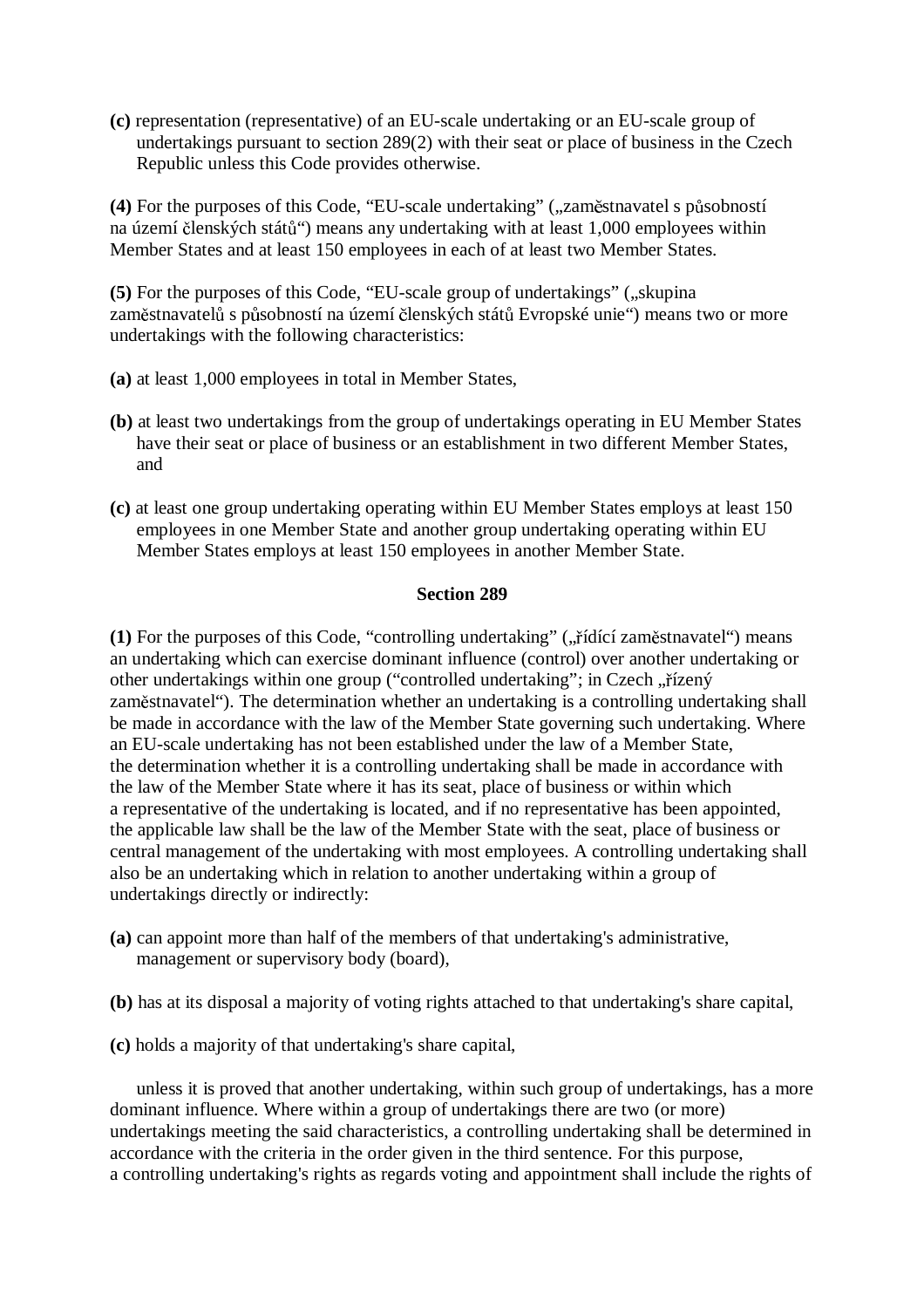any other controlled undertaking and those of any person or body acting in his or its own name but on behalf of the controlling undertaking or any undertaking controlled by the former. However, an undertaking shall not be deemed to be a "controlling undertaking" with respect to another undertaking in which it has holdings under Article 3(5)(a) to (c) of Council Regulation (EC) No. 139/2004 of 20 January 2004 on the control of concentrations between undertakings ("EC Regulation on the control of concentrations"). This provision shall not apply to legal relations arising in the event of insolvency proceedings (Note 21a).

**(2)** For the purposes of this Code, "central management" ("it is nearly means an EU-scale") undertaking or the controlling undertaking within an EU-scale group of undertakings. Where the central management has neither its seat nor its office situated in a Member State, then for the purposes of this Code a representative appointed by the central management shall be regarded as "central management". Where this representative has not been appointed, the EUscale undertaking employing the highest number of employees in one Member State (in comparison with the number of employees in another Member State) shall be regarded as "central management".

**(3)** The provisions on information and consultation shall only apply to undertakings with their seat or location of their establishment in a Member State unless a wider scope is agreed.

**(4)** For these purposes, the size of the workforce shall be based on the average number of employees employed during the two years preceding submission of a request (proposal) or preceding the start of negotiations by the central management pursuant to section 290(2). The central management and every undertaking shall provide employees or their representatives with the data for the ascertainment whether it is possible to set up a European Works Council or agree another procedure for supranational information and consultation, in particular it shall provide them with the number of employees and their structure and also with the organizational structure of the undertaking or group of undertakings.

**(5)** Unless more advantageous terms (conditions) are laid down in an agreement to set up a European Works Council or in an agreement on another procedure for supranational information and consultation or in the statutory regulation of the Member State where the seat of the central management is situated, the provisions of sections 276 and 278(2) to (4) shall apply with regard to the purposes of collective representation of employees, specifically with regard to members of a special negotiating body, a European Works Council or employee representatives in accordance with another agreed procedure, as well as with regard to the undertaking. The provision of section 276(8) shall apply even if the central management has neither seat nor office in the Czech Republic. Section 276(4) shall apply to interpreters, translators, experts and advisers.

### **Section 290**

**(1)** "Special negotiating body" (", vyjednávací výbor") means the body which is set up to negotiate with the central management regarding the establishment of a European Works Council or another transnational information and consultation procedure.

**(2)** Negotiations concerning the setting-up of a special negotiating body shall be commenced by the central management, either on its own initiative or on the basis of a written request submitted by at least 100 employees from no less than two undertakings or establishments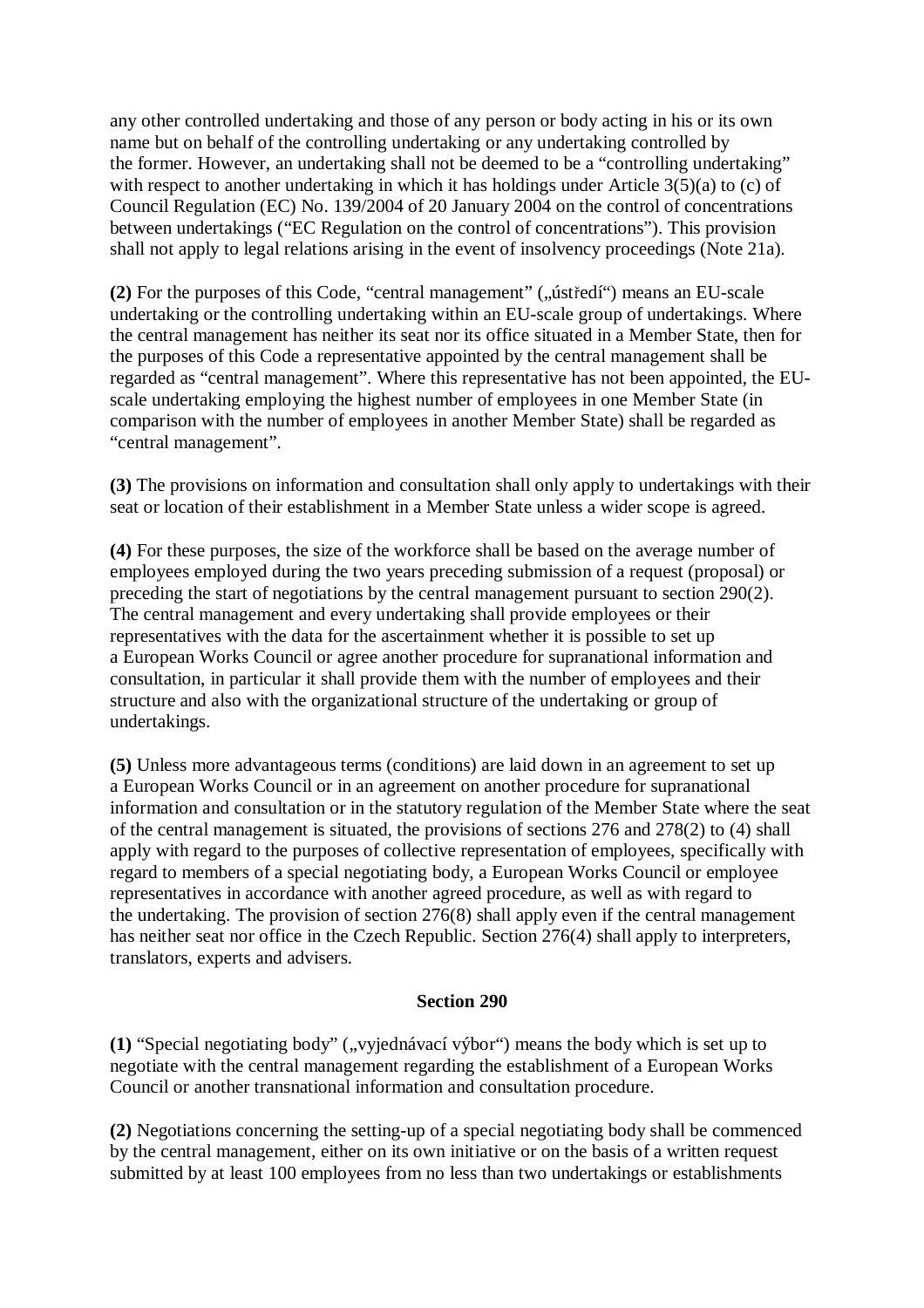(branches) of undertakings situated in no less than two different Member States or on the basis of a written request of their representatives.

**(3)** Members of a special negotiating body shall be employees of an EU-scale undertaking or EU-scale group of undertakings from relevant Member States. Employees of the EU-scale undertaking or EU-scale group of undertakings from every Member State where such undertaking or group has a seat or an establishment (a branch) shall be represented by one member for every commenced 10% of the undertaking's or group's total workforce in all Member States.

**(4)** Members of a special negotiating body to act on behalf of employees employed in the Czech Republic shall be appointed by employee representatives at their joint meeting. Where no employee representatives have been appointed or where they fail to carry out their functions, the employees will elect their representative to take part, on their behalf, in the said joint meeting. The number of votes which each representative at such joint meeting will hold shall be allocated in proportion to the number of employees represented by an individual representative. Where more employee representatives operate within an undertaking, they shall act jointly on behalf of all employees unless they agree otherwise. Where it is not necessary to hold a joint meeting, a similar procedure shall apply to the appointment or election of a member of a special negotiating body.

**(5)** The provisions of subsection (4) shall also apply if only an establishment of an EU-scale undertaking is located in the Czech Republic.

### **Section 291**

**(1)** A special negotiating body shall deliver the information on its appointed and elected members to the undertaking and the central management. The central management shall convene a constituent meeting of the special negotiating body forthwith after it receives the said information. The central management shall deliver the information on the composition of the special negotiating body and the opening of negotiations to competent recognized European organizations of employees and employers with which the European Commission consults matters pursuant to Article 154 of the Treaty on the Functioning of the European Union. The special negotiating body shall elect its chairman (chairperson) at the constituent meeting. The special negotiating body shall have the right to meet separately before negotiations, and after negotiations, with the central management. Where necessary, the special negotiating body may invite experts to its negotiations. These experts and representatives of competent recognized European organizations of employees and employers may attend the negotiations as advisers if invited by the special negotiating body.

**(2)** Unless otherwise provided, the special negotiating body takes decisions (i.e. adopts resolutions) by an absolute majority of votes of all its members.

**(3)** Negotiations between the central management and the relevant special negotiating body, European Works Council or another body concerned with some other supranational information and consultation procedure must be conducted in a spirit of cooperation with a view to reaching an agreement.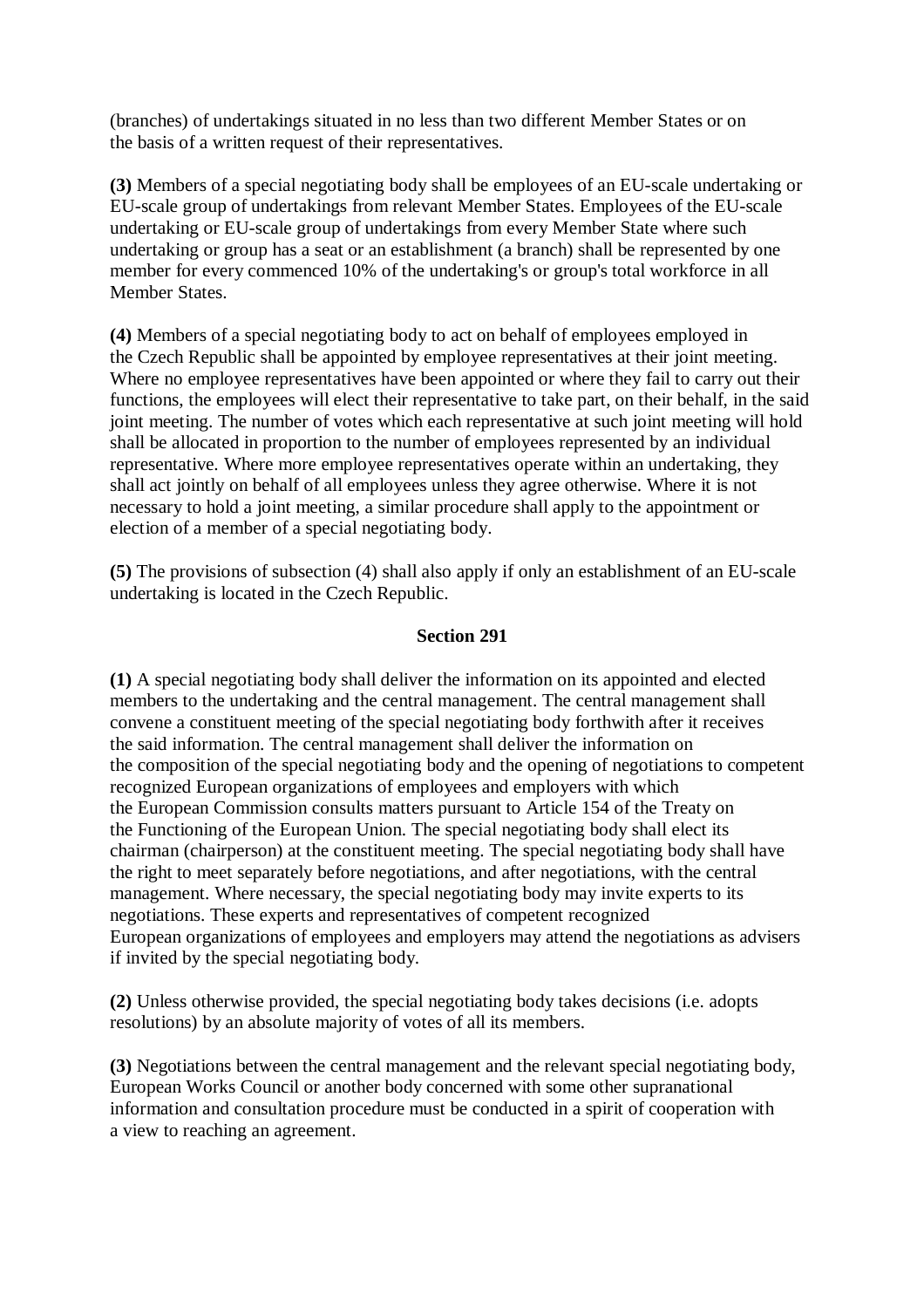**(4)** The venue and dates of joint negotiations shall be agreed between the special negotiating body and the central management. The central management shall advise the undertaking concerned of the venue and date of joint negotiations. The cost of the special negotiating body's activity shall be borne by the undertaking (i.e. employer).

#### **Section 292**

The special negotiating body may decide, by at least two-thirds of the votes of its members, not to open negotiations or to terminate the negotiations already opened. The minutes thereof (i.e. official record thereof) shall be drawn up and signed by all members of the special negotiating body who adopted the said resolution. A copy of this record shall be sent to the central management, and the latter shall inform both the undertakings concerned and their employees, or their representatives, of the decision. A new request pursuant to section 290(2) may be made at the earliest two years after the abovementioned decision (resolution) unless the central management and the special negotiating body lay down a shorter period.

#### **Section 293**

**(1)** The central management and the special negotiating body may agree to establish a European Works Council or may decide to set up some other supranational information and consultation procedure. They shall not be thereby bound by the provisions of sections 296 to 298.

**(2)** A European Works Council may be enlarged by including employee representatives from countries which are not EU Member States if this is agreed by the central management and the special negotiating body.

#### **Section 294 European Works Council Established by Agreement**

An agreement to establish a European Works Council must be in writing and determine in particular the following:

- **(a)** the undertakings and establishments (i.e. employers) covered by the agreement;
- **(b)** the manner of establishing the European Works Council and its composition, the number of members and their substitutes (alternate members) and the term of office; regard is thereby taken to representing employees according to their activities (professions) and gender;
- **(c)** the venue, frequency and duration of meetings of the European Works Council;
- **(d)** the tasks, powers and obligations (duties) of the European Works Council, the central management and the undertakings with regard to the exercise of the employee right to information and consultation and possibly the composition, appointment conditions, tasks and procedural rules of the special negotiating body;
- **(e)** the method of convening meetings;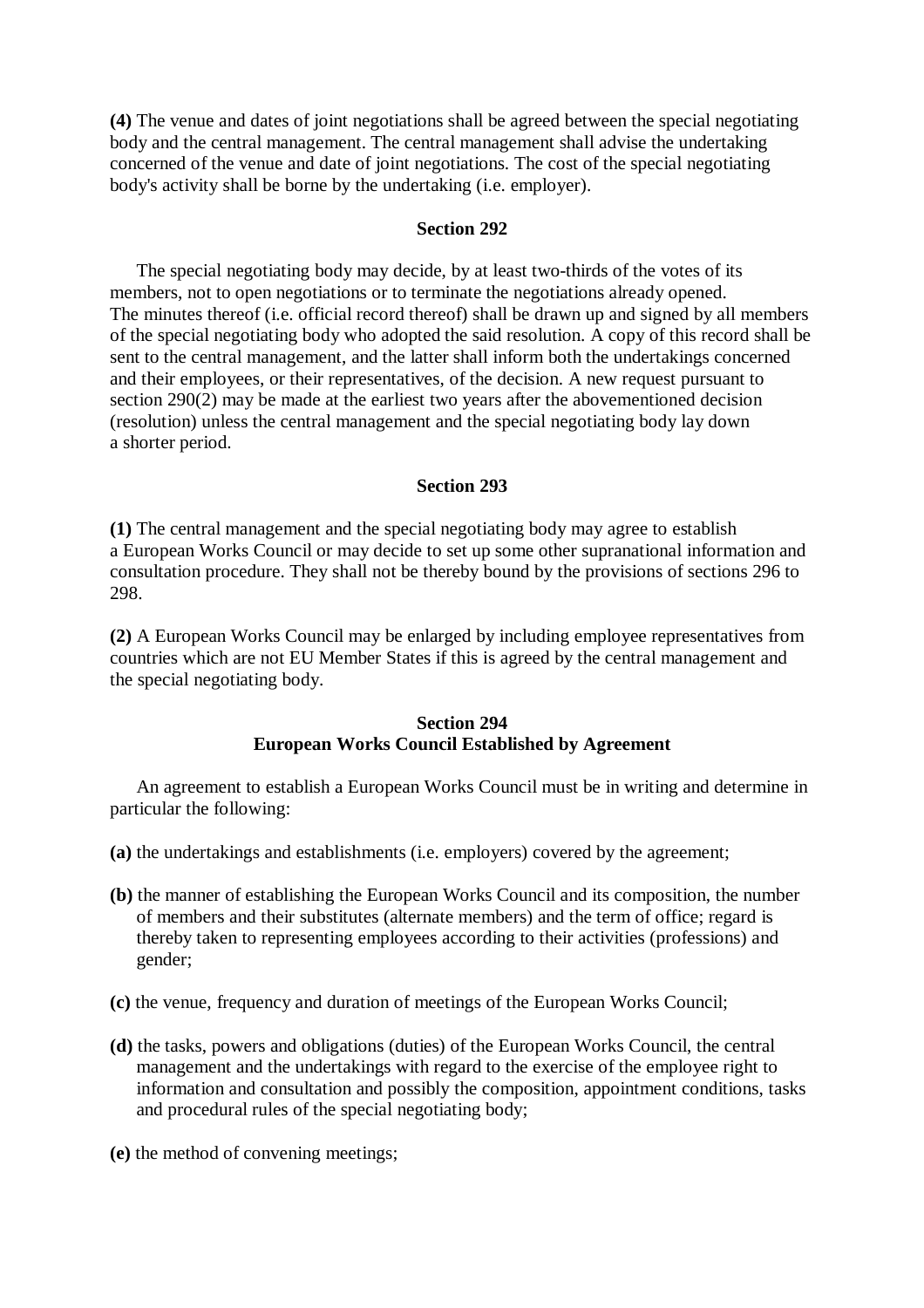- **(f)** the method of financing the costs for the activity of the European Works Council;
- **(g)** the manner of interlinking with the employee information and consultation procedure pursuant to intrastate statutory provisions; this shall apply without prejudice to the provisions on the employee information and consultation pursuant to sections 279, 280 and 287;
- **(h)** the procedure to be followed in case of organizational changes;
- **(i)** the duration of the agreement of the European Works Council and the procedure for amending it, including its transitory provisions.

### **Section 295 Agreement on Another Supranational Information and Consultation Procedure**

An agreement on another supranational information and consultation procedure must be in writing and include in particular the following:

- **(a)** the subject-matter of information and consultation, especially of transnational nature which concern significant interests of employees;
- **(b)** the method of ensuring the right of the employees' representatives to meet and jointly discuss the information conveyed to them by the central management and thereto relating arrangements;
- **(c)** the method of holding consultations with the central management or with the management at an appropriate level and thereto relating arrangements;
- **(d)** the methods of interlinking with informing the employee representatives and consulting them pursuant to intrastate statutory provisions; this shall apply without prejudice to the provisions concerning informing and consulting employees pursuant to sections 279, 280 and 287;
- **(e)** the procedure to be followed in case of substantial organizational changes.

### **Section 295a**

Where an agreement pursuant to sections 294 and 295 does not outline methods of interconnection with the procedure of informing and consulting employee representatives pursuant to the intrastate regulation in statutory provisions, the central management and the undertaking must ensure supranational information and consultation concerning envisaged measures that might lead to serious changes in the work organization or in contractual relations at all levels corresponding to the subject-matter of negotiations.

## **European Works Council Established pursuant to this Code Section 296**

**(1)** A European Works Council shall be established pursuant to this Code where:

**(a)** this is jointly agreed by the central management and the special negotiating body;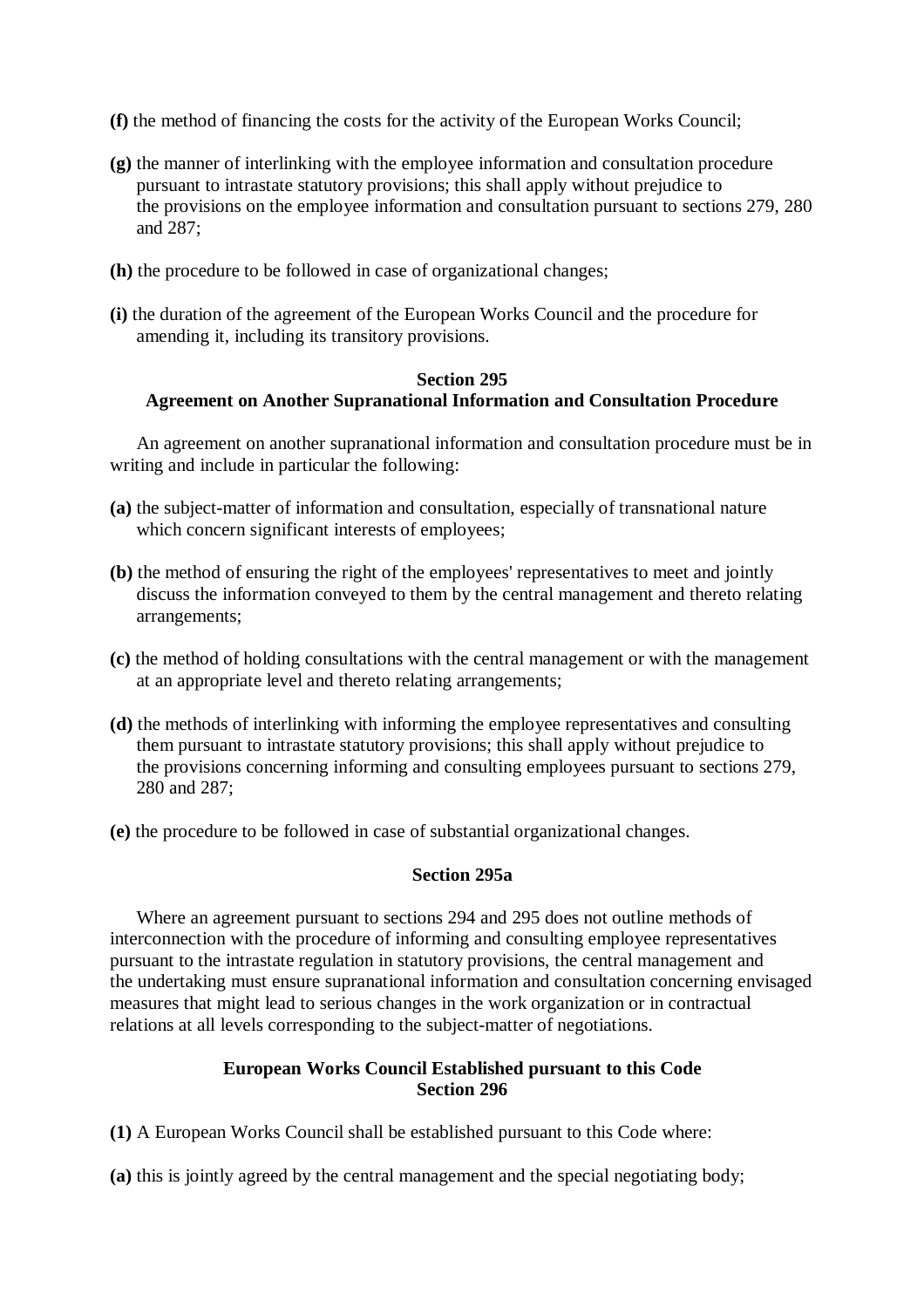- **(b)** the central management refuses to commence negotiations within six months of submitting the employees' request pursuant to section 290(2) to establish a European Works Council or to introduce some other supranational information and consultation procedure; or
- **(c)** within three years of submitting the request pursuant to section 290(2) the central management and the special negotiating body have not reached an agreement on any relevant procedure and the special negotiating body has not taken the decision to terminate the negotiations pursuant to section 292.

**(2)** Members of the European Works Council shall be appointed from among employees by employee representatives at their joint meeting. If employee representatives have not been appointed, or if they fail to carry out their activities at some undertaking, the employees of such undertaking shall elect a representative to take part, on their behalf, in the joint meeting. Where there are two or more employee representatives within one undertaking, the employees shall elect a joint representative to take part, on their behalf, in the joint meeting. The allocation of votes at the joint meeting shall be made in proportion to the number of employees represented.

**(3)** Employees of an undertaking from every Member State where an EU-scale undertaking or an EU-scale group of undertakings has its seat or an establishment (a branch) shall be represented by one member for every commenced 10% of employees, calculated from the total workforce in all Member States.

## **Section 297**

**(1)** Members of a European Works Council shall be appointed from the undertaking's or group's employees in the Czech Republic at a joint meeting of the employee representatives. Where no employee representatives have been appointed or fail to carry out their functions at some undertaking, the employees shall elect their representative to take part, on their behalf, in a joint meeting. The allocation of votes at a joint meeting is made in proportion to the number of employees represented. Where two or more trade union organizations operate within one undertaking, section 286(6) shall apply as appropriate. Where, for a temporary period, there are both the trade union organization and the works council operating within one undertaking, members of a special negotiating body shall be appointed by the trade union organization. Where it is not necessary to hold a joint meeting, it shall be proceeded as in the case of appointing or electing a member of a European Works Council.

**(2)** The provisions of subsection (1) shall also apply in the case where only an establishment of an EU-scale undertaking is located in the Czech Republic.

**(3)** A European Works Council shall communicate the names of its members and their addresses forthwith to the central management which shall pass on this information to the undertakings and the employee representatives, or to the employees.

**(4)** The term of office of a European Works Council shall be four years. After the expiry of four years from the constituent meeting, the European Works Council shall vote whether to negotiate with the central management pursuant to sections 290 and 291 or whether to establish another (successor) European Works Council pursuant to this section. The decision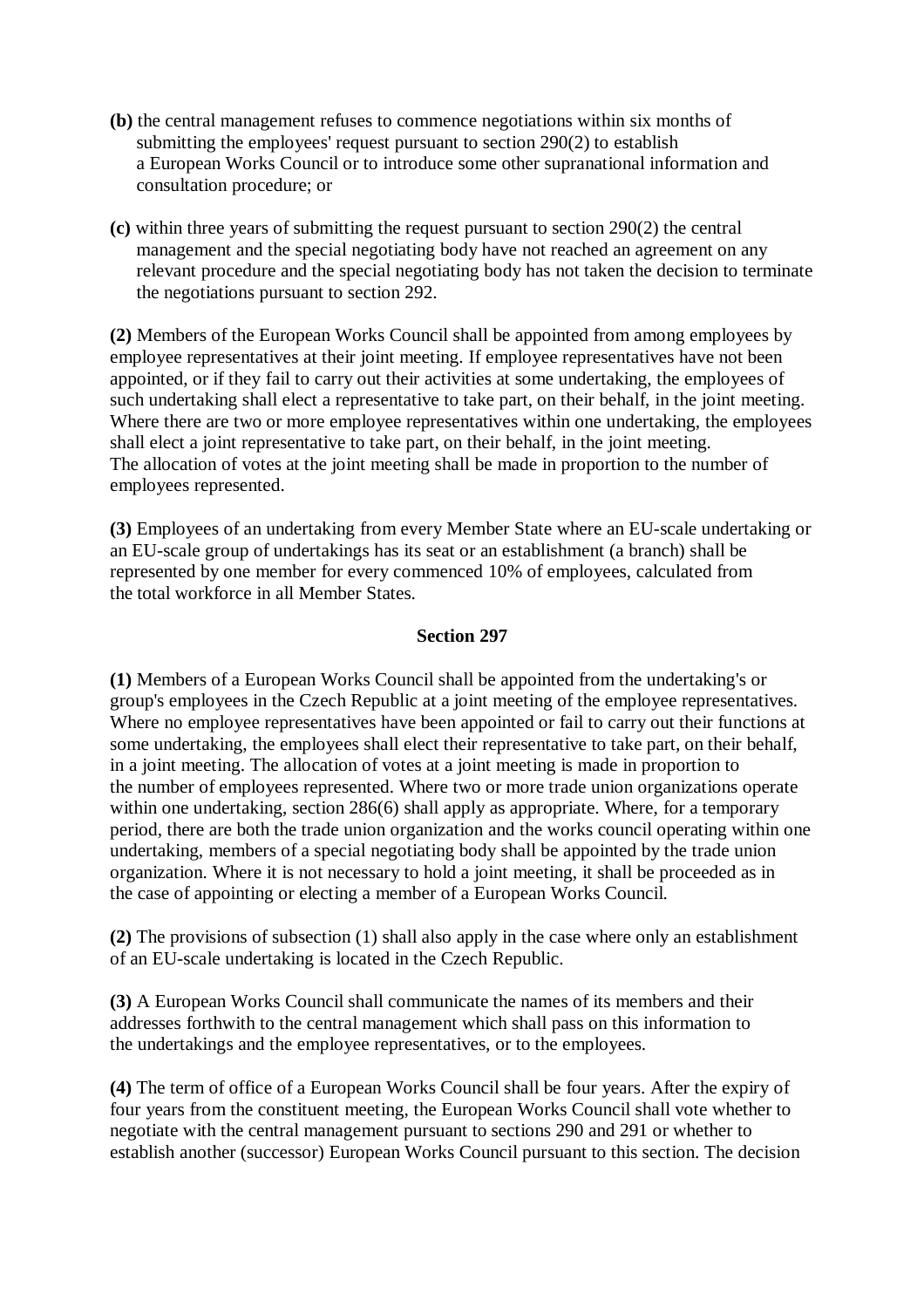shall be adopted by a two-thirds majority of all members. Sections 290 and 291 shall apply to negotiations with the central management.

**(5)** On the basis of a report drawn up by the central management, at least once every calendar year the central management shall:

**(a)** inform the European Works Council of

- 1. the organizational structure of the undertaking (or group of undertakings) and its economic and financial situation,
- 2. probable trends in (business) activities, production (output) and sales,
- 3. the matters that must be consulted with the European Works Council;

**(b)** consult the European Works Council on

- 1. probable trends in employment development, investments and substantial changes in work organization and technologies,
- 2. the closure (winding-up) or dissolution of the undertaking, any transfer of the undertaking or part of its business, the reasons, substantial implications for, and measures relating to, employees,
- 3. collective redundancies, reasons, number and categories of employees to be made redundant, criteria for selecting employees with whom an employment relationship is to be terminated, and payments which will pertain to employees made redundant in addition to those payment arising form the statutory provisions.

The central management shall also send the said report to the undertaking(s) and/or establishment(s) concerned.

**(6)** Where extraordinary circumstances arise or where measures are to be taken that have a substantial influence on the employees' interests, the central management shall forthwith inform the European Works Council and, at its request, to consult it on necessary measures. Where a select committee pursuant to section 298(2) has been appointed, the central management may consult this committee on such necessary measures. However, those members of the European Works Council elected or appointed by employees from the undertaking to be affected by the said measures must be given an opportunity to take part in the consultation (negotiation). "Extraordinary circumstances" shall mean in particular:

**(a)** closure (winding-up), dissolution or transfer of an undertaking or its part;

**(b)** collective redundancies (section 62).

## **Section 298**

**(1)** The competent central management shall forthwith convene a constituent meeting of a European Works Council. The members of the European Works Council shall elect at their meeting a chairman and a deputy chairman.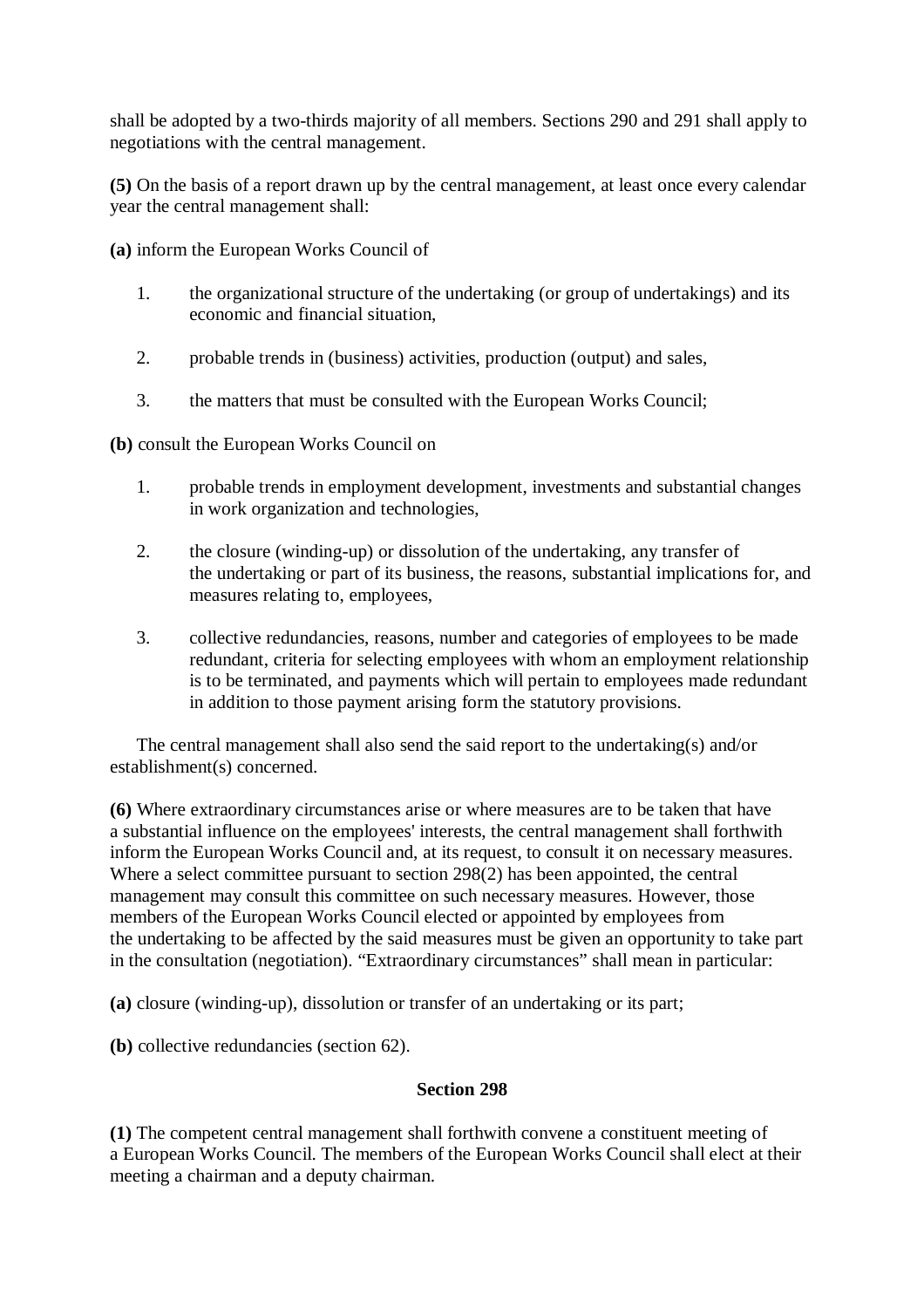**(2)** The chairman, and in his absence his deputy, shall represent the European Works Council concerned in its outside conduct and manage its ordinary activities. For the coordination of its activities, the European Works Council shall appoint a select committee of no more than five members, comprising the chairman and deputy chairman. The members of the select committee must be at least from two different Member States.

**(3)** A European Works Council has the right to meet without the presence of the competent managerial staff to discuss the information conveyed to it by the central management. The venue and the date of such meeting shall be agreed with the central management. The deliberations of a European Works Council shall not be open to the public. Any European Works Council may invite experts to its meeting if it is necessary for performance of its tasks. It can also invite managerial employees to provide supplementary information and explanations.

**(4)** Unless otherwise provided, a European Works Council may take decisions if more than one half of its members are present; decisions are adopted by a simple majority of those members attending the meeting.

**(5)** A European Works Council will lay down its procedural rules which must be in writing and approved by a majority of all members (of the European Works Council concerned).

## **Procedure concerning Organizational Changes Section 298a**

**(1)** Where substantial changes occur in the organizational structure of an EU-scale undertaking or an EU-scale group of undertakings and where the agreement on a European Works Council or on another supranational information and consultation procedure does not regulate this event or where the provisions of relevant agreements contradict one another, it shall be proceeded pursuant to section 290(2) as appropriate.

**(2)** Where it is proceeded pursuant to section 290(2) as appropriate, every competent European Works Council or otherwise appointed employee representatives may appoint from its (their) members at least three further members to a special negotiating body.

**(3)** Appointed European Works Councils and employee representatives appointed in accordance with another agreed procedure shall not terminate their activities. Where necessary, the regulation of their activities shall be adjusted as agreed with the central management. However, activities of appointed European Works Councils and another procedure for supranational information and consultation procedure shall terminate upon conclusion of a new agreement with the central management where the agreement covers the appointment of a (new) European Works Council or another procedure. In this case, earlier concluded agreements shall terminate upon conclusion of the said agreement.

## **Section 299**

The provisions of sections 288 to 298 shall not apply to a Societas Europaea and a European Cooperative Society unless otherwise provided in another Act (Note 82).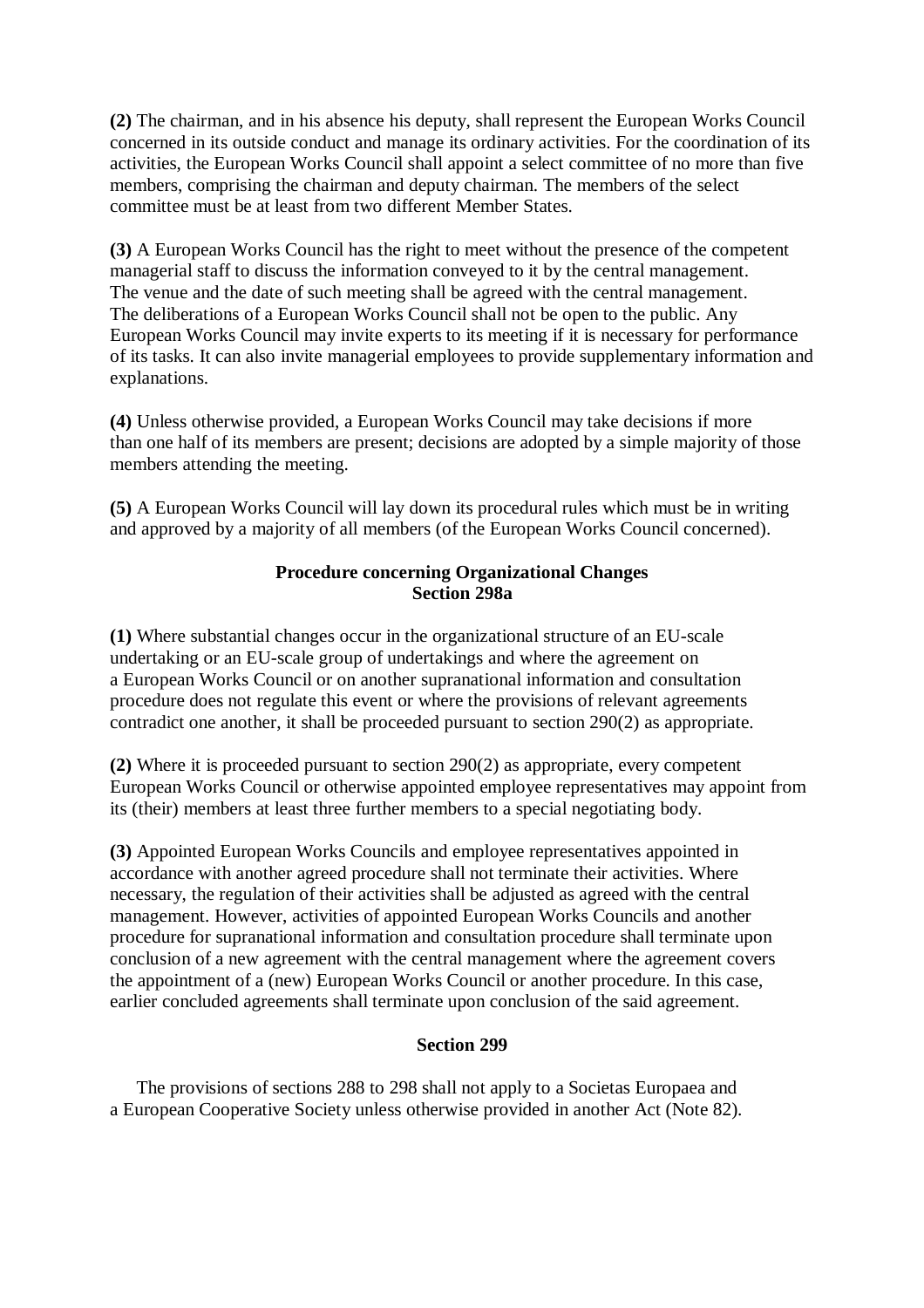# **PART THIRTEEN JOINT PROVISIONS**

# **CHAPTER I WORKLOAD AND PACE OF WORK**

### **Section 300**

**(1)** In determining a certain quantity of work to be done (workload) and pace of work, the employer shall take into account an employee's physiological and neuropsychic capabilities, the statutory provisions and regulations on occupational safety and health as well as time for natural needs, meals (food) and rest. The workload (work load) and pace of work may also be specified by a work consumption standard.

**(2)** Before the start of work the employer shall ensure that the conditions pursuant to subsection (1) are created and the work consumption standard, if specified by the employer, is known to the employee.

**(3)** The workload (i.e. the quantity of work to be done) and pace of work, or the introduction of, or a change in, a certain work consumption standard, shall be specified by the employer after consultation with the trade union organization unless covered by the collective agreement.

# **CHAPTER II FUNDAMENTAL OBLIGATIONS OF EMPLOYEES AND MANAGERIAL EMPLOYEES, SPECIAL OBLIGATIONS OF SOME EMPLOYEES AND PERFORMANCE OF OTHER GAINFUL ACTIVITY**

### **Section 301**

Employees are obliged:

- **(a)** to work properly in accordance with their strength, knowledge and capabilities, fulfil instructions given by their superiors in compliance with the statutory provisions and cooperate with other employees;
- **(b)** to make full use of their working hours (working time) and capital equipment (means of production) for performance of the work assigned to them, to fulfil their working tasks properly and timely;
- **(c)** to observe the statutory provisions relating to the type of work carried out by them; to observe other regulations relating to the type of work performed by them provided that they have been duly acquainted therewith;
- **(d)** to properly use (manage) the resources (means) entrusted to them by the employer, to secure and protect the employer's property against damage, loss, destruction and misuse, and not to act contrary to legitimate interests of the employer.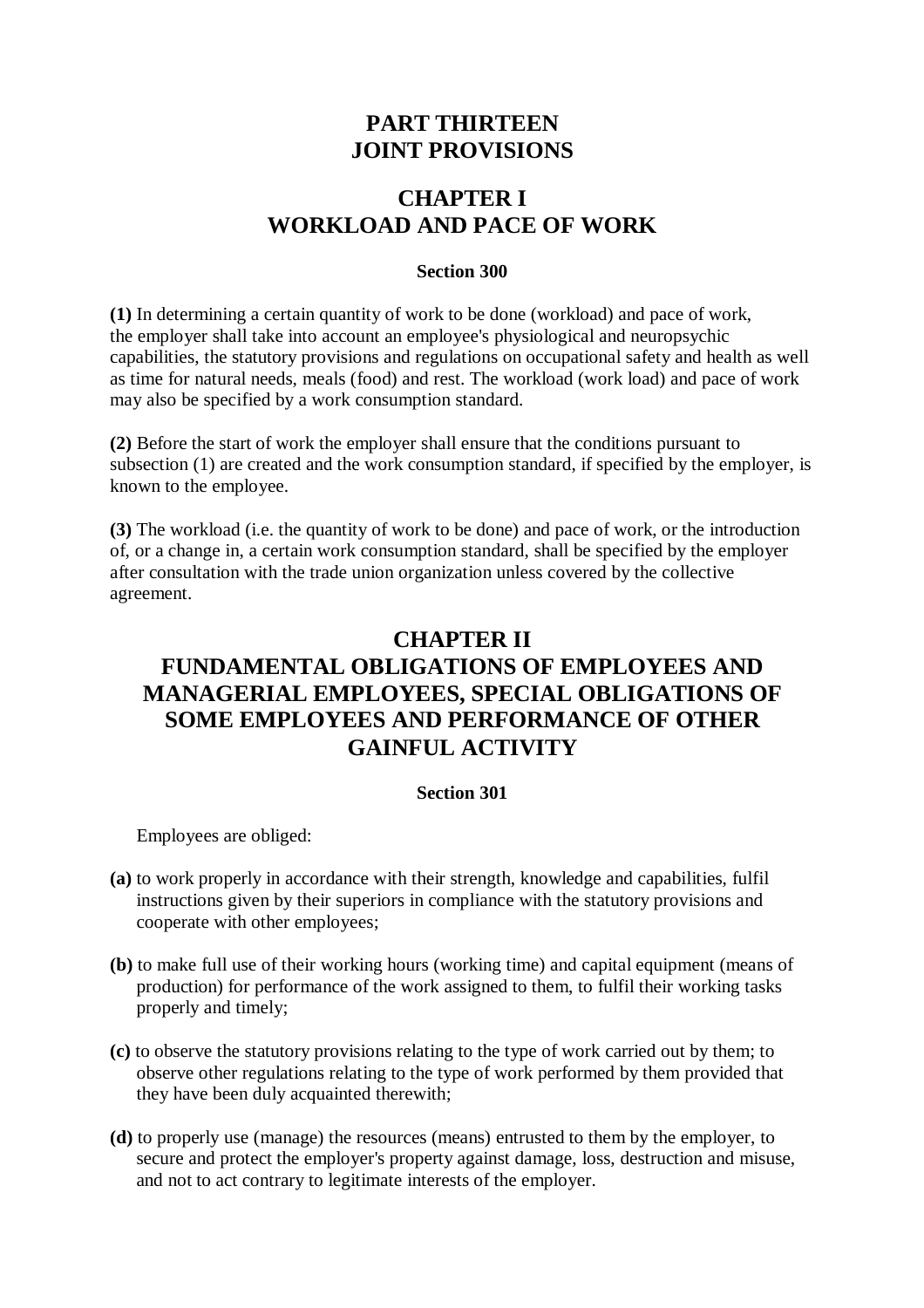### **Section 301a Other Obligations of Employees**

In the first 14 calendar days, and from 1 January 2012 to 31 December 2013 in the first 21 calendar days, of temporary incapacity for work employees are obliged to observe the prescribed regimen of an insured person being temporarily unfit for work with regard to their obligation (duty) to dwell, during their temporary incapacity for work, at the place of their stay and to observe the time and scope of permitted walks pursuant to the Sickness Insurance Act (Note 107).

#### **Section 302**

Managerial employees are further obliged:

- **(a)** to manage and supervise work of their subordinate employees and assess their work efficiency (productivity) and work results;
- **(b)** to organize the work as well as possible;
- **(c)** to create favourable working conditions and secure occupational safety and health;
- **(d)** to ensure the remuneration of employees in accordance with this Code;
- **(e)** to create the conditions for upgrading the employees' professional level;
- **(f)** to make arrangements for the adoption of measures aimed at protecting the employer's property.

#### **Section 303**

- **(1)** Employees
- **(a)** in administrative authorities (government);

**(b)** employees of:

- 1. the Police of the Czech Republic,
- 2. the Armed Forces of the Czech Republic (Note 83),
- 3. General Inspectorate of Security Corps;
- 4. the Security Intelligence Agency,
- 5. the Office for International Contacts and Information;
- 6. the Prison Service of the Czech Republic,
- 7. the Probation and Mediation Service,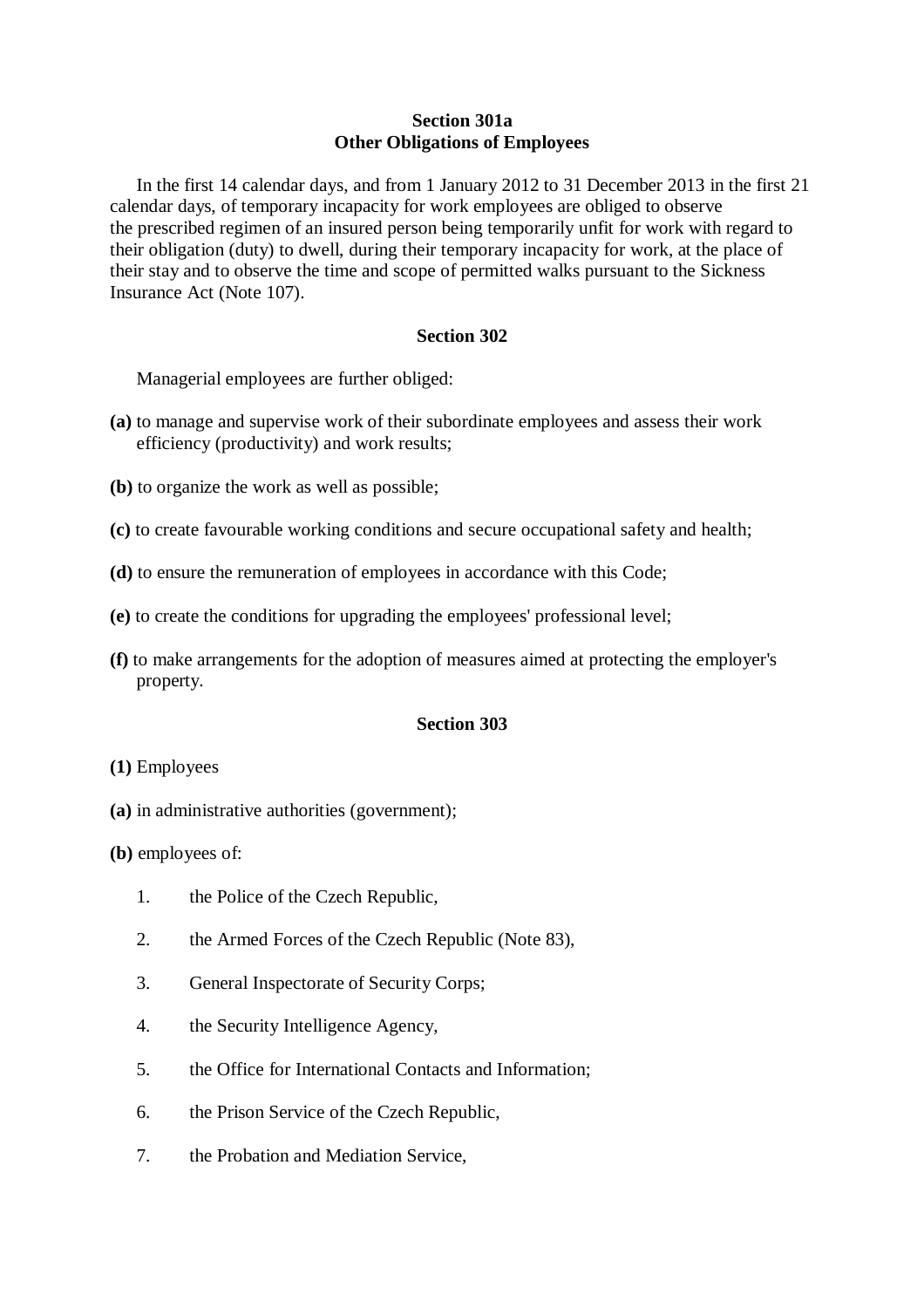- 8. the Office of the President of the Czech Republic,
- 9. the Office of the Chamber of Deputies (the Office of the Czech Parliament's lower house),
- 10. the Office of the Senate (the Office of the Czech Parliament's upper house),
- 11. the Office of the Ombudsman,
- 12. the Financial Arbitrator Office,
- 13. the Office for Representation of the Czech Republic in Property Matters,
- 14. the Czech Social Security Administration and district social security administrations,
- 15. the Supreme Auditing (Inspection) Office,
- 16. the Personal Data Protection Office,
- 17. the Institute for Studies of Totalitarian Regimes,
- 18. the protected landscape areas and national nature reserves;
- **(c)** employees of courts and offices of public prosecutors (prosecuting attorneys);
- **(d)** employees of:
	- 1. the Czech National Bank,
	- 2. state funds;

**(e)** employees of self-governing local area entities (units) working in:

- 1. a local (community, village) authority,
- 2. a municipal authority,
- 3. the metropolitan authority of a chartered town or a chartered city (subdivided into administrative districts or boroughs), the authority of a municipal district or borough (into which a chartered city is subdivided),
- 4. a regional area authority,
- 5. the Metropolitan Authority of the Capital of Prague and the authority of each municipal administrative district (borough) within Prague,

with the exception of officials (public servants) of self-governing local area entities pursuant to another Act (Note 84);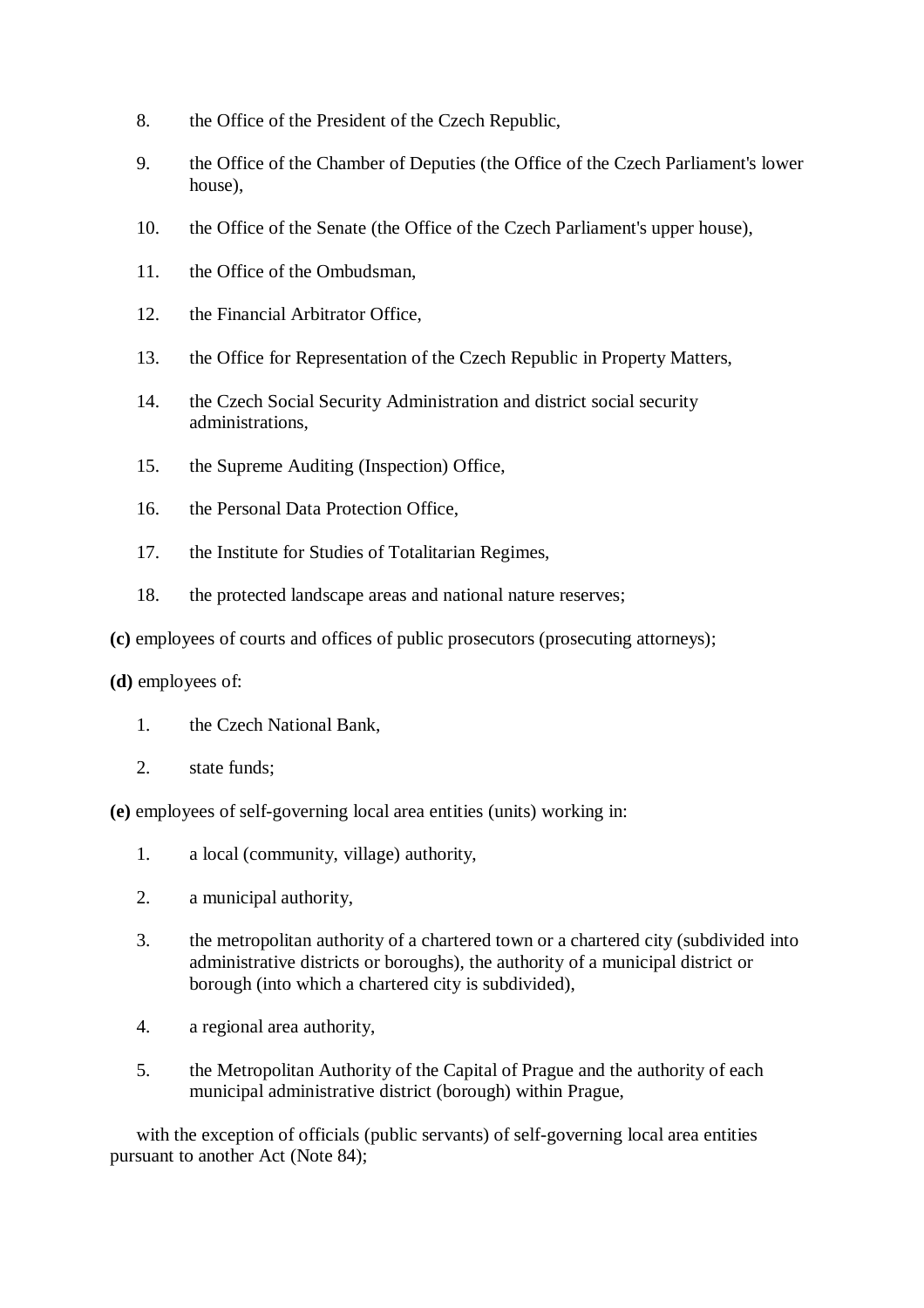- **(f)** employees of self-governing local area entities if they work in the municipal (local) police;
- **(g)** employees of schools established by the Ministry of the Interior (Note 85) and employees of the Police Academy of the Czech Republic (Note 86)

shall be subject to extended obligations pursuant to subsection (2).

- **(2)** Employees referred to in subsection (1) are further obliged:
- **(a)** to act and make decisions impartially and in performance of their work to refrain from conduct which might put at risk confidence in the impartiality of their decision-making;
- **(b)** to maintain confidentiality concerning facts of which they learn in performance of their job and which, in the employer's interest, may not be disclosed to other persons (parties); this shall not apply if the statutory body or a managerial employee authorized by the former has released the employees concerned from the said duty unless otherwise provided in another Act;
- **(c)** not to accept gifts or other benefits in connection with the performance of their work (office, job), with the exception of gifts or benefits provided by their employer or on the basis of statutory provisions;
- **(d)** to refrain from any activity which might give rise to a conflict of public interests and their personal interests, in particular not to misuse the information acquired in connection with their work performance for their own or another person's (party's) benefit.

**(3)** The employees referred to in subsection (1) may not be members of the management or supervisory bodies (boards) of legal entities engaged in business (entrepreneurial) activity; this shall not apply if such employees are appointed to such bodies by the employer by whom they are employed and if in connection with their membership (in any such body) they do not receive any remuneration from the legal entity engaged in business activity.

**(4)** The employees referred to in section (1) may engage in business activity (Note 87) only with a prior written consent of their employer.

**(5)** The restriction laid down in subsection (4) shall not apply to scientific, pedagogical (teaching), publicist, literary or artistic activity and/or the management of own property.

**(6)** The provisions of subsections (1) to (5) shall apply unless otherwise provided in another Act (Note 88).

### **Section 304**

**(1)** In addition to employment performed within a basic labour relationship, employees may carry out gainful activity that is identical with the objects of activities undertaken by the employer by whom they are employed only with the employer's prior written consent.

**(2)** Where the employer withdraws his consent pursuant to subsection (1), such withdrawal must be in writing; the employer shall state the reasons for a change in his original decision.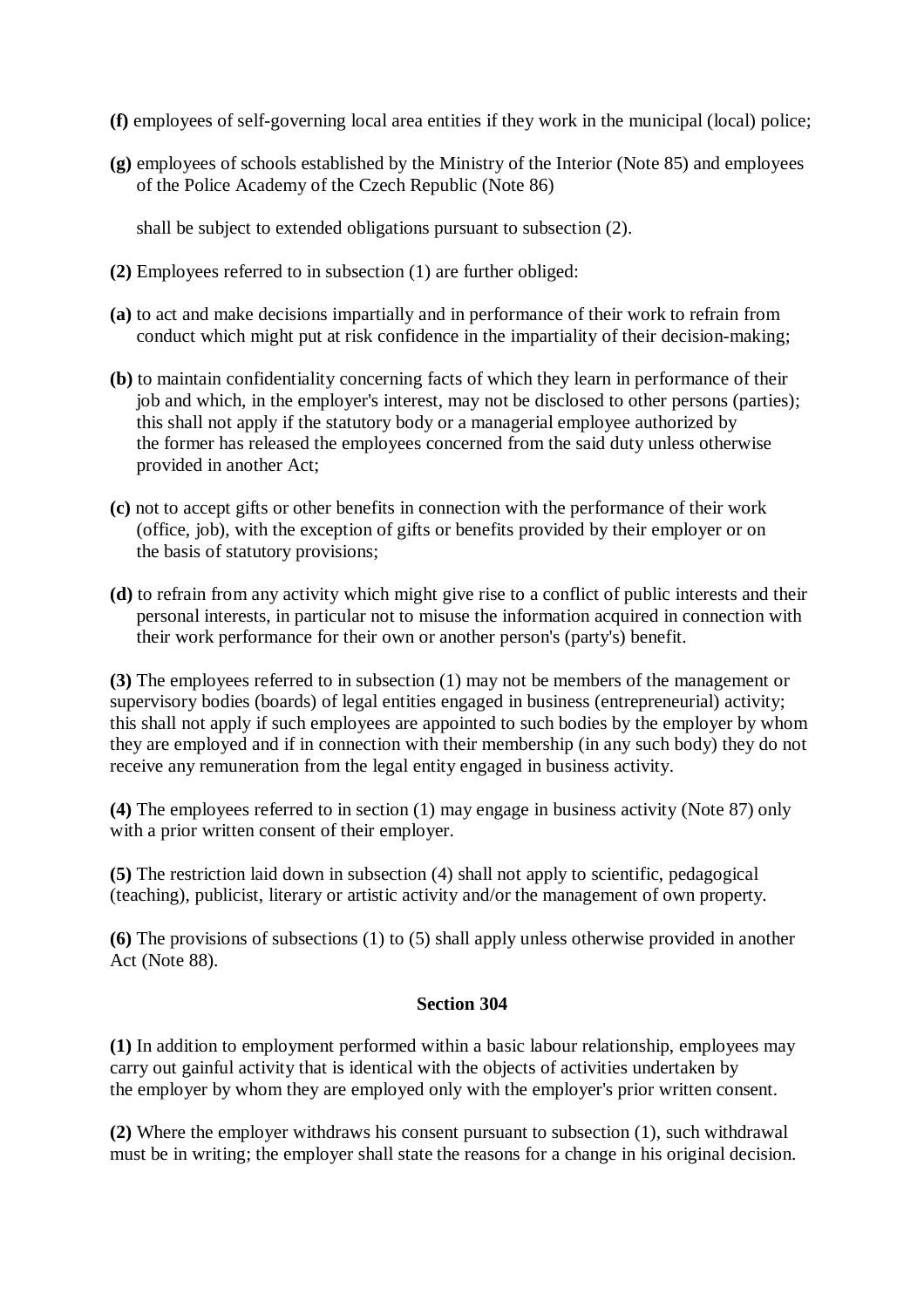The employee shall terminate his gainful activity without undue delay in a manner ensuing from the relevant statutory provisions.

**(3)** The restriction pursuant to subsection (1) shall not apply to the exercise of scientific, pedagogical, publicist, literary and artistic activity.

**(4)** The provisions of subsections (2) and (3) shall apply unless otherwise provided in another Act (Note 88).

# **CHAPTER III INTERNAL RULES (INTERNAL REGULATIONS)**

## **Section 305**

**(1)** The employer may set out wage or salary rights arising from labour relations in "internal rules" (or "internal regulations"; in Czech "vnitřní předpis") from which the entitlements ensue to employees.

**(2)** Internal rules (internal regulations) must be issued in writing, and may neither be contrary to statutory provisions nor applied retroactively, otherwise such internal rules shall be null and void, either in full or in the relevant part. Unless the work rules (work regulations) are concerned, internal rules are mostly issued for a certain period (fixed term), however at least for one year; the internal rules concerning remuneration may be issued even for a shorter period of time.

**(3)** The internal rules shall be binding on the employer and all the employees (of the employer). The internal rules shall take effect on the date laid down therein, however earliest on the date when the internal rules are published by the employer.

**(4)** The employer shall acquaint the employees with the issue, alteration or cancellation of the internal rules latest within 15 days. The internal rules must be accessible to all the employees of the employer. The employer shall keep a copy of the internal rules for a period of 10 years after the date of termination of their validity.

**(5)** Where an employee's right from his basic labour relationship (pursuant to section 3) arises on the basis of the relevant internal rules, in particular his right to wage or salary or some other right in labour relations, the revocation of the internal rules shall have no influence on the duration and satisfaction of the employee's right in question.

## **Section 306 Work Rules (Work Regulations)**

(1) "Work rules" (or "work regulations"; in Czech "pracovní řád") shall be a special type of internal rules (internal regulations); work rules shall detail the provisions of this Code or other statutory provisions, taking regard to specific conditions at a certain employer's undertaking, concerning the employer's and his employees' obligations arising from labour relations.

**(2)** The work rules (work regulations) may not regulate the issues pursuant to section 305(1).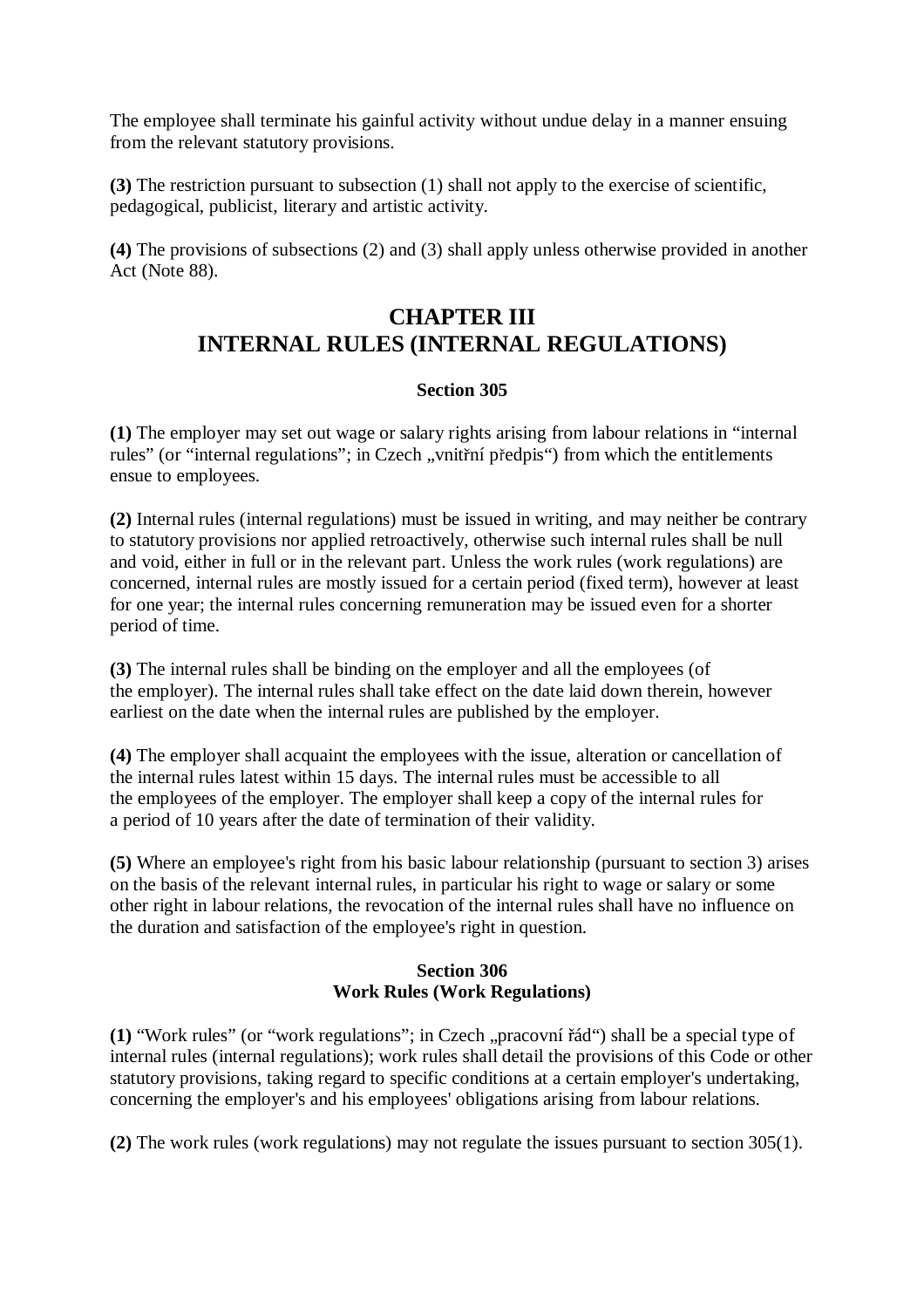**(3)** The work rules (work regulations) must be issued by the employers referred to in section 303(1).

**(4)** Where a trade union organization exercises activity within an undertaking, the employer may issue or modify the work rules (work regulations) only with a prior written consent of the trade union organization, or else the issue or modification of such work rules shall be null and void.

**(5)** The Ministry of Education, Youth and Physical Education, acting in agreement with the Ministry of Labour and Social Affairs, shall issue a Decree in which it shall lay down the work rules (work regulations) for employees of schools and school facilities established by the Ministry of Education, Youth and Physical Education, or by a region, a municipality or village, or by a voluntary alliance of municipalities and/or villages (communities).

# **CHAPTER IV REMUNERATION AND OTHER RIGHTS IN LABOUR RELATIONS**

#### **Section 307**

**(1)** Where a wage or salary statement [sections 113(4) and 136] grants to an employee the right in a lesser scope than it arises from his contract, or than laid down in the internal rules (internal regulations), such statement shall be null and void in the relevant part.

**(2)** Where a contract or internal rules include the regulation of remuneration (wage or salary) rights and other rights in labour relations and under the said contract or internal rules two (or more) same rights are to apply to one and the same employee, this employee shall be entitled only to one such right, namely the one which he decides for.

# **CHAPTER V EMPLOYMENT OF EMPLOYEES BY EMPLOYMENT AGENCIES**

#### **Section 307a**

Dependent work pursuant to section 2 shall also involve those cases when an employer, on the basis of a licence issued pursuant to other statutory provisions, temporarily assigns an employee to perform work at another employer's workplace in accordance with a clause in such employee's employment contract or agreement to perform work; the employment agency undertakes to arrange for its employee temporary performance of work and the employee undertakes to perform such work according to instructions given to him by a user, such user thereby acting on the basis of an agreement for temporary assignment of the employment agency's employee, concluded between the employment agency and the user.

### **Section 308**

**(1)** An agreement (a contract) concluded between an employment agency and a user on temporary assignment of an employee of such employment agency must contain: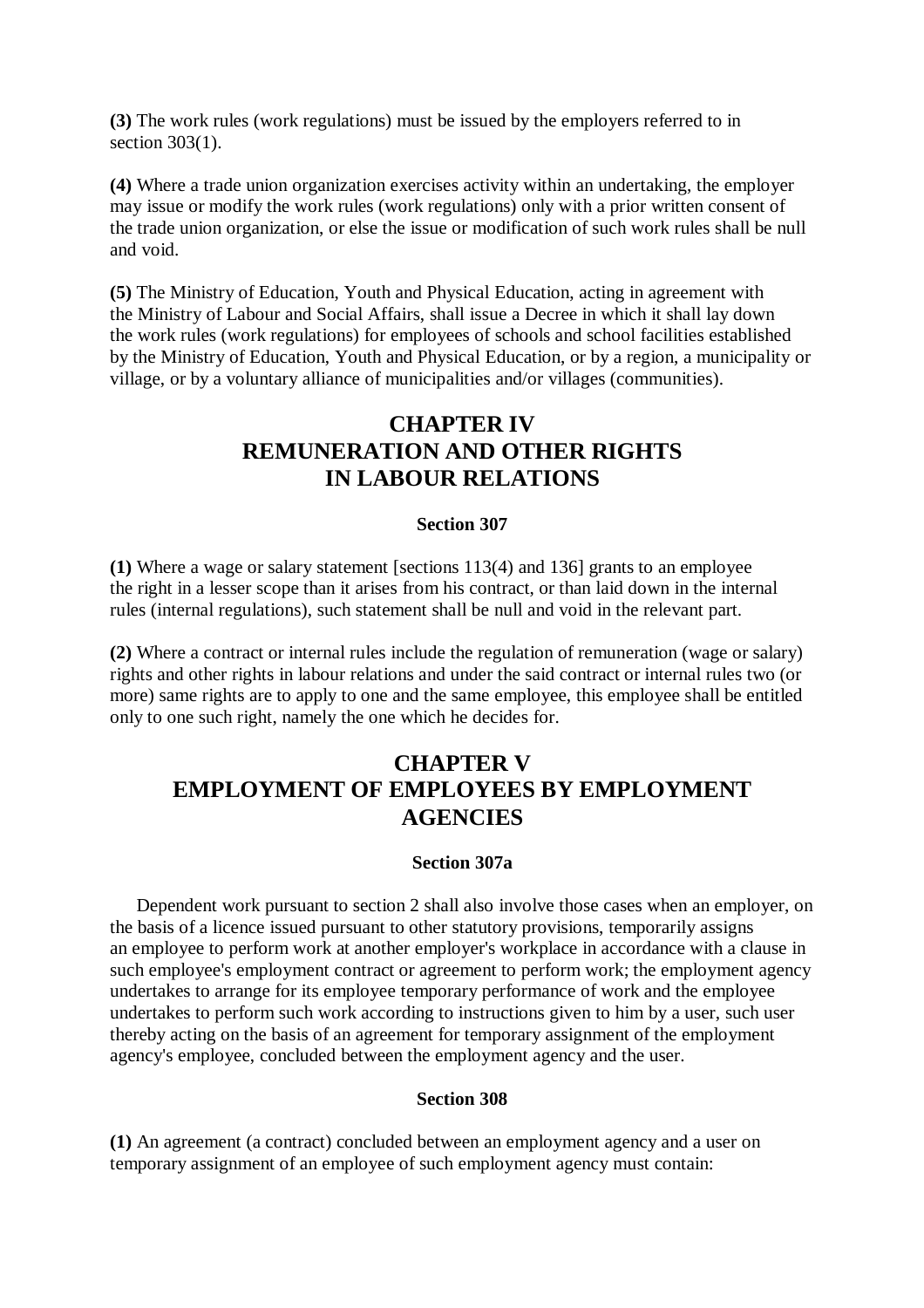- **(a)** the name (or names), surname, if relevant also maiden surname, citizenship, the date and place of birth and the home address of a certain employee who is assigned to work for the user for a temporary period;
- **(b)** the type of work to be carried out by such employee, including any specific professional (vocational) qualifications (skills) required, or particular health condition necessary for the type of work;
- **(c)** the determination of a period for which the employee will be assigned to work for the user;
- **(d)** the place of performance of work;
- **(e)** the date when the assigned employee will start to work for the user;
- **(f)** the information on the working conditions and remuneration (wage or salary) conditions of the user's employee who carries out or would carry out the same work ("comparable employee"; in Czech "srovnatelný zaměstnanec") as the employee assigned by the employment agency for temporary performance of work, taking regard to the qualifications and the length of vocational (professional) practical experience;
- **(g)** the conditions under which the assigned employee or the user may terminate the temporary assignment before the expiry of the period for which the temporary assignment has been agreed; however, such conditions for termination of the temporary assignment may not be agreed before the expiry of a specific period for which this right has only been laid down in favour of the user;
- **(h)** the number and date of the ruling by which the employment agency has been granted a licence to act as an employment intermediary.

**(2)** An agreement on temporary assignment of a certain employee of a given employment agency with a user must be concluded in writing.

### **Section 309**

**(1)** During a period of temporary assignment of an employee (by an employment agency that is his employer) to perform work at the site of a user, the employee shall be given working tasks and his work shall be organized, managed and supervised by the user who shall create favourable working conditions for the said employee, including occupational safety and health protection. However, the user may not make any legal acts in relation to the employee in the name and on behalf of the employment agency.

**(2)** An employment agency shall assign its employee to carry out temporary work for a certain user on the basis of a written instruction that must cover in particular:

- **(a)** the user's designation and seat;
- **(b)** the place of performance of work (the user's premises);
- **(c)** the duration of temporary assignment;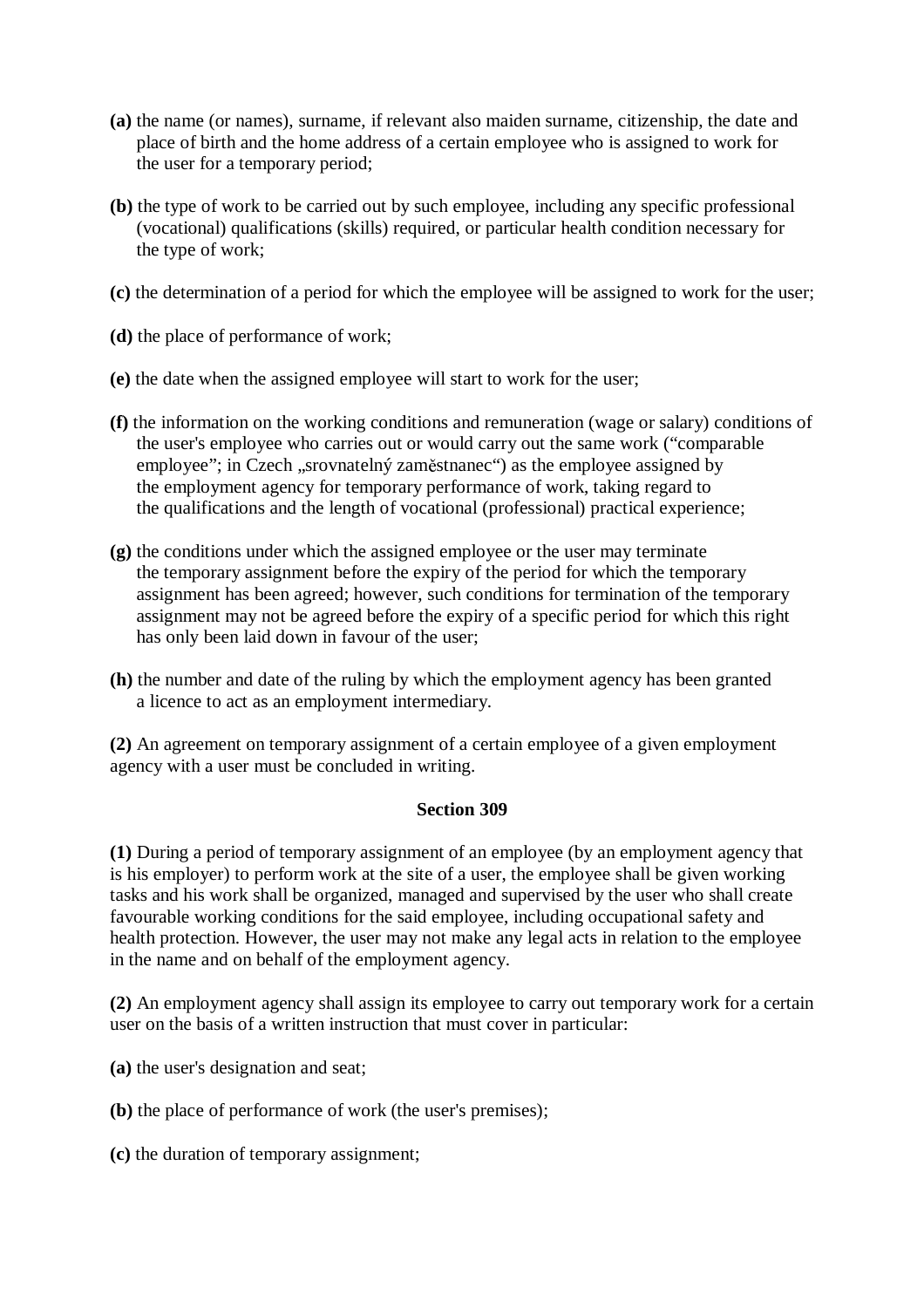- **(d)** the determination of the user's managerial employee authorized to assign work to the employee and supervise it;
- **(e)** the conditions for unilateral termination of performance of work before expiry of the period of temporary assignment if agreed in the agreement (contract) on temporary assignment of the employment agency's employee [section  $308(1)(g)$ ];
- **(f)** the information on the working conditions and wage or salary conditions of the user's comparable employee.

**(3)** The temporary assignment shall terminate on expiry of the period for which it has been agreed; before expiry of this period it will terminate when so agreed between the employment agency and the temporarily assigned employee, or on the unilateral statement by the user or the temporarily assigned employee under the conditions included in the agreement on temporary assignment of the employment agency's employee.

**(4)** Where the employment agency has settled to its employee some damage that has arisen to this employee in performance of working tasks for the user or in direct connection therewith, the employment agency shall be entitled to compensation of this damage (damages) from the user unless otherwise agreed by the agency and the user.

**(5)** The employment agency and the user shall ensure that the working and wage conditions of a temporarily assigned employee are not worse than the conditions of the user's comparable employee. Where the wage conditions applying to a certain employee posted by the agency to perform temporary work for the user are worse than the conditions applying to the user's comparable employee, the agency must ensure equal treatment for its employee, acting either at the employee's request or on its own initiative when it learns of such fact in another way; the agency's employee temporarily assigned to perform work for the user is entitled to demand the satisfaction of his rights, having thus arisen to him, from the employment agency.

**(6)** The employment agency may not temporarily assign the same employee for performance of work to the same user for a period longer than 12 consecutive calendar months. This limitation shall not apply in those cases where this is requested by the agency employee or where it concerns performance of work instead of the user's employee who is on maternity or parental leave.

**(7)** Where measures concerning a stricter protection of the user's property are to be adopted between the user and the agency employee, these measures may not be less favourable in relation to the agency employee than pursuant to sections 252 to 256.

**(8)** The scope of making use of agency employees by a user may only be limited by a collective agreement concluded at the user's enterprise (plant).

# **CHAPTER VI NON-COMPETITION CLAUSE (AGREEMENT)**

## **Section 310**

**(1)** Where in a non-competition clause (also referred to as "non-compete clause" or "noncompetition agreement"; in Czech "konkurenční doložka"), agreed by an employee and his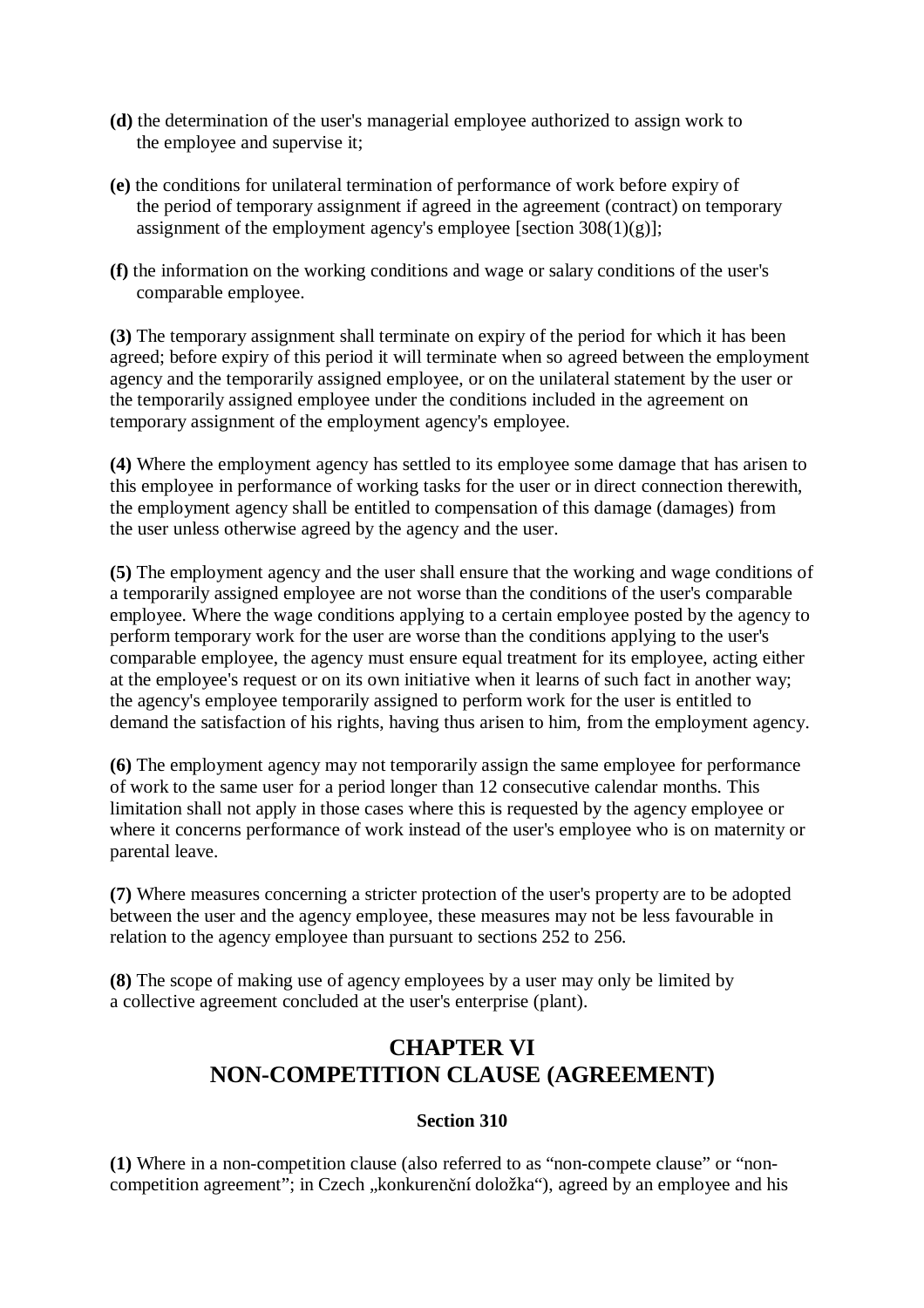employer, the employee undertakes, after termination of the employment relationship for a certain period not exceeding one year, to refrain from performance of gainful activity that would be identical with the employer's business activity or that would be of a competitive nature to the employer's business activity, the employer must undertake in the clause to provide adequate monetary consideration, at least in the amount of one half of the employee's average monthly earnings for each month when the said obligation is fulfilled. The monetary consideration shall be payable backward on a monthly basis unless some other maturity date is agreed.

**(2)** The employer may conclude with an employee a non-competition clause only if its performance can be justly required from the employee with regard to the nature of information, knowledge, operational and technological know-how which the employee acquired during the employment relationship to the employer and the use of which in an activity pursuant to subsection (1) could substantially encumber the employer's activity.

**(3)** Where an agreed non-competition clause includes a contractual penalty that the employee must pay if he breaches his obligation, the employee's obligation shall be discharged on payment of the penalty. The amount of the penalty must be adequate to the nature and significance of the conditions set out in subsection (1).

**(4)** The employer may withdraw from a non-competition clause only during the employee's employment relationship (to this employer).

**(5)** The employee may withdraw from a non-competition clause only where the employer failed to pay him the monetary consideration, or part thereof, within 15 days of the maturity date; the non-competition clause shall terminate on the first calendar day of the month after delivery of notice of termination.

**(6)** A non-competition clause (non-competition agreement) must be concluded in writing; the same shall apply to withdrawal therefrom or to its termination.

### **Section 311**

The provisions of section 310 may not be applied to pedagogical employees of schools and school facilities established by the Ministry of Education, Youth and Physical Education, by a region, municipality (or village) or by a voluntary alliance of municipalities and/or villages (communities), if the object of such employees are tasks in the field of education, and to pedagogical employees in facilities (establishments) providing social services (Note 89).

# **CHAPTER VII PERSONAL FILE, EMPLOYMENT STATEMENT AND EMPLOYMENT REFERENCE**

### **Section 312**

**(1)** The employer is entitled to keep a personal file on every employee. The personal file may only contain documents that are necessary with regard to the employee's performance of work in a basic labour relationship pursuant to section 3.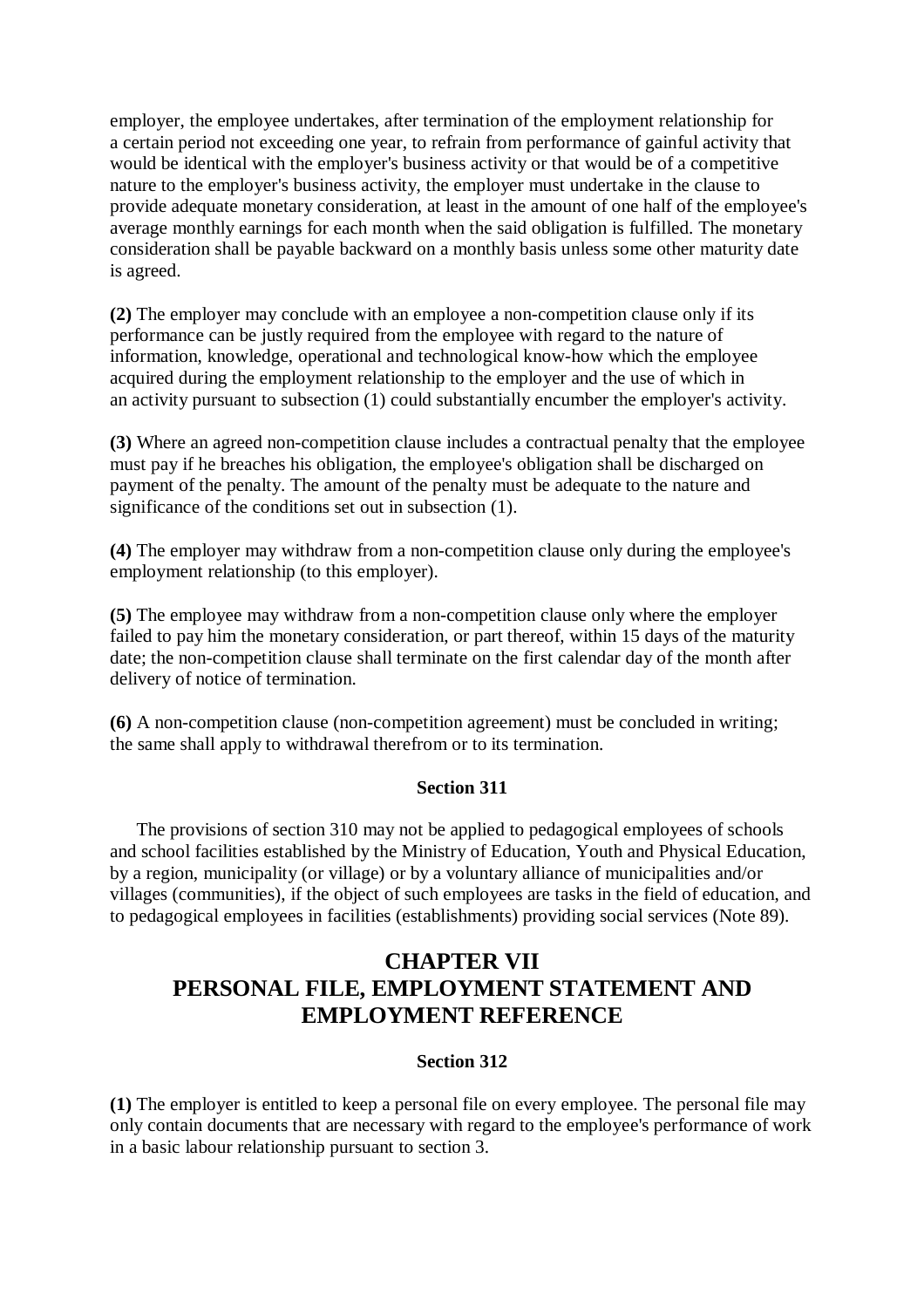**(2)** A personal file of an employee may only be inspected by managerial employees superior to such employee. The right to inspect personal files also pertains to the competent Labour Inspectorate body, the Labour Office of the Czech Republic, the Personal Data Protection Office, courts, public prosecutors, the competent body of the Police, the National Security Agency and intelligence agencies. It shall not be regarded as inspection of a personal file where an individual document from the file is submitted by the employer to an outside inspection body carrying out an inspection of the employer if the inspection body asked for such document in connection with the subject-matter of the inspection.

**(3)** Every employee is entitled to inspect the personal file (concerning this employee), make abstracts therefrom and copies of the documents kept there at the employer's cost.

## **Section 313**

**(1)** On termination of an employment relationship or an agreement to complete a job or an agreement to perform work the employer shall issue to the employee an employment statement which shall include:

- **(a)** the details of employment (specifying whether it was an employment relationship or an agreement to complete a job or an agreement to perform work and the relevant duration);
- **(b)** the type of work done;
- **(c)** the employee's qualification (skills);
- **(d)** the period of work performed for the employer and other facts decisive for the attainment of the maximum permissible exposure period;
- **(e)** the information on any assignments being made from the employee's wage, in whose favour, the amount of claim with regard to which assignments are to be further made, the amount of assignments already made and the order of the claim;
- **(f)** the details of employment in the first and second work category for a period before 1 January 1993 recognized for the retirement pension purposes.

**(2)** Where so requested by an employee, the employer shall issue to him a separate statement providing average earnings data (concerning the employee) and the information whether the employee's employment relationship, agreement to complete a job or agreement to perform work was terminated by the employer due to the employee's breach of a work-related obligation in an especially gross manner pursuant to section 301a and other facts relevant for the assessment of the eligibility for unemployment benefit (Note 90).

### **Section 314**

**(1)** Where the employee requests the employer to provide him with a reference concerning his performance of work ("employment reference" or "work reference"; in Czech "pracovní posudek"), the employer shall provide such reference within 15 days; however, the employer is not obliged to provide the employment reference (work reference) earlier than two months before the end of the employee's employment. All documents concerning the appraisal of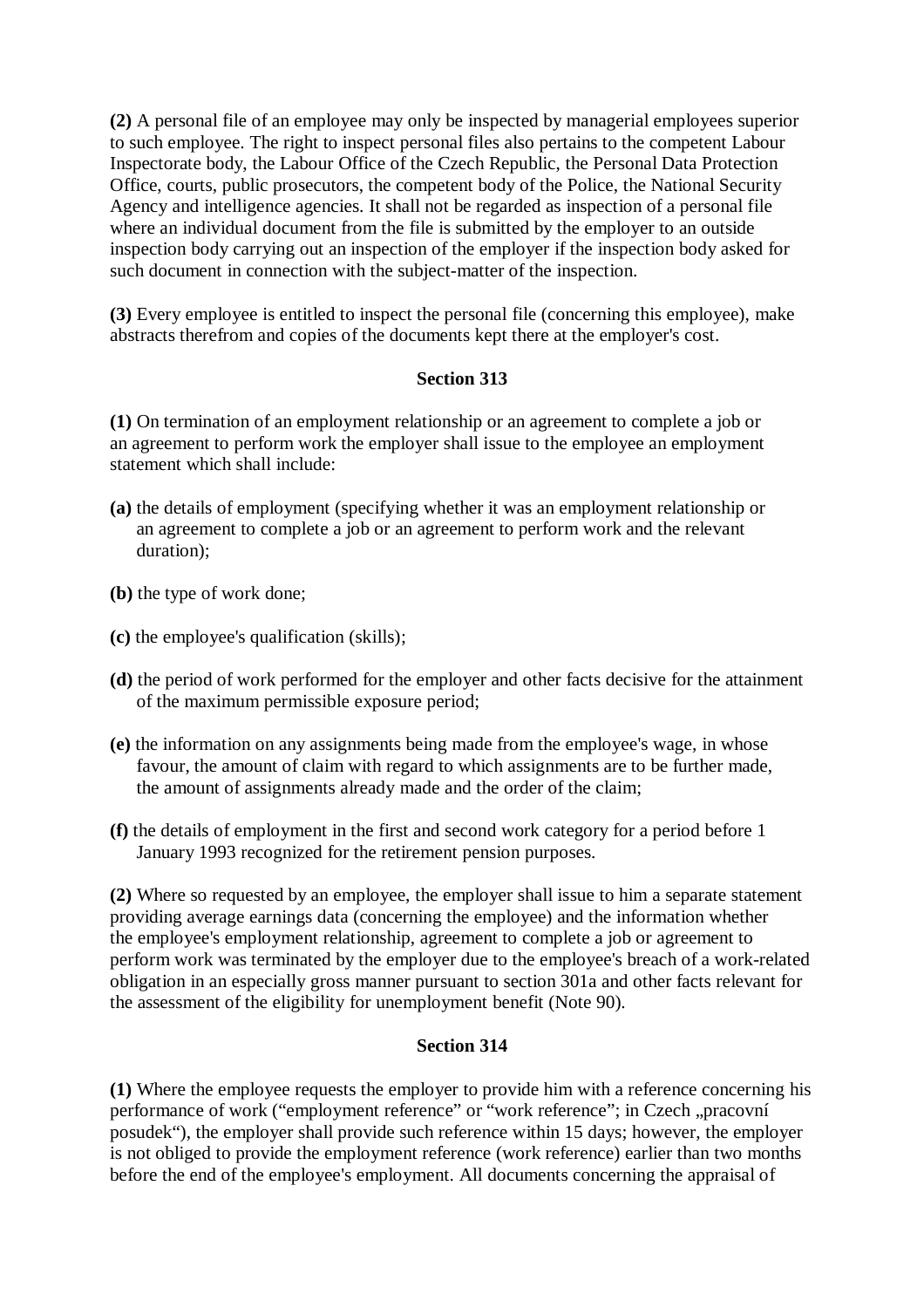a certain employee's work, his qualifications (skills), capabilities and other facts relating to performance of work are regarded as an employment reference (work reference).

**(2)** The information other than that which can form the content of an employment reference [subsection (1)(second sentence)] may only be provided by the employer with the employee's consent unless otherwise provided in another Act.

#### **Section 315**

Where the employee has objections against the content of the employment statement or employment reference (work reference), as provided by the employer, within three months of the date of learning of its content, he may file a petition with the competent court to rule that the employer should adequately modify the employment statement or employment reference (work reference).

# **CHAPTER VIII**

# **PROTECTION OF AN EMPLOYER'S PROPERTY INTERESTS AND PROTECTION OF AN EMPLOYEE'S PERSONAL RIGHTS**

### **Section 316**

**(1)** Without their employer's consent, employees may not use the employer's means of production and other means necessary for performance of work, including computers and telecommunication technology for their personal needs. The employer is authorized to check compliance with the prohibition laid down in the first sentence in an appropriate way.

**(2)** Without a serious cause consisting in the employer's nature of activity, the employer may not encroach upon employees' privacy at workplaces and in the employer's common premises by open or concealed surveillance (monitoring) of employees, interception (including recording) of their telephone calls, checking their electronic mail or postal consignments addressed to a certain employee.

**(3)** Where there is a serious cause on the employer's side consisting in the nature of his activity which justifies the introduction of surveillance (monitoring) under subsection (2), the employer shall directly inform the employees of the scope and methods of its implementation.

**(4)** The employer may not require from an employee information that does not directly relate to performance of work and to basic labour relationship pursuant to section 3. The employer may not require in particular the information on:

**(a)** pregnancy,

- **(b)** family and property situation,
- **(c)** sexual orientation,

**(d)** origin,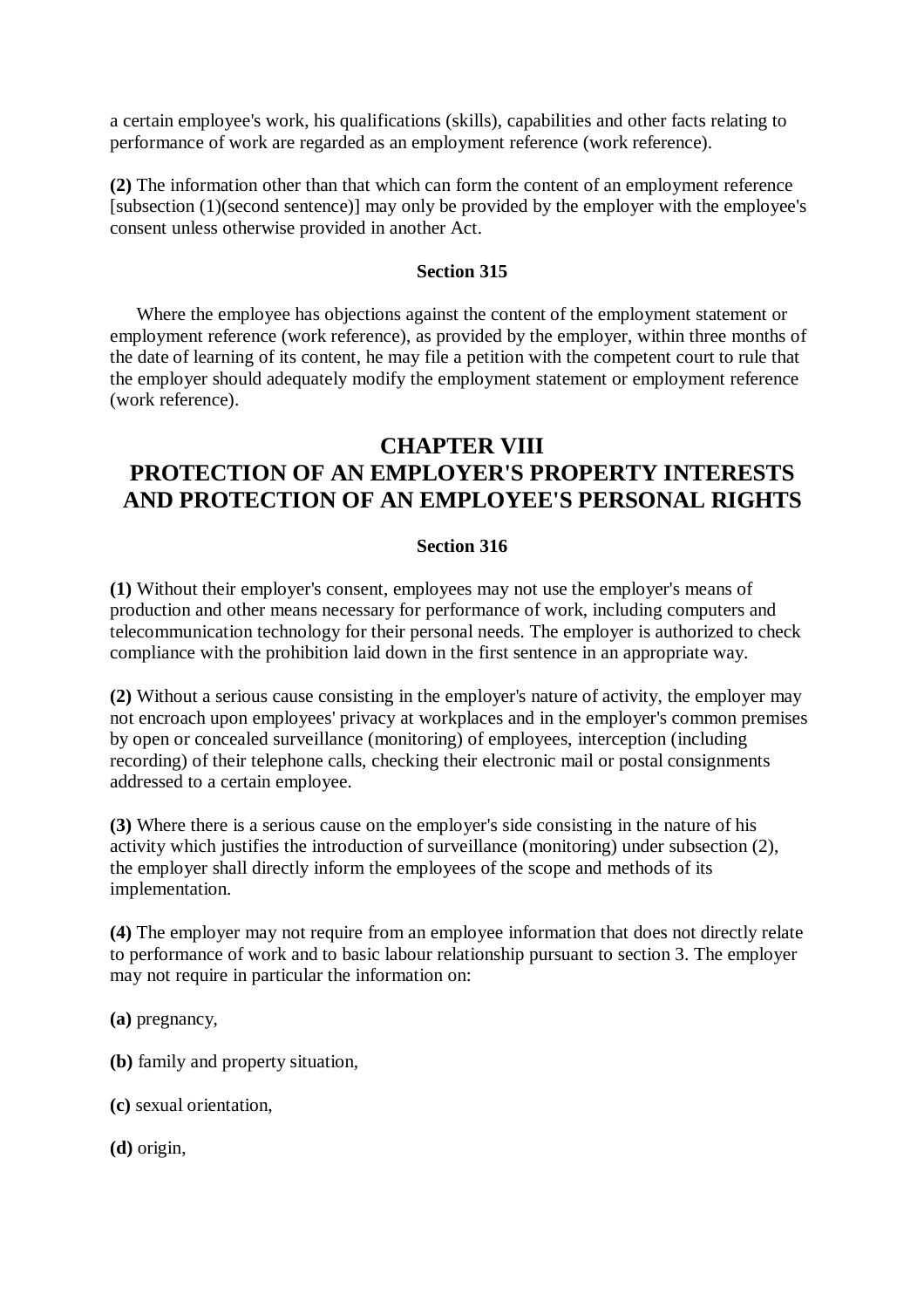**(e)** trade union organization membership,

**(f)** membership of political parties or movements,

**(g)** religion or confession,

**(h)** unimpeachability (clean criminal record),

but the above shall not apply [thereby still excluding the information pursuant to (c), (d), (e), (f) and (g)] where there is a cause for it consisting in the nature of work to be performed provided that the requirement is adequate, or in the cases where it is laid down in this Code or in another Act. The said information may not be obtained by the employer even through third parties.

# **CHAPTER IX SPECIAL NATURE OF SOME EMPLOYEES' WORK, EXCLUSION OF A LABOUR RELATIONSHIP, AND POSTING OF AN EMPLOYEE WITHIN THE EU**

#### **Section 317**

This Code shall apply to labour (employment) relationship of an employee who does not work at the employer's workplace (site) but who performs agreed type of work under the laid down conditions within working time (working hours) which he organizes himself, with the following exceptions:

- **(a)** the regulation concerning the schedule of working hours, idle time or work interruptions due to unfavourable climatic conditions shall not be applicable to this employee;
- **(b)** where there are other important personal obstacles to work, this employee is not entitled to compensatory wage or salary (compensatory pay) unless an implementing Decree [section 199(2)] provides for otherwise or unless it concerns compensatory wage or salary pursuant to section 192; for the purposes of providing compensatory wage or salary, the employer shall determine the scheduling of this employee's hours of work into shifts;
- **(c)** the employee shall neither be entitled to compensatory wage/salary or compensatory time off in lieu of overtime work, nor to compensatory wage/salary or overtime premium for work on public holidays.

### **Section 318**

A basic labour relationship pursuant to section 3 may not arise between spouses (husband and wife) or (same-sex) partners (Note 51a).

## **Section 319**

**(1)** Where an employee of an undertaking (employer) from another Member State is posted to perform work within the framework of supranational provision of services (Note 91) in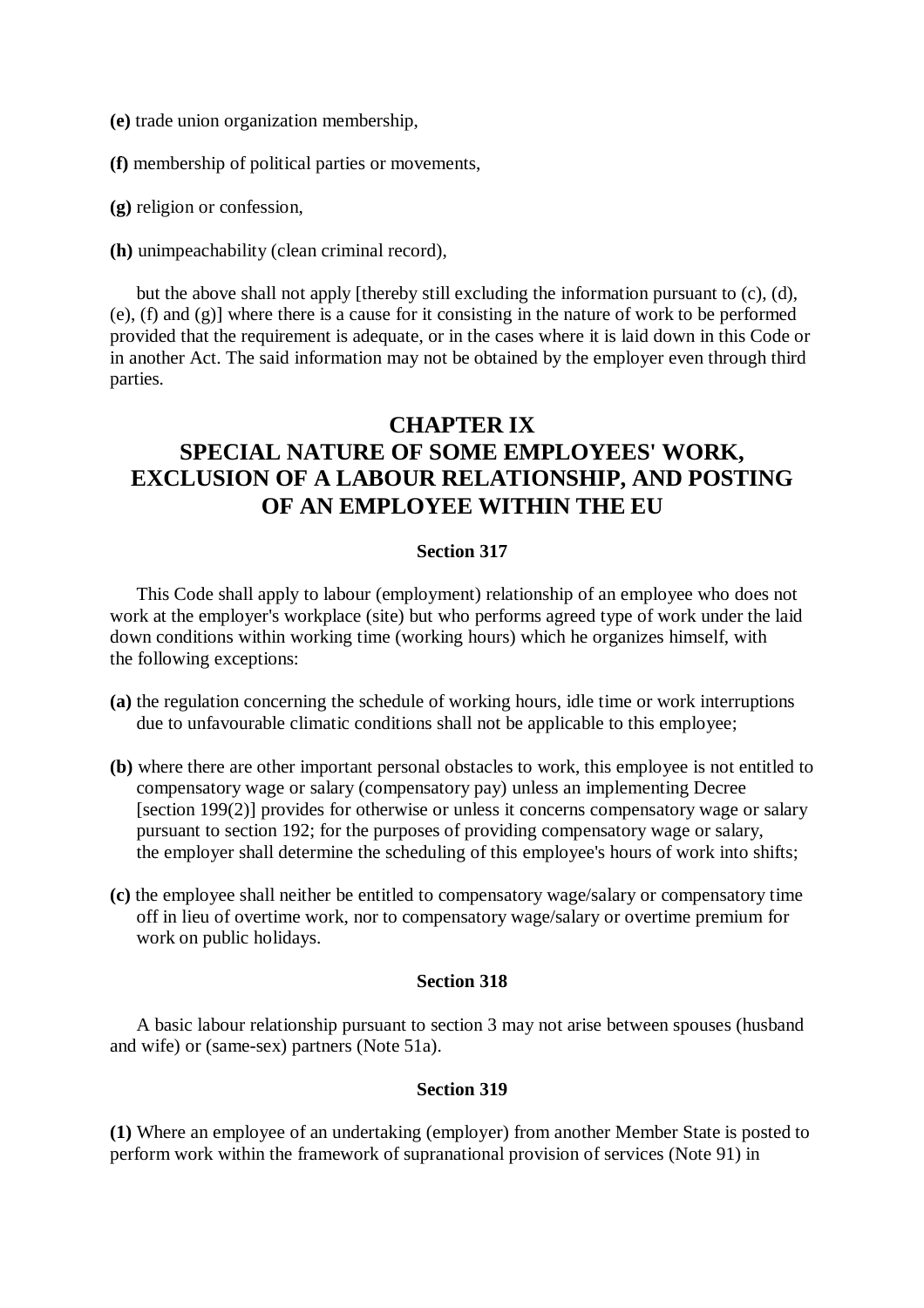the Czech Republic, the regulation of the Czech Republic shall apply to his performance of work as regards:

- **(a)** the maximum length of working hours and the minimum length of rest periods;
- **(b)** the minimum length of annual leave or its proportional part;
- **(c)** the minimum wage, relevant minimum level of guaranteed wage and overtime premiums;
- **(d)** occupational safety and health;
- **(e)** the working conditions for pregnant employees, employees who are breastfeeding, and female employees until the end of the ninth month after childbirth (confinement) and for adolescent employees;
- **(f)** equal treatment for male and female employees and prohibition of discrimination;

**(g)** the conditions of work in the case of employment by an employment agency.

The first sentence shall not apply if the rights arising from the statutory provisions of the Member State from which the employee concerned is posted to perform work within the framework of supranational provision of services are more favourable for such employee. The favourability of each right arising from an employment relationship (employment) shall be considered separately.

**(2)** The provisions of subsection (1)(b) and (c) shall not apply if the period of posting of an employee to perform work within the framework of supranational provision of services in the Czech Republic shall not exceed 30 days (in total) per one calendar year. This shall not be applicable if such employee is posted by an employment agency to perform work within the framework of supranational provision of services.

# **CHAPTER X COMPETENCE OF TRADE UNION ORGANIZATIONS, EMPLOYER ORGANIZATIONS AND INSPECTION RELATING TO LABOUR RELATIONS**

### **Section 320**

**(1)** Bills (draft legislation) and other proposed regulations concerning important interests of employees, in particular economic, production, working, remuneration, cultural and social conditions, shall be consulted with the competent trade union organizations (bodies) and the competent employer organizations.

**(2)** The central administrative authorities (agencies) which issue implementing labour (employment) regulations shall do so after consulting the competent trade union organization and the competent employer organization.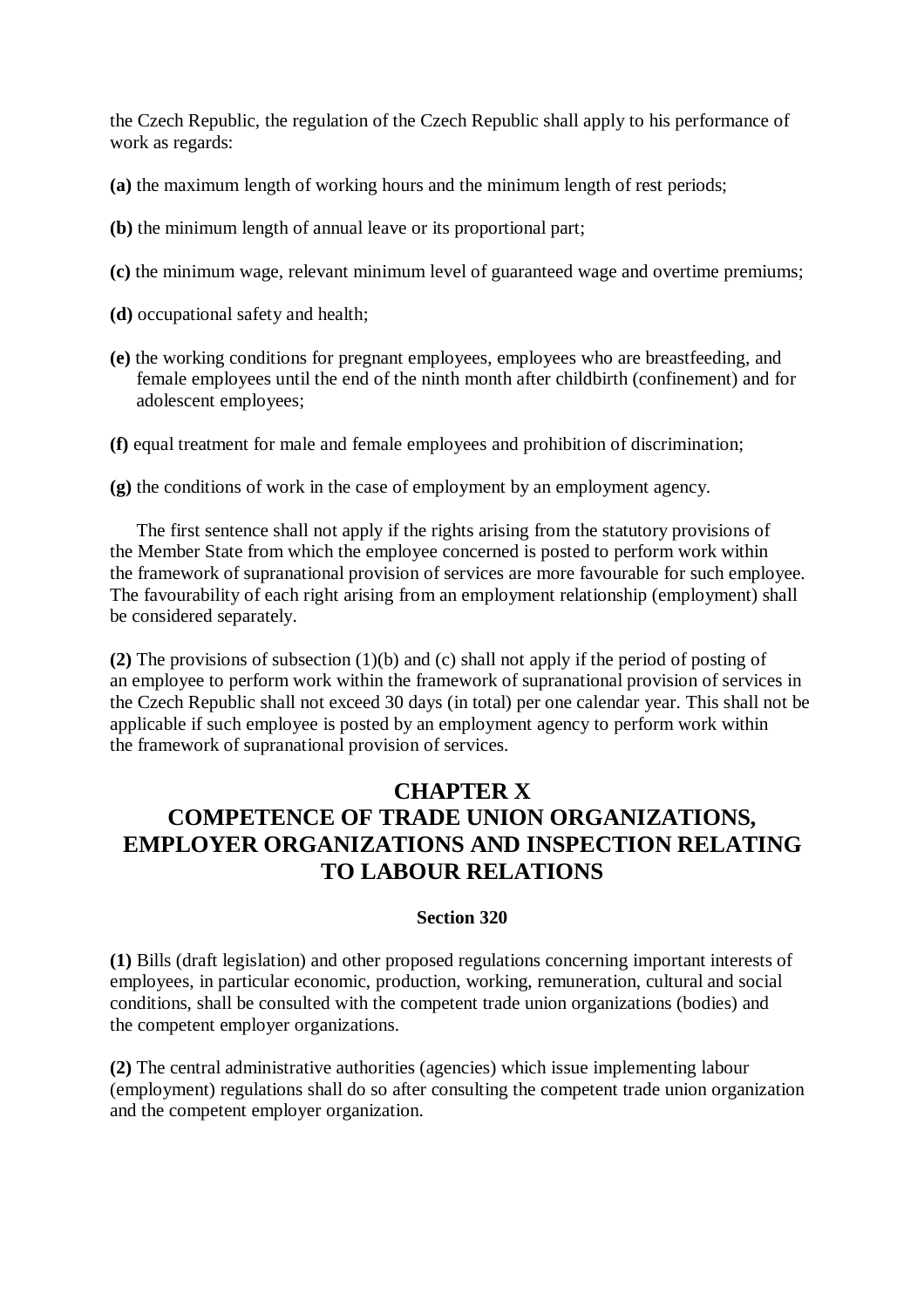**(3)** The competent government authorities shall consult the trade union organizations on the issues concerning working and living conditions of employees and shall supply the trade union organizations with the necessary information.

**(4)** Those trade union organizations which represent in labour (employment) relations employees (civil servants) employed by the Government (Note 6), or employed by organizations receiving contributions (Notes 15 and 92), by state funds (Note 14) and by selfgoverning local area entities (Note 40) shall in particular have the right:

- **(a)** to discuss and express opinions on the draft documents concerning the employment conditions of the said employees and their numbers;
- **(b)** to submit proposals, discuss (negotiate) and express opinions on the draft documents regarding the improvement of the conditions for performance of work and remuneration.

### **Section 321**

Trade union organizations (bodies) shall ensure compliance with this Code, the Employment Act, statutory provisions on occupational safety and health protection and other labour statutory provisions.

## **Section 322**

**(1)** Trade union organizations are entitled to exercise inspection of occupational safety and health protection at the premises of individual employers. The employer shall enable the trade union organization to carry out inspection and, for this purpose:

- **(a)** shall arrange for the trade union organization to have the possibility of checking whether the employer fulfils the obligations (duties) as regards occupational safety and health protection and whether the employer systematically creates the conditions for safe work not involving hazards to health;
- **(b)** shall arrange for the trade union organization to have the possibility of regularly inspecting the workplaces and employee facilities and checking the management of personal protective aids (equipment);
- **(c)** shall arrange for the trade union organization to have the possibility of checking whether the employer duly investigates industrial injuries;
- **(d)** shall enable the trade union organization to be involved in the ascertainment of industrial injuries and, if relevant, in their clarification;
- **(e)** shall enable the trade union organization to take part in consultations (negotiations) on the issues concerning occupational safety and health.

**(2)** The cost incurred by the exercise of inspection of occupational safety and health protection shall be borne by the State (Government) on the basis of an agreement with the trade union organization.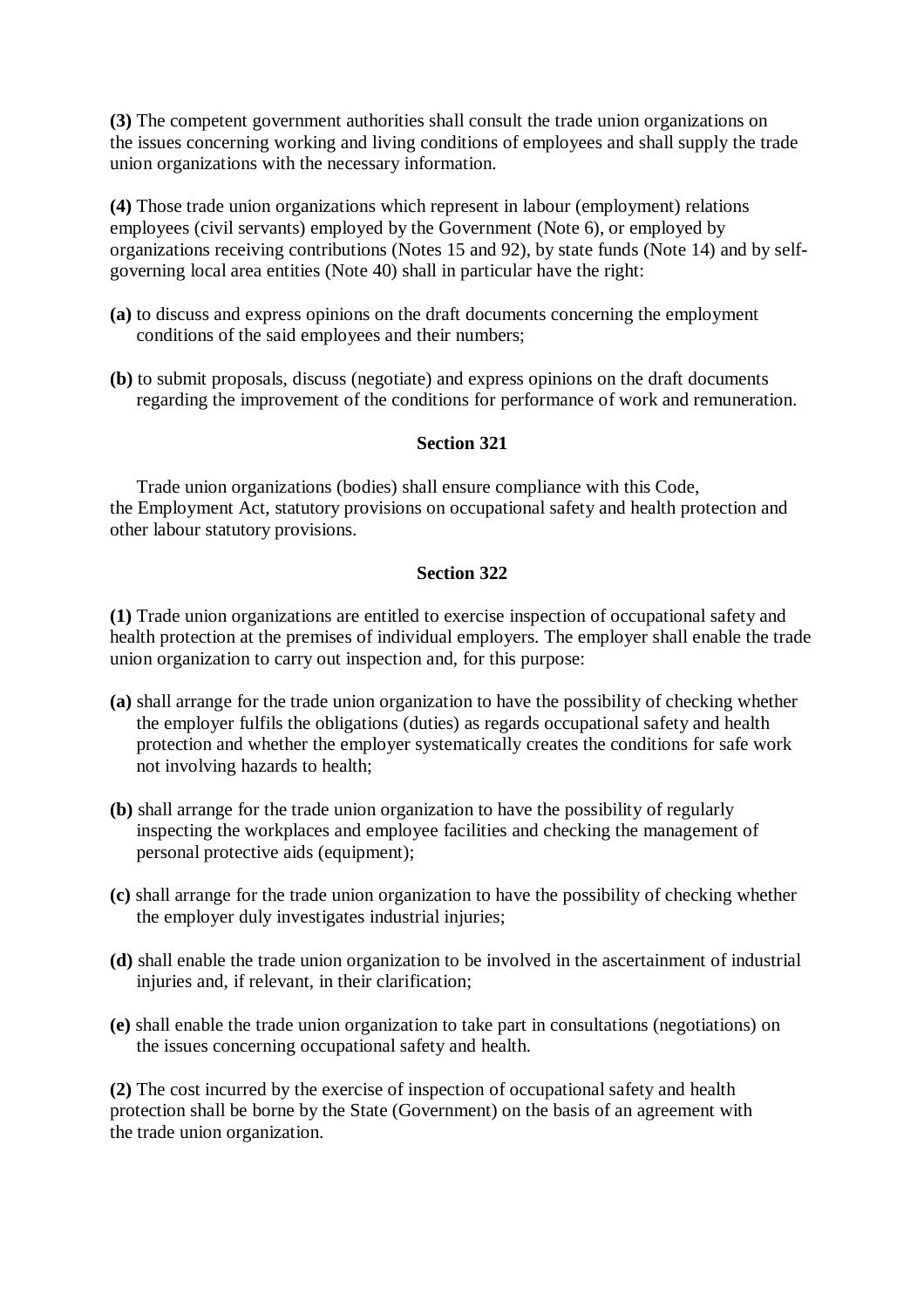#### **Section 323**

The exercise of inspection concerning labour (employment) relations shall be governed by other statutory provisions (Note 36).

# **CHAPTER XI UNJUST ENRICHMENT**

### **Section 324 Repealed**

# **CHAPTER XII SECURING OBLIGATIONS AND DEATH OF AN EMPLOYEE**

### **Sections 325 and 326 Repealed**

### **Section 327 Wage Assignment Agreement**

An employee's debt to his employer may be secured by a wage assignment agreement concluded between the employee and the employer; the wage assignments (amounts withheld from the employee's wage and assigned to the employer) may not exceed the amounts withheld in case of an execution on money judgment (Note 93). The agreement pursuant to the first sentence must be concluded in writing.

### **Section 328 Death of an Employee**

**(1)** Monetary rights of an employee shall not expire on his death. Wage or salary rights which arise from the employee's labour relationship [section 3 (second sentence)] of up to triple his average monthly earnings shall pass, in sequence, directly to his spouse, children and parents if they lived with the employee in common household at the time of his death; if there are no such persons, the amount shall become part of his estate.

**(2)** Monetary rights of the employer shall expire (extinguish) upon the death of his employee, except those rights on which an enforceable judgment (ruling) was passed before the employee's death or which were recognized by the employee in respect of the causes and the amount, and the right to compensation for damage having been wilfully caused by the employee (damages).

# **CHAPTER XIII PERIOD OF LIMITATION AND EXPIRY OF A RIGHT**

**Section 329 Repealed**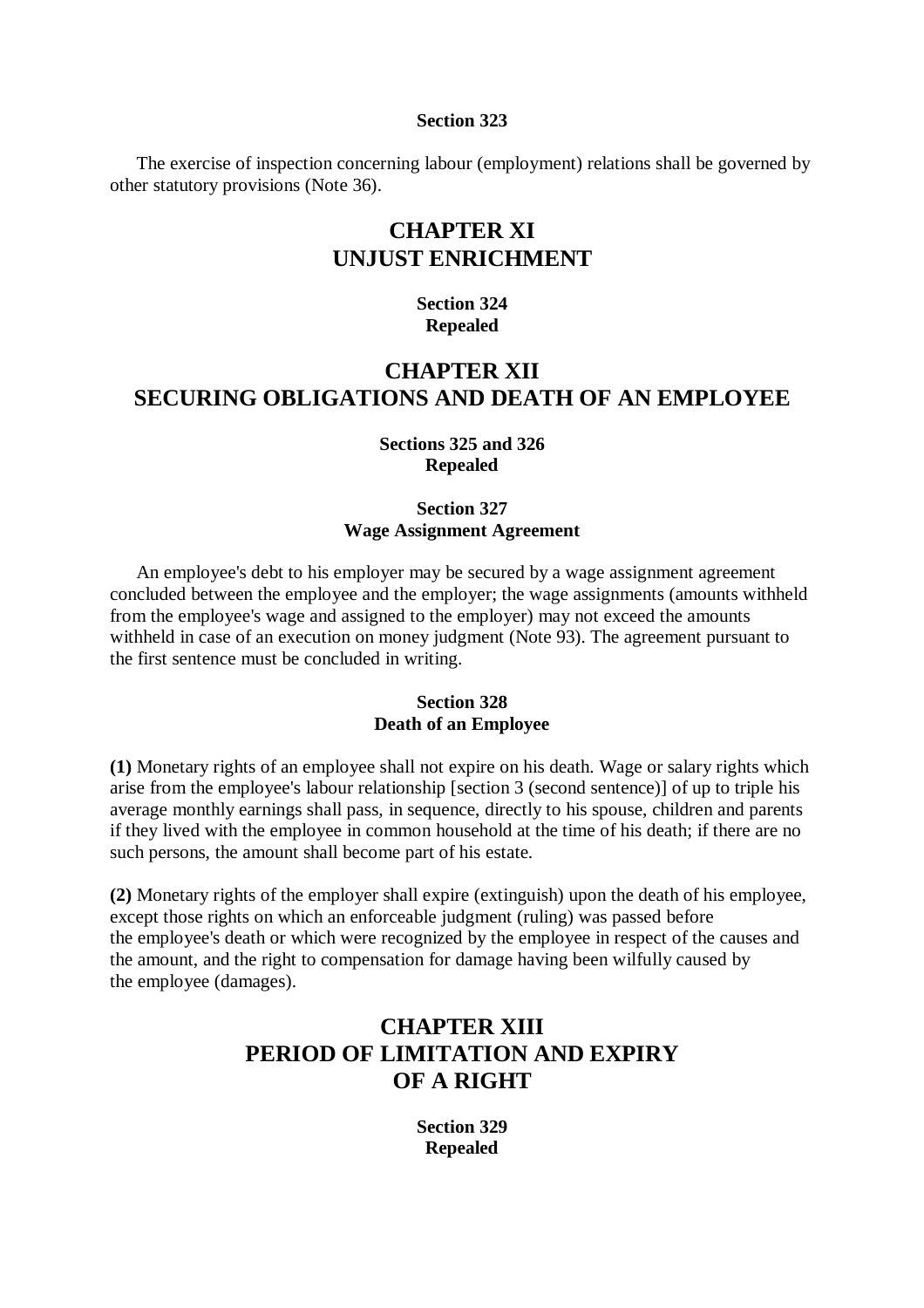#### **Section 330**

A right shall expire because it was not claimed within the fixed time-limit only in the instances laid down in sections 39(4), 57, 58, 59, 72, 267(2), 268(3), 315 and 339a(1). Where the right is claimed after expiry of the fixed time-limit, the court shall take the expiry of the right into consideration even if such objection is not raised by the other party.

#### **Section 331**

Refund of amounts that were unjustly paid out to an employee by his employer may only be demanded within three years of their payment provided that the employee knew or ought to have assumed with regard to the circumstances that the amounts were incorrectly calculated or paid out by mistake.

### **Section 332 Repealed**

#### **Section 333**

Rights and obligations (duties) shall terminate on expiry of a limitation period prescribed for them. The time running shall commence on the first day and terminate on the last day of the specified or agreed period; this shall also apply where the commencement or termination of a right is made dependent on expiry of a certain period.

# **CHAPTER XIV DELIVERY OF DOCUMENTS (SERVICE OF DOCUMENTS)**

## **Section 334 Common Provisions on Delivery of Documents by an Employer**

**(1)** Documents concerning the creation, modification (alteration) and termination of an employment relationship or agreements on work performed outside an employment relationship, discharge from a managerial position, important documents concerning remuneration, such as a wage statement [section 113(4)] and a salary statement (section 136) from one's employer, a report of temporarily incapable insured person's breach of his regimen must be delivered to the employee concerned (i.e. any such document to be taken delivery of in person).

**(2)** The employer shall deliver an important document to the employee at the workplace, or at the employee's flat, or wherever the employee can be reached, or by means of the Internet, intranet or electronic mail; where this is not feasible the employer may arrange for the document to be delivered to the employee by a postal services licence holder.

**(3)** Unless the employer delivers a certain document by means of the Internet, intranet or electronic mail or by means of a postal services licence holder, a document is also deemed to be delivered (served) if the employee refuses to take delivery of it.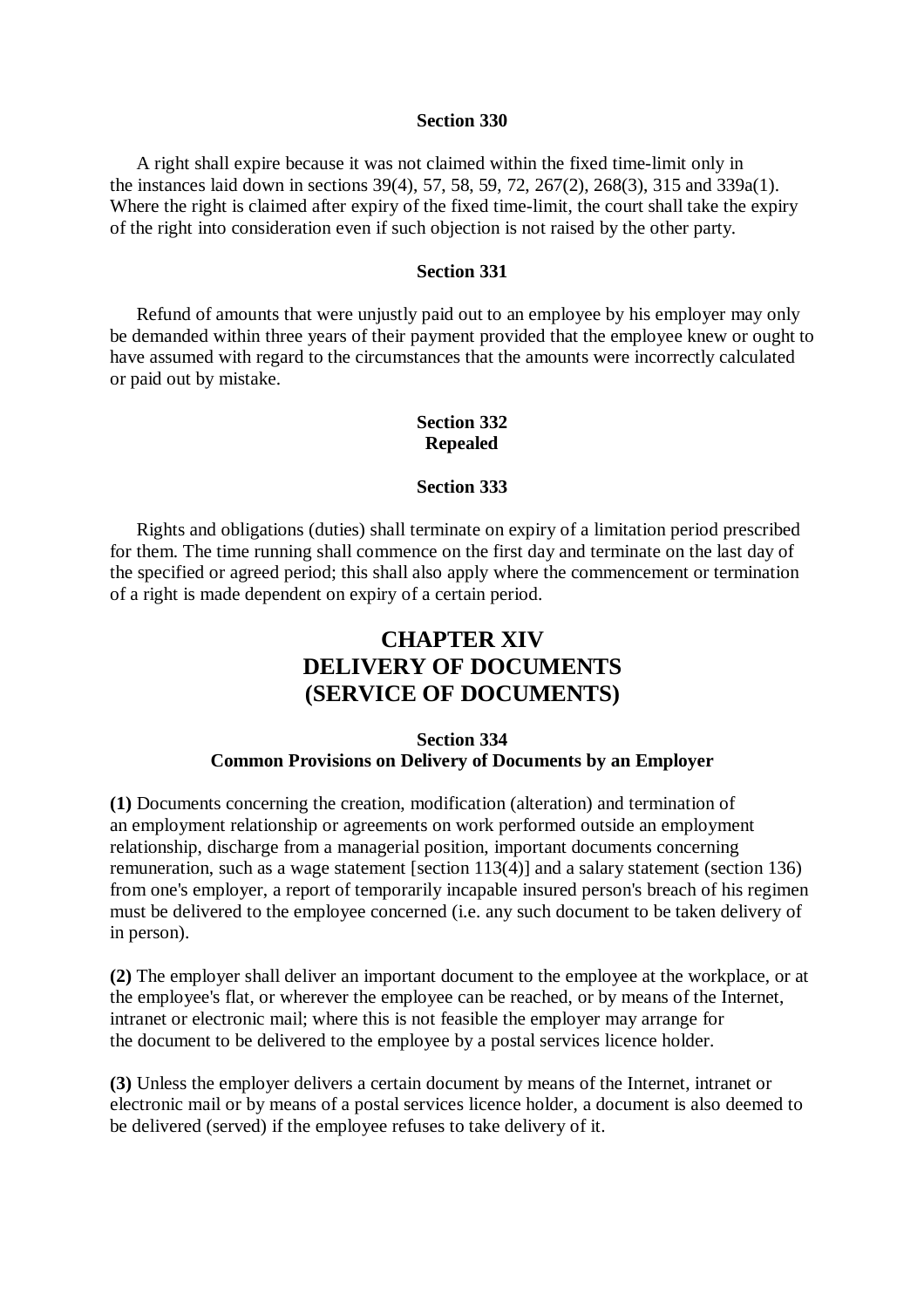**(4)** Where a document is delivered by means of a postal services licence holder, the employer shall select such postal services licence holder where from the postal contract (Note 94) that is concluded ensues the obligation to deliver a postal consignment containing the document under the conditions laid down in this Code.

**(5)** The conditions of delivery of a document to an attorney-at-law (advocate) shall be subject to section 48 of the Civil Procedure Code.

#### **Section 335 Delivery of a Document by an Employer by means of the Internet, Intranet or Electronic Mail**

**(1)** The employer may deliver a document by means of the Internet, intranet or electronic mail (electronic communication) only if the employee concerned has given his written consent thereto and supplied the employer with the electronic address (e-mail address) for the delivery purposes.

**(2)** A document delivered by means of the Internet, intranet or electronic mail must be provided with an electronic signature based on a qualified certificate (Note 95).

**(3)** A document delivered by means of the Internet, intranet or electronic mail is delivered on the date when the employee confirms its receipt by a data message signed by his electronic signature based on a qualified certificate (Note 95).

**(4)** The delivery of a document by the Internet, intranet or electronic mail is ineffective if the document sent to the employee's electronic address has been returned to the employer as undeliverable or if the employee has not confirmed its receipt within three days of dispatch by a data message provided with his electronic signature based on a qualified certificate (Note 95).

## **Section 336 Delivery of a Document from an Employer by a Postal Services Licence Holder**

**(1)** A document from an employee's employer, if the document is delivered by means of a postal services licence holder, is sent to the last known address of the employee concerned. The document may also be delivered to (served on) the person whom the employee determined for the receipt of such document on the basis of a written power of attorney with his officially certified signature (Note 96).

**(2)** The delivery of a document from the employer by a postal services licence holder must be supported by a delivery slip.

**(3)** If the employee to whom a document is to be delivered by means of a postal services licence holder is not reached at the given address, the document shall be deposited at the postal services licence holder's local establishment (post office) or at the local authority's office. The employee (addressee) shall be suitably informed in writing of the failure to deliver a document and invited to collect it within ten working days; he shall be concurrently notified of the fact where and when the document can be collected. A notice (notification) pursuant to the second sentence must also include the advice of the consequences of the employee's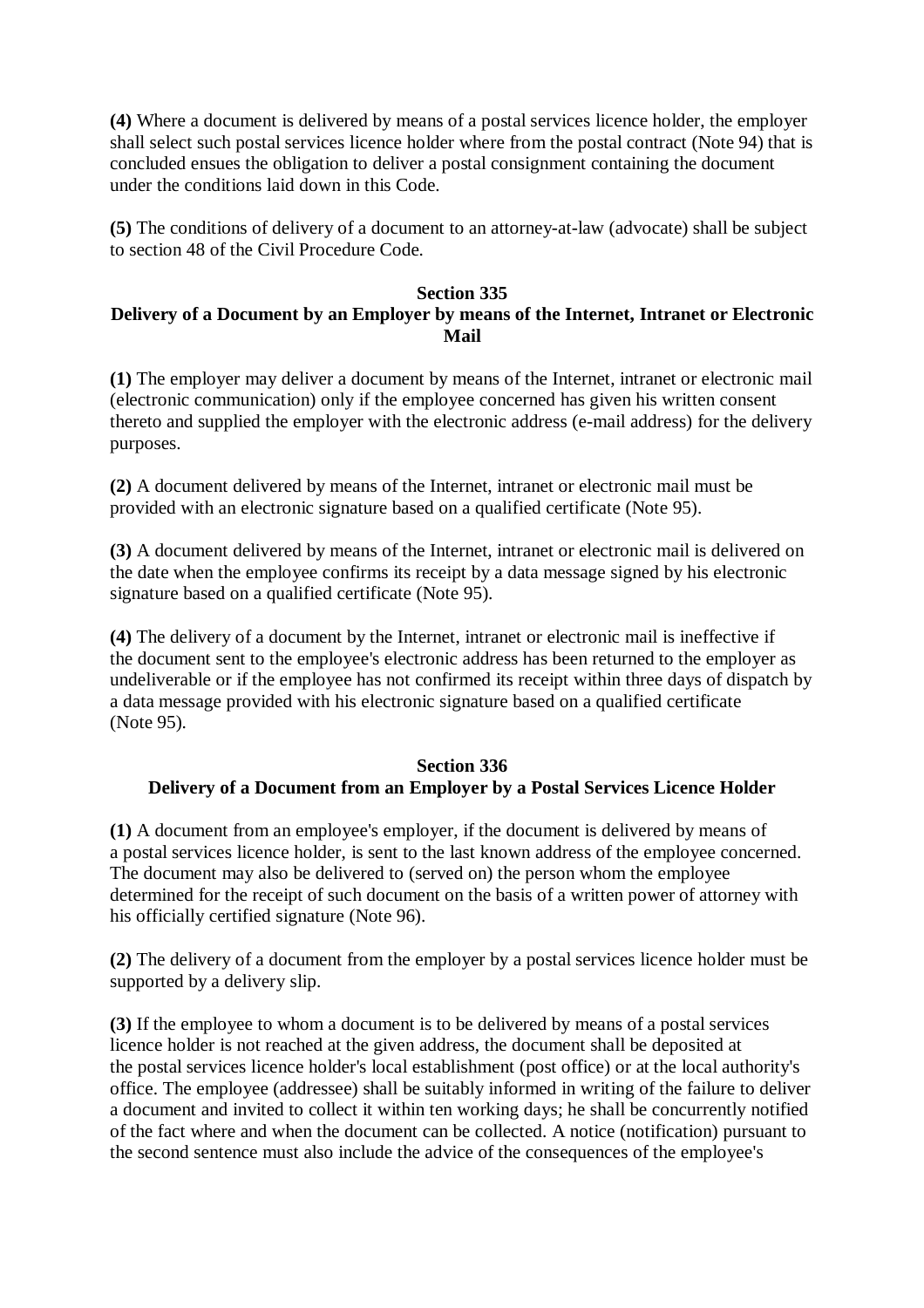refusal to take delivery of the document (consignment) or his failure to cooperate so that it can be delivered to him (served on him).

**(4)** The obligation of the employer to deliver a certain document is fulfilled as soon as the employee takes delivery of the document (consignment). Should the employee not collect the document [subsection (3)] within ten working days, it shall be regarded as delivered (served) on the last day of this time-limit; the undelivered document (consignment) shall be returned to the employer. Should the employee make it impossible for a postal services licence holder to serve the document (consignment) on the employee because he refuses to take it over or does not cooperate so that the document (consignment) could be delivered to him, the document shall be deemed as delivered on the day when the employee frustrates its delivery. The employee must be advised by a postman of the consequences of his refusal to take over the document (consignment) and a written record thereof must be made.

# **Section 337 Delivery of Document from an Employee to his Employer**

**(1)** The employee shall deliver a document determined for his employer, as a rule, by passing it over at the employer's seat. At the employee's request, the employer shall confirm delivery of the document pursuant to the first sentence.

**(2)** Where the employer has given consent thereto, a certain document can be delivered to the employer (undertaking) by means of the Internet, intranet or electronic mail to the electronic address given to the employee for this purpose; the document determined for the employer must be provided with the employee's electronic signature based on a qualified certificate (Note 95).

**(3)** The delivery of a document of the employer is effective as soon as the employer has taken over (taken delivery of) the document.

**(4)** The delivery of a certain document determined for the employer and sent by means of the Internet, intranet or electronic mail is regarded effected on the date when the employer confirms its receipt to the employee by a data message provided with the relevant electronic signature based on a qualified certificate (Note 95) or an electronic sign based on a qualified system certificate (Note 95).

**(5)** The delivery of a document by the Internet, intranet or electronic mail is ineffective if the document sent to the employer's electronic address has been returned as undeliverable or if the employer has not confirmed its receipt within three days of dispatch by a data message provided with the relevant electronic signature based on a qualified certificate (Note 95) or an electronic sign based on a qualified system certificate (Note 95).

# **CHAPTER XV TRANSFER OR TERMINATION OF RIGHTS OR OBLIGATIONS ARISING FROM LABOUR RELATIONS**

# **Division 1 Transfer or Termination of Rights and Obligations**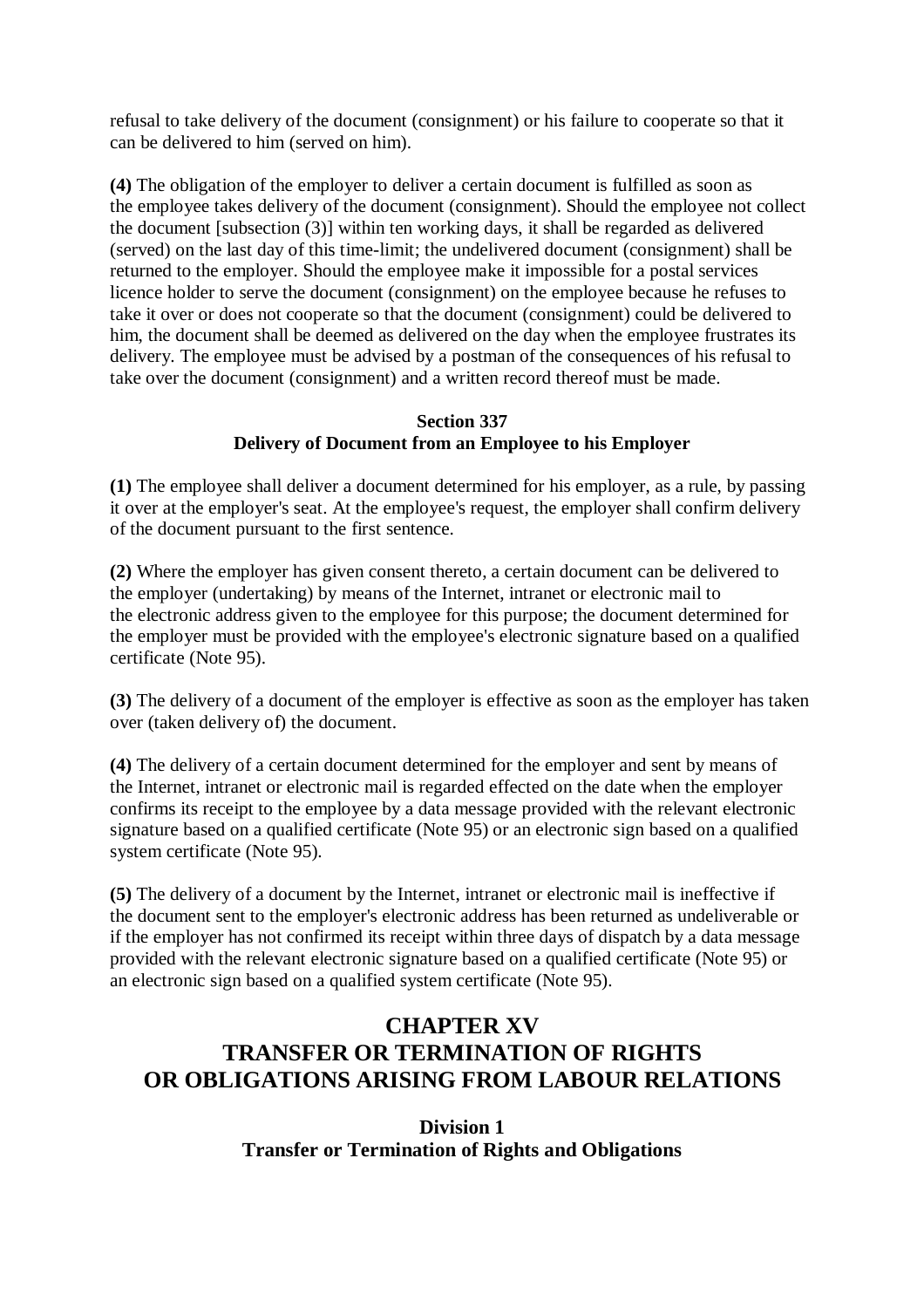## **Section 338**

**(1)** Rights and obligations arising from labour relations may only be transferred in cases laid down in this Code or some other statutory provisions.

**(2)** Where activities, or part thereof, or tasks, or part thereof, are transferred from one employer (transferor) to another employer (transferee), the rights and obligations arising from labour relations are transferred to the full extent to the new employer (transferee); the rights and obligations from a collective agreement are transferred to the transferee for a period for which the collective agreement is in effect, however no more than until the end of the subsequent calendar year.

**(3)** For these purposes, "tasks or activities of an employer" shall mean in particular tasks related to providing production or services or similar activities pursuant to other statutory provisions that a legal entity or an individual (a natural person) performs in its/his own name and on its/his own liability in facilities or premises determined for their performance. Irrespective of the legal ground for such transfer and irrespective of the fact whether ownership rights are transferred, the legal entity which, or the individual who, is competent as an employer to continue in performance of tasks or activities of the hitherto employer or in similar activities shall be regarded as "transferee".

**(4)** The rights and obligations of the hitherto employer (transferor) towards employees whose labour relationships were terminated by the date of the said transfer shall remain unaffected unless other statutory provisions stipulate otherwise (Note 21a).

### **Section 339**

**(1)** Before the effective date of transfer of rights and obligations (arising from labour relations) from the hitherto employer (transferor) to another employer (transferee) both the transferor and the transferee shall be obliged to inform thereof, sufficiently in advance (however no later than 30 days before the transfer of the said rights and obligations to the transferee) the trade union organization and the works council and consult them, with a view to reaching agreement, on:

- **(a)** the determined or proposed date of transfer;
- **(b)** the reasons for such transfer;
- **(c)** legal, economic and social implications for the employees;
- **(d)** envisaged measures relating to the employees.

**(2)** Where neither a trade union organization nor a works council operates at the enterprise (undertaking) of the employer, the transferor and the transferee shall inform the employees, who will be directly affected by the transfer, of the facts laid down in subsection (1) latest 30 days before the effective date of transfer of the rights and obligations to another employer (transferee).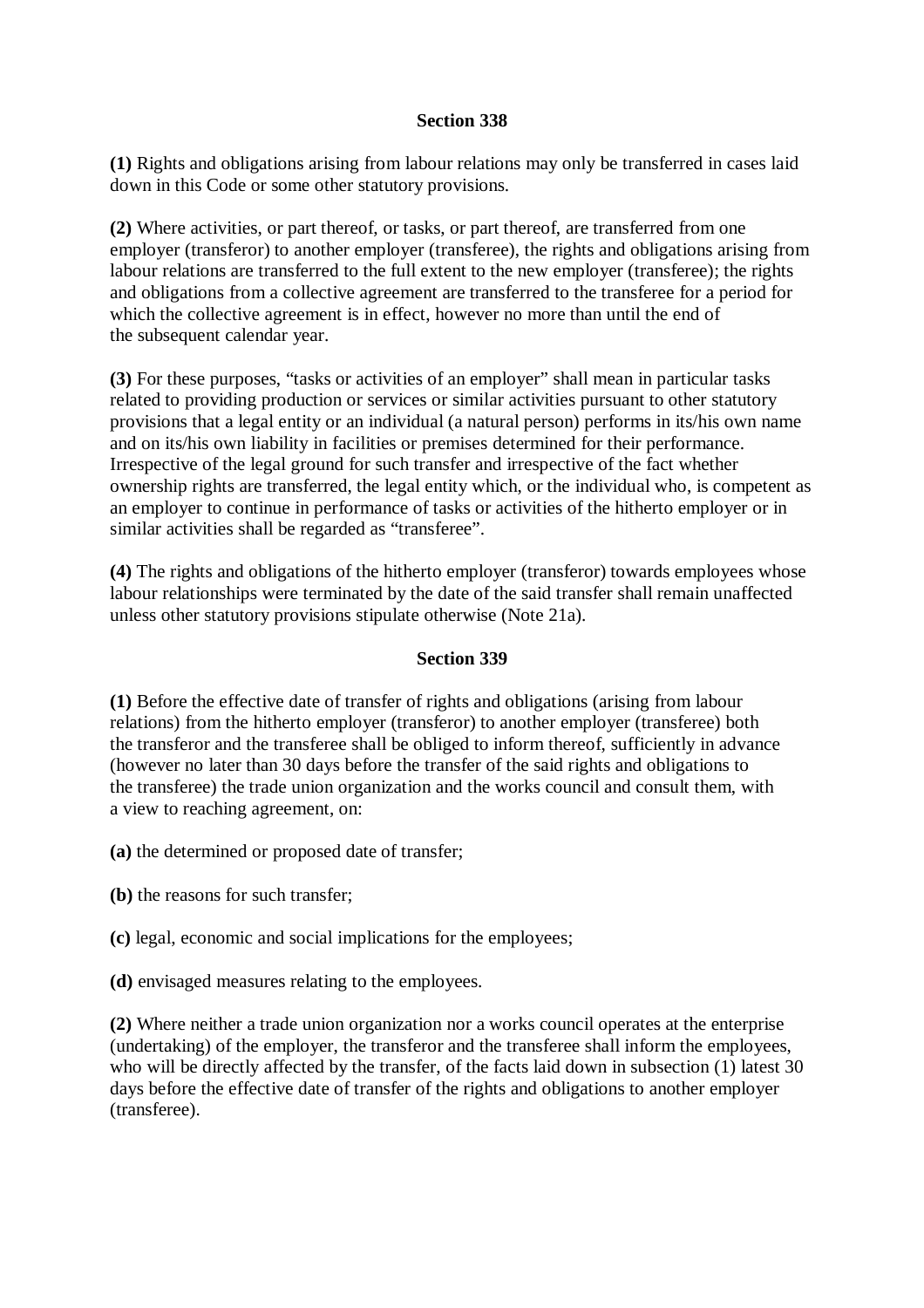#### **Section 339a**

**(1)** Where notice of termination is given by an employee within two months from the effective date of transfer of rights and obligations arising from labour relations or within two months from the transfer effective date of the excercise of rights and obligations arising from labour relations or where, within the same time-limit, an employment relationship of an employee is terminated by agreement, the employee may demand the determination by the court that the termination of the employment relationship occurred due to substantial deterioration of working conditions in connection with transfer of rights and obligations arising from labour relations or in connection with transfer of the excercise of rights and obligations arising from labour relations.

**(2)** Where termination of an employment relationship occurs due to a reason pursuant to subsection (1), the employee is entitled to severance pay [section  $67(1)$ ].

#### **Section 340**

The provisions of sections 338 and 339 shall also apply to those cases where it is the competent superior body [section 347(2)] which decides on transfer of an employer's activities or tasks (or some of them) to another employer.

#### **Section 341**

**(1)** Where an employer (an undertaking, an enterprise) is wound up due to demerger, the body that made the decision on demerger of the employer shall determine which of the newly created employers shall take over the rights and obligations (arising from labour relations) of the hitherto employer. The provision of section 338(2)(the part of the sentence behind the semicolon) shall apply as appropriate.

**(2)** Where an employer (an undertaking) is wound up, the body that decided on its winding-up shall determine which employer (undertaking) shall satisfy the rights of employees of the wound-up employer or, as the case may be, claim the rights on behalf of the wound-up employer. Where the winding-up of the employer is connected with its going into liquidation, the procedure under other statutory provisions (Note 97) shall be followed.

**(3)** Where transfer of an employer pursuant to section 338 occurs on expiry of the period for which the employer was established or on performance of the task for which the employer was established and where this employer is subject to the control by its superior body, it shall be this body that shall determine another employer to whom the rights and obligations arising from labour relations shall be transferred.

#### **Section 342**

**(1)** Upon the death of an individual (a natural person) who is an employer, the basic labour relationship of his employees shall terminate [section 48(4)]; this shall not be the case on continuation of carrying on a trade or on continuation of providing medical services pursuant to the Medical Services Act. Where a responsible person (proxy) does not intend to carry on a trade pursuant to section 13(1)(b), (c) and (e) of the Trades Licensing Act, the basic labour relationship shall terminate on expiry of three months from the date of the employer's death.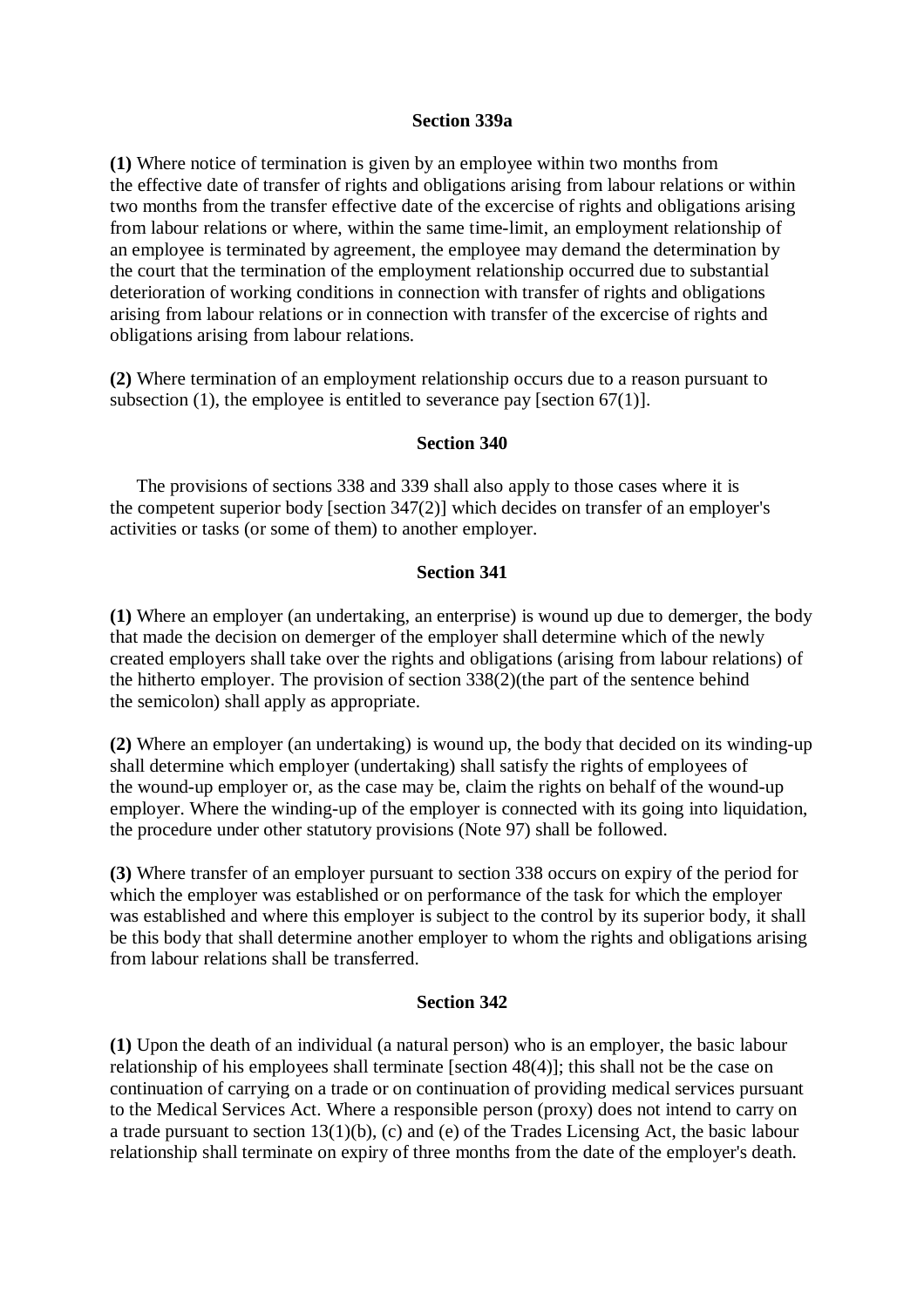**(2)** The regional branch of the Labour Office that is competent according to the place of activity of the employer pursuant to subsection (1) shall issue, upon request, an employment statement to an employee whose employment relationship or agreement to perform work terminated; the employment statement shall be issued on the basis of documents submitted by the employee.

# **Division 2 Transfer of the Exercise of Rights and Obligations Arising from Labour Relations**

## **Section 343**

**(1)** Where another Act provides that a government agency (a state-owned establishment; Note 7) shall be dissolved on its merger when it is acquired by another agency (state-owned establishment) or on its merger with another agency (state-owned establishment) by the formation of a new agency (establishment), the exercise of rights and obligation arising from labour relations shall be fully transferred to the (successor) agency (state-owned establishment).

**(2)** Where another Act provides that a government agency (a state-owned establishment) shall be dissolved on its demerger, the exercise of rights and obligations arising from labour relations shall be transferred to the newly-formed agencies (establishments). Such Act shall also regulate which of the newly-formed agencies (state-owned establishments) shall assume (from the hitherto existing establishment) the exercise of rights and obligations arising from labour relations that terminated before the date of the said demerger.

**(3)** Where another Act provides that a government agency (a state-owned establishment) is to be formed for a definite period of time, the same Act shall also determine which government agency (state-owned establishment) shall assume the exercise of rights and obligations arising from labour relations on the dissolution of the said agency (establishment) on expiry of the fixed period. In the case of dissolution of a certain agency (state-owned establishment) formed by its founder for a definite period of time, the exercise of rights and obligations arising from labour relations shall pass to the founder, unless the founder (incorporator) has determined that these rights and obligations arising are to be exercised by another agency (establishment) formed by this founder.

### **Section 344**

**(1)** Where another Act provides that some part of a state-owned establishment (or a government agency; Note 7) is to be transferred to another state-owned establishment (another government agency), the exercise of rights and obligations arising from labour relations concerning the said part shall pass to the latter establishment (the latter government agency). Where, in connection with an amendment of a state-owned establishment's (government agency's) founding deed by its incorporator some part of such establishment (agency) is to be transferred to another state-owned establishment (government agency), the exercise of rights and obligations arising from labour relations concerning the said transferred part of the establishment (agency) shall pass to the latter establishment (agency). The provision of section 338(2)(the part of the sentence behind the semicolon) shall apply as appropriate.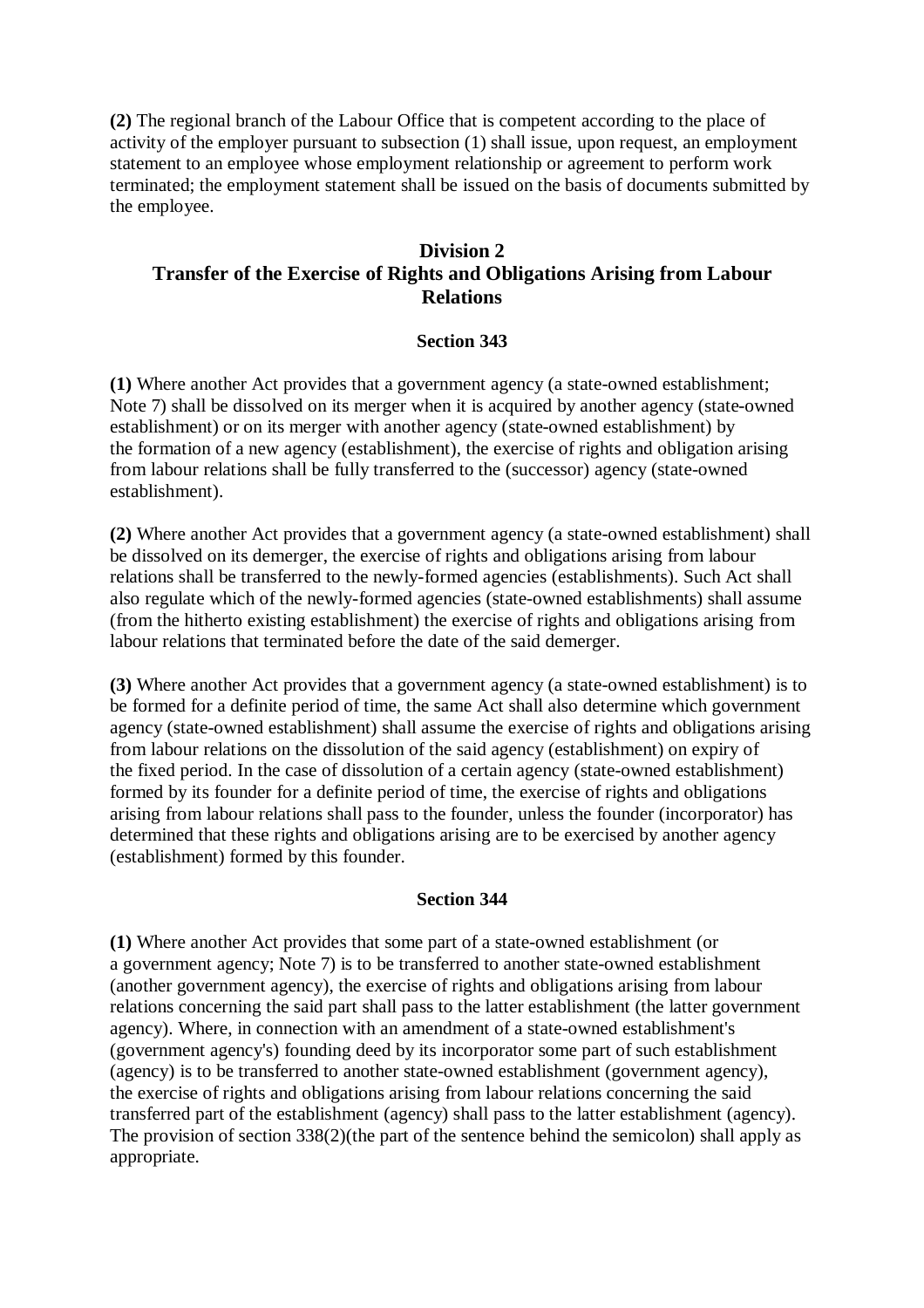**(2)** Rights and obligations arising from those labour relations which concern the employees of that part of a state-owned establishment (government agency) being transferred pursuant to subsection (1) and which were terminated by the date of the said transfer shall be exercised by the hitherto establishment (agency).

### **Section 345**

**(1)** Where another Act provides that a government agency (an establishment; Note 7) shall be wound up, the same Act shall also determine another agency to which the exercise of the rights and obligations arising from labour relations of the employees of the wound-up agency shall be transferred and which agency (establishment; Note 7) shall satisfy the rights of the employees of the wound-up agency or, as the case may be, which agency shall claim rights against these employees.

**(2)** Where a government agency (Note 7) is wound up by its founder's (incorporator's) decision, the rights and obligations arising from labour relations of the wound-up agency shall be transferred to the founder (incorporator) unless the founder decides that such rights and obligations shall be transferred to another government agency founded by the same founder.

## **Section 345a**

The provisions of sections 339 and 339a shall apply as appropriate.

# **CHAPTER XVI SPECIAL REGULATION OF EMPLOYMENT RELATIONSHIPS OF EMPLOYEES WITH REGULAR WORKPLACE ABROAD**

### **Section 346**

The Government may lay down by its Decree a different regulation of employment relationships for employees with a regular workplace abroad, including the rights of their employers and the obligations of such employees as regards:

**(a)** the possibility of repeated extension of their fixed-term employment relationship abroad, including the possibility of conclusion of an employment relationship for a fixed term corresponding to the length of the posting abroad;

**(b)** the conditions

- 1. for a different scheduling of working hours abroad, with regard to public holidays (section 91);
- 2. for restricting the movement of an employee within the employer's seat abroad due to security reasons.

# **CHAPTER XVII SPECIAL PROHIBITIONS AND DEFINITIONS OF SOME TERMS**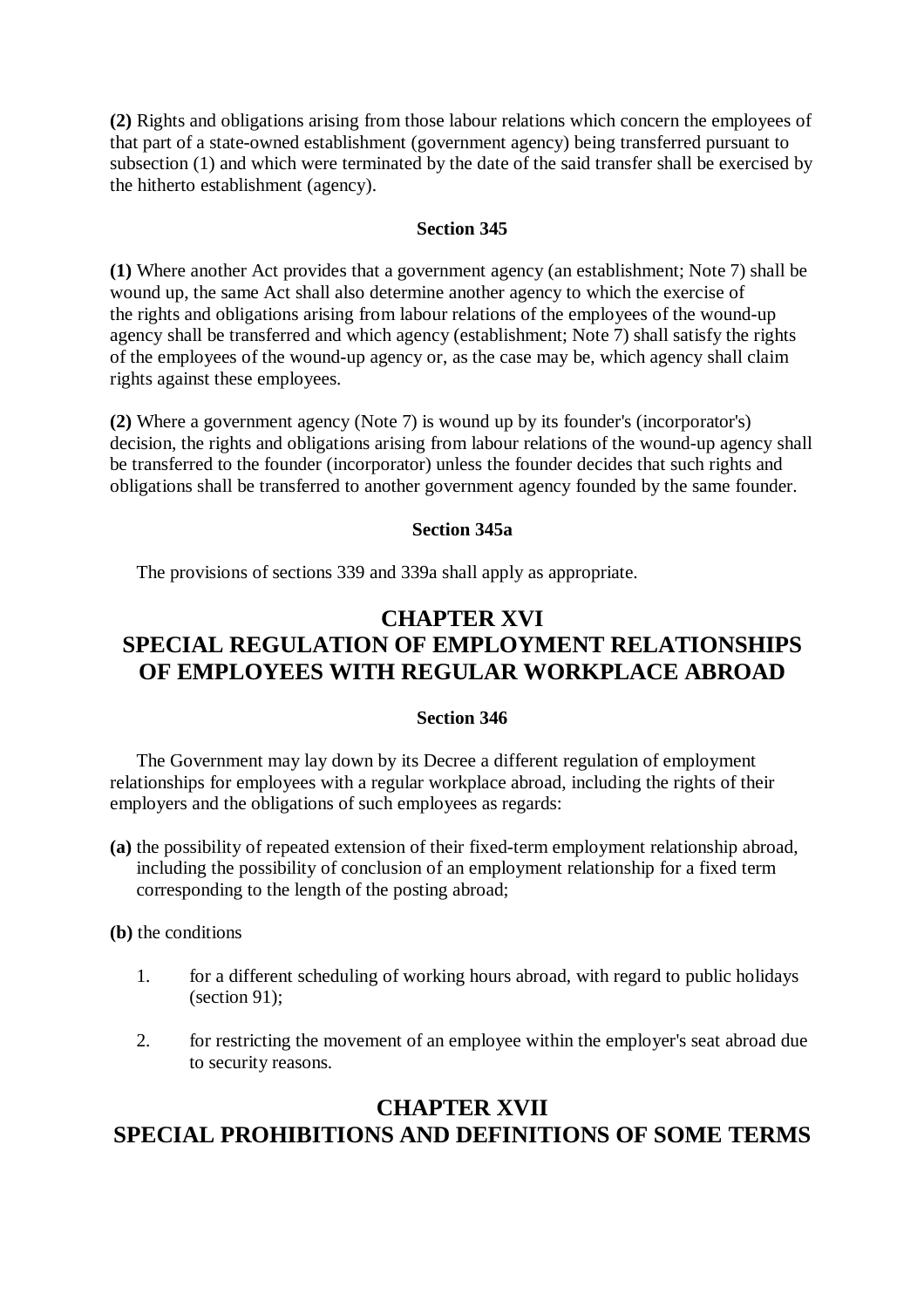#### **Section 346a**

The work of individuals (natural persons) until 15 years of age or over the age of 15 until the end of compulsory school attendance shall be prohibited. These persons may only perform artistic, cultural, advertising or sporting activity under the conditions laid down in other statutory provisions.

#### **Section 346b**

**(1)** The employer may neither impose a monetary penalty nor require such penalty from an employee due to breach of an obligation arising to him from his basic labour relationship; this shall not apply to damage for which the employee is liable.

**(2)** The employer may not transfer risks from performance of dependent work to employees.

**(3)** In connection with performance of dependent work the employer may not require a monetary guarantee (bond) from an employee.

**(4)** The employer may not impose any sanctions on an employee or put him at a disadvantage due to the fact that such employee claims rights arising from labour relations in a lawful manner.

# **Section 346c**

The employee may not relieve the employer from the obligation to pay him wage, salary, remuneration pursuant to an agreement, compensatory pay, severance pay, remuneration for standby and reimbursement of expenses due to the employee in connection with performance of his work.

#### **Section 347**

**(1)** "Threat of an occupational disease" (or "danger of an occupational disease"; in Czech "ohrožení nemocí z povolání") shall mean such changes in an employee's state of health which were caused during his performance of work due to the exposure to adverse conditions from which occupational diseases (Note 98) arise and which, however, do not attain such degree of harm to his health to be deemed an occupational disease, however further (continued) performance of work under the same conditions would result in the employee's contracting an occupational disease. A medical certificate on the threat (danger) of an occupational disease is issued by the competent health care services provider (Note 99). The Government may lay down in its Decree the description of changes in the state of health to be regarded as a threat of an occupational disease and the conditions under which such changes are to be recognized.

(2) For the purposes of this Code, "superior body" ("nadřízený orgán") shall be such body which under other statutory provisions is authorized to exercise a controlling competence in relation to a certain employer (undertaking, establishment) with regard to performance of his (its) tasks.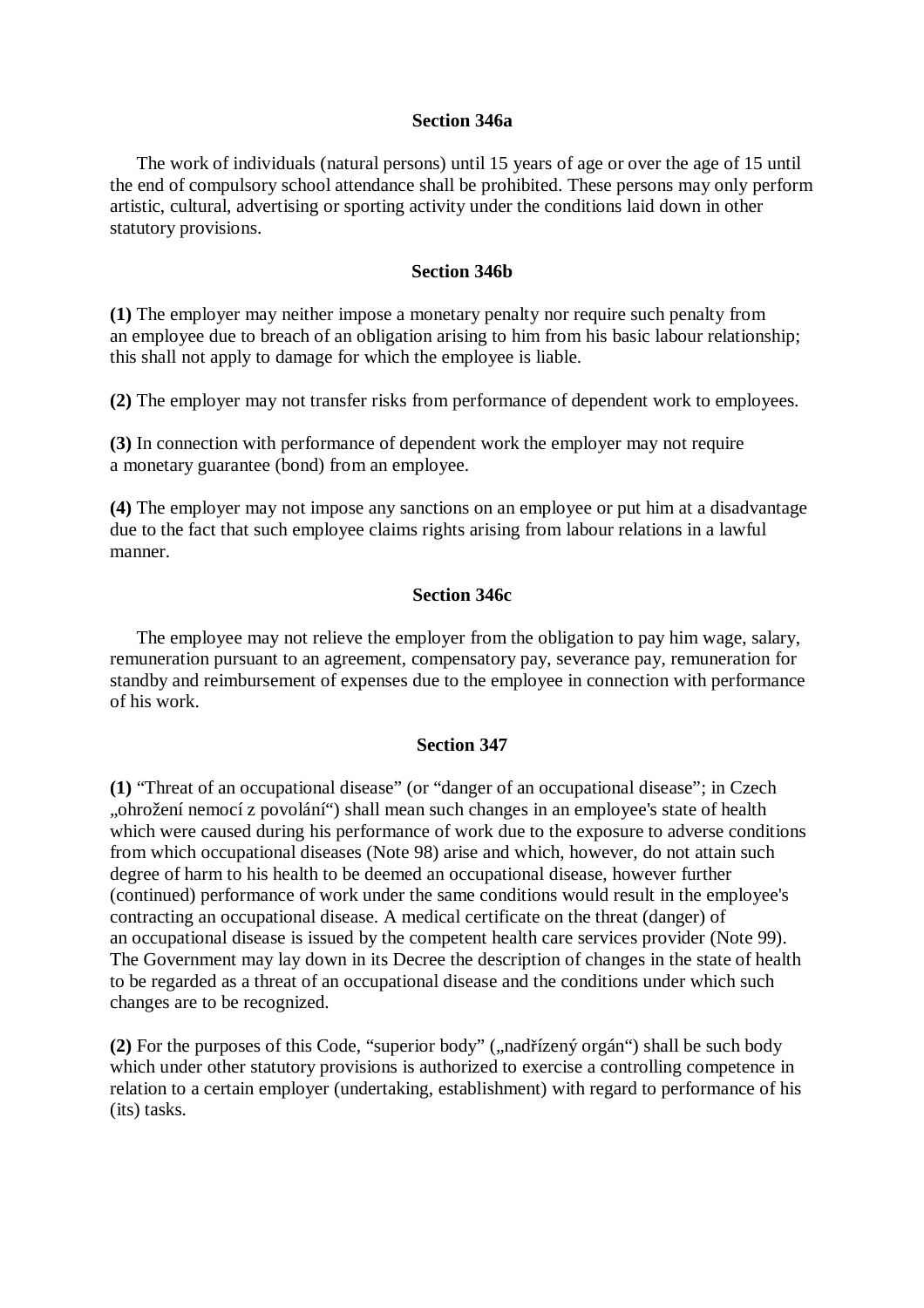**(3)** For the purposes of section 215(2)(c), radiation workers of A category pursuant to the Decree on Ionizing Radiation Protection (Note 99a) shall be considered as employees who are exposed to adverse effects of ionizing radiation at their work.

**(4)** For the purposes of this Code, "quarantine" shall also mean extraordinary measures which are taken if there is an epidemic or threat (danger) of an epidemic occurrence pursuant to the Public Health Protection Act and which involve prohibitions or restrictions of contacts with other individuals for certain groups of individuals who are suspected that they have been infected, and further prohibitions or instructions concerning certain activities aimed at the liquidation of a particular epidemic or threat of its occurrence (Note 99b) where such prohibitions, restrictions or instructions hinder an employee to perform his work.

## **Section 348**

- **(1)** The following shall also be regarded as performance of work:
- **(a)** the time when an employee does not work due to obstacles to work, except time off granted at the employee's request if it has been agreed beforehand that the employee will work off such time, and the time for which work was interrupted due to adverse (unfavourable) climatic conditions;
- **(b)** leave;
- **(c)** the time when an employee takes compensatory time off in lieu of overtime work or work on a public holiday;
- **(d)** the time when an employee does not work because it is a public holiday for which he is entitled to compensatory wage, or for which his wage or salary is not reduced.

**(2)** The provisions of subsection (1) and section 216(2) and (3) shall not apply with regard to the purposes of the entitlement to a wage or salary or remuneration pursuant to an agreement.

**(3)** The fact whether an employee's absence from work is unauthorized absence shall be determined by the employer (undertaking), after consultation with the trade union organization.

### **Section 349**

**(1)** "Statutory provisions and other regulations on occupational safety and health" shall mean the provisions and regulations concerning the protection of life and health, hygiene, epidemic diseases, technical regulations, technical documents and technical norms (standards), construction (building) regulations, transport regulations, fire-prevention regulations and regulations on the handling of flammables, explosives, weapons, radioactive materials, chemical substances and chemical preparations, and other materials (compounds) harmful to health, in the scope in which they regulate the issues concerning the protection of life and health.

**(2)** Instructions for securing occupational safety and protection of health are specific instructions given to employees by their superior employees.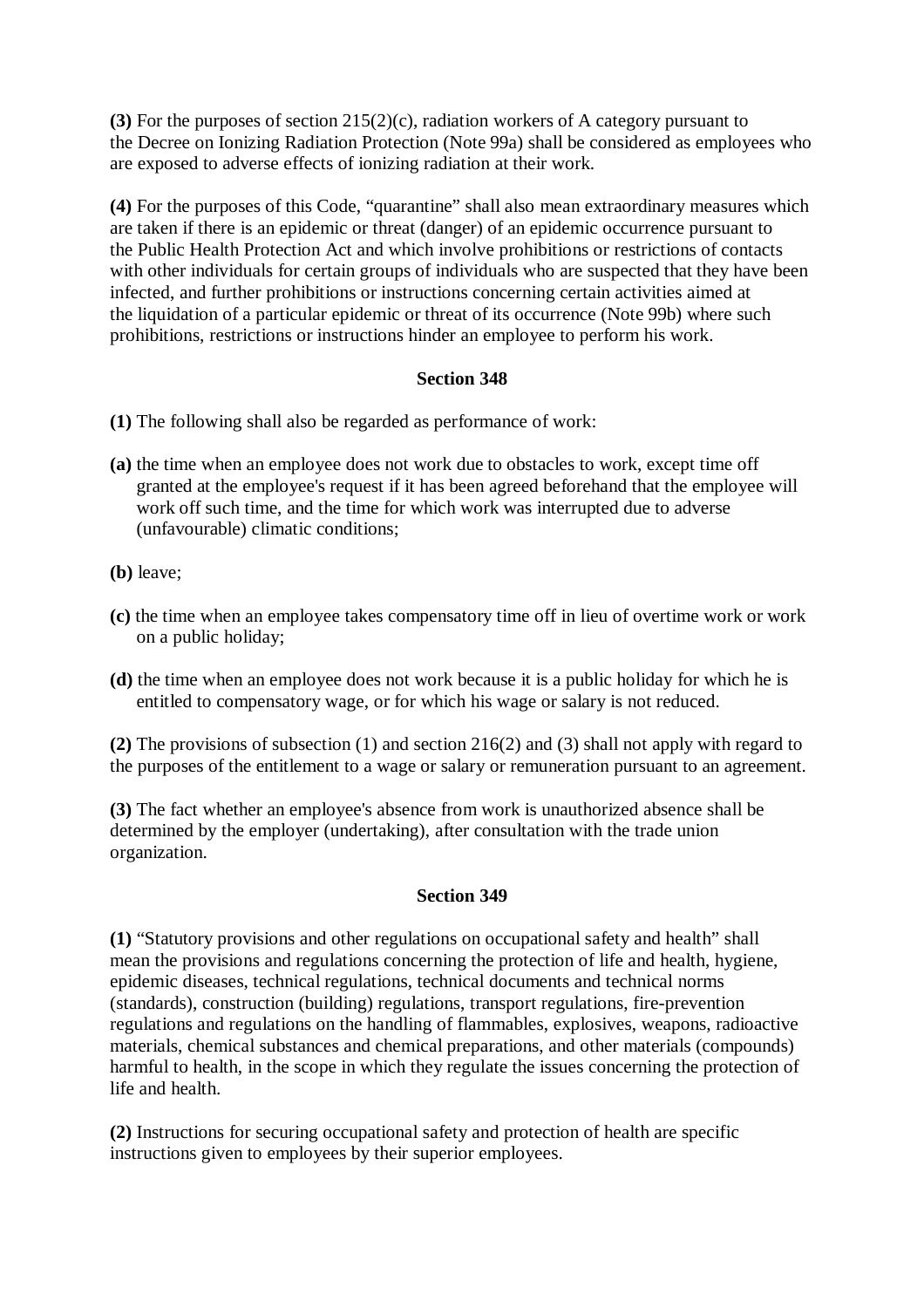**(3)** For the purposes of sections 113(2) and 122(3) "assigning or appointing to an occupational position", in relation to the relevant employer shall mean either the conclusion of an employment contract or the relevant appointment.

#### **Section 350**

**(1)** "Single persons" shall mean unmarried, widowed or divorced women, single, widowed or divorced men, and also women and men who are single for other serious reasons provided that they do not live with a common-law husband or wife or with a same-sex partner (Note 51a).

**(2)** "Adolescent employees" (or "juvenile employees") shall mean employees under 18 years of age.

### **Section 350a**

For the purposes of this Code, "week" means seven consecutive calendar days.

# **CHAPTER XVIII AVERAGE EARNINGS**

## **Division 1 Common Provisions**

#### **Section 351**

Where in basic labour (employment, industrial) relations (relationships) referred to in section 3 average earnings are to be applied, their ascertainment (calculation) must only be made pursuant to this Chapter.

#### **Section 352**

Unless otherwise provided in some other labour provisions, "an employee's average earnings" ("průměrný výdělek zaměstnance") shall mean his average gross earnings.

#### **Section 353**

**(1)** Average earnings shall be ascertained by the employer from an employee's gross wage or salary that is accounted for a decisive period with regard to the time of performance of work by the employee in such decisive period (reference period).

**(2)** The time when work was done shall also be deemed the time for which an employee is entitled to his wage or salary.

**(3)** Where wage or salary for overtime work [sections 114(2) and 127(2)] is accounted for in a decisive period other than that in which such overtime work was done, the time when work was done pursuant to subsection (2) shall also include hours of overtime work for which wage or salary is provided.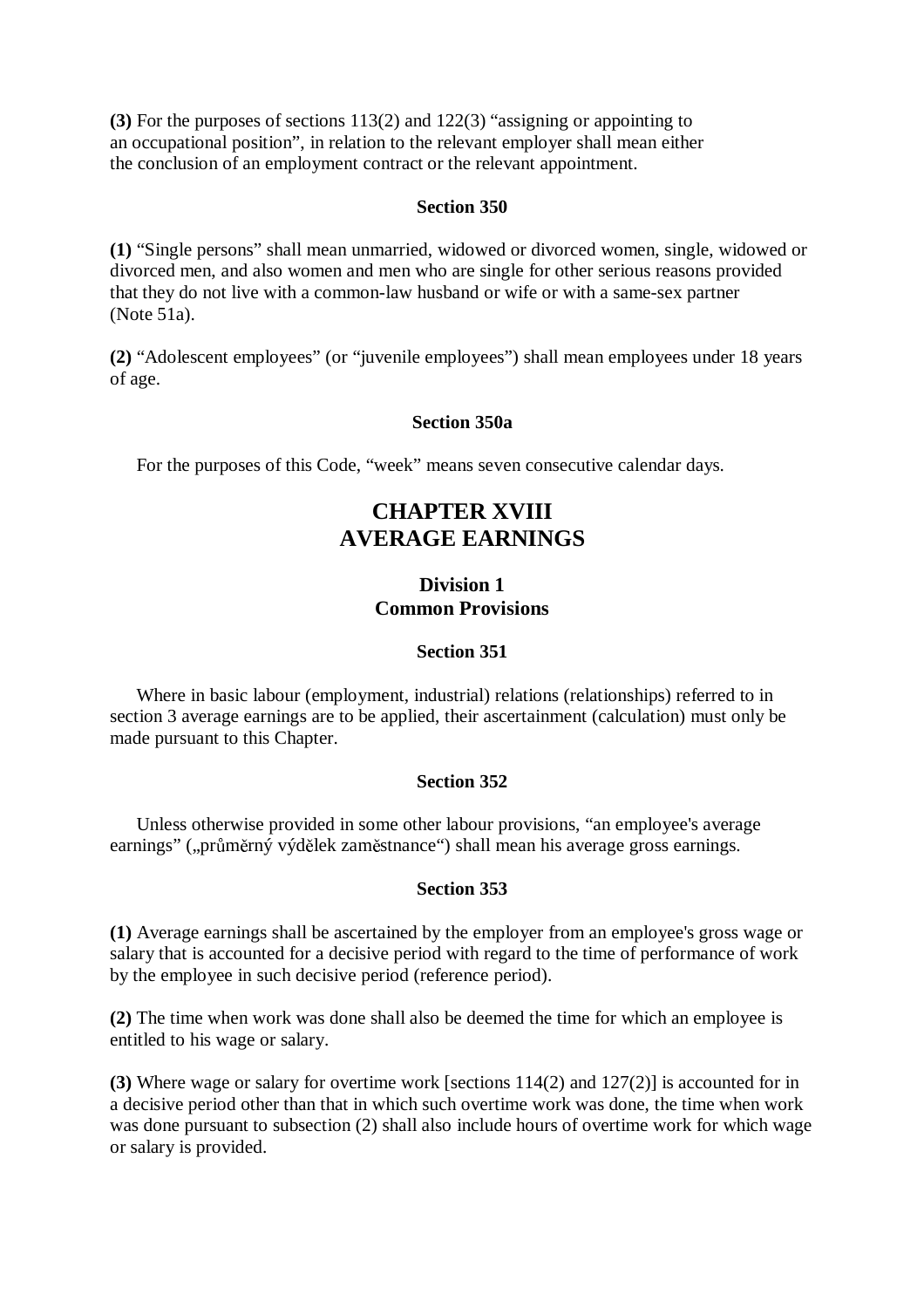# **Division 2 Decisive Period (Reference Period)**

## **Section 354**

**(1)** Unless otherwise provided in this Code, "decisive period" (or "reference period") shall be a preceding calendar quarter.

**(2)** Average earnings shall be ascertained at the first day of the calendar month following the decisive period.

**(3)** Where an employee's employment started in the course of a preceding calendar quarter, the decisive period shall be the time from the start of his employment until the end of the calendar quarter.

**(4)** On application of working hours account (sections 86 and 87), the decisive period shall be 12 calendar consecutive months preceding the beginning of the settlement period [section  $86(3)$ ].

# **Division 3 Probable Earnings**

## **Section 355**

**(1)** Where an employee did not work at least 21 days within the decisive period, the probable earnings shall be applied.

**(2)** The employer shall ascertain a certain employee's probable earnings from the gross wages or salaries which the employee has attained from the beginning of the decisive period, or from the gross wages or salaries which he would have probably attained; the employer shall thereby take into account the current amount of individual wage or salary elements of such employee or the wages or salaries of employees performing the same work or work of equal value.

# **Division 4 Forms of Average Earnings**

## **Section 356**

**(1)** Average earnings shall be ascertained (calculated) as average earnings per hour (average hourly earnings).

**(2)** Where average gross monthly earnings are to be applied, the average hourly earnings shall be used for the computation of average earnings per month in accordance with the average number of working hours in one month in an average year; for this purpose, "average year" has 365.25 days. Average hourly earnings of an employee shall be multiplied by the employee's weekly working hours and by a coefficient of 4.348 which represents average number of weeks per month in an average calendar year.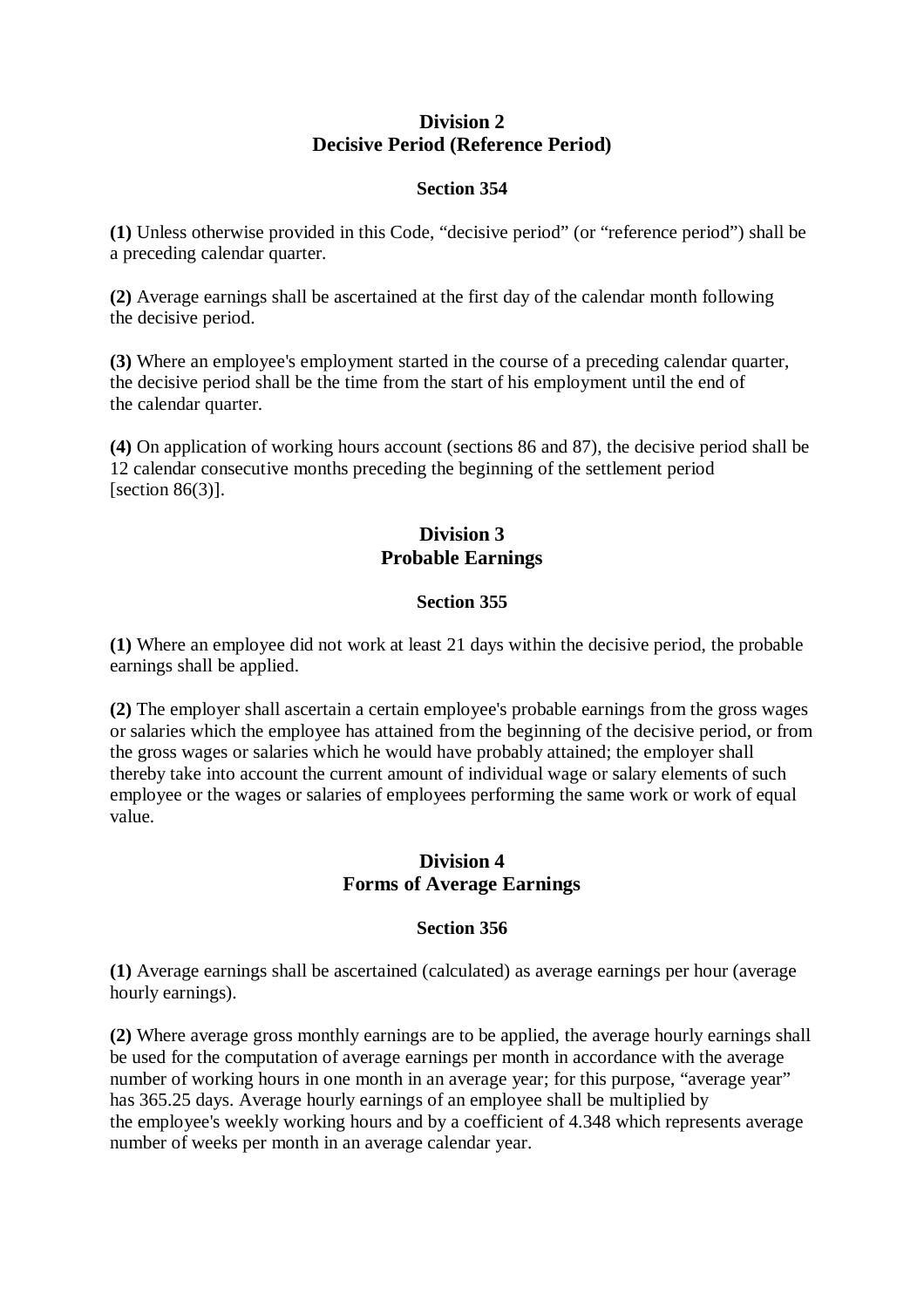**(3)** Where net average monthly earnings are to be applied, such earnings shall be ascertained from the relevant monthly gross earnings by deducting statutory social security and state employment policy contributions (Note 100), general health insurance contributions (Note 101) and personal income tax advance payments (in respect of income from dependent activity; Note 102), calculated under the conditions and rates which apply to the employee concerned in the month for which his net monthly earnings are ascertained.

## **Division 5 Joint Provisions on Average Earnings**

#### **Section 357**

**(1)** Where an employee's average earnings are lower than the minimum wage (section 111) to which the employee's right has arisen in the month in which there is a need to apply average earnings, the employee's average earnings shall be increased to the amount equal to this minimum wage; the same shall apply to the application of probable earnings (section 355).

**(2)** In respect of an employee whose employment contract has been modified on the ground of threat of an occupational disease or due to the attainment of the highest permissible exposure level or whose occupational disease is only ascertained after the said modification (change) of his employment contract, the assessment base under statutory provisions on accident (injury) insurance shall be calculated from his average earnings ascertained before the modification of his employment contract if this is more favourable for the employee.

#### **Section 358**

Where an employee's payable wages or salaries, or their part, are accounted for a period longer than the calendar quarter, for the purposes of ascertainment of average earnings per such calendar quarter, their proportional part per this calendar quarter shall be calculated; the remaining part (parts) of the said wages or salaries shall be included in the employee's gross wages or salaries for the purposes of ascertainment (calculation) of average earnings in the following period (or periods). The number of further periods shall be determined in accordance with the total time for which the wages or salaries are provided. For the purposes of ascertainment of average earnings, an employee's gross wages or salaries for the decisive period shall also include the wage or salary proportional part pursuant to the first sentence corresponding to the time for which work was done.

#### **Section 359**

Where under statutory provisions concerning compensation for damage (damages), it is necessary to apply average earnings of pupils or students or disabled persons (Note 103) who are not employed and whose training for their occupation is subject to specific statutory provisions (regulations), the amount of average earnings pursuant to section 357 shall apply.

#### **Section 360**

Where it is more favourable for an employee, for the purposes of determining the assessment base in accordance with the statutory regulation of accident insurance, the decisive period shall be the preceding calendar year.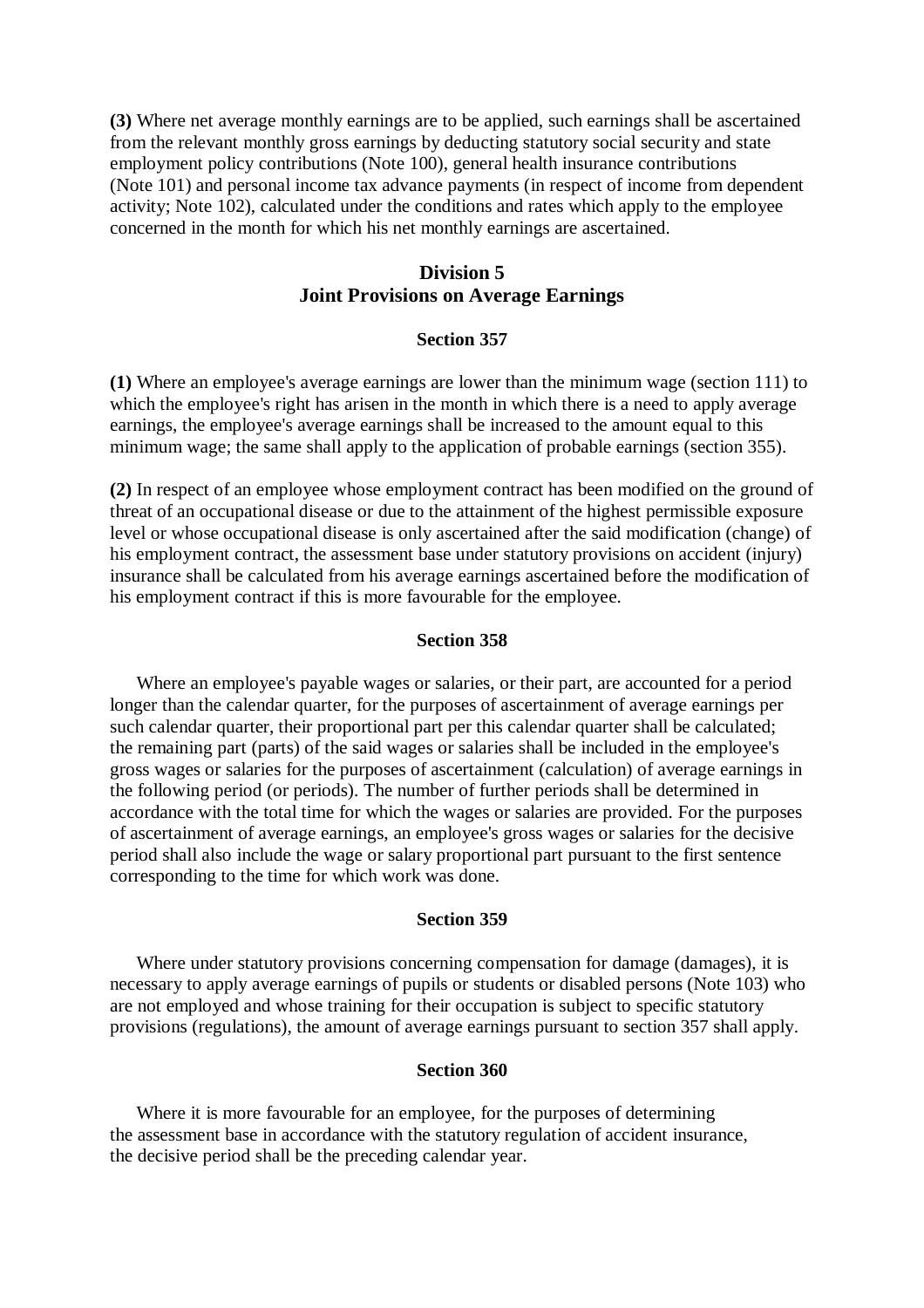#### **Section 361**

The ascertainment of average earnings of an employee who performs work on the basis of agreements on work performed outside an employment relationship shall be governed by this Code. Where it has been agreed that remuneration pursuant to any such agreement shall be paid in the form of a lump sum only after the completion of the entire working task, the decisive period [section 354(1)] shall be the entire time for carrying out the agreed working task.

#### **Section 362**

**(1)** For the purposes of ascertainment of average earnings, remuneration pursuant to an agreement on work performed outside an employment relationship, some other remuneration or income provided to an employee for work in his employment carried out under a relationship other than the basic labour relationships referred to in section 3 shall also be regarded as wage (wages) or salary (salaries) unless otherwise provided in another Act.

**(2)** Where one employee carries out work for the same employer in two or more basic labour relationships referred to in section 3 or in two or more other basic labour relationships, his wages, salaries or remuneration in each basic labour relationship referred to in section 3 or in another labour relationship shall be considered separately.

# **CHAPTER XIX TRANSPOSITION OF EU LAW AND MANDATORY PROVISIONS OF THE LABOUR CODE**

## **Section 363**

The provisions by which transposition of EU law is implemented are: heading of Chapter IV in Part One, section 16(2) and (3), section 30(2), section 37(1) to (4), section 39(2) to (5), section 40(3), section 41(1)(introductory wording), (c), (d), (f) and (g), section 47 with the wording "where on termination of maternity leave (if it concerns a female employee) or on termination of parental leave (if it concerns a male employee) in the scope in which a female employee is entitled to take maternity leave or a male employee is entitled to take parental leave, such employee returns to work, the employer shall assign this employee to her/his original work (job) and workplace", section 51a, section 53(1) consisting in the wording "it is prohibited to give notice of termination to an employee during the protection period" and (d), section 54(b) consisting in the wording "this shall not apply to a pregnant employee or to an employee who is on maternity leave or to a male employee who is on parental leave within the period for which a female employee is entitled to take maternity leave", section 54(c) consisting in the wording "unless it concerns a female employee on maternity leave or a male employee on parental leave within the period for which a female employee is entitled to take maternity leave", section 54(d) with the wording "a pregnant female employee, a female employee on maternity leave or a male employee or a female employee taking parental leave", sections 62 to 64, section 78(1)(a) to (f), (j), (k) and (m) consisting in the wording "average weekly working hours may not exceed the standard weekly working hours", and in the wording "for a maximum period of 26 consecutive weeks" and in the sentence "Only a collective agreement may determine this period in a maximum length of 52 consecutive weeks", section 79(1), section 79a, section 85(4) consisting in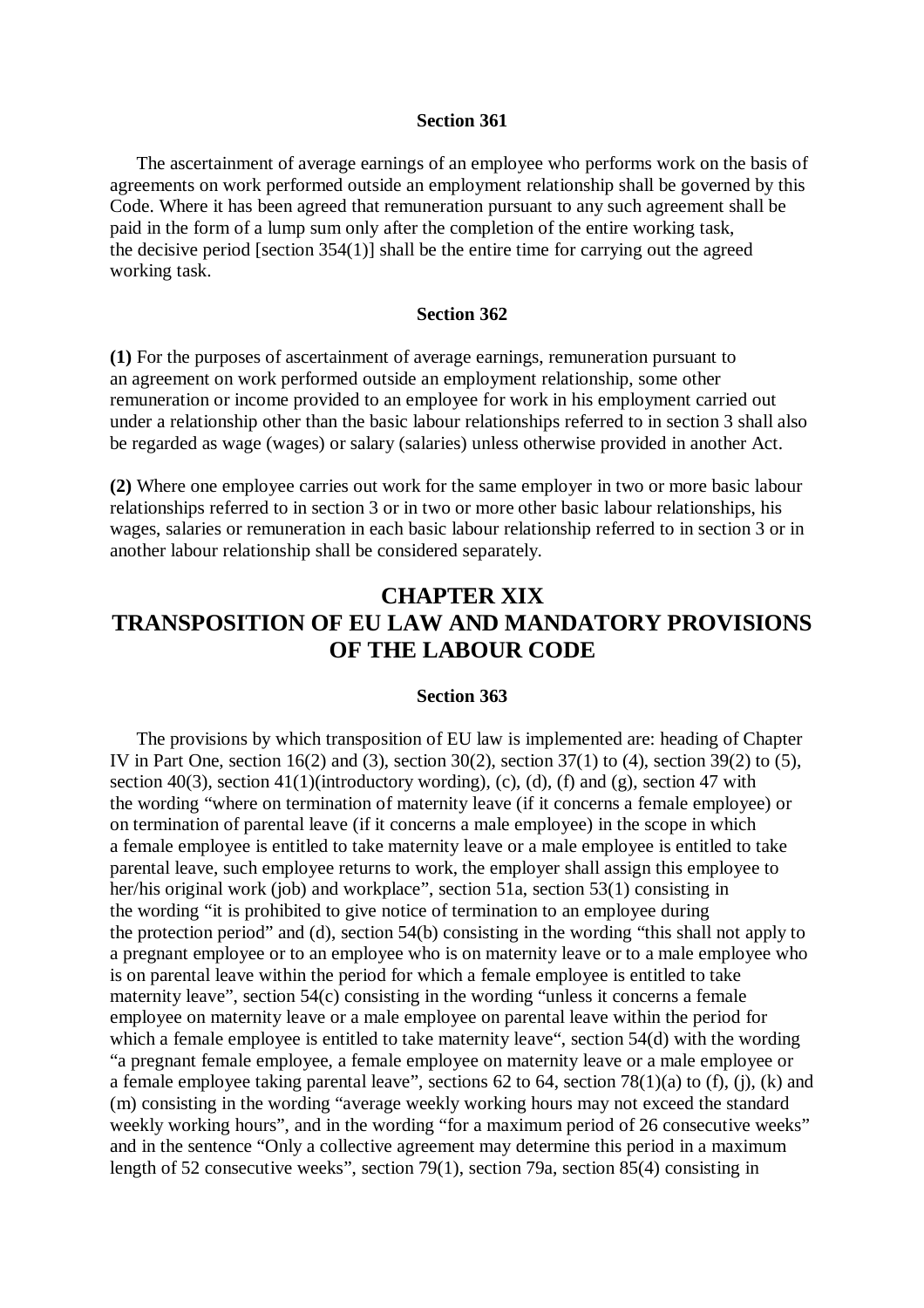the wording "average weekly working hours fulfilled within the settlement period determined by the employer, however not longer than the period laid down in section  $78(1)(m)$ ", section 86(3) and (4), section 88(1) and (2), section 90, section 90a, section 92(1), (3) and (4), section 93(2)(second sentence) and (4), section 93a(1) to (3) and (5), section 94, section 96(1)(a)(points 1. and 3.) and (2), section 101, section 102, section 103(1)(a) to (h), (j) and (k)(to the end of the first subsection), (2) to (5), section 104, section 105(1) consisting in the wording "An employer in whose business an industrial injury (accident at work) occurs is obliged to clarify the causes and circumstances of the occurrence of the injury (accident)", section 106(1) to (4), (a), (c), (d), (f) and (g), section 108(2), (3), (6) and (7), section 110(1), section 113(4), section 136(2), section 191 consisting in the wording "The employer shall excuse absence of an employee from work during a period of taking care of a (sick) child whose age is below 10 years or of another household member in the instances laid down in section 39 of the Employee Sickness Insurance Act or due to a reason that a natural person (an individual) who otherwise takes care of a child could not take care of the child because this person underwent a medical examination or treatment at a medical services provider and this could not be arranged outside the employee's working hours", section 195, section 196, section 197(3) consisting in the wording "Parental leave pursuant to subsection (1) is due as of the date when the child has been taken into foster care until the date when the child reaches the age of three years" and in the wording "parental leave is due (is granted)", section 197(3)(second and third sentences), section 198(1) to (4) as regards parental leave, section 199(1), section 203(2)(a), section 213(1), section 217(4) as regards parental leave, section 218(1), section 222(2), section 229(1) consisting in the wording "vocational (professional) practice shall be considered as performance of work for which an employee is entitled to wage or salary", section 238(1) and (2), section 239, section 240(1), section 241(1) and (2), section 245(1), section 246(2)(first sentence), section 276(1)(first sentence) and (2) to (6) and (8), section 277 consisting in the wording "The employer shall create, at own cost, the conditions which will enable the employee representatives the proper exercise of their function (activity)", section 278(1) to (3), (4)(second and third sentences), section 279(1)(a), (b), (e) to (h) and (3), section 280(1)(a) to (f), section 281(5), sections 288 to 299, section 308(1)(introductory wording) and (b), section 309(4) and (5), section 316(4) consisting in the wording "The employer may not require from an employee in particular the information on" and (a), (c), (d), (e), (g) and (h) and further the wording "this shall not apply if there is a factual ground consisting in the nature of work to be performed and if this requirement is adequate", section 319, section 338(2) and (3), section 339(1)(introductory wording) and (2), section 339a, section 340, section 345a, section 346b(4) and section 350(2) [with reference to section 4b(1)(second sentence)].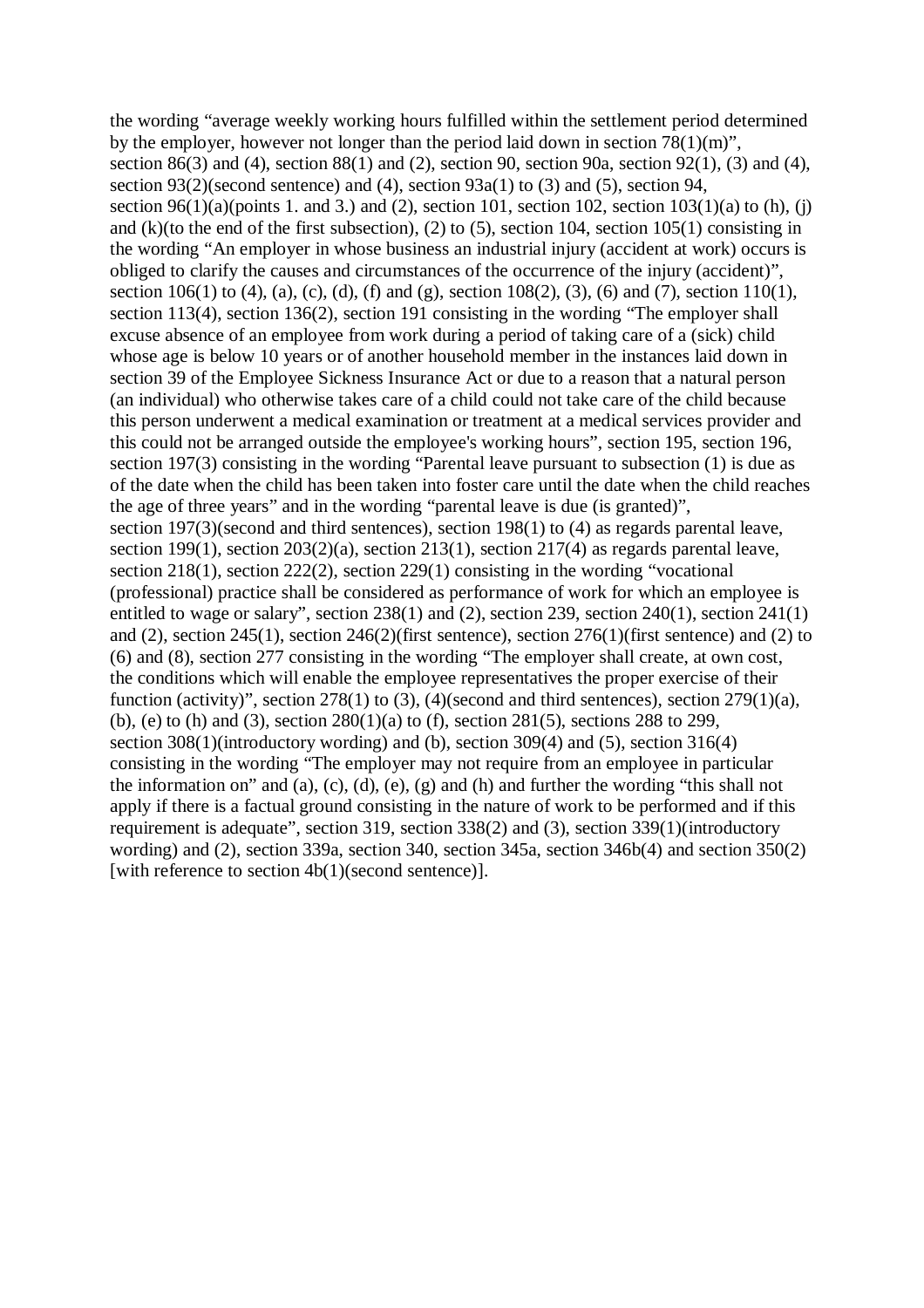# **PART FOURTEEN TRANSITORY AND FINAL PROVISIONS**

# **CHAPTER I TRANSITORY PROVISIONS**

## **Section 364**

**(1)** Labour (industrial) relations having arisen before 1 January 2007 shall also be governed by this Code, unless otherwise provided in this Code.

**(2)** Legal acts concerning the creation, modification and termination of an employment relationship, an agreement to complete a job or an agreement to perform work as well as other legal acts made before 1 January 2007, even if their legal effects occur only after this date, shall be governed by the hitherto statutory provisions.

**(3)** Employment relationships based on an election or appointment under the hitherto statutory provisions shall be considered as employment relationships based on an employment contract; however this shall not apply to an employment relationship of the following:

- **(a)** the head of a government agency (Note 7);
- **(b)** the head official or the head of a certain authority or office (Note 104);
- **(c)** the head of a government agency branch (Note 7);
- **(d)** the director of a state enterprise (Note 13);
- **(e)** the head (manager) of a state enterprise branch (Note 13);
- **(f)** the head of a state fund if it is headed by an individual (Note 14);
- **(g)** the head of an organization receiving contributions from the state (public) budget (Note 15);
- **(h)** the head (manager) of a branch (an establishment) of an organization receiving contributions from the state (public) budget (Note 15);
- **(i)** the director (schoolmaster) of a school which is a legal entity (Note 16); and
- **(j)** where appointment to office is governed by another Act.

**(4)** The rights (entitlements) from an industrial injury which occurred before the legal force of the statutory regulation of employees' accident insurance and the rights from an occupational disease having been ascertained before the legal force of the statutory regulation of employees' accident insurance, the rights to compensation of damage (damages, indemnity) on which a final ruling was passed or on which an agreement was concluded or in respect of which compensation was being provided before the legal force of the statutory regulation of employees' accident insurance, shall be governed by the hitherto statutory provisions.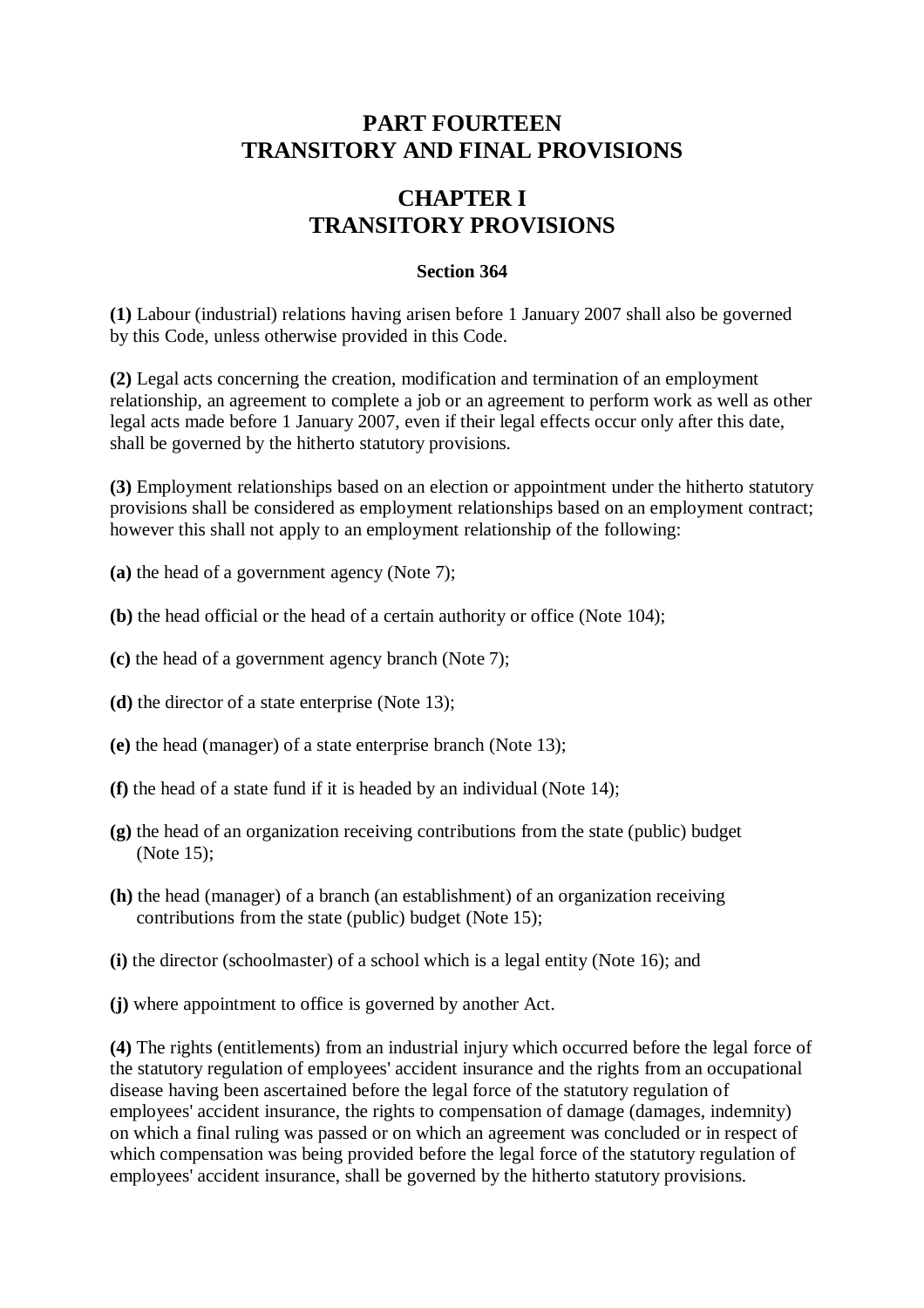**(5)** Compensation for damage from an industrial injury having occurred before the legal force of the statutory regulation of employees' accident insurance or compensation for damage from an occupational disease having been ascertained before the legal force of the statutory regulation of employees' accident insurance, and which was not being provided, shall be governed by the hitherto statutory provisions. In these cases, compensation for damage shall be provided by the body being competent to do so under the statutory regulation of employees' accident insurance.

**(6)** The rights (entitlements) from an industrial injury having occurred before 1 January 1993 or the rights from an occupational disease having been ascertained before 1 January 1993 to compensation for damage on which a final ruling was passed or on which an agreement was concluded or in respect of which compensation was being provided, and the satisfaction of which is not covered by the statutory employer's liability insurance (for damage in respect of an industrial injury or an occupational disease under the Labour Code, No. 65/1965 Coll., as amended) or by the mandatory contractual insurance (under other statutory provisions), shall be governed by the hitherto statutory provisions, unless otherwise provided in this Code.

**(7)** Compensation for a loss of earnings after the termination of incapacity for work and compensation for the cost of survivors' maintenance that is relevant (appropriate) at the day preceding the date when the statutory regulation of employees' accident insurance comes into legal force shall be regarded as an accident annuity and a survivor's accident annuity under the regulation of employees' accident insurance as of the date when the statutory regulation of employees' accident insurance takes legal effect; the amount of an accident annuity or a survivor's accident annuity may not be less than compensation for a loss of earnings after the termination of incapacity for work or compensation for the cost of survivors' maintenance to which the injured person or the survivor concerned was entitled at the day preceding the date of legal force of the statutory regulation of employees' accident insurance.

**(8)** Rights to compensation for damage arisen from an industrial injury which occurred before 1 January 1993, or rights to compensation for damage arisen from an occupational disease which was diagnosed before 1 January 1993 if a final ruling on the said rights was passed or an agreement on them was concluded or compensation for damage arisen therefrom was being provided and where the duty to satisfy such claim passed to the State (Government) before the date of legal force of the statutory regulation concerning employees' accident insurance shall be governed by the hitherto statutory provisions; compensation for a loss of earnings after the termination of incapacity for work and compensation for the cost of maintenance of survivors at the day preceding the date of legal force of the statutory regulation concerning employees' accident insurance shall be regarded as accident annuity and a survivor's accident annuity under the statutory regulation of employees' accident insurance. The amount of accident annuity and a survivor's accident annuity may not be lower than the amount of compensation for a loss of earnings after the termination of incapacity for work or compensation for the cost of maintenance of survivors as such compensation was due to the injured or the survivor concerned at the day preceding the date of legal force of the statutory regulation of employees' accident insurance.

**(9)** Rights to compensation for damage arisen from an industrial injury which occurred before 1 January 1993 or rights to compensation for damage arisen from an occupational disease which was diagnosed before 1 January 1993 if a final ruling on the said rights was passed or an agreement on them was concluded or compensation for damage was provided, where their satisfaction is not covered by the statutory employers' liability insurance under the Labour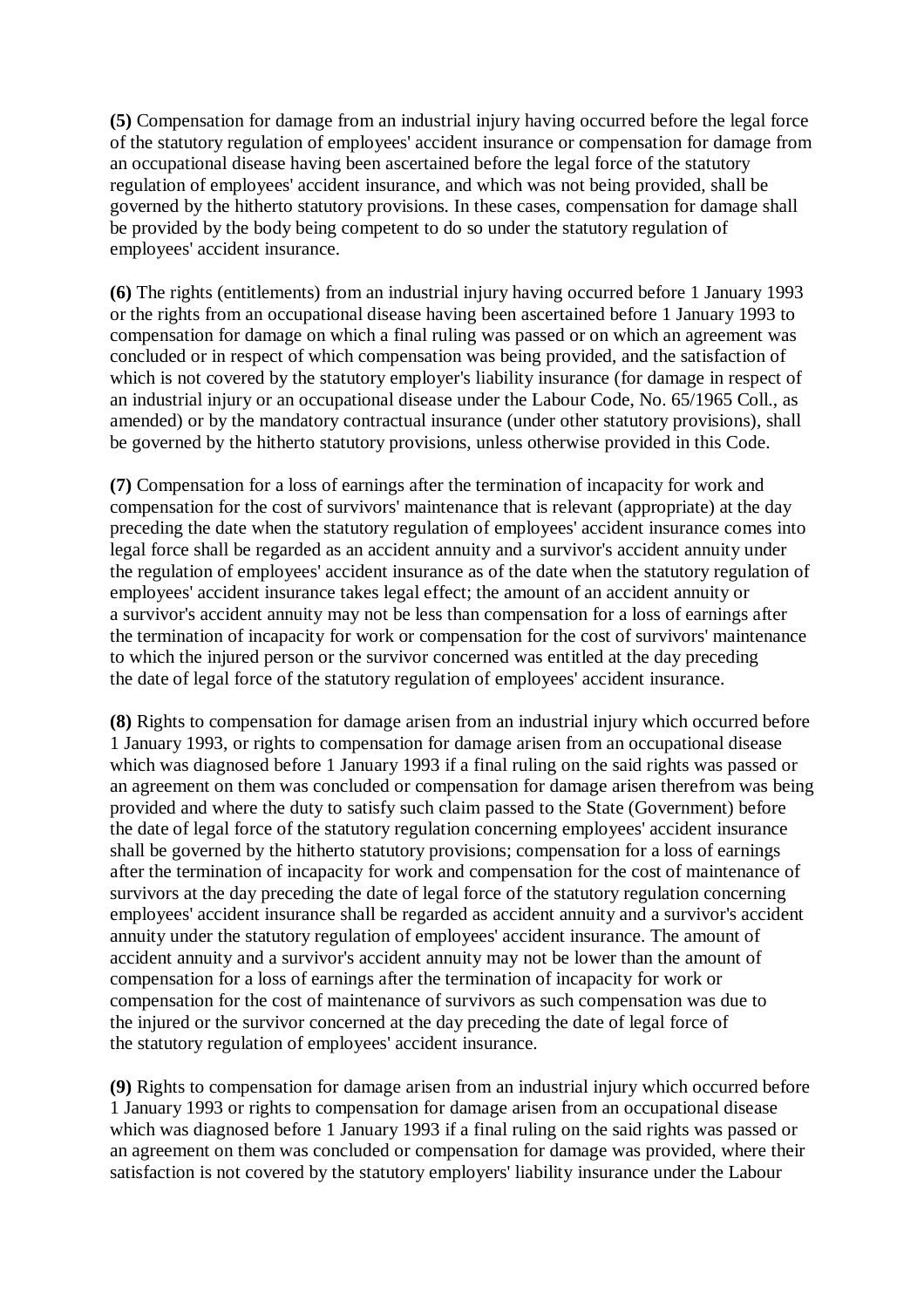Code, No. 65/1965 Coll., in the wording of Act No. 231/1992 Coll., or statutory contractual insurance under other statutory provisions, and if the employer's undertaking is wound up, shall be satisfied by such employer (undertaking) determined thereto by the body having decided on the winding-up of the original employer's undertaking. In the case of winding-up which is connected with going into liquidation, the duty pursuant to the first sentence shall be passed to the liquidator, or to the State (Government). Where the duty to satisfy the rights pursuant to the first sentence arose after legal force of the statutory regulation of employees' accident insurance, the satisfaction of the said rights shall be governed by the statutory regulation of employees' accident insurance. Compensation for a loss of earnings after the termination of incapacity for work and compensation for survivors' cost of maintenance at the date preceding the day of legal force of employees' accident insurance shall be regarded as accident annuity and survivor's accident annuity as of the day of the legal force of the statutory regulation of employees' accident insurance; its amount may not be lower than the amount of compensation for a loss of earnings after the termination of incapacity for work or compensation for the maintenance cost of survivors as it was due to the injured or the survivor at the date preceding the day of legal force of the statutory regulation of employees' accident insurance.

# **Division 1 Liability of an Employer for Damage (Industrial Injuries and Occupational Diseases)**

# **Subdivision 1 Common Provisions**

## **Section 365**

**(1)** As of legal force of this Code until legal force of the statutory regulation of employees' accident insurance, the employers' liability for damage caused by industrial injuries and occupational diseases shall be governed by sections 272 to 274 and the provisions of this Chapter and 205d of the Labour Code, No. 65/1965 Coll. (as amended by Acts No. 231/1992 Coll., No. 74/1994 Coll., No. 220/2000 Coll.) and by Decree No. 125/1993 Coll. , as amended.

**(2)** Administrative overhead costs of an insurance company relating to statutory employer's liability insurance (policy) covering compensation in connection with an industrial injury or occupational disease shall amount to 9% of total sum of premiums paid by employers within a calendar year.

#### **Subdivision 2 Scope of Liability**

#### **Section 366**

**(1)** The employer shall be liable to his employee for damage arisen from an industrial injury if such damage arose in performance of working tasks or in direct connection therewith.

**(2)** The employer shall be liable to his employee for damage arisen from an occupational disease if before its ascertainment the employee was last working at the employer's undertaking under the conditions from which the employee's occupational disease arose.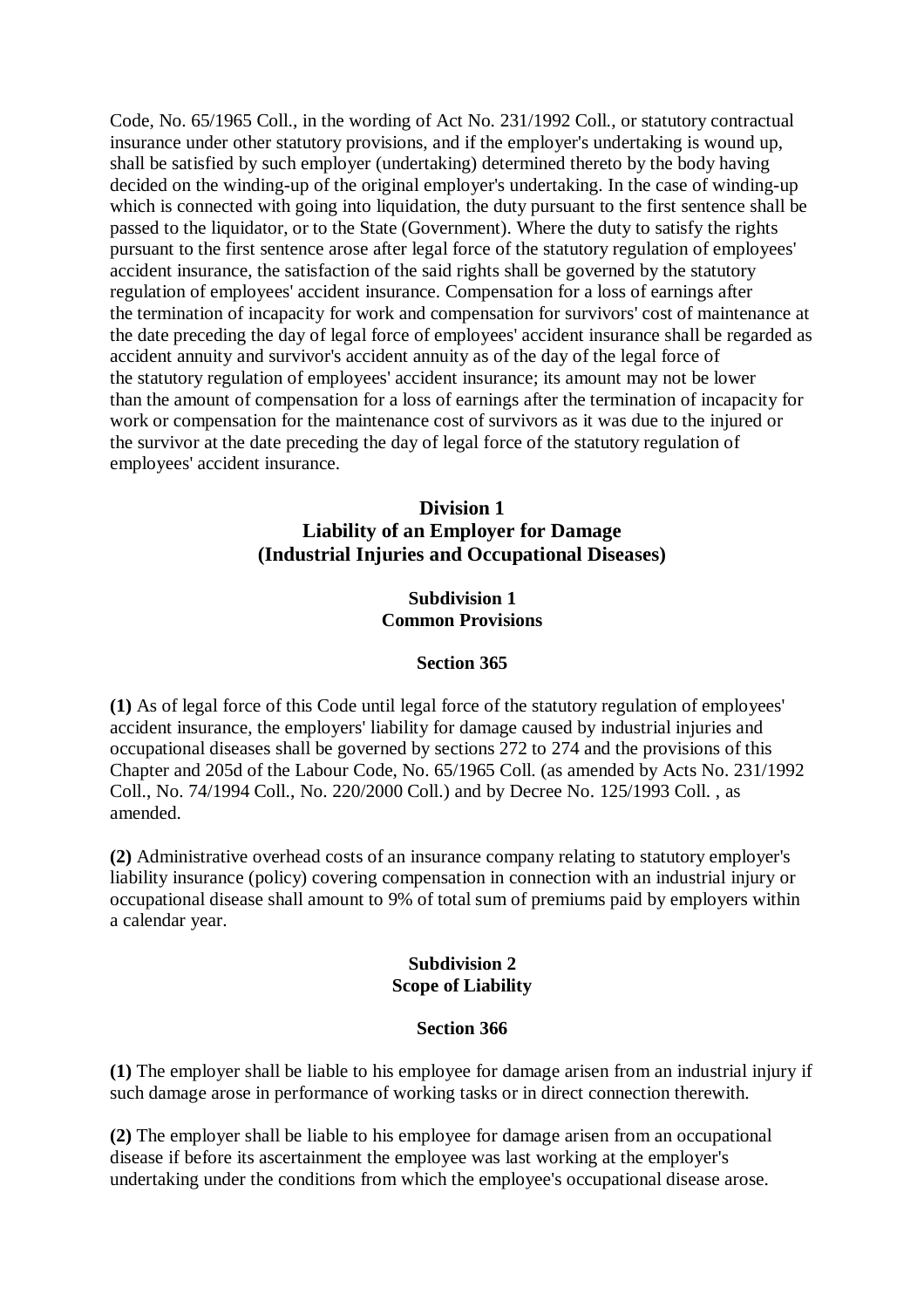**(3)** A disease which arose before its inclusion in the list of occupational diseases shall be compensated as an occupational disease from the time of its inclusion in the said list and retroactively for a maximum period of three years before the inclusion of such disease in the said list.

**(4)** The employer shall be liable to compensate damage even if he fulfilled the duties arising from the statutory provisions and regulations for safeguarding occupational safety and health at work unless the employer relieves himself, fully or partially, from his liability.

## **Section 367**

- **(1)** The employer shall be fully relieved from his liability if the employer proves that:
- **(a)** the afflicted employee, through own fault, violated statutory provisions and other regulations or instructions concerning occupational safety and health although he was properly acquainted with them and their knowledge and observation were systematically required and checked, or
- **(b)** due to drunkenness of the afflicted employee or due to the employee's abuse of addictive substances, the employer could not prevent such damage,

and that such fact was the only cause of damage.

**(2)** The employer shall be partly relieved from his liability for damage if the employer proves that:

- **(a)** damage arose due to the facts pursuant to subsection (1)(a) and/or (b) and these facts were one of the causes of such damage;
- **(b)** damage arose because the employee acted contrary to normal conduct and although he did not violate the relevant statutory provisions and other regulations or instructions for safeguarding occupational safety and health at work, he acted recklessly, and considering his qualification and experience, he must have been aware that he could cause damage (harm) to his health. However, common carelessness and conduct arising from risks of such employee's work may not be considered as recklessness.

**(3)** Where the employer is partially relieved from his liability, the employer shall determine such part of damage for which the employee concerned is liable with regard to the degree of his fault; however in the case pursuant to subsection (2)(b), the employer shall settle at least one third of the damage.

**(4)** In considering whether an employee violated statutory provisions and other regulations on safeguarding occupational safety and health, the employer may not plead (as a defence) general provisions under which everyone should act in such a manner so as not to put one's health and health of others at risk.

#### **Section 368**

The employer may not be relieved from his liability, fully or partly, in the case that the employee sustained an industrial injury when he was averting some imminent danger to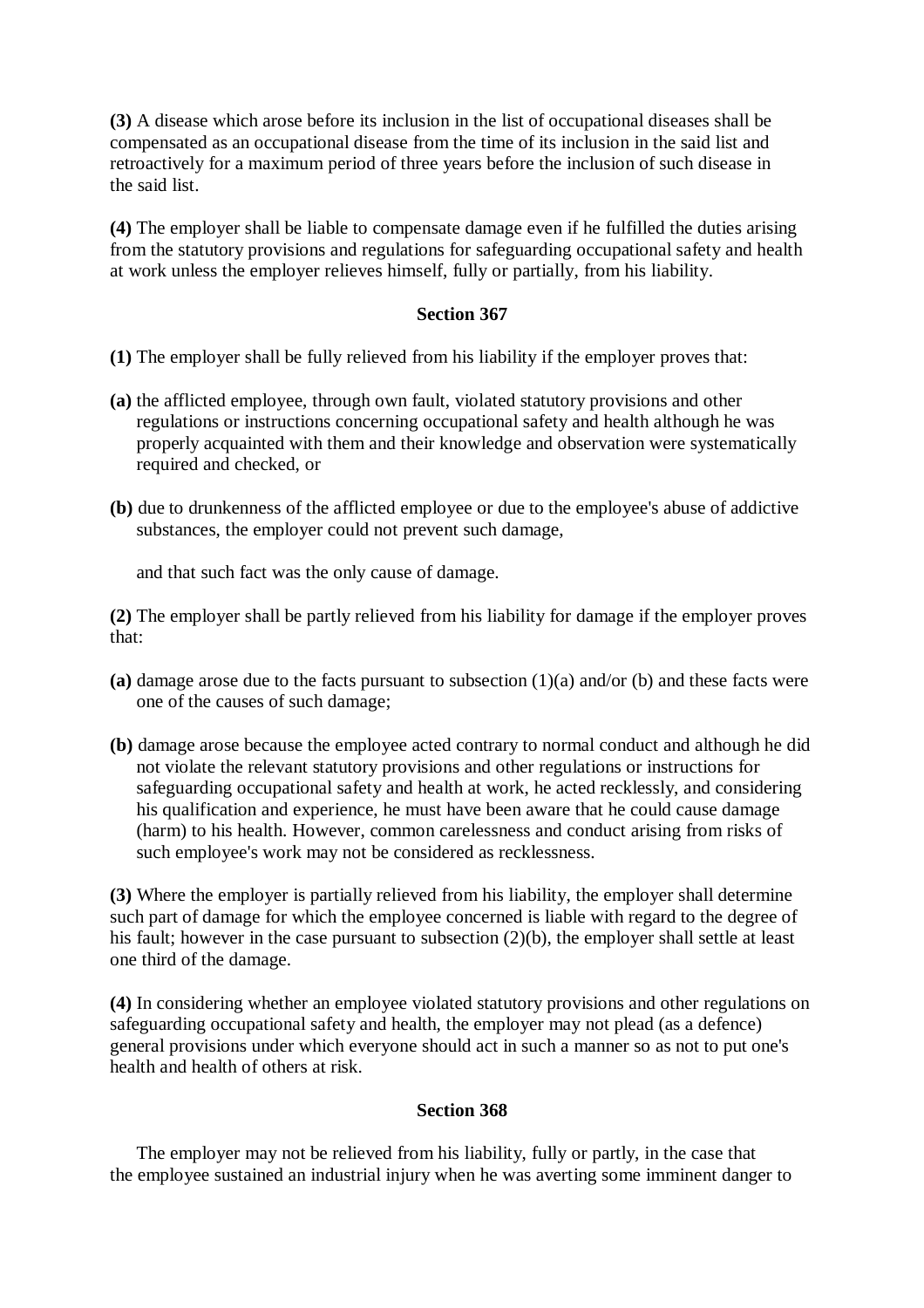the employer's property or direct threat to life or health provided that the employee did not wilfully cause such situation.

## **Subdivision 3 Types of Compensation**

#### **Section 369**

**(1)** Where an employee has sustained an industrial injury or has been diagnosed as having an occupational disease, he shall be compensated by his employer, within the scope for which the employer is liable, for:

**(a)** a loss of earnings;

**(b)** pain and lesser (aggravated) employability;

**(c)** the purposefully incurred costs related to medical treatment;

**(d)** material damage; the provision of section 265(3) shall apply thereto.

**(2)** Without undue delay, the employer shall consult the manner and the amount of compensation with the trade union organization and the employee.

#### **Section 370 Compensation for a Loss of Earnings During Incapacity for Work**

**(1)** An employee shall be entitled to compensation for a loss of earnings for a period of incapacity for work in an amount equal to the difference between his average earnings before the occurrence of damage caused by an industrial injury or an occupational disease and the full amount of his compensatory wage(s) or salary pursuant to section 192 and full sickness benefit. The employee shall be entitled to compensation for a loss of earnings (pursuant to the first sentence) up to his average earnings before the occurrence of damage and this shall also apply to the period of the first three calendar days of his incapacity to work (sick leave) when he is otherwise not entitled to sickness benefits (Note 105) or when he is otherwise not entitled [under section 192(1)(second sentence after semicolon)] to compensatory wage or salary.

**(2)** Compensation for a loss of earnings pursuant to subsection (1) shall be due to the employee even in the case of his further (another) incapacity for work due to the same industrial injury or occupational disease. Average earnings before the occurrence of damage pursuant to the first sentence shall be the employee's average earnings before the occurrence of this further damage. Where before the occurrence of this further damage the employee was entitled to compensation for a loss of earnings after the termination of his incapacity for work, compensation for a loss of earnings pursuant to subsection (1) shall be provided to the employee up to the amount to which he would have been entitled after the termination of incapacity for work had he not been unfit for work again. Earnings after an industrial injury or after ascertainment of an occupational disease shall mean compensatory wage(s) or salary pursuant to section 192 and sickness benefit.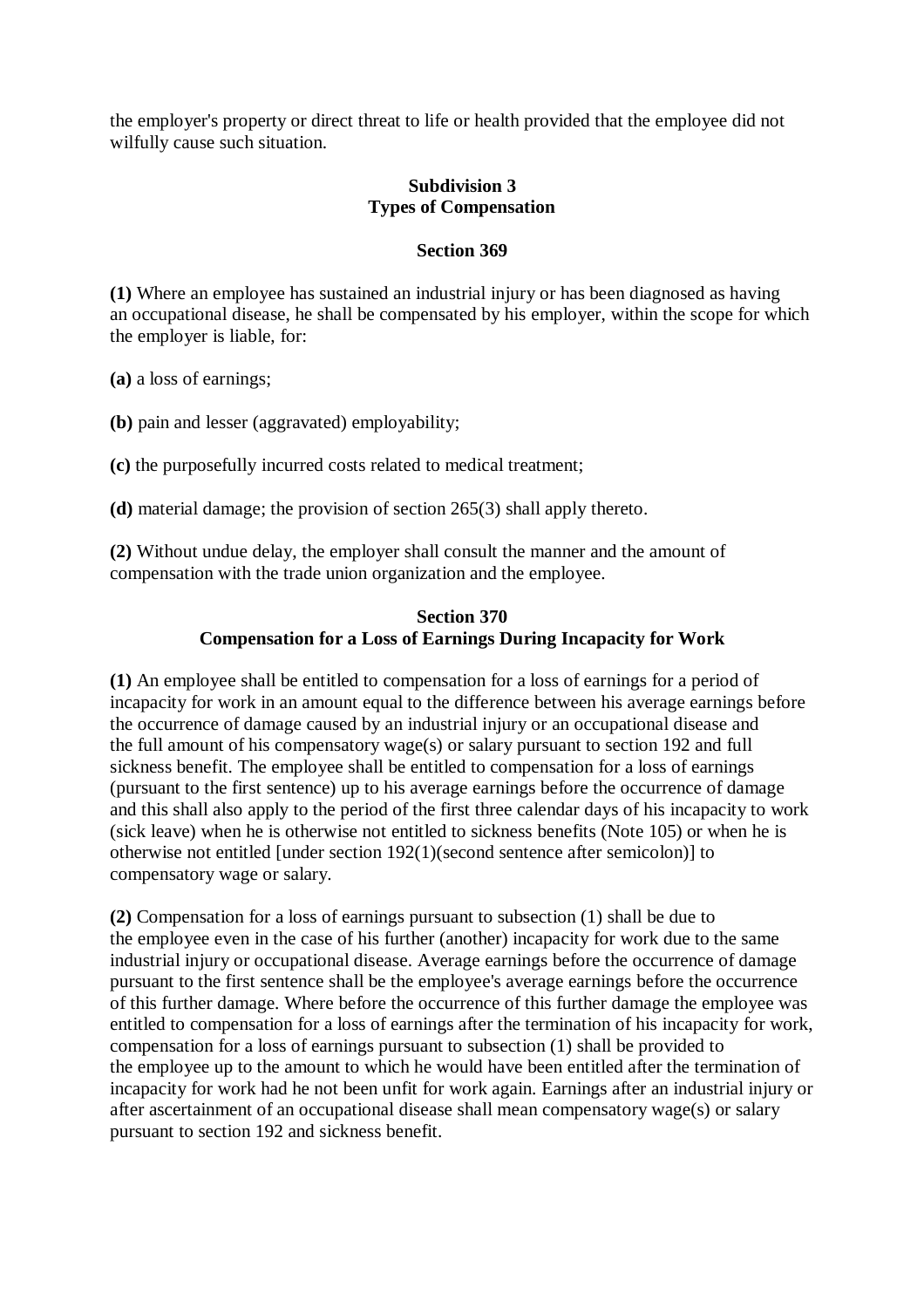## **Section 371**

# **Compensation for a Loss of Earnings after the Termination of Incapacity for Work**

**(1)** After the termination of incapacity for work or on recognition of full or partial disability the employee shall be entitled to compensation for a loss of earnings in an amount of the difference between his average earnings before the occurrence of damage and the earnings attained after the industrial injury or after the ascertainment (diagnosis) of an occupational disease, including, if appropriate, full or partial disability pension paid to him due to the same cause. Neither a reduction in full or partial disability pension benefit due to the employee's concurrent entitlement to some other pension insurance benefit under the pension insurance statutory provisions nor the employee's earnings resulting from his increased work efforts shall be thereby taken into consideration.

**(2)** The employee shall also be entitled to compensation for a loss of earnings pursuant to subsection (1) in the case of incapacity for work due to a reason (cause) other than his original industrial injury or occupational disease; earnings after an industrial injury or the ascertainment of an occupational disease shall mean to be those earnings on which the amount of sickness benefit is calculated.

**(3)** After the termination of incapacity for work or on the recognition of full or partial disability pursuant to subsection(1), the employee, who is entered in the registry of job seekers, shall also be entitled to compensation for a loss of earnings; earnings after an industrial injury or after the ascertainment of an occupational disease shall mean earnings in the amount of the minimum wage (section 111). Where after termination of incapacity for work the employee had been receiving compensation for a loss of earnings before he became a job seeker, he is entitled to such compensation in the amount to which his right arose during his employment relationship.

**(4)** Where the employee, due to his fault, attains earnings lower than the other employees carrying out the same work or work of the same type for the same employer (undertaking), average earnings attained by the other employees shall be considered as the earnings of this employee who is after an industrial injury or whose occupational disease has been diagnosed.

**(5)** The employee, who without serious reasons refuses to take up work which the employer has arranged for him, shall be entitled to compensation for a loss of earnings pursuant to subsection (1) only in an amount of the difference between his average earnings before the occurrence of the damage and the average earnings which he could have attained by performing work having been arranged for him. The employer shall not compensate to the employee damage up to the amount which the employee failed to earn without any good reason.

**(6)** The employee shall be entitled to compensation for a loss of earnings after the termination of incapacity for work, however at the utmost until the end of the calendar month when he attains the age of 65 years or until the date of award of his old-age retirement pension benefit (paid from statutory pension insurance).

# **Section 372 Compensation for Pain and Lesser Employability**

**(1)** Compensation for pain and lesser (aggravated) employability shall be paid as a lump sum.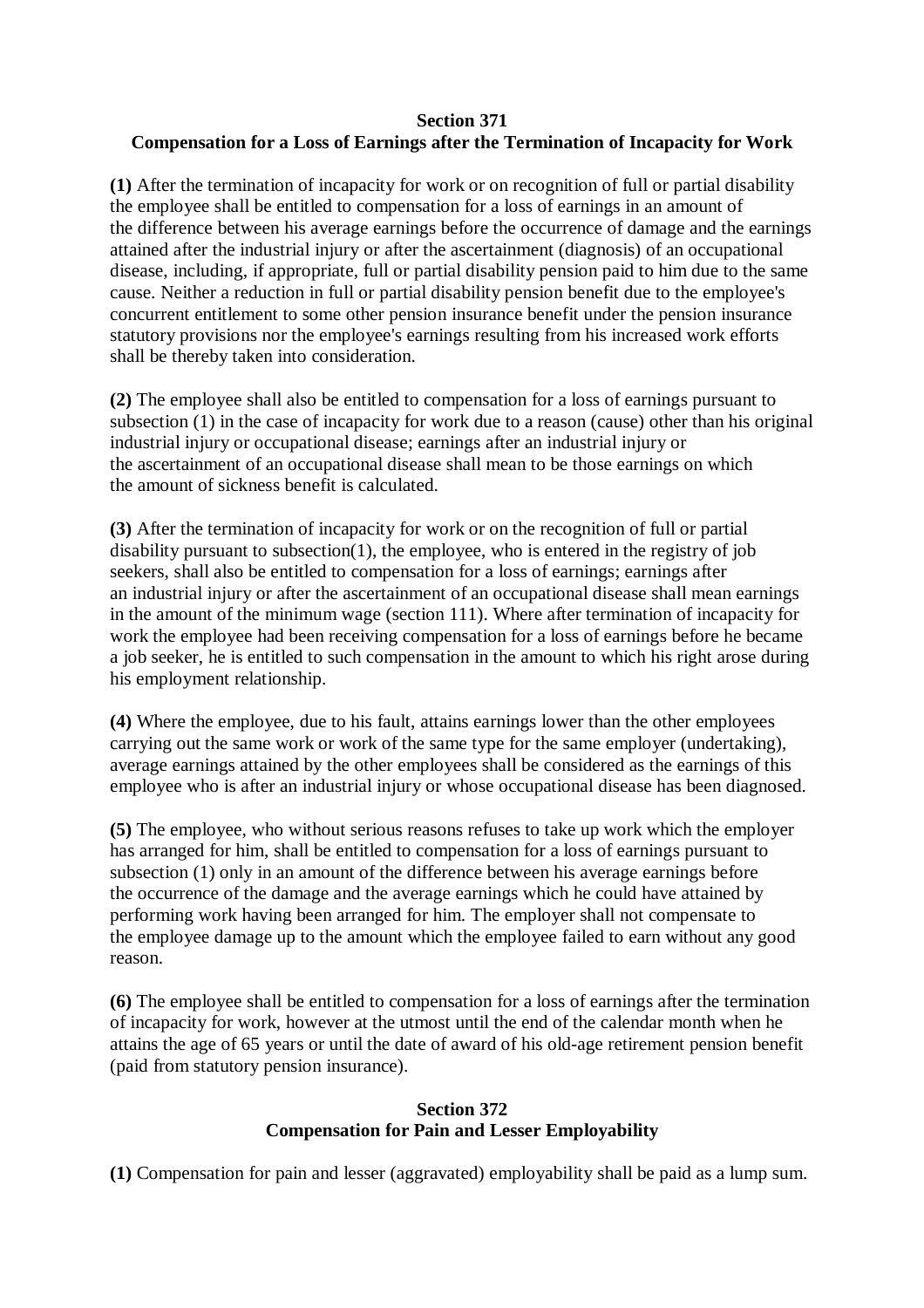**(2)** The Ministry of Health in agreement with the Ministry of Labour and Social Affairs shall lay down in a Decree the amount of up to which such compensation may be provided and the manner of its determination in individual cases.

## **Section 373 Purposefully Incurred Costs Related to Medical Treatment**

Purposefully incurred costs related to medical treatment shall be compensated to the person having incurred such costs.

# **Section 374**

Damage under this Code shall not be a potential loss of pension benefit(s).

## **Subdivision 4 Types of Compensation on Death of an Employee**

## **Section 375**

**(1)** Where an employee dies as a consequence of an industrial injury or an occupational disease, the employer shall, within the scope of his liability:

- **(a)** compensate purposefully incurred costs connected with the employee's medical treatment;
- **(b)** compensate adequate costs connected with the employee's funeral;
- **(c)** compensate the costs of the survivors' maintenance;
- **(d)** provide lump-sum indemnification to the survivors;
- **(e)** provide compensation for material damage; the provision of section 265(3) shall apply thereto.

**(2)** The rights pursuant to subsection (1) shall not depend on the fact whether the employee before his death claimed his rights to compensation for damage (damages) within the fixed time-limit.

#### **Section 376**

# **Compensation for Purposefully Incurred Costs Connected with Medical Treatment and Funeral**

**(1)** Compensation for purposefully incurred costs connected with medical treatment and compensation for adequate costs connected with the funeral shall be provided to the person who incurred the said costs. The adequate costs connected with the funeral shall be reduced by the funeral grant (funeral allowance) provided under other statutory provisions.

**(2)** Compensation for adequate costs connected with the funeral shall be expense charged by the undertaker concerned, cemetry charges, the cost of a tombstone up to at least CZK 20,000, or the cost of a modification of a tombstone, travel expenses and one-third of the cost of common mourning clothes to close persons.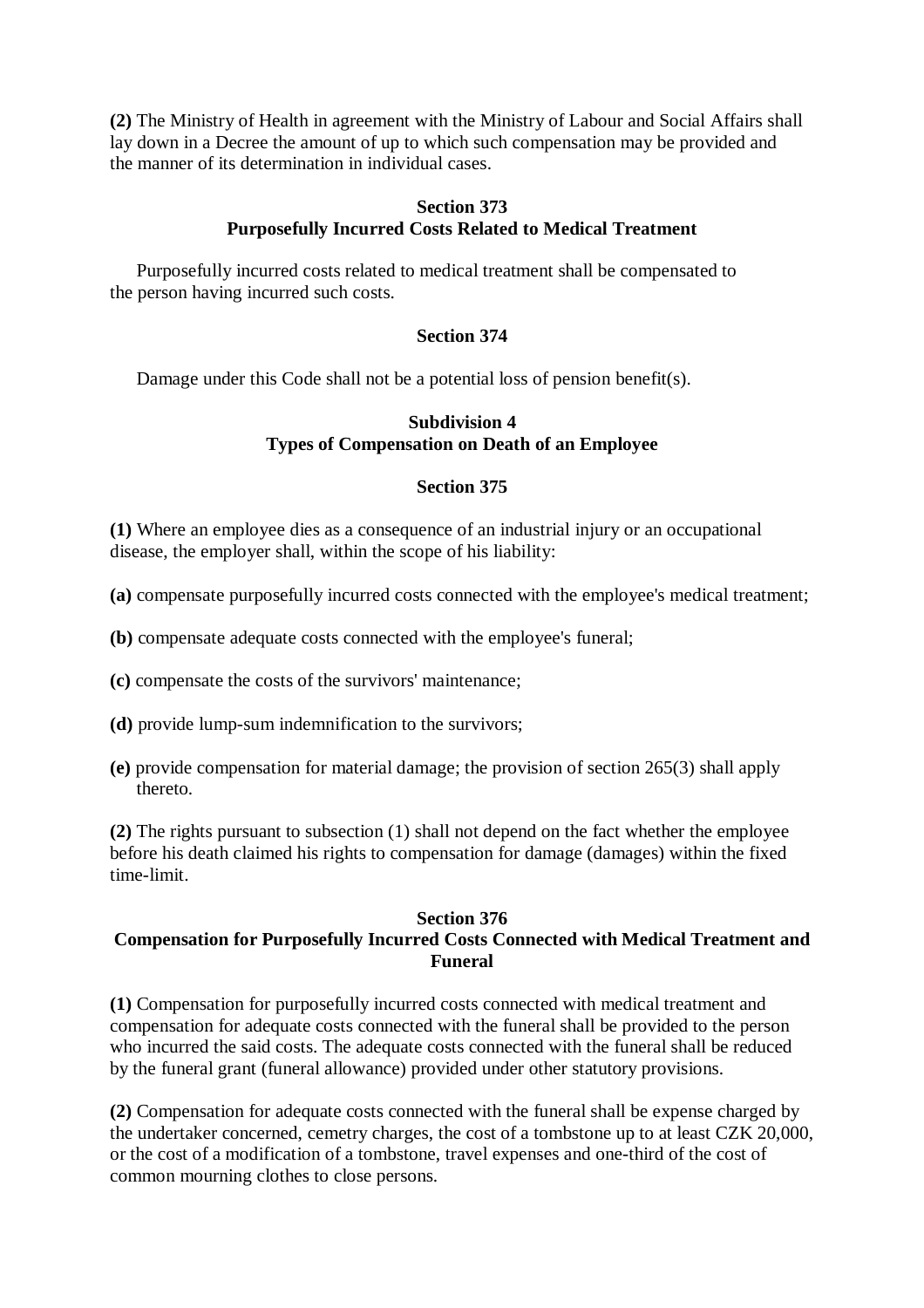**(3)** The Government may increase, by its Decree, the limit for compensation of the tombstone cost pursuant to subsection (2) in accordance with the changes in the price level.

### **Section 377 Compensation for the Cost of Survivors' Maintenance**

**(1)** Compensation for the cost of survivors' maintenance shall be due to those survivors whom the deceased maintained, or was under the duty to maintain, until the time until which he would have been under such duty, however latest until the end of the month when the deceased would have reached the age of 65 years.

**(2)** Compensation for the cost pursuant to subsection (1) shall be due to the survivors in the amount of 50% of the deceased employee's average earnings, as ascertained before his death, if he maintained, or was under the duty to maintain, one person, or 80% of his average earnings if he maintained, or was under the duty to maintain, two or more persons. The amounts due to individual survivors shall be reduced by the pension benefit awarded to the survivors. The earnings of the survivors shall not be taken into consideration.

**(3)** The compensation for the cost of the survivors' maintenance shall be based on the deceased employee's average earnings; the compensation for the cost of all the survivors' maintenance may not, in total, exceed the amount which the deceased employee would have been granted as compensation for a loss of earnings pursuant to section 371, and may not be provided longer than the compensation would have been paid to the deceased employee pursuant to section 371(6).

## **Section 378 Lump-Sum Indemnification to Survivors**

**(1)** Indemnification in the form of a lump sum shall be due to the deceased employee's spouse or maintained child where each of them will be paid at least CZK 240,000; if the deceased employee's parents lived with the deceased in one household, they shall be paid in total at least CZK 240,000. Even in the case that only one parent lived with the deceased in one household, lump sum indemnification at least in the amount of CZK 240,000 shall be paid to this parent.

**(2)** The Government may increase, by its Decree, the amount of the lump-sum indemnification in accordance with the changes in wages and living costs.

# **Section 379 Compensation for Material Damage**

Compensation for material damage shall be due to the deceased employee's heirs.

# **Subdivision 5 Joint and Specific Provisions on Liability for Damage**

# **Section 380**

(1) For the purposes of this Code, "industrial injury" ("pracovní úraz") shall mean damage (harm) to an employee's health or an employee's death if it occurred independently of his will,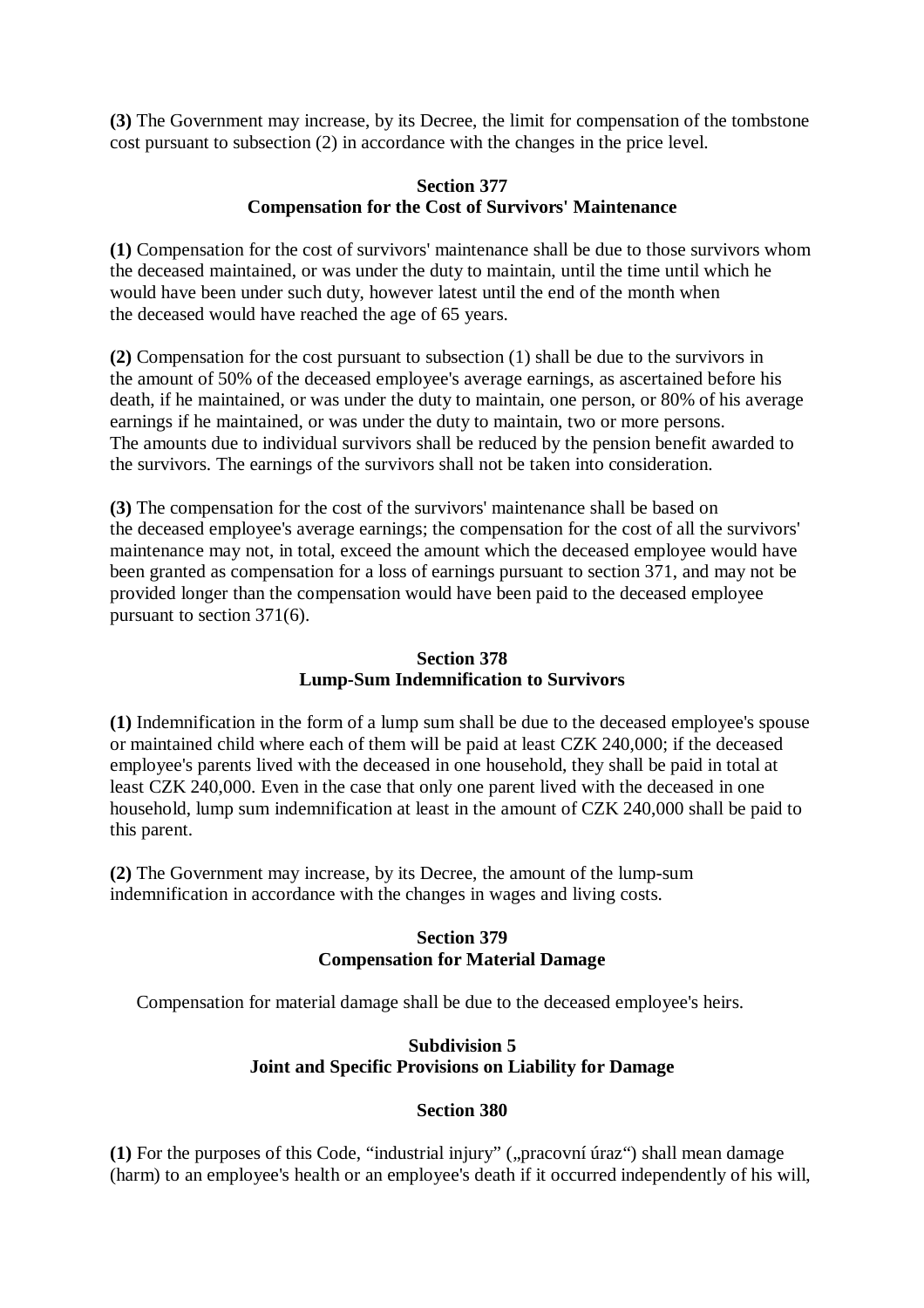and was caused by a short-term, sudden and violent impact of extraneous forces (influences) during his performance of working tasks or in direct connection therewith.

**(2)** An injury which an employee sustained in connection with performance of his working tasks shall also be regarded as an industrial injury.

**(3)** An injury which occurred to an employee during his journey to work and back home shall not be considered as an industrial injury.

**(4)** Occupational diseases shall be diseases which are laid down in other statutory provisions.

#### **Section 381**

Compensation for a loss of earnings during an employee's incapacity for work and compensation for a loss of earnings after the termination of an employee's incapacity for work for the same cause are separate rights (i.e. they are not concurrent entitlements).

#### **Section 382**

**(1)** When average earnings are ascertained for the purposes of compensation for damage (indemnification) relating to industrial injuries or occupational diseases, the decisive (reference) period shall be the preceding calendar year if this decisive period is more advantageous for the employee concerned.

**(2)** Compensation for a loss of earnings and compensation for the cost of survivors' maintenance shall be paid out by the employer regularly once per month, unless otherwise agreed by the parties.

#### **Section 383**

Where the employer's liability for damage concerning industrial injuries and/or occupational diseases is limited, section 367 shall apply.

#### **Section 384**

**(1)** The employer who compensated damage to the injured person is entitled to claim compensation for such damage (i.e. damages) from the person who, under the Civil Code, is liable for the said damage, and the scope of claim shall correspond to the degree of that person's liability towards the injured person, unless otherwise agreed in advance.

**(2)** Where compensation for damage with regard to an occupational disease is concerned, the employer who compensated such damage, is entitled to compensation from all employers for whom the afflicted employee was working under the conditions which caused the employee's occupational disease, and this compensation must be in proportion to the length of time for which the employee was working for them under the said conditions.

**(3)** Where damage to health other than an industrial injury or an occupational disease is involved, the manner and scope of compensation for it shall be subject to the provisions on industrial injuries.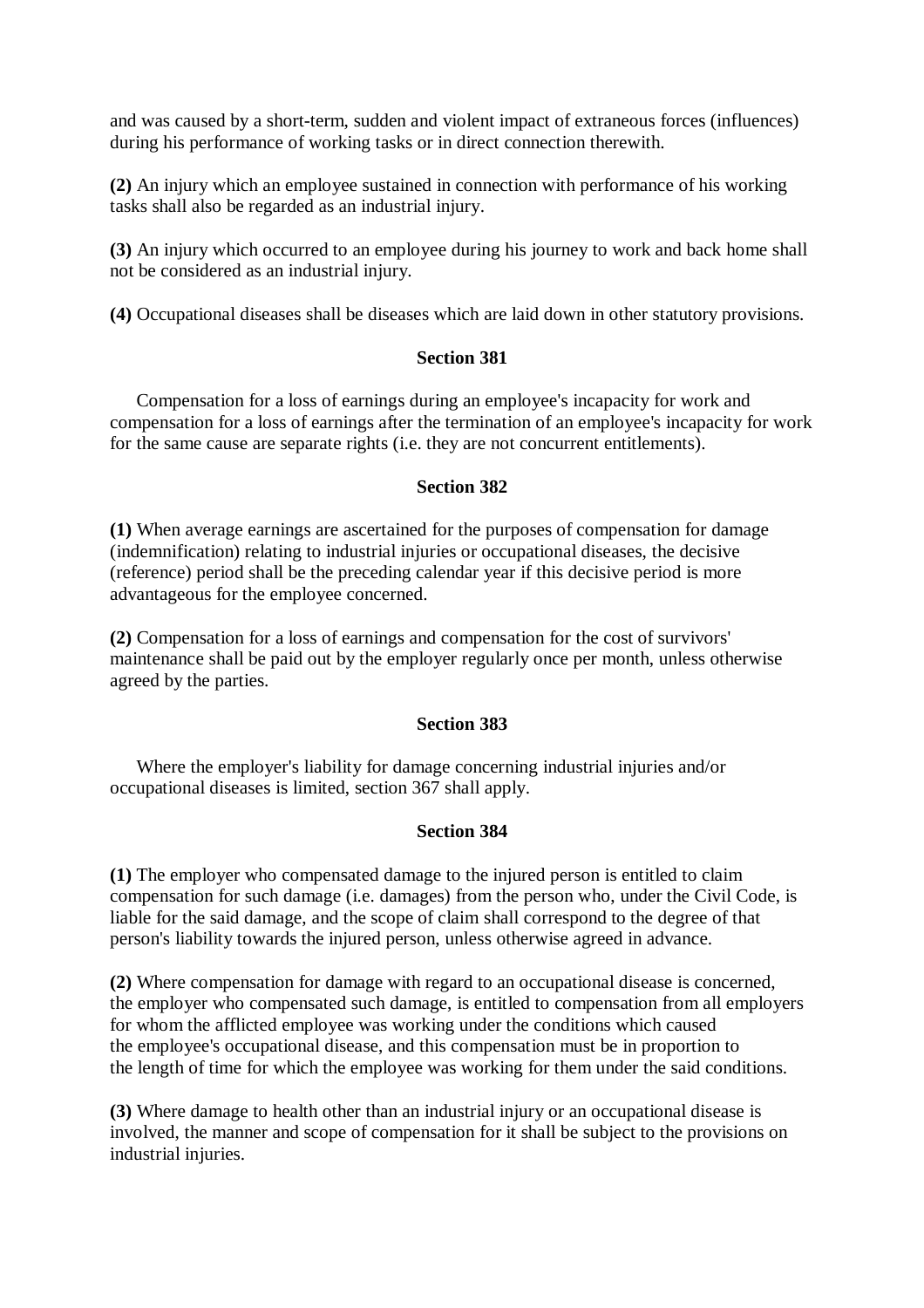#### **Section 385**

If the employee who at the time when he sustained an industrial injury or when his occupational disease was diagnosed was employed in two or more employment relationships or worked on the basis of an agreement on work performed outside an employment relationship, the amount of compensation for a loss of earnings shall be calculated on the basis of his average earnings attained in all such labour relationships with regard to the time for which these labour relationships could last.

#### **Section 386**

**(1)** An employee, who sustained an industrial injury or whose occupational disease was ascertained while he was employed in a fixed-term employment relationship or while he carried out work on the basis of an agreement concluded for a fixed term, shall be entitled to compensation for a loss of earnings only until the time when his labour relationship was due to terminate.

**(2)** Where a recipient of old-age (retirement) pension benefit or disability pension benefit sustains an industrial injury or his occupational disease is diagnosed, he is entitled to compensation for a loss of earnings while his employment continued provided that he did not stop being employed due to a reason unrelated to his industrial injury or occupational disease; where he does not work due to reasons (causes) relating to his industrial injury or occupational disease, he is entitled to compensation for a loss of earnings for the period for which, with regard to his state of health prior to the industrial injury or occupational disease, he could be expected to work. The provision of section 371(6) shall apply thereto.

#### **Section 387**

**(1)** "A journey to and from work" shall mean a journey from an employee's home (accommodation) to the point of entry into the employer's premises or to another place determined for performance of working tasks and a return journey; in respect of employees in forestry, agriculture and construction (civil engineering), it shall further include a journey to the determined place of assembly and a return journey to such place (point).

**(2)** A journey from the municipality (village), where an employee has his home address, to the place of work or to his (temporary) accommodation in another municipality (village) (unless it is concurrently the municipality of his regular workplace) and a return journey shall be regarded as an act that is necessary prior to the beginning of work and after its conclusion.

#### **Section 388**

In exceptional cases, the court may adequately increase the amount of compensation (indemnification) laid down in the implementing Decree [section 372(2)].

#### **Section 389**

An employee's rights to compensation for a loss of earnings due to an industrial injury or an occupational disease or some damage (harm) to health other than an industrial injury or occupational disease and the rights to the compensation of the cost of survivors' maintenance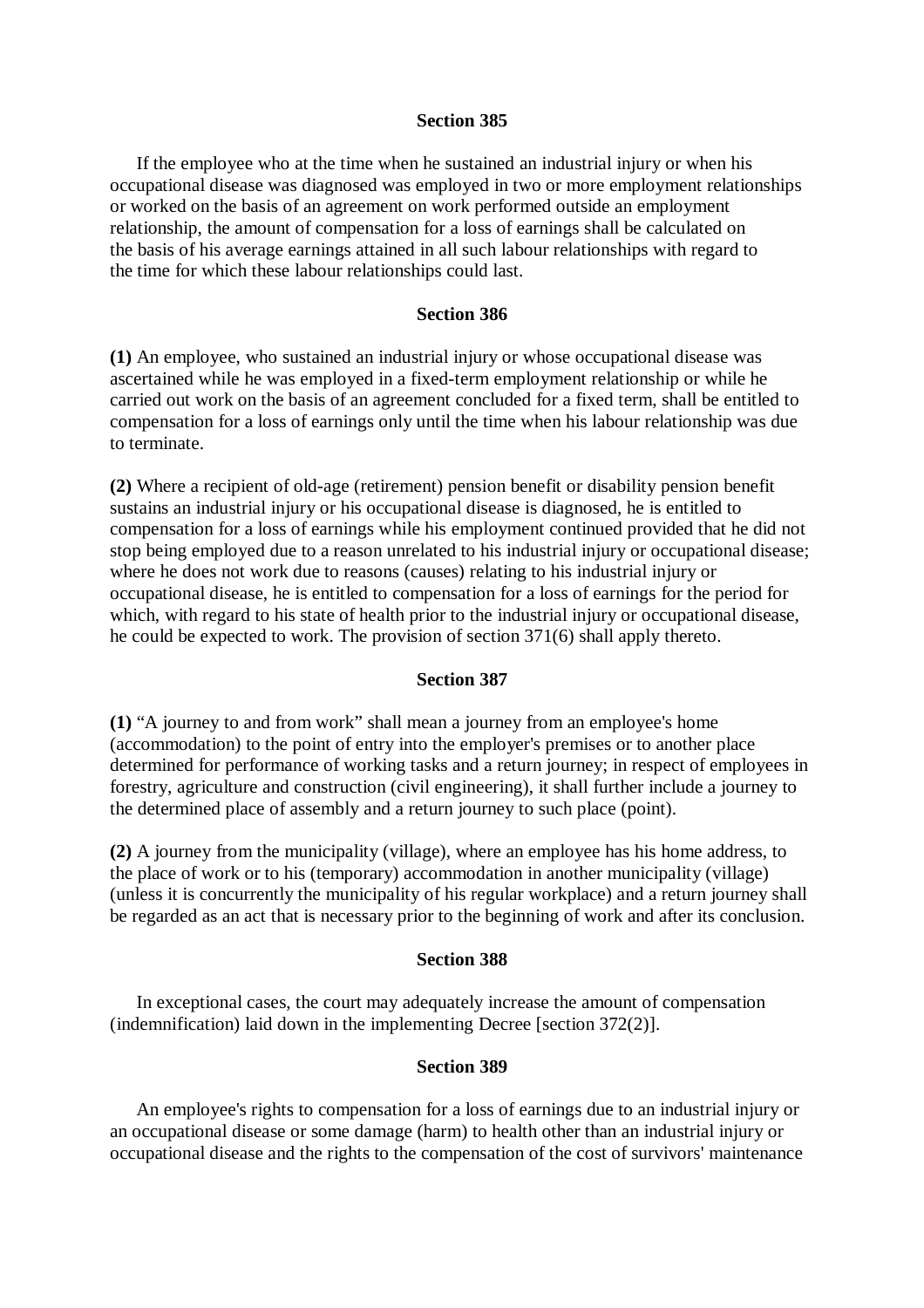shall not become statute-barred. However, the rights to individual payments arising therefrom shall become statute-barred.

#### **Section 390**

**(1)** Where the facts which were decisive for the determination of compensation for damage to the injured person significantly change, the injured person and the employer may demand that their rights and duties (obligations) be modified (altered) as appropriate.

**(2)** The Government may amend the conditions, the amount (level) and manner of providing compensation for a loss of earnings to employees after termination of their incapacity for work arisen from an industrial injury or an occupational disease with regard to changes in wages; this shall also apply to compensation of the cost of survivors' maintenance.

#### **Section 391**

**(1)** Pupils (students) of a secondary school, conservatoire (conservatory) and language school (where state examinations in languages can be passed) or students of a higher vocational school are liable for damage which they caused during theoretical lessons or practical training, or in direct connection therewith, and they bear this liability towards the legal entity running the school or school establishment or towards the legal entity or individual in whose workplaces (premises) practical training takes place. Where pupils (students) caused damage within the framework of educational process outside their lessons at a school establishment (facility), they bear liability towards the legal entity running this establishment (facility). Students of universities are liable to their university for damage which they caused during lessons or practical training within the curriculum provided by the university, or in direct connection therewith. Where during lessons (lectures) or practical training, or in direct connection therewith, damage was caused at the premises of another legal entity or individual, students bear liability towards this legal entity or individual in whose premises lessons (lectures) or practical training took place.

**(2)** Liability for damage caused to pupils of elementary schools or artistic elementary schools during lessons, or in direct connection therewith, is borne by the legal entity running the school; where damage is caused to pupils during educational process (activity) outside lessons, or in direct connection therewith in a school establishment (facility), liability for this damage is borne by the legal entity operating the school establishment (facility).

**(3)** The relevant legal entity running a school (school entity) is liable for damage to pupils (students) of secondary schools, conservatories and language schools (where state examinations in languages can be passed) and students of higher vocational schools if such damage was caused by a breach of legal duties or by an injury during theoretical lessons or practical training, or in direct connection therewith, within the school premises. Where damage was caused during practical training, or in direct connection therewith, at the premises of another legal entity or individual, this legal entity or individual is liable for such damage. Where damage was caused to pupils (students) during educational activity outside lessons, or in direct connection therewith, in a school facility, the legal entity operating the school facility is liable for this damage. Where an establishment of the State (Government) operates a school or school facility, this establishment is liable for damage in the name of the State (Government).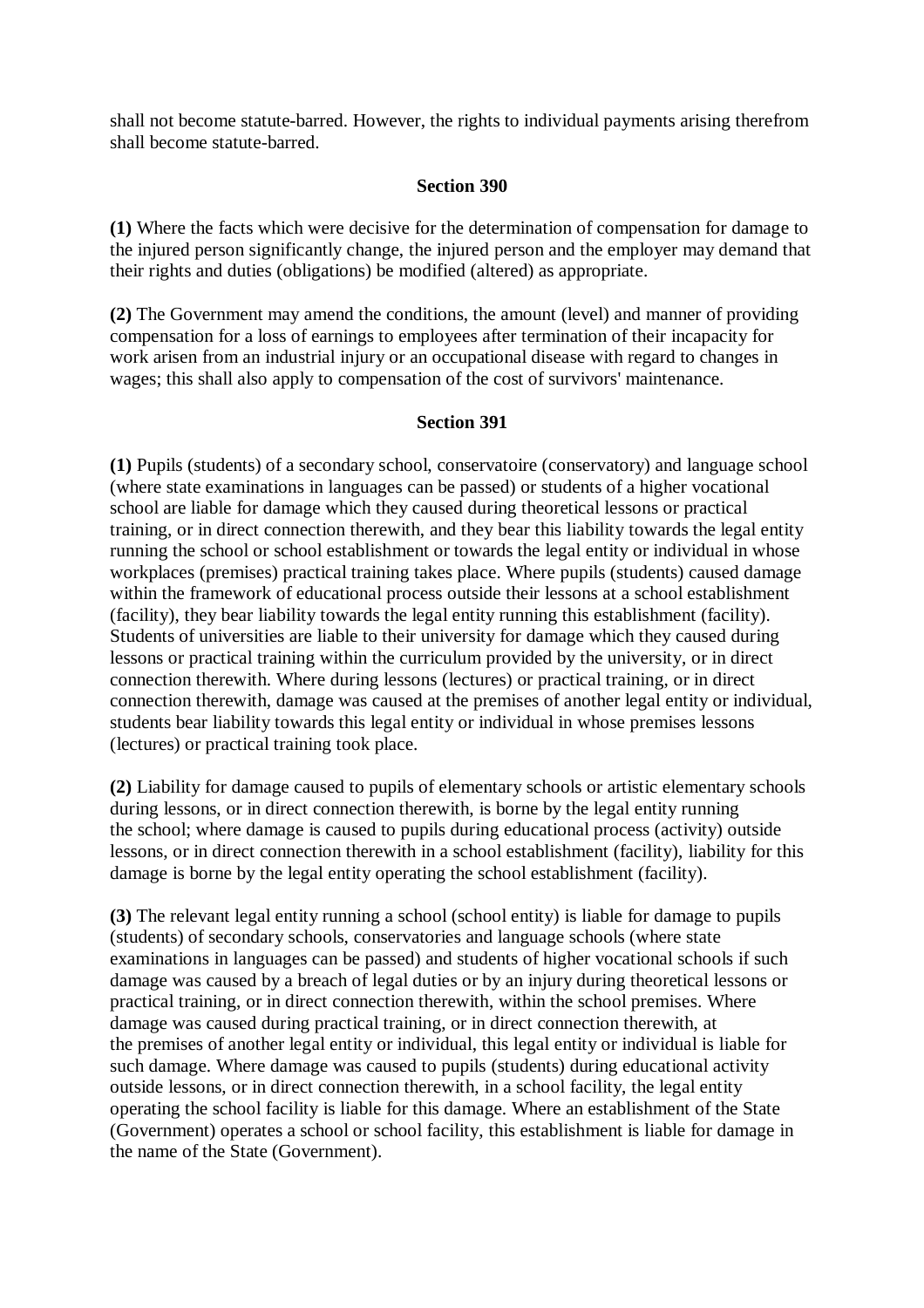**(4)** The relevant university is liable to students for damage which was caused to them by a breach of statutory duties (on the part of the university) or by an injury during lectures or practical training, or in direct connection therewith, within the curriculum provided by the university. Where damage occurred during lectures or practical training, or in direct connection therewith, within the premises of another legal entity or individual, this legal entity or individual shall bear liability for the damage.

**(5)** The relevant legal entity running a school establishment (facility) is liable to any individual in institutional care for damage which was caused by a breach of statutory duties or by an injury.

#### **Section 392**

**(1)** Where individuals (natural persons) exercise public office or officials of trade union organizations exercise their (trade union) activities and damage occurs while they exercise their office or in direct connection therewith, the liability shall be borne by the entity on behalf of which they exercise their office; the said individuals and officials are then liable for damage towards the entity (person) on behalf of which they exercise their office.

**(2)** The person (entity or natural person) in whose premises disabled persons are trained for their occupation under other statutory provisions (without being in an employment relationship) shall be liable to these disabled persons for damage caused to them by an industrial injury during the said training.

# **Section 393**

**(1)** Members of voluntary fire-fighting corps of a municipality and mine rescue corps if they sustain an injury during their activity in the said corps shall be entitled to compensation for damage. The liability shall be borne by the entity in respect of which these corps have been established.

**(2)** Individuals (natural persons) who help during an extraordinary event (disaster) or during the removal of its consequences in response to an appeal by central administrative authorities (agencies) or local authorities or the chief of an emergency squad, and in accordance with the instructions, or with the knowledge of the relevant authority or the chief of such emergency squad, and who sustain an injury, shall be entitled to compensation. The liability shall be borne by the relevant central administrative authority (agency) or local authority, unless otherwise provided in another Act.

**(3)** Individuals, who carry out voluntary tasks within the framework of activities organized by local authorities (e.g. in improving surroundings) and who sustain an injury, shall be entitled to compensation. The liability shall be borne by the person (entity) for which they were working when the injury occurred.

**(4)** Where an injury occurs, during performance of relevant tasks, to cooperative members (working for their cooperative), the Red Cross health care personnel, blood donors during blood taking, and to members of the Mountain Rescue Service as well as to individuals who at the request of the Mountain Rescue Service and under its instructions assist during some rescue operation in the field, and to individuals who perform voluntary social security care service or to individuals who are authorized by their employer to exercise some office or to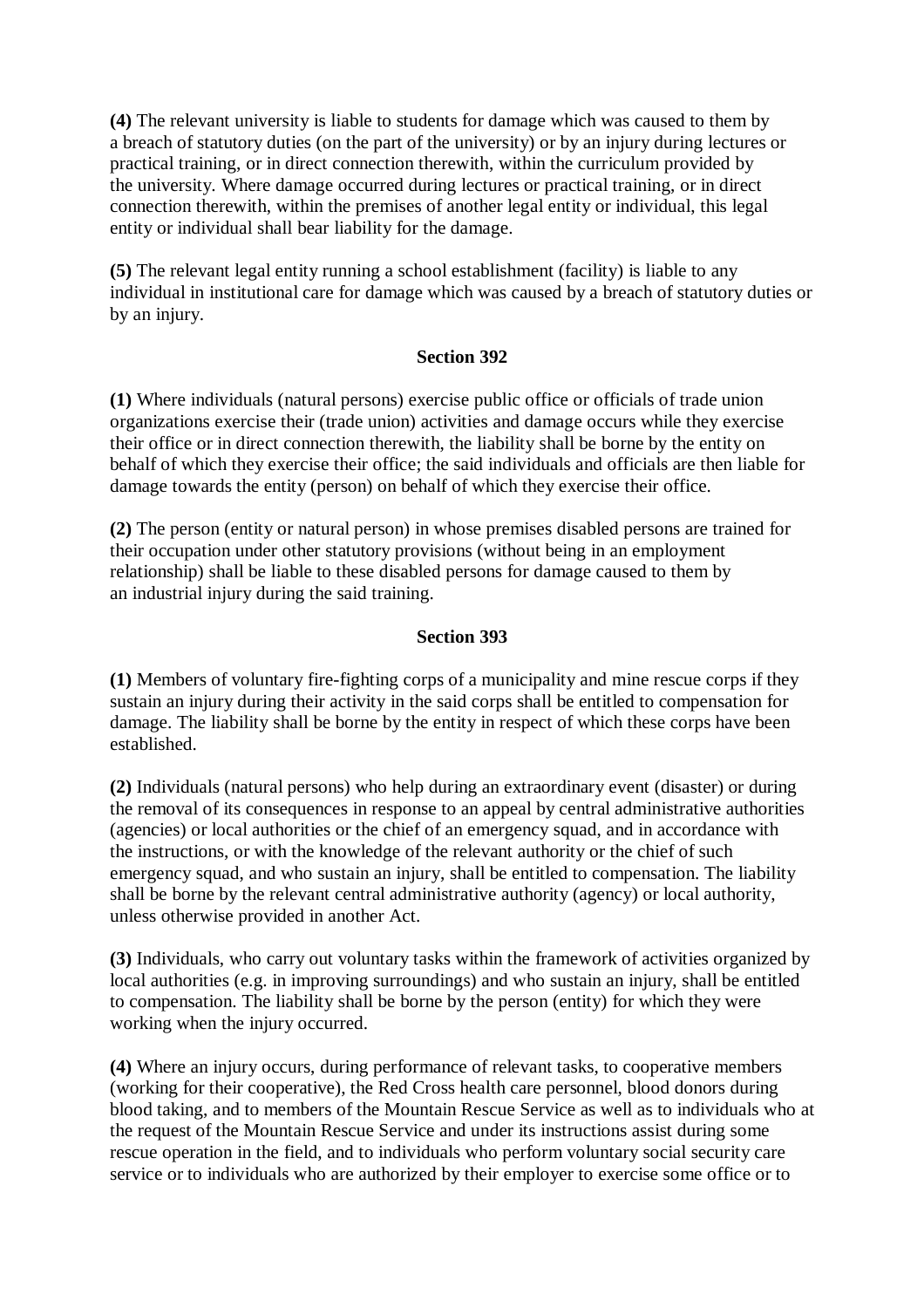carry out some activity, these individuals are entitled to compensation. The liability for damage shall be borne by the entity for which the individuals exercised their activity.

# **Division 2 Statutory Provisions on Compensatory Wage, Salary or Remuneration**

### **Section 393a**

**(1)** The provisions of section 57, 66(1)(second sentence), 192 to 194 shall be first applied as of the day when the Sickness Insurance Act No. 187/2006 Coll. takes effect.

**(2)** Where a temporary incapacity for work occurred, or where quarantine was ordered before the day on which the Sickness Insurance Act, No. 187/2006 Coll., takes effect, compensatory wage, salary or remuneration pursuant to relevant agreement to perform work, as laid down in sections 192 to 194, shall not be due to the employee for a period of such temporary incapacity for work (sick leave) or quarantine.

# **Division 3 Implementing Statutory Provisions (Regulations)**

## **Section 394**

**(1)** Until the promulgation of implementing statutory provisions (regulations) with regard to sections 104(6), 105(7), 137(3), 189(6), 238(2) and 246(2) and (4), the following Decrees shall apply:

- **(a)** Government Decree No. 495/2001 Coll. (concerning personal protective aids, washing agents, detergents and disinfectants);
- **(b)** Government Decree No. 447/2000 Coll. (concerning the regulation of funds for salaries and standby remuneration);
- **(c)** Government Decree No. 494/2001 Coll., as amended (concerning keeping records of industrial injuries and relevant reporting);
- **(d)** Government Decree No. 469/2002 Coll., as amended (concerning occupational qualifications and remuneration conditions in public administration and services);
- **(e)** Government Decree No. 289/2002 Coll., as amended (regarding the supply of information to the Salary Information System);
- **(f)** Government Decree No. 62/1994 Coll., as amended (concerning reimbursement of certain expenses to employees posted abroad if such employees are employed by budgetary and similar organizations);
- **(g)** Decree No. 288/2003 Coll. (laying down those types of work and workplaces prohibited to pregnant employees, breastfeeding employees and mothers until the end of the ninth month after childbirth and to adolescents, and laying down the conditions under which adolescents may carry out those types of work for the purpose of their occupational training).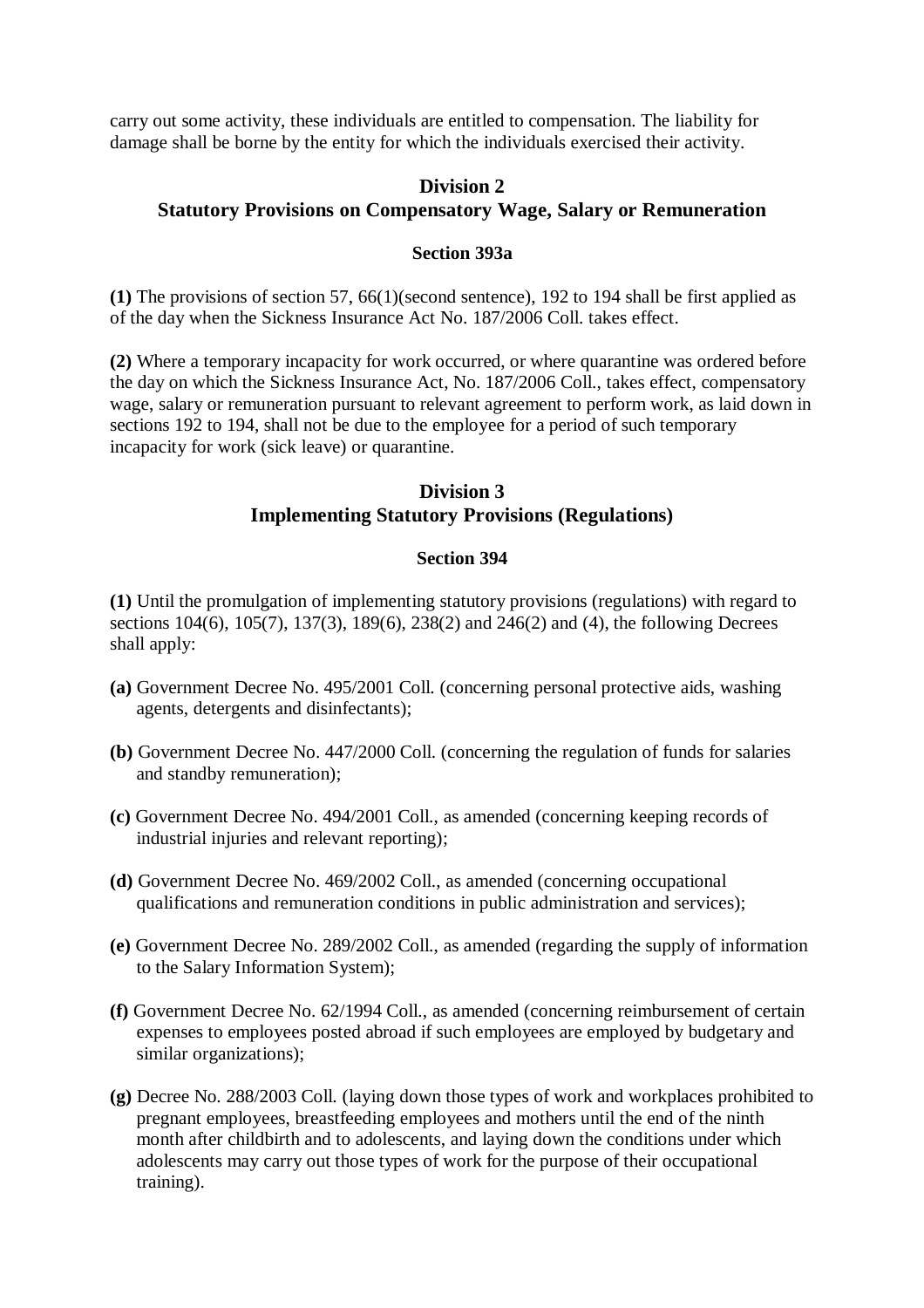**(2)** Until legal force of the regulation of accident insurance, procedure under Decree No 440/2001 Coll., as amended, on compensation for pain and aggravation of employability shall apply.

# **CHAPTER II FINAL PROVISIONS**

### **Section 395**

The following are hereby repealed:

1. Labour Code, No. 65/1965 Coll.;

2. Act No. 153/1969 Coll.;

- 3. Act No. 72/1982 Coll.;
- 4. Act No. 111/1984 Coll.;
- 5. Act No. 22/1985 Coll.;
- 6. Act No. 52/1987 Coll.;
- 7. Act No. 231/1992 Coll.;
- 8. Act No. 74/1994 Coll.;
- 9. Act No. 220/1995 Coll.;
- 10. Act No. 1/1992 Coll.;
- 11. Act No. 119/1992 Coll.;
- 12. Act No. 44/1994 Coll.;
- 13. Act No. 125/1998 Coll.;
- 14. Act No. 36/2000 Coll.;
- 15. Act No. 475/2001 Coll.;
- 16. Government Decree No. 108/1994 Coll.;
- 17. Government Decree No. 461/2000 Coll.;
- 18. Government Decree No. 342/2004 Coll.;
- 19. Government Decree No. 516/2004 Coll.;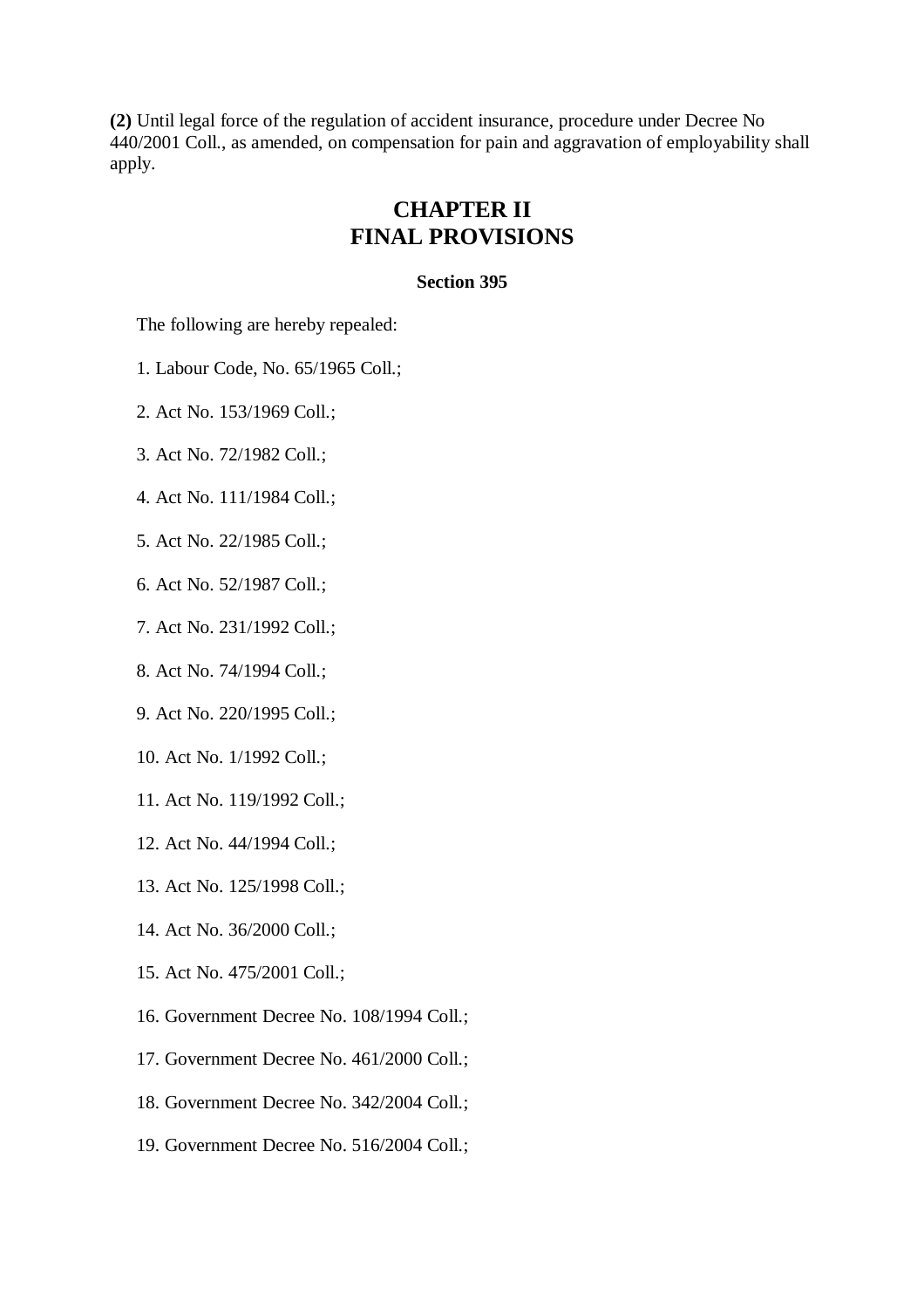20. Government Decree No. 252/1992 Coll.; 21. Government Decree No. 77/1994 Coll.; 22. Government Decree No. 333/1993 Coll.; 23. Government Decree No. 308/1995 Coll.; 24. Government Decree No. 356/1997 Coll.; 25. Government Decree No. 318/1998 Coll.; 26. Government Decree No. 132/1999 Coll.; 27. Government Decree No. 312/1999 Coll.; 28. Government Decree No. 163/2000 Coll.; 29. Government Decree No. 430/2000 Coll.; 30. Government Decree No. 437/2001 Coll.; 31. Government Decree No. 560/2002 Coll.; 32. Government Decree No. 464/2003 Coll.; 33. Government Decree No. 700/2004 Coll.; 34. Government Decree No. 303/1995 Coll.; 35. Government Decree No. 320/1997 Coll.; 36. Government Decree No. 317/1998 Coll.; 37. Government Decree No. 131/1999 Coll.; 38. Government Decree No. 313/1999 Coll.; 39. Government Decree No. 162/2000 Coll.; 40. Government Decree No. 429/2000 Coll.; 41. Government Decree No. 436/2001 Coll.; 42. Government Decree No. 559/2002 Coll.; 43. Government Decree No. 463/2003 Coll.; 44. Government Decree No. 699/2004 Coll.;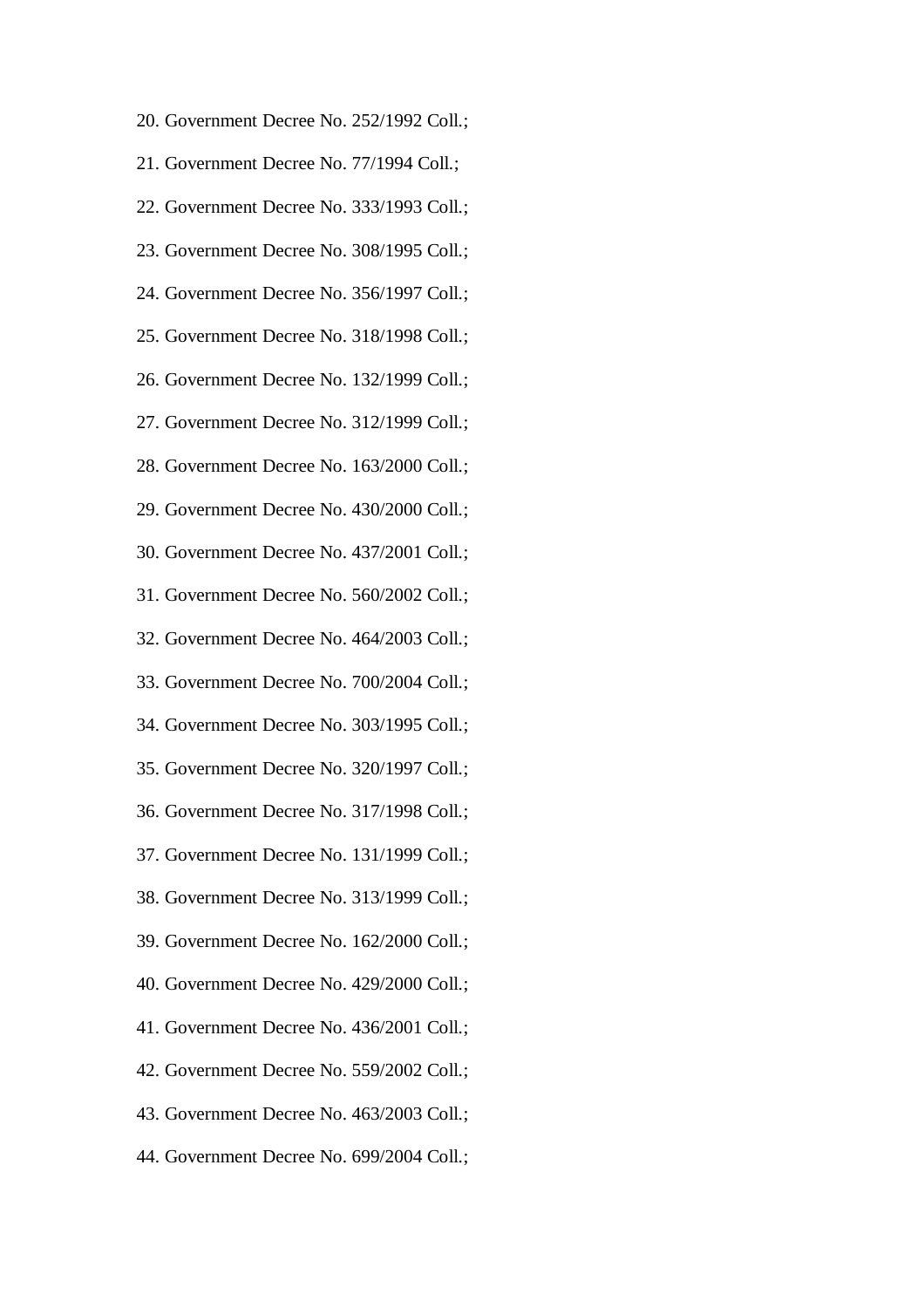- 45. Government Decree No. 330/2003 Coll.;
- 46. Government Decree No. 637/2004 Coll.;
- 47. Article I of Government Decree No. 213/2005 Coll.;
- 48. Government Decree No. 307/2005 Coll.;
- 49. Government Decree No. 537/2005 Coll.;
- 50. Decree (Regulation) No. 140/1968 Coll.;
- 51. Decree (Regulation) No. 197/1994 Coll.;
- 52. Decree (Regulation) No. 172/1973 Coll.;
- 53. Decree (Regulation) No. 75/1967 Coll.;
- 54. Decree (Regulation) No. 45/1987 Coll.;
- 55. Decree (Regulation) No. 95/1987 Coll.;
- 56. Decree (Regulation) No. 96/1987 Coll.;
- 57. Decree (Regulation) No. 108/1989 Coll.;
- 58. Decree (Regulation) No. 104/1993 Coll.;
- 59. Decree (Regulation) No. 275/1993 Coll.;
- 60. Decree (Regulation) No. 18/1991 Coll.;
- 61. Decree (Regulation) No. 367/1999 Coll.

## **Section 396 Legal Force**

**(1)** This Code shall take legal force on 1 January 2007.

**(2)** The provision of section 238(1) shall cease to apply on the day when the renouncement of the International Labour Organization's Underground Work (Women) Convention No. 45 of 1935 (No. 441/1990 Coll.) comes into force.

Amendments:

Act No. 585/2006 Coll. took effect on 31 December 2006;

Act No. 181/2007 Coll. took effect on 1 August 2007;

Act No. 261/2007 Coll. took effect on 1 January 2008;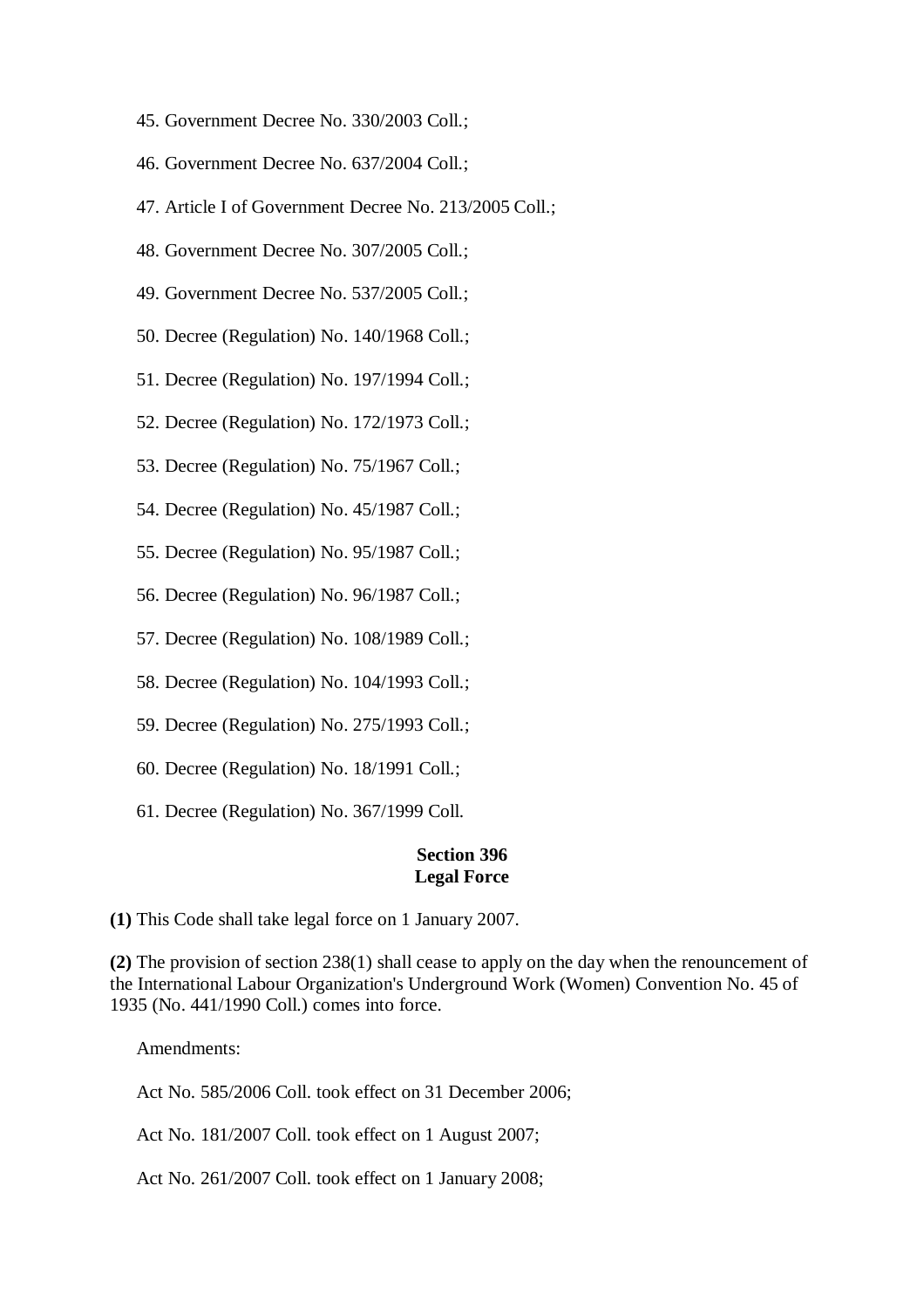Act No. 296/2007 Coll. took effect on 1 January 2008;

Act No. 362/2007 Coll. took effect on 1 January 2008;

Judgment of the Constitutional Court No. 116/2008 Coll. took effect on 14 April 2008;

Act No. 121/2008 Coll. took effect on 1 July 2008;

Act No. 126/2008 Coll. took effect on 1 July 2008;

Act No. 294/2008 Coll. took effect on 1 October 2008;

Act No. 305/2008 Coll. took effect on 1 January 2009;

Act No. 306/2008 Coll. took effect on 1 January 2010;

Act No. 382/2008 Coll. took effect on 1 January 2009;

Act No. 286/2009 Coll. took effect on 1 November 2009;

Act No. 320/2009 Coll. took effect on 14 September 2009;

Act No. 326/2009 Coll. took effect on 24 September 2009;

Decree No. 462/2010 Coll. took effect on 1 January 2010;

Act No. 347/2010 Coll. took effect on 1 January 2011;

Decree No. 377/2010 Coll. took effect on 1 January 2011;

Act No. 427/2010 Coll. took effect on 1 January 2011;

Act No. 73/2011 Coll. took effect on 1 April 2011;

Act No. 180/2011 Coll. took effect on 1 July 2011;

Act No. 185/2011 Coll. took effect on 8 July 2011;

Act No. 341/2011 Coll. took effect on 1 January 2012;

Act No. 364/2011 Coll. took effect on 1 January 2012;

Act No. 365/2011 Coll. took effect on 1 January 2012;

Act No. 367/2011 Coll. took effect on 1 January 2012;

Act No. 375/2011 Coll. took effect on 1 April 2012;

Decree No. 429/2011 Coll. took effect on 1 January 2012;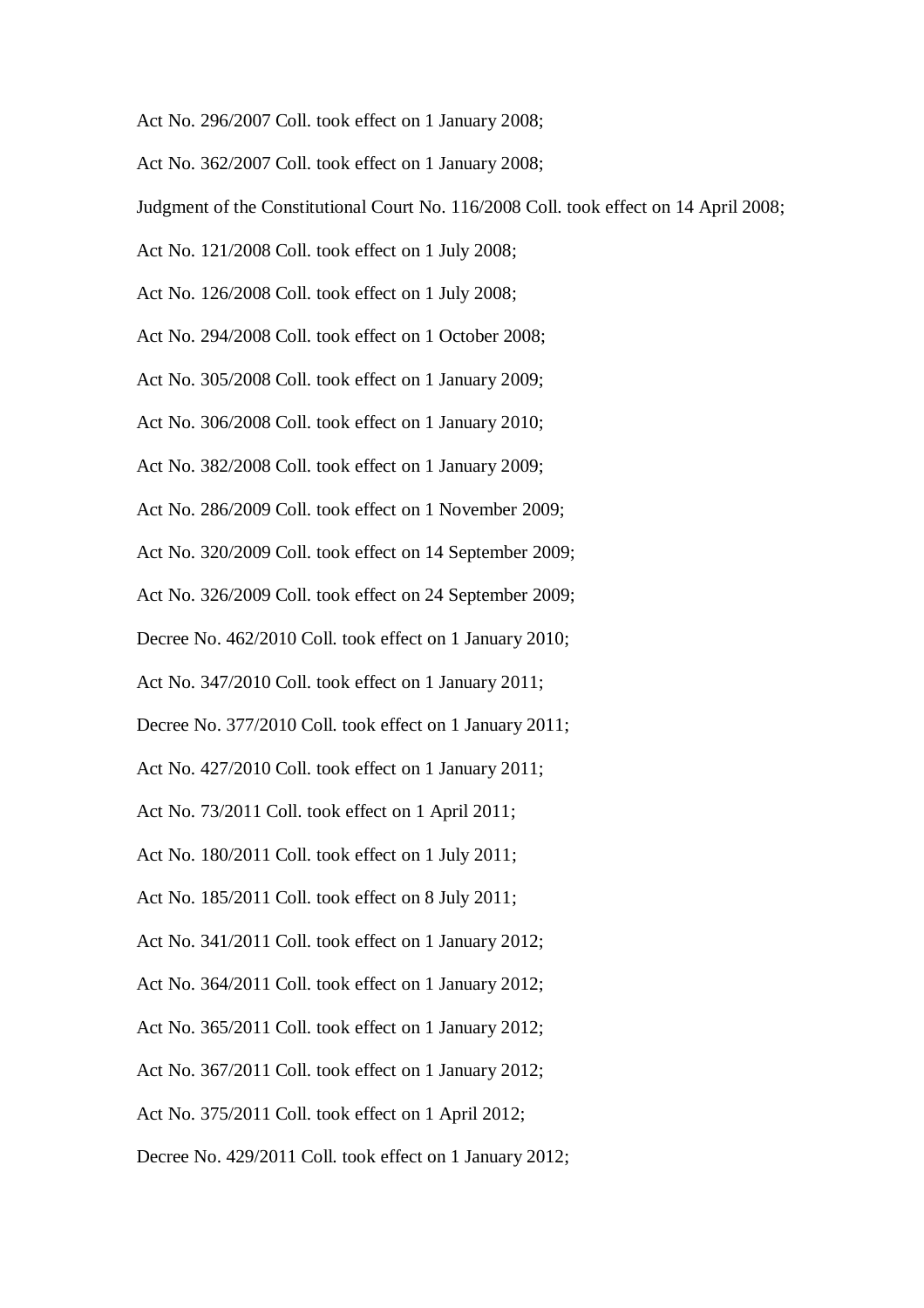#### Act No. 466/2011 Coll. took effect on 30 December 2011.

## **TRANSITORY PROVISIONS OF AMENDING ACTS**

#### **Transitory Provisions of Act No. 362/2007 Coll.**

- 1. Labour relations arisen before the effective date of this Act (No. 362/2007 Coll.) shall be regulated by Act No. 262/2006 Coll., as subsequently amended and also as amended by this Act; however legal acts made before the effective date of this Act shall be regulated by the hitherto statutory provisions even when their effects occur only after the day when this Act takes legal force.
- 2. The right to redundancy payment (severance payment) on the side of an employee who was given notice (of termination) due to reasons stated in section 52(d) of the Labour Code in its wording until the effective date of this Act or on the side of an employee with whom an agreement on termination of his employment relationship was made due to the same reasons before the date of entry of this Act into force, shall be governed by the hitherto statutory provisions, contracts, agreements and internal rules (internal regulations) pursuant to section 305 of the Labour Code in its effective wording until the date of this Act taking legal force.
- 3. Where an employee was given notice or where an agreement on termination of his employment relationship was made before the date of this Act coming into force, the employee's obligation to refund redundancy payment (severance payment) if, after the said termination of his employment relationship, he performs work for his hitherto employer in a labour relationship pursuant to section 3 (second sentence) of the Labour Code in the effective wording until the date of this Act (No. 362/2007 Coll.) taking force shall be governed by hitherto statutory provisions, agreements, contracts and internal regulations (rules) pursuant to section 305 of the Labour Code in the wording effective until the date of this Act (No. 362/2007 Coll.) coming into force.

#### **Transitory Provision of Act No. 294/2008 Coll.**

Additionally agreed overtime work in the health care sector (section 93a) may only be performed within a period from the effective date of this Act (1 October 2008) until 31 December 2013.

#### **Transitory Provision of Act No. 326/2009 Coll.**

Where the first three days of a period of temporary incapacity for work for which there is no entitlement to compensatory wage or salary (section 192) did not lapse until 30 June 2009, the entitlement to compensatory wage or salary during temporary incapacity for work shall be claimed pursuant to section 192(1)(part of the sentence beyond the semicolon) in the wording effective as of 1 July 2009.

#### **Transitory Provisions of Act No. 347/2010 Coll.**

1. Where temporary incapacity for work arose or quarantine was ordered before 1 January 2011 and it continues in 2011,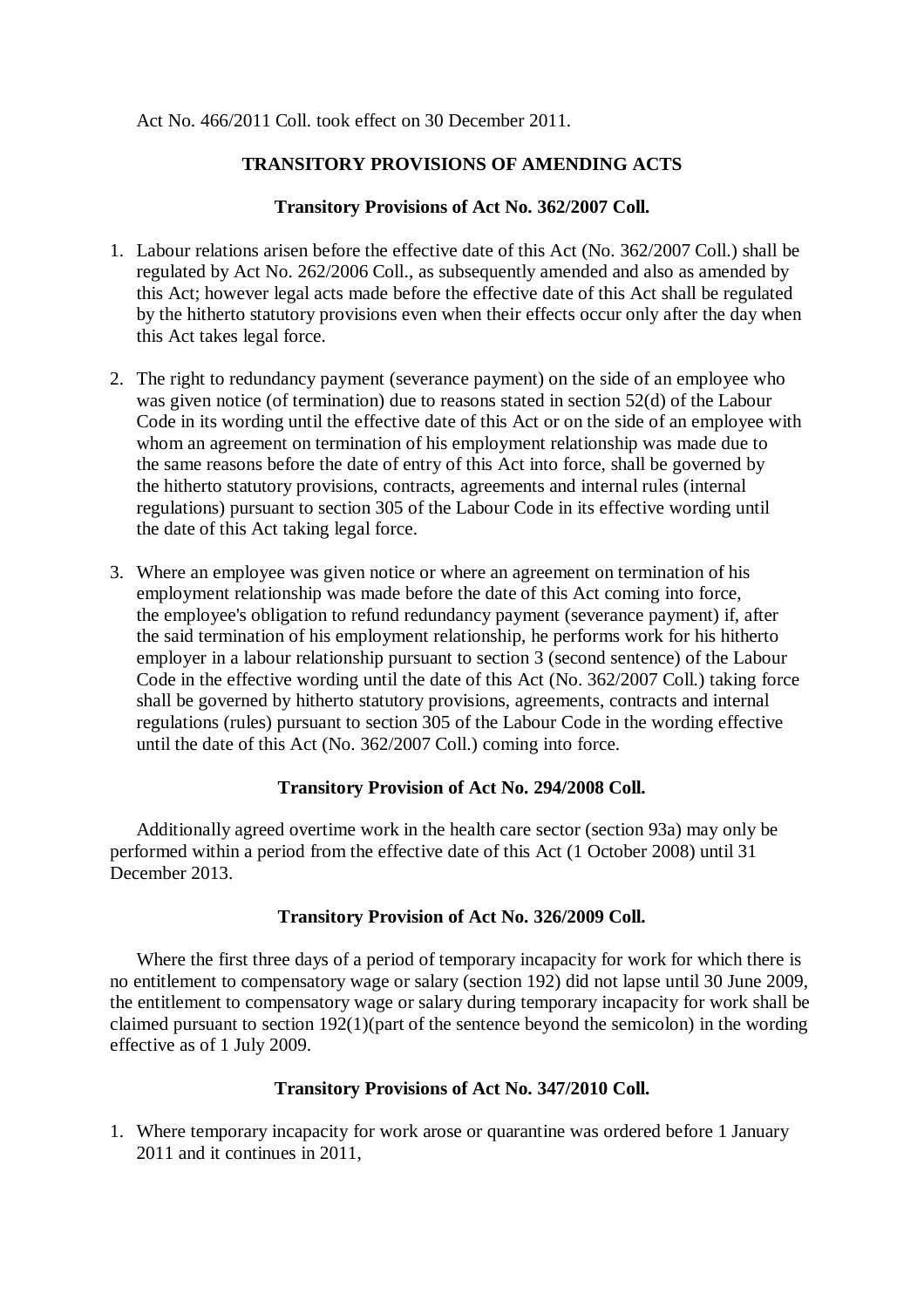- (a) compensatory wage or salary or compensation for remuneration pursuant to an agreement to perform work is due pursuant to section 192 or section 194 of Act No. 262/2006 Coll., in the wording effective until the date when this Act (No. 347/2010 Coll.) takes legal force, and
- (b) the length of a period, or a period of the first 14 calendar days, referred to in section 66(1)(second sentence) and in section 192(1)(third and fourth sentences), (5), (6)(first sentence) of Act No. 262/2006 Coll. in the wording effective until the date when this Act (No. 347/2010 Coll.) takes legal force, shall be maintained.
- 2. Where temporary incapacity for work arose or quarantine was ordered before 1 January 2014 and it still lasts in 2014,
	- (a) compensatory wage or salary or compensation for remuneration pursuant to an agreement to perform work is due pursuant to section 192 or section 194 of Act No. 262/2006 Coll. in the wording effective at 31 December 2013, and
	- (b) the length of a period, or a period of the 21 calendar days, referred to in section 66(1)(second sentence) and in section 192(1)(third and fourth sentences), (5) and (6)(first sentence) of Act No. 262/2006 Coll. in the wording effective at 31 December 2013 shall be maintained.

## **Transitory Provision of Act No. 185/2011 Coll.**

Access to supranational information pursuant to sections 288 to 299 in the wording until the effective date of this Act (No. 185/2011 Coll.) shall apply to EU-scale undertakings and EU-scale groups of undertakings with seat in the Czech Republic and to their establishment (branch) located in the Czech Republic

- **(a)** in respect of which, from 5 June 2009 to 5 June 2011, arrangements (agreements) were concluded or modified pursuant to section 288 to 295 of Act No. 262/2006 Coll. in the wording effective until the date of this Act taking legal force,
- **(b)** in respect of which arrangements (agreements) pursuant to (a) were modified, supplemented or extended,

with effect until the termination of such arrangements (agreements). However, the provision of section 298a of Act No. 262/2006 Coll. (in the wording effective after the date of this Act taking legal force) shall apply thereto.

#### **Transitory Provision of Act No. 364/2011 Coll.**

Where temporary incapacity for work arose or quarantine was ordered before 1 January 2014 and it still lasts in 2014,

**(a)** compensatory wage or salary or compensation for remuneration pursuant to an agreement to perform work pursuant to section 192 or section 194 of Act No. 262/2006 Coll. in the wording effective until 31 December 2013, and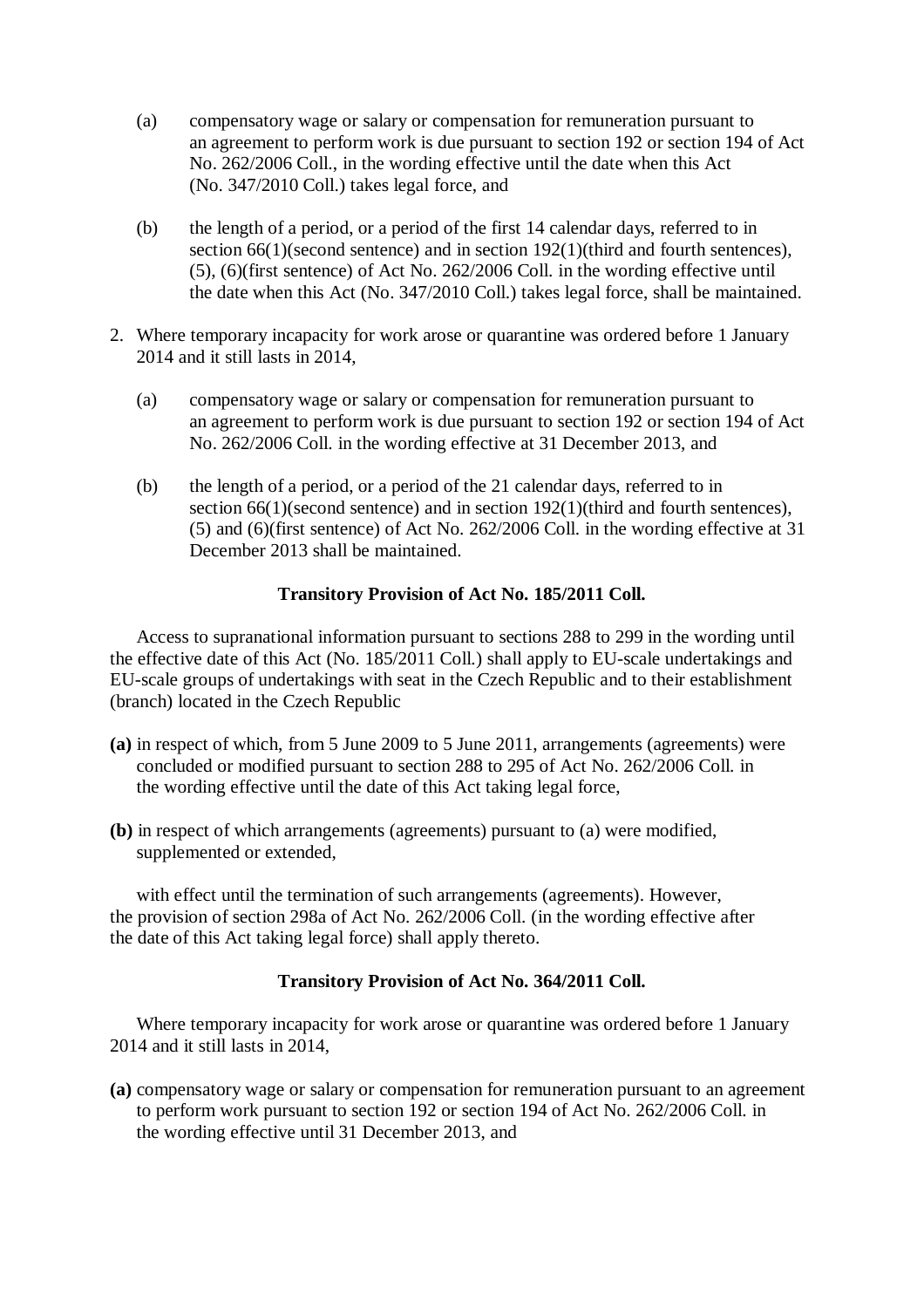**(b)** the length of a period, or a period of 21 calendar days, referred to in section 66(1)(second sentence) and in section 192(1)(third and fourth sentences), (5) and (6)(first sentence) of Act No. 262/2006 Coll. in the wording effective at 31 December 2013 shall be maintained.

# **Transitory Provisions of Act No. 365/2011 Coll.**

- 1. Labour relations that were formed before the effective date of this Act (1 January 2012) shall be governed by Act No. 262/2009 Coll. as amended as of the effective date of this Act, however legal acts made before the effective date of this Act shall be governed by the hitherto statutory provisions even if their effects occurs after the date of legal force of this Act (No. 365/2011 Coll.).
- 2. Notice (of termination) of a collective agreement concluded before the effective date of this Act shall be governed by the hitherto statutory provisions.
- 3. A period of obstacles to work pursuant to section 35(2) of the Act No. 262/2006 Coll., as amended by this Act, due to which during probationary period an employee does not perform the relevant work and by which his probationary period is extended, shall be governed by the hitherto statutory provision.
- 4. It is possible to proceed in accordance with a written agreement concluded pursuant to section 39(4) of Act No. 262/2006 Coll., (in the wording effective until the date of legal force of this Act) or in accordance with the internal regulations (internal rules) issued to implement section 39(4) of Act No. 262/2006 Coll., (in the wording effective until the date of legal force of this Act) for no longer than six months from the effective date of this Act.
- 5. The reason (ground) for notice laid down in section 52(h) of Act No. 262/2006 Coll., as amended by this Act, may not be claimed if breach of regimen prescribed to an insured person who is temporarily unfit for work occurred before the effective date of this Act.
- 6. Severance pay to which an employee's entitlement arose because he was given notice of termination pursuant to section 52(a) to (c) of Act No. 262/2006 Coll. in the wording effective until the date of legal force of this Act (No. 365/2011 Coll.) or because an agreement on termination of employment relationship was concluded with him on the same grounds as well as severance pay to which an employee became entitled when he immediately terminated his employment relationship pursuant to section 56 of Act No. 262/2006 Coll. in the wording until the effective date of this Act (No. 365/2011 Coll.) shall be governed by the hitherto statutory provisions.
- 7. A right pursuant to section 69(2) of Act No. 262/2006 Coll., as amended by this Act, may be claimed at the court (with the exception of ineffective termination of an employment relationship) on the basis of a legal act made earliest on the date when this Act takes legal force.
- 8. The provision of section 209(2) of Act No. 262/2006 Coll., as amended by this Act (No. 365/2011 Coll.), may be applied to cases of partial unemployment that occurred earliest on the date when this Act takes legal force.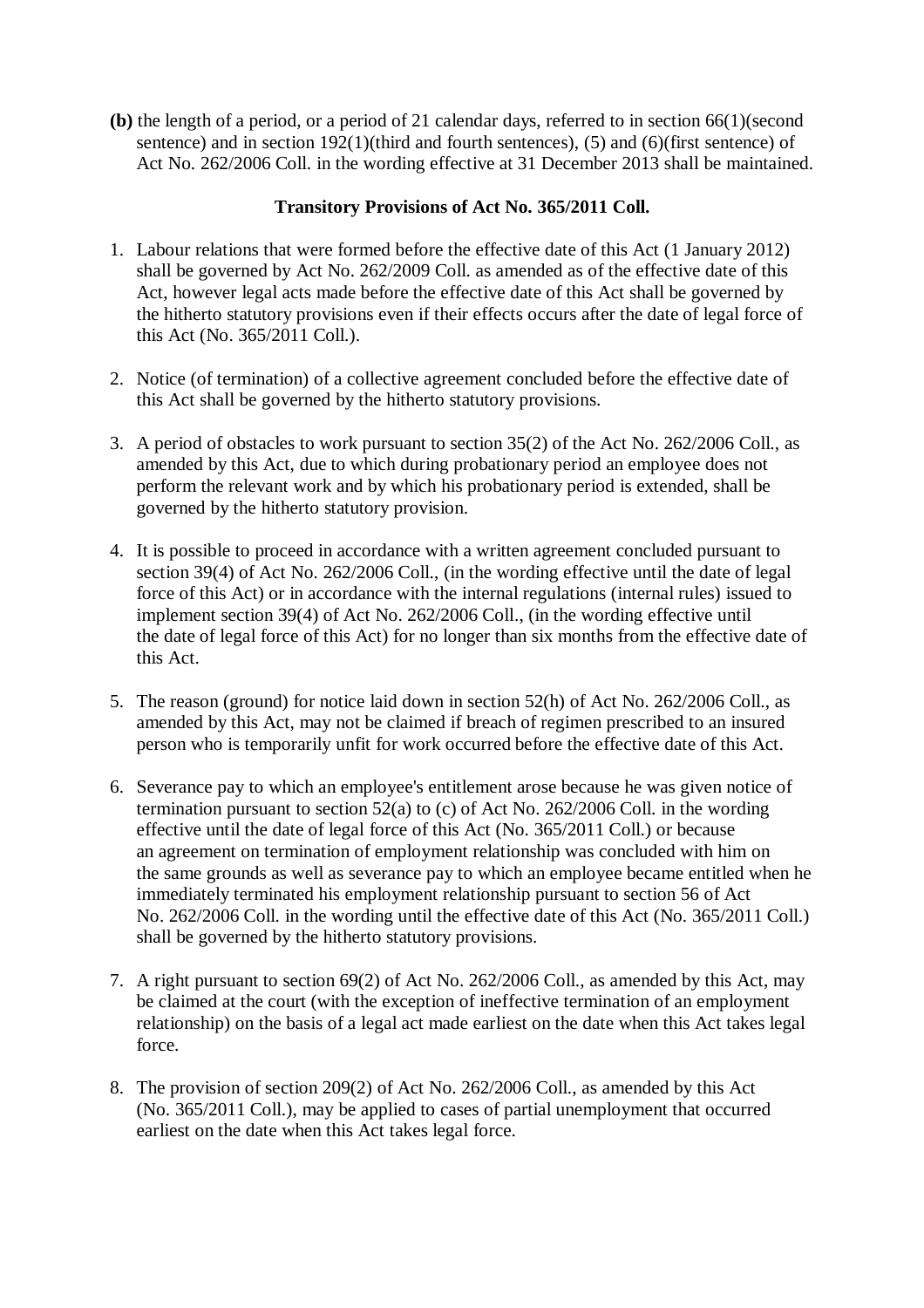- 9. The cases of partial unemployment, which occurred before the effective date of this Act and on which decision was to be taken in administrative proceedings pursuant to section 209(3) of Act No. 262/2006 Coll. in the wording effective until the date of legal force of this Act (No. 365/2011 Coll.) and on which no final decision was made or on which the proceedings were interrupted, shall be governed by the hitherto statutory provisions.
- 10. The provisions of section 330 of Act No. 262/2006 Coll., as amended by this Act, shall apply to the cases of termination (discharge) of a right as of the effective date of this Act.
- 11. The provisions of section 333 of Act No. 262/2006 Coll., as amended by this Act, shall apply to periods that started to run earliest on the effective date of this Act.
- 12. Transfer of rights and obligations arising from labour relations and transfer of the excercise of rights and obligations arising from labour relations where their effective date occurred before the date of this Act taking legal force shall be governed by the hitherto statutory provisions.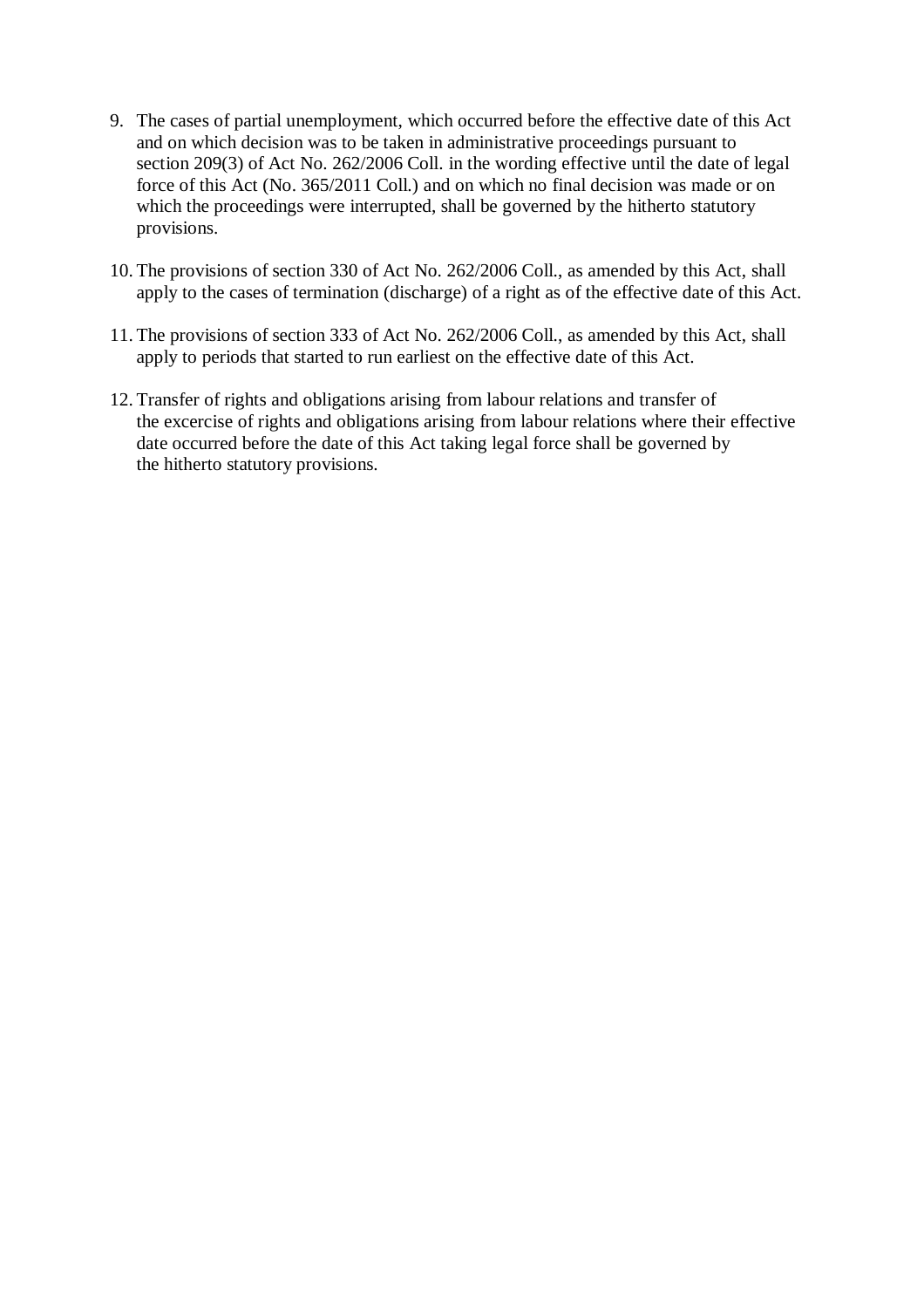#### **Notes:**

Note 1: Council Directive 91/533/EEC of 14 October 1991 on an employer's obligation to inform employees of the conditions applicable to the contract or employment relationship;

> Council Directive 98/59/EC of 20 July 1998 on the approximation of the laws of the Member States relating to collective redundancies;

Council Directive 99/70/EC of 28 June 1999 concerning the framework agreement on fixed-term work concluded by ETUC, UNICE and CEEP;

Council Directive 97/81/EC of 15 December 1997 concerning Framework Agreement on part-time work concluded by UNICE, CEEP and the ETUC;

Council Directive 2004/113/EC of 13 December 2004 implementing the principle of equal treatment between men and women in the access to and supply of goods and services;

Council Directive 94/45/EC of 22 September 1994 on the establishment of a European Works Council or a procedure in Community-scale undertakings and Community-scale groups of undertakings for the purposes of informing and consulting employees (as amended by Directive 97/74/EC and Directive 2006/109/EC);

Council Directive 97/74/EC of 15 December 1997 extending, to the United Kingdom of Great Britain and Northern Ireland, Directive 94/45/EC on the establishment of a European Works Council or a procedure in Community-scale undertakings and Community-scale groups of undertakings for the purposes of informing and consulting employees;

Council Directive 2006/109/EC of 20 November 2006 adapting Directive 94/45/EC on the establishment of a European Works Council or a procedure in Community-scale undertakings and Community-scale groups of undertakings for the purposes of informing and consulting employees;

Directive 2002/14/EC of the European Parliament and of the Council of 11 March 2002 establishing a general framework for informing and consulting employees in the European Community;

Article 13 of the Council Directive 2001/86/EC of 8 October 2001 supplementing the Statute for a European company with regard to the involvement of employees;

Council Directive 2001/23/EC of 12 March 2001 on the approximation of the laws of the Member States relating to the safeguarding of employees' rights in the event of transfers of undertakings, businesses or parts of undertakings or businesses;

Directive 96/71/EC of the European Parliament and of the Council of 16 December 1996 concerning the posting of workers in the framework of the provision of services;

Council Directive 96/34/EC of 3 June 1996 on the framework agreement on parental leave concluded by UNICE, CEEP and the ETUC;

Directive 2003/88/EC of the European Parliament and of the Council of 4 November 2003 concerning certain aspects of the organisation of working time;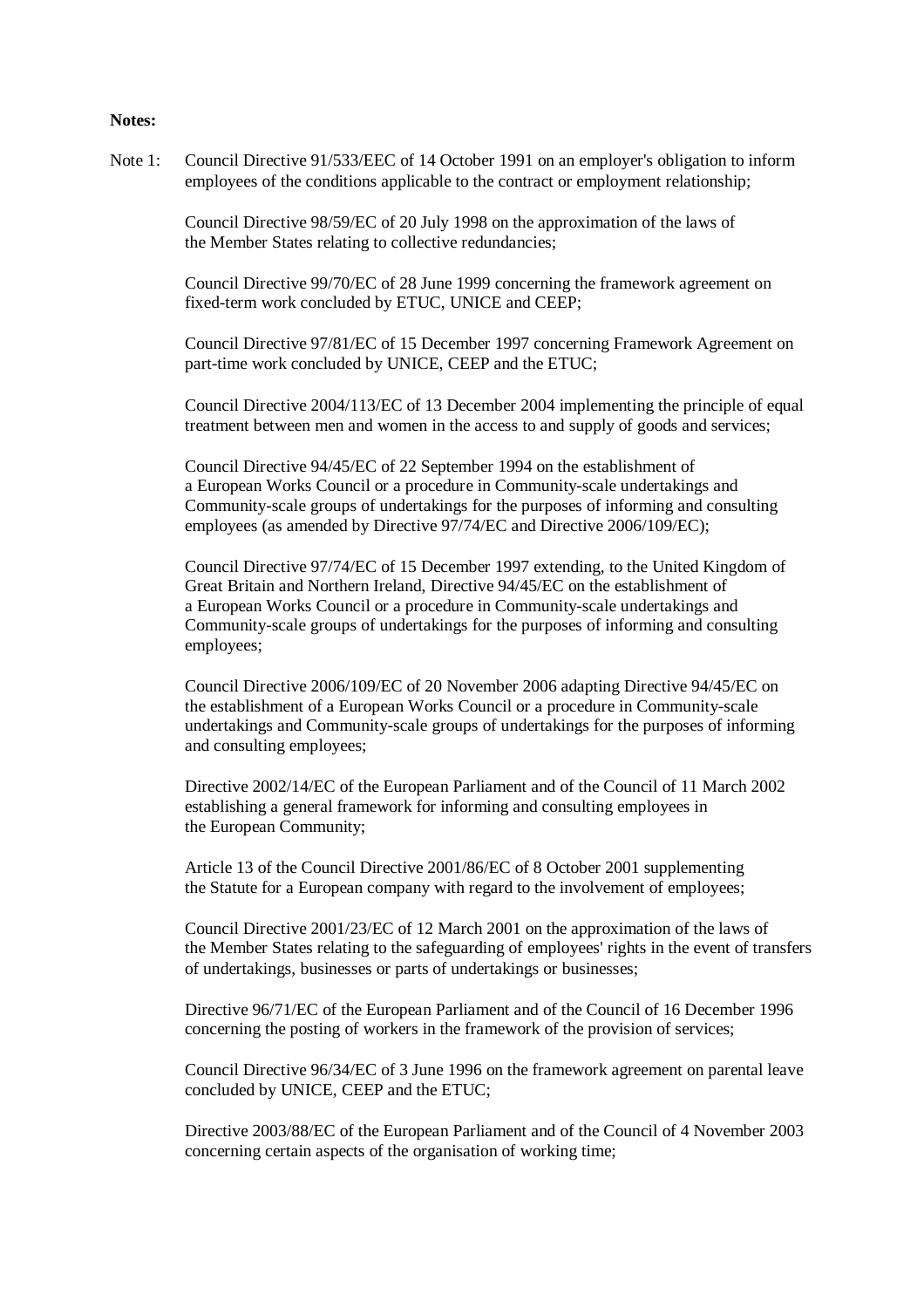Council Directive 94/33/EC of 22 June 1994 on the protection of young people at work;

Council Directive 91/383/EEC of 25 June 1991 supplementing the measures to encourage improvements in the safety and health at work of workers with a fixed-duration employment relationship or a temporary employment relationship;

Council Directive 89/391/EEC of 12 June 1989 on the introduction of measures to encourage improvements in the safety and health of workers at work;

Council Directive 89/656/EEC of 30 November 1989 on the minimum health and safety requirements for the use by workers of personal protective equipment at the workplace [third individual directive within the meaning of Article 16(1) of Directive 89/391/EEC];

Council Directive 92/85/EEC of 19 October 1992 on the introduction of measures to encourage improvements in the safety and health at work of pregnant workers and workers who have recently given birth or are breastfeeding [tenth individual Directive within the meaning of Article 16(1) of Directive 89/391/EEC];

Council Directive 2010/18/EU of 8 March 2010 implementing the revised Framework Agreement on parental leave concluded by BUSINESSEUROPE, UEAPME, CEEP and ETUC and repealing Directive 96/34/EC;

Directive 2006/54/EC of the European Parliament and of the Council of 5 July 2006 on the implementation of the principle of equal opportunities and equal treatment of men and women in matters of employment and occupation;

Council Directive 2000/43/EC of 29 June 2000 implementing the principle of equal treatment between persons irrespective of racial or ethnic origin;

Council Directive 2000/78/EC of 27 November 2000 establishing a general framework for equal treatment in employment and occupation;

Directive 2002/15/EC of the European Parliament and of the Council of 11 March 2002 on the organisation of the working time of persons performing mobile road transport activities;

Council Directive 2005/47/EC of 18 July 2008 of the Agreement between the Community of European Railways (CER) and the European Transport Workers' Federation on certain aspects of the working conditions of mobile workers engaged in interoperables cross-border services in the railway sector;

Article 15 of Council Directive 2003/72/EC of 22 July 2003 supplementing the Statute for a European Cooperative Society with regard to the involvement of employees; Directive 2009/38/EC of the European Parliament and of the Council of 6 May 2009 on the establisment of a European Works Council or a procedure in Community-scale undertakings and Community-scale groups of undertakings for the purposes of informing and consulting employees;

Note 2: e.g. Public Service Act, No. 218/2002 Coll., as amended:

Act No. 361/2003 Coll.

Note 3: section 226 of the Commercial Code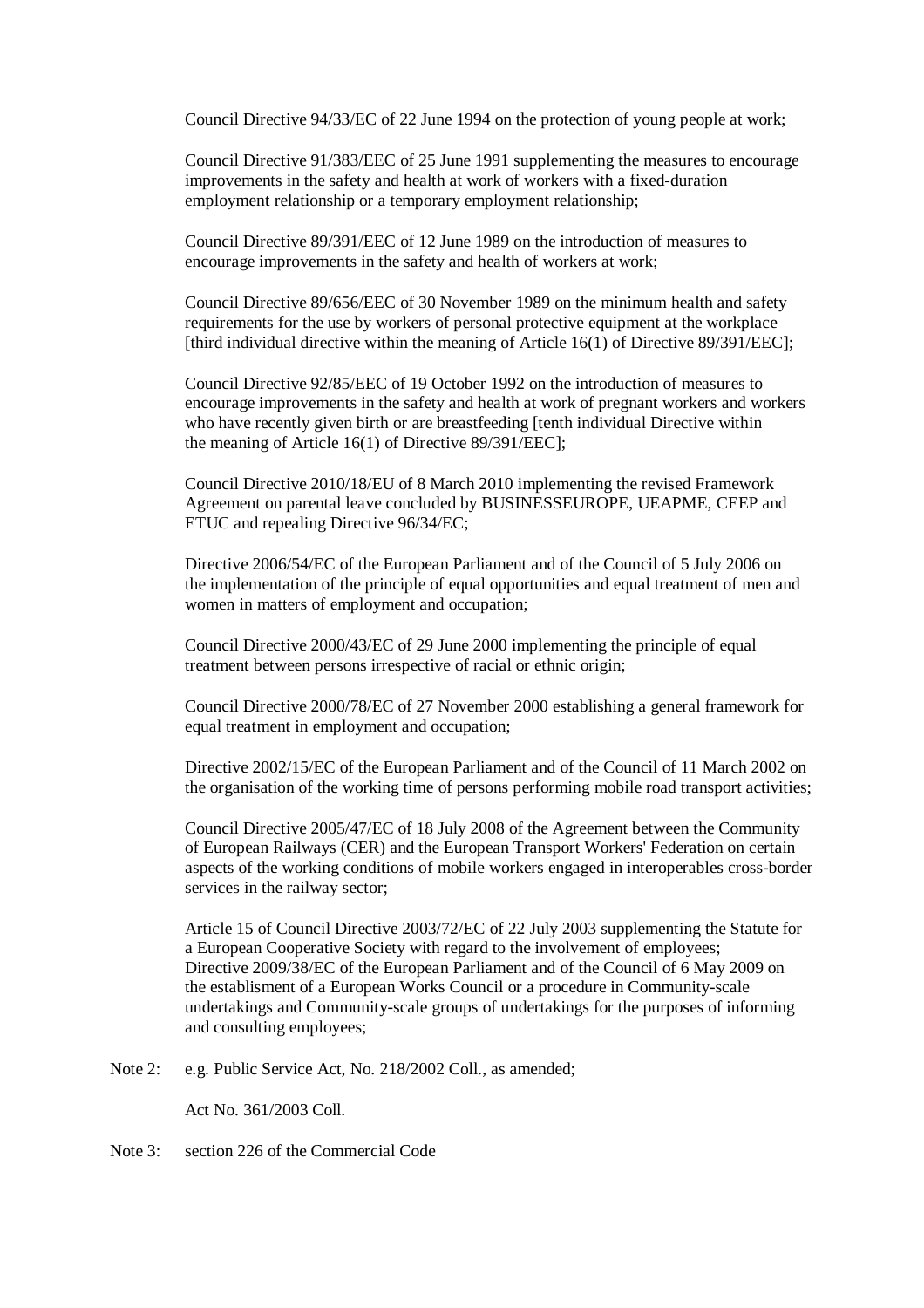- Note 4: repealed
- Note 5: repealed
- Note 6: e.g. Act on Property of the Czech Republic and its Representation in Legal Relations, No. 219/2000 Coll., as amended
- Note 7: sections 3 and 51 of Act No. 219/2000 Coll.
- Note 8: section 6(2)(d) of Act No. 83/1990 Coll.
- Note 9: omitted
- Note 10: section 16(2) of Act No. 83/1990 Coll.
- Note 11: Collective Bargaining Act, No. 2/1991 Coll., as amended
- Note 12: e.g. Act No. 451/1991 Coll., as amended
- Note 13: State Enterprise Act, No. 77/1997 Coll., as amended
- Note 14: e.g. Act No. 256/2000 Coll., as amended;

Act No. 211/2000 Coll., as amended;

Act No. 104/2000 Coll., as amended

- Note 15: section 54 of Act No. 219/2000 Coll., as amended; section 27 of Act No. 250/2000 Coll.
- Note 16: Act No. 283/1991 Coll., as amended
- Note 16a: e.g. section 2(6) and (7) of Act No. 312/2002 Coll., as amended; sections  $102(2)(g)$  and  $103(3)$  of Act No. 128/2000 Coll., as amended; sections  $59(1)(c)$  and  $61(3)(b)$  of Act No. 129/2000 Coll., as amended; sections  $68(2)(v)$  and  $72(3)(b)$  of Act No. 131/2000 Coll., as amended sections 7(4) and 8(1) of Act No. 245/2006 Coll.; section 10 of Decree No. 394/1991 Coll.; section 131 of Act No. 561/2004 Coll.; section 14(3) of Act No. 201/2002 Coll.; section 17(2) of Act No. 341/2005 Coll.; sections 8(1)(a) and 9(4) of Act No. 483/1991 Coll.;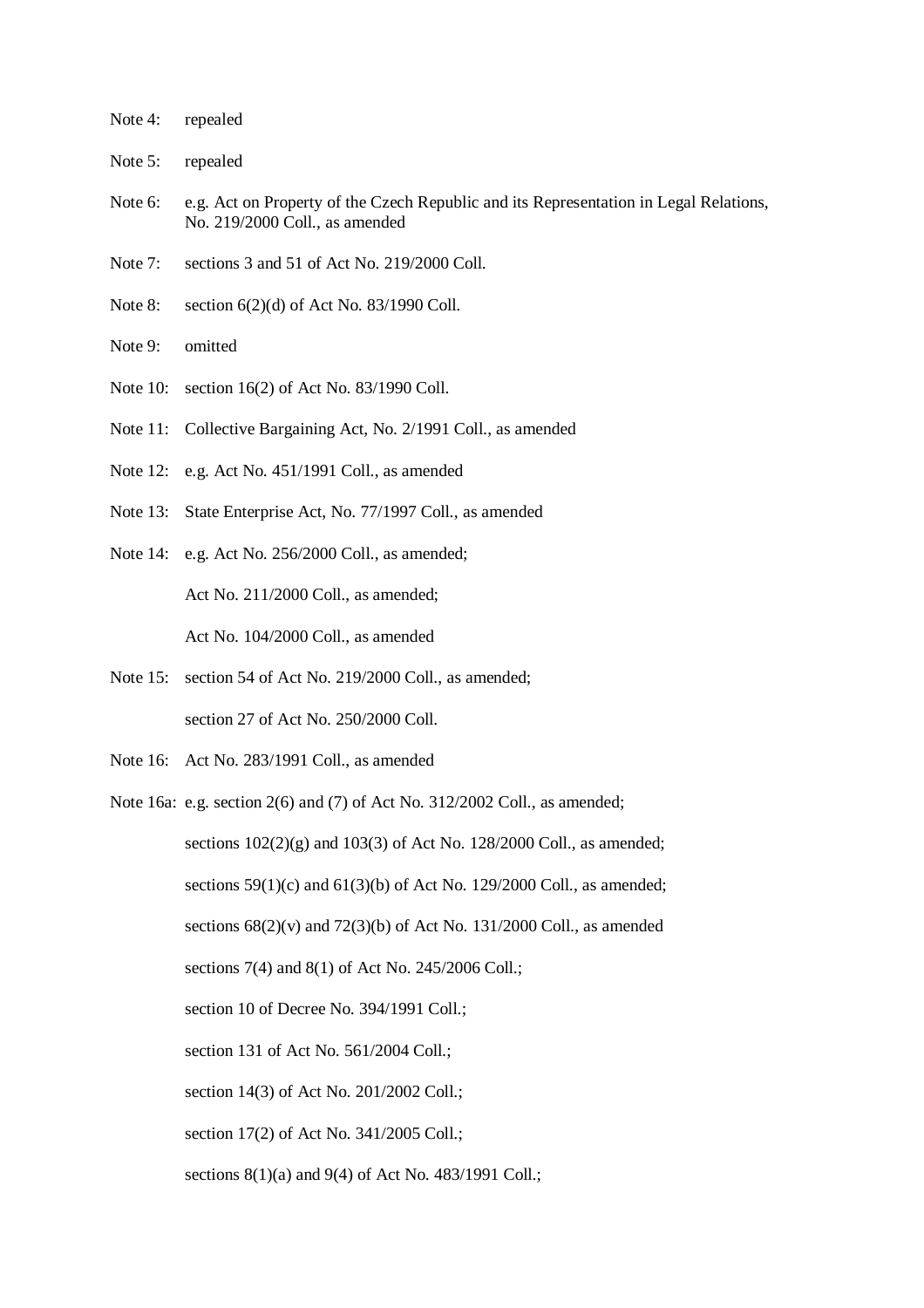sections 8(1)(a) and 9(4) of Act No. 484/1991 Coll.;

section 8(1)(b) of Act No. 517/1992 Coll.;

section 9(2) of Act No. 256/2000 Coll.;

section 6(5) of Act No. 211/2000 Coll.;

section 8(4) of Act No. 104/2000 Coll.;

section 12(2) and (3) of Act No. 77/1997 Coll.;

section 24(3) of Act No. 250/2000 Coll.

Note 16b: e.g. section 148(18) of Act No. 435/2004 Coll.;

section 48 of Act No. 251/2005 Coll.;

Article II (point 17) of Act No. 274/2003 Coll.;

section 9(3) of Act No. 256/2000 Coll. (repealed)

- Note 17: e.g. section 37(1) of the Pension Insurance Act, No. 155/1995 Coll., as amended
- Note 18: section 66 of the Employment Act
- Note 19: section 4(1) of Act No. 98/1987 Coll., as amended
- Note 20: sections 89 to 101 of the Employment Act
- Note 20a: sections 42g and 42i of Act No. 326/1999 Coll., as amended
- Note 21: repealed
- Note 21a: Insolvency Act, No. 182/2006 Coll., as amended
- Note 22a: Social Services Act, No. 108/2006 Coll., as amended
- Note 23: Public Holidays Act, No. 245/2000 Coll., as amended
- Note 23a: Act No. 95/2004 Coll., as amended
- Note 23b: Act No. 96/2004 Coll., as amended
- Note 24: Act No. 56/2001 Coll.
- Note 25: Act No. 13/1997 Coll., as amended
- Note 26: section 3(1)(a) to (c) of the Railways Act, No. 266/1994 Coll., as amended
- Note 27: section 2(c) of Decree 175/2000 Coll.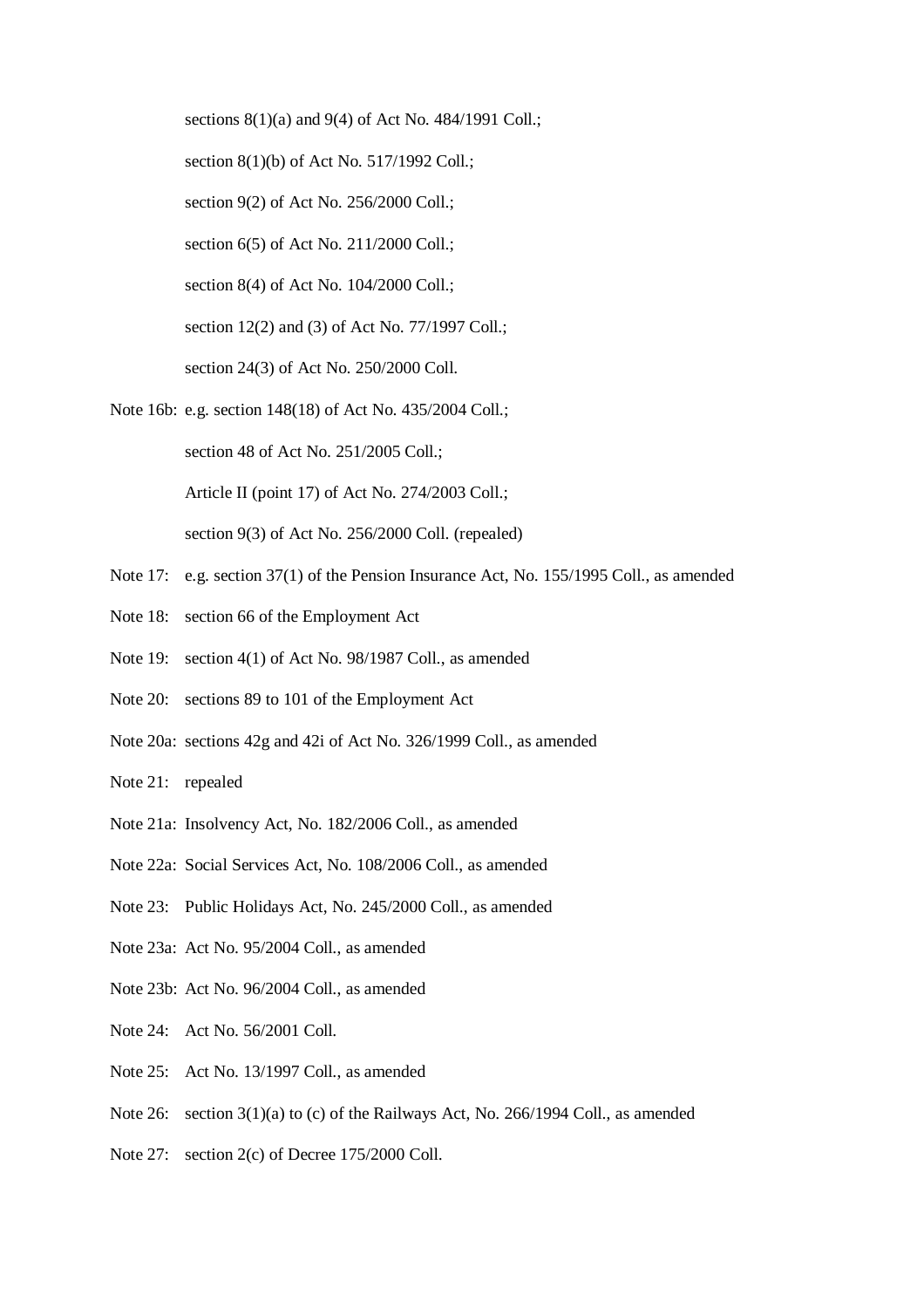- Note 28: Civil Aviation Act, No. 49/1997 Coll., as amended
- Note 29: Act No. 114/1995 Coll., as amended
- Note 30: repealed
- Note 31: section 67 of Act No. 133/1985 Coll., as amended
- Note 32: section 37 of Act No. 258/2000 Coll., as amended
- Note 33: Act No. 379/2005 Coll.
- Note 34: Government Decree No. 21/2003 Coll.
- Note 35: Act No. 167/1998 Coll., as amended
- Note 36: e.g. Act No. 251/2005 Coll.;

Act No. 61/1988 Coll., as amended;

Act No. 18/1997 Coll., as amended

- Note 37: Act No. 309/2006 Coll., as amended
- Note 37a: section 9 of Act No. 309/2006 Coll., as amended
- Note 38: section 39 of Act No. 258/2000 Coll. Note 39: e.g. Act No. 201/1997 Coll., as amended
- Note 40: Act No. 128/2000 Coll., as amended; Act No. 129/2000 Coll., as amended; Act No. 131/2000 Coll., as amended
- Note 41: section 124 of the Schools Act
- Note 42: Price Act, No. 526/1990 Coll., as amended
- Note 43: Act No. 151/1997 Coll., as amended
- Note 43a: e.g. section 118(2) of Act No. 90/1995 Coll.; section 147(2) of Act No. 107/1999 Coll.; section 4(3) of Act No. 114/1993 Coll., as amended
- Note 44: sections 24 to 26 of Act No. 250/2000 Coll.
- Note 45: section 2 of Act No. 563/2004 Coll.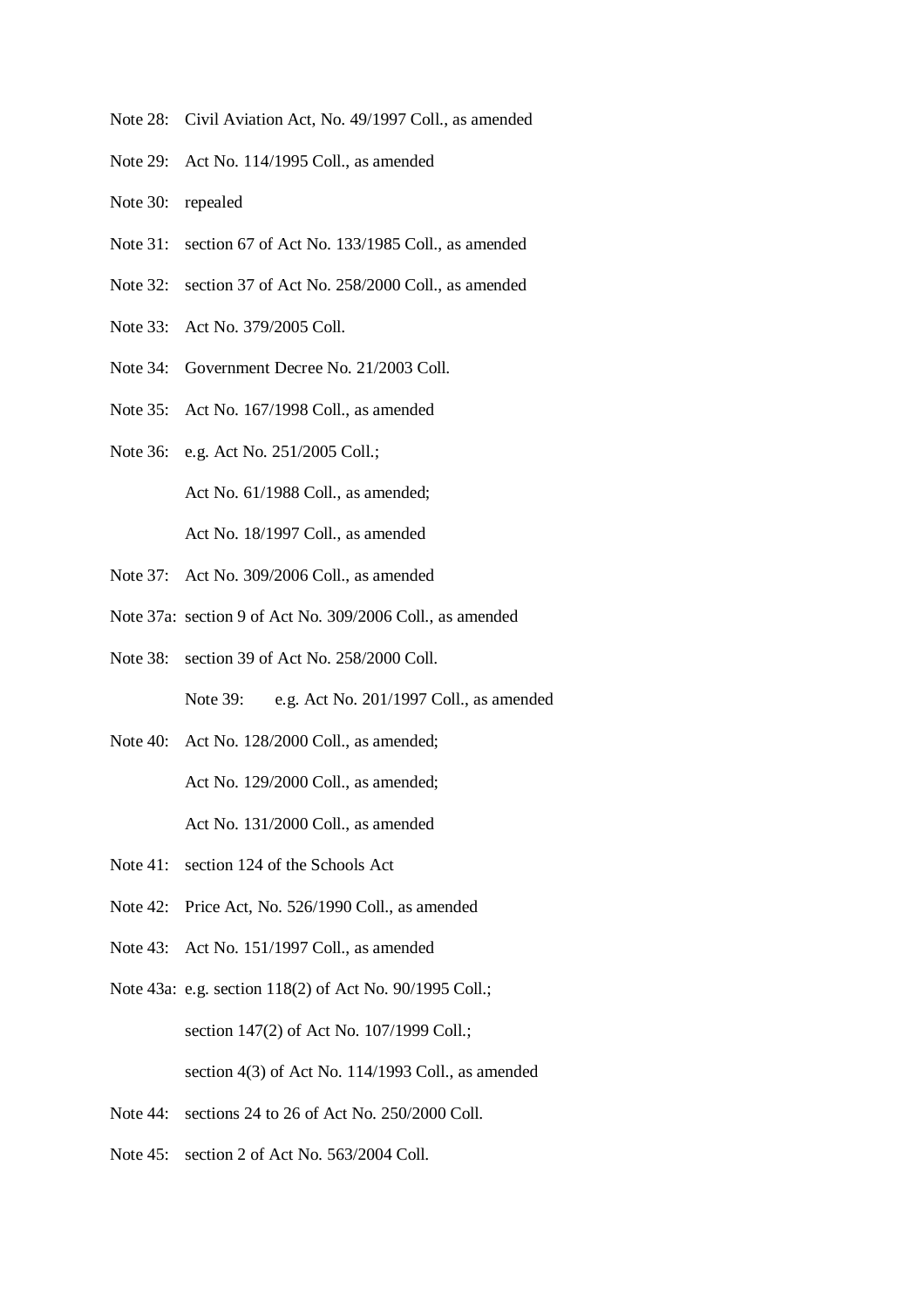- Note 46: Schools Act
- Note 47: Act No. 563/2004 Coll.
- Note 48: Public Administration Information Systems Act, No. 365/2000 Coll., as amended
- Note 49: Personal Data Protection Act, No. 101/2000 Coll., as amended
- Note 50: section 16(1) of the Czech National Bank Act, No. 6/1993 Coll., as amended
- Note 51: Act No. 121/2001 Coll., as amended
- Note 51a: Act No. 115/2006 Coll., as amended
- Note 52: Administration of Taxes Act, No. 337/1992 Coll., as amended (repealed by Act No. 280/2009 Coll.)
- Note 53: Administration Procedure Code, No. 500/2004 Coll., as amended
- Note 54: sections 276 to 302 of the Civil Procedure Code; Act No. 119/2001 Coll.
- Note 55: section 277 of the Civil Procedure Code
- Note 56: Act No. 499/2004 Coll., as amended
- Note 57: e.g. Act No. 236/1995 Coll., as amended
- Note 58: Act No. 187/2006 Coll.
- Note 59: Act No. 258/2000 Coll., as amended
- Note 60: repealed
- Note 61: section 26 of Act No. 187/2006 Coll.
- Note 62: section 48(2) of Act No. 187/2006 Coll.
- Note 63: section 33 of Act No. 187/2006 Coll.
- Note 64: section 21(1)(a) of Act No. 187/2006 Coll., as amended
- Note 64a: section 22 of Act No. 187/2006 Coll.
- Note 65: section 31 of Act No. 187/2006 Coll.
- Note 66: section 56(2)(b) of Act No. 187/2006 Coll.
- Note 67: section 83(2)(b) of Act No. 187/2006 Coll.
- Note 68: section 7(12) of the State Social Support Act, No. 117/1995 Coll., as amended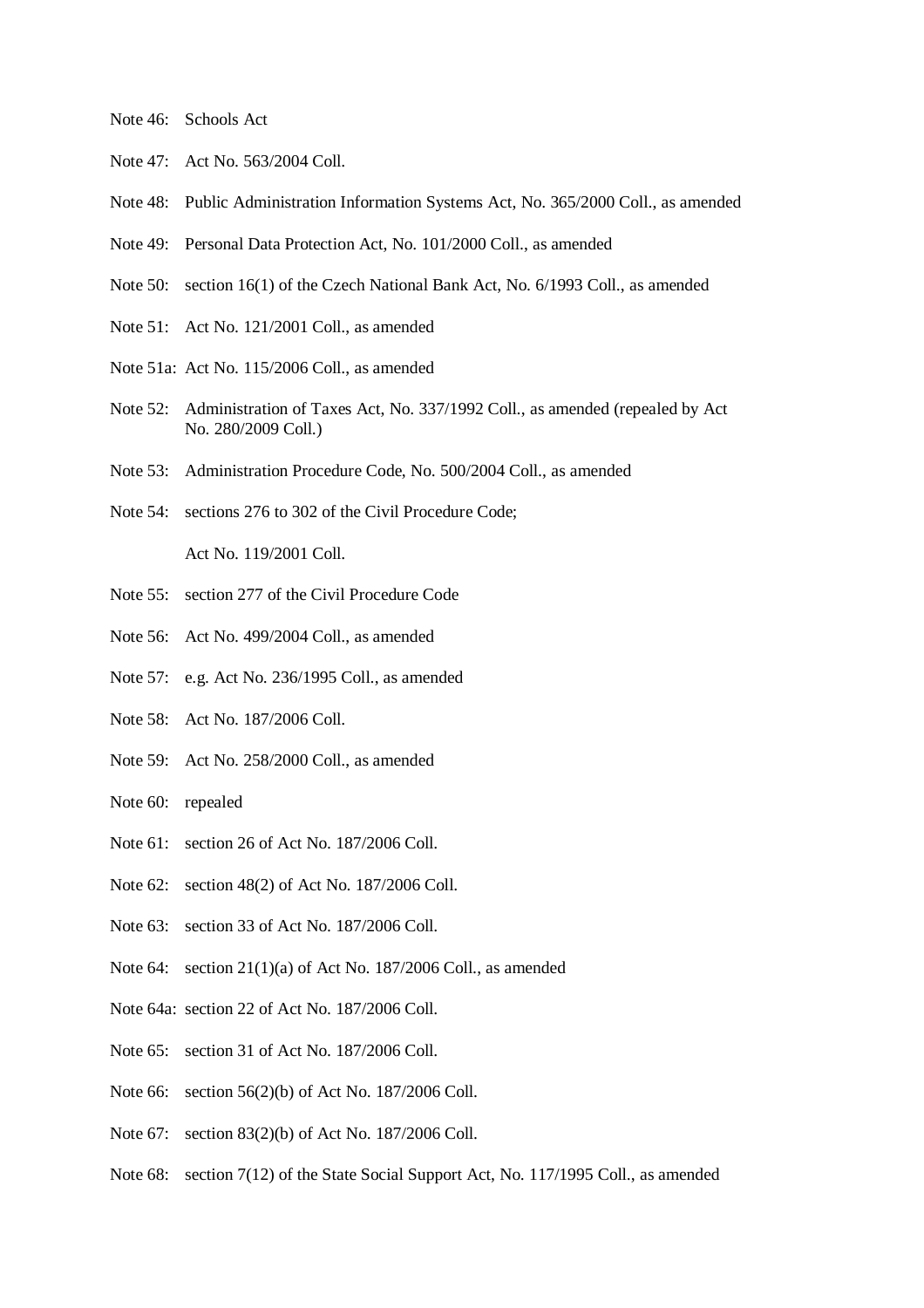- Note 69: e.g. Council Decision 2003/479/EC of 16 June 2003 concerning the rules applicable to national experts and military staff on secondment to the General Secretariat of the Council
- Note 70: e.g. section 7(5) of Act No. 104/2000 Coll., as amended;

sections 15(9) and 83(11) of the Universities Act;

section 184 of the Schools Act;

section 38 of Act No. 95/2004 Coll.;

section 90(1) of Act No. 96/2004 Coll.

- Note 71: e.g. section 200 of the Commercial Code
- Note 71a: Act No. 627/2004 Coll., as amended;

Act No. 307/2006 Coll., as amended; Act No. 125/2008 Coll.

- Note 72: Universities Act
- Note 73: Decree on Cultural and Social Needs Fund, No. 114/2002 Coll., as amended
- Note 74: repealed
- Note 75: Decree No. 430/2001 Coll.
- Note 76: sections 76 to 84 of the Employment Act
- Note 77: sections 42 to 44 of Act No. 187/2006 Coll.
- Note 77a: section 8 of Act No. 108/2006 Coll.
- Note 78: e.g. section 17 of the Commercial Code; Act No. 412/2005 Coll.
- Note 79: section 200x of the Civil Procedure Code
- Note 80: section 21 of the Commercial Code
- Note 81: repealed
- Note 82: Act No. 627/2004 Coll.; Act No. 307/2006 Coll.
- Note 83: Act No. 219/1999 Coll., as amended
- Note 84: Act No. 312/2002 Coll., as amended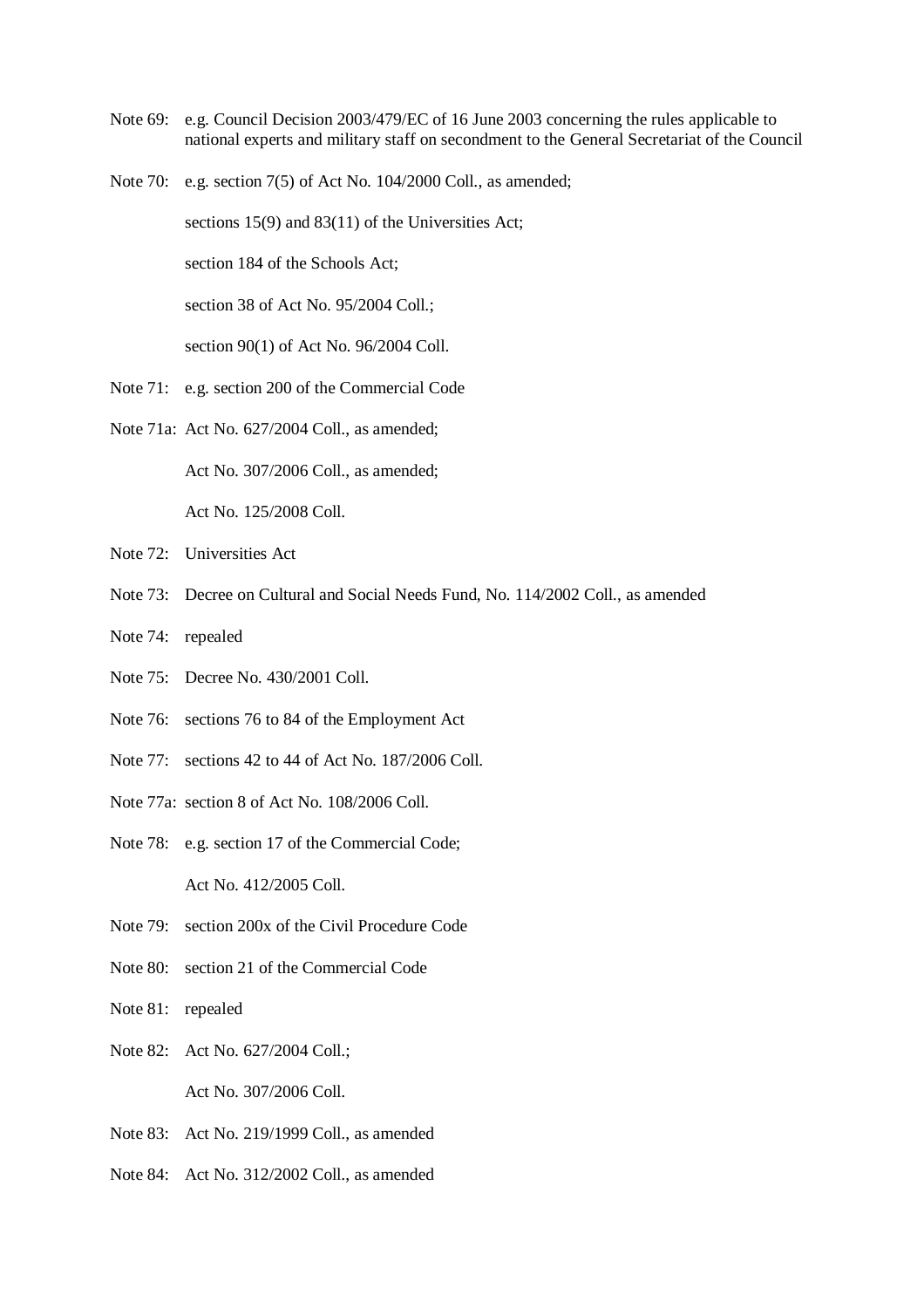- Note 85: section 172(2) of the Schools Act
- Note 86: section 94(2) of the Universities Act
- Note 87: section 2(1) of the Commercial Code
- Note 88: Act No. 159/2006 Coll.
- Note 89: sections 34 and 115(d) of Act No. 108/2006 Coll.
- Note 90: sections 39 to 57 of the Employment Act
- Note 91: Article 49 of the Treaty establishing the European Community
- Note 92: section 53 of Act No. 218/2000 Coll., as amended
- Note 93: section 278 of the Civil Procedure Code
- Note 94: Postal Services Act, No. 26/2000 Coll., as amended
- Note 95: Electronic Signature Act, No. 227/2000 Coll., as amended
- Note 96: e.g. Act No. 21/2006 Coll.
- Note 97: e.g. the Commercial Code; Act No. 328/1991 Coll., as amended (repealed)
- Note 98: Decree No. 342/1997 Coll., as amended
- Note 99: Decree No. 290/1995 Coll.
- Note 99a: section 16(2) of Decree 307/2002 Coll., as amended
- Note 99b: section 69(1)(b) and (h) of Act No. 258/2000 Coll., as amended
- Note 99c: section 69(1)(b) of Act No. 258/2000 Coll., as amended
- Note 100: Act No. 589/1992 Coll., as amended
- Note 101: Act No. 592/1992 Coll., as amended; Act No. 48/1997 Coll., as amended
- Note 102: section 38h of the Income Taxes Act, No. 586/1992 Coll., as amended
- Note 103: section 67 of the Employment Act
- Note 104: section 2(5) of Act No 312/2002 Coll., as amended
- Note 105: section 15(1) and (3) of Act No. 54/1956 Coll., as amended
- Note 106: repealed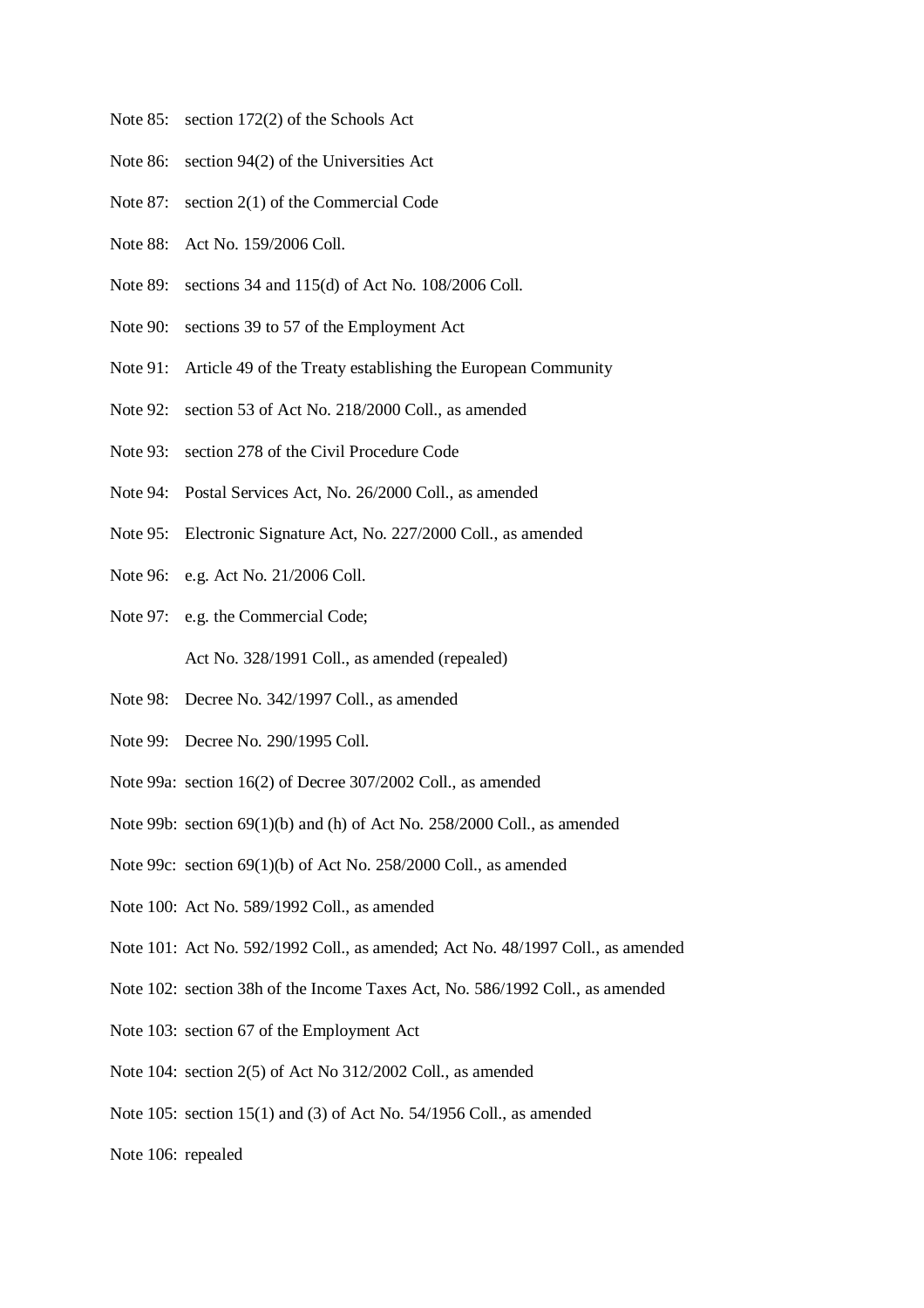Note 107: section 56(2) of Act No. 187/2006 Coll., as amended

Note 108: Anti-Discrimination Act, No. 198/2009 Coll.

- Note 109: Act No. 83/1990 Coll., as amended
- Note 110: e.g. section 24(2) of Act No. 563/2004 Coll.,

section 22 of Act No. 95/2004 Coll.,

sections 51 and 54 of Act No. 96/2004 Coll.

Note 111: section 7 of Act No. 2/1991 Coll., as amended;

sections 18(1) and 19 of Act No. 89/1995 Coll., as amended

Note 112: section 6(2)(d) of Act No. 83/1990 Coll.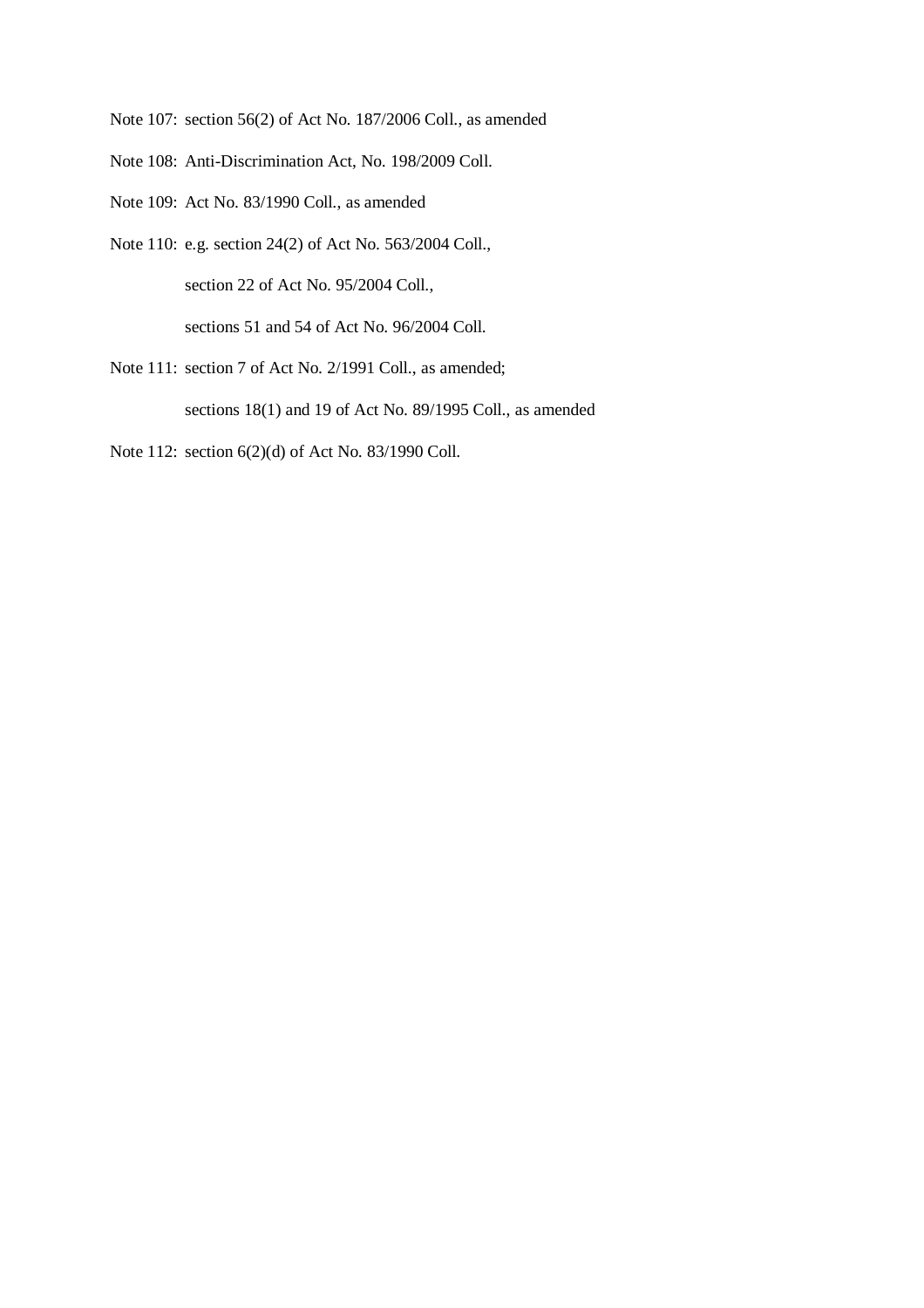# **ANNEX TO ACT No. 262/2006 Coll. SALARY GRADE CHARACTERISTICS**

# **1st Salary Grade**

Work consisting of plain repetitive work operations. Work with individual objects, simple aids and hand tools, without links to other processes and activities. Performance of individual handling operations with individual low-weight pieces and objects (up to 5 kg). Common demands on sensory functions. Work in favourable external conditions.

## **2nd Salary Grade**

Work of a single type performed in accordance with a precisely specified assignment and precisely defined outputs, with a possible minor variance, with framework links to other processes. Work with several elements forming a set, e.g. handling objects requiring a special treatment (e.g. fragile, heavy, flammable and infection-risk objects).

Long-term and one-sided strain affecting minor muscle groups (fingers, wrists) under a given work pace in slightly aggravated (e.g. climatic) external conditions. Types of work involving a potential risk of an industrial injury.

# **3rd Salary Grade**

Types of work with precisely defined inputs and outputs and a generally specified procedure, with framework links to other processes. Work with sets and assemblies, having logical (purposeful) configuration, without links to other sets or assemblies. Potential liability (responsibility) for a threat to health and safety of co-workers within one team.

# **4th Salary Grade**

Homogenous types of work (i.e. similar or identical types of work) within a framework assignment and with precisely specified outputs, with a reasonable option of selecting another procedure and with framework links to other processes (hereafter "simple skilled work"). Work with sets and assemblies of several individual elements with logical (purposeful) configuration and with partial links to other sets and/or assemblies. Types of work reckoning with simple work interrelationships.

Long-term and one-sided strain affecting larger muscle groups. Slightly increased psychic strain connected with independent solution of a group of time-stable work operations in accordance with given procedures.

# **5th Salary Grade**

Performance of simple skilled work, involving a number of interrelated elements forming a subsystem which is part of some whole system. Regulation of simple routine and handling operations and processes within variable groups, teams and other unstable organizational units, without subordination of a group of employees, connected with liability for damage that cannot be removed by own efforts and within a short period of time.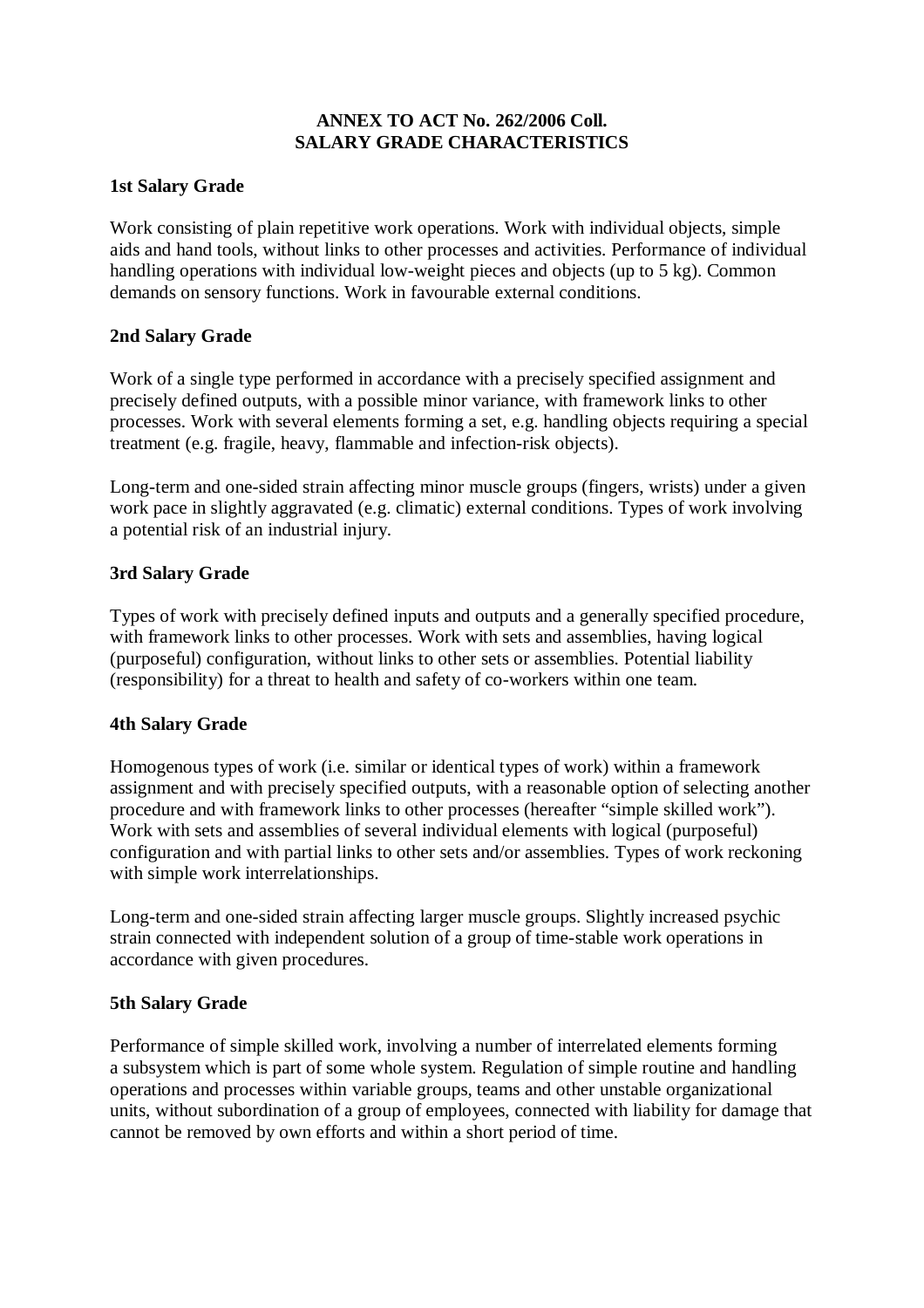Increased psychic strain arising from independent solution of tasks, mainly involving specific phenomena and certain diversified processes with demands on long-term memory, some imagination and foresight ability, comparison capability, attention and flexibility (the ability to find efficient solutions promptly). Precise sensory differentiation capability with regard to minor details. Long-term, one-sided and excessive strain on muscle groups due to handling objects of different weight exceeding 25 kg.

# **6th Salary Grade**

Performance of miscellaneous working tasks, within a certain framework, in accordance with common (standard) procedures, with predetermined (specified) outputs, and with links to other processes (hereafter "skilled work"). Work with integrated systems comprising a number of elements, with partial links to a small group (number) of other systems. Work coordination within variable groups.

Increased psychic strain resulting from independent solution of tasks, involving diversified specific phenomena and processes, with demands on foresight ability, comparison capability, attention ability and flexibility (the ability to find efficient solutions promptly). Increased sensory differentiation capability. Significant strain affecting large muscle groups; work in very difficult (arduous) working conditions.

# **7th Salary Grade**

Types of skilled work with integrated separate systems, possibly broken down to partial subsystems, with links to other systems. Regulation and coordination. Liability (responsibility) for other persons' health and for damage that can only be removed by a group of other employees or for damage caused by persons acting on the basis of erroneous orders (instructions) or measures, where rectification of such damage requires a longer period.

Psychic strain (stress) arising from independent solution of tasks involving both specific and abstract phenomena and processes of a diversified nature. Demands on application capability, adjustability to various conditions, logical thinking and some imagination. High demands on the ability to indetify to very small details, signs or other visual important information and increased demands on vestibular apparatus. Excessive strain affecting large muscle groups in extreme working conditions.

# **8th Salary Grade**

Arrangements for, and performance of, a wider set of skilled work, with inputs and procedure specified within a certain framework, and predetermined outputs constituting an integral element of wider processes (hereafter "specialized skilled work"). Work within a framework of complex systems, consisting of coherent subsystems, with close links to other systems, and with internal classification applyaing even outside the framework of the given organization.

# **9th Salary Grade**

Types of specialized skilled work where their object (subject-matter) is a comprehensive separate system comprising several homogenous subsystems or most complex independent sets. Coordination and regulation of skilled work.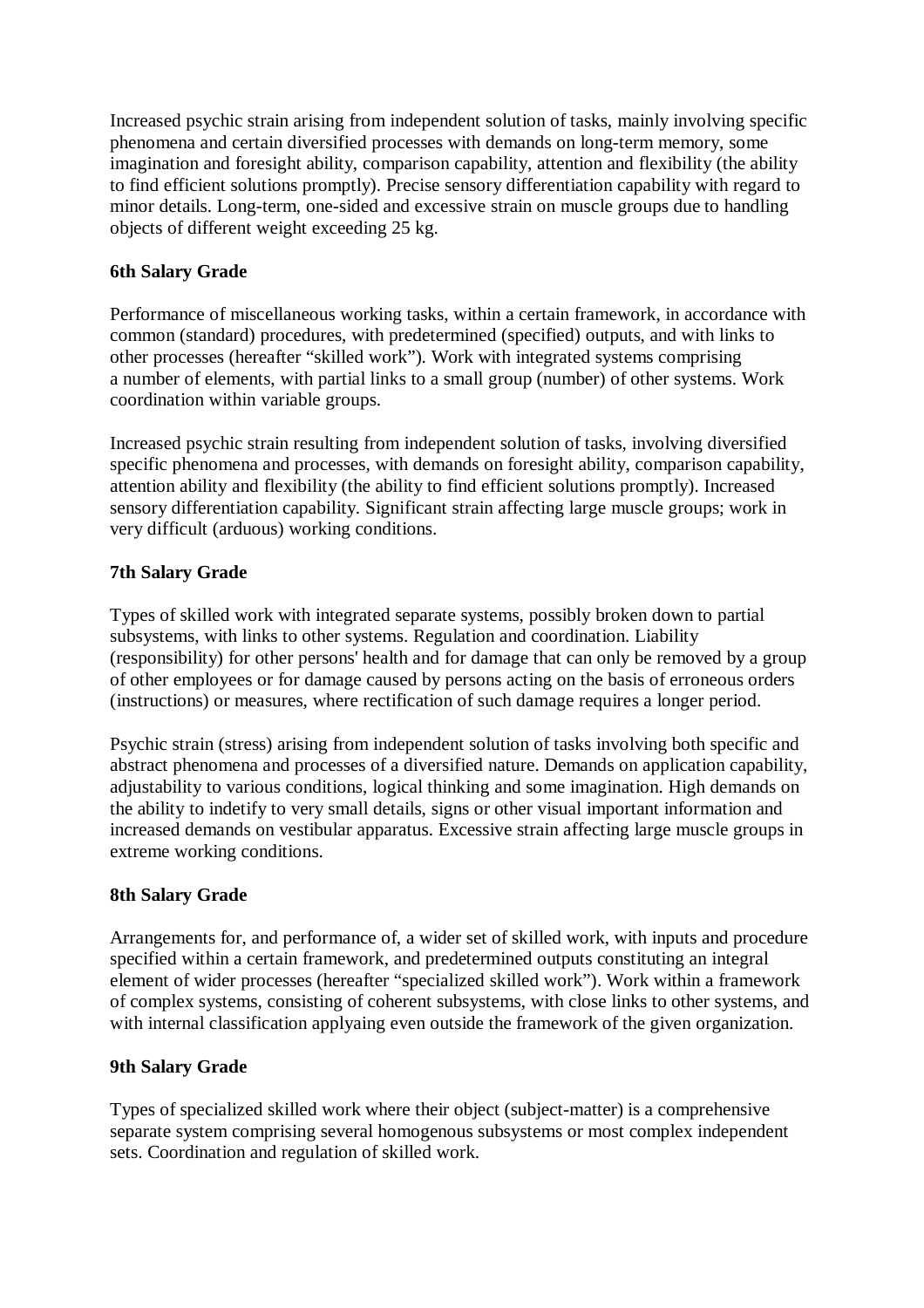Increased psychic stress arising from independent solution of a set of tasks, involving mainly abstract phenomena and processes, demands on intellectual capacity, comprehension and interpretation of phenomena and processes. High demands on memory capacity, flexibility, analysis and demands on vestibular apparatus. Extraordinary strain affecting the nervous system.

# **10th Salary Grade**

Arrangements for a complex of activities with generally specified inputs, and outputs determined within a certain framework, with a considerable degree of variant solutions and procedures, with specific links to a broad range of processes (hereafter "system activities"). The activities concern a complex (comprehensive) system, comprising separate subsystems of a different nature, with fundamental internal and external links. Coordination and regulation of specialized skilled work.

# **11th Salary Grade**

System activities, involving wide-range of lines of activities (branches) with significant impact on other branches.

The exercise of these activities is connected with considerable psychic strain (stress) which arises from a great complexity of cognitive processes and higher degree of abstract thinking, imagination and generalization capabilities and the necessity to take decisions with regard to various criteria.

# **12th Salary Grade**

A complex of system activities with variant general inputs, and outputs determined within a certain framework, with methods and procedures not specified in advance, and with broad links to other processes (hereafter "specialized system activities"), concerning lines (branches) of activities comprising systems with extensive external and internal links.

# **13th Salary Grade**

Specialized system activities concerning a set of branches, or a branch having extensive internal structure and external links. Complex coordination and regulation of system activities.

High psychic stress arising from high demands on creative thinking capability. Searches for new procedures and methods and searches for new solutions by innovative methods. Transfer and application of methods and processes from other sectors and fields of activity. Decisionmaking within a framework of highly combinable, fairly abstractive and heterogenous phenomena and processes from different sectors and branches.

# **14th Salary Grade**

Activities concerning unspecified inputs and solution procedures, and outputs generally determined within a certain framework, with broad links to other processes; creative and conceptual activities and systems coordination (hereafter "creative system activities"). The object (subject-matter) is a set of branches or a branch with extensive internal